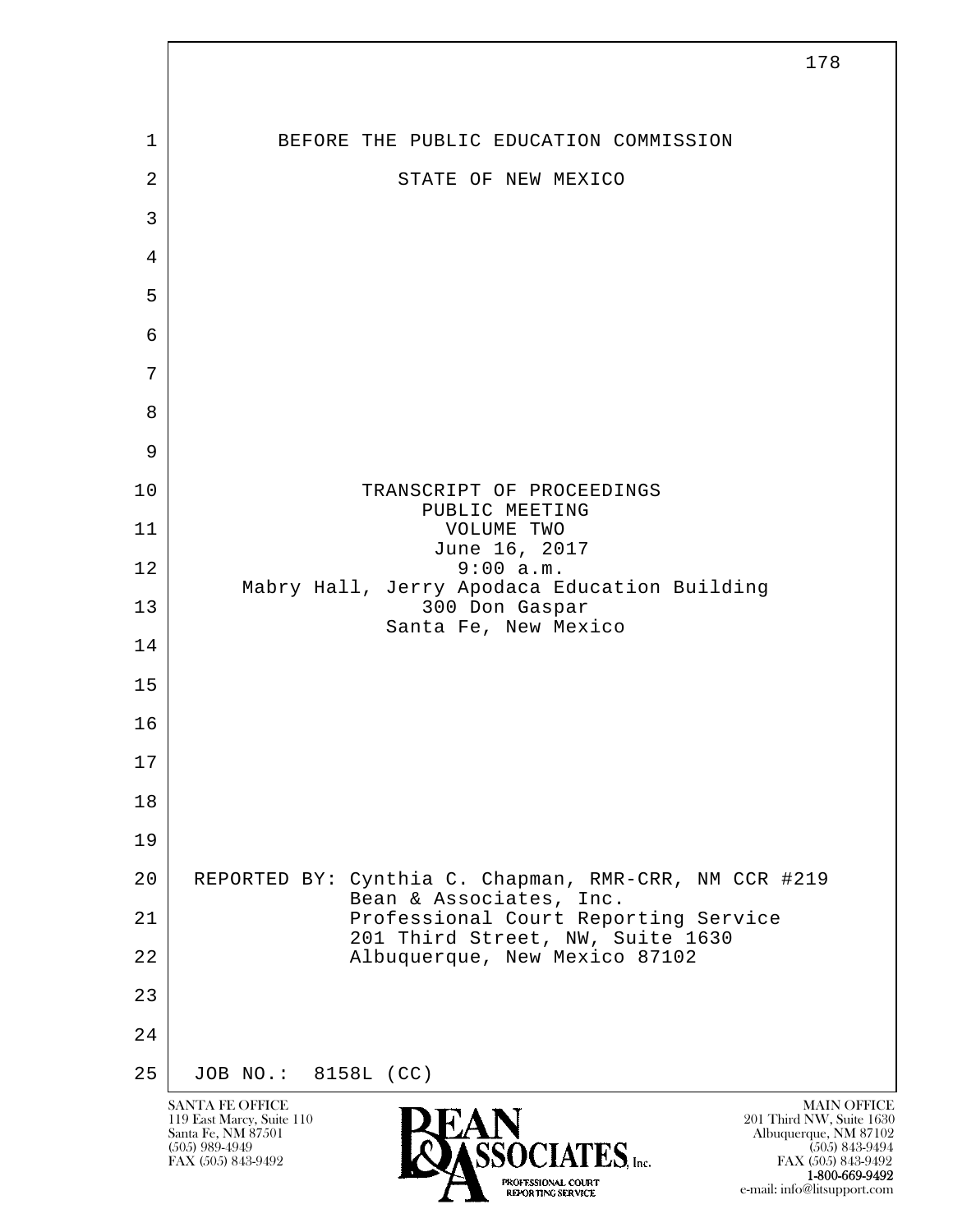| 1              | A P P E A R A N C E S                                                                                                                                                                   |
|----------------|-----------------------------------------------------------------------------------------------------------------------------------------------------------------------------------------|
| $\overline{2}$ | COMMISSIONERS:                                                                                                                                                                          |
| 3              | MS. PATRICIA GIPSON, Chair                                                                                                                                                              |
| 4              | MR. GILBERT PERALTA, Vice Chair<br>MS. KARYL ANN ARMBRUSTER, Secretary<br>MR. R. CARLOS CABALLERO, Member                                                                               |
| 5              | MR. JAMES CONYERS, Member                                                                                                                                                               |
| 6              | MR. TIM CRONE, Member<br>MS. DANIELLE JOHNSTON, Member                                                                                                                                  |
| 7              | MS. MILLIE POGNA, Member<br>MS. TRISH RUIZ, Member<br>MS. CARMIE TOULOUSE, Member                                                                                                       |
| 8              |                                                                                                                                                                                         |
| 9              | STAFF:                                                                                                                                                                                  |
| 10             | MS. KATIE POULOS, Director, Charter School Division<br>MS. ICELA PELAYO, Deputy Director, Options for<br>Parents & Families                                                             |
| 11             | MR. DAVID A. STEVENS, Assistant Attorney General<br>Counsel to the PEC                                                                                                                  |
| 12             | MS. LAUREL PIERCE, CSD Staff                                                                                                                                                            |
| 13             |                                                                                                                                                                                         |
| 14             |                                                                                                                                                                                         |
| 15             |                                                                                                                                                                                         |
| 16             |                                                                                                                                                                                         |
| 17             |                                                                                                                                                                                         |
| 18             |                                                                                                                                                                                         |
| 19             |                                                                                                                                                                                         |
| 20             |                                                                                                                                                                                         |
| 21             |                                                                                                                                                                                         |
| 22             |                                                                                                                                                                                         |
| 23             |                                                                                                                                                                                         |
| 24             |                                                                                                                                                                                         |
| 25             |                                                                                                                                                                                         |
|                | <b>SANTA FE OFFICE</b><br><b>MAIN OFFICE</b>                                                                                                                                            |
|                | 119 East Marcy, Suite 110<br>201 Third NW, Suite 1630<br>Santa Fe, NM 87501<br>Albuquerque, NM 87102<br>лта<br>Мартина (1974)<br>Мартина (1975)<br>$(505)$ 989-4949<br>$(505)$ 843-9494 |

FAX (505) 843-9492 **FAX SSOCIATES**, Inc.

**1-800-669-9492**<br> **EXALTERIONAL CN BT** e-mail: info@litsupport.com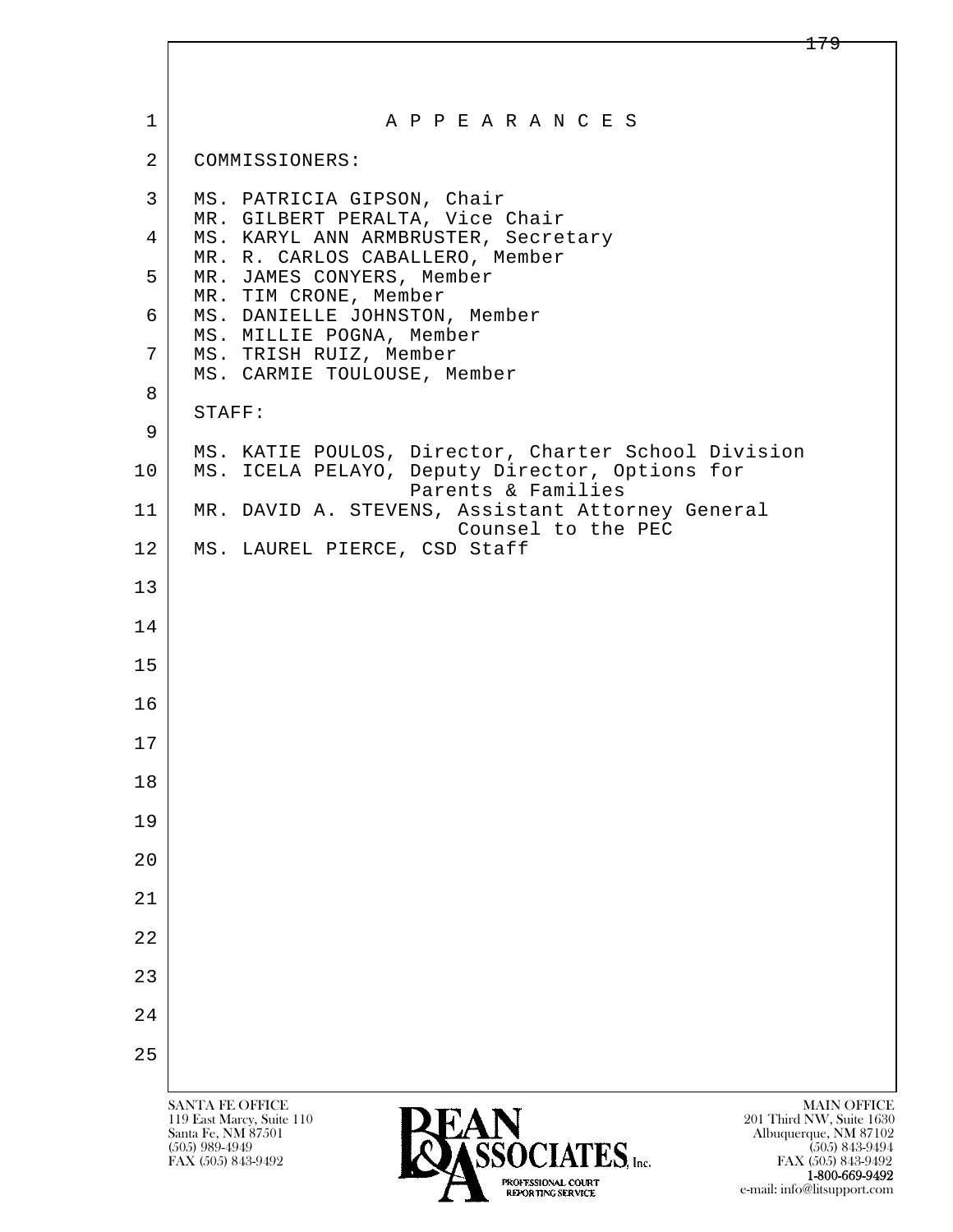180

| $\mathbf 1$                    | INDEX TO PROCEEDINGS, Continued                                                     |                                                                  |
|--------------------------------|-------------------------------------------------------------------------------------|------------------------------------------------------------------|
| $\overline{2}$                 |                                                                                     | PAGE                                                             |
| $\mathsf{3}$<br>$\overline{4}$ | 12<br>Discussion and Possible Action on<br>Performance Framework with Public Impact | 183                                                              |
| 5                              | Adjourn<br>14                                                                       | 416                                                              |
| $\epsilon$                     | REPORTER'S CERTIFICATE                                                              | 417                                                              |
| $\overline{7}$                 |                                                                                     |                                                                  |
| 8                              |                                                                                     |                                                                  |
| 9                              |                                                                                     |                                                                  |
| $10$                           |                                                                                     |                                                                  |
|                                |                                                                                     |                                                                  |
| 11                             |                                                                                     |                                                                  |
| 12                             |                                                                                     |                                                                  |
| 13                             |                                                                                     |                                                                  |
| 14                             |                                                                                     |                                                                  |
| 15                             |                                                                                     |                                                                  |
| 16                             |                                                                                     |                                                                  |
| $17$                           |                                                                                     |                                                                  |
| 18                             |                                                                                     |                                                                  |
| 19                             |                                                                                     |                                                                  |
| 20                             |                                                                                     |                                                                  |
| $2\,1$                         |                                                                                     |                                                                  |
| 22                             |                                                                                     |                                                                  |
| 23                             |                                                                                     |                                                                  |
| 24                             |                                                                                     |                                                                  |
| 25                             |                                                                                     |                                                                  |
|                                | SANTA FE OFFICE<br><b>PEAN</b><br>119 East Marcy, Suite 110<br>Santa Fe, NM 87501   | MAIN OFFICE<br>201 Third NW, Suite 1630<br>Albuquerque, NM 87102 |

 $\overline{\phantom{a}}$ 

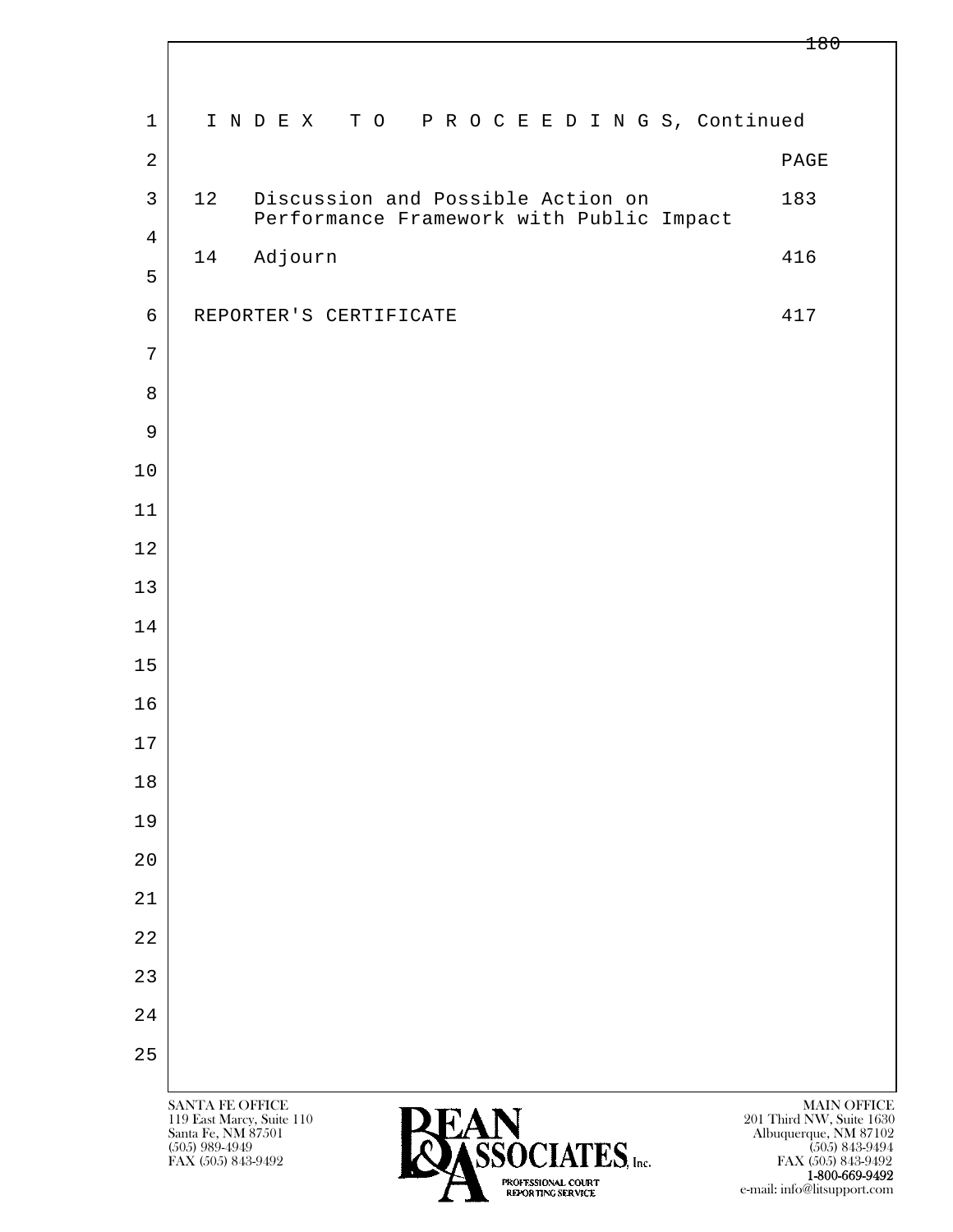| $\mathbf{1}$ | THE CHAIR: Good morning, everyone. I'm                   |
|--------------|----------------------------------------------------------|
| 2            | reconvening this meeting of the Public Education         |
| 3            | Commission. It is Friday, June 16th -- I don't have      |
| 4            | my -- I don't have my cheat sheet.                       |
| 5            | It's Friday, June 16th, and it is actually               |
| 6            | about $9-$ -- probably about $9:03$ . That clock is off. |
| 7            | Before we get started with the                           |
| 8            | presentation by Public Impact, there is two things I     |
| 9            | just quickly want to go over with everyone.              |
| 10           | The first is our -- our discussion at the                |
| 11           | end of the day yesterday about the Community Input       |
| 12           | Hearings. I think the dates are wrong that were in       |
| 13           | the agenda, because the dates said the 20th and the      |
| 14           | 21st.                                                    |
| 15           | We were originally supposed to be in                     |
| 16           | Cruces on Friday, the 21st, and in Albuquerque --        |
| 17           | so I just want to -- before we take roll call and        |
| 18           | everything, I just want to discuss -- you know.<br>So    |
| 19           | I think we should be in Albuquerque on the 19th and      |
| 20           | 20th, and not the 20th and 21st.                         |
| 21           | So when Beverly gets back, I'll -- I'll do               |
| 22           | those dates. But just so that everyone is clear          |
| 23           | that it'll be the -- our meeting will be on the          |
| 24           | 19th, and the Community Input Hearings will be on        |
| 25           | the 20th. So we have a Work Session. And then the        |

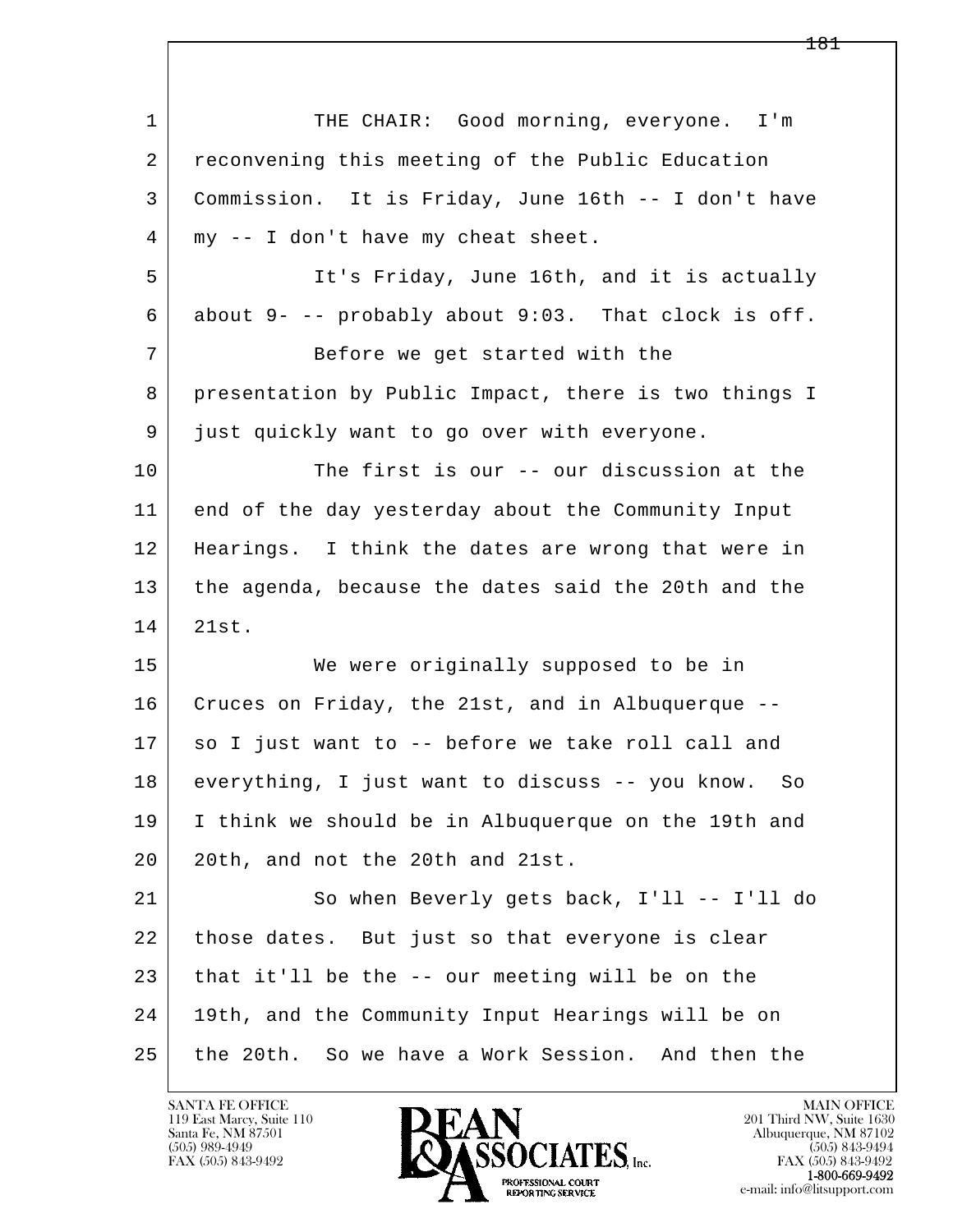l  $\overline{\phantom{a}}$  1 regular meeting will be in the afternoon of the 2 | 19th, and then the Community Input Hearings on the 3 20th. And then we're done. 4 And if folks would, sometime today, if 5 you're interested in -- we talked about the RFP 6 committee, and hoping to also be able to have that 7 meeting in Albuquerque when we're down there in 8 July. So if you just let me know if you're 9 interested in serving on that sometime today, as 10 | we're breaking or whatever, that's okay. 11 All right. So now I will ask Commissioner 12 Armbruster to do a roll-call vote. 13 COMMISSIONER ARMBRUSTER: Sure. 14 Commissioner Caballero? 15 COMMISSIONER CABALLERO: Here. 16 COMMISSIONER ARMBRUSTER: Commissioner 17 Conyers? 18 COMMISSIONER CONYERS: Present. 19 COMMISSIONER ARMBRUSTER: Commissioner 20 Toulouse? 21 COMMISSIONER TOULOUSE: Present. 22 COMMISSIONER ARMBRUSTER: Are you present, 23 Commissioner Peralta? 24 COMMISSIONER TOULOUSE: Madam Secretary, I 25 already answered present.

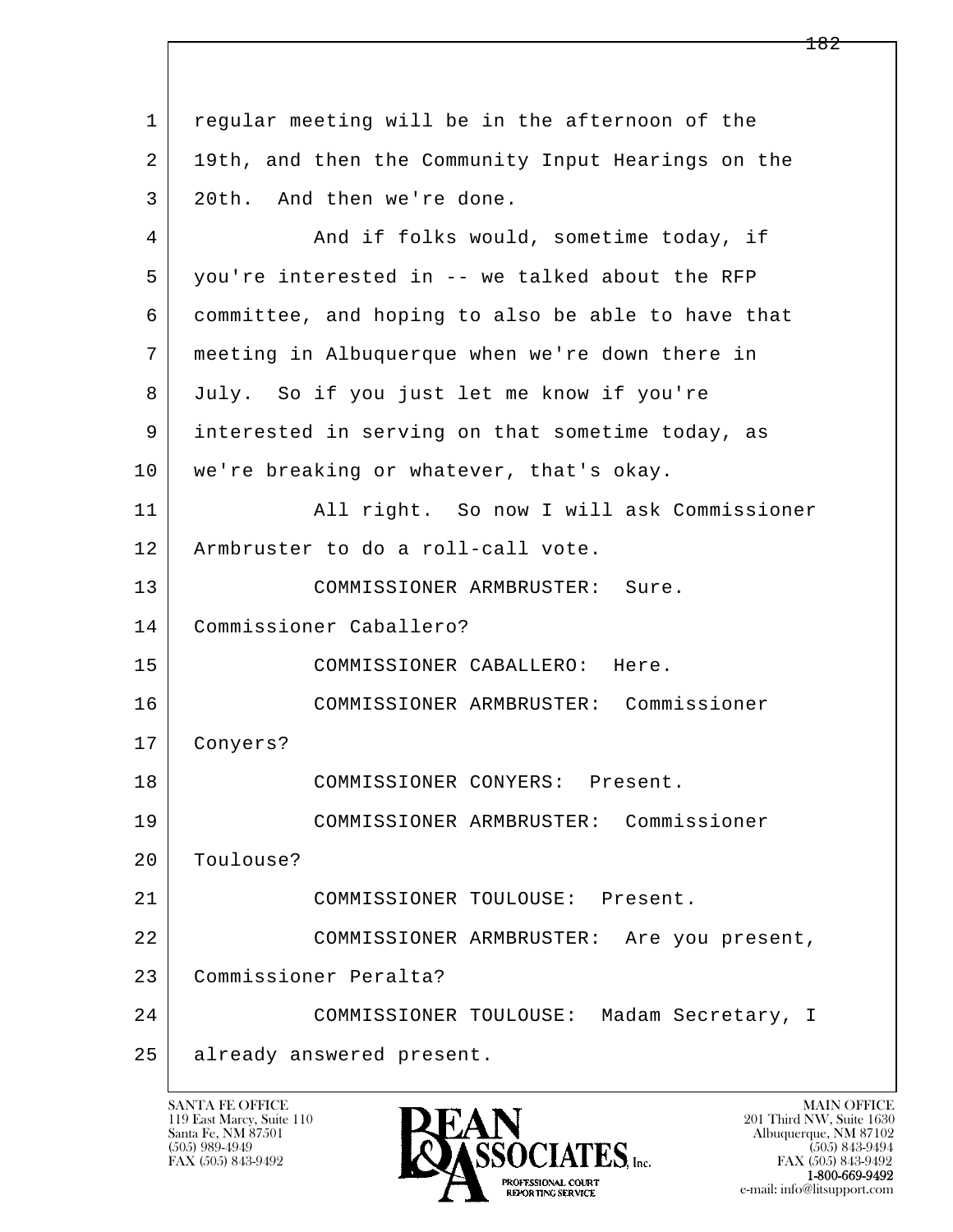l  $\overline{\phantom{a}}$ 1 THE CHAIR: No. She said Commissioner 2 Peralta. 3 COMMISSIONER PERALTA: No. 4 COMMISSIONER ARMBRUSTER: No. 5 Okay. 6 Commissioner Gipson? 7 THE CHAIR: Yes. 8 COMMISSIONER ARMBRUSTER: Commissioner 9 Ruiz? 10 COMMISSIONER RUIZ: Present. 11 COMMISSIONER ARMBRUSTER: Commissioner 12 Crone? 13 COMMISSIONER CRONE: Here. 14 COMMISSIONER ARMBRUSTER: Commissioner 15 Johnston? 16 COMMISSIONER JOHNSTON: Present. 17 COMMISSIONER ARMBRUSTER: Commissioner 18 Pogna? 19 COMMISSIONER POGNA: Here. 20 COMMISSIONER ARMBRUSTER: Commissioner 21 Armbruster is here. We have ten today. 22 THE CHAIR: So today is hopefully going to 23 be a -- an interesting conversation, as we've been 24 plowing through our discussions with revamping the 25 performance framework.

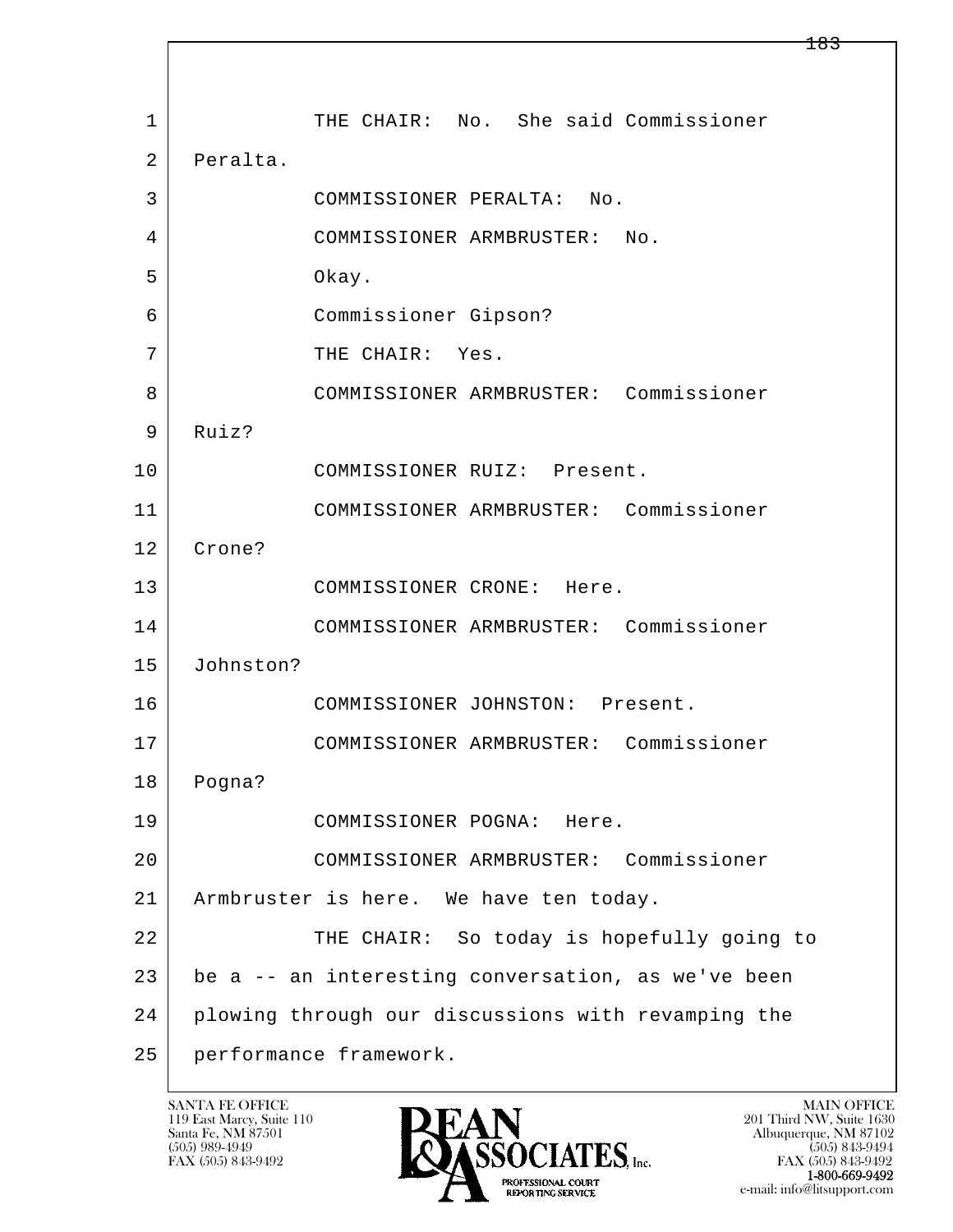l  $\overline{\phantom{a}}$ 1 and we welcome the folks from 2 Public Impact in aiding us in this venture that 3 we're journeying on. And I will just ask you to 4 introduce yourself for the record. 5 MR. TIM FIELD: Great. So my name is Tim 6 Field. I'm a Senior Consultant with Public Impact. 7 MS. LYRIA BOST: My name is Lyria Bost, a 8 | Senior Consultant with Public Impact. 9 COMMISSIONER ARMBRUSTER: I'm sorry. 10 Could you both introduce yourself one more time and 11 use the microphone? 12 MR. TIM FIELD: Yes, I'm sorry. So my 13 name is Tim Field. 14 COMMISSIONER ARMBRUSTER: For Millie. 15 MR. TIM FIELD: Yes. Sorry. So my name 16 is Tim Field. 17 THE CHAIR: You have to -- there's 18 probably a clip right there. You can clip it down. 19 MR. TIM FIELD: Got it. All right. How 20 do we sound? Is that better? 21 COMMISSIONER ARMBRUSTER: You probably 22 have to hold it a little bit. 23 MR. TIM FIELD: My name is Tim Field. I'm 24 | a Senior Consultant with Public Impact. 25 MS. LYRIA BOST: I'm Lyria Bost. I'm a

119 East Marcy, Suite 110<br>Santa Fe, NM 87501

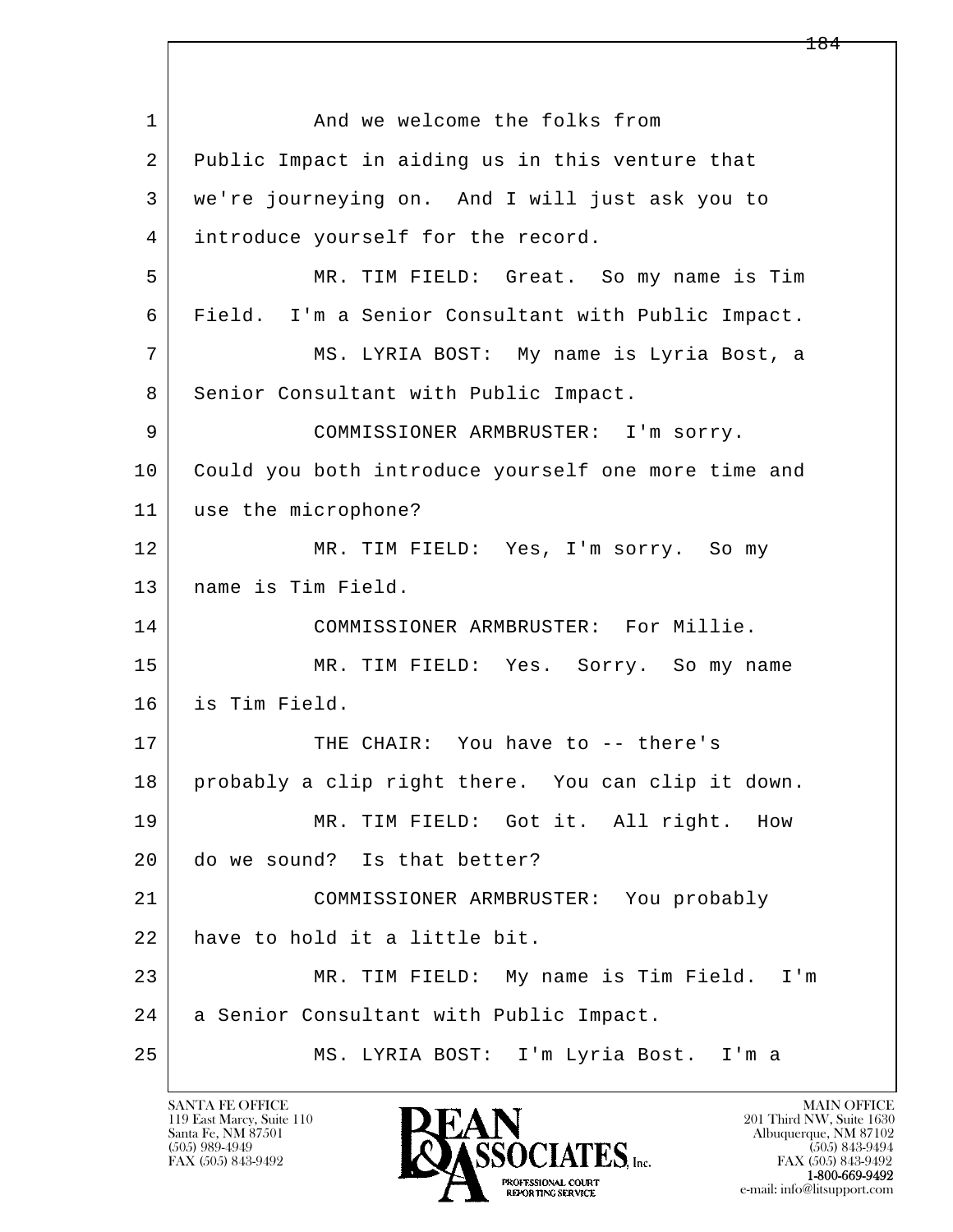l  $\overline{\phantom{a}}$ 1 Senior Consultant with Public Impact. 2 THE CHAIR: I'm not exactly sure the 3 format that you're going to use. Are you going to 4 start with something up here? Only because I'll  $5$  move if  $-$  6 MR. TIM FIELD: I would say -- we're going 7 to have -- this first half an hour or so, looking at 8 the agenda and such, I don't think we need to 9 probably move. I think it will probably be to just 10 talk through it. You may turn around some. 11 Then some parts of the second -- after we 12 do -- there will be times -- I'll instruct you guys 13 | when maybe you want to rethink. 14 Would you come to the table? 15 We're out there. It doesn't matter. 16 I think for right now, stay where you are. 17 MS. LYRIA BOST: Right. You're going to 18 have to turn a bit, though. 19 THE CHAIR: Okay. 20 MR. TIM FIELD: So are we ready to get 21 started? 22 THE CHAIR: We are. 23 MR. TIM FIELD: Great. So it's a great 24 pleasure to be here. We're exited about the day. 25 We're going to start with -- we introduced

119 East Marcy, Suite 110<br>Santa Fe, NM 87501



FAX (505) 843-9492 FAX (505) 843-9492 e-mail: info@litsupport.com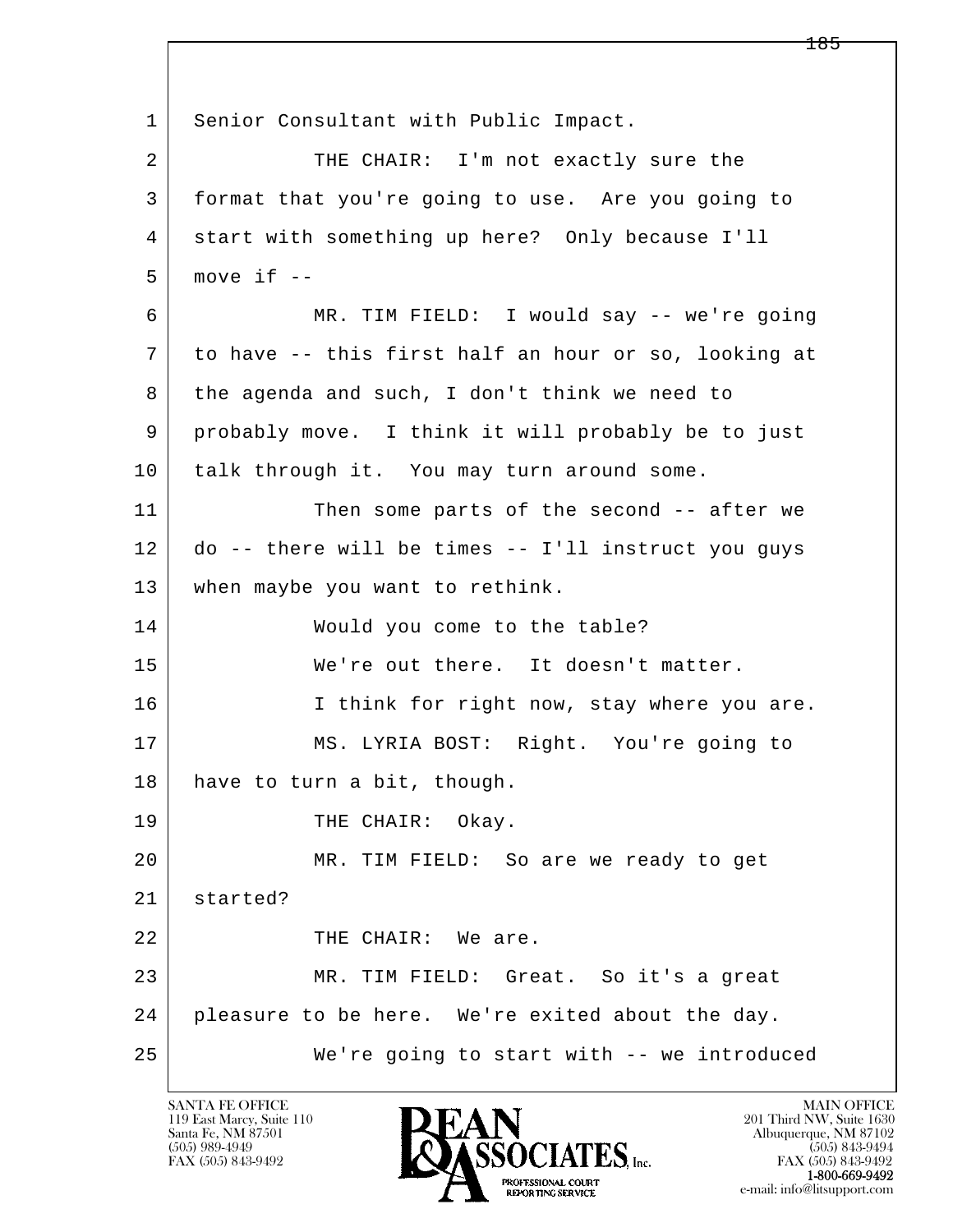l  $\overline{\phantom{a}}$  1 ourselves. But not all of you know Public Impact, 2 so we're going to do a brief introduction of what 3 Public Impact is. And then we're actually going to 4 have some time for you all not only to introduce 5 yourselves, but actually do what I would call an 6 ice-breaker of sorts. But I think it'll be fun. 7 So Public Impact, for those who may not be 8 | familiar with our organization, we are based in 9 North Carolina. We are a education policy and 10 management consulting firm. We're about 25 people. 11 Our mission is very much focused on improving 12 educational options for students, especially 13 students in underserved communities. 14 We do a wide range of work all over the 15 country. I think our four main areas are listed on 16 | the screen; but I'll just talk briefly. 17 First, expanding access to great teachers 18 and leaders. Right now, I do a lot of work on 19 working with schools and districts on redesigning 20 schools to have great teachers have a bigger impact 21 in schools through teacher leadership and through, 22 also, ways of using time, technology differently.  $23$  Such a big focus of the work we do  $-$  we do a lot of 24 work with low performing schools. We work with 25 districts, states, and directly with schools.

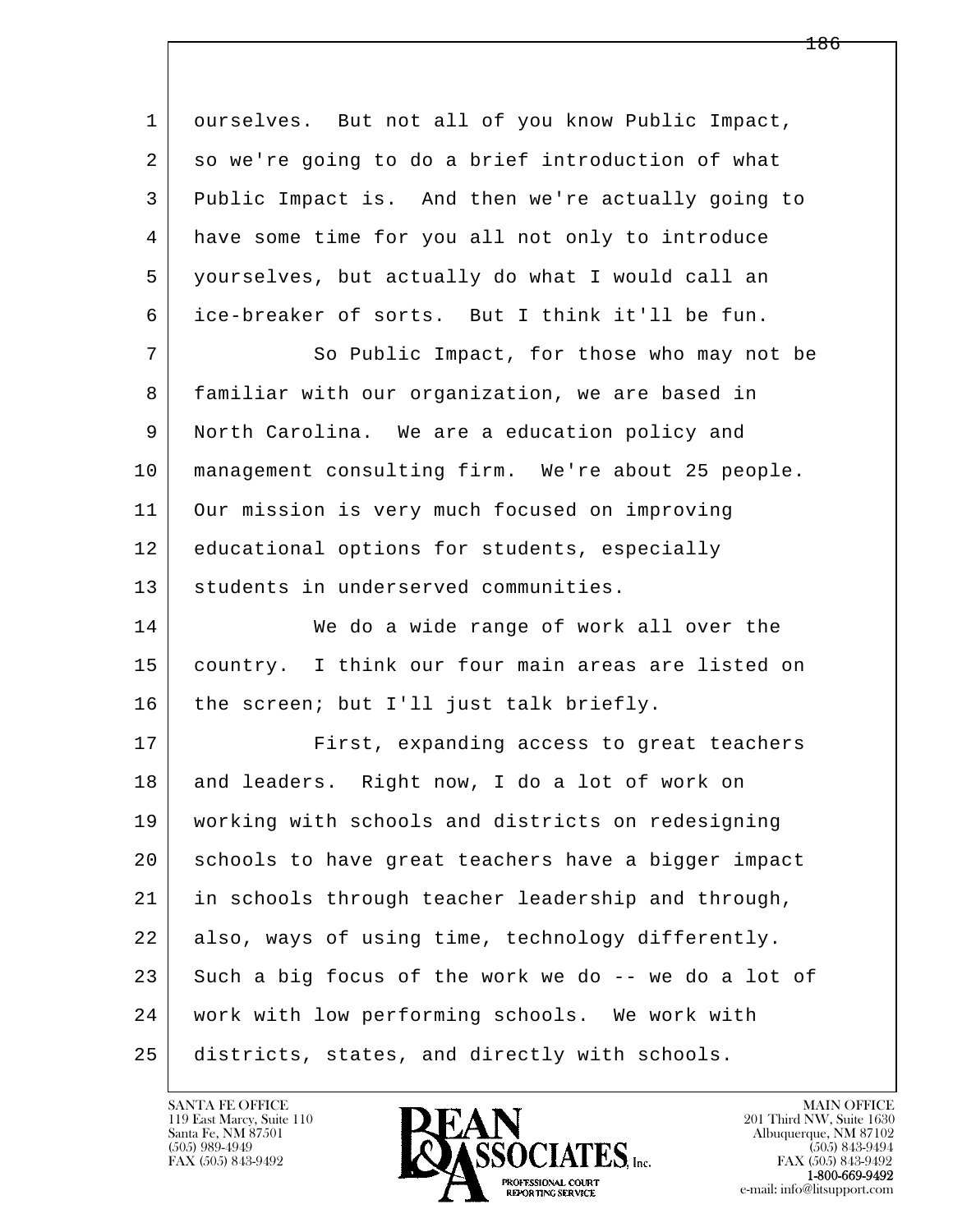l  $\overline{\phantom{a}}$  1 We do principal development. We help 2 schools with school improvement planning, but a lot 3 of work in turnaround. We do a lot of work in 4 charter schools. We'll talk more about that. And 5 that, obviously, is the focus of our work today. 6 We do a mixture of direct consulting. We 7 also do a lot of kind of thought [ph] leadership 8 reports and research. So we do a real mix of work. 9 Within charter schools, probably three 10 | things we really focus on: 11 One is strengthening charter authorizing 12 practices, which is very much the focus of our work 13 today. Lyria leads a lot of this work. We've 14 | worked with many authorizers, specifically on 15 performance frameworks and accountability systems, 16 both on thinking through the measures they're using 17 to evaluate charter schools, but, also, the 18 protocols and procedures for how those -- those 19 metrics are then used to make decisions. 20 We also do a lot of work on the policy 21 side. Our focus, really -- our belief is that 22 charter schools can -- we believe in great, 23 high-quality charter schools. So in addition to 24 authorizing, we focus on things like pipeline, how 25 can we increase the pipeline of high-quality charter

119 East Marcy, Suite 110<br>Santa Fe, NM 87501

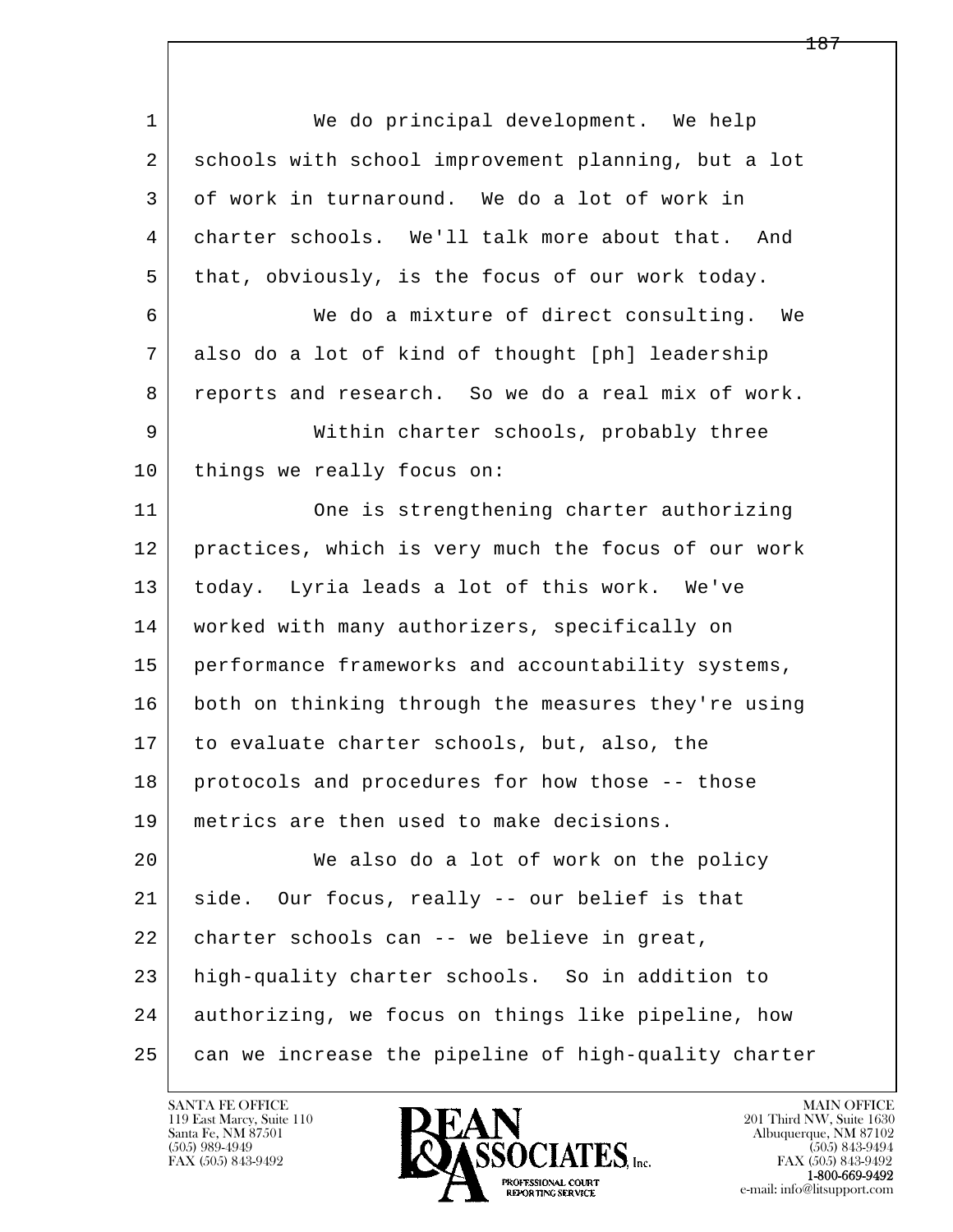| $\mathbf{1}$ | schools. And we'll do research and opinion papers    |
|--------------|------------------------------------------------------|
| 2            | on that and try to influence the field.              |
| 3            | We work with funders, funders who are                |
| 4            | funding charter schools, and, again, thinking how    |
| 5            | they can better influence and improve the sector.    |
| 6            | I think with that, I, personally, Tim                |
| 7            | Field, I've been with Public Impact about four years |
| 8            | now. Prior to Public Impact, I worked for the Kipp   |
| 9            | Foundation and was a regional director for them and  |
| 10           | worked in the -- kind of the southeast of the U.S.   |
| 11           | in helping them grow schools and strengthen their    |
| 12           | network. I worked for the Philadelphia School        |
| 13           | District before that and was a charter authorizer,   |
| 14           | responsible for improving charters and monitoring,   |
| 15           | and also did a lot of work with leadership at        |
| 16           | Philadelphia.                                        |
| 17           | So Lyria can introduce herself.                      |
| 18           | MS. LYRIA BOST: So I'm Lyria. I've been              |
| 19           | with Public Impact for almost seven years now.       |
| 20           | The -- I lead our analytic team. And my background   |
| 21           | is more in data and survey research. I've always     |
| 22           | worked for research firms.                           |
| 23           | And especially in the past four to five              |
| 24           | years, we have had a focus on working with           |
| 25           | authorizers, revising, or in some cases, creating,   |

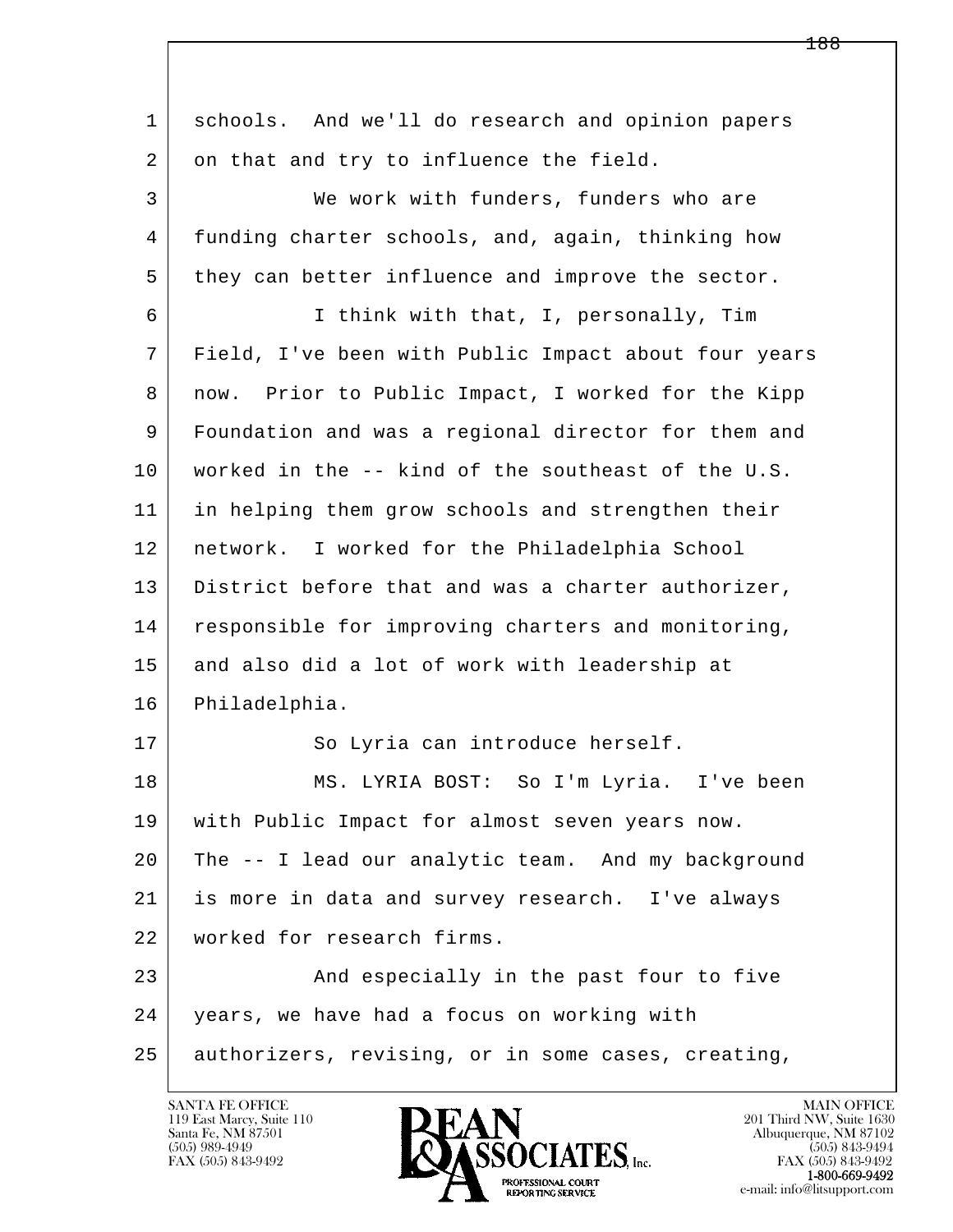l  $\overline{\phantom{a}}$  1 you know, new performance frameworks, and with a 2 specific focus to the academic performance 3 framework. So we have worked sort of in that 4 process. 5 That can be a very long process. So we've 6 worked with authorizers on stakeholder engagement; 7 but also just the thinking of what are the metrics, 8 what are the appropriate metrics, testing those 9 metrics. 10 We do quite a few trial-run-type 11 engagements with authorizers. And then there are a 12 number of authorizers who have -- some authorizers 13 | that are a one- or a two-person shop. So there are 14 authorizers that we support in terms of ongoing 15 performance monitoring and actually helping them to 16 run their frameworks and reports each year. 17 MR. TIM FIELD: Great. 18 So with that, I'd actually -- for our 19 benefit, if you would indulge us, maybe we can just 20 go around -- we see your names on your placards.  $21$  But I wonder --22 THE CHAIR: We have to remind ourselves 23 occasionally. 24 MR. TIM FIELD: If you could just go 25 around and just briefly -- your name, how long

119 East Marcy, Suite 110<br>Santa Fe, NM 87501



FAX (505) 843-9492<br>1-800-669-9492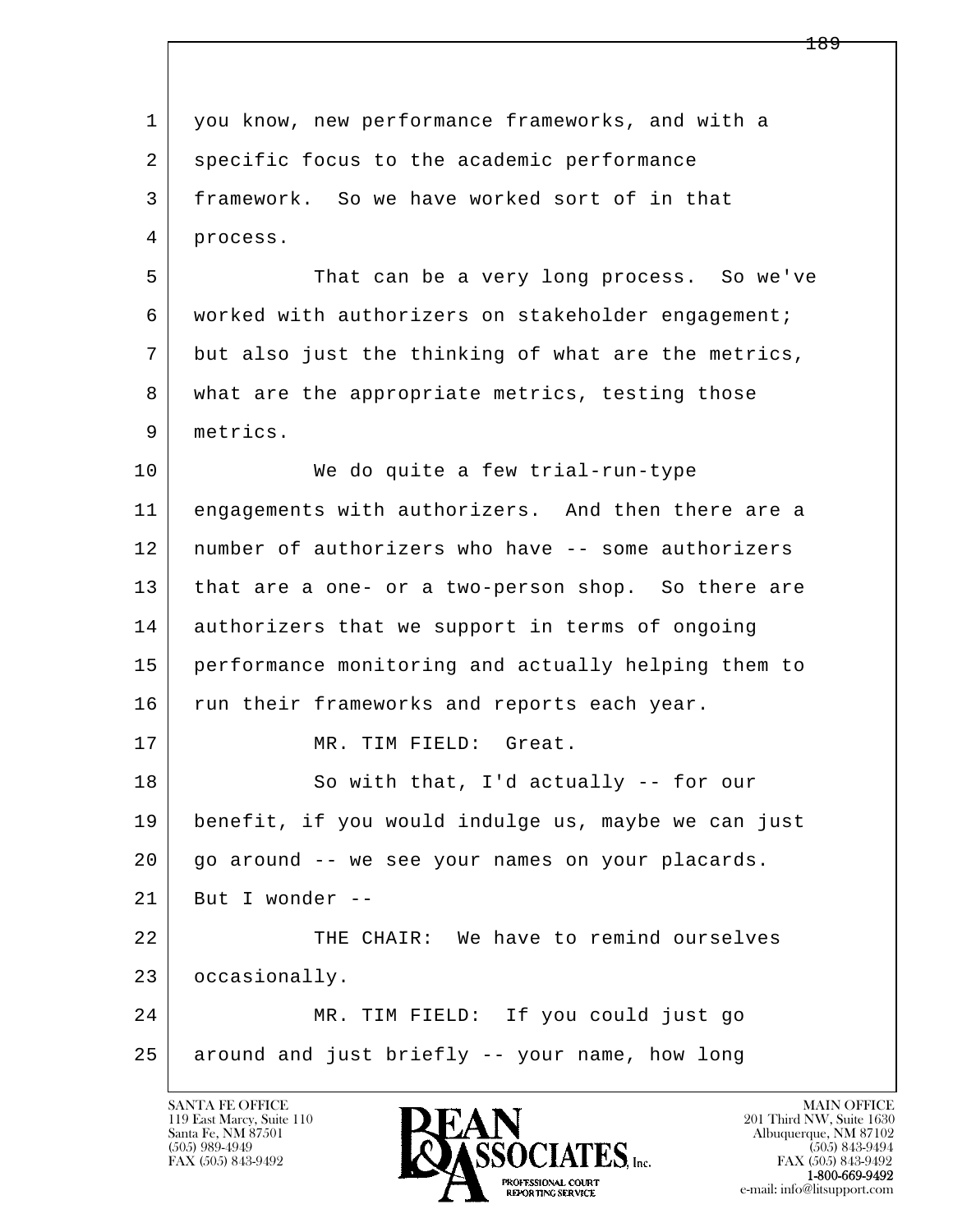l  $\overline{\phantom{a}}$ 1 you've been on the Commission. I know there's 2 probably different lengths and terms here. We'd 3 love to hear what your work is outside of the time 4 you spend together at the Commission. 5 So maybe we can start with Ms. Ruiz? 6 COMMISSIONER RUIZ: Good morning. My name 7 is Trish Ruiz, and I'm from Hobbs, New Mexico. I am 8 a counselor and a test coordinator, and I just 9 joined the Commission in January. 10 COMMISSIONER CRONE: Good morning. My 11 name is Tim Crone. I am a mostly retired college 12 professor at Northern New Mexico College. I'm 13 teaching adjunct at several small colleges here in 14 Northern New Mexico. 15 | MS. LYRIA BOST: What is your field? 16 COMMISSIONER CRONE: Sociology and 17 | anthropology. 18 COMMISSIONER JOHNSTON: My name is 19 Danielle Johnston, and I'm a retired New Mexico 20 educator. I did my entire teaching and education 21 career in the State of New Mexico. I worked with 22 the public school districts for many years, and then 23 I did nine years in the charters. And I was 24 fortunate to be a head of school at one of the 25 charters in the initial years of the charter

119 East Marcy, Suite 110<br>Santa Fe, NM 87501



FAX (505) 843-9492<br>1-800-669-9492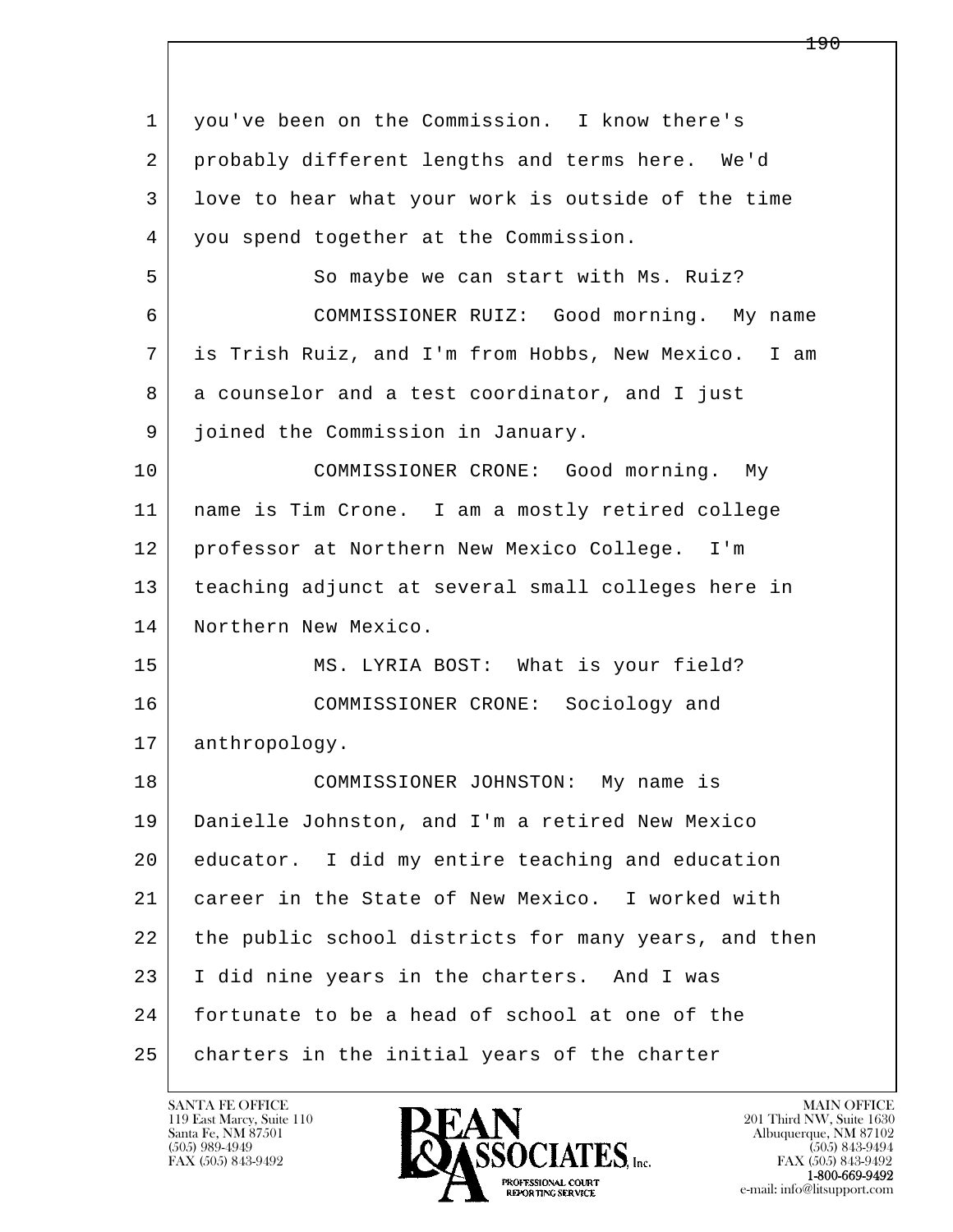| $\mathbf{1}$ | movement here. So I've participated in it for many, |
|--------------|-----------------------------------------------------|
| 2            | many years.                                         |
| 3            | COMMISSIONER POGNA: Hi. Millie Pogna. I             |
| 4            | am a volunteer in education. And I have served on   |
| 5            | the State Board of Education and the Public         |
| 6            | Education Commission for nearly 40 years. This is   |
| 7            | going into 40 years. And that's it.                 |
| 8            | COMMISSIONER ARMBRUSTER: Hi. I'm Karyl              |
| 9            | Ann Armbruster. And I taught special education for  |
| 10           | about 40 years -- or a million, maybe. But I only   |
| 11           | started when I was six. And so, then, I have been   |
| 12           | on this Commission since 2014. And -- what else do  |
| 13           | I have to say? I don't know. That's good enough;    |
| 14           | right?                                              |
| 15           | MS. LYRIA BOST: Yeah, yeah. Great.                  |
| 16           | THE CHAIR: I'm Patty Gipson. I'm a                  |
| 17           | retired educator from New Jersey. I taught high     |
| 18           | school history and also did a lot of contract       |
| 19           | enforcement for NEA.                                |
| 20           | And in my spare time, when I'm not here,            |
| 21           | I'm doing PEC work; so that's --                    |
| 22           | MR. TIM FIELD: So the accent is not fake.           |
| 23           | That's real.                                        |
| 24           | THE CHAIR: No, it's real. It's combined             |
| 25           | New York and New Jersey, and a little bit of        |
|              |                                                     |

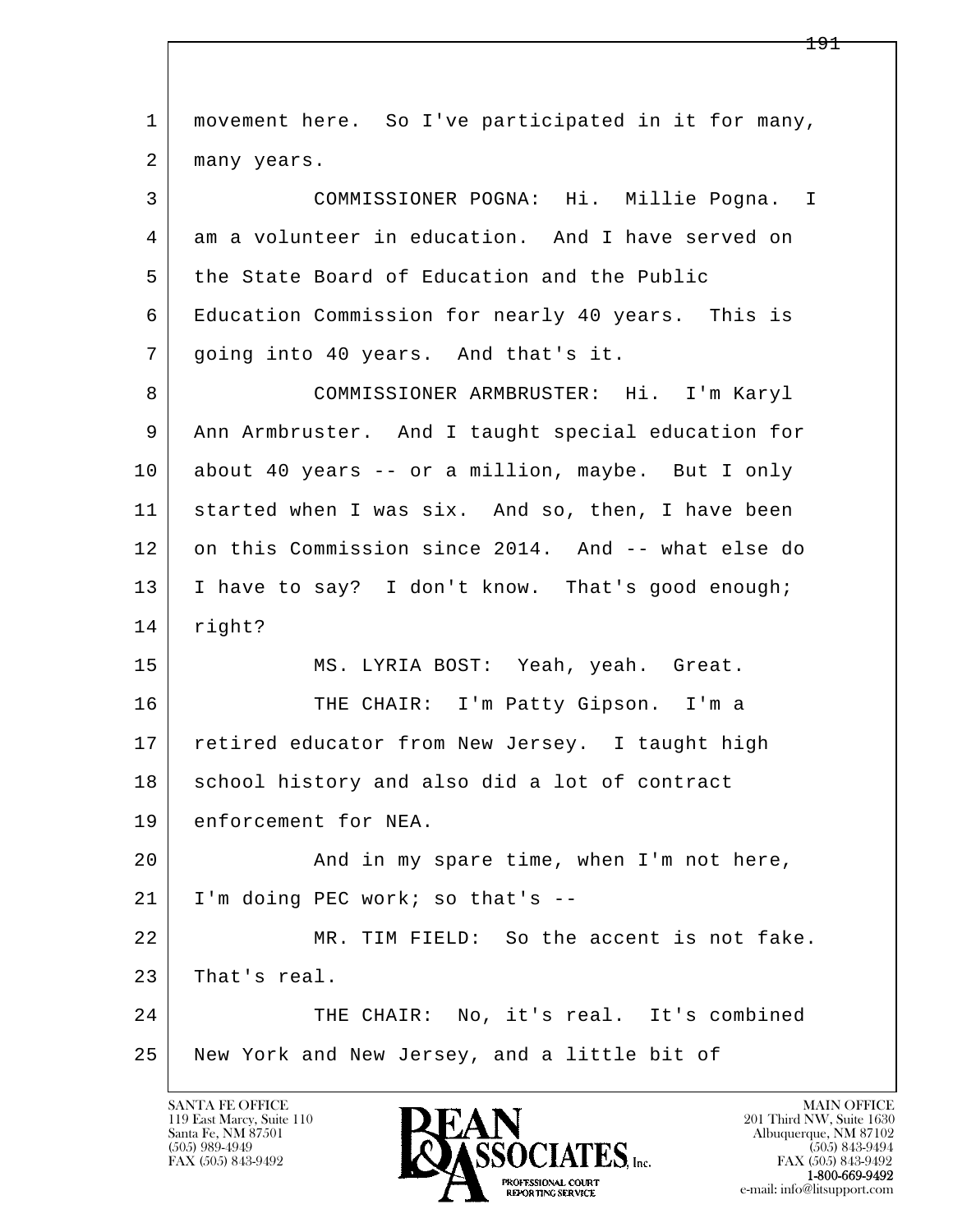l  $\overline{\phantom{a}}$ 1 | New Hampshire in there. 2 | MS. LYRIA BOST: All right. 3 COMMISSIONER PERALTA: Good morning. 4 Gilbert Peralta, District 6. I'm from Socorro, 5 New Mexico, where I'm currently a school 6 administrator. And I am in my seventh year on the 7 Commission. 8 COMMISSIONER TOULOUSE: I'm Carmie 9 Toulouse. My family's been in New Mexico off and on 10 for probably 250 years. They -- my dad's side were 11 the French fur trappers and traders. And I have 12 cousins all over the state, which is why I tend to 13 have to recuse myself from many votes on our 14 Commission, having connections to many of our 15 charter schools. 16 I'm the other anthropologist on the 17 Commission. That's what my degrees were in. And I 18 originally, until I adopted children as a single 19 parent, where I went to work for the State Human 20 Services Department, spent 30 years there. 21 Then I was on our -- in Albuquerque, 22 Central New Mexico Community College Board for 23 | 12 years, on the National Board of the Association 24 of Community College Trustees for five years, and 25 got my arm twisted to run for this a number of years

119 East Marcy, Suite 110<br>Santa Fe, NM 87501



FAX (505) 843-9492<br>**1-800-669-9492**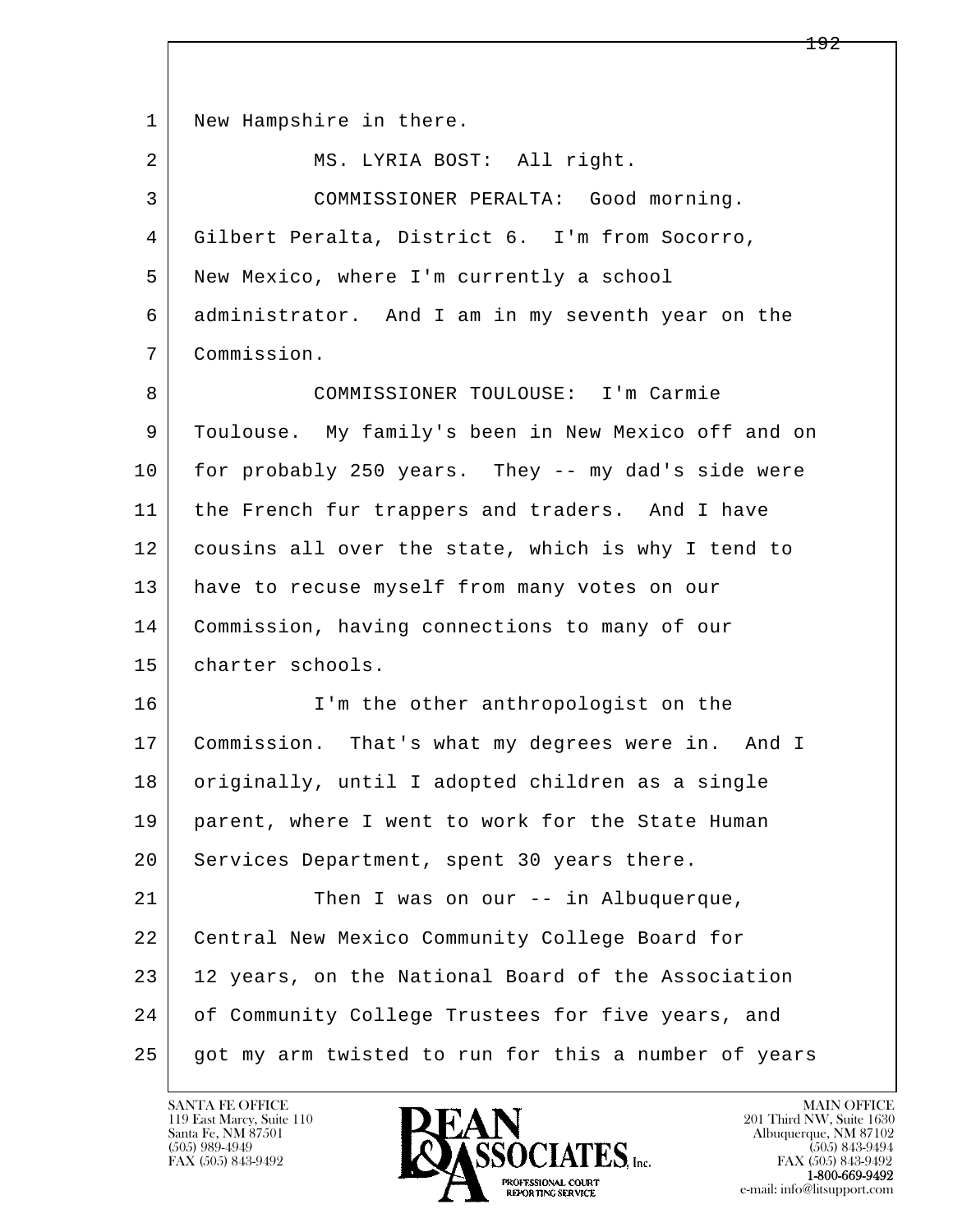| $\mathbf{1}$ | ago. And I've -- this is my fifth year on this       |
|--------------|------------------------------------------------------|
| 2            | Commission.                                          |
| 3            | COMMISSIONER CONYERS: I'm Jim Conyers.               |
| 4            | I'm from Bloomfield, New Mexico, in the northwestern |
| 5            | part of the state. Been on -- I came on when Carmie  |
| 6            | did. So what have we been -- is it four-and-a-half   |
| 7            | years we've been on the Commission?                  |
| 8            | Previously, when my wife and I came to               |
| 9            | New Mexico, we worked at the Navajo Methodist        |
| 10           | Mission School in Farmington, where I taught         |
| 11           | government and chemistry and was the school          |
| 12           | counselor. Then I spent 30 years in the Bloomfield   |
| 13           | Public Schools, where I was a counselor and          |
| 14           | principal. Retired from there.                       |
| 15           | Went out to Dzilth-Na-O-Dith-Hle School,             |
| 16           | south of Bloomfield, which is a BIE grant school,    |
| 17           | which is the Navajo Nation's equivalent of a charter |
| 18           | school. And I retired from there about three years   |
| 19           | ago as the Executive Director and Principal.         |
| 20           | And currently, I teach as adjunct at                 |
| 21           | San Juan College, teaching sociology. And I also     |
| 22           | served on the Bloomfield Public School Board of      |
| 23           | Education for eight years.                           |
| 24           | COMMISSIONER CABALLERO: Good morning.<br>Мy          |
| 25           | name is Ricardo Carlos Caballero. I currently        |
|              |                                                      |

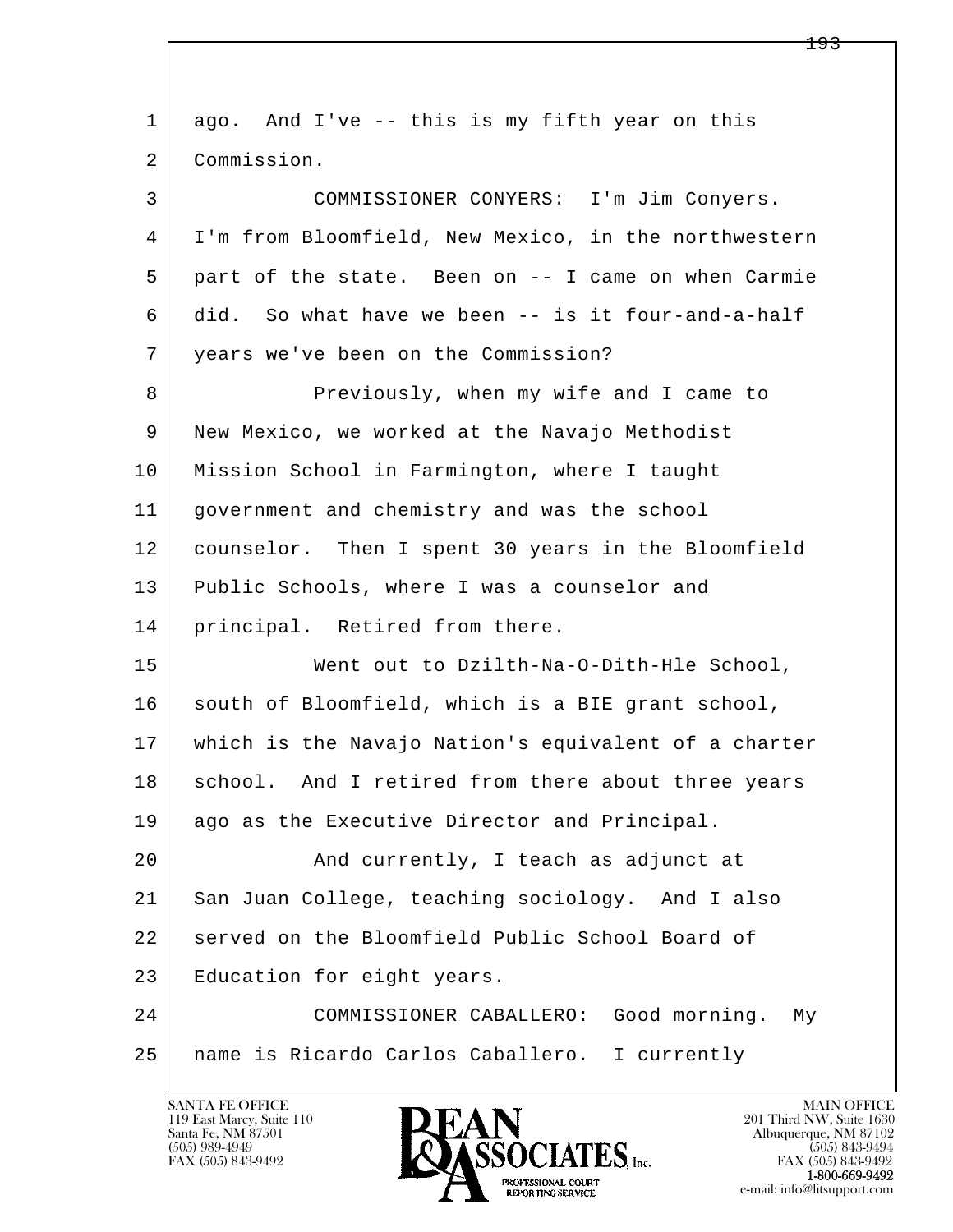l  $\overline{\phantom{a}}$  1 represent District 1 in Albuquerque. I am new, like 2 our Commissioner Ruiz and some of the other 3 Commissioners. So it's a new experience, but not -- 4 not as -- I'm not new for the game of -- of boards. 5 I served on a Education Service Center in 6 El Paso County for 17 school districts, Service 7 Center No. 19, and I served for 14 years. 8 I'm a retired educator at the 9 junior-college level and taught at the public 10 schools, and also was involved in a couple of 11 programs for at-risk students that needed to go to  $12$  college. So I -- I'm happy to -- to be here back 13 into education. 14 MR. TIM FIELD: Want to say anything, 15 Katie? 16 MS. POULOS: I'm Katie Poulos. I've been 17 working with the Commission now for two years and 18 | three months. And prior to that, I was at the 19 Arizona State Board for Charter Schools; and prior 20 to that, taught; and prior to that, practiced law. 21 MR. TIM FIELD: Great. And I won't go to 22 the audience, but I appreciate members of the PED 23 that are here, as well, and other members of the 24 community. So we are certainly happy to have 25 others.

119 East Marcy, Suite 110<br>Santa Fe, NM 87501



FAX (505) 843-9492<br>**1-800-669-9492**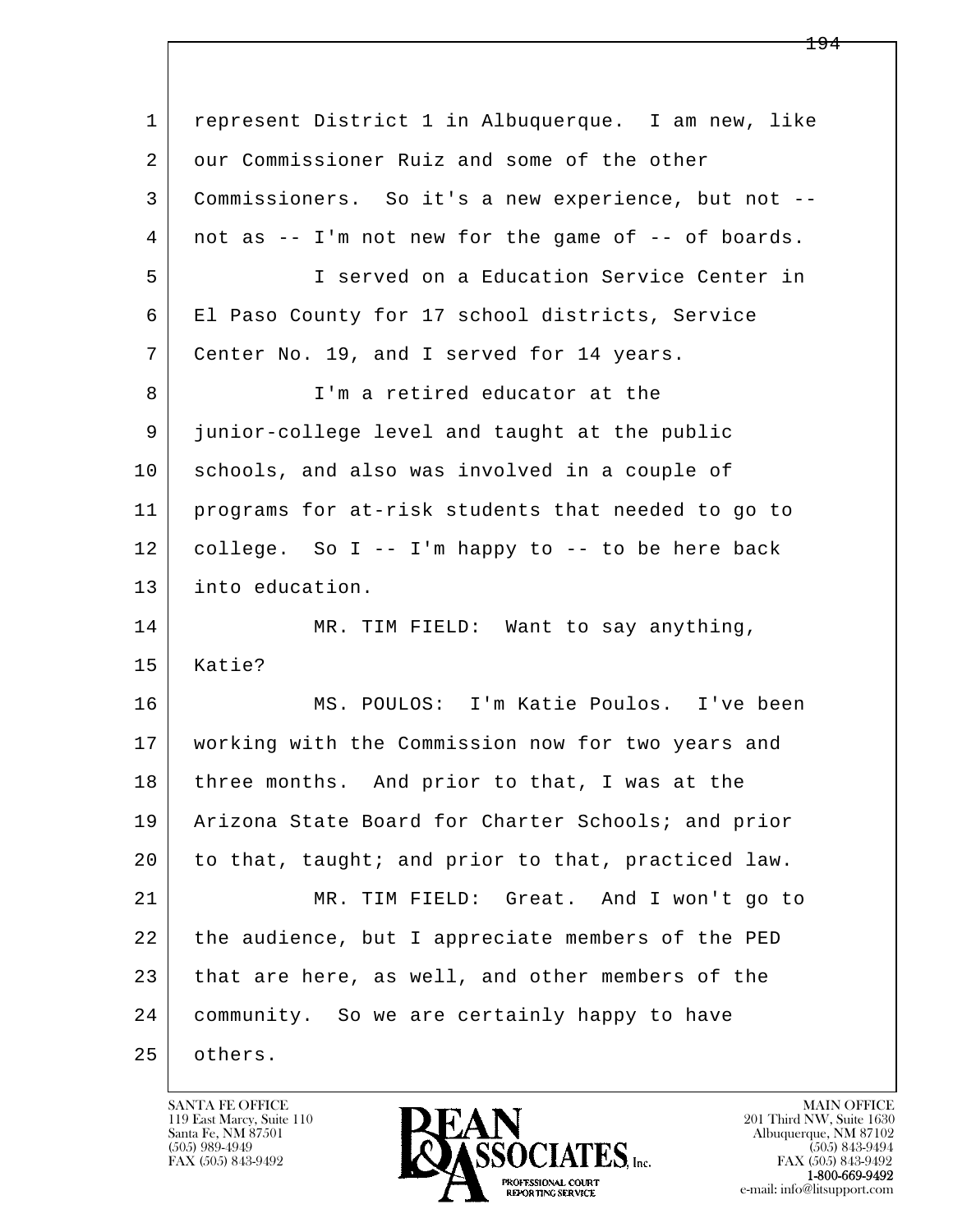l  $\overline{\phantom{a}}$ 1 Before we get into the agenda and the meat 2 of our meeting, we are actually going to force you 3 to indulge in what I think is a very fun activity 4 that will actually give you a chance to get to know 5 each other a little better, but also get us ready  $6$  for a day of  $-$  I think, of engagement. 7 and that's speed-dating. So who has ever 8 speed-dated before? You don't have to admit it; but 9 | it's going to happen today. 10 What I'm actually going to do is I'm going 11 to have us count off 1-2, 1-2. So we'll start with 12 Ms. Ruiz, who will be 1.  $\begin{array}{|c|c|c|}\n\hline\n13 & 2. \\
\hline\n\end{array}$  14 COMMISSIONER JOHNSTON: 1. 15 MR. TIM FIELD: Millie is a "2." 16 THE CHAIR: 1. 17 COMMISSIONER PERALTA: 2. 18 COMMISSIONER TOULOUSE: 1. 19 COMMISSIONER CONYERS: 2. 20 MR. TIM FIELD: We'll keep it like that, 21 where we just have the Commissioners do this. 22 So here's what's going to happen. I'm 23 going to pose a kind of a question. You're going to 24 talk in pairs. And then we'll give you about 25 two-and-a-half minutes or so for you both to share

119 East Marcy, Suite 110<br>Santa Fe, NM 87501

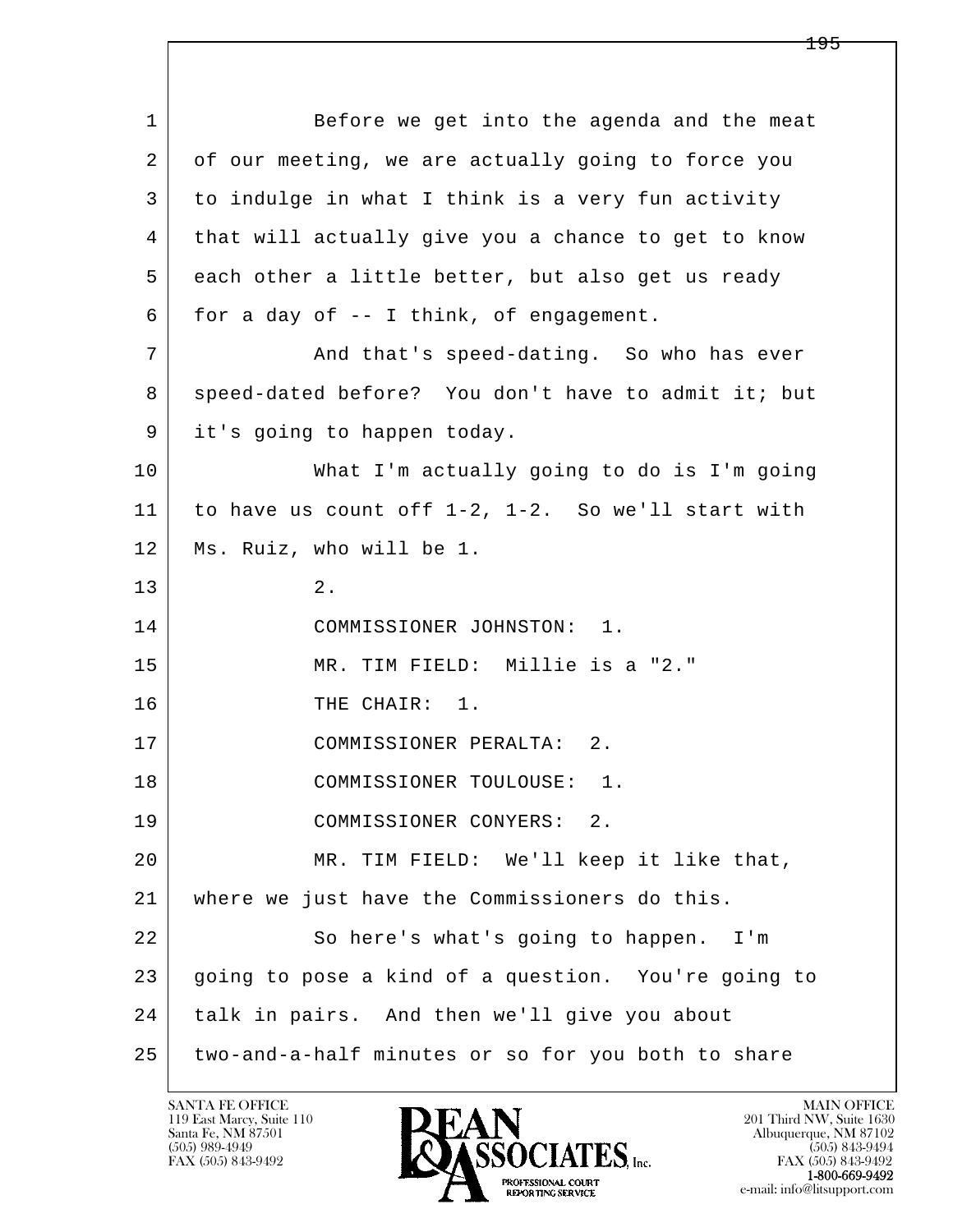l  $\overline{\phantom{a}}$ 1 | your response to the question. 2 And then I'm going to have the 2s 3 leapfrog. So, for instance, we'll have Tim switch 4 places with Millie. Millie will switch places with 5 Patty, and so on. We'll kind of guide you through 6 that. 7 | And we're just going to kind of -- each 8 question is eight questions. We're going to 9 leapfrog, and it should work out. I'll figure out 10 how we'll switch it up. 11 MS. LYRIA BOST: Should these guys be 12 doing that? 13 FROM THE FLOOR: Oh, right. I want to be 14 partnered with him. 15 | THE CHAIR: Kevin apparently has 16 experience with speed dating he doesn't want to 17 admit. 18 | MR. TIM FIELD: I'm not going to force 19 what's happening in the audience. I'm not going to 20 exclude them, either. So it's not my way. So we're 21 going to get this started. 22 So the first question -- so we'll kind of 23 have you go ahead and turn to your partner. Karyl 24 | Ann, you might want to scoot over to Patty. 25 COMMISSIONER JOHNSTON: The 1s and 2s are

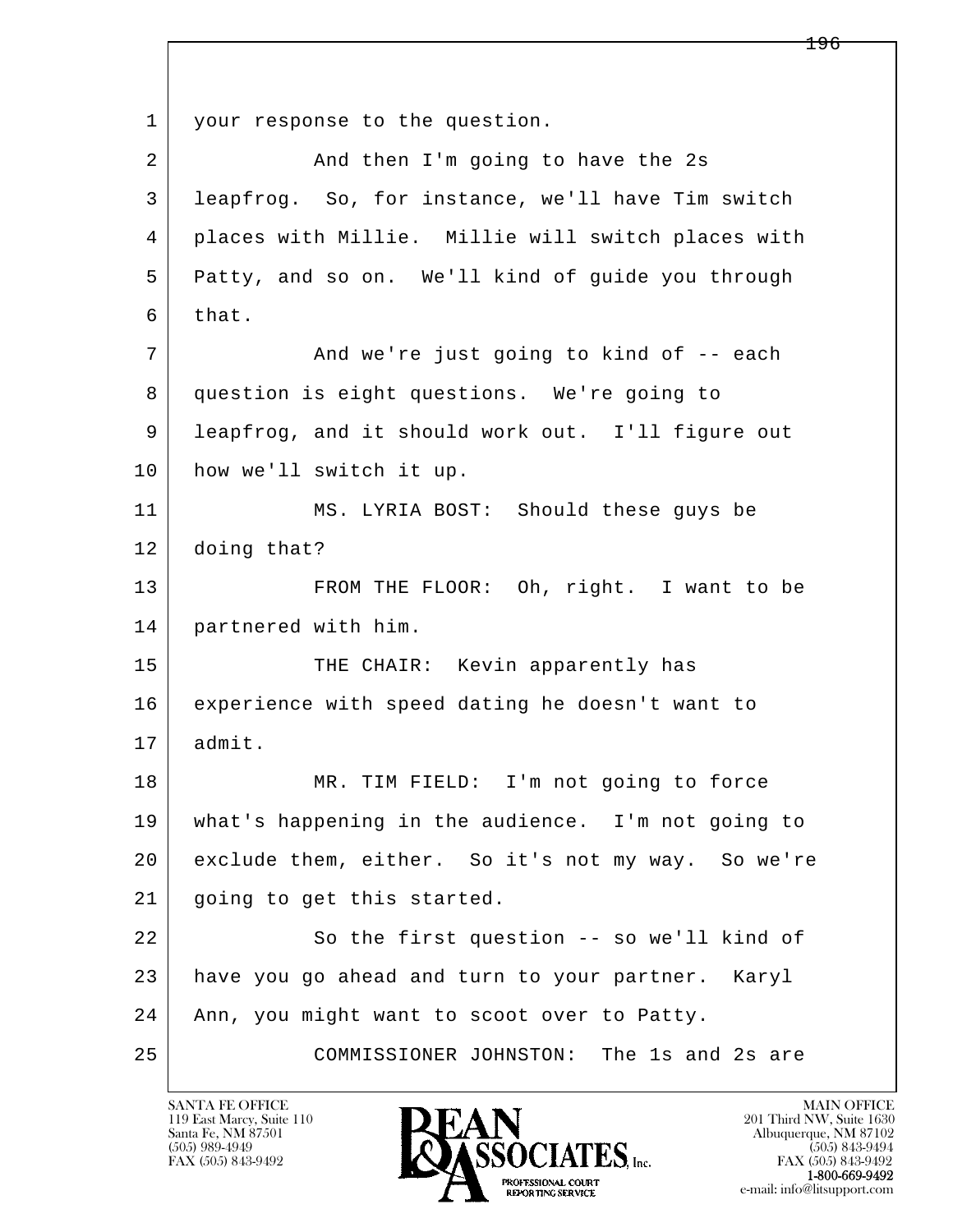l  $\overline{\phantom{a}}$  1 partners in the beginning. 2 MR. TIM FIELD: So Gilbert is with 3 Carmie -- all right. All right. And we're actually 4 going to have the 1s move. 5 So our first question is, "If you could 6 spend one hour with any historically influential 7 person alive or in the past, who would it be?" 8 So take turns sharing your responses. 9 We'll give you a note to change in about two 10 minutes. 11 (Discussion held.) 12 MR. TIM FIELD: Okay. We're going to have 13 you switch now. Have the 1s -- so Trish will scoot 14 | over. Danielle is going to move. Actually, Karyl 15 Ann will move. Gilbert is going to move. And, Jim, 16 I'm going to have you come around -- actually, Tim, 17 you stay put. Trish is moving. The 1s are moving. 18 And you'll need to come around, Jim. Jim and Tim 19 | will be together. 20 Next question. You are given  $21$   $\mid$  \$1 million -- \$1 million -- \$1 million to donate 22 anonymously to a charity or to a stranger. Who 23 would you give it to? 24 (Discussion held.) 25 | Chay. We're going to switch. Same

119 East Marcy, Suite 110<br>Santa Fe, NM 87501



FAX (505) 843-9492 FAX (505) 843-9492 e-mail: info@litsupport.com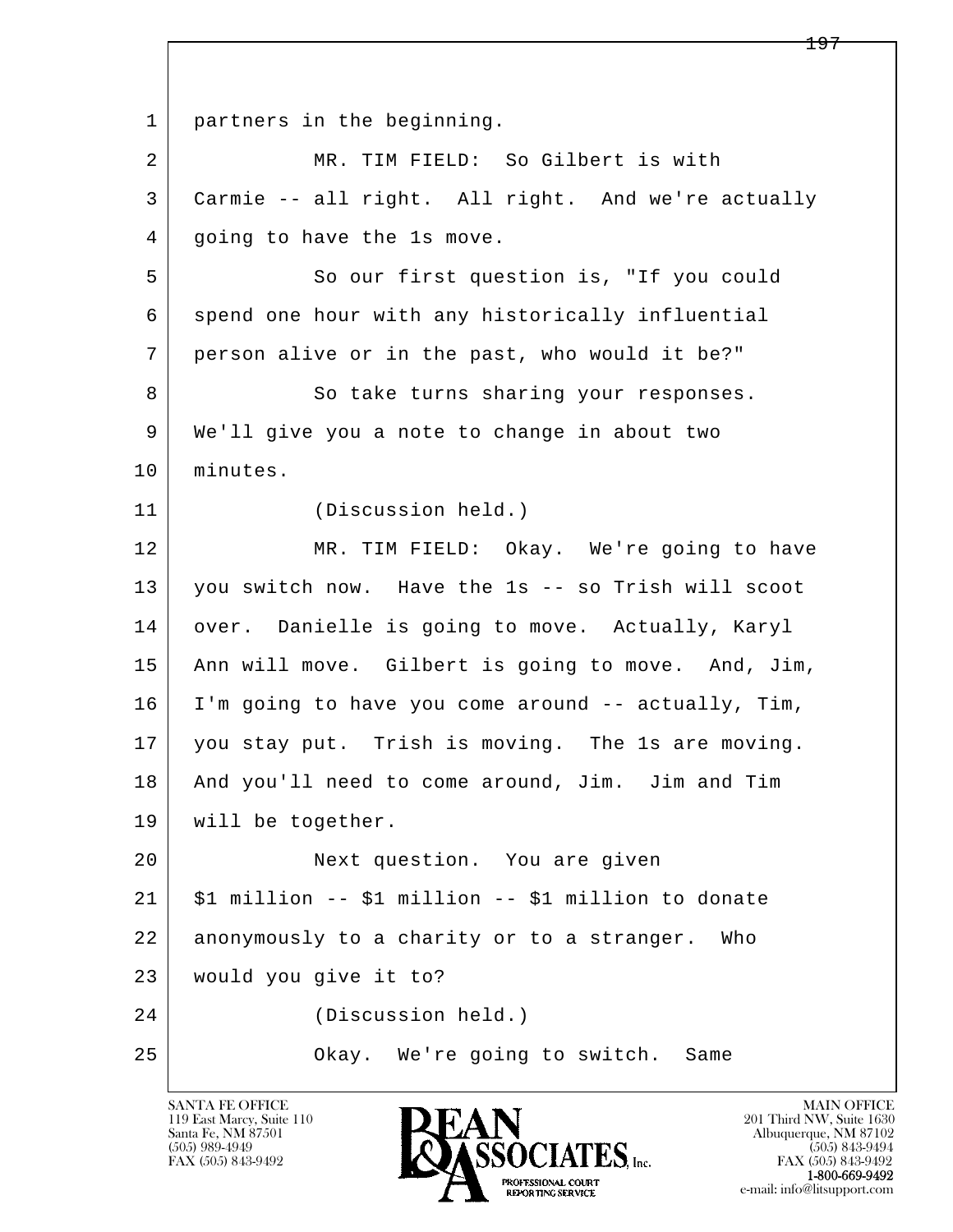l  $\overline{\phantom{a}}$  1 routine. Same routine. We're going to switch. So, 2 Jim, we'll have you come around and join -- not Jim. 3 I'm sorry. Gilbert. Gilbert, would you like to -- 4 this is a good one for someone who had more time in  $5$  the day. 6 If you had more time in your day, month, 7 or year what would you spend it doing? 8 And it can't be working. 9 COMMISSIONER ARMBRUSTER: Or at the PEC. 10 MR. TIM FIELD: Or at the PEC. 11 (Discussion held.) 12 MR. TIM FIELD: We're going to switch 13 again. Do two more of these, and we'll call it 14 quits. Next question. 15 THE CHAIR: Do we move again? 16 MR. TIM FIELD: Move again. Karyl Ann, 17 correct. Move over. Karyl Ann, you're a 18 rule-breaker. I can tell. You changed it all up. 19 You're going the other way. 20 COMMISSIONER ARMBRUSTER: Do you want me 21 to come this way? 22 MR. TIM FIELD: I don't care. 23 | All right. Question 4: If you could go 24 back in time and tell your teenage self one thing, 25 what would it be and why?

119 East Marcy, Suite 110<br>Santa Fe, NM 87501

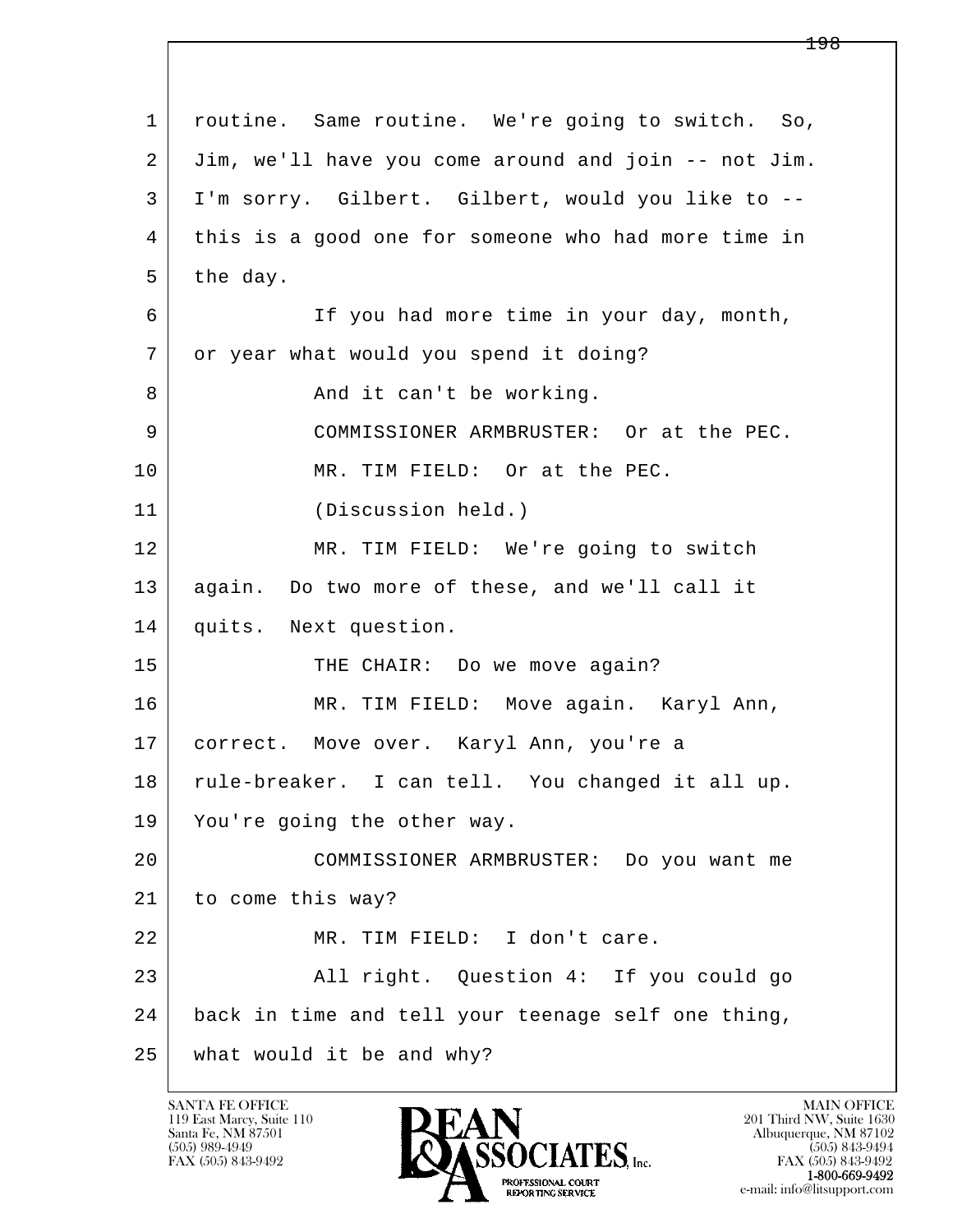l  $\overline{\phantom{a}}$  1 (Discussion held.) 2 | MR. TIM FIELD: All right. We're going to 3 go to the last question, have you move one more time 4 before you find your original seats. Do your 5 leapfrog. 6 So No. 5 -- and we're going to go away 7 from the fun and ask you what inspires you to work 8 | for New Mexico's public school students. 9 COMMISSIONER ARMBRUSTER: And "money" 10 shouldn't be the answer; because I want to announce 11 that. Because I want to announce that my -- 12 THE CHAIR: We're not doing this for the 13 money. 14 COMMISSIONER ARMBRUSTER: -- my Social 15 Security went up \$2.00 a year from my pay last year. 16 Just want to put that out there. 17 | MR. TIM FIELD: So what inspires you? 18 (Discussion held.) 19 MR. TIM FIELD: We're going to have you go 20 back to your original seats. As a thank you, it's 21 not always easy to engage in these things. I hope 22 it was fun, and you learned something new about a 23 colleague. 24 So let's get back to our seats, and I'm 25 going to get us started for the day.

119 East Marcy, Suite 110<br>Santa Fe, NM 87501

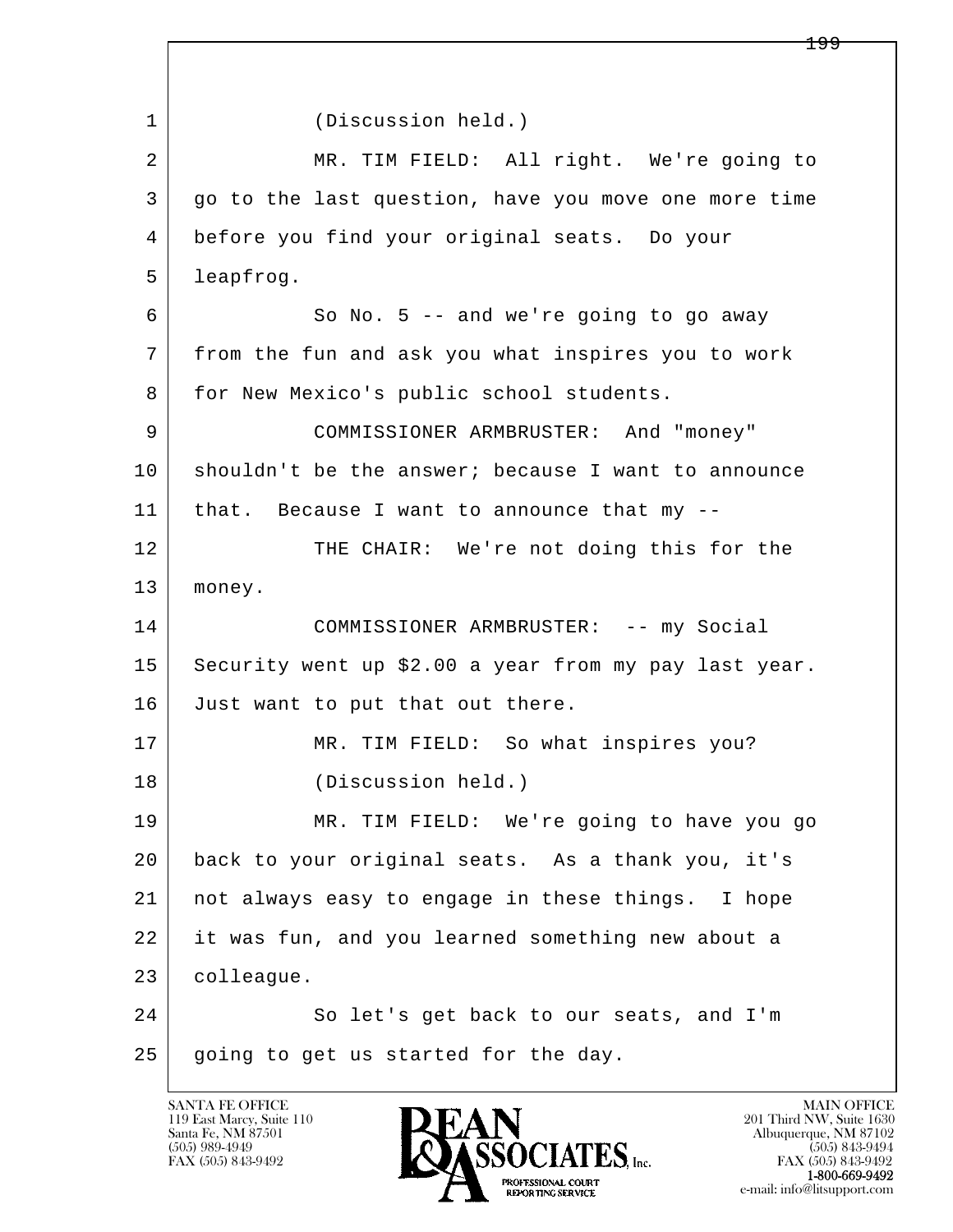l  $\overline{\phantom{a}}$ 1 First thing I want to talk about is 2 meeting objectives. And you should have a 3 salmon-colored agenda in front of you. So this has 4 the objectives, as well as the activities for the 5 day. 6 So, actually, if you don't mind, maybe 7 we'll start on this side. Carlos, can you start us 8 by reading the first? We'll go down, Carlos, Jim, 9 Carmie, Gilbert. Read the first objective from the 10 | screen. 11 COMMISSIONER CABALLERO: Okay. "Clarify 12 and refine overall Commission goals for revisions to 13 the performance framework and accountability model." 14 COMMISSIONER CONYERS: Okay. No. 2: 15 "Understand trends in charter authorizer performance 16 frameworks and accountability systems." 17 COMMISSIONER TOULOUSE: No. 3: "Establish 18 shared views on the current strengths and gaps in 19 New Mexico's charter school performance framework 20 and accountability model." 21 COMMISSIONER PERALTA: And last one is: 22 "Establish time line of activities to revise and 23 implement the performance framework and 24 accountability model, including approach for 25 collecting internal and external input."

119 East Marcy, Suite 110<br>Santa Fe, NM 87501



FAX (505) 843-9492<br>1-800-669-9492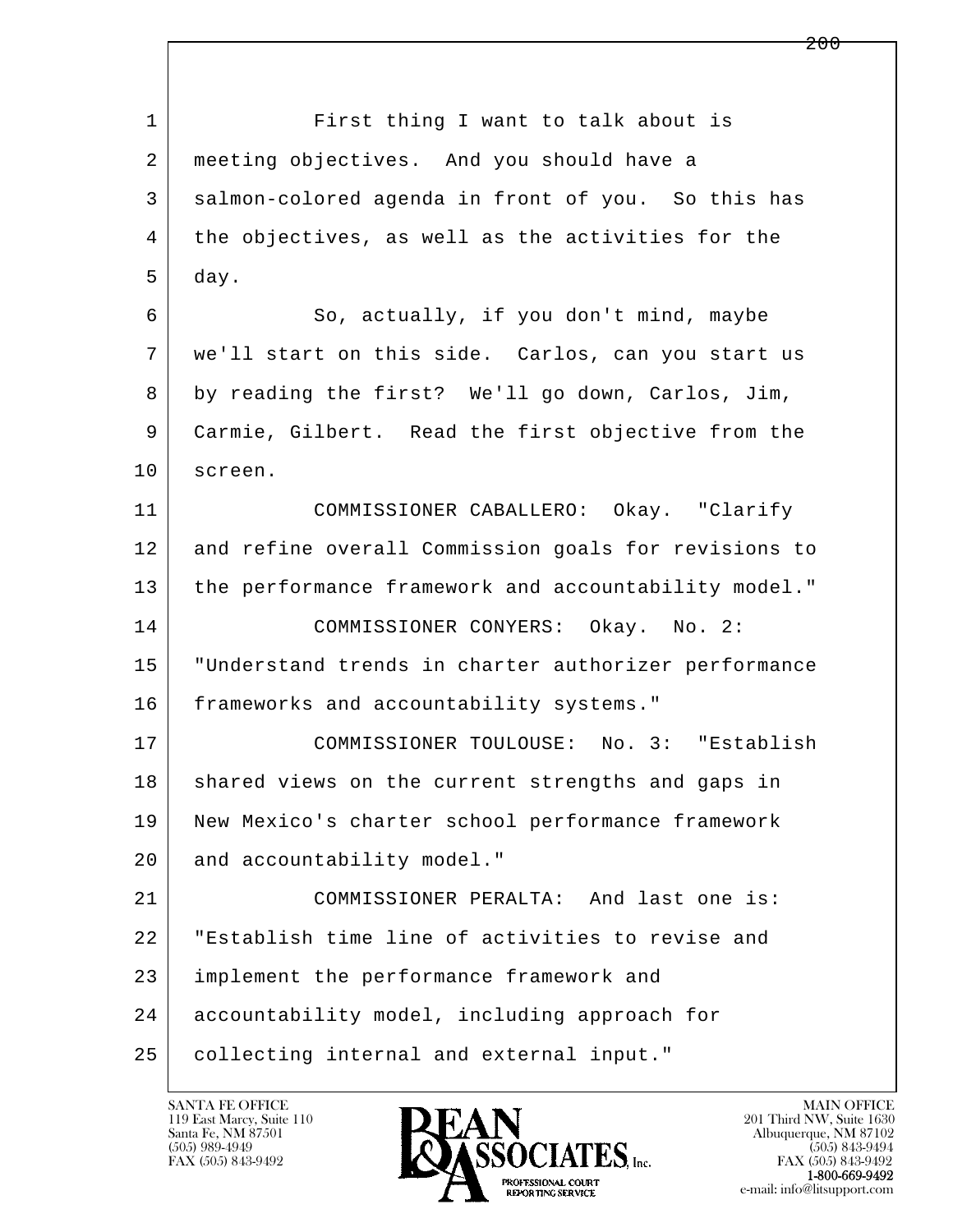l  $\overline{\phantom{a}}$  1 MR. TIM FIELD: So we developed these 2 | objectives, both the feedback from both Katie, as 3 well as Patty, in a couple of pre-calls before the 4 meeting. So this is our intent we'd like to 5 accomplish today. 6 One question I have for you is are there 7 any additional objectives you feel like are 8 important to cover for today's session that are not 9 up there? Are there any questions about the 10 objectives? 11 COMMISSIONER ARMBRUSTER: It's a lot. 12 THE CHAIR: It is. 13 MR. TIM FIELD: Great. So here's how 14 we're going to run the day. 15 | So the first -- after -- we were going to 16 wrap this up in a second, and we'll talk about norms 17 for the day, for the session, and then we're going 18 | to talk about Commission goals. 19 So one of the important pieces of pre-work 20 was the survey. And we had almost everyone complete 21 | it; so I really appreciate that. 22 What we're going to talk about, kind of 23 really clarifying the goals you have as a Commission 24 | for revising the framework. That'll be the first  $25$  hour.

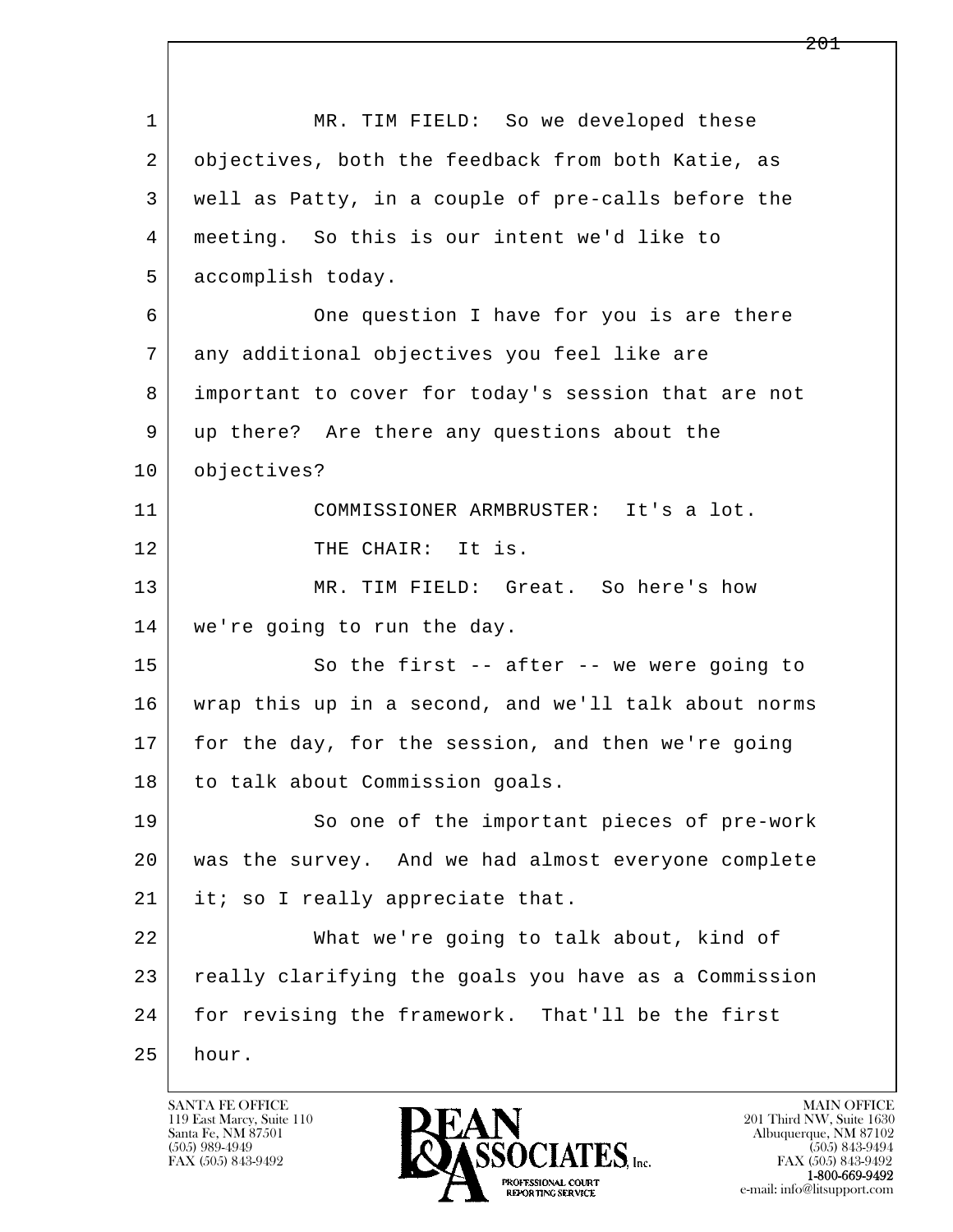l  $\overline{\phantom{a}}$ 1 COMMISSIONER CRONE: Tim? 2 MR. TIM FIELD: Yes. 3 COMMISSIONER CRONE: I did not complete 4 the survey. I didn't recognize your name, and I 5 didn't know -- 6 MR. TIM FIELD: That's all right. We had 7 nine of ten. Tim outed himself. So we now know -- 8 we now know who -- but -- so we had nine of ten, 9 | though, which is great. 10 MS. LYRIA BOST: We'll expect you to 11 participate a lot today. We really want to hear 12 | your voice. 13 MR. TIM FIELD: I don't know who completed 14 it. It was anonymous. That was news to me. 15 So we'll have a break. We're then going 16 to spend -- before lunch, we're going to talk about 17 | trends. That'll probably be the biggest 18 presentation portion of the day, where Lyria and I 19 are going to talk about trends, and we're going to 20 apply those trends to what is currently in 21 New Mexico. 22 We'll have lunch. Lunch is coming in. It 23 will be a free working lunch. If you feel like 24 you're behind or want to talk, we can continue to 25 talk, or we can use this as just free time.

119 East Marcy, Suite 110<br>Santa Fe, NM 87501

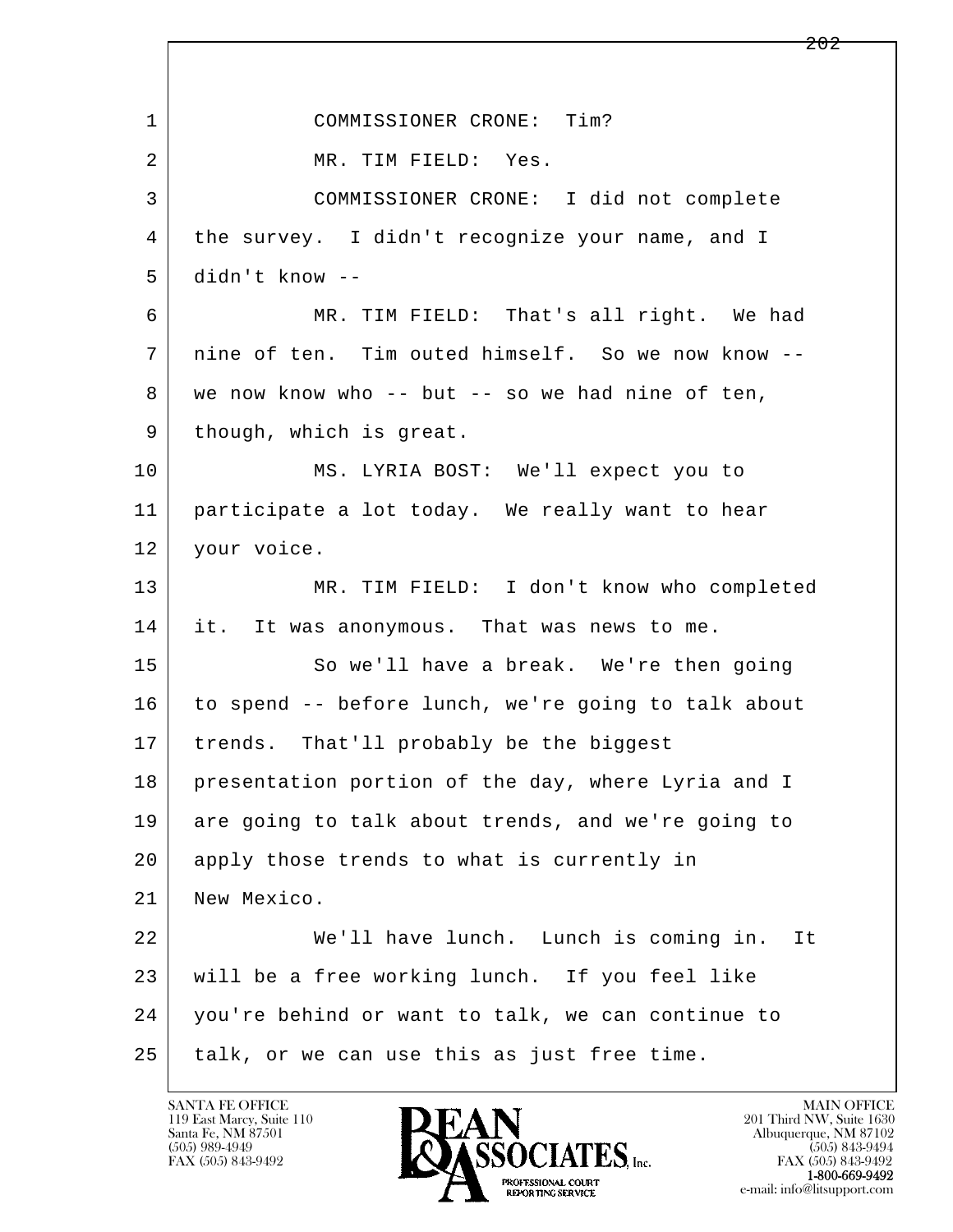1 After lunch, we are going to really dive 2 into what our kind of perspectives -- what are our 3 options for revising the framework based on the 4 morning's conversation. We're hoping to come out 5 with concrete things you want to test out in a 6 revised framework. 7 We'll have another break. We'll spend  $8$  that half-hour -- we drafted a time line of 9 activities that we think could be a starting point 10 for what the Commission can be doing and what PED 11 can be doing to make the revisions and getting 12 input. We'll get feedback on that. Then we'll have 13 time for wrap-up at the end. That's the basic 14 outline of the day. We're going to try to stick to 15 that agenda. 16 One thing I want to talk about is norms 17 for the day. And I won't have you read these out, 18 out loud. But the first one, we will start and end

l  $\overline{\phantom{a}}$  19 on time. We're going to end at 3:30. We're going 20 to stick as closely as we can to the agenda. But 21 we'll modify, as we feel necessary; but we are going 22 to end by 3:30. 23 We really want you to be present. 24 No. 2, 3, and 4 on that list -- I'll give 25 you a second, actually, to read. I'll pause for a

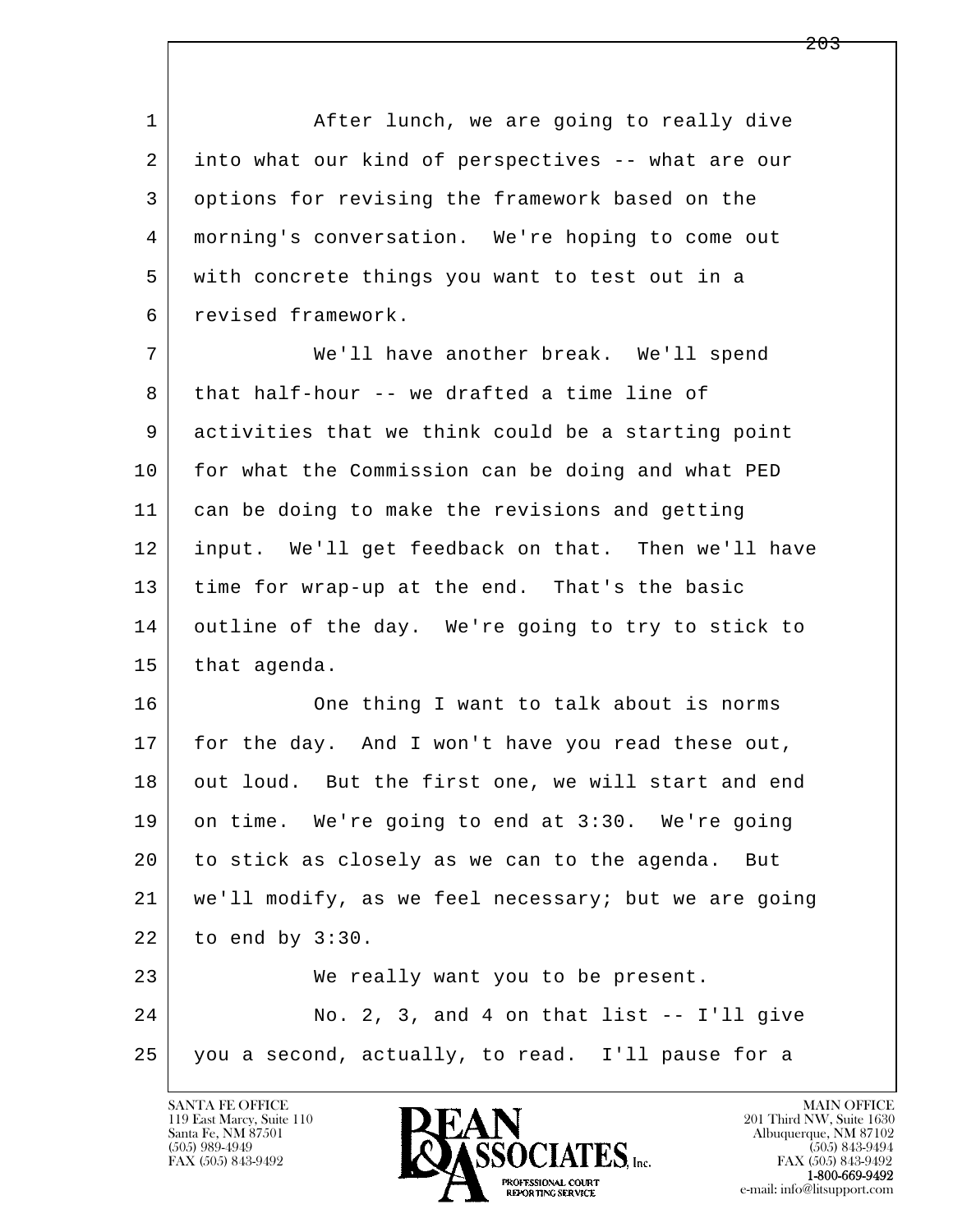l  $\overline{\phantom{a}}$  1 second. Please read the norms, if you would, to 2 yourself. And I would just make one comment; then 3 I'll invite others. If you want to suggest other 4 norms or refinements to norms, I'll invite that. 5 Part of what we're going to be doing is 6 looking at survey results. There are places where 7 there is alignment, and places where there is 8 disagreement. This will be a much more productive 9 meeting if, one, people are ready to weigh in, speak 10 their truth, why they feel like they feel about the 11 framework or about the accountability system. But 12 it's important to share that view. 13 But it's also important to have a 14 productive dialoque where there's disagreement. 15 No. 5. Assuming good intentions. One 16 thing you'll see, there's a lot of alignment in this 17 group about what the objectives are about making 18 revisions to the framework. The place where I think 19 there's work to figure things out is what does that 20 mean, or what are the refinements we need to make? 21 But a lot of alignment on objectives. I 22 think everyone has the intention of having great 23 charter schools for the state and holding schools 24 accountable. But -- so I think that really is an 25 intention all of us have.

119 East Marcy, Suite 110<br>Santa Fe, NM 87501

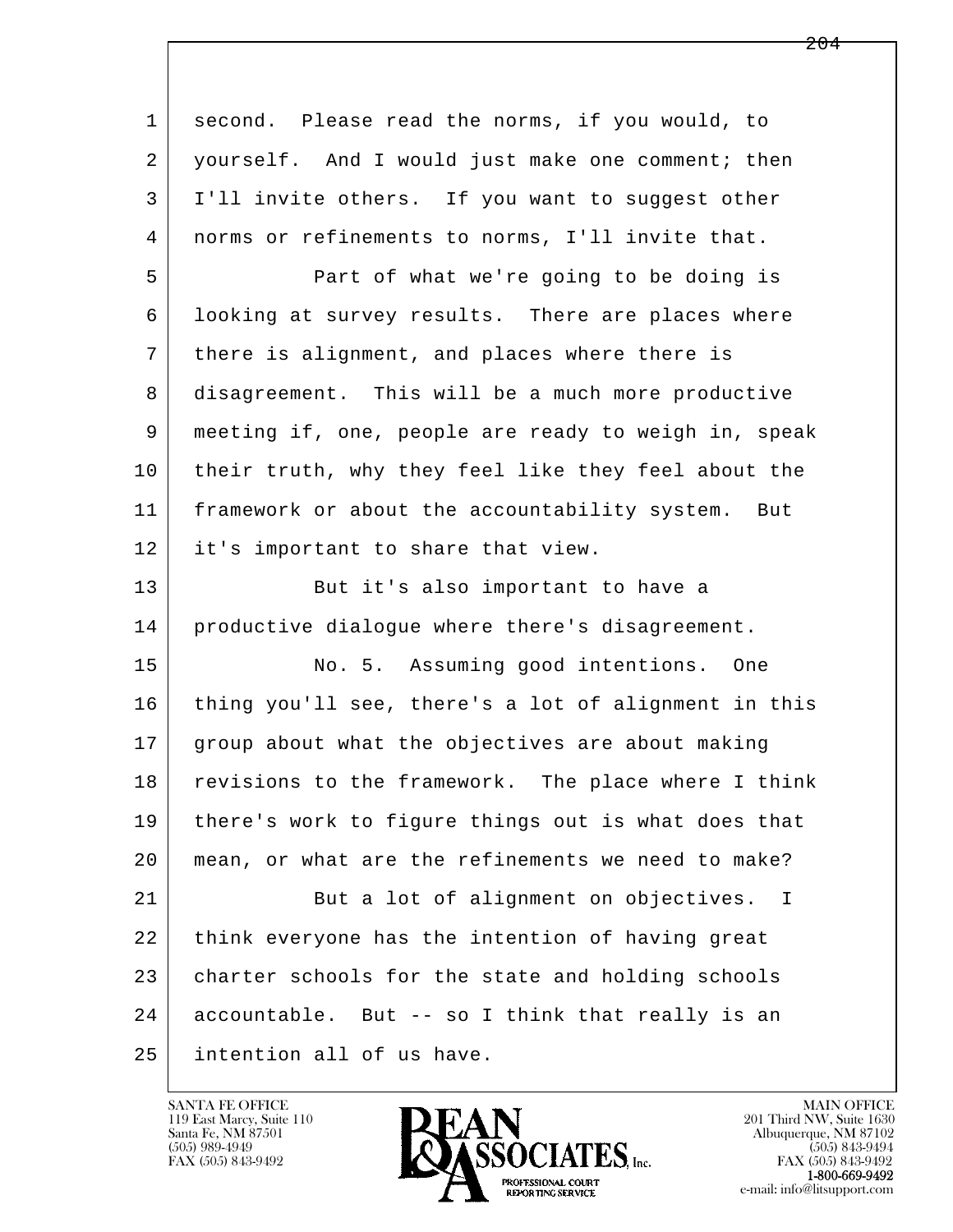1 The last comment -- then I'll invite it up 2 for any additional norms -- is I will use -- we will 3 use a parking lot when we have topics or important 4 issues that come up which are a little bit off the 5 immediate discussion. I will take facilitator's 6 privilege to put those aside. We will come back to 7 them at the end and address anything that was kind 8 of put aside. 9 But in order to get through the agenda, we 10 will, if necessary, try to put some things to the 11 side. We'll mark those down and come back to them. 12 | Any additional norms folks want to add to 13 this or refine what's up there for the day? 14 Great. Let's get started.

15 So Lyria is going to pass out a packet 16 that has results from the survey. And as you know, 17 | we asked ten members of the New Mexico Public 18 Education Commission to share their thoughts about 19 objectives for revisions to the charter school 20 performance framework and accountability model. And 21 you responded. So thank you for those who were able 22 to respond.

l  $\overline{\phantom{a}}$ 23 As a show of hands, who had a chance to -- 24 this was sent out in advance. Who had a chance to 25 look at this in advance of the meetings, to look at

119 East Marcy, Suite 110<br>Santa Fe, NM 87501



FAX (505) 843-9492<br>**1-800-669-9492**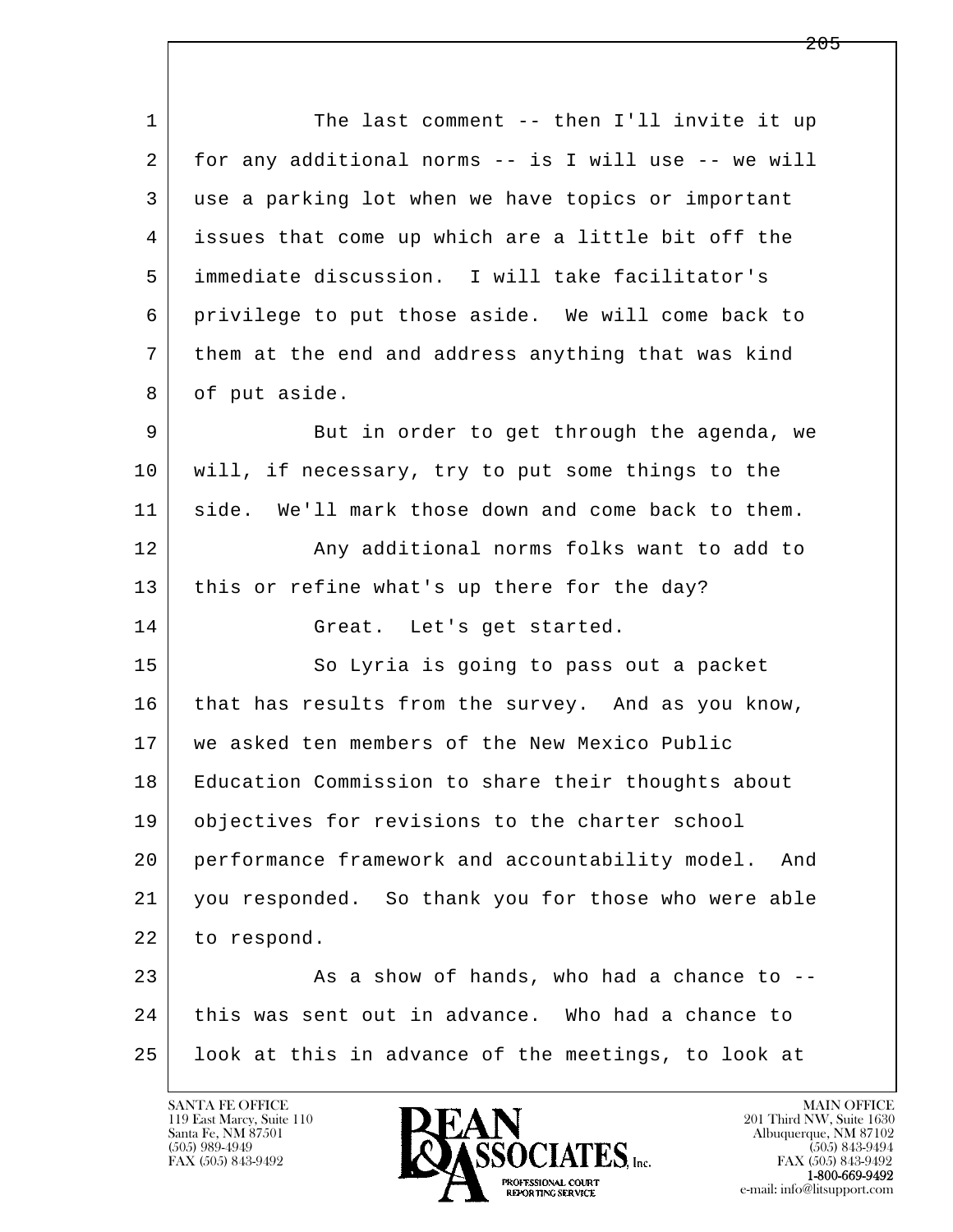l  $\overline{\phantom{a}}$ 1 some of the survey results? 2 (Show of hands.) 3 So a number of us, not all of us. That's 4 fine. We're going to kind of walk through some of 5 the results. 6 It really wasn't ominous. We don't know 7 who responded. We don't have any insights -- 8 THE CHAIR: We'll add ourselves throughout 9 | this conversation, I'm sure. 10 MR. TIM FIELD: But the first thing -- one 11 of the first questions we asked was, "Do you think 12 that charter schools should be held to the same 13 performance standards as traditional district 14 schools?" 15 | The Mand what I -- what we noted here -- and 16 we'll be interested to hear your response, as well. 17 Even though there were nine responses, six -- even 18 though one was "no," one was "yes," our 19 interpretation of this message is there was a lot of 20 alignment here, that folks feel like charter schools 21 should be held to the same standards, plus. 22 Some of us phrased it as they should be 23 higher standards, and some phrased it as, yes, but 24 also mission-specific standards that charter schools 25 should be held accountable to.

119 East Marcy, Suite 110<br>Santa Fe, NM 87501

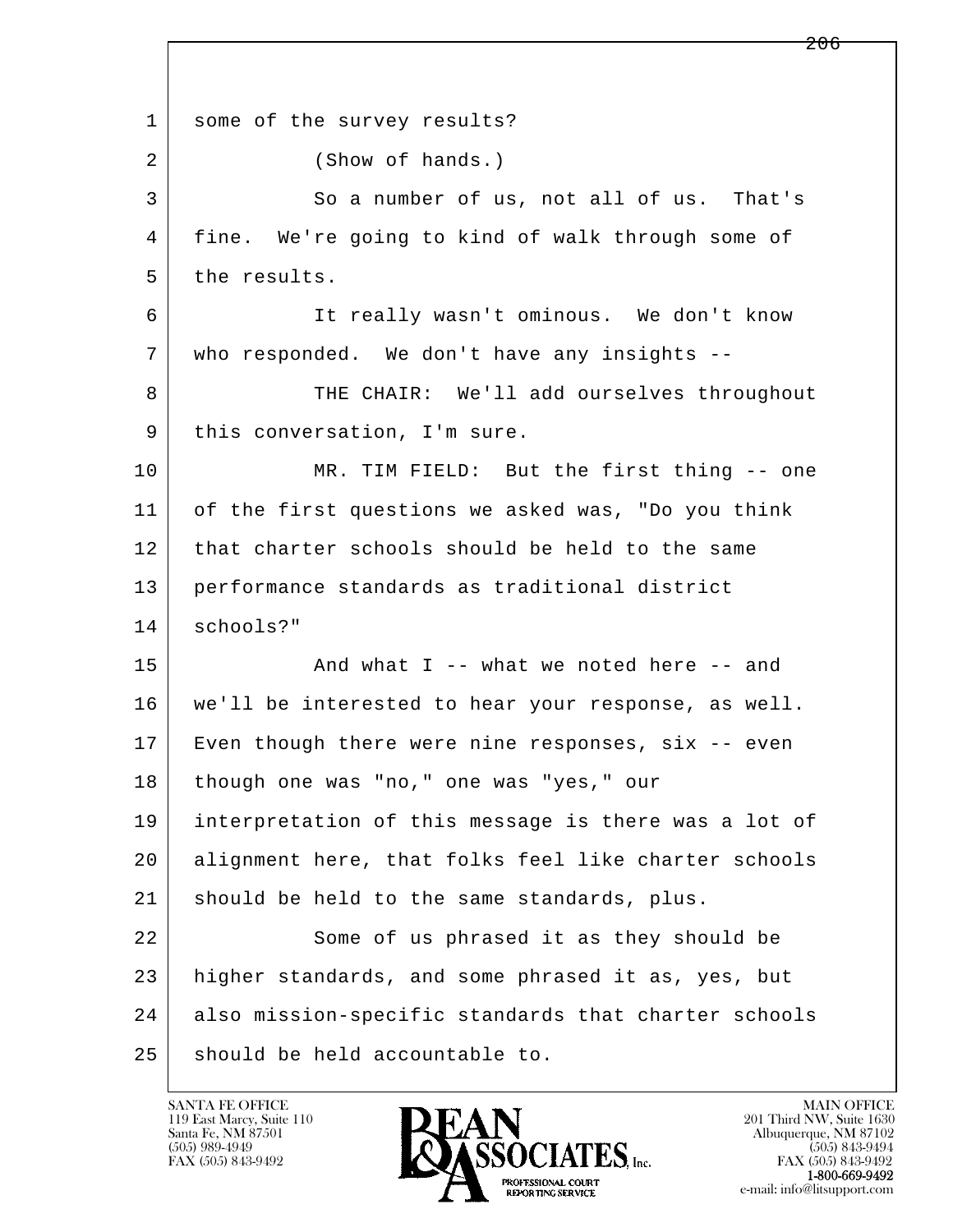l  $\overline{\phantom{a}}$ 1 But I think what was noteworthy here was 2 this notion of alignment to what all public schools 3 are required to be accountable for, plus some 4 additional things that we think that are special to 5 charters. 6 And one question I have is -- what's 7 different here is this notion of higher standards 8 versus the difference, you know, versus this plus 9 mission-specific standards. And I'm curious if 10 anyone wants to share how they -- do they feel 11 that's a real distinction? Or is that just 12 semantics? 13 | THE CHAIR: I'll speak. I think it's --14 there is a difference. I think there are -- my own 15 personal belief is they're certainly as accountable 16 as any other public school in their area. But to 17 the additional accountability that comes in, to me, 18 it is the mission-specific, which doesn't 19 necessarily create a higher accountability. 20 When I -- when I think of higher 21 accountability, I think there's, like, greater 22 rigor. There's additional accountability with the 23 mission. And they're held -- I guess it is 24 | semantics to some degree -- the higher 25 accountability is, to me, if they're not fulfilling

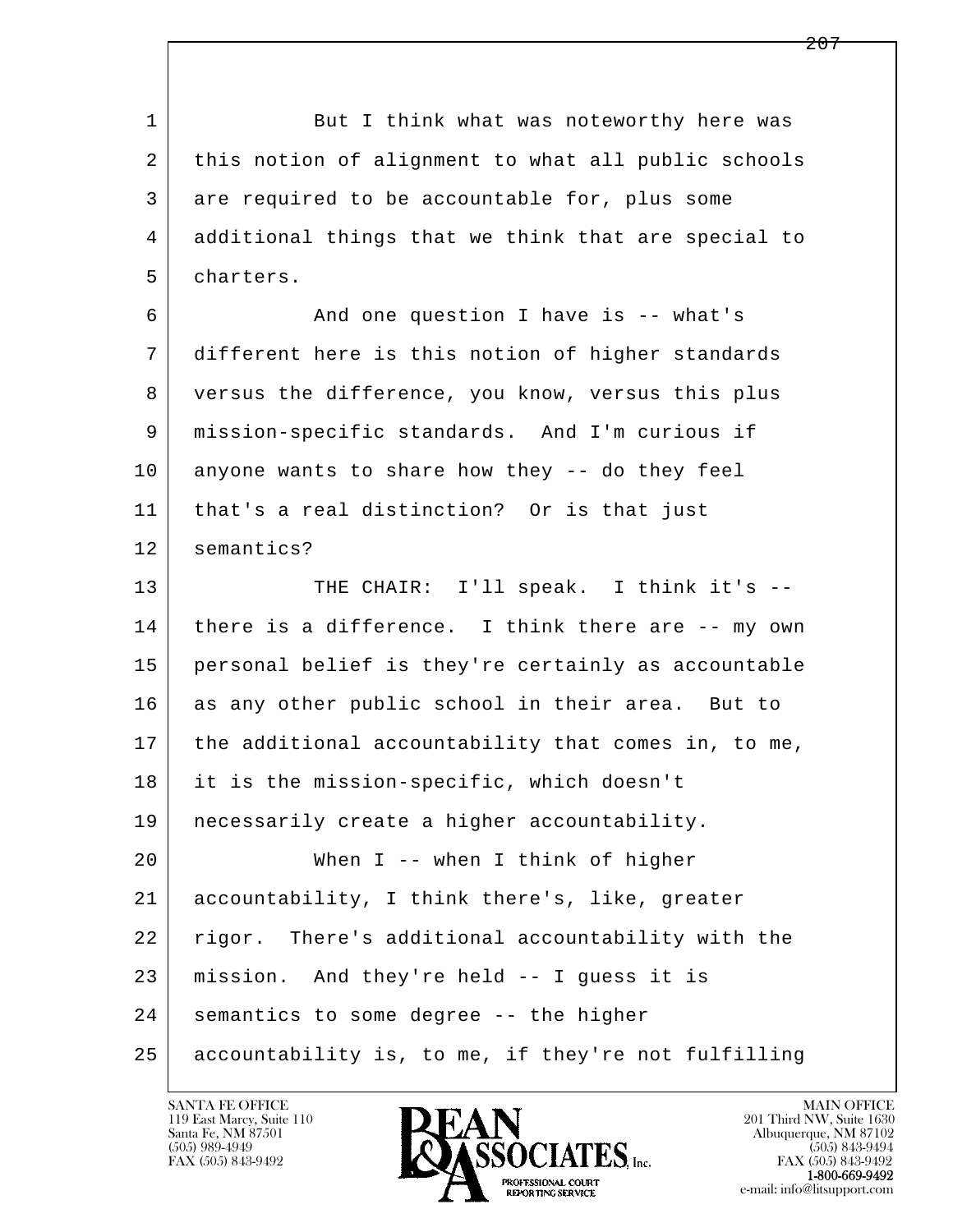| $\mathbf 1$ | their mission, but they're performing equally to the |
|-------------|------------------------------------------------------|
| 2           | schools in their area, they're failing what they're  |
| 3           | supposed to be doing, so that there is a higher      |
| 4           | accountability in that sense, that they have to hold |
| 5           | to that mission.                                     |
| 6           | And they could be closed, even though                |
| 7           | they're a -- on paper, a high performing school; but |
| 8           | they're not fulfilling their mission. And that's     |
| 9           | what they were -- that's what we authorized them to  |
| 10          | do.                                                  |
| 11          | But I don't see it as -- when I think of             |
| 12          | higher accountability, I think that they have to     |
| 13          | have a "B" instead of a "C," or -- so that's how I   |
| 14          | viewed it.                                           |
| 15          | MR. TIM FIELD: Other responses to that?              |
| 16          | Yes, please, Carmie.                                 |
| 17          | COMMISSIONER TOULOUSE: My feeling is we              |
| 18          | have so many different types of charter schools that |
| 19          | it's very hard to look at a single standard.<br>For  |
| 20          | instance, you know, my heart, having spent 30 years  |
| 21          | in human services programs, are with our SAM         |
| 22          | schools. And to me, the fact that we have students   |
| 23          | there who want to graduate, to get a diploma, those  |
| 24          | standards are going to be different just in areas    |
| 25          | like graduation, those things, because many of them  |

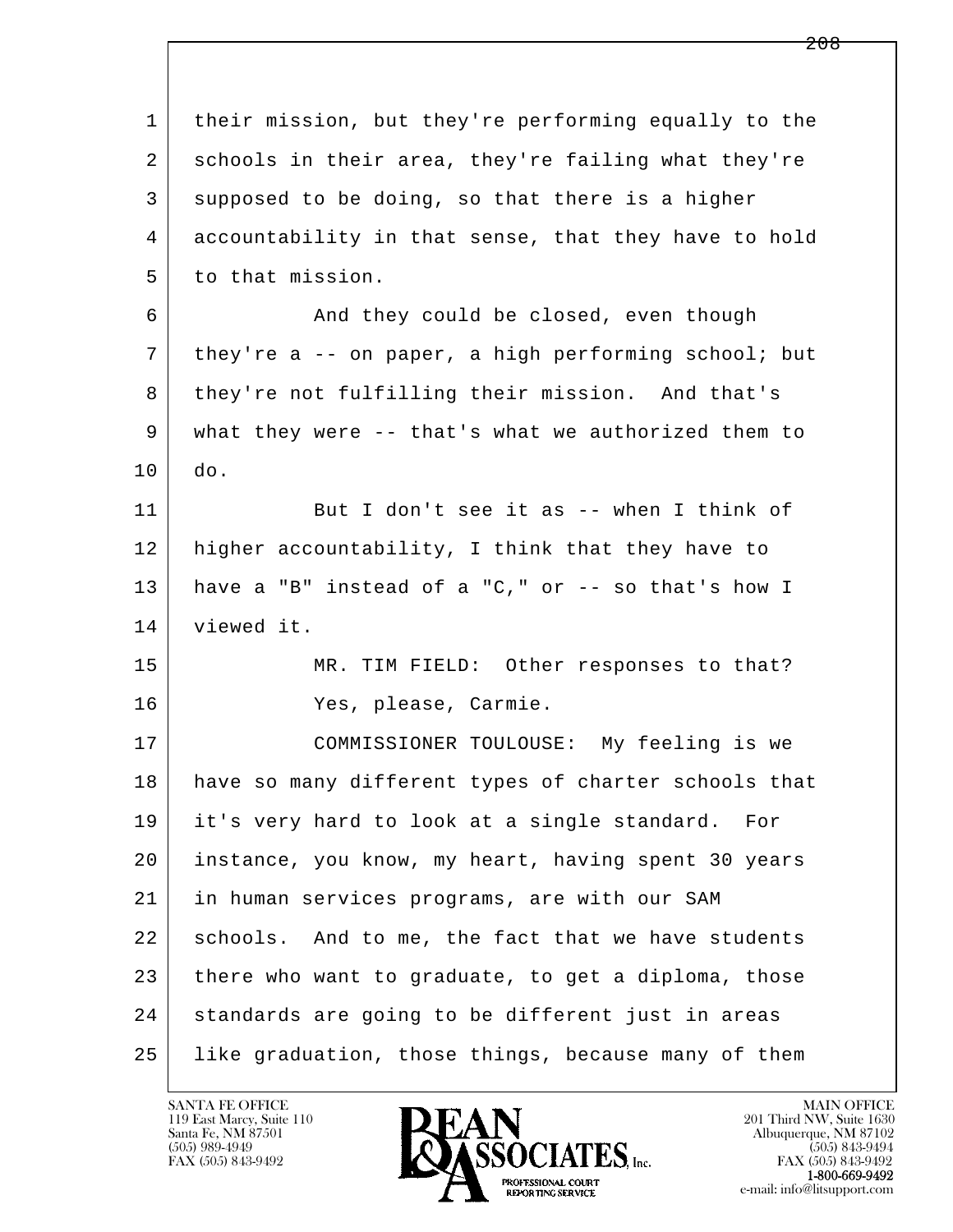| 1  | don't even get to some of those schools until          |
|----|--------------------------------------------------------|
| 2  | they've already had four years of high school.         |
| 3  | I also think that we have some schools                 |
| 4  | that have a much larger number of English Language     |
| 5  | Learners that take longer to get up to where they      |
| 6  | need to be.                                            |
| 7  | We have -- many of our schools have more               |
| 8  | students with IEPs. We have some that bother me        |
| 9  | because they don't seem to have any; just like they    |
| 10 | don't seem to have any English Language Learners.      |
| 11 | In this state, that concerns me. But in general,       |
| 12 | people are gravitating with children with needs.       |
| 13 | For instance, I have a grandson with an                |
| 14 | IEP who absolutely needed to be in that smaller        |
| 15 | school, smaller classroom, with the kind of            |
| 16 | attention he gets.                                     |
| 17 | And so I think it's very hard, when you                |
| 18 | have small numbers of students, as opposed to the      |
| 19 | large numbers you get in a public school, to look at   |
| 20 | all these standards and do them on percentages.<br>And |
| 21 | so I think there has to be an allowance for these --   |
| 22 | these -- these schools' other things that they've      |
| 23 | set out that they want to do.                          |
| 24 | I think it's much more important to see                |
| 25 | the number of students who graduated from a SAM        |
|    |                                                        |

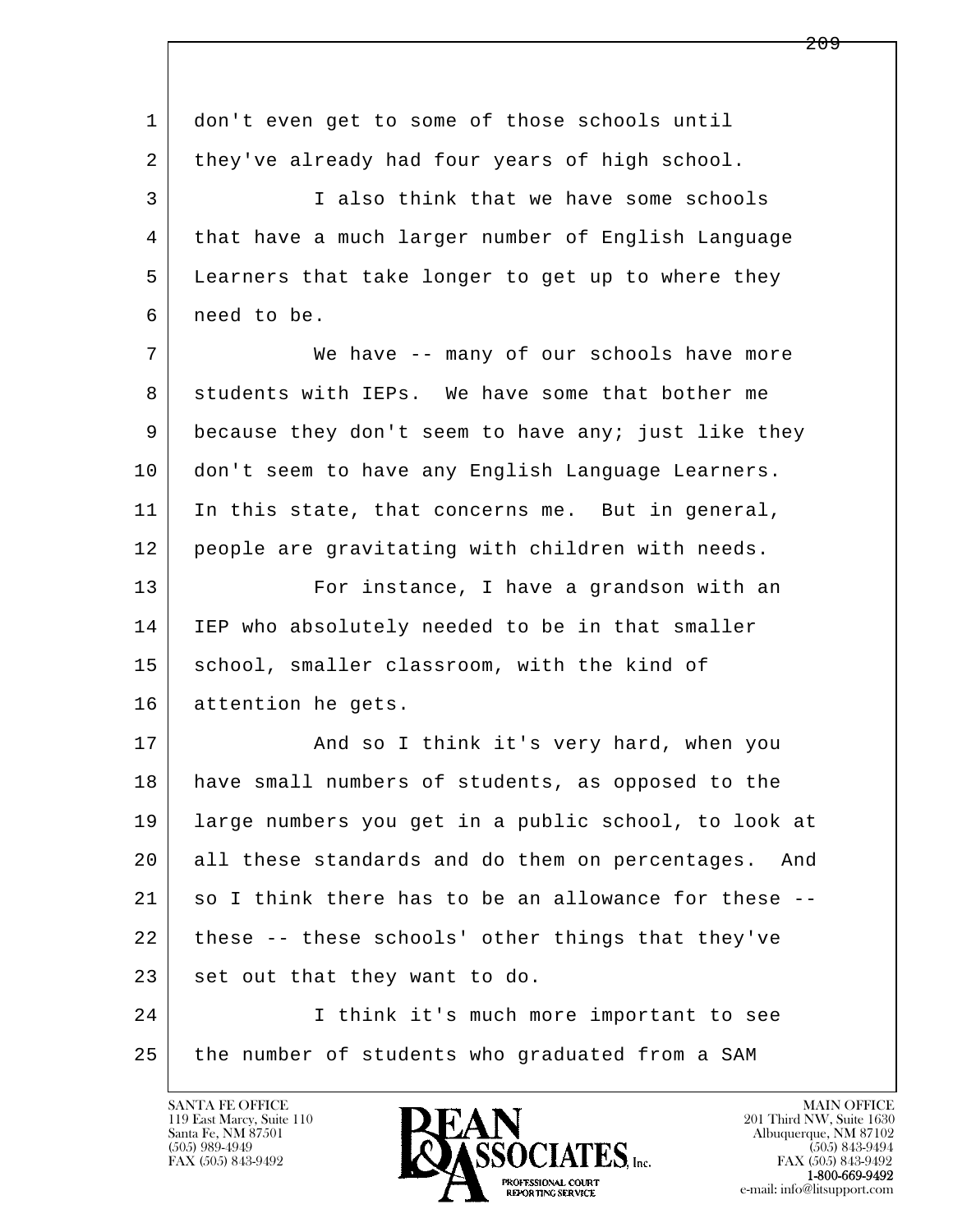| $\mathbf{1}$ | school, you know, than it may be from a regular      |
|--------------|------------------------------------------------------|
| 2            | public school, because that shows a lot more effort  |
| 3            | in that SAM school to get those students to          |
| 4            | graduation.                                          |
| 5            | So that's why I looked at it as, yes, they           |
| 6            | have to meet the standard; but I don't think -- to   |
| 7            | be higher is not something everybody in these        |
| 8            | schools can do. But they can push to meet it.        |
| 9            | MR. TIM FIELD: Great. So it sounds like              |
| 10           | you're -- maybe you answered "yes" in this case, or  |
| 11           | "plus" to kind of mission-specific. I will just      |
| 12           | note, we'll talk more about this. Certainly, there   |
| 13           | are elements of the New Mexico accountability system |
| 14           | that does try to account for differences in student  |
| 15           | populations.                                         |
| 16           | Two of the questions we also asked, which            |
| 17           | we'll get to, "Is there a separate accountability    |
| 18           | system or framework for SAM schools? Is that         |
| 19           | something that needs to be tackled?"                 |
| 20           | We'll come to that.                                  |
| 21           | COMMISSIONER TOULOUSE: We've been trying             |
| 22           | that for several years. And it's still being worked  |
| 23           | on. So we know that.                                 |
| 24           | MR. TIM FIELD: Other responses to this.              |
| 25           | Yes/no. Yes, please.                                 |
|              |                                                      |

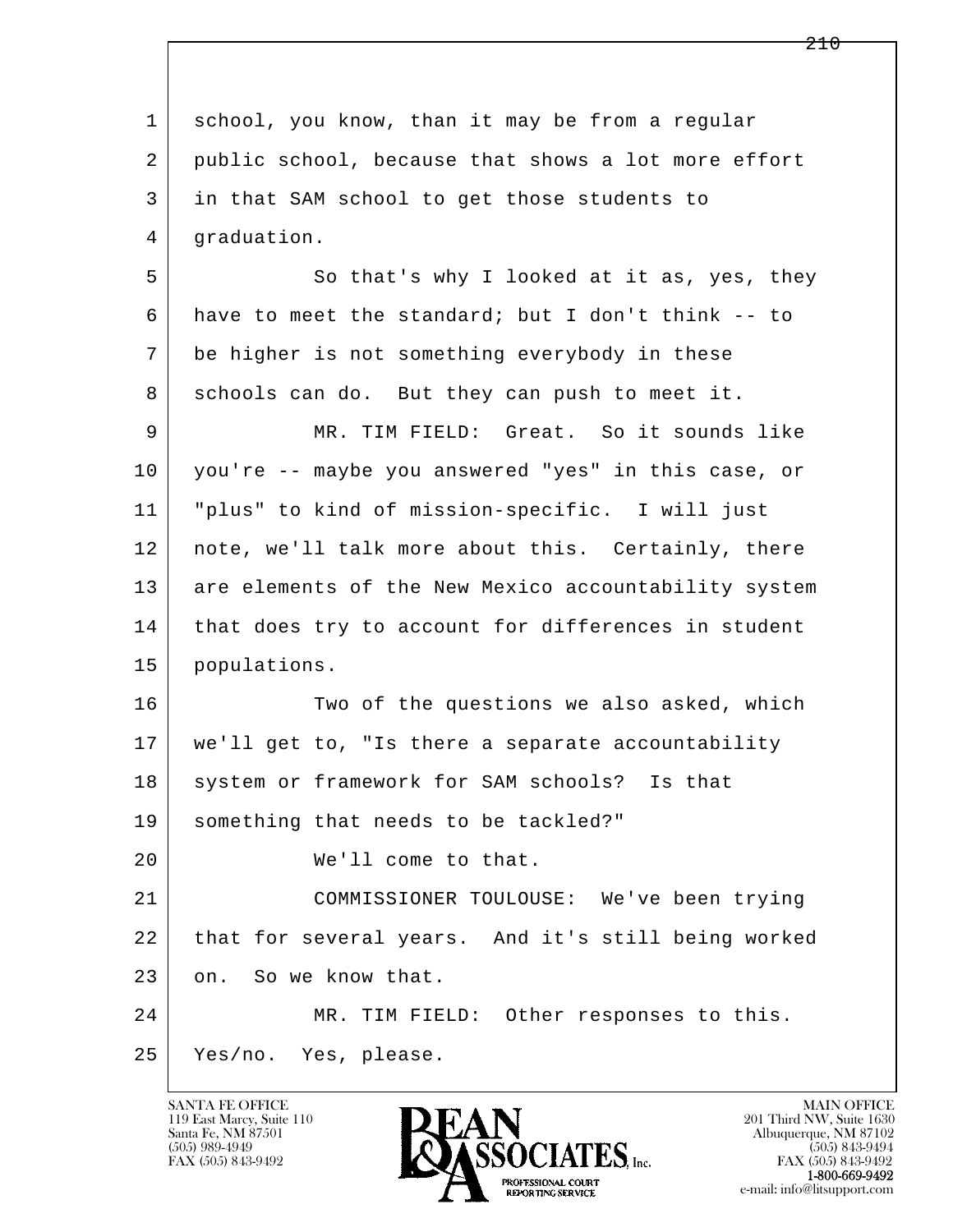| $\mathbf{1}$ | COMMISSIONER CONYERS: As I think about               |
|--------------|------------------------------------------------------|
| 2            | this, you know, and charter schools, I think about,  |
| 3            | you know, why -- when we're authorizing, why do we   |
| 4            | need this school? Or what purpose is this school     |
| 5            | going to have? Because we know it takes a lot of     |
| 6            | time, effort, money, everything, to get it going.    |
| 7            | And so if it's just going to be another              |
| 8            | school on the block, compared to the public school,  |
| 9            | then maybe we don't need that.                       |
| 10           | So I -- I attended a conference in                   |
| 11           | San Diego a few years ago. And one of the            |
| 12           | presenters had been a -- he had run a charter school |
| 13           | in Chicago.                                          |
| 14           | He said, "Well, we ran it for several                |
| 15           | years, and we weren't doing any better than anybody  |
| 16           | else; so we just closed it," you know.               |
| 17           | And I thought, well, that's -- I think               |
| 18           | there's a lot of the credibility in that, you know,  |
| 19           | that it needs to either have a -- as we say, a       |
| 20           | different purpose or mission, or, you know,          |
| 21           | excelling and doing better than those in the         |
| 22           | community.                                           |
| 23           | MR. TIM FIELD: Thank you. I'm curious.               |
| 24           | For those who might have -- yes. Please go ahead.    |
| 25           | COMMISSIONER CABALLERO: Yes.<br>I tend to            |

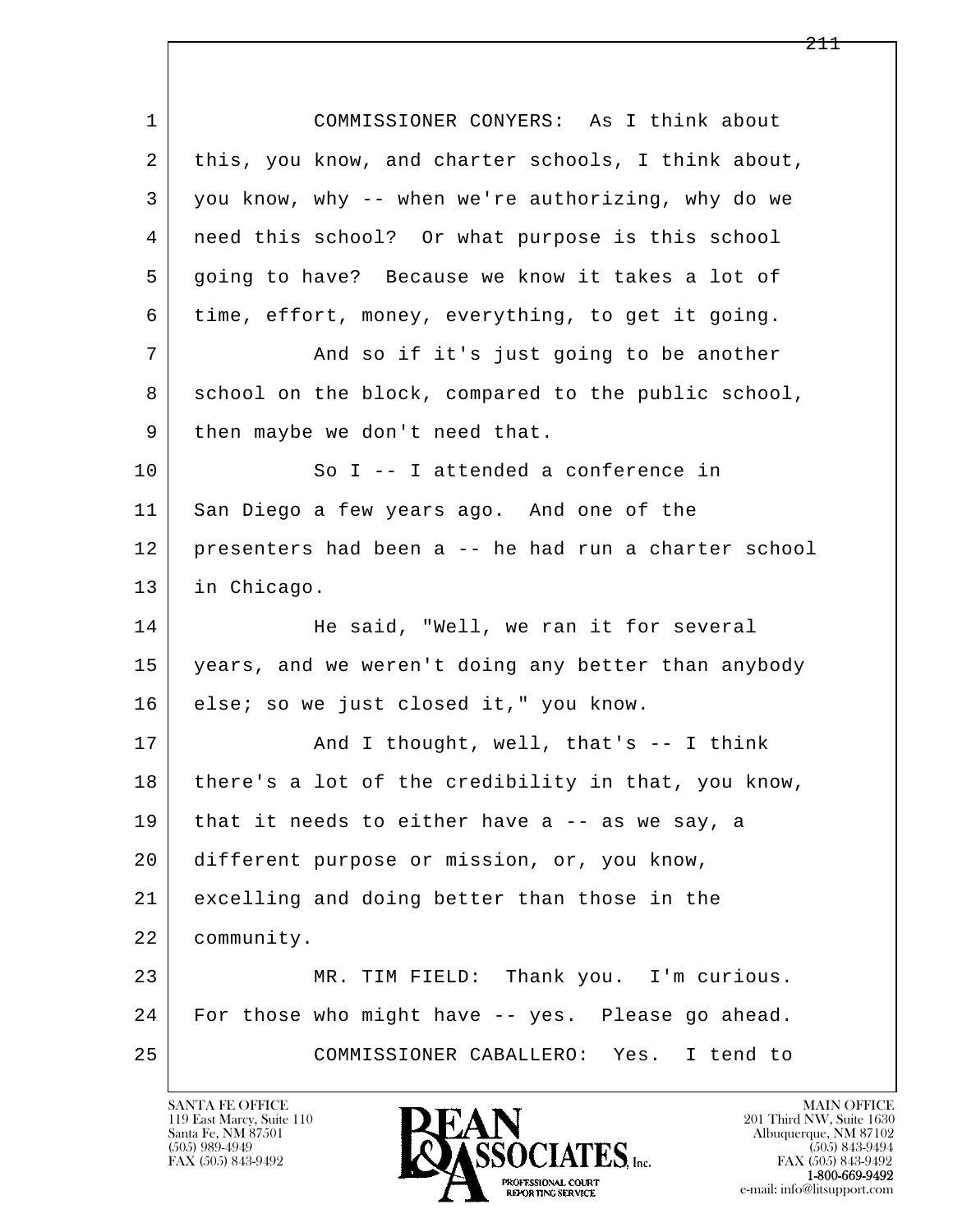l  $\overline{\phantom{a}}$ 1 view the charter schools having a higher standard. 2 And it -- to me, it goes to the heart of what's the 3 purpose of charter schools? Is it to replace public 4 schools? 5 And I realize there's a trend afoot 6 everywhere to -- to replace and privatize schools. 7 And so I see charter schools and the intent for 8 | charter schools was to provide that different 9 approach, and the states provide the support so that 10 approach can flourish, or not. 11 But it will need all the support. And 12 those practices transfer to the public schools and 13 set up a system to do that. 14 So the first question in my mind of all 15 Commissioners, what is your purpose? How do you see 16 the authorizing mission by the State? Was it to -- 17 and we call it "Options for Parents." But options 18 for what? The option for the purpose of dismantling 19 public schools altogether and setting up private 20 schools that are paid for by the State? Or is it 21 still public schools trying to experiment and coming 22 to a better approach? 23 I was very fortunate to be part of an 24 experiment in the sixth and seventh grade. My high 25 school was overcrowded. They had to push down

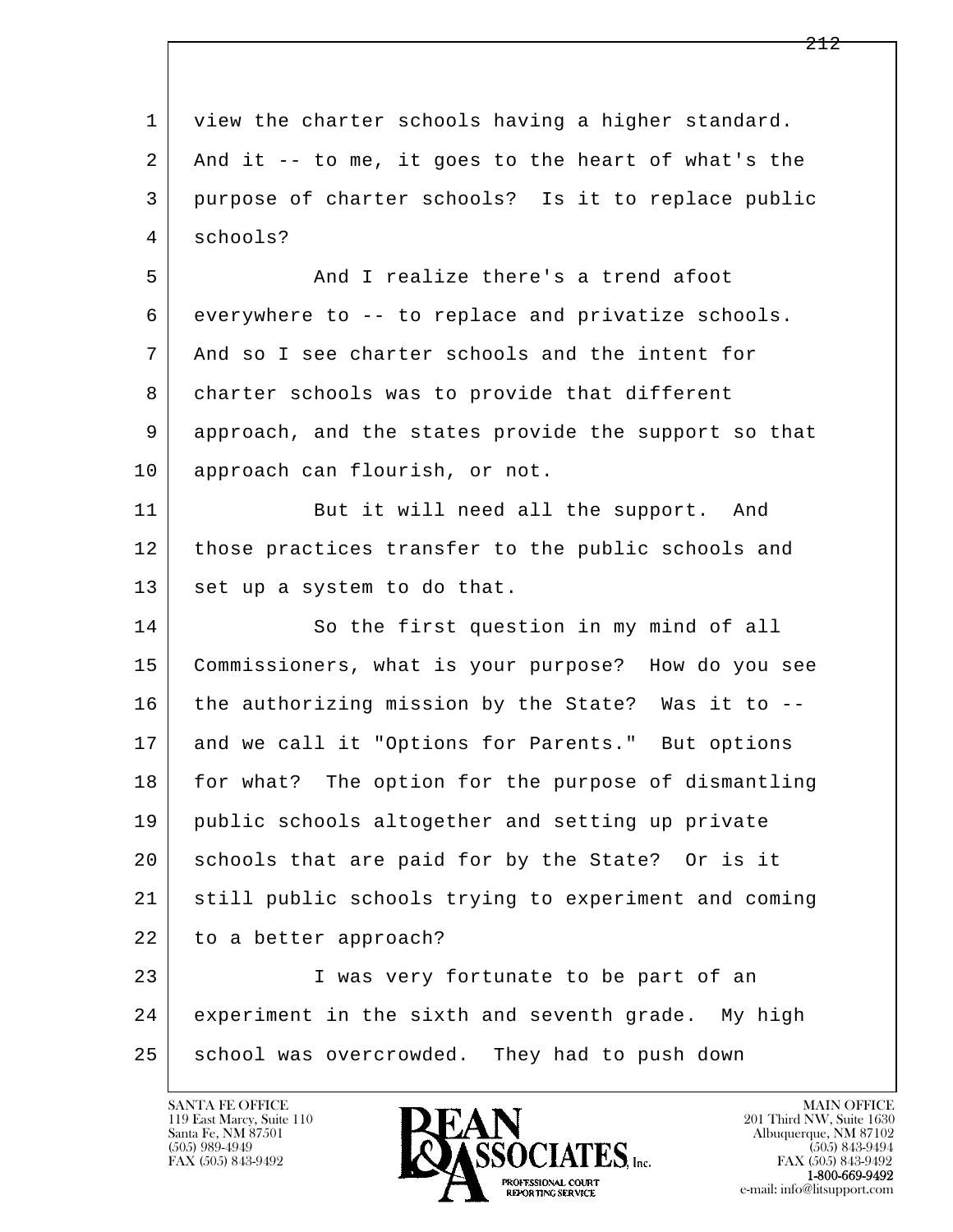1 the -- the middle school to another school. And 2 those teachers took advantage, and they proposed a 3 totally different curriculum. What I learned in the 4 sixth and seventh was repeated in the eighth and 5 ninth, because I moved somewhere else to the high 6 school/middle school. And we all realized it was a 7 waste of the two years that we went to eighth and 8 ninth.

9 | Mad we continued the same rigorous 10 experiment that those teachers said, we would have 11 been different animals. So all of those cohorts 12 | graduated; they all finished college. Most of them 13 are engineers.

14 And -- and so I view -- I saw that 15 experiment to be the experiment that we should be 16 having. And so I tend to be that the standards have 17 to be very, very high; otherwise, all we're doing is 18 providing another little -- public schools with the 19 same standard.

l  $\overline{\phantom{a}}$ 20 And we can look at our -- our statutes. 21 The goals are high in the setting up the right to 22 have public schools in the authorizing. Then we  $23$  look at what they are having to  $-$ - the standards 24 | they have. And it's the same as public schools. 25 And I -- and so when we look at the charter schools,

119 East Marcy, Suite 110<br>Santa Fe, NM 87501



FAX (505) 843-9492<br>**1-800-669-9492**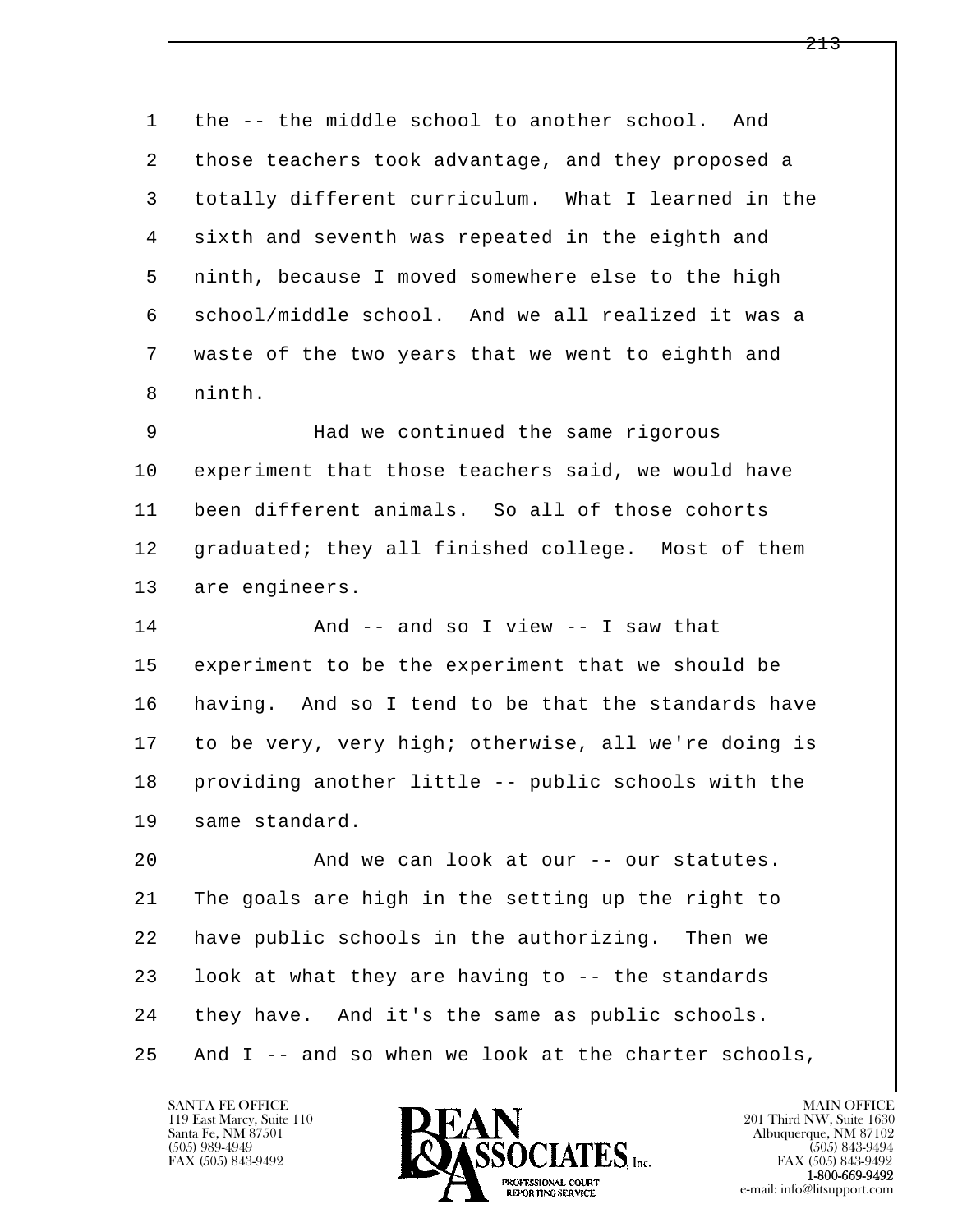| they're not living up to their mission; because     |
|-----------------------------------------------------|
| "mission" -- really, it gets watered down.          |
| COMMISSIONER ARMBRUSTER: You know, it's             |
| really hard. And since I began this journey, I      |
| think my perceptions have changed a number of       |
| things. As I mentioned, I've been a public          |
| schoolteacher. I was also president of AFT and my   |
| local. And so I am a public school person.          |
| First of all, they didn't have charter              |
| schools. But second of all -- but I can see a need  |
| for them. There are students who need smaller class |
| size, which the public schools tend not to be able  |
| to do. Some people have a different idea of how     |
| learning can take place.                            |
| But for me, much like Carlos, actually, is          |
| that in the end, you need to be able to do math and |
| write; you know, read and write and arithmetic. And |
| how you get to that end is what I see charter       |
| schools as saying. If we add this to this, or we do |
| this, that would be a really great thing to do,     |
| because we think it will work better. You know,     |
| having project-based learning instead of having     |
| memorization, those kinds of things which public    |
| schools, for whatever reason -- and I don't know    |
| that reason -- tend to not want to change.          |
|                                                     |

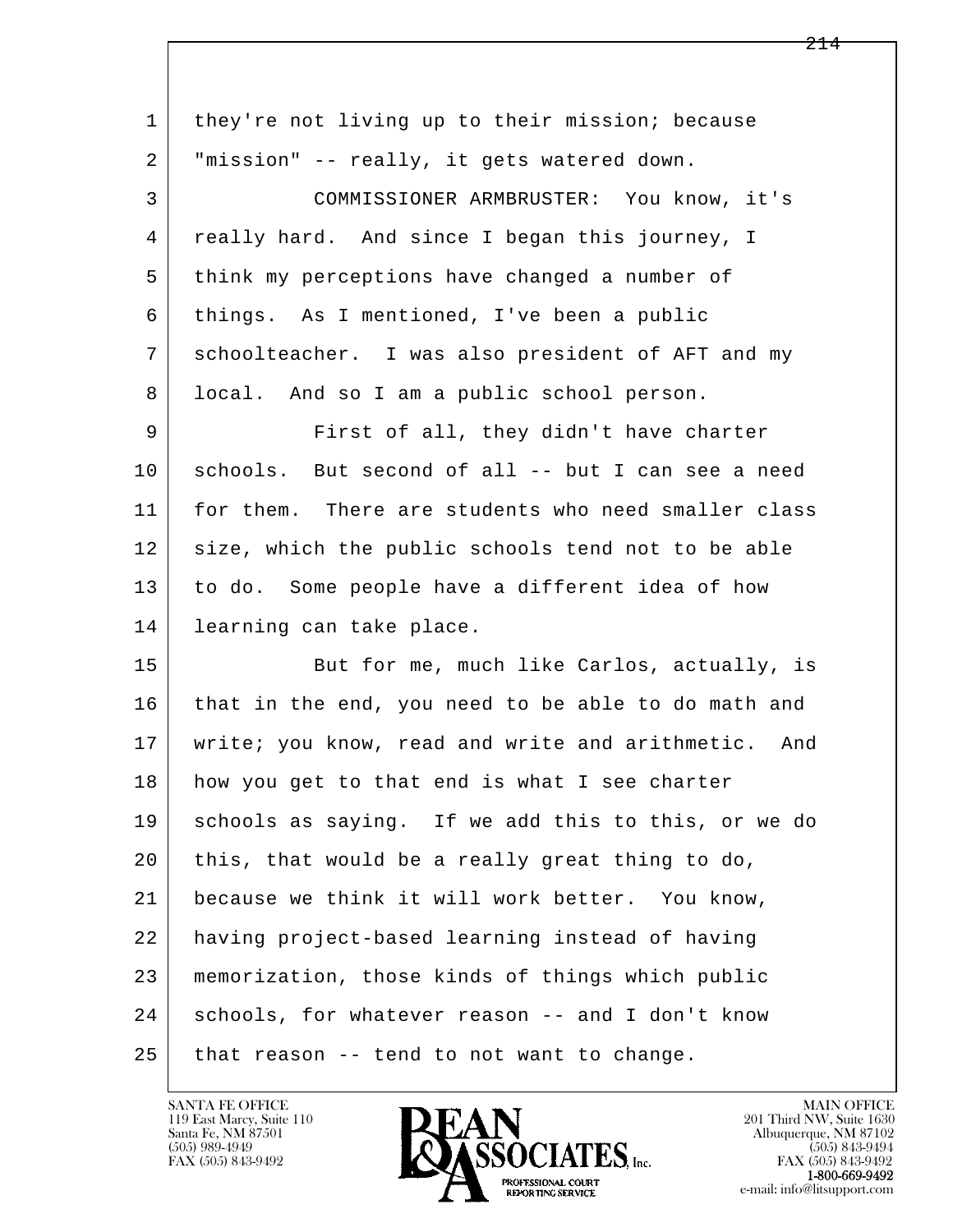| $\mathbf{1}$ | And I think that's what inspires people to              |
|--------------|---------------------------------------------------------|
| 2            | try some other way. And with Carmie's comments          |
| 3            | about SAM schools, I totally struggle with that;        |
| 4            | because when you say someone graduates, is there a      |
| 5            | level that that kind of -- it means something when      |
| 6            | you graduate. Should you have certain -- should a       |
| 7            | business or a job -- an employer -- have an             |
| 8            | expectation that you are $-$ - you are able to do X, Y, |
| 9            | and Z, because you are a college -- I mean a high       |
| 10           | school graduate?                                        |
| 11           | And I'm -- just as a background thing, I                |
| 12           | grew up in Indianapolis, and I went to a school         |
| 13           | called "Shortridge." Sounds like such a strange         |
| 14           | name now. Very famous people went there: Kurt           |
| 15           | Vonnegut, Eli Lilly, several Congressmen. so it was     |
| 16           | a very high achieving school.                           |
| 17           | But we had different kinds of -- and this               |
| 18           | was in the '60s -- don't write that down, Cindy.        |
| 19           | No, that's okay. I'm just teasing.                      |
| 20           | But we had actually had -- it was a school              |
| 21           | that was integrated. And so we had different kinds      |
| 22           | of things. And I'm not going to talk about the          |
| 23           | discrimination that went on; I'm sure it did.<br>So     |
| 24           | people that really wanted to work with their hands      |
| 25           | and do those things were able to be and choose some     |

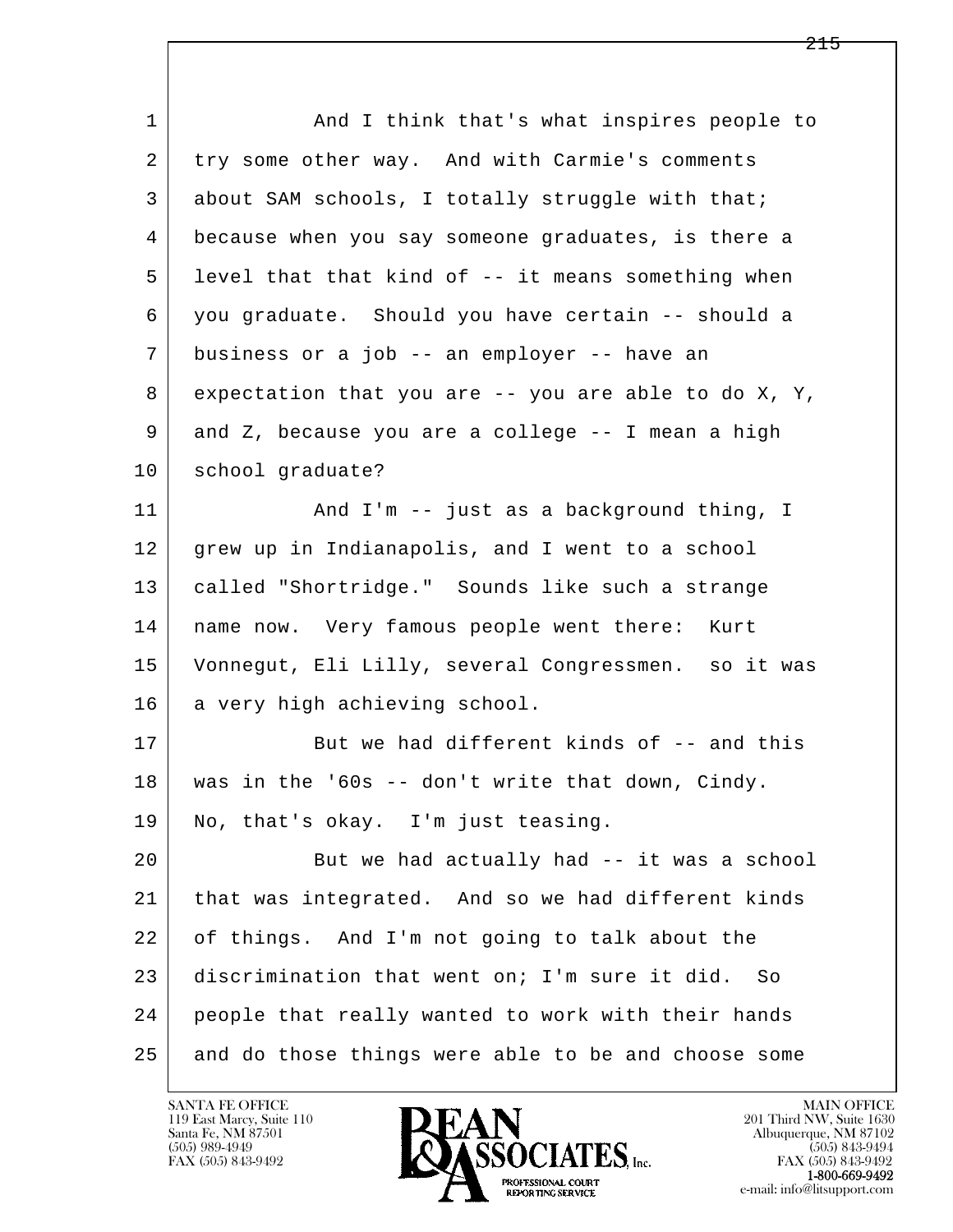| $\mathbf{1}$ | of the things they wanted to do. And people that    |
|--------------|-----------------------------------------------------|
| 2            | wanted to be in the academic track could do that.   |
| 3            | I think there were three; but I can't               |
| 4            | recall the other one. I don't know, because I had   |
| 5            | to struggle with that, too.                         |
| 6            | Everybody needs different things now.               |
| 7            | We're in a whole different world. I retired eight   |
| 8            | years ago, and it could have been 80 years ago;     |
| 9            | that's how different it is in just the eight years. |
| 10           | So I don't know the answer to that.                 |
| 11           | But I do hold the charter schools -- I am           |
| 12           | one that does believe that they should be doing     |
| 13           | better; because if they're doing the same, then     |
| 14           | that's millions of dollars, could have given it to  |
| 15           | the local schools around them, and maybe they would |
| 16           | have had smaller class sizes and done something     |
| 17           | different.                                          |
| 18           | But I'm not against them. I'm just saying           |
| 19           | I do expect them to do better.                      |
| 20           | COMMISSIONER TOULOUSE: But, Karyl Ann, if           |
| 21           | the kids get diplomas in a SAM school, they've      |
| 22           | passed every single one of the tests they have to   |
| 23           | pass, and usually more, as opposed to you can still |
| 24           | graduate from a high school in this state and be    |
| 25           | illiterate. I still see it happening. There are     |

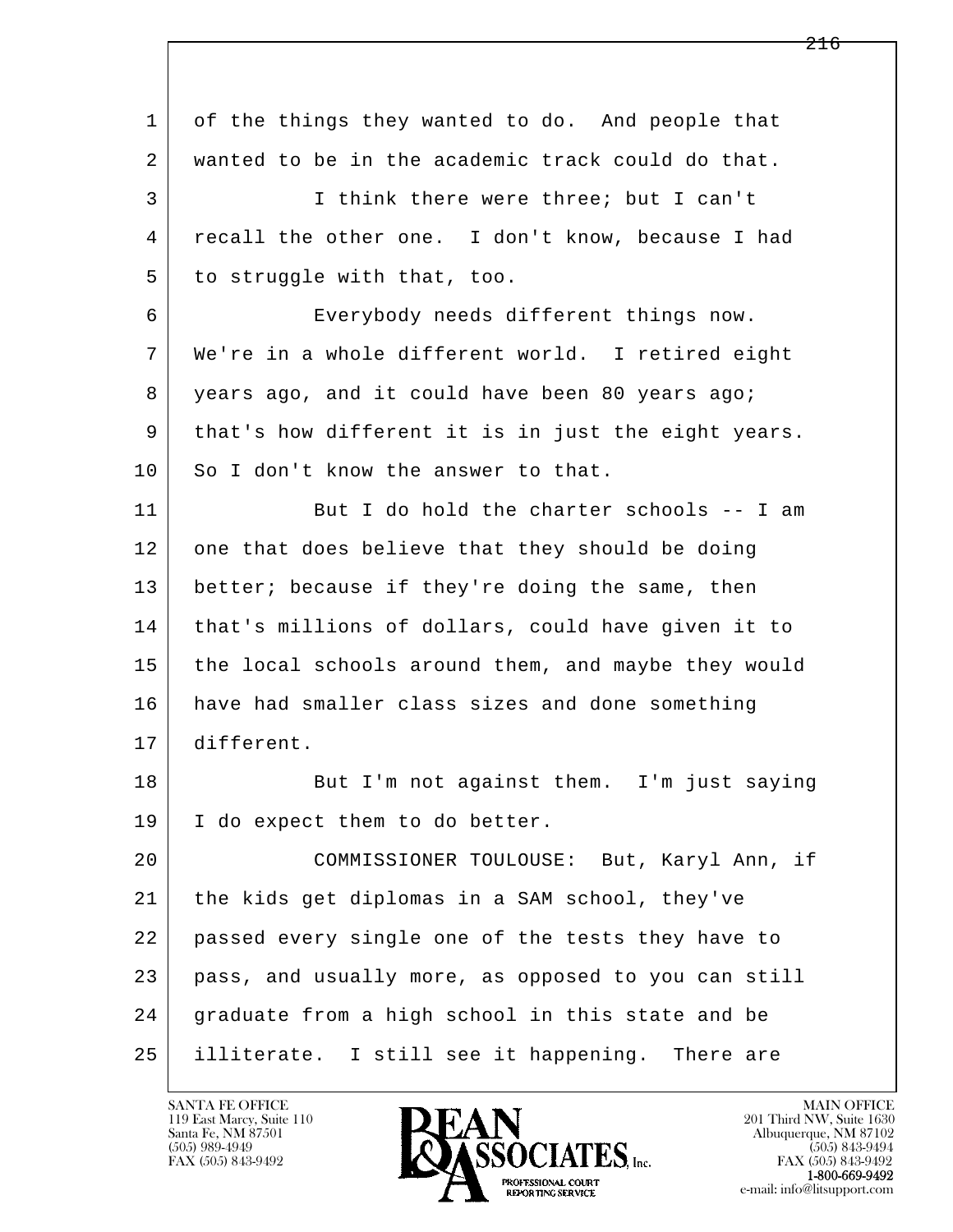l  $\overline{\phantom{a}}$ 1 ways that the schools do fudge things. 2 And our SAM schools don't. They already 3 know they don't have the four-year graduation 4 numbers. They're never going to have a decent grade 5 in that stupid school grading system for their 6 graduates. 7 For those students graduate with -- and, 8 for instance, at the one school, Cesar Chavez -- 9 they all graduate with a minimum of one, and usually 10 several classes, at CNM. They graduate either with 11 jobs, with enrollment at the community college, or 12 in some other kind of training school or into the 13 military. You know, they do that at that particular 14 school. 15 And so those kids at that SAM school are 16 prepared. And yet their school grade is never going 17 to be higher than a "C" because of the way the 18 grades are weighted; so... 19 | MR. TIM FIELD: Yes, Katie, please. 20 MS. POULOS: Can I just contribute that, 21 in fact, Gordon Bernell Charter School, a SAM 22 school, has a "B" letter grade? And I think it's 23 | really important to recognize -- sorry, Millie. 24 Gordon Bernell Charter School, which is a SAM 25 | school, does, in fact, have a "B" letter grade. I

119 East Marcy, Suite 110<br>Santa Fe, NM 87501

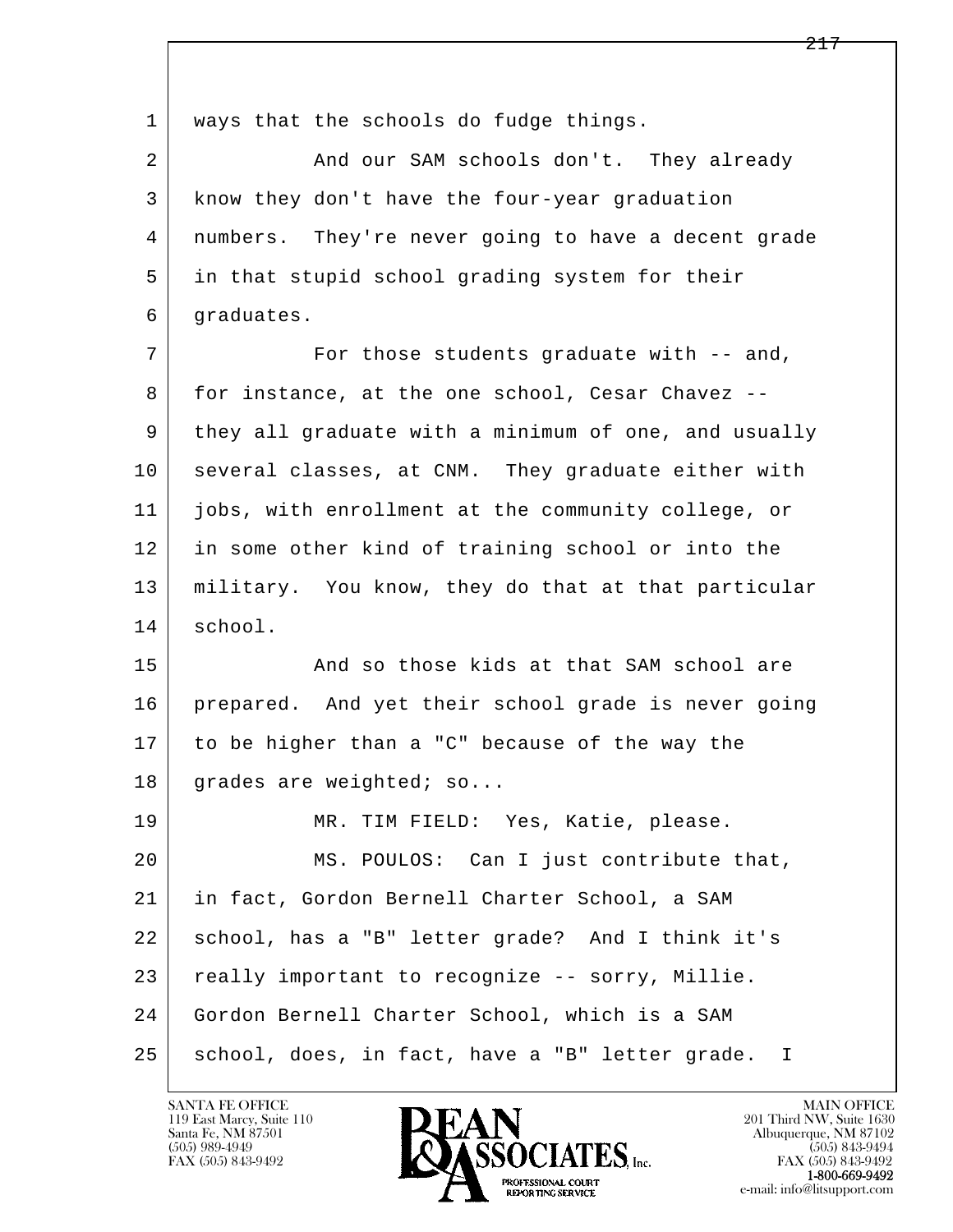l  $\overline{\phantom{a}}$  1 think it's important to recognize that, in fact, 2 those schools can, in our school letter grading 3 system, achieve high levels. And we're very proud 4 and impressed with that school for doing the work  $5$  that it took to get there. 6 COMMISSIONER TOULOUSE: Gordon Bernell is 7 the one at the juvenile facility. And many of their 8 students transfer from there to Cesar Chavez and get 9 | their diploma. 10 MR. TIM FIELD: So I'm going to move us 11 on, just because there's a lot we do want to cover. 12 But one reason we opened up with this question is 13 because it is fundamental to how you think about 14 your framework. And I think it was important to 15 understand where the Commission sits. And I would 16 actually say there's actually a lot of alignment 17 here. 18 I think one of the questions we'll need to 19 wrestle with is if you do establish rigorous 20 standards for measuring mission alignment, and 21 you're really looking to see that that school is 22 truly demonstrating a unique educational model, that 23 is a higher standard, to some extent. So that's why 24 I think there can be alignment in the two responses. 25 I would also say that by the very fact

119 East Marcy, Suite 110<br>Santa Fe, NM 87501

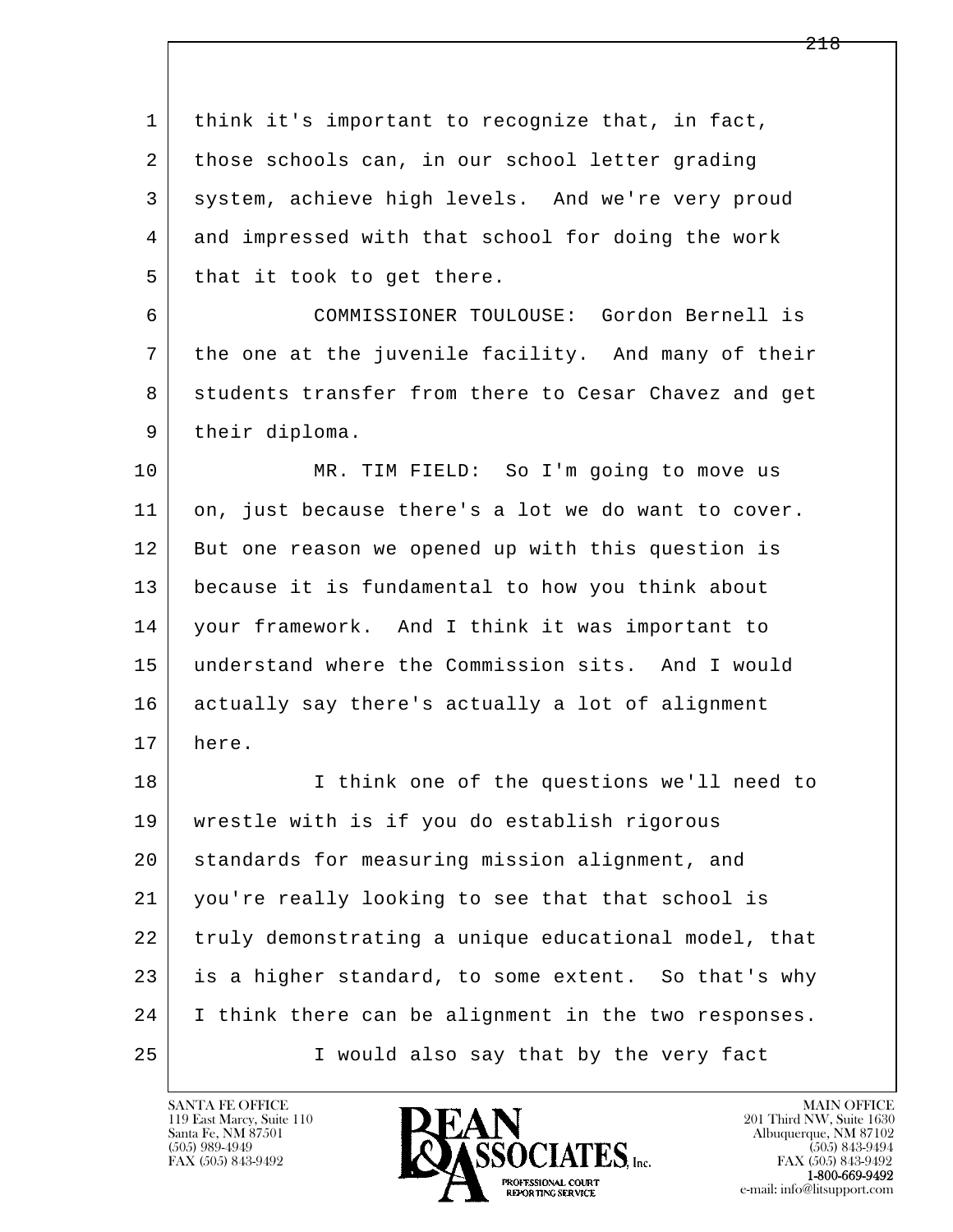l  $\overline{\phantom{a}}$  1 that the Commission is holding schools accountable 2 for meeting the standards set by -- by traditional 3 public schools, that, too, in some respects, is 4 holding the higher standard. 5 So, you know, how the Commission chooses 6 and the Charter School Division chooses to implement 7 interventions and make authorizer's decisions, that 8 ultimately is how you're steadying this bar for how 9 high. But, again, I think noteworthy, and I think 10 we do -- I think it's encouraging that there is a 11 fair amount of alignment on what the system should 12 be for schools. 13 MS. LYRIA BOST: And we will talk more 14 about alternative models. So clearly, we get that 15 message, and that's definitely a challenge that 16 | every authorizer we work with is grappling. No easy 17 answers there, but important questions. Yeah. 18 MR. TIM FIELD: So the next question on 19 the survey we asked is, "What should the PEC 20 prioritize in revising the charter school 21 performance framework and accountability model?" 22 I would say there was actually a lot of 23 alignment here, as well. We'll talk a bit about 24 these results. We'll talk about where there was a 25 couple of points of differing opinions.

119 East Marcy, Suite 110<br>Santa Fe, NM 87501



FAX (505) 843-9492<br>**1-800-669-9492**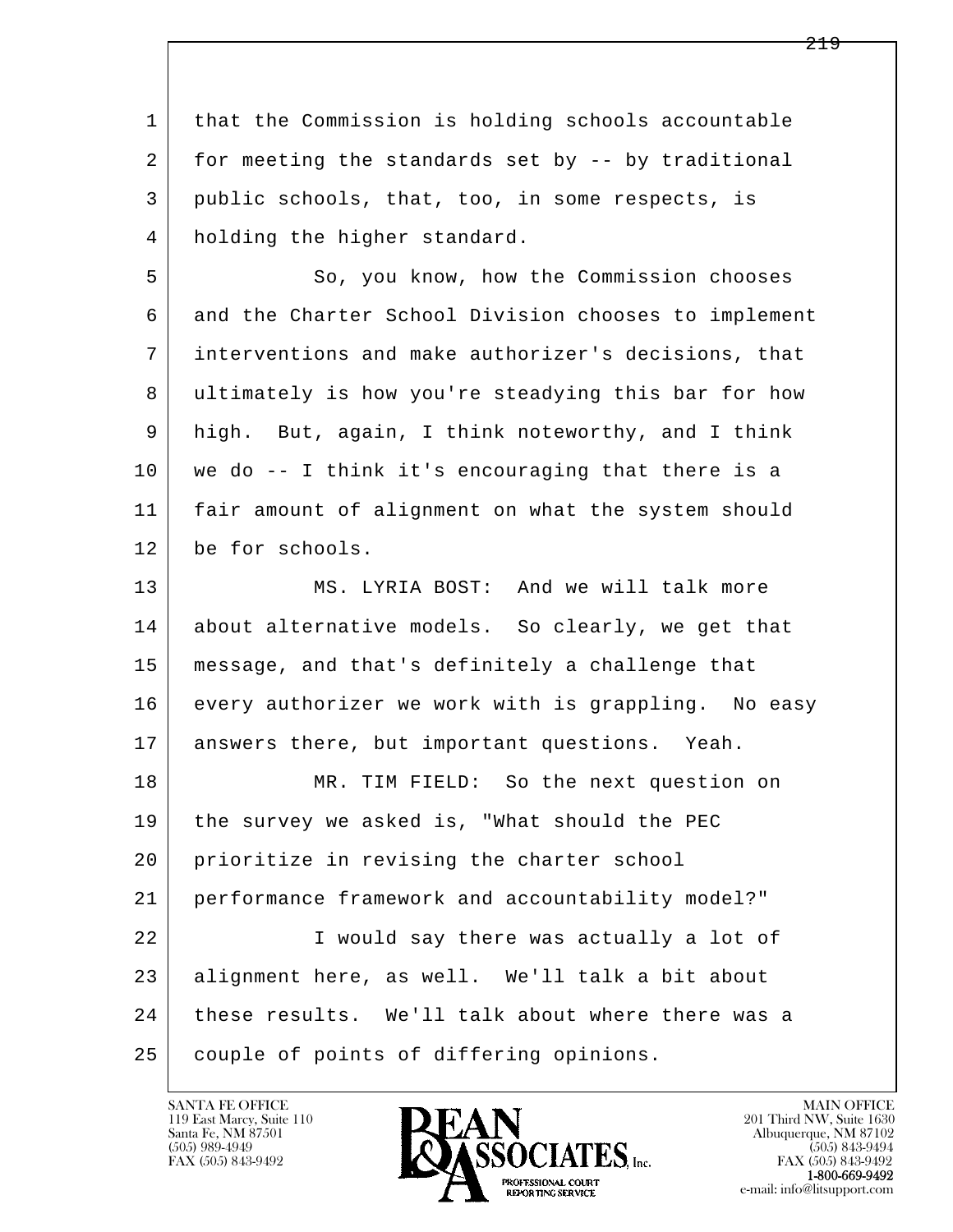1 But I would say -- what you'll see is a 2 lot of alignment here. More points of disagreement 3 and different perceptions when we talk about the 4 framework itself and what are the components of that 5 framework.

 6 What I'll just note here is looking at 7 these results -- and, again, you have them in front 8 | of you. Strongly Agree. 7 of you said Strongly 9 Agree. 2 said Agree for both the statement of that 10 when you're thinking about revisions to the 11 framework, timely and effective engagement with 12 | New Mexico charter school operators to collect input 13 and communicate modifications was a real priority.

14 So that speaks to process, not so much 15 details of the framework. But I think whatever this 16 Commission is doing going forward, I think that 17 needs to be an important part of how you move 18 | forward based on your survey results.

l  $\overline{\phantom{a}}$ 19 Establishing measures. This is the fourth 20 one down. Again, seven "Strongly Agree" that can be 21 reliably and accurate accurately collected, which I  $22$  think has been a challenge. And I think, by 23 reflection, I would say, from the Strongly Agrees, 24 is that that is something that has to be a focus of 25 this Commission's work.

119 East Marcy, Suite 110<br>Santa Fe, NM 87501

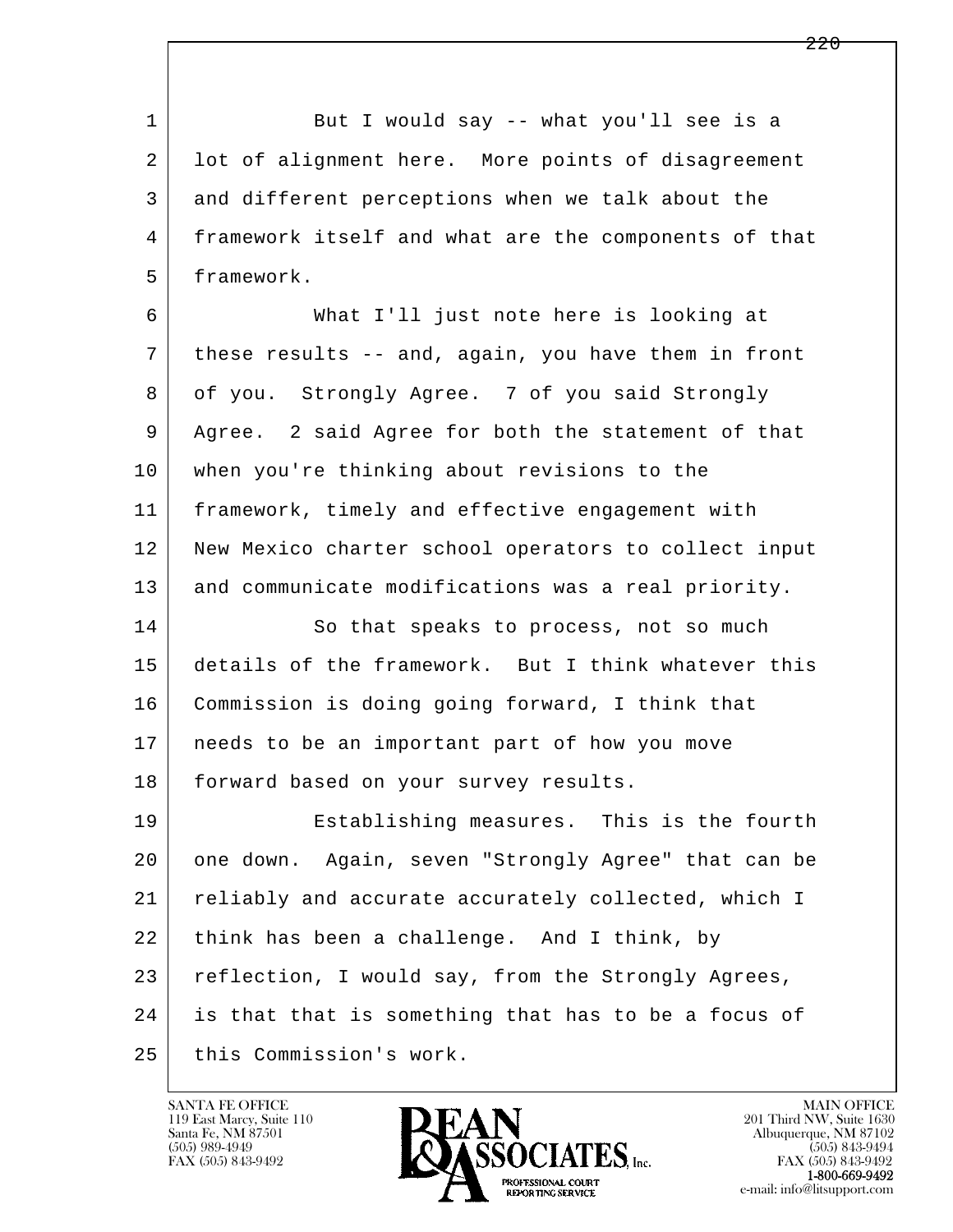l  $\overline{\phantom{a}}$ 1 So just for those two statements, I think 2 a lot of alignment and a lot of reasons why it seems 3 like that should be a focus. 4 I'd go on to say that a lot of 5 establishing a single metric, or score, that 6 summarizes overall school academic performance 7 across a range of indicators, again, really strong 8 | Agrees and Strongly Agrees on this response. 9 And then the last one on that list, 10 "Prioritizing use of unique school-identified 11 measures," a lot of agreement there. 12 My question for the group is, are there 13 any reasons why any of those statements shouldn't be 14 an important objective for the Commission in going 15 forward? We'll talk about the top one in a second 16 here. 17 COMMISSIONER ARMBRUSTER: I can tell you 18 | that I think I put -- I don't even remember what I 19 put. But I wasn't sure what it actually meant when 20 you asked me about reducing the level of efforts 21 required by schools to comply with data submission. 22 I think that was the one. 23 MR. TIM FIELD: And next page, it's on 24 there, yes. 25 COMMISSIONER ARMBRUSTER: Sometimes I

119 East Marcy, Suite 110<br>Santa Fe, NM 87501

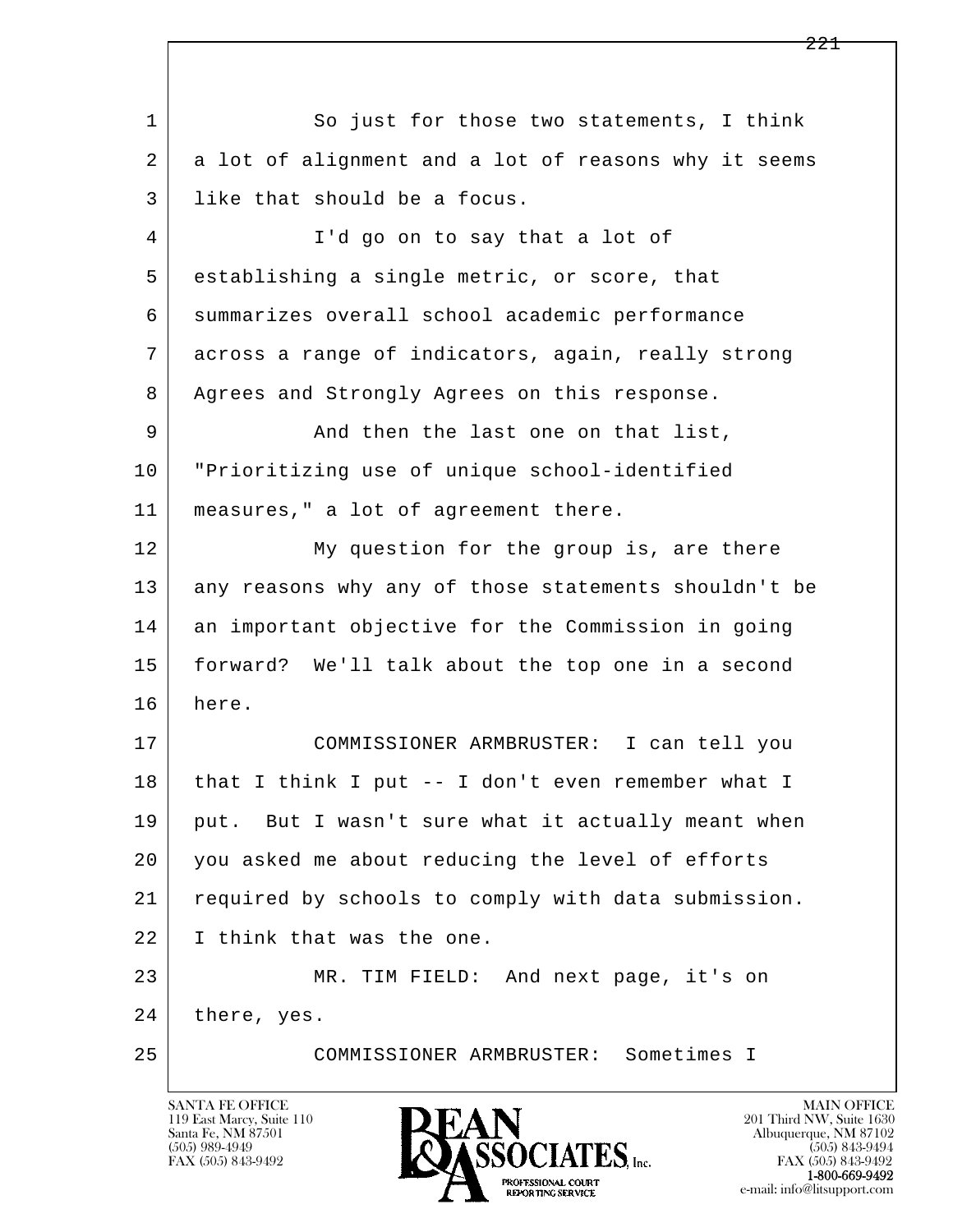l  $\overline{\phantom{a}}$ 1 | wasn't sure what you were asking; so the answer may 2 not be as valid as you would like it to be. 3 MR. TIM FIELD: And that's why -- we'll 4 come to that question, because I want to make sure 5 | that part of this is getting clarity. 6 The goal of this is actually to have you 7 all adopt a set of objectives that's going to direct 8 your work. And I think what we're seeing is that 9 the survey would suggest there's already a lot of 10 alignment. We're going to address those points 11 where there's maybe either uncertainty or 12 disagreement. 13 COMMISSIONER ARMBRUSTER: Or wasn't sure 14 | what you meant. 15 MR. TIM FIELD: Exactly. So for those 16 bottom four, anything that people -- reasons why it 17 | shouldn't be? 18 | MS. LYRIA BOST: Actually, just for 19 clarification, you're saying the whole list. What 20 we have up here is the first five. So we're sort of 21 first focusing on the top half of your page, yeah. 22 MR. TIM FIELD: So hearing no, I think, 23 disagreement on that, I think this first one, 24 "Alignment between the New Mexico State 25 accountability grading system and the charter school

119 East Marcy, Suite 110<br>Santa Fe, NM 87501

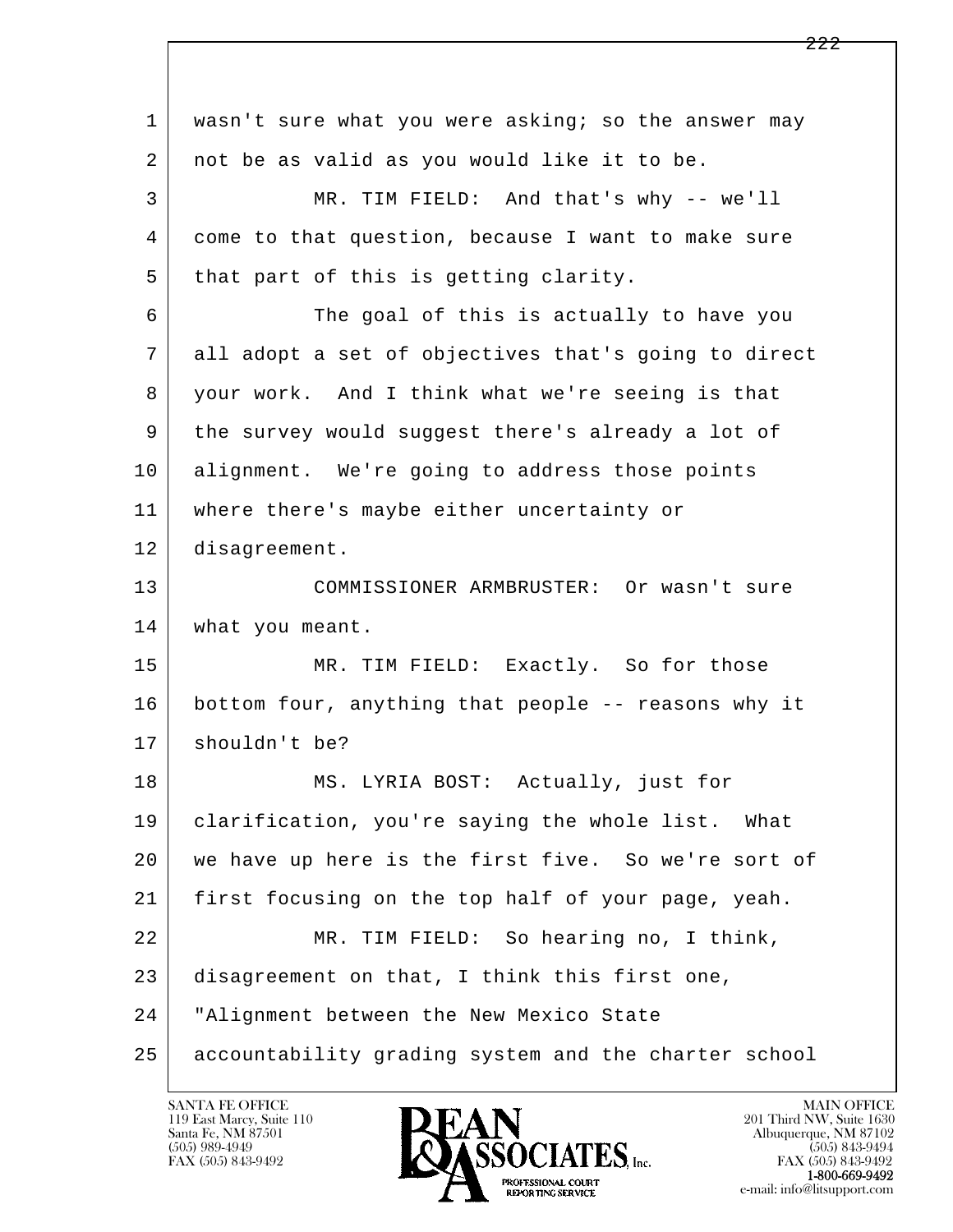| $\mathbf{1}$ | academic performance framework," there's a couple of |
|--------------|------------------------------------------------------|
| 2            | folks who disagreed. I'd love to actually first      |
| 3            | hear from folks who disagreed with that statement.   |
| 4            | Many of you strongly agree. How would you            |
| 5            | interpret that?                                      |
| 6            | "Alignment" is kind of a vague word. When            |
| 7            | you said, "I strongly agree," what -- what was kind  |
| 8            | of directing that response? Like, what does that     |
| 9            | mean? What does "alignment" mean to you? Please,     |
| 10           | Patty.                                               |
| 11           | THE CHAIR: Well, I immediately looked at             |
| 12           | and thought about anything that I've reviewed from   |
| 13           | NACSA that the performance framework should be       |
| 14           | aligned, for lack of another word, with the          |
| 15           | accountability system. And we use that -- we use     |
| 16           | that State Report Card. And I believe the statute    |
| 17           | requires us to use -- I think, 22-8B whatever-it-is  |
| 18           | requires us to use that State accountability system, |
| 19           | which gives us -- whether we agree with the PARCC or |
| 20           | not agree with the PARCC.                            |
| 21           | But there's a lot of other information               |
| 22           | that's gleaned out of it, so that when we're looking |
| 23           | at the lowest performing quartiles and highest       |
| 24           | performing quartiles and graduation rate and ELL     |
| 25           | students, and SpEd services, all of that is gleaned  |

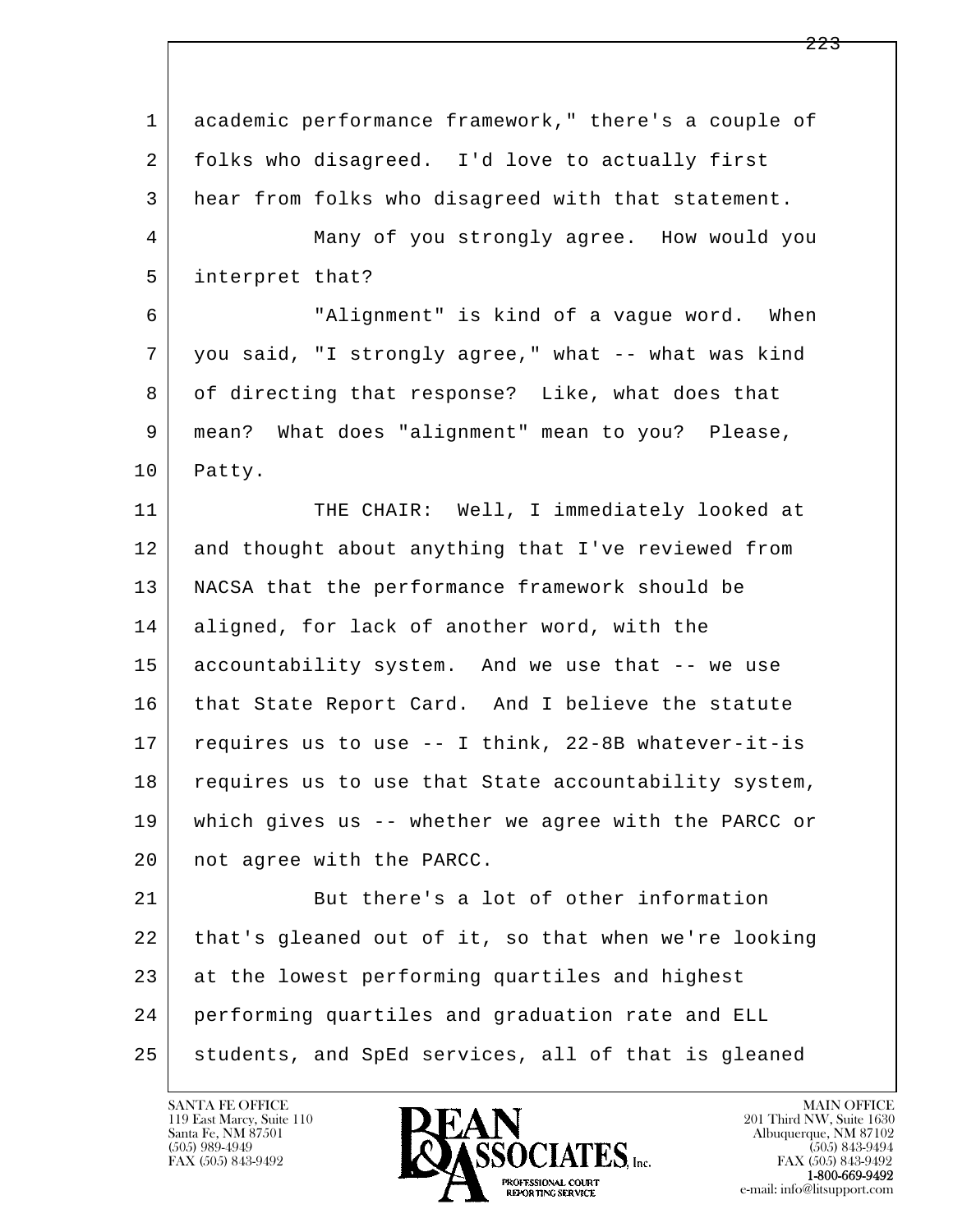l  $\overline{\phantom{a}}$ 1 out of that report card. 2 So I feel that we have a statutory 3 obligation to keep those items in the performance 4 framework. And it's information that we want, 5 anyway. So it just makes sense to keep ourselves -- 6 not only if we had to align ourselves; but we should 7 align ourselves with what the schools are being held 8 | most accountable to. 9 MR. TIM FIELD: Thank you, Patty. 10 Others -- again, for example, who kind of 11 strongly agreed with that statement? How did you 12 interpret? Anything that you would add to what 13 Patty shared? 14 COMMISSIONER ARMBRUSTER: Pretty much I'm 15 going to stay with Patty. I'm not going to repeat 16 what Patty said, because I would agree with it. You 17 know, there was, I believe, when we started this 18 grading system, where charter schools were not going 19 to be included and have to take this PARCC testing 20 and not get the school grade. And there was a 21 lawsuit. 22 So that's why it kind of changed, that -- 23 because, as I said, I'm a public schoolteacher. And 24 it never got to the suit -- they brought it, and  $25$  then it got settled, because they said, "Wait.

119 East Marcy, Suite 110<br>Santa Fe, NM 87501



FAX (505) 843-9492<br>**1-800-669-9492**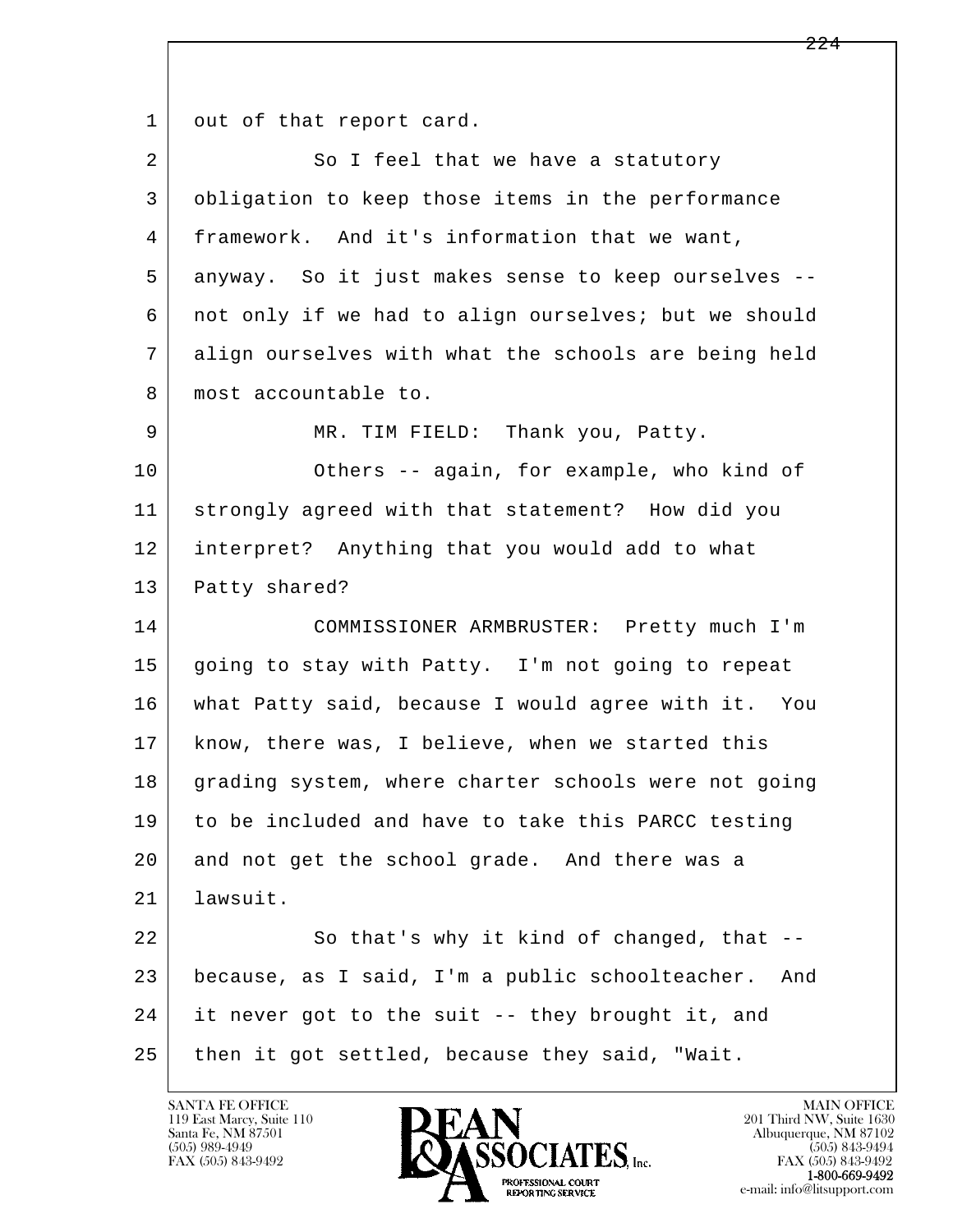| $\mathbf 1$ | You're not evaluating the teachers in the same way.  |
|-------------|------------------------------------------------------|
| 2           | You're not evaluating the schools in the same way.   |
| 3           | So we think that that needs to be together."         |
| 4           | And I do believe that it should; because             |
| 5           | how would you know, you know? Whether you think      |
| 6           | that this is the greatest system ever invented or    |
| 7           | the worst, it's the same for everybody. And so I     |
| 8           | think it gives you a picture. Are our schools doing  |
| 9           | better? Yeah. Great. Because we can see the          |
| 10          | grades.                                              |
| 11          | But I also like the fact that -- and we              |
| 12          | require this of -- of the accountability of charter  |
| 13          | schools, but not public school -- traditional public |
| 14          | schools -- is that they're giving the NWEA or        |
| 15          | Discovery or whatever the letters are this week.     |
| 16          | And that gives them an edge, because now, they can   |
| 17          | see where the kids are.                              |
| 18          | So if they did poorly on the PARCC, and              |
| 19          | we're talking about renewing them, they could        |
| 20          | bring -- which they haven't, but we're hoping to     |
| 21          | get -- the actual raw data for each of the persons   |
| 22          | in the school who took this test and see, "Wow,      |
| 23          | these scores went up from X to Y," and you can       |
| 24          | really see that, because it's an individual test;    |
| 25          | it's a formative test. It's showing you data; it's   |

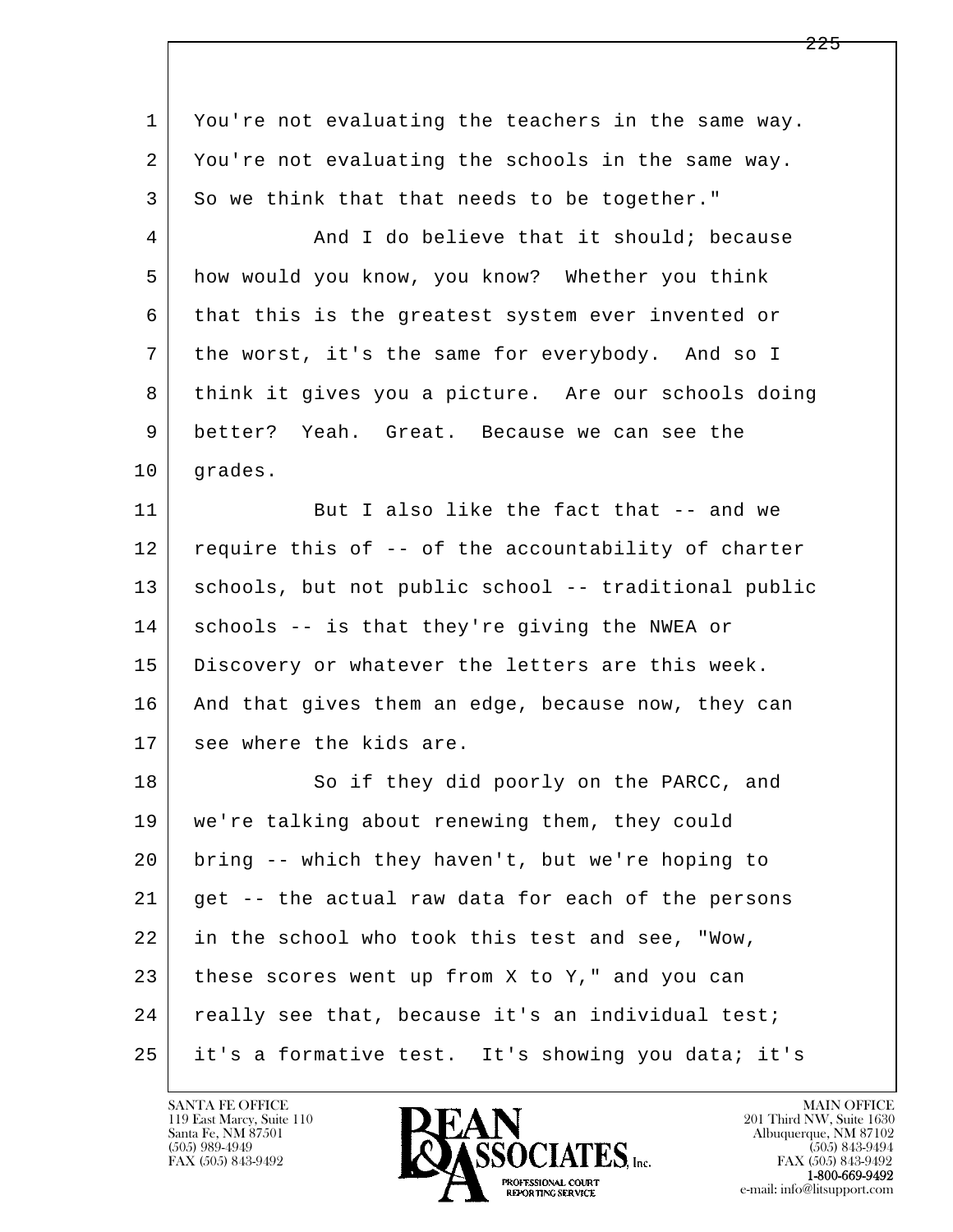l  $\overline{\phantom{a}}$  1 telling you what you need to work on for that child. 2 It's kind of down and personal, and it's 3 immediate. As opposed to the PARCC, you've already 4 had the kids, and you're not going to have them the 5 next year in that sense. One is summative and one 6 is formative. 7 So I like the fact that we hold them 8 accountable, in a sense, for something that they 9 have total control over, and they can see it. Does 10 that make sense what I'm -- I hope? Okay. 11 MR. TIM FIELD: So for those who -- 12 Carmie, please. 13 COMMISSIONER TOULOUSE: I'm one who 14 disagreed, mainly because the only thing I disagreed 15 on was the actual State grading system. I think 16 many of our charter schools are way too small for 17 | that to be a reasonable system. Many of our small 18 | school districts. Our large public schools, like 19 where I live, Albuquerque Public Schools, it works 20 fine. Statistically, you've got such a huge base, 21 it works. 22 | T'm all for holding them accountable to 23 the standards. I just don't like the A-through-F 24 grades. So when you stick that in, I'm going to 25 almost always tell you I disagree.

119 East Marcy, Suite 110<br>Santa Fe, NM 87501

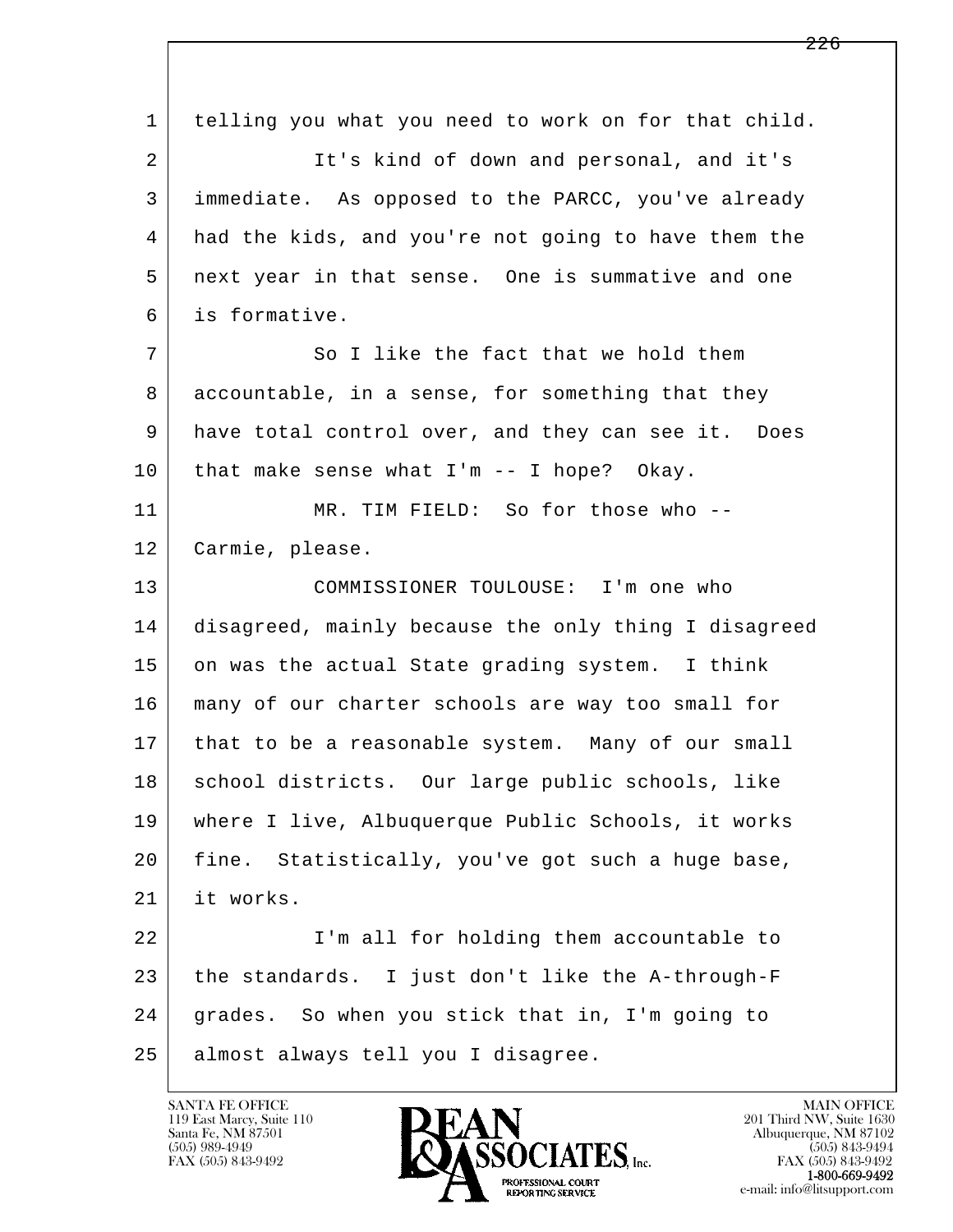l  $\overline{\phantom{a}}$ 1 MR. TIM FIELD: But what that means, that 2 the  $-$  so the metrics that are in the A through F, 3 it's less that; it's more how it's rolled up and 4 presented; is that -- 5 COMMISSIONER TOULOUSE: Well, because 6 also, when you look at it, you get quite a huge 7 | number range on what the grades are. 8 I'd just rather have those numbers and 9 figure where it fits in a scale than see somebody 10 who's 1/10 of a point above being a "D" is a "C" 11 school, you know. And yet somebody is a "D" school, 12 and they're a tenth of a point below. 13 So I'd just rather have those percentages 14 and let me see them, than see all of those grades 15 averaged into a grade that's what's put out to the 16 public. 17 So my disagreement has to do with the 18 A-through-F and not about an accountability system. 19 I'm all for holding them absolutely accountable. 20 | And, Karyl Ann, it was the teacher 21 evaluation they were being exempted from, not the 22 PARCC testing and not the grading system for charter 23 schools. 24 COMMISSIONER ARMBRUSTER: And I could be 25 wrong.

119 East Marcy, Suite 110<br>Santa Fe, NM 87501

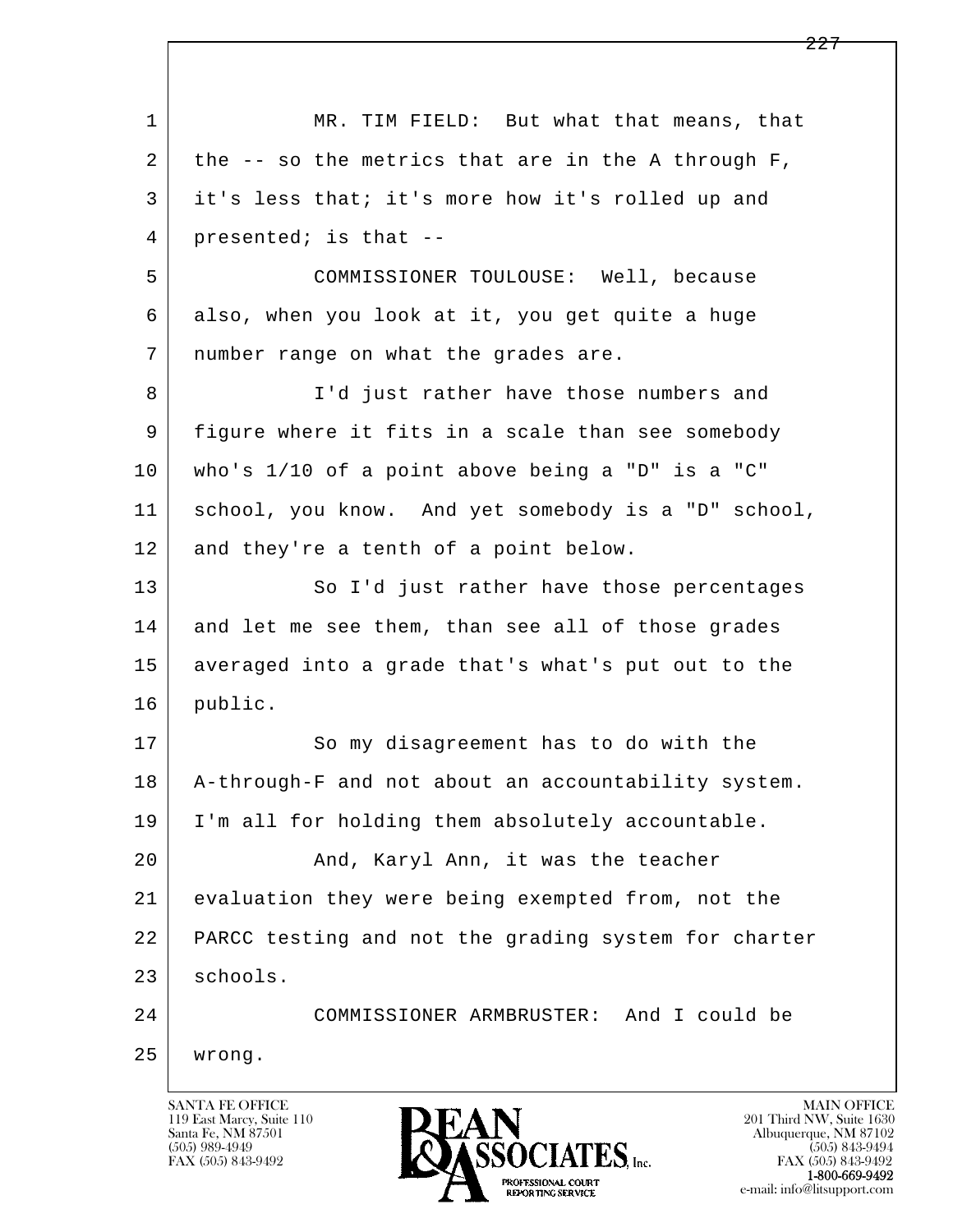| $\mathbf 1$ | COMMISSIONER TOULOUSE: But the whole                |
|-------------|-----------------------------------------------------|
| 2           | ruckus was originally, they were told, "Well, maybe |
| 3           | you can do your own teacher evaluation"; and that's |
| 4           | what they were told, "No, you can't."               |
| 5           | MR. TIM FIELD: And one thing that Lyria             |
| 6           | will talk about in the next piece about trends is   |
| 7           | how different authorizers, how they -- what         |
| 8           | alignment is meant, because there's been different  |
| 9           | versions.                                           |
| 10          | MS. LYRIA BOST: Grapple with all these,             |
| 11          | yeah. Yeah.                                         |
| 12          | MR. TIM FIELD: There was another                    |
| 13          | "Disagree." Was it similar to what Carmie shared?   |
| 14          | Or I just want to share kind of why -- and, people, |
| 15          | again, this is done a week ago. Maybe your          |
| 16          | perspective has changed.                            |
| 17          | But for someone else who has a similar or           |
| 18          | a different reason why they're concerned about      |
| 19          | alignment with A-through-F system.                  |
| 20          | MS. LYRIA BOST: And you don't have to be            |
| 21          | admitting to that second one. You can just add to   |
| 22          | the conversation.                                   |
| 23          | MR. TIM FIELD: Even if you said "yes,"              |
| 24          | you might have your own concerns.                   |
| 25          | COMMISSIONER CABALLERO: I have concerns.            |
|             |                                                     |

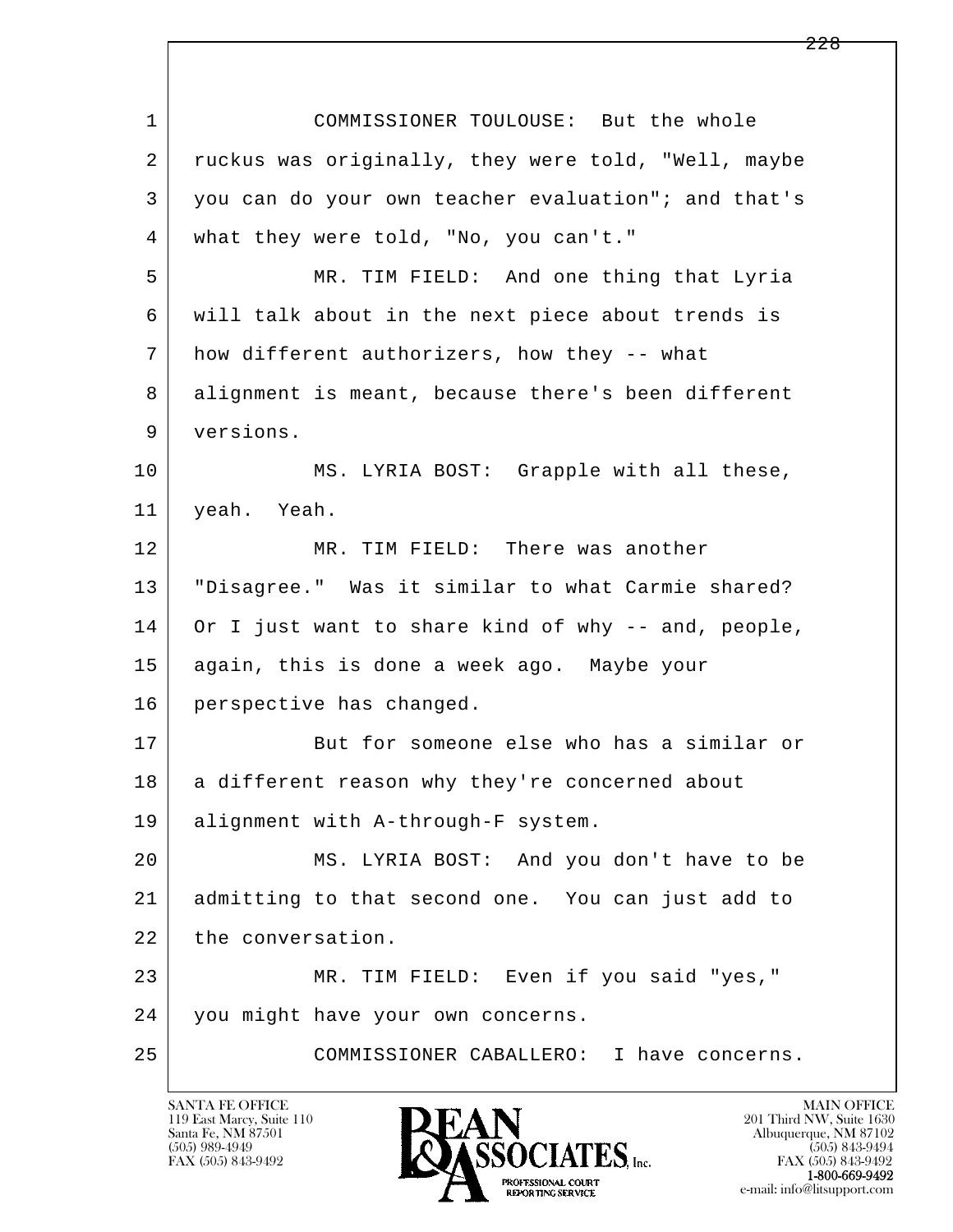| $\mathbf 1$ | The -- and I'm kind of echoing Ms. Toulouse, in that |
|-------------|------------------------------------------------------|
| 2           | I -- I hear from parents -- and even way before      |
| 3           | being a Commissioner, I'm involved in several        |
| 4           | nonprofits. And what the reality is, is that when    |
| 5           | you have the standards of A and B and C and depends  |
| 6           | on whether you survive or not survive, there is a    |
| 7           | tendency to push out, or not accept, students that   |
| 8           | are going to weight them down.                       |
| 9           | And so when you look at the charter                  |
| 10          | schools that have a very low enrollment of at-risk,  |
| 11          | primarily Hispanic, like me, do very well. But the   |
| 12          | ones that have accepted are in areas where there's a |
| 13          | high percentage. And no matter what they do,         |
| 14          | they're going to get that group, and probably in     |
| 15          | higher numbers. They struggle through it.            |
| 16          | And I would have to say that those folks,            |
| 17          | if they want to survive another year, will be        |
| 18          | pushing out those that they feel that cannot -- that |
| 19          | cannot make it.                                      |
| 20          | And it goes with the whole education                 |
| 21          | system in the state, in that I don't think we have   |
| 22          | accurate data from the charter schools and the       |
| 23          | public schools concerning how many kids we actually  |
| 24          | lose from the -- from the school system. I think     |
| 25          | that the data is skewed, and we're not being         |

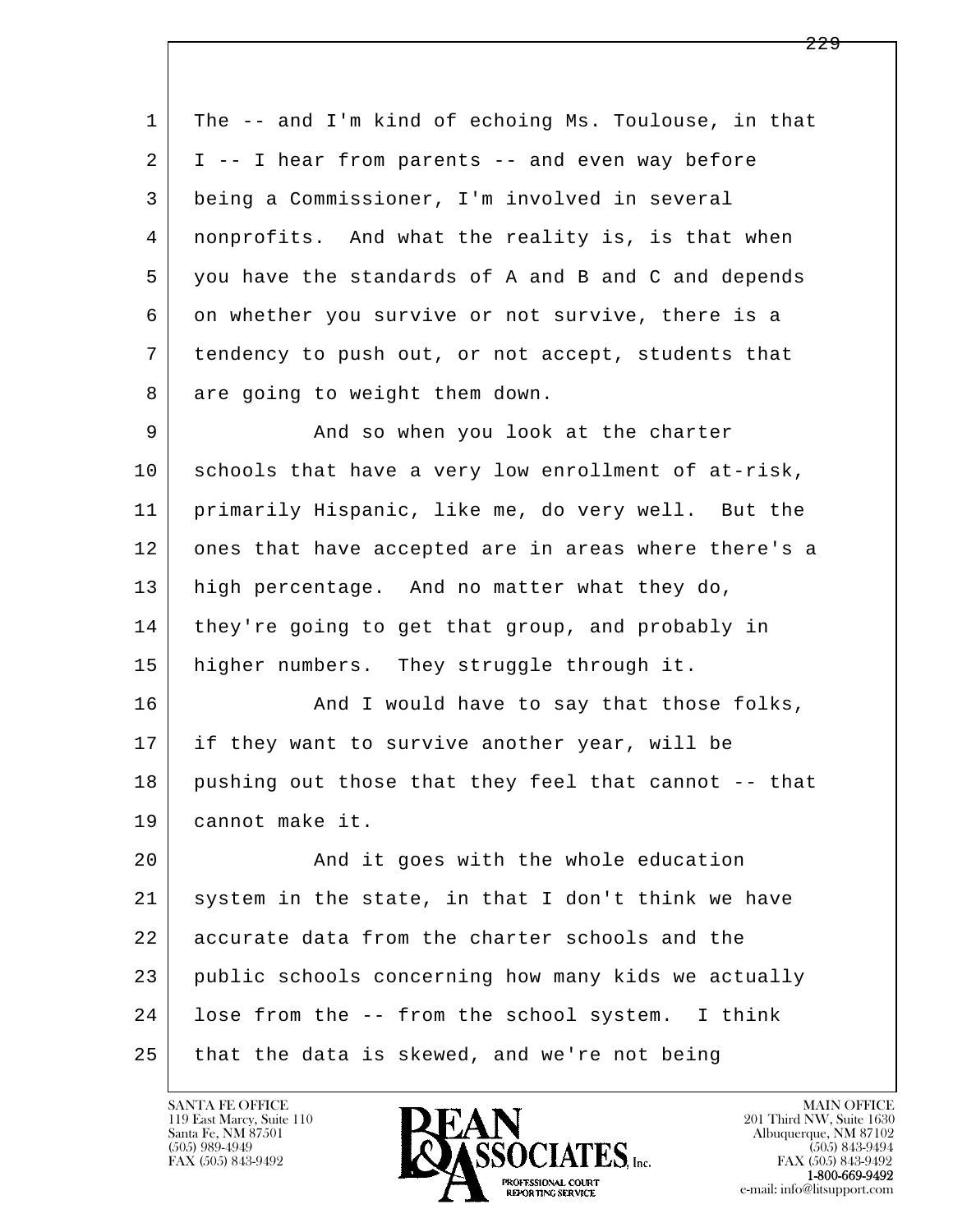1 responsible.

| 2  | I'm a Commissioner, and I want to be more                |
|----|----------------------------------------------------------|
| 3  | responsible to that data. What is the turnaround?        |
| 4  | How $--$ if a $--$ if a low performing school that has a |
| 5  | high risk -- and that's what I think other -- other      |
| 6  | Commissioners have said. And I see them at work          |
| 7  | when we're rating schools. They're very tough and        |
| 8  | harsh on that.                                           |
| 9  | But I think we need to work it into our                  |
| 10 | system, where we -- there's either a bonus or we         |
| 11 | look deeply into their -- how they retain the            |
| 12 | students, and when the students leave, why do they       |
| 13 | leave, and where do they go, to be able to either        |
| 14 | determine where they're really doing bad, or just a      |
| 15 | product of the consequences of having this system.       |
| 16 | MR. TIM FIELD: And I -- one question I                   |
| 17 | would have for the group -- and I have to have --        |
| 18 | it's a rhetorical question, perhaps. But it's to         |
| 19 | what extent -- there's elements of an accountability     |
| 20 | system that can help -- you know, that can account       |
| 21 | for differences in student populations. There are        |
| 22 | ways to -- you know, to focus on student retention       |
| 23 | or things likes that.                                    |
| 24 | I -- my question for you perhaps is, is                  |
| 25 | there -- is it a matter of the A-through-F system        |

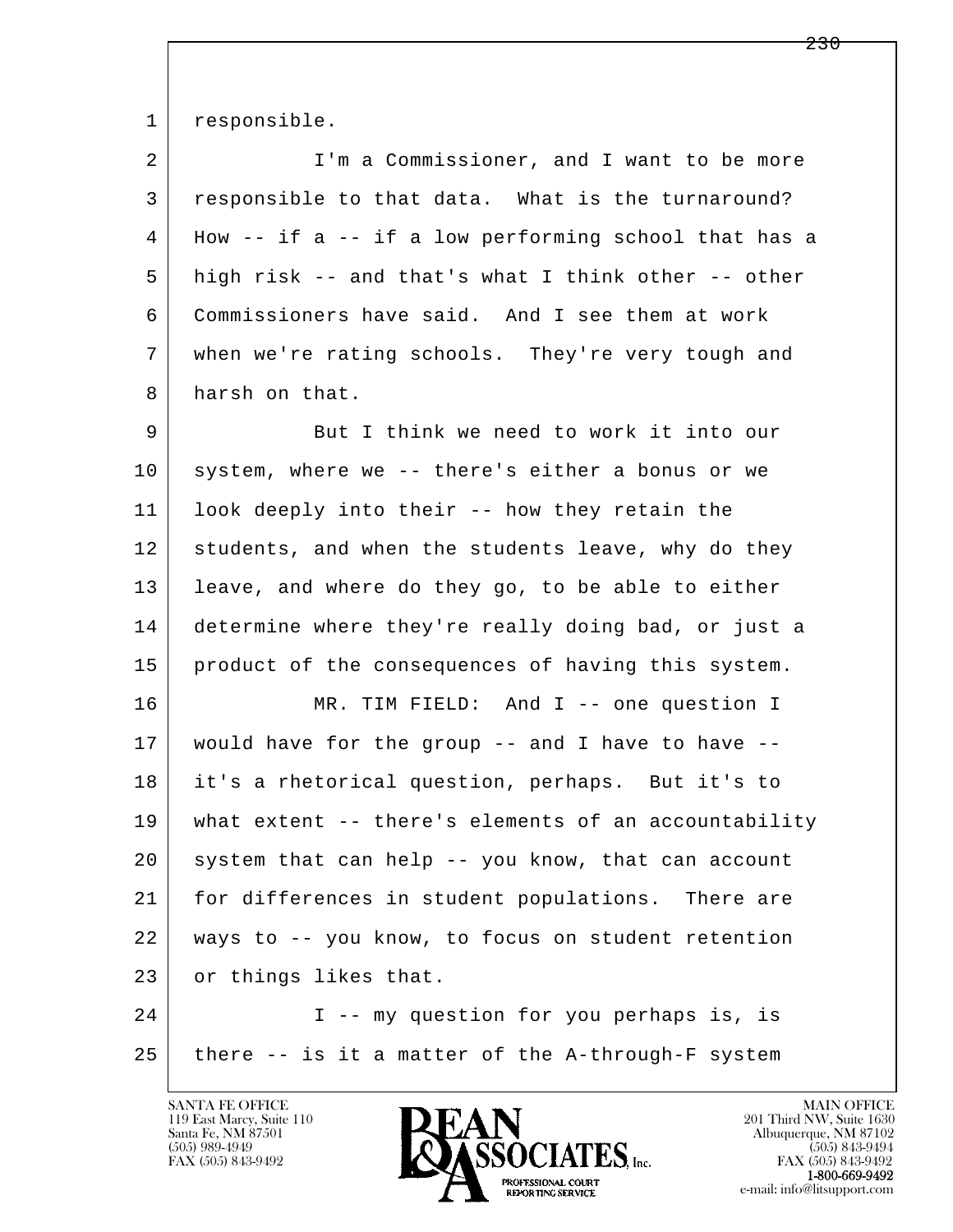| $\mathbf 1$ | doesn't do it adequately? Because every             |
|-------------|-----------------------------------------------------|
| 2           | accountability system is going to have that risk    |
| 3           | of -- do you have -- are there perverse incentives, |
| 4           | essentially?                                        |
| 5           | I guess the question is about alignment.            |
| 6           | Is it your concern that the A-through-F system      |
| 7           | doesn't adequately account for differences in       |
| 8           | student populations?                                |
| 9           | COMMISSIONER CABALLERO: I don't think it            |
| 10          | adequately accounts for it. But I rest all this to  |
| 11          | that we're very young and still growing in the area |
| 12          | of charter schools and prioritizing and setting     |
| 13          | systems. I hear the -- the -- disagreement, even    |
| 14          | amongst the legislators, and they're very, very     |
| 15          | concerned about charter schools.                    |
| 16          | And so I think that for -- in large part,           |
| 17          | it's because we -- we still are not a mature system |
| 18          | in the charter school arena. And I think we just    |
| 19          | grew too fast, too, too fast.                       |
| 20          | There was an effort to put a stop to the            |
| 21          | growth. And my -- my feeling is, okay, we're still  |
| 22          | letting in the charter schools. And I'm not         |
| 23          | disappointed with the ones that are -- are being    |
| 24          | considered.                                         |
| 25          | But I think there's a great shortage of             |

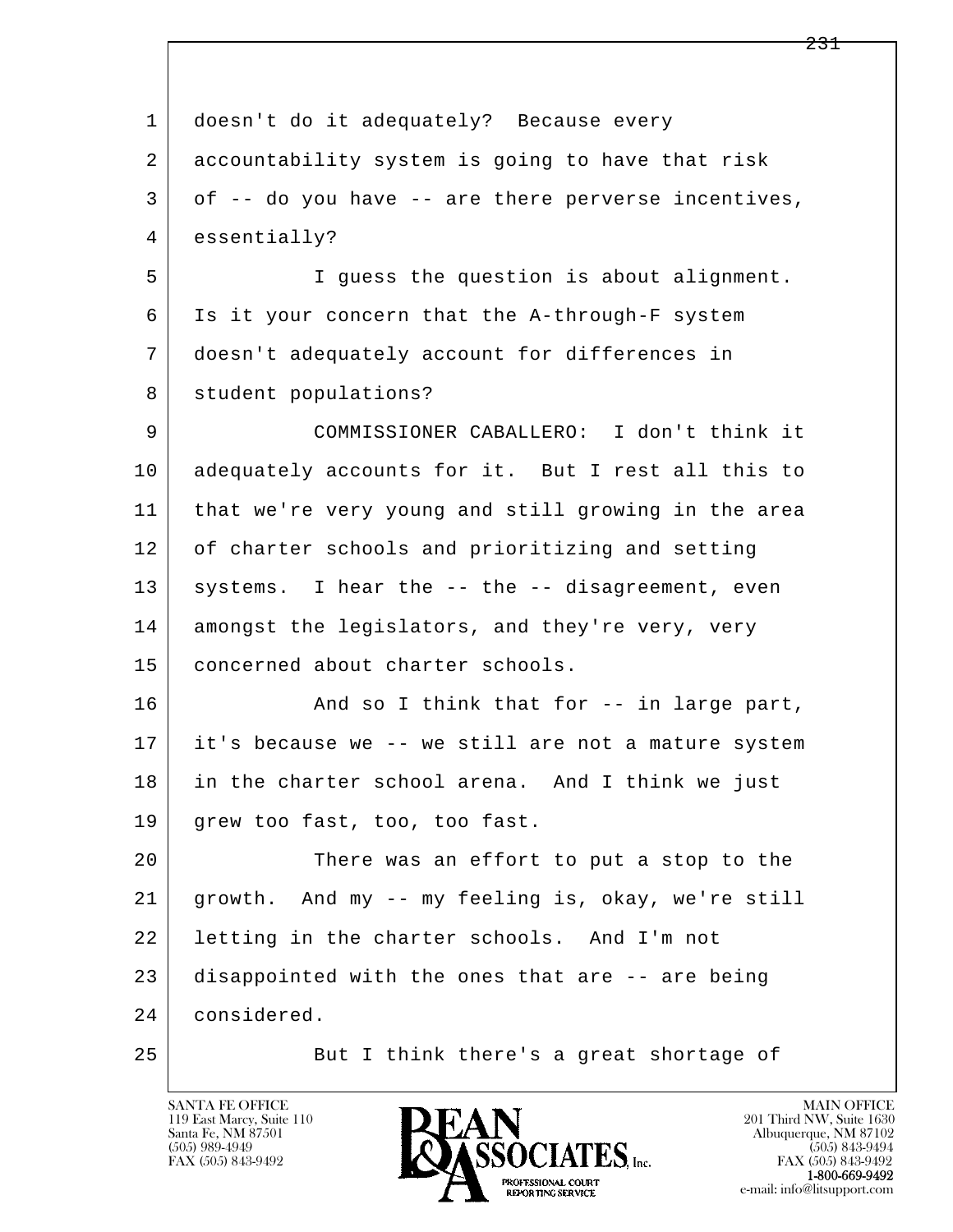l  $\overline{\phantom{a}}$  1 resources. And that has put a strain, not only on 2 the public schools, but on the charter schools. And 3 we have a responsibility to the charter schools, 4 because we have a responsibility to learn from that 5 and -- and push it to the public schools. 6 But we're -- we're not meeting. And so 7 the challenge is, how do we get -- fix as much as we 8 can without having to throw so much resources into 9 it? 10 MR. TIM FIELD: So I want to move to the 11 next page. But have I summarized the two concerns? 12 One, Carmie -- if I understood it -- for you, it's 13 the numeric -- it's the scoring and the -- the 14 metrics that are perhaps in it are not so 15 objectionable as how it's rolled up. 16 COMMISSIONER TOULOUSE: Have you seen our 17 summary page? This is where -- I don't look at 18 | this. I look at this. (Indicates.) 19 MR. TIM FIELD: The raw data, what is the  $20$  actual -- yes. 21 Carlos, I understand you're as much 22 concerned as about making sure that a system is 23 adequately accounting for inconsistencies and not 24 creating incentives that don't ultimately serve the 25 students well.

119 East Marcy, Suite 110<br>Santa Fe, NM 87501

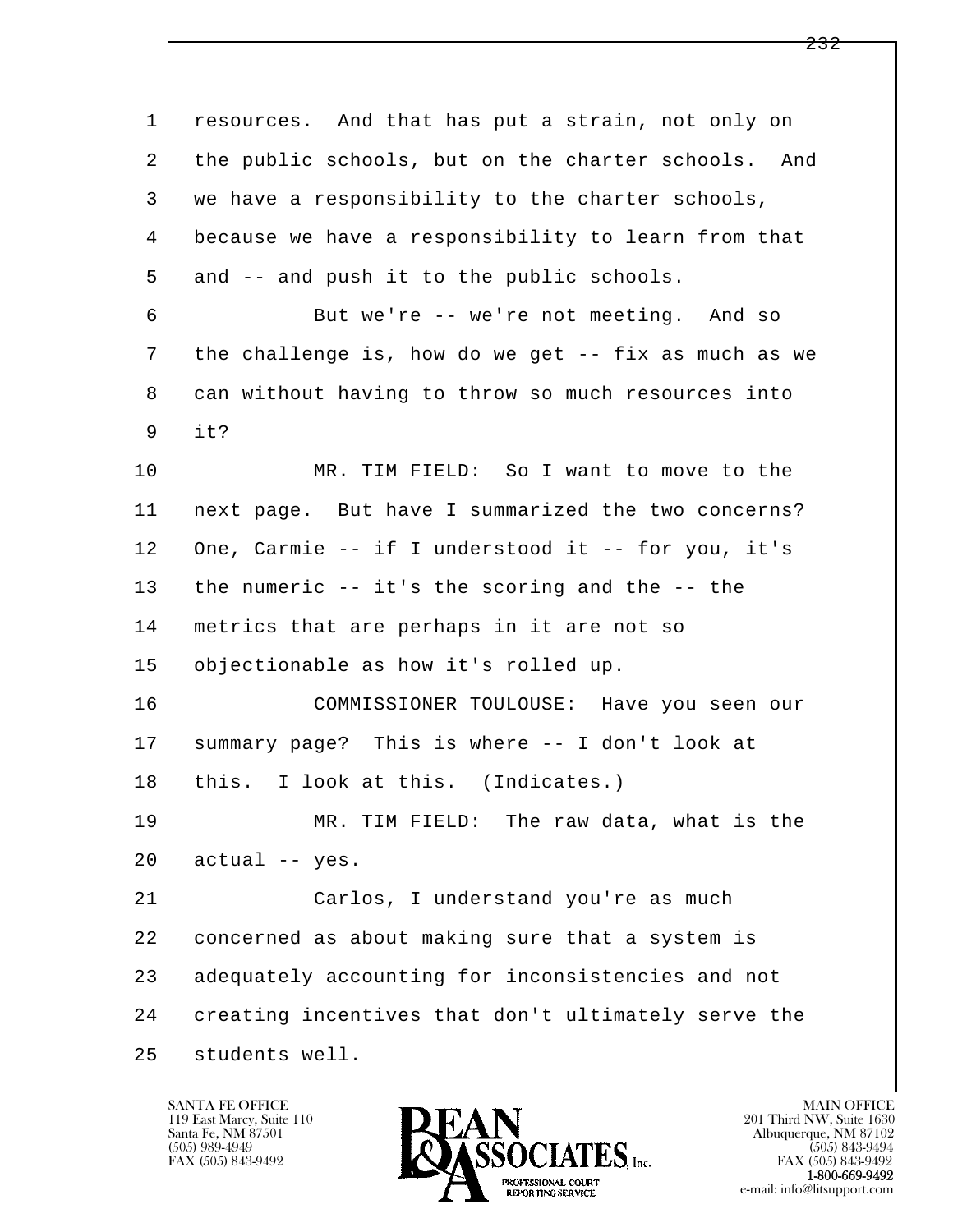| 1              | COMMISSIONER CABALLERO: Exactly.                     |
|----------------|------------------------------------------------------|
| $\overline{a}$ | MS. LYRIA BOST: And we will definitely               |
| 3              | get back to both those issues. Good. They're         |
| 4              | coming up.                                           |
| 5              | MR. TIM FIELD: Keep us moving.                       |
| 6              | So on this next page, what we saw was                |
| 7              | quite a bit of alignment. There was -- and whether   |
| 8              | it was disagreements or maybe it wasn't clear, the   |
| 9              | question, this question about reducing the level of  |
| 10             | effort required by schools to comply with data       |
| 11             | submissions, we actually asked a similar question    |
| 12             | about the existing framework.                        |
| 13             | What we interpreted here was that -- I               |
| 14             | think the question here is, is that a primary        |
| 15             | concern you have with the current system is that it  |
| 16             | does create too much burden, and you want to reduce  |
| 17             | that burden?                                         |
| 18             | Some folks apparently would say "yes."               |
| 19             | Others didn't think that was a priority. Again, the  |
| 20             | question is what's a priority for as an objective?   |
| 21             | So I think there's a question mark. Is this -- of    |
| 22             | the things listed here, there are several priorities |
| 23             | about, you know, establishing financial metrics that |
| 24             | provide greater -- there are several things.         |
| 25             | I think the question is, is this something           |

Г

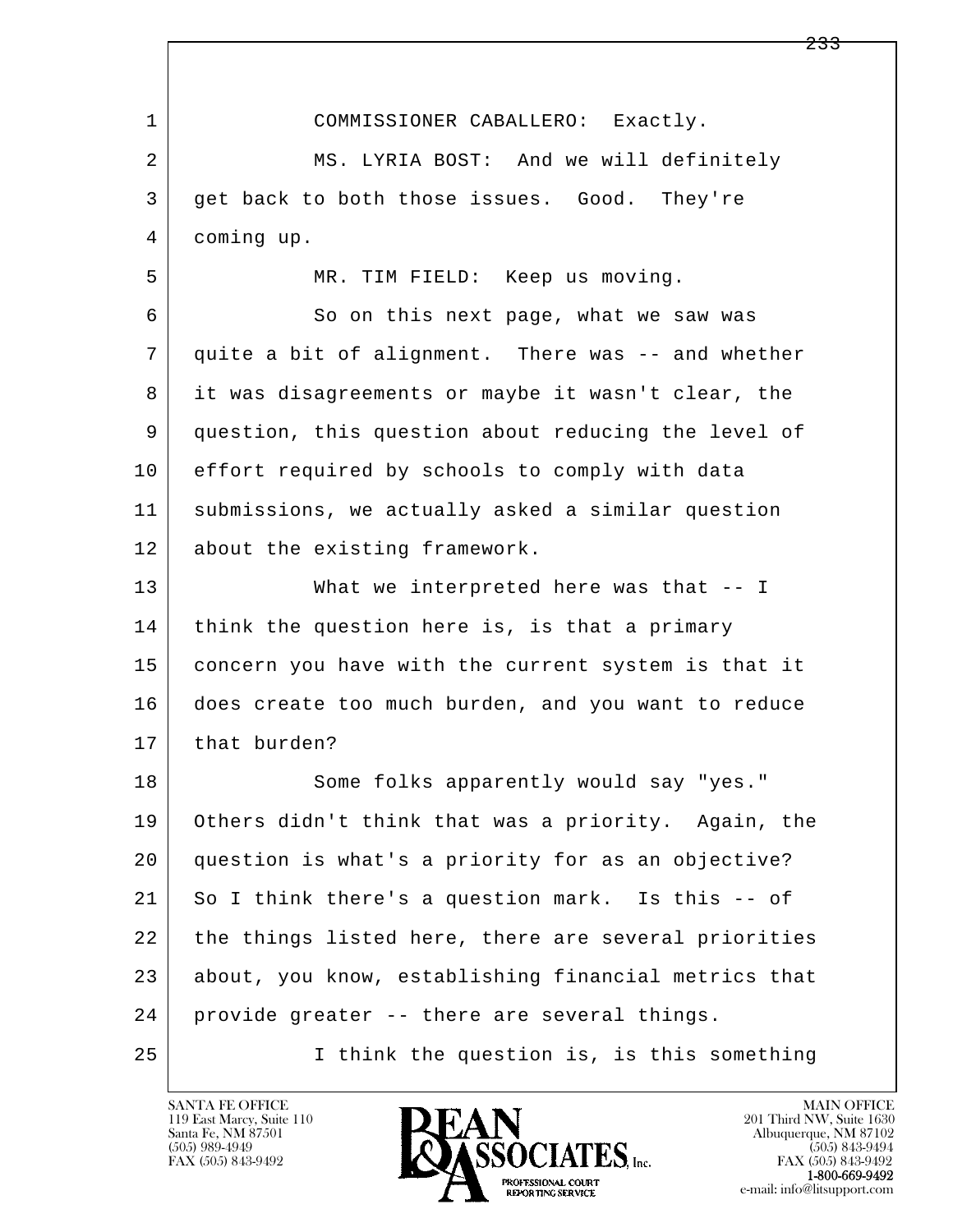l  $\overline{\phantom{a}}$  1 that actually is a core part of what you want to do 2 going forward is reducing level of burden? Or is 3 that less of a concern. And that's -- I think the 4 responses kind of raise that question. 5 So I'm -- maybe for those who would 6 disagree, what was the -- what was driving that 7 response to --8 | THE CHAIR: I was "Strongly Agree"; so -- 9 MR. TIM FIELD: So maybe we can start with 10 Patty, then. What was your feeling? 11 THE CHAIR: I think it's always an 12 expressed concern from the schools. And I know the 13 Director has been working very hard to try to make 14 it possible that bureaus and agencies and entities 15 can communicate better electronically with each 16 other, so that if data is here, it doesn't have to 17 be re- -- and I think that's the concern. It's been 18 expressed by a number of -- I would say the majority 19 of the schools -- that they feel that they're 20 duplicating a lot of responses. 21 It's, like, "If I've already done this for 22 this bureau, why do I now have to come back for you? 23 And even if it as simple as clicking just the, 'Yes, 24 I've got this,' why do we have to keep doing this?" 25 So that I know there's been a valiant

119 East Marcy, Suite 110<br>Santa Fe, NM 87501

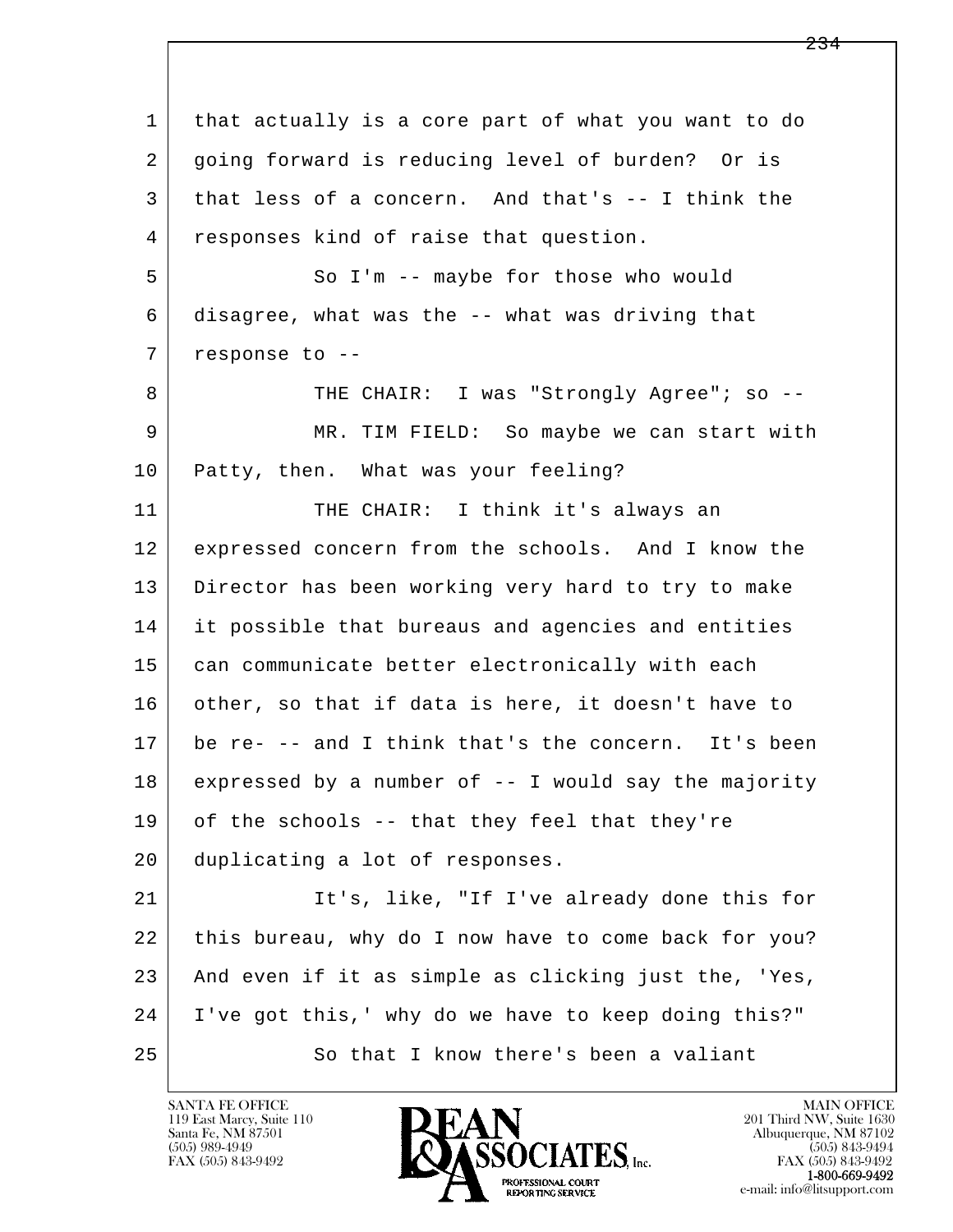l  $\overline{\phantom{a}}$  1 effort to try to get all these entities 2 communicating to each other; because we do deal with 3 charters that have less staffing, so that our head 4 administrators, our -- you know, the cafeteria -- 5 the head of the cafeteria and doing the 6 transportation -- so that there's not a lot of 7 personnel to be spending at a desk, when they'd 8 | rather be out interacting with students and staff. 9 So that if it -- if it is perceived as burdensome, 10 I'd like to engage in that conversation so that 11 it -- that perception isn't there. 12 And I know, to some degree, it is. It's 13 duplicative. It's burdensome. And it -- you know, 14 it shouldn't be; because that's -- to me, it's 15 creating busy work and not work of value. 16 COMMISSIONER TOULOUSE: And, again, I'm 17 one of your "Disagree," simply because I feel that 18 it's nothing this Commission has control over. So 19 it -- to me, it's not a Commission priority. We 20 have other things that should be -- it is a problem 21 with PED and with our Charter School Division 22 dealing with it. But we -- we've already been 23 trying. And we don't get through to the rest of 24 PED. 25 They're the ones who have to do it. So to

119 East Marcy, Suite 110<br>Santa Fe, NM 87501

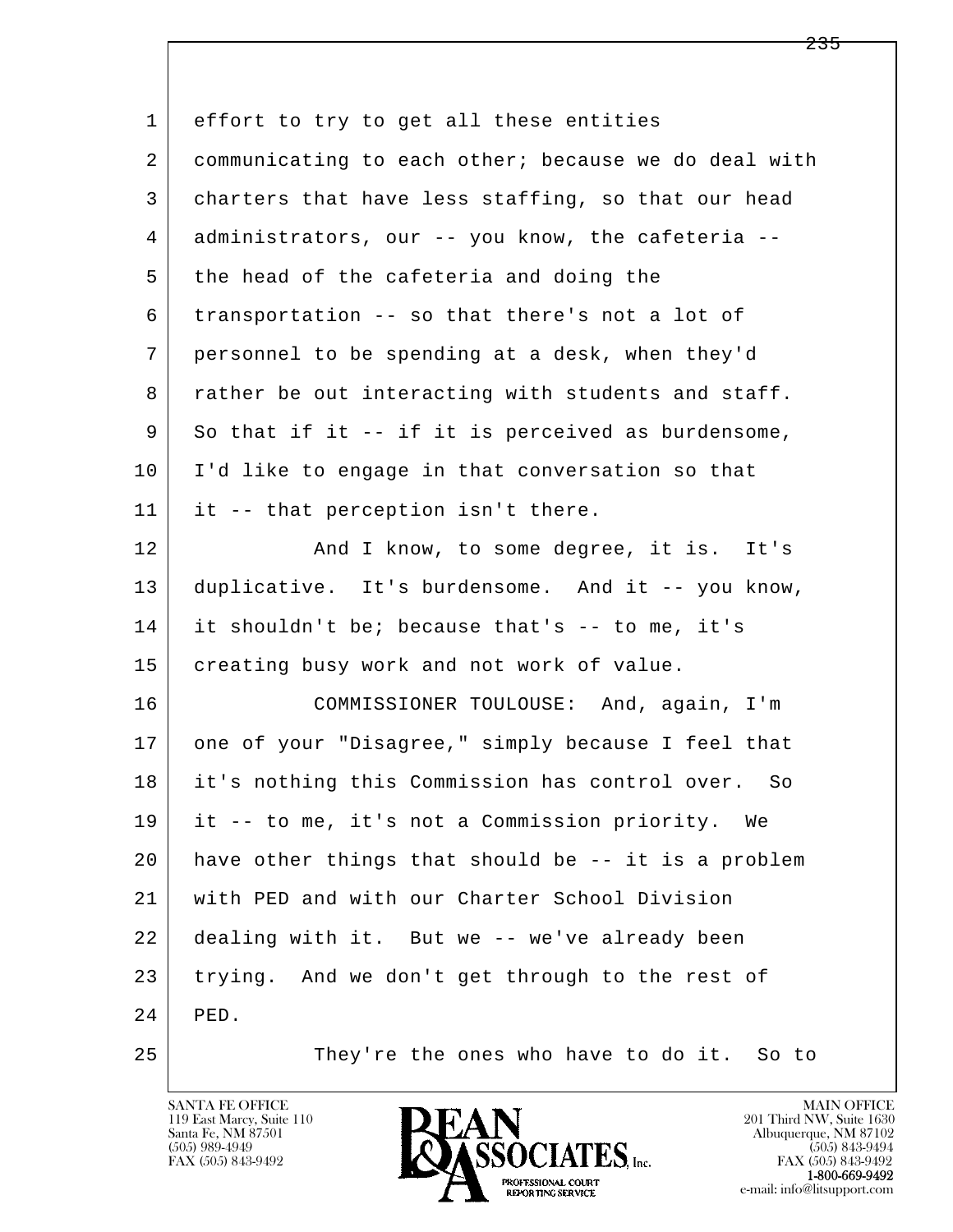l  $\overline{\phantom{a}}$  1 me, it wasn't a priority for this Commission to do 2 anything about, because our hands are tied. We can 3 ask and ask and ask, which we have for the whole 4 time I've been on the Board. But it doesn't mean we  $5$  still shouldn't have that data. 6 So to me, it's up to PED who has it 7 already to provide it in a way that the schools 8 don't have to keep entering their own, if it's 9 already been entered up here. 10 MR. TIM FIELD: To me, the sense is 11 operational data? Or is there a particular type of 12 data collection that is particularly is a burden, 13 | when you think about the burden? 14 MS. POULOS: Madam Chair, if you don't 15 mind, I mean, I think for us on the end in CSD, I 16 think we probably know best what that is. I think 17 the work of the Commission in helping us be able to 18 do that is, again, establishing some streamlined 19 clarity in the performance framework. Because right 20 now, the organizational performance framework has 21 questions. 22 And you've seen it. Like, "Does the 23 school comply with all educational laws?" 24 And so then we're having to figure out, 25 "Which ones does that mean?"

119 East Marcy, Suite 110<br>Santa Fe, NM 87501



FAX (505) 843-9492<br>1-800-669-9492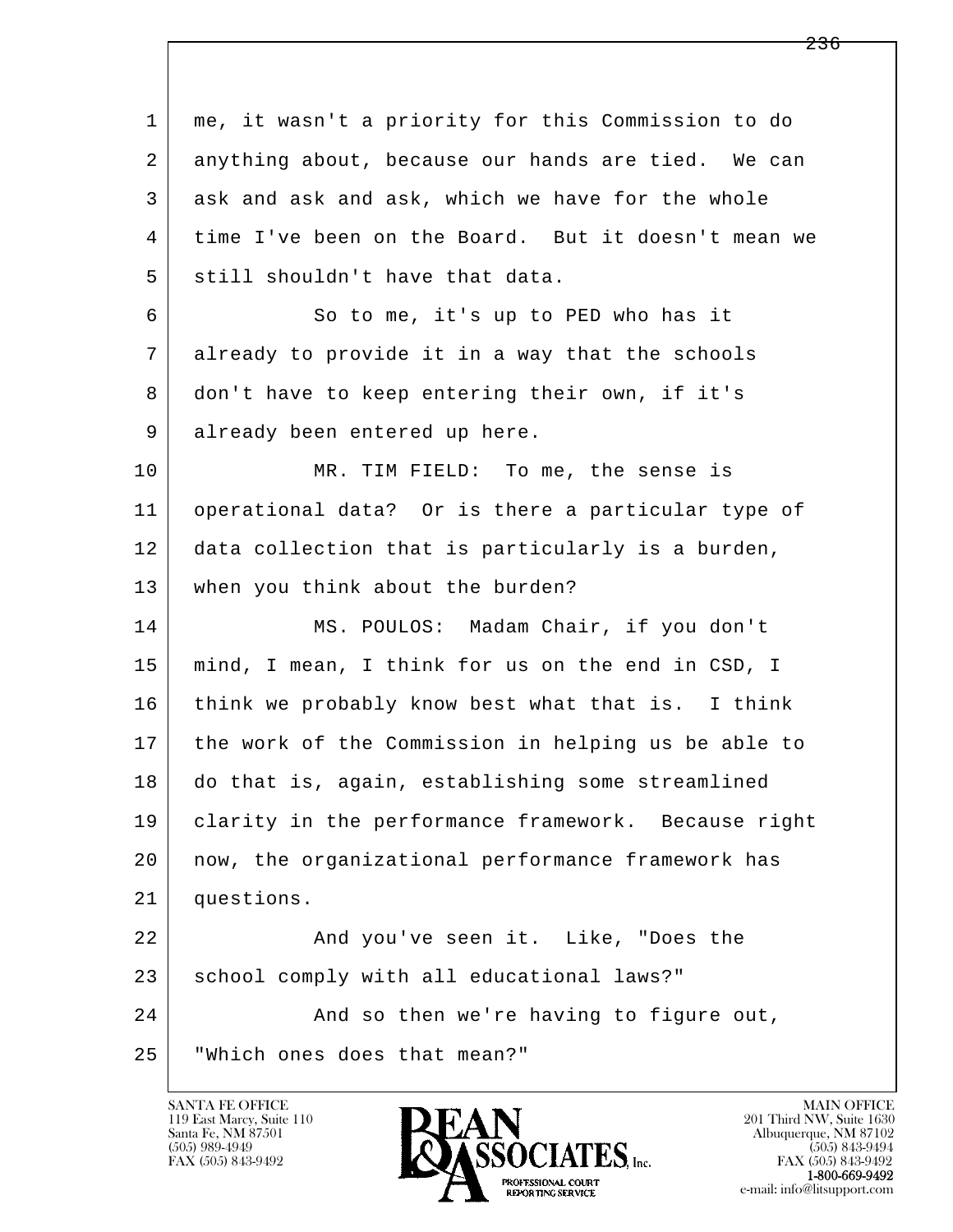l  $\overline{\phantom{a}}$ 1 and then the schools are saying, "Well, we 2 already reported this to the Budget Bureau, our 3 calendar." 4 But we're saying, "Yeah, but they only 5 look at what you report. They don't look at what 6 you implement." 7 | And then they feel like they're having to 8 double-report. 9 We're saying, "No, you're not 10 double-reporting. You're reporting on different 11 things; because when we go out and look at the 12 implementation of your calendar, it's not what you 13 reported that you were going to implement to the 14 Budget Bureau. And so now we want you to report on 15 how you're going to handle that." 16 And so I think to -- in my mind, and in my 17 feeling, I think if we can get a clearer performance 18 framework that says, "We're going to look at the 19 report from the Special Education Bureau that is the 20 annual determination and any complaint letters or 21 complaint processes," then it's not my team going 22 out and saying, "No, we're actually digging into 23 special education files," and then the school 24 | saying, "Well, we already reported on our overdue 25 IEPs to the Special Education Bureau. Why are we

119 East Marcy, Suite 110<br>Santa Fe, NM 87501



FAX (505) 843-9492<br>**1-800-669-9492**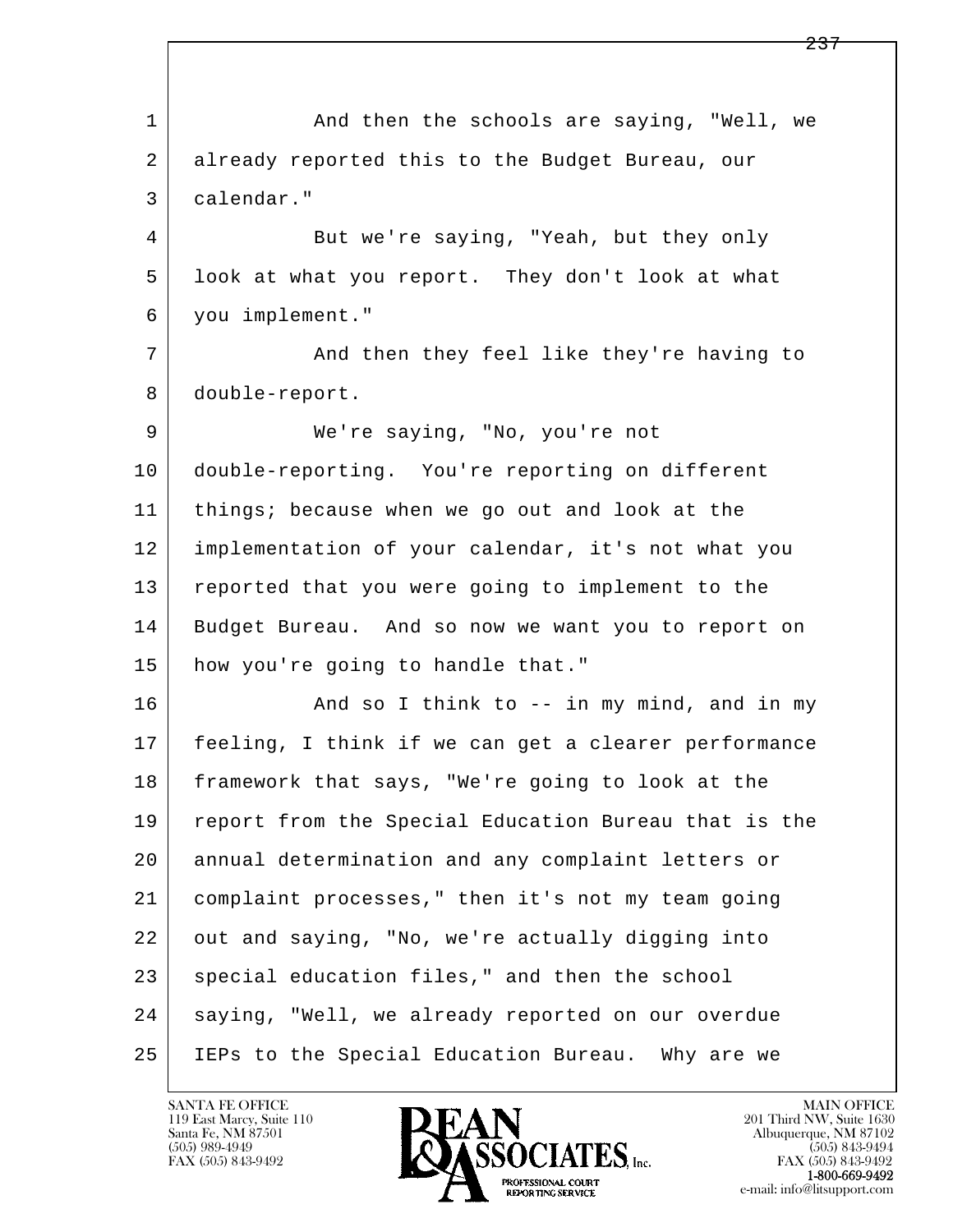l  $\overline{\phantom{a}}$ 1 again reporting it to you?" 2 And we're saying, "Because we don't -- we 3 don't have the clarity of what are we doing." 4 And so to the extent that we can build the 5 clarity into the performance framework that the 6 Commission does have control over, and then also 7 work with the Commission to develop the processes 8 and the procedures that they want us using, then we 9 can get further away from that duplicative 10 reporting. 11 But I think it's the lack of clarity in 12 all of that right now that's creating either the 13 reality -- the perception or the reality -- the 14 perception that is a reality -- for certain  $15$  people -- right? -- that we can get past that, 16 because we've all laid out with clarity what this 17 Commission expects, what this Commission expects us 18 to do, and what this Commission expects the schools  $19$  to do. 20 THE CHAIR: And I think that'll also 21 create greater clarity for school -- for site 22 visits; because then they'll know, "This is what 23 they're looking at, not just this" -- you know, I'm 24 not sure. And -- and it's also for CSD to know, 25 "This is what we feel is important."

119 East Marcy, Suite 110<br>Santa Fe, NM 87501



FAX (505) 843-9492<br>**1-800-669-9492**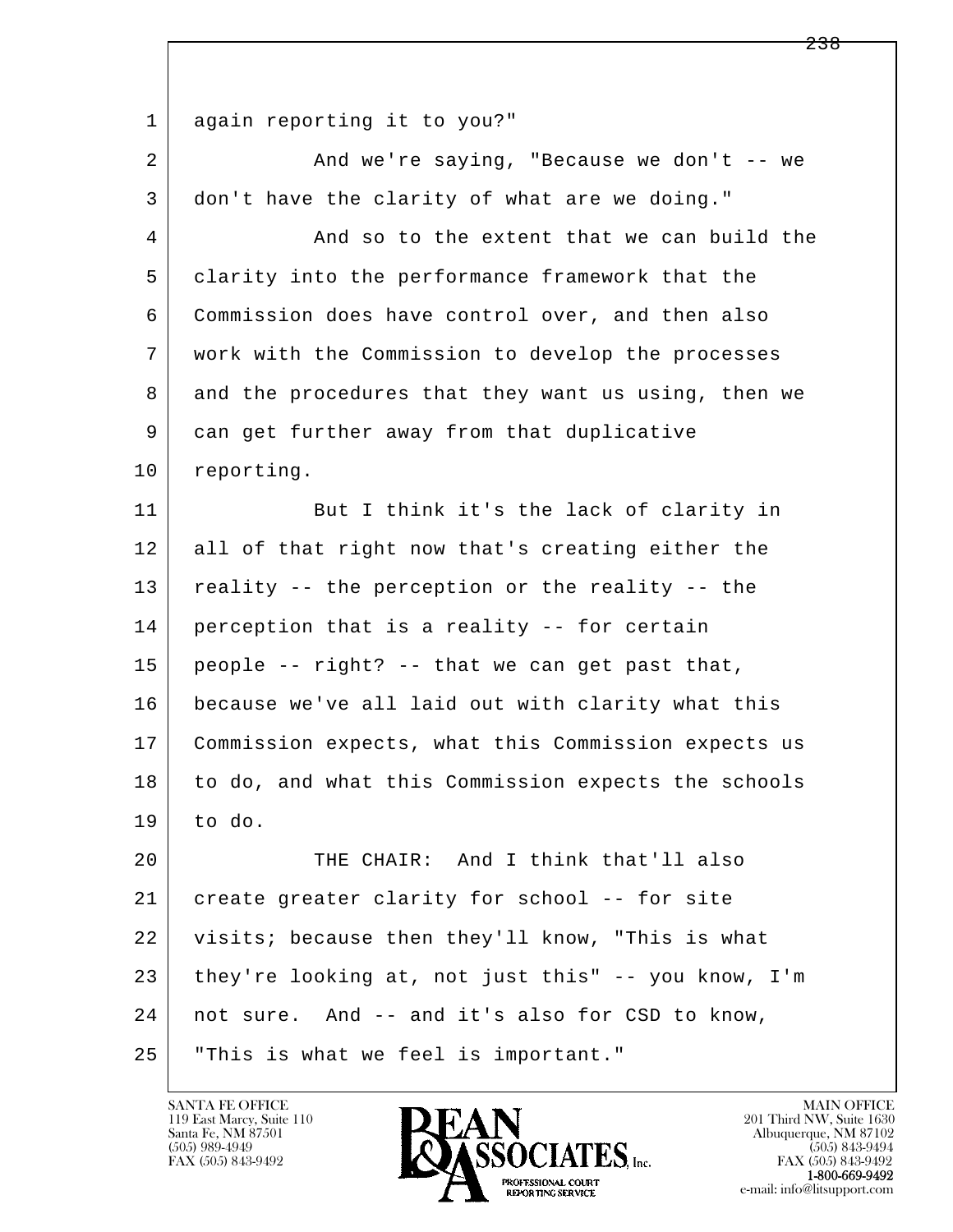l  $\overline{\phantom{a}}$ 1 and I think there are a lot of gray areas 2 where there -- you know, it was -- you know. And 3 it's -- right now, it's an old document. I mean, it  $4$  is. 5 MR. TIM FIELD: So I wonder -- again, 6 we're trying to get to a point -- one of the 7 handouts is kind of an objective statement for the 8 Commission to do. 9 I wonder if this would resonate more if it 10 was a little more targeted to this notion of 11 creating more clarity in the -- on the framework, so 12 | that collection of data is streamlined or targeted, 13 or something about -- it sounds like fairly focused 14 on the organizational framework; but this notion of 15 creating clarity to -- 16 MS. LYRIA BOST: The schools and staff and 17 for the Commission, in terms of, "This is what 18 you'll be receiving"; right? 19 MR. TIM FIELD: Maybe that would be an 20 objective that resonates more, I mean, to your 21 point. I understand, Carmie, that you were, like -- 22 "Why is this an objective for us?" 23 COMMISSIONER TOULOUSE: And sometimes 24 we're asking different questions, though, using the 25 same data somebody else does. And that gets

119 East Marcy, Suite 110<br>Santa Fe, NM 87501

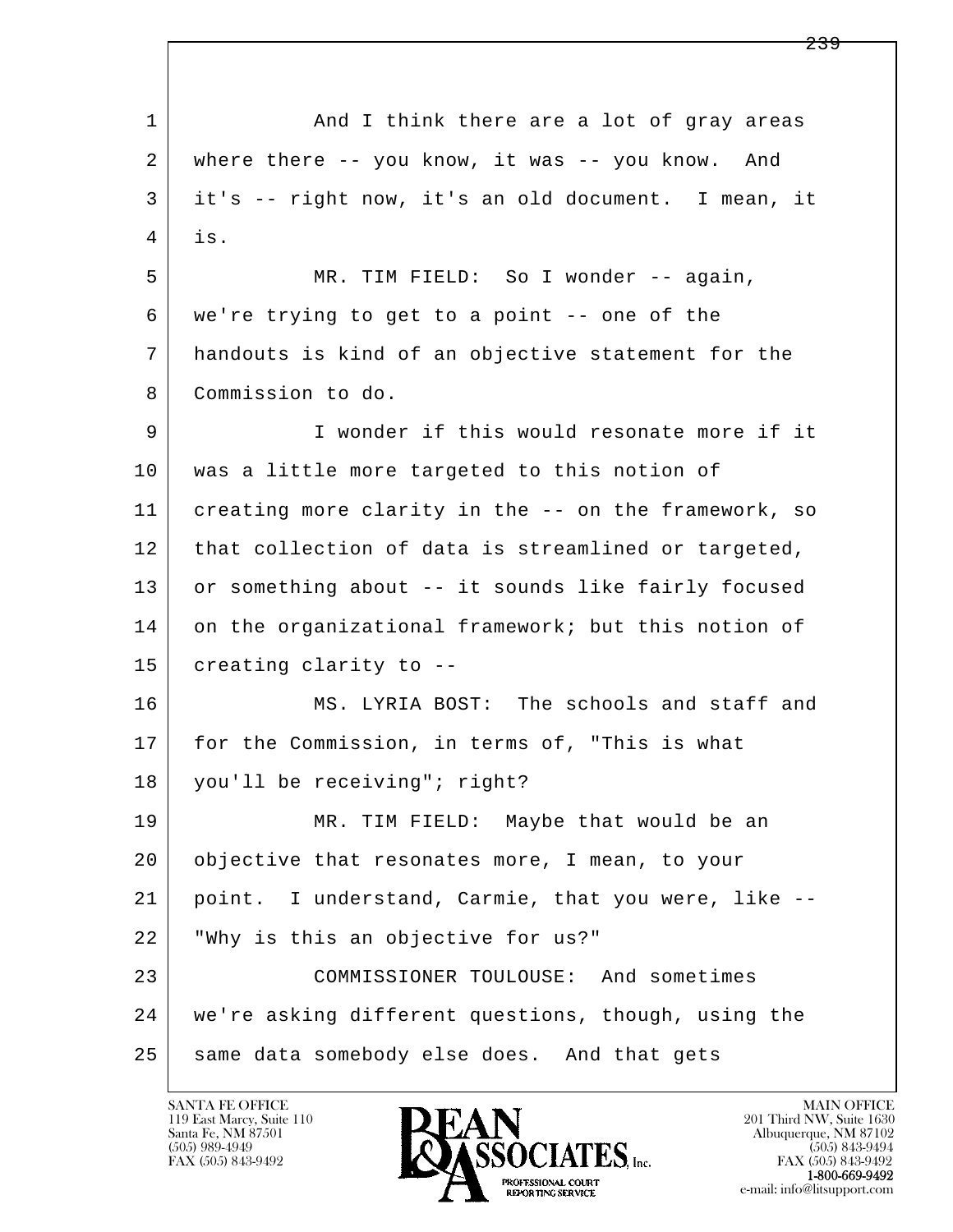l  $\overline{\phantom{a}}$  1 confusing to the schools, too; because that is a 2 double-entry. "We've already given it, but you want 3 it for a different reason, or in a different 4 format." 5 I was a bureaucrat for 30 years. And for 6 ten of them, I was up here being a central office 7 bureaucrat. But the first 20 was out where I had to 8 respond to people who -- whose time was dealing with 9 my numbers, as opposed to me dealing with the 10 | necessity of the public. 11 So I know, when the school is busy with 12 their students with a smaller staff and all, that 13 they -- they want to give it to us; but they want to  $14$  give us what we really need and the way we need it, 15 and do it once. 16 MR. TIM FIELD: So, yes, please. 17 COMMISSIONER CABALLERO: Yes. I truly 18 believe that the Commission really should be 19 responsible for collecting its own data. And I'm 20 glad that we're going to discuss it. But something 21 has to be reported so that either Legislators pick 22 it up or -- or higher-ups, or within two years, 23 we're going to have a change of administration, that 24 | this Commission should have the resources -- it has 25 the empowerment to collect its data, but should be

119 East Marcy, Suite 110<br>Santa Fe, NM 87501

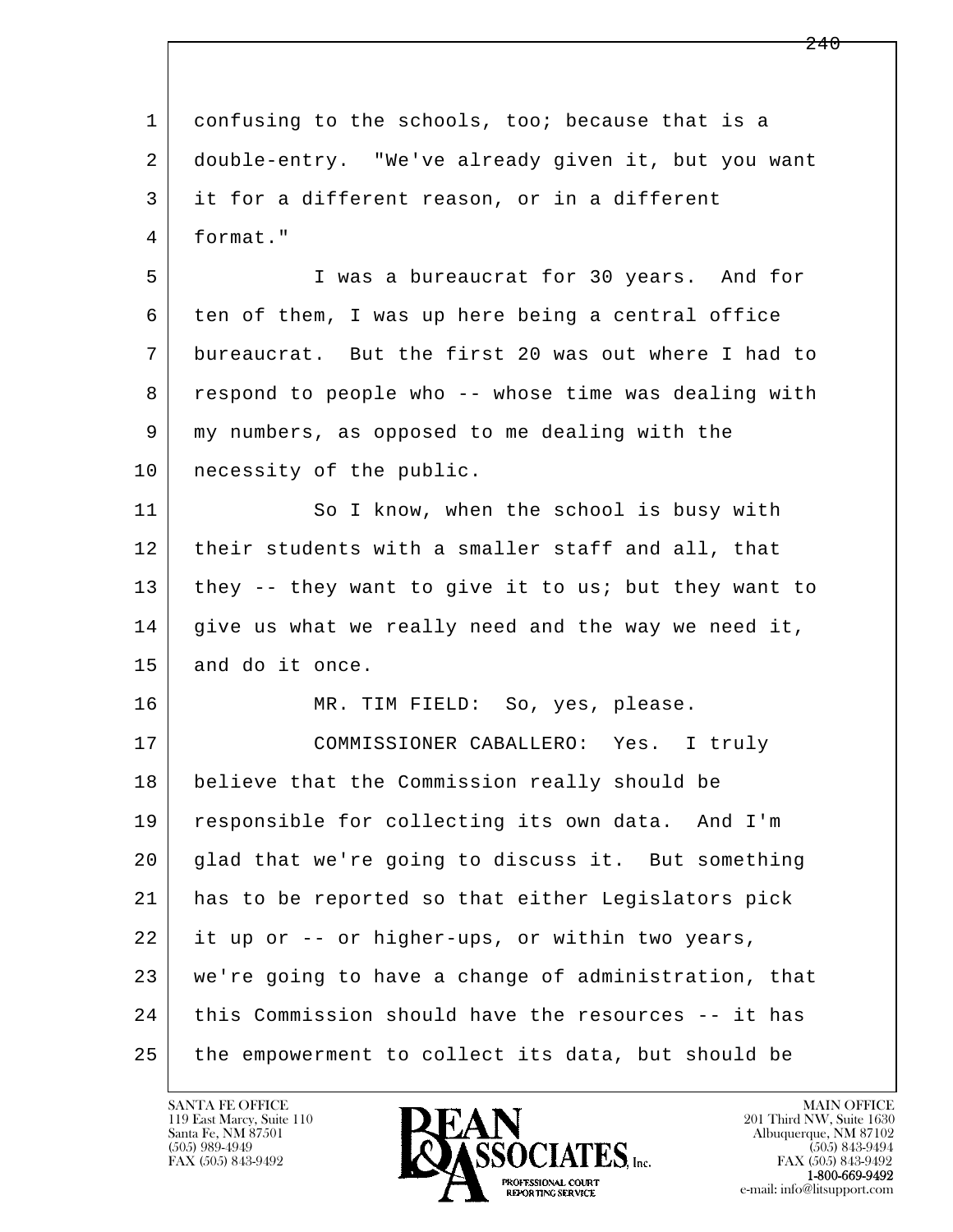| 1  | given the resources, independent of any other          |
|----|--------------------------------------------------------|
| 2  | Department, to be able to do that in order for the     |
| 3  | Commission to -- to be able to service the -- the      |
| 4  | charter schools as we should.                          |
| 5  | And then that data should be easily put                |
| 6  | together and retrievable and not spend enormous        |
| 7  | amount of time away from classroom and other stuff.    |
| 8  | There's not enough resources. And charter              |
| 9  | schools can't really hire all kinds of people. Even    |
| 10 | though there's a -- there's a strong push to have      |
| 11 | that, we just don't provide the -- the resources for   |
| 12 | that.                                                  |
| 13 | MR. TIM FIELD: Of the items that are up                |
| 14 | there $--$ so I think $--$ I'm going to actually turn, |
| 15 | in a second -- but there were several, again,          |
| 16 | important concepts in here where there was a lot of    |
| 17 | alignment and agreement about the statement as a       |
| 18 | priority objective for the PEC.                        |
| 19 | The one thing I would note, SAM schools,               |
| 20 | this notion that alternative framework agreement,      |
| 21 | not maybe -- a couple of folks who were unsure. You    |
| 22 | already heard a lot about it this morning. I think     |
| 23 | we raised it -- we wondered is it a Phase 2            |
| 24 | objective perhaps? We'll talk about that in a          |
| 25 | second.                                                |

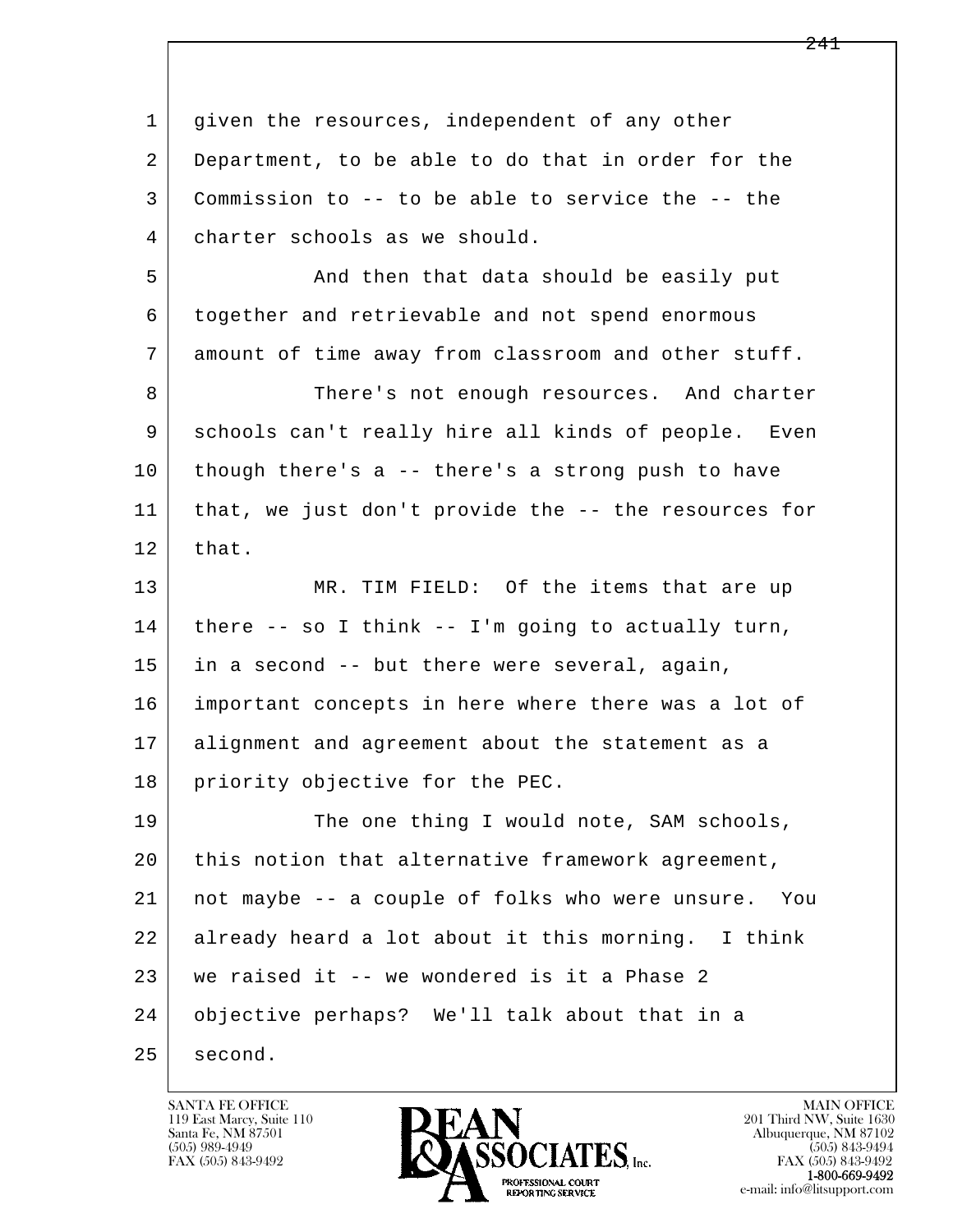l  $\overline{\phantom{a}}$ 1 The same with this notion of publishing an 2 annual school-level report. Again, it wasn't quite 3 as strong; but clearly agreement on that is an 4 objective. 5 I'm going to turn now -- and this is also 6 in the handout. In addition to the survey, there 7 was a separate handout. I think it was a color? 8 | MS. LYRIA BOST: It's blue. 9 MR. TIM FIELD: Blue. What we did here is 10 we essentially said, "Let's -- let's help the 11 Commission come up with an objective statement for 12 this work." 13 | And we really relied heavily on the survey 14 responses, obviously; so we kind of put these words 15 in your mouth, to some extent. But we do think it 16 would be helpful for you all to think about what is 17 your statement about what you want to accomplish 18 | with this work. 19 This was our attempt to kind of pull that 20 together, based on the survey responses. We did 21 float the notion of, you know, do you -- do you 22 table -- in terms -- this is a lot. This is not -- 23 this is an ambitious agenda right here, these six 24 items. Do you think about creating those annual 25 reports? Is that kind of a Phase 2 work?

119 East Marcy, Suite 110<br>Santa Fe, NM 87501

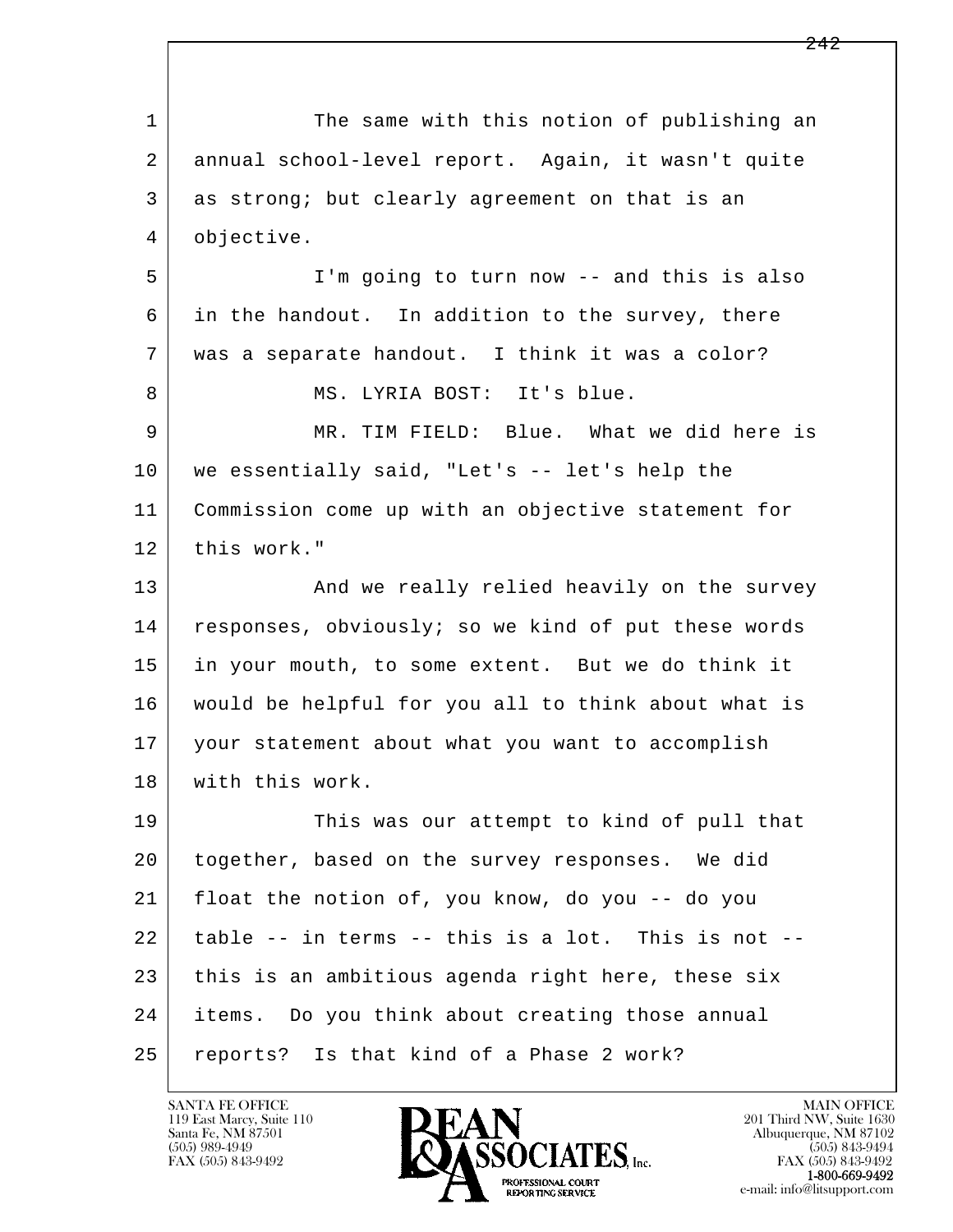l  $\overline{\phantom{a}}$ 1 The same with the notion of SAM, a 2 | separate SAM framework. 3 So, again, we put this for your 4 consideration. And what I'm going to do is give you 5 a minute or two to look at it and consider, does 6 this look like something -- I don't think we're 7 formally adopting anything in this meeting. But is 8 this something that really should guide the work 9 going forward? And do you have suggested 10 refinements to how some of these objective 11 statements are made? 12 And we just talked about this last 13 objective about reducing level of effort. And 14 perhaps you want a slightly different wording and do 15 want to make that point about reducing burden and 16 alignment and clarity of framework expectations. 17 Maybe that should be a part of the Commission's 18 objectives. 19 So I'll give you a minute or two to think 20 about that and consider, is this something you would 21 want to adopt in some way, and are there refinements 22 to how these statements are made that you would want 23 to propose. 24 So I'd love to invite, actually -- we 25 haven't heard from several Commissioners much. I'd

119 East Marcy, Suite 110<br>Santa Fe, NM 87501



FAX (505) 843-9492<br>**1-800-669-9492**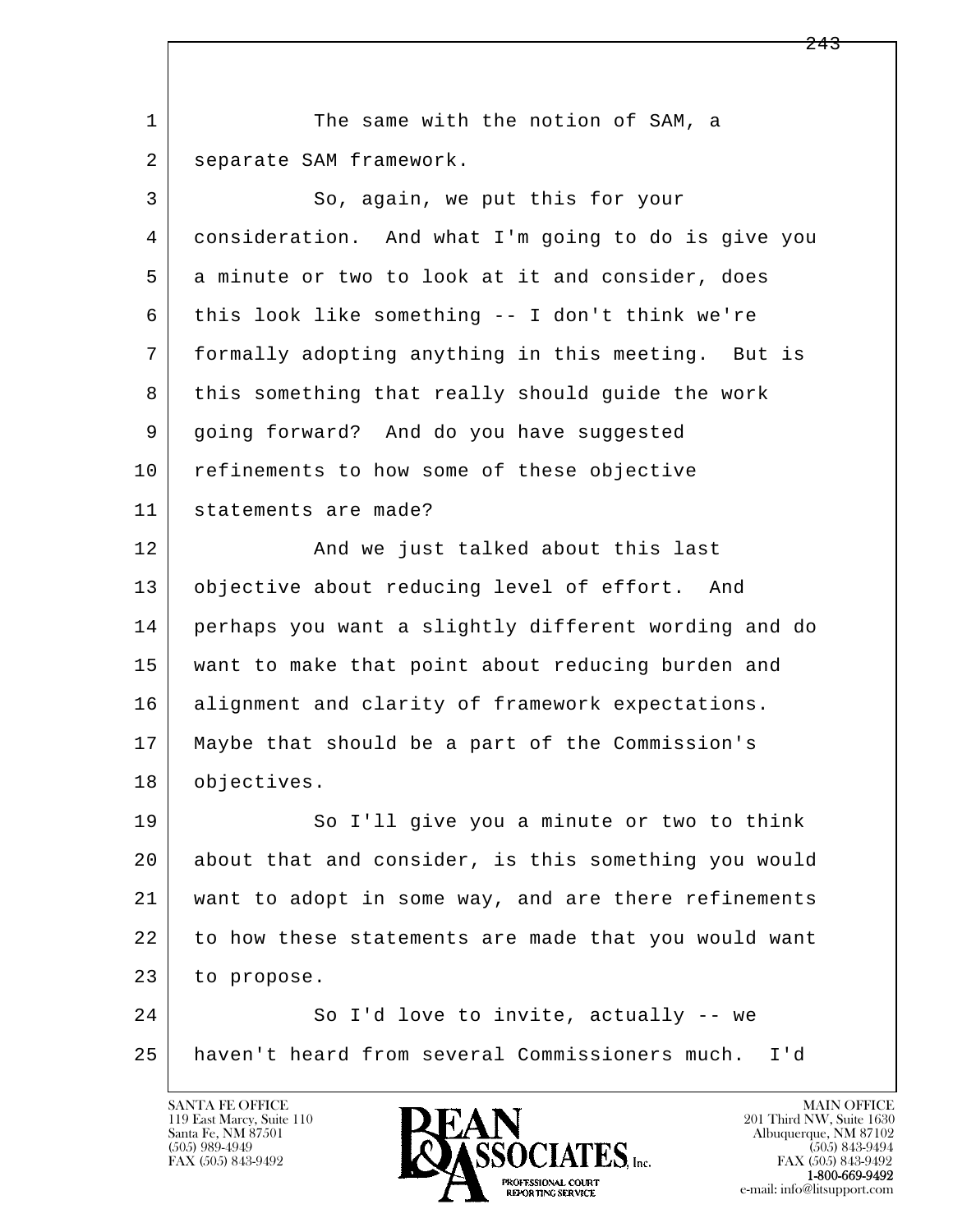l  $\overline{\phantom{a}}$  1 love to hear from Trish, Tim, Danielle, Millie -- 2 I've been heavily on the right side. But I'd love 3 to invite the four of you -- everyone has got a 4 different approach to how they engage in this kind 5 of discussion. 6 But what are your thoughts? Do you have 7 refinements? Or what are your feelings about this 8 as being an objective statement for the Commission's 9 work? 10 COMMISSIONER CRONE: It looks pretty good 11 | to me. I wouldn't have any additions. 12 MR. TIM FIELD: Thank you, Tim. 13 Yes, please, Gilbert. Yes. 14 COMMISSIONER PERALTA: I mean, again, the 15 wording -- the objectives, as written, seem very, 16 very well done. 17 The one that sticks out to me is No. 4, 18 the financial metrics. That, to me, seems to be 19 when charter schools come before us, that seems to 20 be the big hang-up. That seems to be the thing that 21 | really gets them into muddy waters. That is really 22 in my opinion, something that I think I would 23 prioritize. Of all the seven that I see here -- six 24 | that I see here -- that's something that sticks out 25 to me as most important.

119 East Marcy, Suite 110<br>Santa Fe, NM 87501



FAX (505) 843-9492<br>1-800-669-9492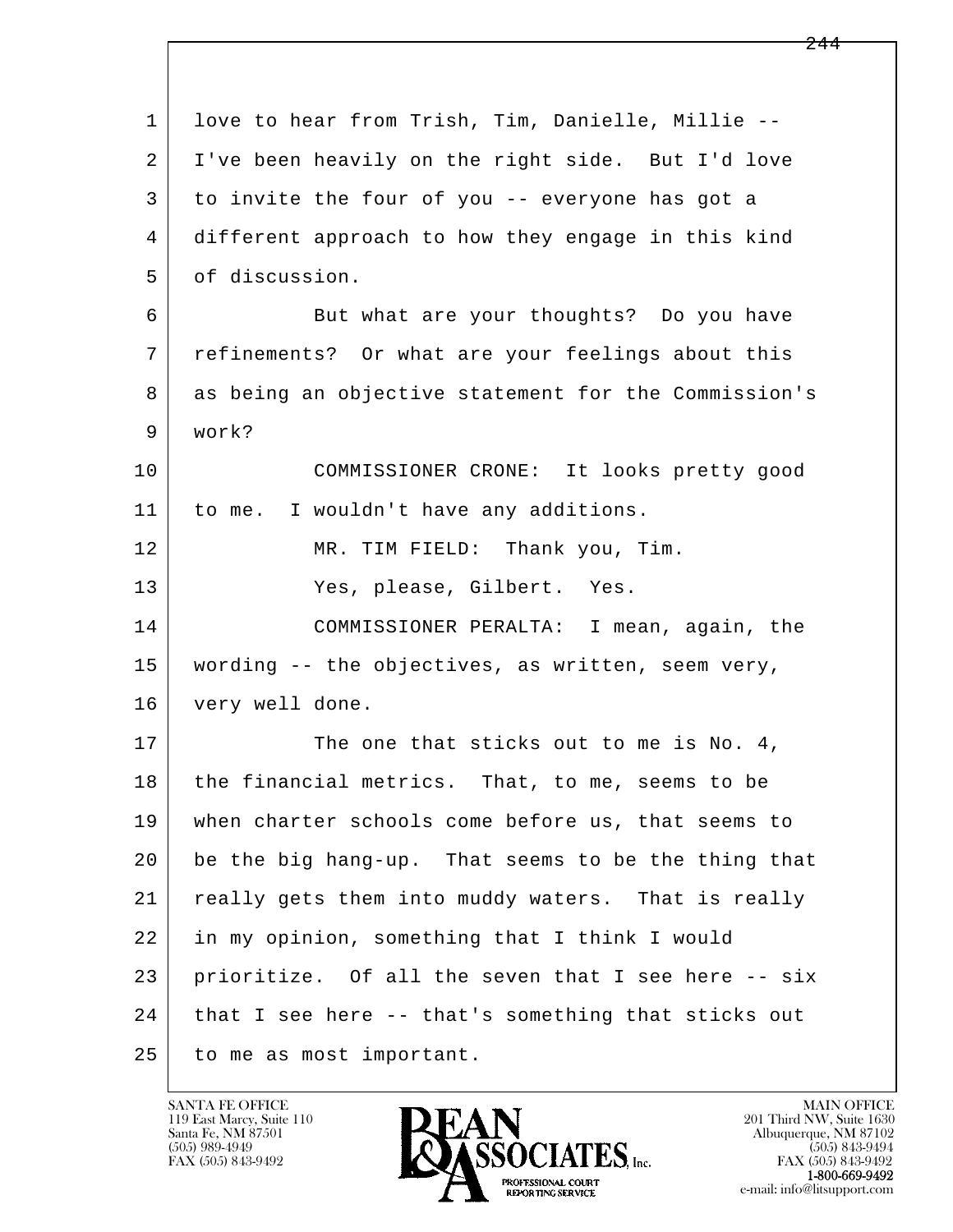l  $\overline{\phantom{a}}$ 1 | MR. TIM FIELD: Great. Okay. Great 2 insight. 3 COMMISSIONER TOULOUSE: No. 6, we already 4 do to a great extent. We work through the Charter 5 School Coalition, but we also put many things 6 online, request people to provide us feedback, you 7 know. And sometimes we get it; sometimes we don't. 8 But we at least work on that. 9 | MR. TIM FIELD: Okay. So a strength in 10 | the Commission's work, overall. 11 COMMISSIONER TOULOUSE: Right. 12 MR. TIM FIELD: But a commitment that we 13 will continue to do that as you look to revise the 14 framework. 15 COMMISSIONER TOULOUSE: I think it's 16 integral in whatever our job is to always deal with 17 | the schools, stakeholders, whatever. 18 THE CHAIR: I think I'd be more 19 comfortable if we had a statement about the 20 operational. 21 MR. TIM FIELD: Okay. Great. 22 THE CHAIR: That's important for us, too; 23 because that's, without a doubt -- 24 | MR. TIM FIELD: A key point. 25 THE CHAIR: -- a topic of conversation.

119 East Marcy, Suite 110<br>Santa Fe, NM 87501

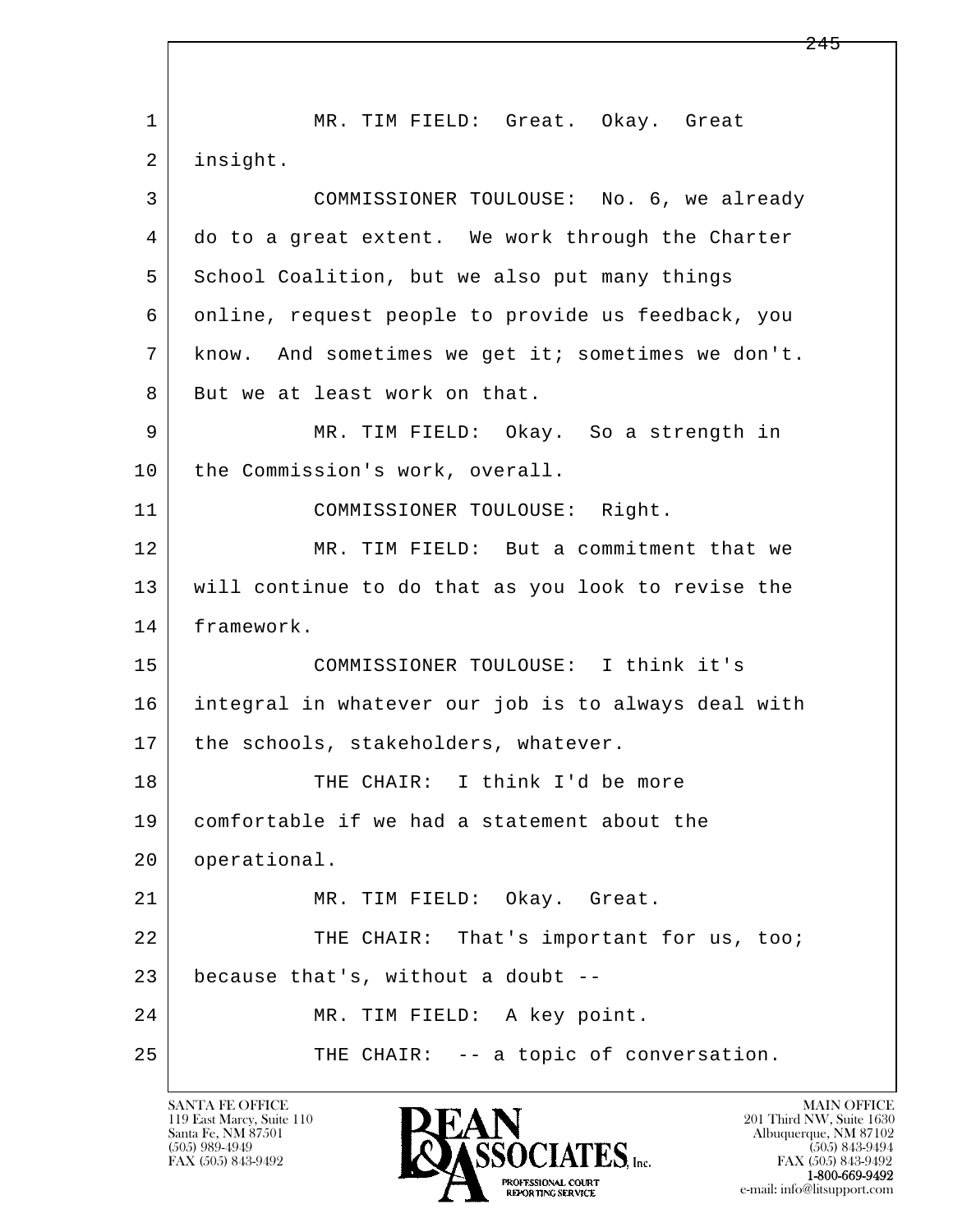l  $\overline{\phantom{a}}$ 1 | And we're finding challenges. 2 So I think we -- it is a priority for us. 3 I don't know if it's appropriate. But we don't 4 really have it in our current framework. But a 5 clearly defined intervention ladder, I think, is 6 critical, so that schools have a -- have an 7 understanding and -- of what will happen. So, for 8 | me, it's important for -- for that to be in there. 9 MR. TIM FIELD: And I -- I think what's -- 10 that concept, intervention ladder, may not be 11 familiar to some. But it's the notion of when you 12 hit a -- you know, a certain level of performance, 13 what are the interventions, what are the steps that  $14$  go from  $-$ - that eventually lead to some decisions 15 that the Commission makes. 16 THE CHAIR: Right. 17 | MR. TIM FIELD: It's meant to be -- No. 5, 18 I think. 19 THE CHAIR: Was that part of it? Yeah. 20 MR. TIM FIELD: I think that's the idea, 21 that there's clear policies and procedures for what 22 happens when you take actions. And "actions" would 23 be interventions, and decisions would be renewal, 24 non-renewal, et cetera. 25 COMMISSIONER RUIZ: I think we're doing a

119 East Marcy, Suite 110<br>Santa Fe, NM 87501

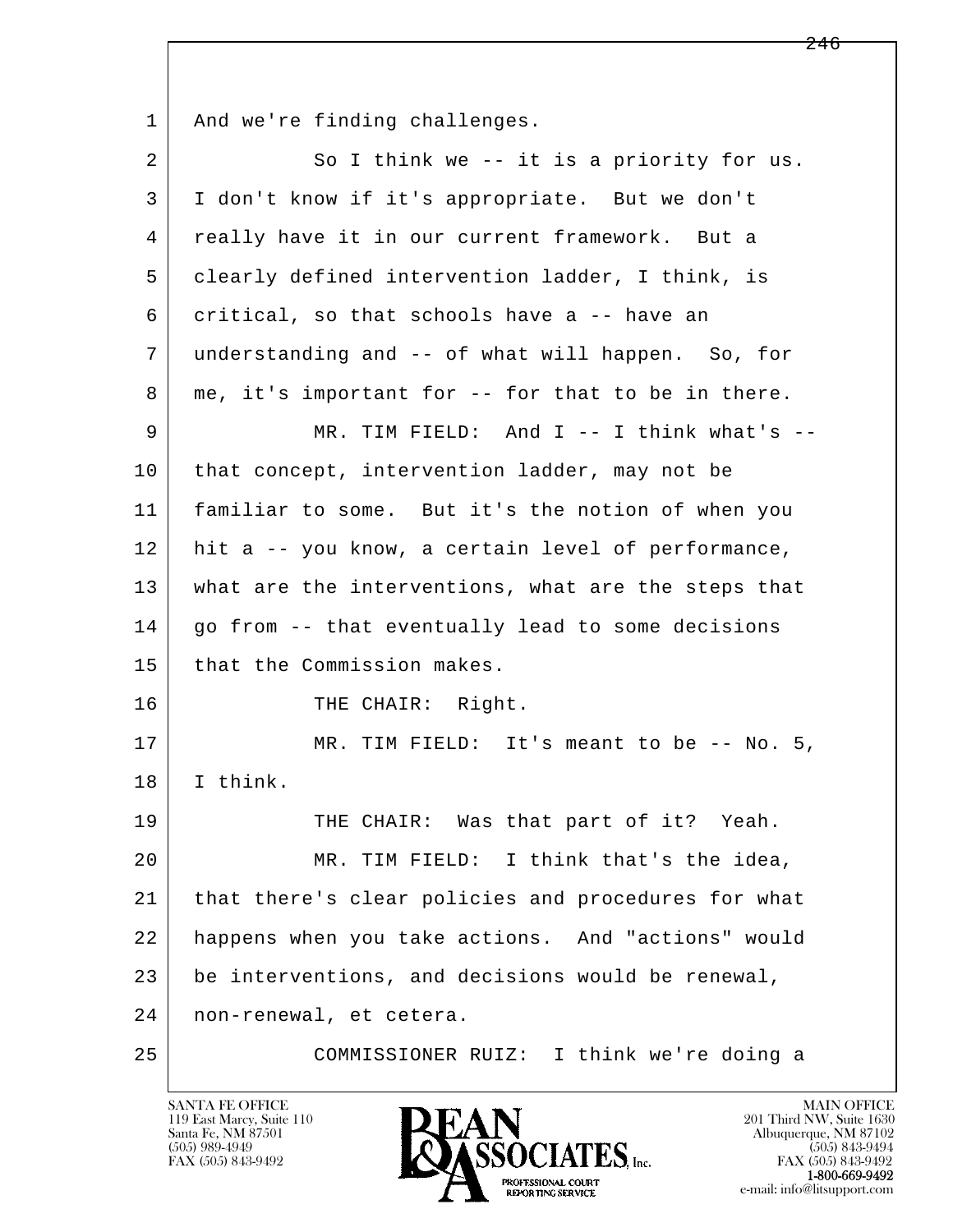l  $\overline{\phantom{a}}$ 1 lot of this already, I mean, to a great extent. 2 It's something that from what I've seen from the 3 short time we've been on here, we do a lot of that, 4 except for what they added on there. But with the 5 guidance of Katie and the seasoned Commissioners, I 6 think we're addressing a lot of this already. 7 COMMISSIONER ARMBRUSTER: I think we're 8 addressing it. But I think it's not as clear. And 9 I have to say, because I've only been here for two 10 years, that the work that the people who are on here 11 before did was amazing. Because you have nothing, 12 and you started something -- right? -- from scratch. 13 And so like anything anyone writes as a --14 the worst thing to do is to get their initial rough 15 draft out. And then fixing it is much easier than 16 coming up with it at the beginning. 17 So I admire all the work that has been 18 done. I am not dissing this in any way. And now I 19 think we're to the point -- because we have way more 20 schools -- there's higher bars; there's, you know, 21 just all kinds of things that are different -- that 22 | now, we need much more clarity. 23 So when someone reads something, we have a 24 policy, and we have a procedure, and it goes for 25 your school and your school and your school.

119 East Marcy, Suite 110<br>Santa Fe, NM 87501

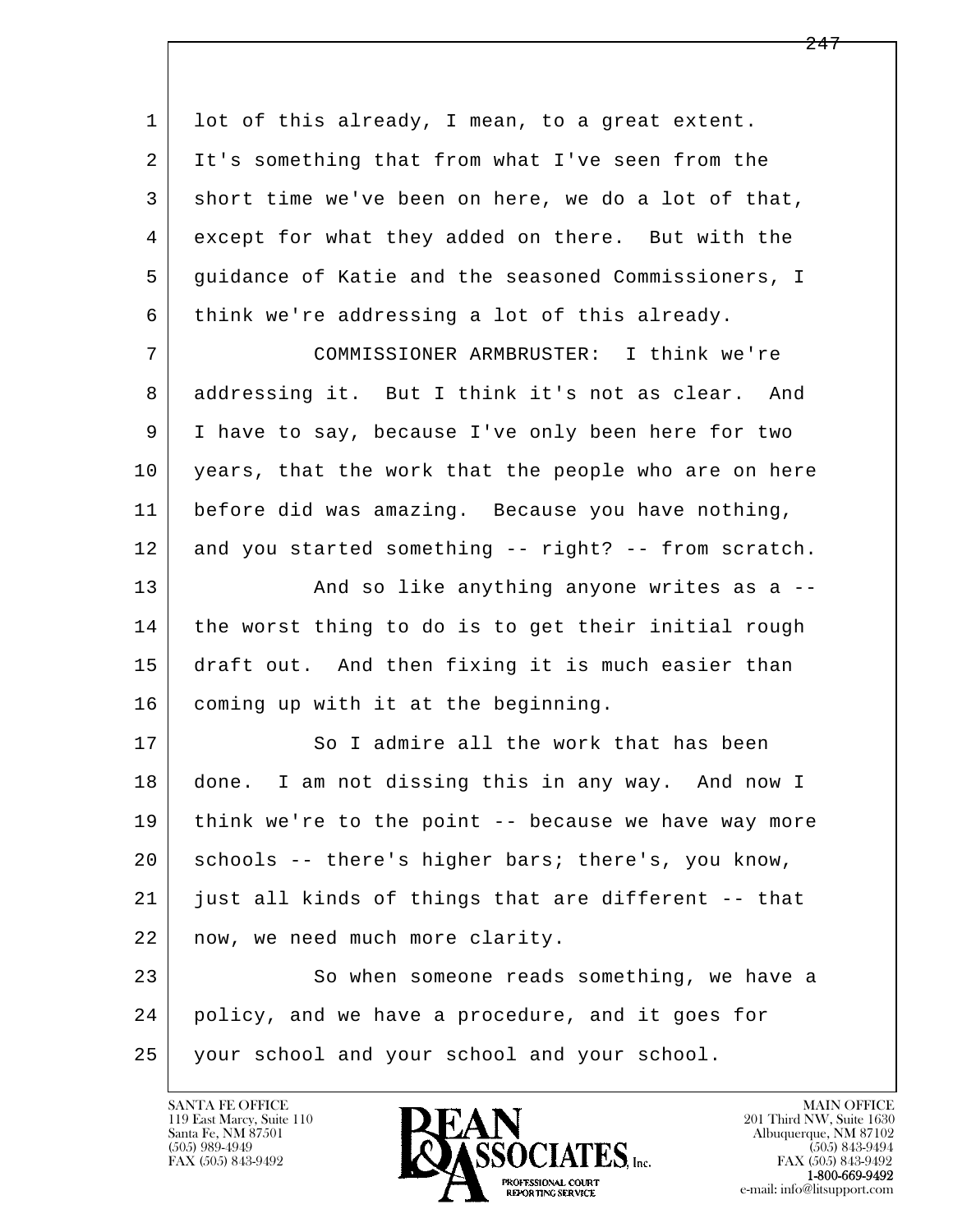| $\mathbf{1}$ | And sometimes there's -- it's so grayish,           |
|--------------|-----------------------------------------------------|
| 2            | and it makes it -- I'm sorry -- makes it -- you     |
| 3            | know, it makes it confusing.                        |
| 4            | And I know that Katie has talked about              |
| 5            | even getting data from those formative tests that I |
| 6            | mentioned that they give. We get -- sometimes she   |
| 7            | gets a line that says, "Oh, look. They grew."       |
| 8            | But I think we are responsible -- that's            |
| 9            | what an authorizer is. We are responsible for       |
| 10           | making sure that that data is real, and that it's   |
| 11           | not the school's interpretation. Because            |
| 12           | sometimes -- we're human. And when you put pressure |
| 13           | on people, we know what happens from psychological  |
| 14           | viewpoint.                                          |
| 15           | So that's where I want to go is that                |
| 16           | there's a lot of clarity. Again, when Katie's team  |
| 17           | goes out, this is what they can see; they can look  |
| 18           | at it.                                              |
| 19           | Danielle and I just went to a law                   |
| 20           | conference -- others did, too. But we went to the   |
| 21           | one on special ed. And oh, my gosh, they are in     |
| 22           | such deep trouble, such deep trouble.               |
| 23           | Again, how are their IEPs looking?<br>What          |
| 24           | are they doing? What are they providing? How are    |
| 25           | they providing it? That special ed can take you     |

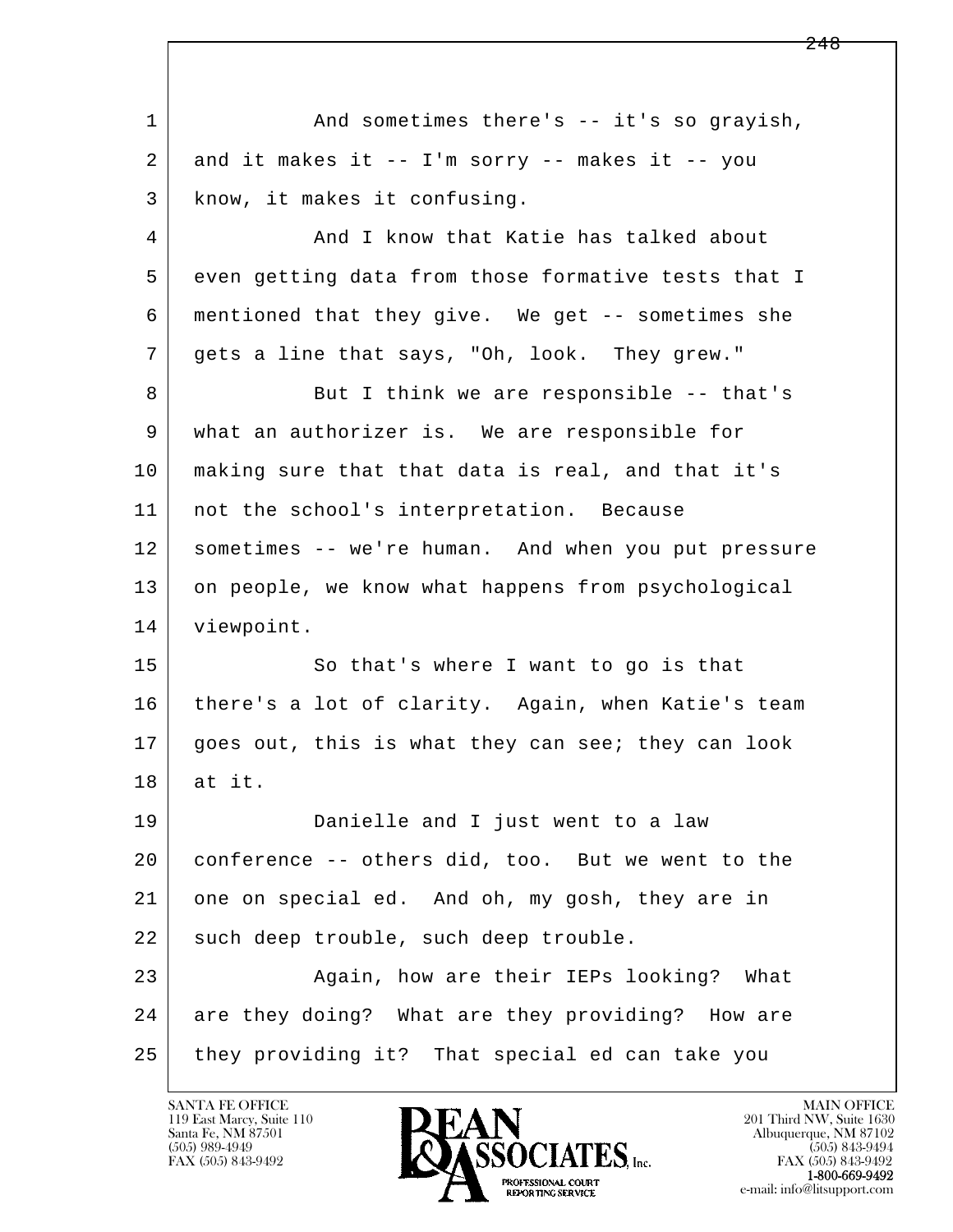l  $\overline{\phantom{a}}$ 1 right out of the school business. 2 These charter schools are small. They 3 don't have somebody directing special ed and 4 overseeing it. It's, again, at the school level. 5 MR. TIM FIELD: I think the point you made 6 about making sure they have that data, or the 7 question about having -- goes to Point No. 2, is 8 ensuring that measures can be reliably and 9 accurately collected, and that that needs to be a 10 focus. 11 | Again, all this is about -- as you're 12 looking to refine the frameworks. 13 THE CHAIR: I think it was clear from  $14$  the  $-$  the meetings that we had with the charters 15 when we started this first discussion, it was clear 16 from them that they were hoping, out of this, we 17 would be focusing more on their mission-specific, 18 because the State accountability system takes care 19 of so much that what they're created for was to 20 Fulfill this mission. 21 And, to me, that also creates the greatest 22 focus; because as much as I've looked at, you know, 23 finding good indicators, it's -- you know, it's 24 challenging, as I'm sure you know, with the vastness 25 of the missions, to come up with. And that's what

119 East Marcy, Suite 110<br>Santa Fe, NM 87501



FAX (505) 843-9492<br>1-800-669-9492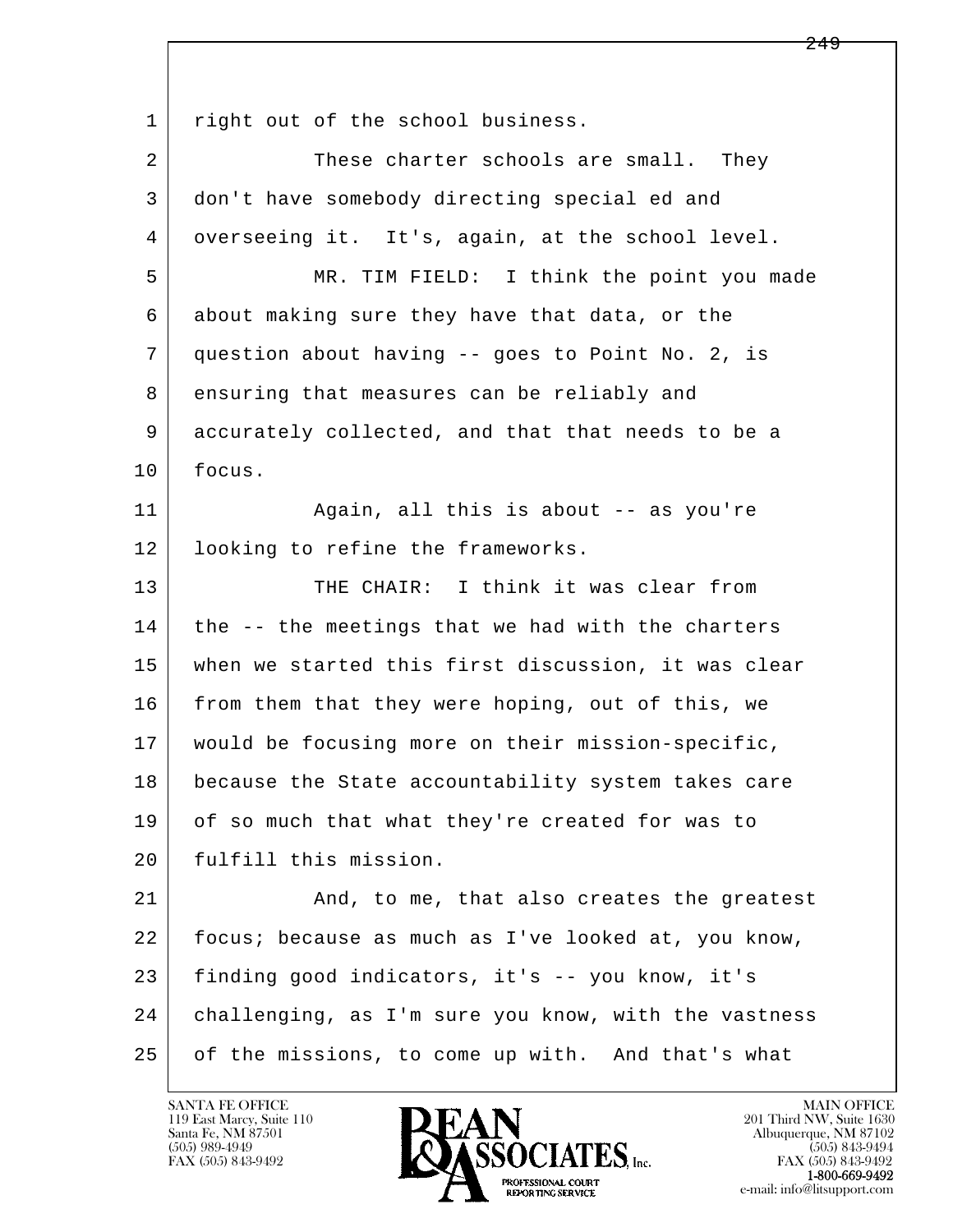| $\mathbf 1$ | they're hoping out of us, that there's this          |
|-------------|------------------------------------------------------|
| 2           | guidance, I think, more than anything, to help them  |
| 3           | be able to also adequately -- that they can show us  |
| 4           | that they are doing what -- what they said they were |
| 5           | going to do.                                         |
| 6           | MR. TIM FIELD: So we are going to break              |
| 7           | in a second.                                         |
| 8           | To kind of wrap this up, there's two                 |
| 9           | things I want to do. One is just to get the          |
| 10          | pulse -- I think this notion of adding one about     |
| 11          | organizational and kind of clarity in alignment and  |
| 12          | reducing burden, this notion of kind of for this     |
| 13          | immediate term -- and I don't know if it's six-,     |
| 14          | 12-month time framing -- but this notion of at some  |
| 15          | point, it may be very important to think about these |
| 16          | annual school-level reports; but maybe that isn't    |
| 17          | the immediate focus. I'm proposing as kind of what   |
| 18          | Phase 2 means in your heads. It's kind of vague,     |
| 19          | perhaps, at this point. And this notion of taking    |
| 20          | on this SAM model as an alternative.                 |
| 21          | Are those things we are comfortable -- do            |
| 22          | we want to put that as a future objective? Or is     |
| 23          | that something you feel like needs to be tackled     |
| 24          | now? Or are these sequenced differently than the     |
| 25          | ones we just looked at before? Are you comfortable   |

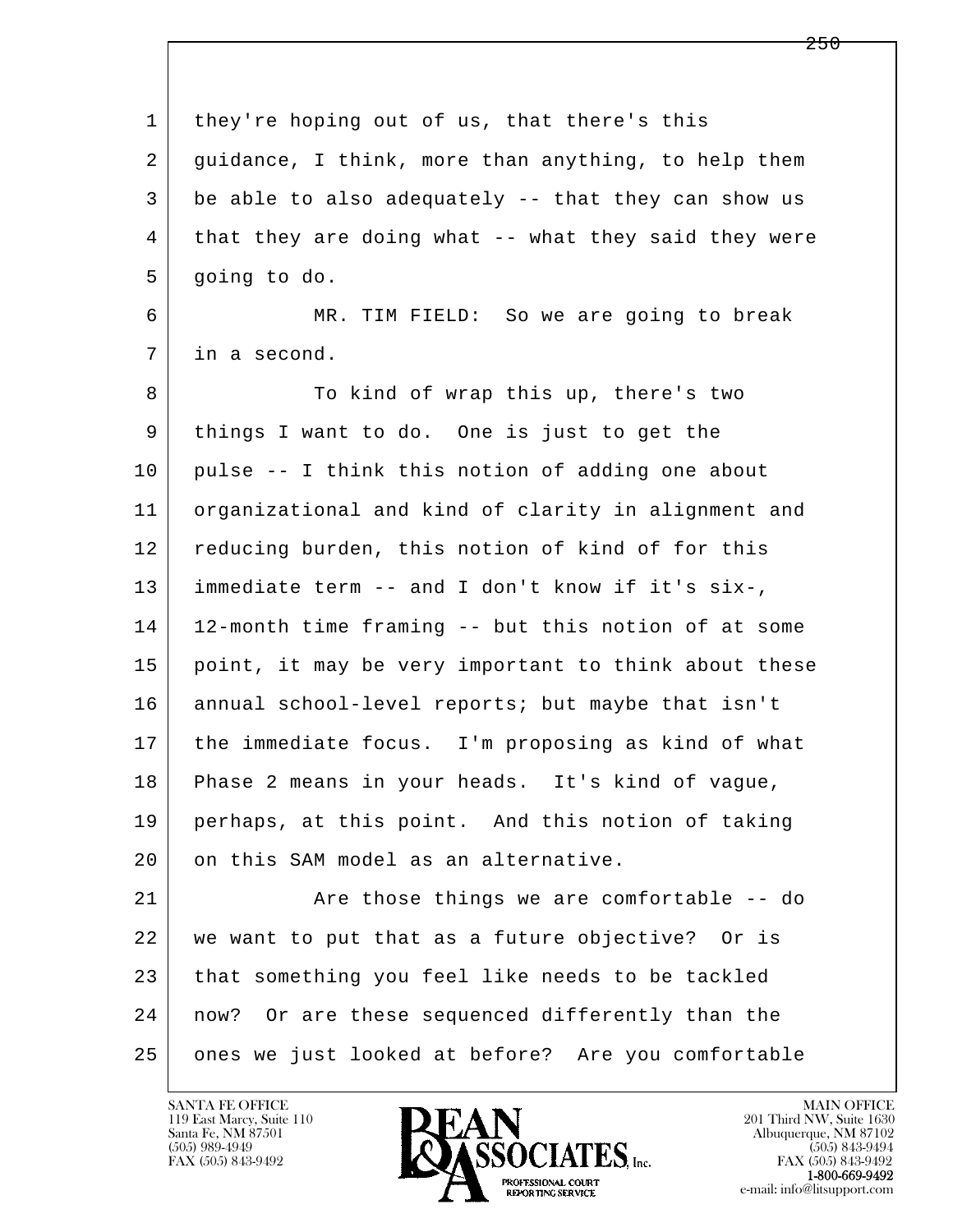1 | with that notion?

| $\overline{2}$ | THE CHAIR: I think -- personally, I think            |
|----------------|------------------------------------------------------|
| 3              | the SAM schools need to be in there; because it is   |
| 4              | a -- it's also an ongoing conversation with PED.     |
| 5              | The Charter Coalition has been working with PED, so  |
| 6              | that I think it's -- it's important to have it now.  |
| 7              | COMMISSIONER CABALLERO: The only item                |
| 8              | that I think is ignored by everybody -- and I think  |
| 9              | it's also ignored by the Charter Coalition -- is     |
| 10             | best practices, or how to deal with making sure they |
| 11             | have the -- the required board -- parent-volunteer   |
| 12             | boards. And I see it constantly at -- they're not    |
| 13             | all together, or very few of them. And we do look    |
|                |                                                      |
| 14             | at that.                                             |
| 15             | But there's very little emphasis by -- by            |
| 16             | all of us. But I'm not sure what the Commission can  |
| 17             | do or should be doing. I really don't know. I've     |
| 18             | been trying to figure it out, and I haven't come up  |
| 19             | with any idea.                                       |
| 20             | MR. TIM FIELD: So one thing I would just             |
| 21             | note -- we'll talk about this when we talk about     |
| 22             | organizational frameworks and trends -- is that you  |
| 23             | see actually a lot of variation across authorizers   |
| 24             | and what they try to collect.                        |

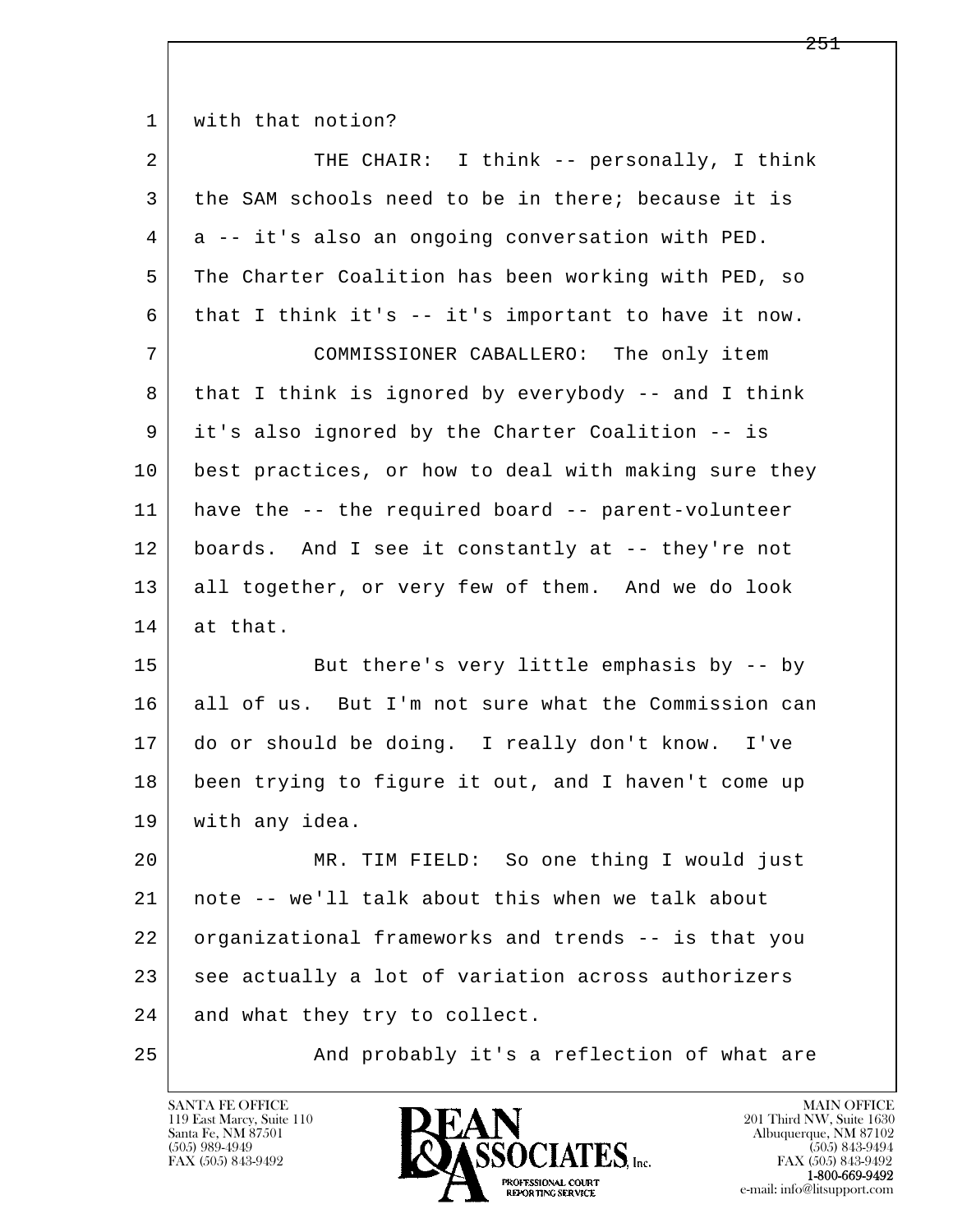l  $\overline{\phantom{a}}$  1 their priorities. Because there is this issue of 2 how much data could you reasonably ask, how much 3 data can you reasonably collect and analyze, and how 4 much data gives us a meaningful indicator of where 5 that school is? 6 So the Commission, at some point, as part 7 of that work of refining that, is what are the 8 priorities? So if board governance and parent 9 engagement and participation on boards is a 10 priority, then that may be one of the things, as 11 you're kind of deciding what to streamline and what 12 to keep and what to -- that you want to -- for you, 13 | that's a priority, and that's something the 14 Commission can work to decide: "What will be the 15 priority for the organizational framework," so 16 you're not collecting things that you don't -- that 17 aren't as important. 18 You've got to comply with the law; but you 19 can -- you can make that framework work for you and 20 work for the priorities you've set. 21 COMMISSIONER TOULOUSE: The State law 22 gives us almost no control over governing councils. 23 The one piece we have is that they have to have the 24 minimum number of five, and if they drop below that, 25 then we can intervene. And we are now keeping a

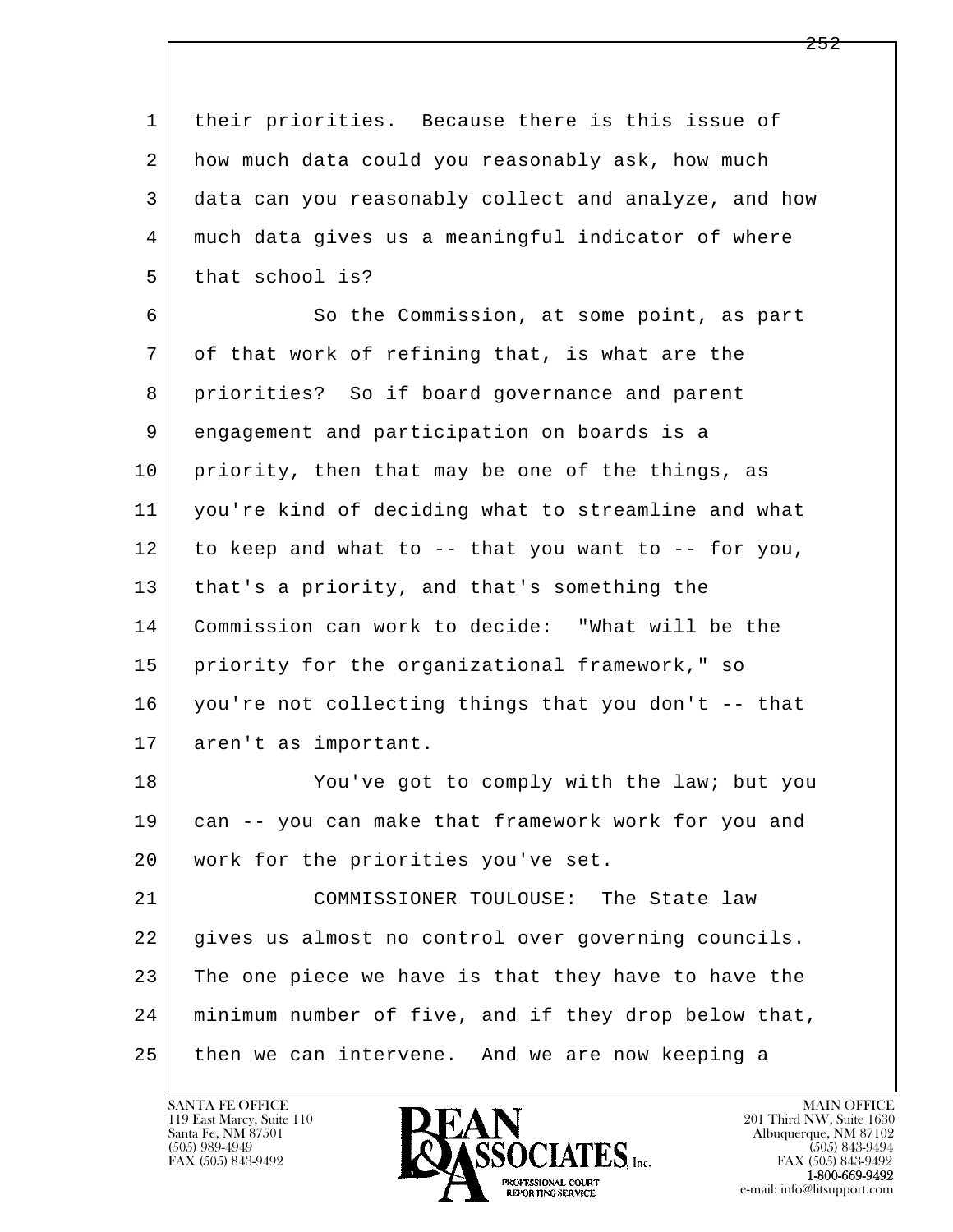| $\mathbf{1}$ | list of that, because they haven't even been         |
|--------------|------------------------------------------------------|
| 2            | reporting to us what their numbers are.              |
| 3            | But what we need is a legal change to give           |
| 4            | us more control over how governing councils recruit  |
| 5            | members and how they work and whether it's a group   |
| 6            | of cronies. Because my feeling is any of our         |
| 7            | schools have gotten in trouble, it starts with the   |
| 8            | governance council, because that's also where the    |
| 9            | financial piece starts with the governance council   |
| 10           | who is letting somebody else control it, not looking |
| 11           | at monthly, you know, financial reports and what     |
| 12           | they spent, what they have left, what -- you know,   |
| 13           | aren't doing the advance approval.                   |
| 14           | So all of our real problem schools start             |
| 15           | with governing councils. And yet the law requires    |
| 16           | them to have five hours of fiscal training, and      |
| 17           | that's all the law requires. And then we don't --    |
| 18           | we can't suspend a governance council the way the    |
| 19           | PED can suspend the finance part and take it over.   |
| 20           | MS. LYRIA BOST: To Tim's point, though,              |
| 21           | it may be interesting -- that may still be           |
| 22           | information you want to review and that can have     |
| 23           | tremendous power.                                    |
| 24           | COMMISSIONER TOULOUSE: No, we request it.            |
| 25           | But that's one of the things we can't actually       |
|              |                                                      |

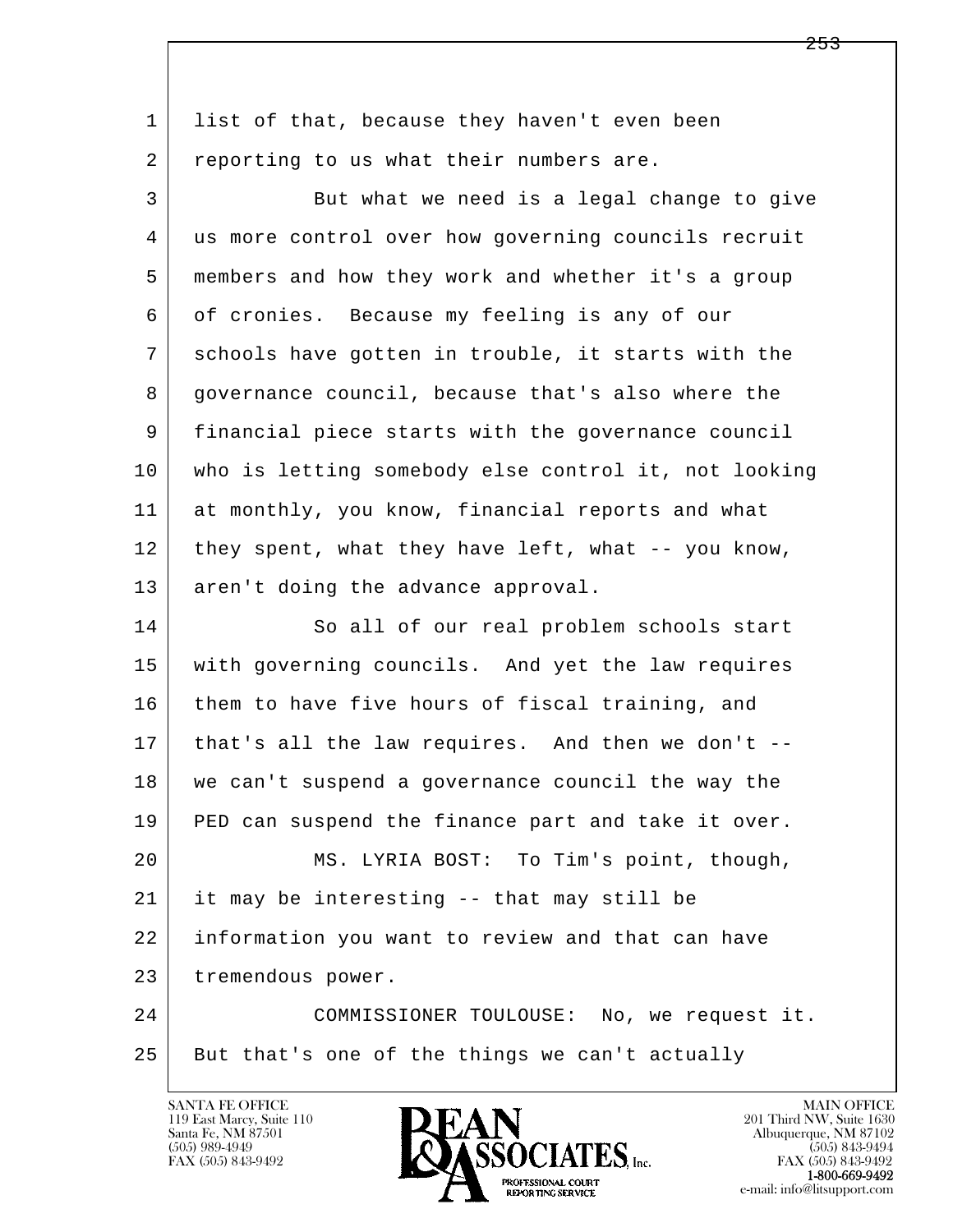l  $\overline{\phantom{a}}$  1 require, because our control is over the head of the 2 school and the school itself, not necessarily all 3 the details of a governance council. 4 MR. TIM FIELD: So I'm going to actually 5 have us break now. We were going to talk about -- 6 one of the things we were proposing for these 7 objectives are what are the hopes and fears around 8 accomplishing these things? What are the things you 9 think can derail you? 10 We can revisit that during lunch, perhaps, 11 if you want to. 12 Otherwise, we're going to take a 10 minute 13 break now, and we're going to come back and talk 14 about trends. We're going to shift the focus -- 15 yes, Danielle, comment? 16 COMMISSIONER JOHNSTON: I apologize. I'm 17 just very passionate about this; so I've been 18 | collecting my thoughts. 19 When we get back from the break, I'm ready 20 to -- to make my comments, if you'd like me to do it 21 when we get back from the break. 22 MR. TIM FIELD: That would be great. 23 COMMISSIONER JOHNSTON: Okay. 24 (Recess taken, 10:40 a.m. to 10:53 a.m.) 25 MS. LYRIA BOST: So, Danielle, did you

119 East Marcy, Suite 110<br>Santa Fe, NM 87501

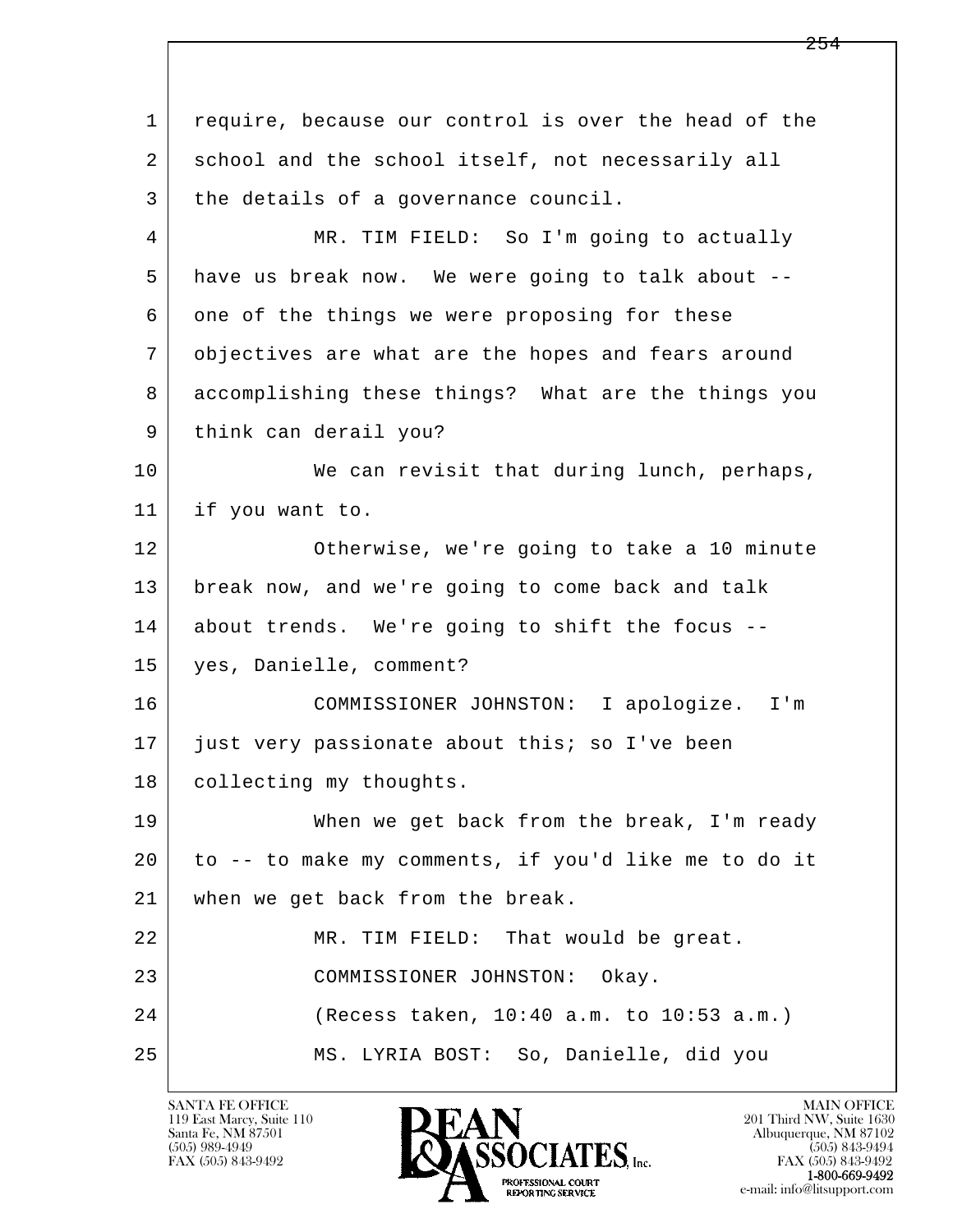| $\mathbf 1$ | want -- we want to make sure you have opportunity    |
|-------------|------------------------------------------------------|
| 2           | $\text{to}$ --                                       |
| 3           | COMMISSIONER JOHNSTON: And thank you.                |
| 4           | And really, after the break, I've calmed down; so -- |
| 5           | I will not say anything now and do my best to        |
| 6           | participate as the day progresses.                   |
| 7           | MS. LYRIA BOST: Are you sure?                        |
| 8           | COMMISSIONER JOHNSTON: No, I'm absolutely            |
| 9           | certain.                                             |
| 10          | MS. LYRIA BOST: Okay. All right.                     |
| 11          | So in the next section, we'll be talking             |
| 12          | about trends in accountability. I'll be focusing     |
| 13          | first on academic accountability. And then we'll     |
| 14          | also -- so to spend a shorter period of time on      |
| 15          | financial and operational, not that they are not as  |
| 16          | important, but we have to start someplace.           |
| 17          | And academic -- you know, there's a lot of           |
| 18          | thought that that, of course, needs to go into any   |
| 19          | authorizer's academic accountability framework.      |
| 20          | So you should have a copy of the slides.             |
| 21          | The reason I sent it is that we are going to be      |
| 22          | doing a quick march through a lot of the sort of top |
| 23          | sort of topics, challenges, and trends in            |
| 24          | accountability. And we're going to need to go        |
| 25          | fairly quickly. And I want you to have notes that    |

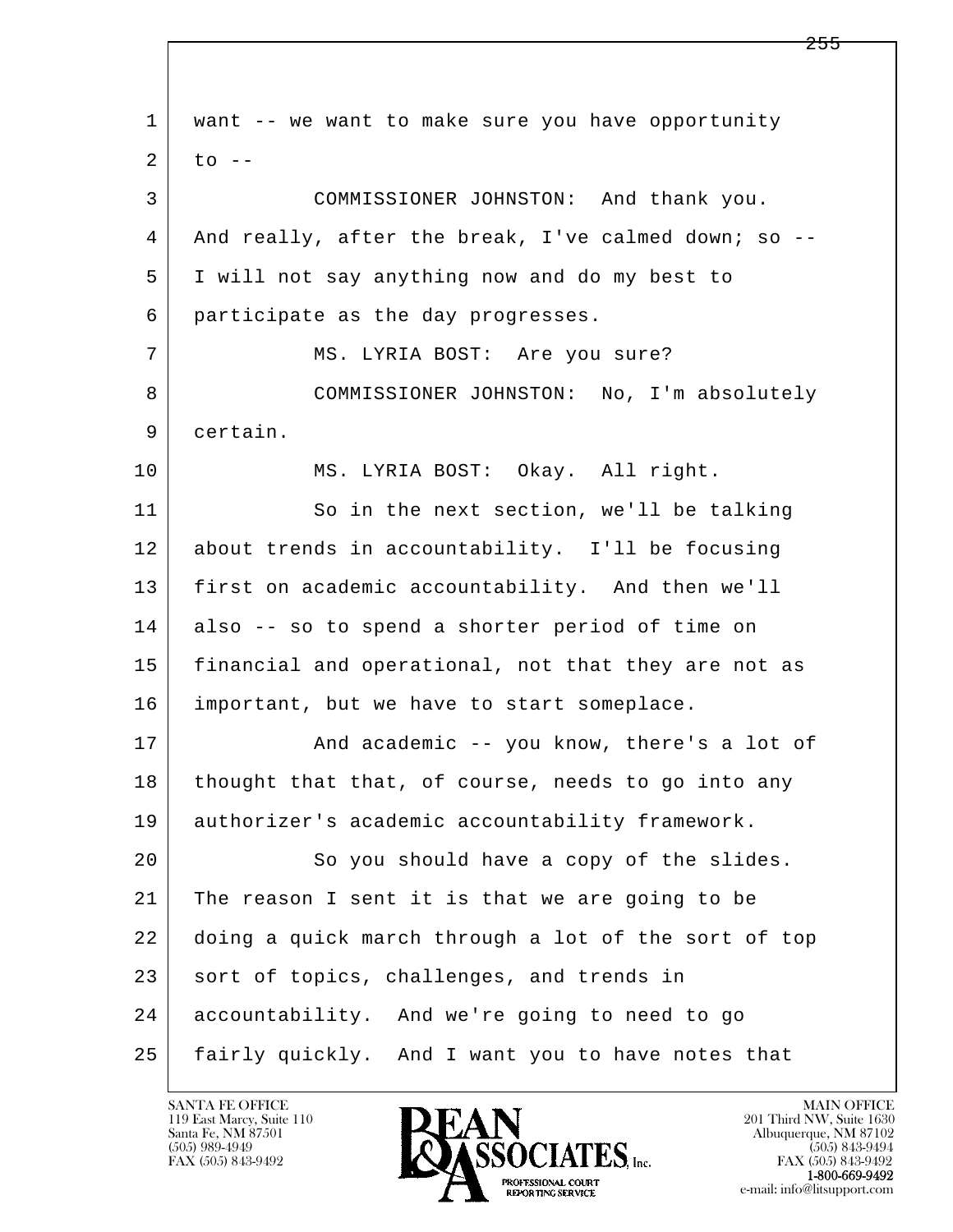| $\mathbf 1$ | you can go back to and take notes if you would like. |
|-------------|------------------------------------------------------|
| 2           | Tim, let me get to -- okay. All right.               |
| 3           | Okay. So first of all, I want to preface             |
| 4           | by saying it's always interesting when we work in    |
| 5           | different states with different -- specifically with |
| 6           | authorizers, and we start to talk about sort of      |
| 7           | what's going on across the nation in terms of        |
| 8           | authorizer accountability. And there are times that  |
| 9           | I'll get a warning -- they don't really want to know |
| 10          | what other states are doing, you know. They don't    |
| 11          | really care, okay?                                   |
| 12          | And then other states are very interested.           |
| 13          | What are other people doing? We want to base it on   |
| 14          | that.                                                |
| 15          | So I'm going to start with a caveat that             |
| 16          | this is not presented to tell you that this is what  |
| 17          | you should be doing because this is what everybody   |
| 18          | else is doing. This is really to give you sort of    |
| 19          | information, ideas, a sense that you're not alone in |
| 20          | this boat, that many of these challenges are really  |
| 21          | common to authorizers. And, then, of course, you     |
| 22          | have your state-specific challenges.                 |
| 23          | So just sort of another background is that           |
| 24          | I think we've now worked with 15 authorizers in      |
| 25          | different states. And there are many common themes.  |
|             |                                                      |

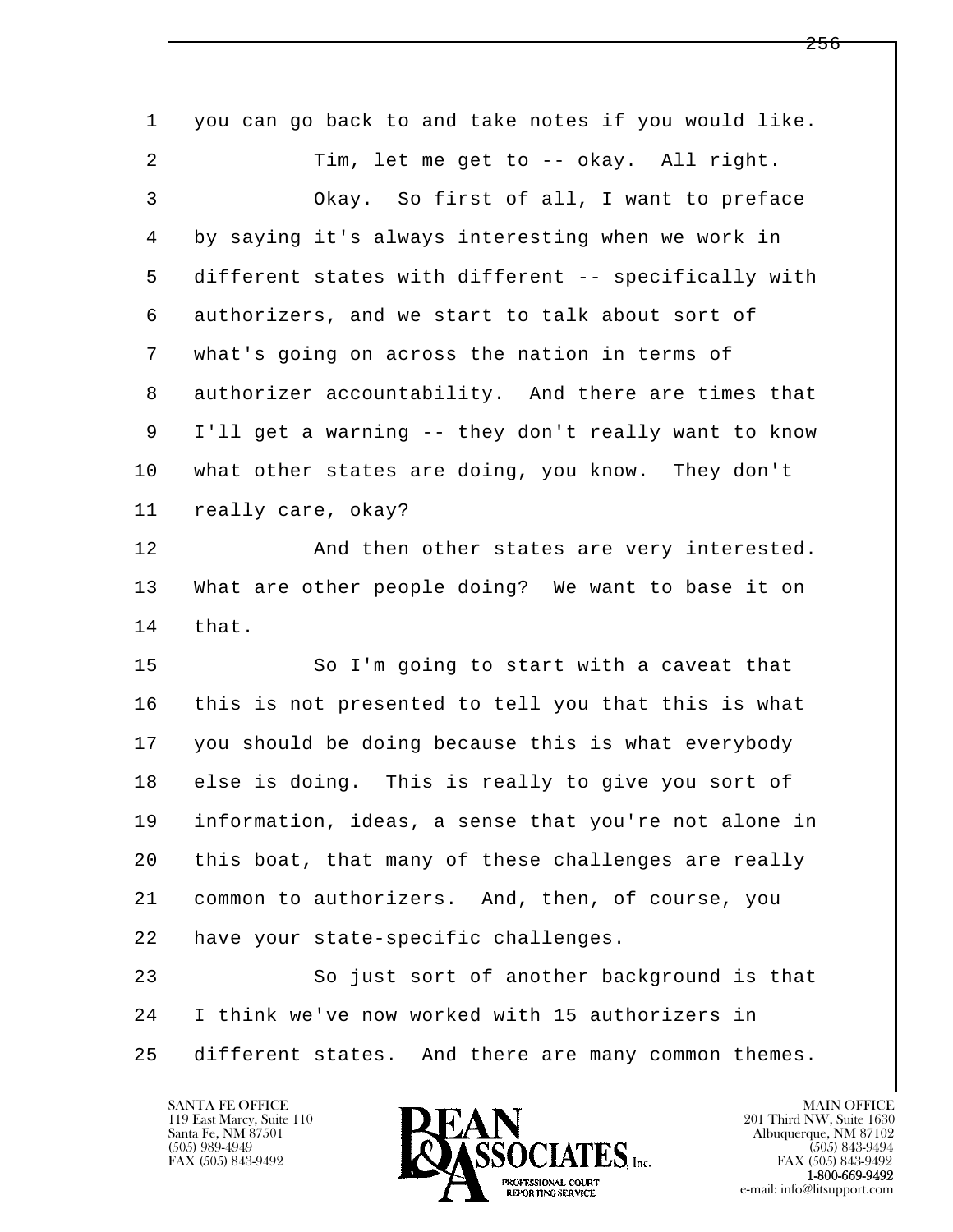1 But they are always -- you know, the end result is 2 always different. There are so many state-specific, 3 you know, contexts that have to do with mission, 4 that have to do with data availability and, really, 5 priorities of both -- you know, of the schools and 6 the authorizers. So we are not trying to tell you 7 that you should be doing anything here. This is 8 really meant to be information. 9 So, again, as -- so the principle -- since 10 you have the slides in front of you. So it's 11 important, before we sort of dive into the topics, I 12 think it's good to just sort of be clear about some 13 basic principles that we at least are usually

 14 assuming and starting from when we're looking at 15 academic accountability frameworks.

16 And the first is always keeping in mind 17 | that charter bargain. And, you know, we had a good 18 discussion about that. It sounds as if there's 19 quite a bit of alignment here, that your charter 20 schools are given autonomy; but this accountability 21 piece is quite important.

l  $\overline{\phantom{a}}$  22 Now, establishing and defining and clearly 23 communicating what you're holding schools 24 accountable is, of course, the challenge; but that 25 that is really the base and sort of the most

119 East Marcy, Suite 110<br>Santa Fe, NM 87501

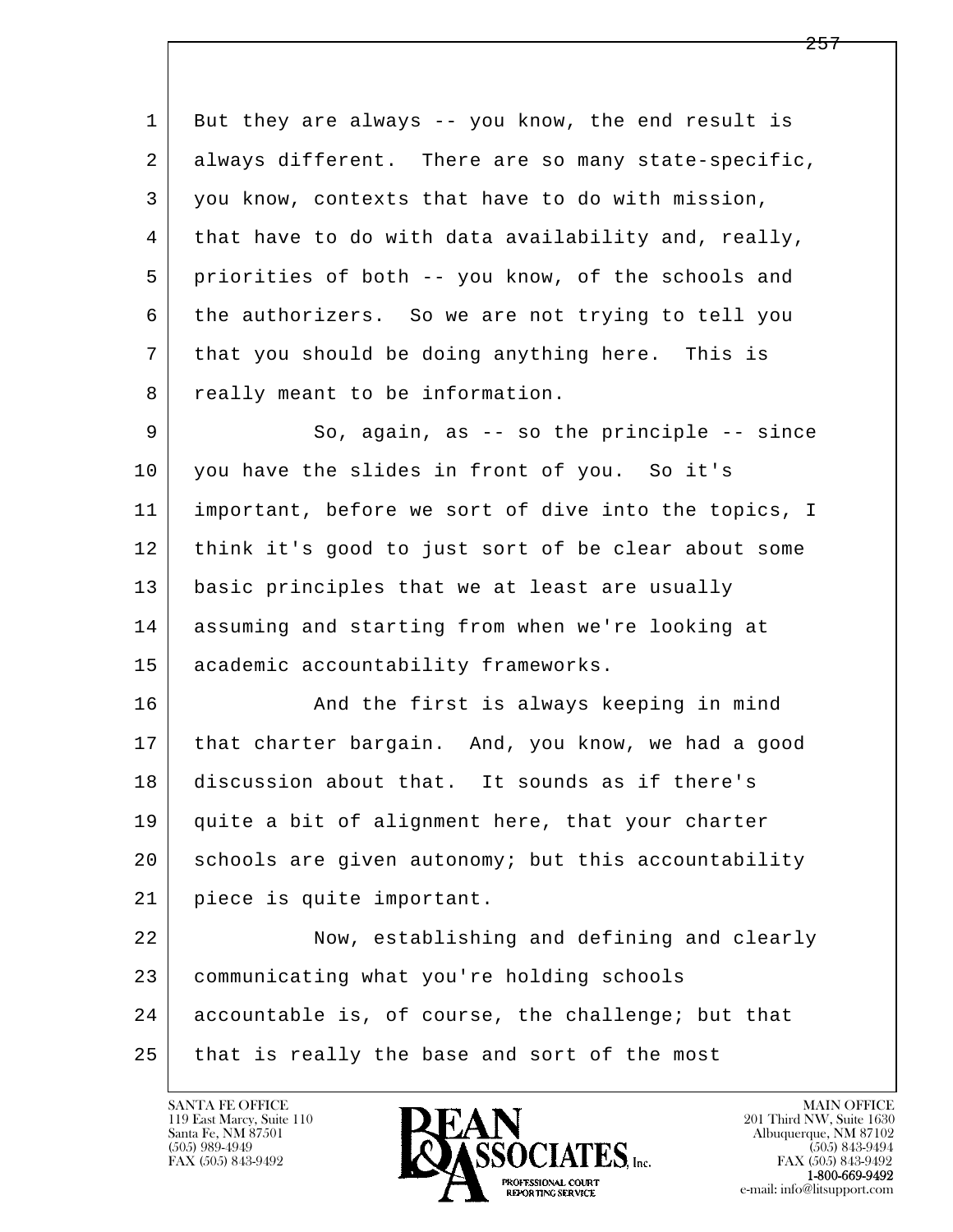l  $\overline{\phantom{a}}$ 1 important principle in starting any of these 2 conversations. 3 The other two points that, you know, we, 4 at least, are always thinking about and keeping -- 5 you know, sort of utmost importance -- and again, we 6 talked about these this morning -- is that not only 7 have you decided on metrics and indicators and what 8 you'll be collecting, but that you're communicating 9 clear expectations for performance on, you know, a 10 set of metrics or indicators, and that schools are 11 very clear on what those expectations are, and, 12 again, as we talked about this morning, that it's 13 clear how those results will be used. 14 So, again, we'll talk about some of these 15 issues. But I think in sort of seeing how 16 authorizers evolve, there was some conversation 17 earlier and comments sort of recognizing and 18 acknowledging that it's hard work, you know. The 19 first piece you're doing is saying, "What are we 20 looking at?" Then you're communicating that, "This 21 is our framework." 22 That's such hard work; and yet, you're not 23 done when you get to that point. Because having a 24 framework, then all sorts of questions about how you 25 use it, how you communicate it, and, really, how

119 East Marcy, Suite 110<br>Santa Fe, NM 87501

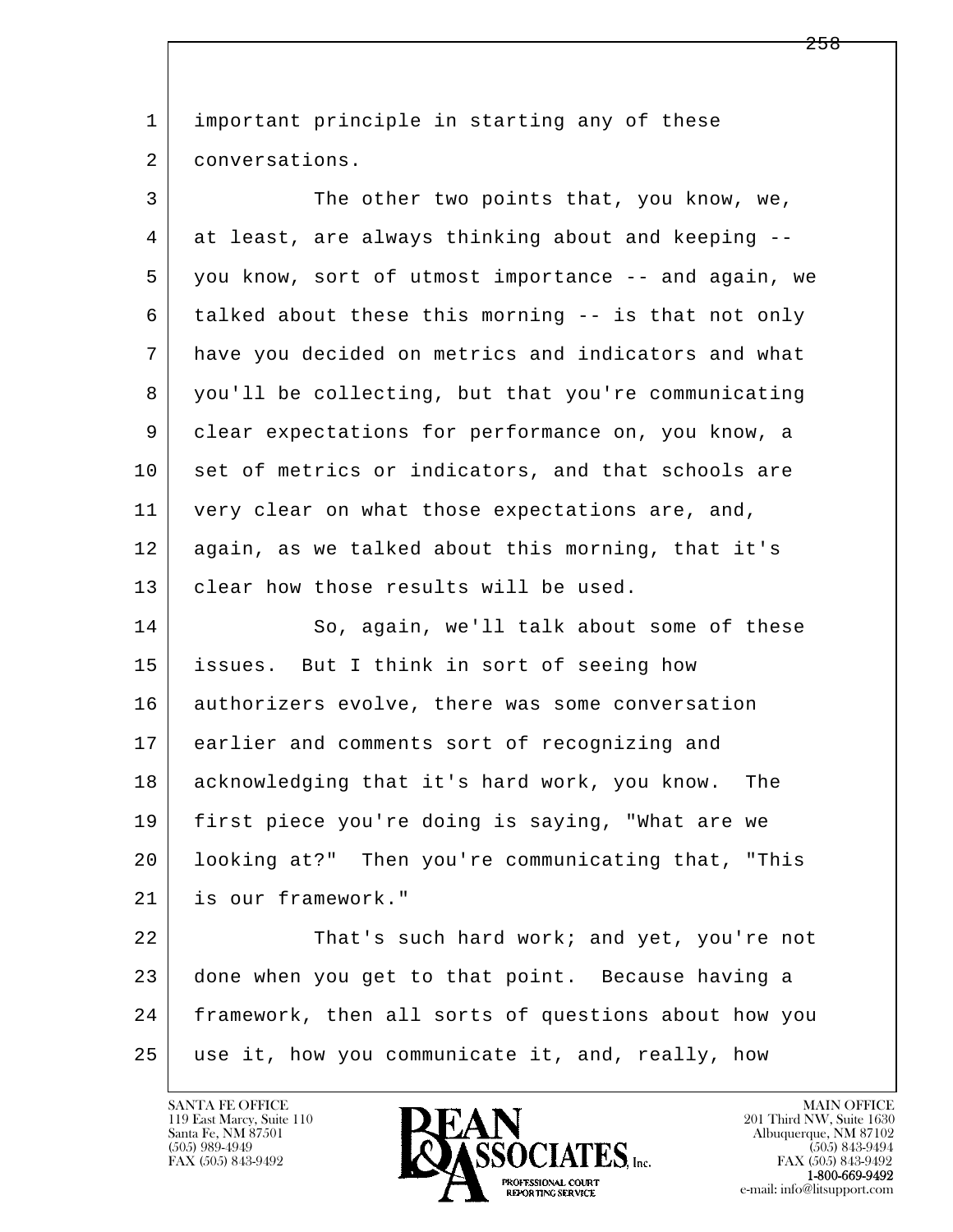l  $\overline{\phantom{a}}$  1 schools are hopefully supported by the use of that 2 and the establishment of those performance criteria. 3 So just a little background there. 4 Okay. So we are going to go through about 5 15 sort of trends and challenges. And I want to 6 ease your mind a little bit. This is -- we're going 7 to keep things moving. But we're going to revisit 8 them about three times. So this first time, I'm 9 hoping -- I want to go through -- this first 10 pass-through, we'll be really talking about what we 11 | see in -- across states, across authorizers, really 12 with a focus on the range of approaches taken and 13 | the challenges that we see. 14 Then we'll come back to them and really be 15 wanting to get your input when we look at those same 16 sort of trends and challenges in the New Mexico 17 context. 18 | The Common Am I loud enough? 19 COMMISSIONER ARMBRUSTER: Is it? 20 If you could put a book on it, so it was 21 higher, maybe that would be easier. 22 MS. LYRIA BOST: Okay. So we can't talk 23 about academic accountability without acknowledging 24 first that ESSA is really kind of creating a lot of 25 transition in many states. Now, that's not -- you

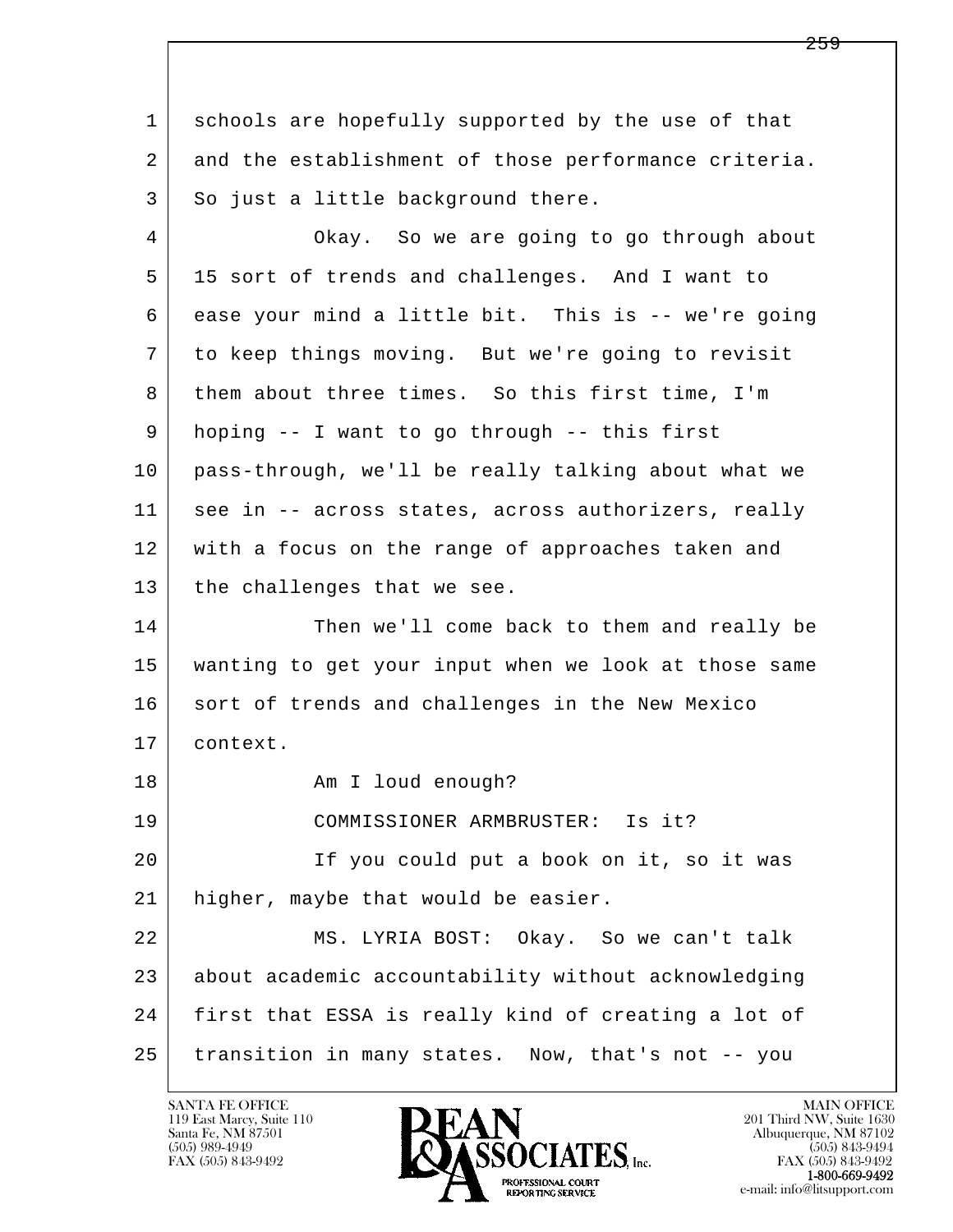| $\mathbf 1$ | know, some states had very developed state          |
|-------------|-----------------------------------------------------|
| 2           | accountability systems that really didn't need to   |
| 3           | change much through ESSA. But we had other states   |
| 4           | that had lots and lots of changes.                  |
| 5           | That makes it sort of exciting in terms of          |
| 6           | seeing new metrics, new approaches; but just a lot  |
| 7           | of uncertainty right now. So we'll just acknowledge |
| 8           | that; that will be covered throughout.              |
| 9           | We're going to talk about the growing use           |
| 10          | of "Growth." I know that that is something you're   |
| 11          | very familiar with here, and that is very important |
| 12          | to your frameworks.                                 |
| 13          | The expanded use of college and career              |
| 14          | readiness indicators.                               |
| 15          | Evaluating achievement gap closure, that            |
| 16          | this is a priority more in some places than others, |
| 17          | but certainly something important.                  |
| 18          | The use of non-academic measures. Again,            |
| 19          | ESSA has brought that to a head, the way lots of    |
| 20          | people were thinking about those. Now, everybody is |
| 21          | thinking about them.                                |
| 22          | Rolling up to an overall score or grade.            |
| 23          | So this is the question of do you or don't you?     |
| 24          | That's going to be the first set.                   |
| 25          | Then we're going to dig into some                   |

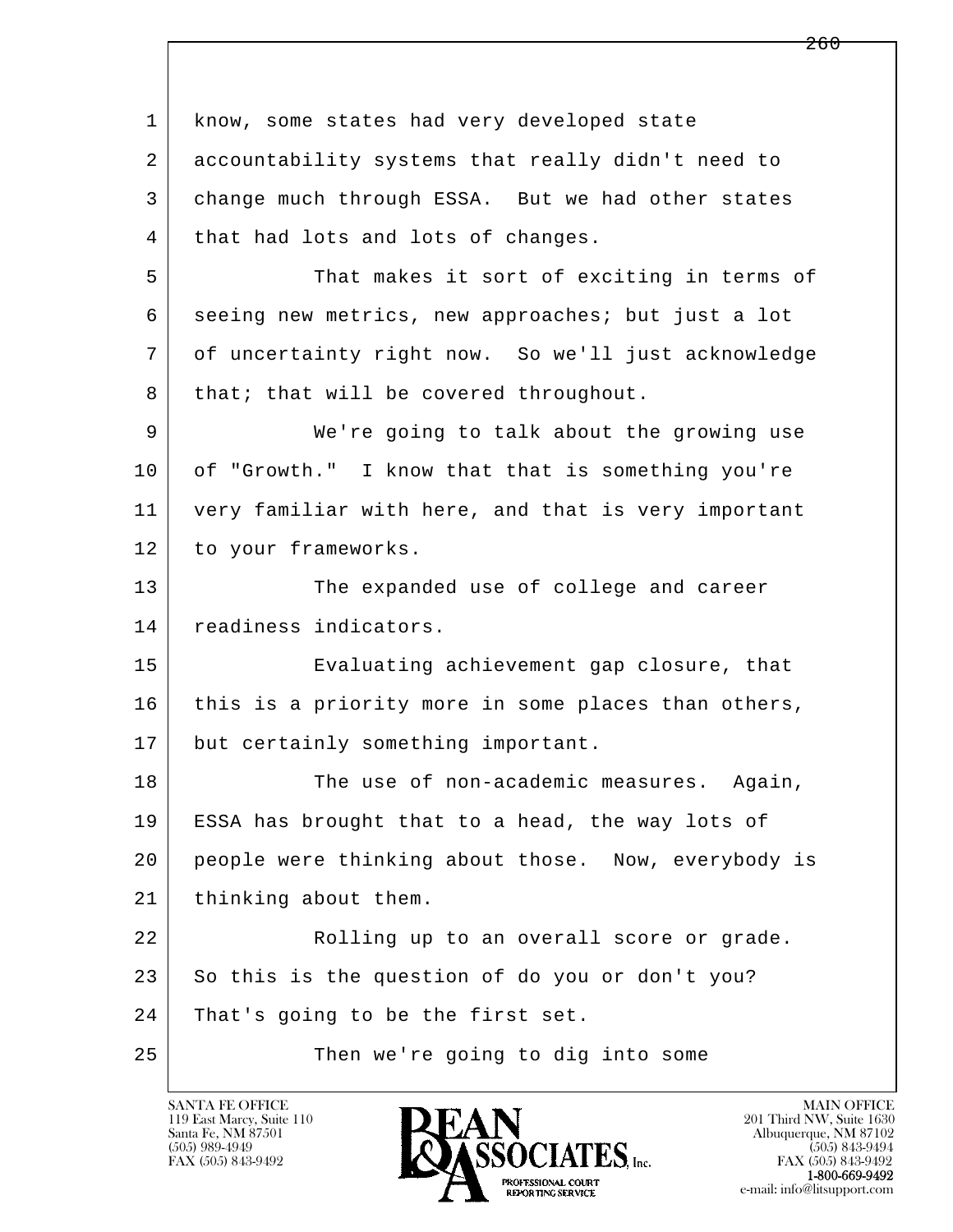| 1  | issues -- Millie, is that okay in terms of sound?    |
|----|------------------------------------------------------|
| 2  | Then we're going to turn for some of the             |
| 3  | more authorizer charter-school-specific issues,      |
| 4  | really, challenges of authorizers; not that the      |
| 5  | others aren't, but sort of everybody is dealing with |
| 6  | that.                                                |
| 7  | So we're going to come back to this whole            |
| 8  | conversation of alignments with state accountability |
| 9  | systems, talk about how do you evaluate schools      |
| 10 | serving the most challenged students or populations. |
| 11 | We'll talk about mission-specific goals.             |
| 12 | You have a lot of experience with that. There's      |
| 13 | really a range of how authorizers are dealing with   |
| 14 | those and using them.                                |
| 15 | We'll talk about using additional                    |
| 16 | assessments in addition to state assessments.        |
| 17 | That's kind of a mouthful, but lots of different     |
| 18 | ways that's being done.                              |
| 19 | Then -- then we're sort of moving into the           |
| 20 | use of your academic performance framework; so, you  |
| 21 | know, setting clear performance expectations for     |
| 22 | renewal decisions, letting schools know, "How are we |
| 23 | actually -- these are the indicators; but how are we |
| 24 | going to use them?"                                  |
| 25 | And then how will you communicate those              |

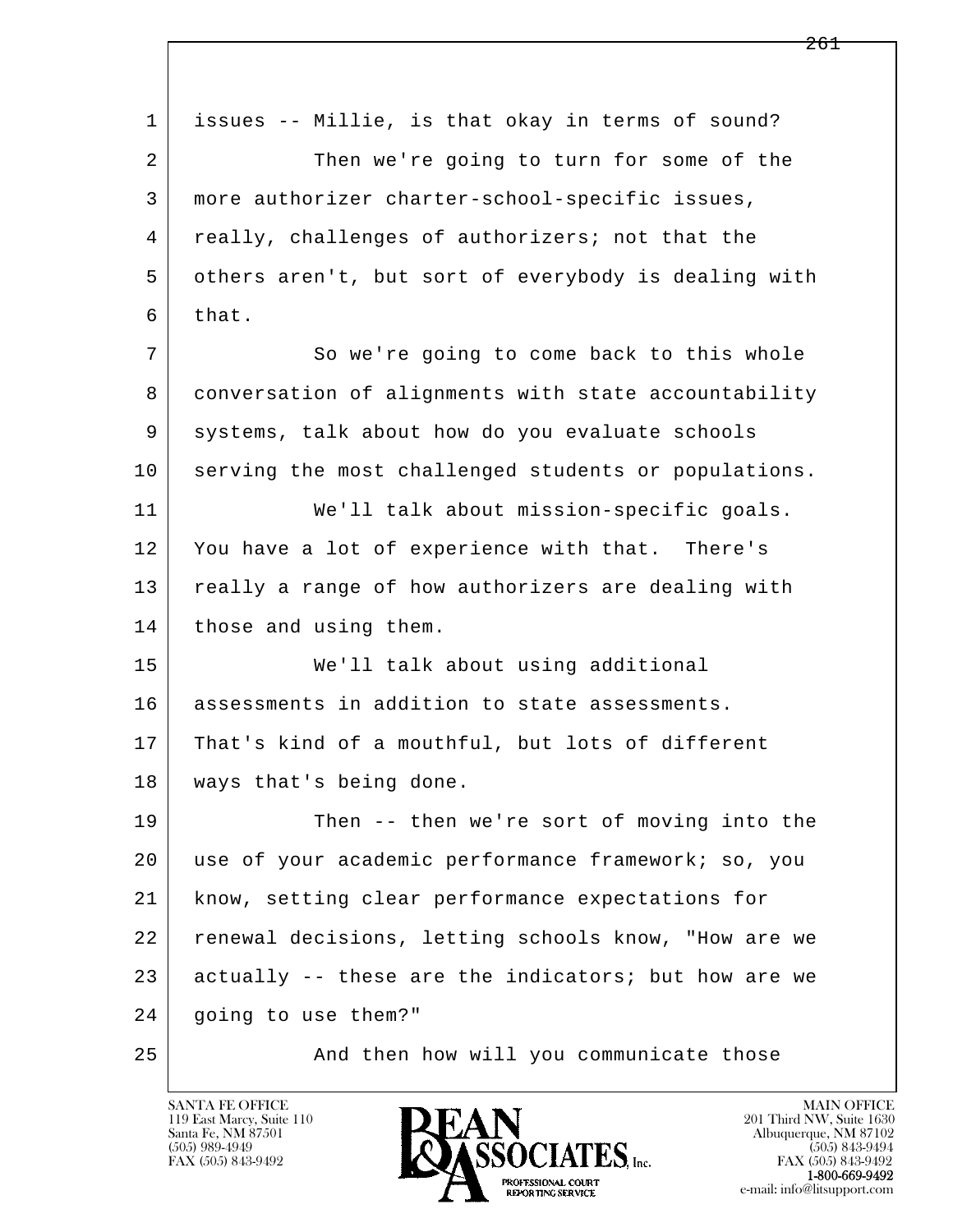l  $\overline{\phantom{a}}$ 1 results? 2 And then, finally, we would really be 3 remiss if we didn't at least touch on evaluating 4 virtual schools -- virtual charter schools and 5 alternative schools, which has a lot of -- you 6 know -- is related to that evaluating schools 7 serving the most challenged populations. But there 8 are a couple of different ways that we look at this. 9 Those last two bullets could have an 10 entire, you know, two-day or weeklong session alone. 11 So we need to cover them; but, again, that's 12 probably something that you need to keep considering 13 | as you go forward. 14 So any que- -- that's the summary. And 15 | now we're going to sort of dive into each of them. 16 Anything that anybody says, "Wait. X or Y is 17 missing, and we need to" -- 18 COMMISSIONER TOULOUSE: Other than I'd 19 like to point out, we have only one virtual school, 20 and that's through a court order, because our law 21 doesn't actually allow for State-authorized virtual 22 schools. Districts can have them. And we have two. 23 But we have only the one. So if we're going to go 24 light on anything, that would be the -- the 25 alternative schools is more important.

119 East Marcy, Suite 110<br>Santa Fe, NM 87501

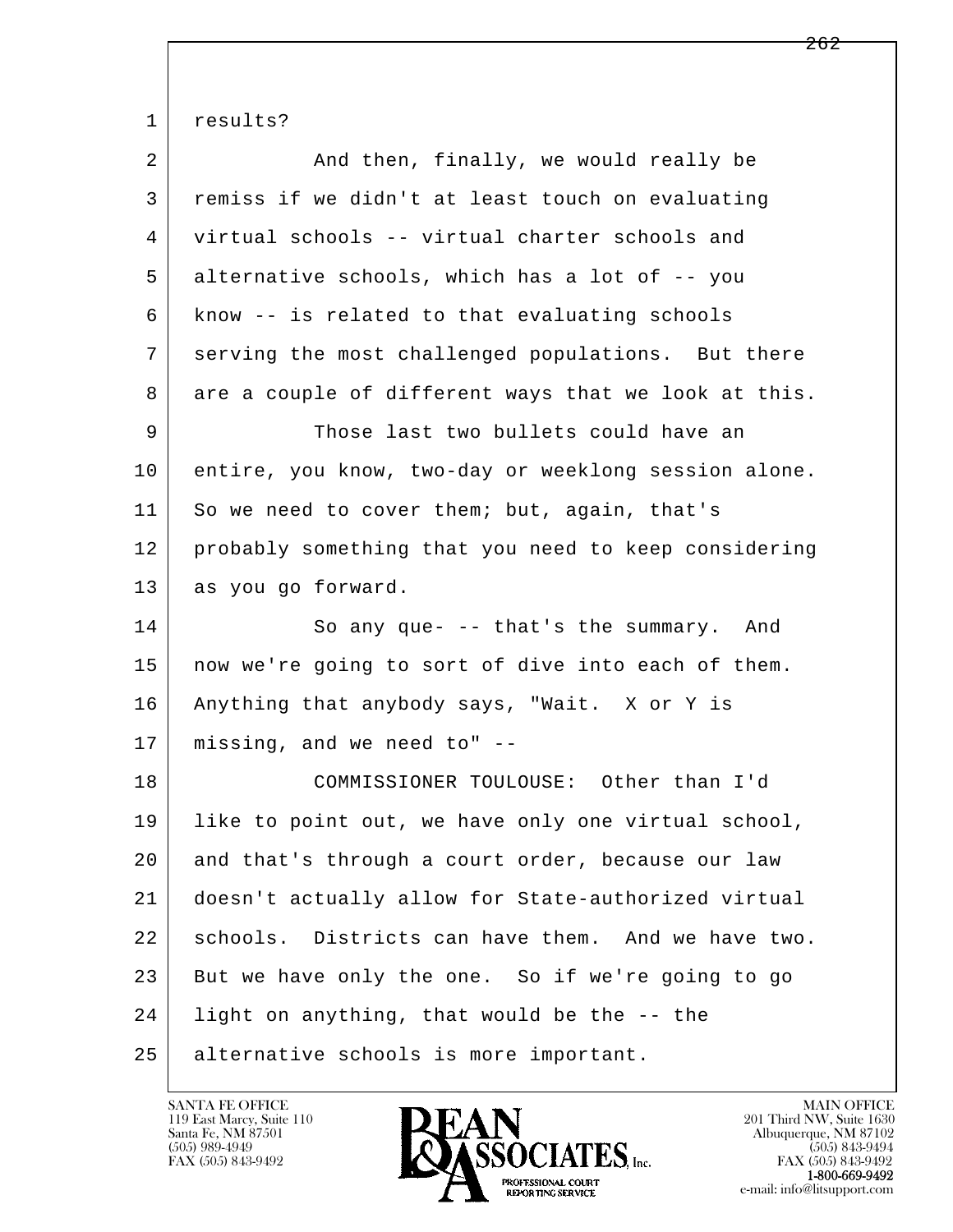| $\mathbf{1}$   | MS. LYRIA BOST: Okay. So maybe we swap                |
|----------------|-------------------------------------------------------|
| 2              | those, and that's that. Okay. Terrific.               |
| 3              | So this is the only -- you know, I                    |
| 4              | think $--$ I'd like to stop for a moment and, really, |
| 5              | we're going to talk about student growth and the use  |
| 6              | of student growth. There are many ways that I         |
| $7\phantom{.}$ | think, as in looking at some of the mission-specific  |
| 8              | goals -- clearly, you all are dealing with lots of    |
| 9              | different growth metrics.                             |
| 10             | So I want to make sure first that we're               |
| 11             | just all on the same page about what we're talking    |
| 12             | about when we talk about student growth. But that's   |
| 13             | going to be very important, and already is, you       |
| 14             | know, from what we know, a large part of how you      |
| 15             | view your schools' performance.                       |
| 16             | So, of course, achievement. Often in                  |
| 17             | accountability systems, it will be called             |
| 18             | "achievement"; but they're really talking about       |
| 19             | proficiency, which is usually looked at as how many   |
| 20             | students are at grade level. Of course, this used     |
| 21             | to be the only way that schools were held             |
| 22             | accountable under No Child Left Behind. We've had     |
| 23             | lots of improvements with the addition of growth.     |
| 24             | So what is growth? I think it's always                |
| 25             | worth just defining this, because growth used to      |

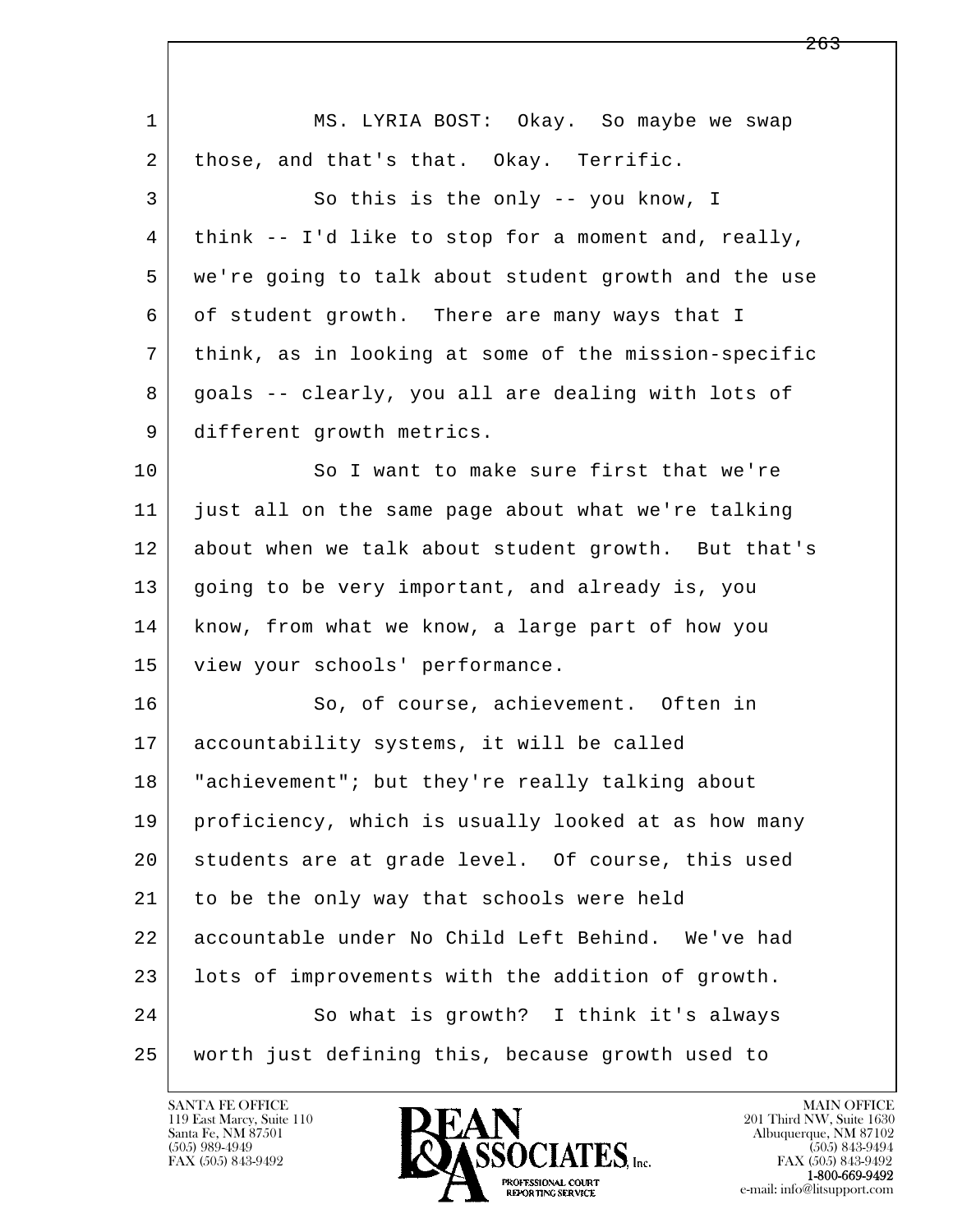| $\mathbf{1}$   | mean, or be referred to, as how did the proficiency  |
|----------------|------------------------------------------------------|
| 2              | rate change? And that's not what we're talking       |
| 3              | about when we talk about school growth models.       |
| $\overline{4}$ | School growth models -- sorry, I'm                   |
| 5              | repeating this, we are intimately familiar with      |
| 6              | that -- is looking at for each student, where did    |
| 7              | they start, where did they end. And those growth     |
| 8              | models are really trying to evaluate the learning of |
| 9              | a student in a year, you know, or -- you know, in a  |
| 10             | certain time period. And then usually, it's          |
| 11             | reported out as aggregated for a group of students,  |
| 12             | okay?                                                |
| 13             | We'll sort of stop there, because I love             |
| 14             | growth models, and anybody who wants to dig into     |
| 15             | them, I'm happy to talk for hours, and we could      |
| 16             | spend a whole day just on growth models, different   |
| 17             | growth models. The one thing I will definitely say   |
| 18             | is it is so important to understand what any one     |
| 19             | given growth model, what is the question it is       |
| 20             | actually answering, what is the model; because we    |
| 21             | tend to think, oh, how much -- how much are students |
| 22             | learning?                                            |
| 23             | And at the simplest, we would love to know           |
| 24             | how many students are learning a year's worth of     |
| 25             | growth. And, of course, you know, there are many     |
|                |                                                      |

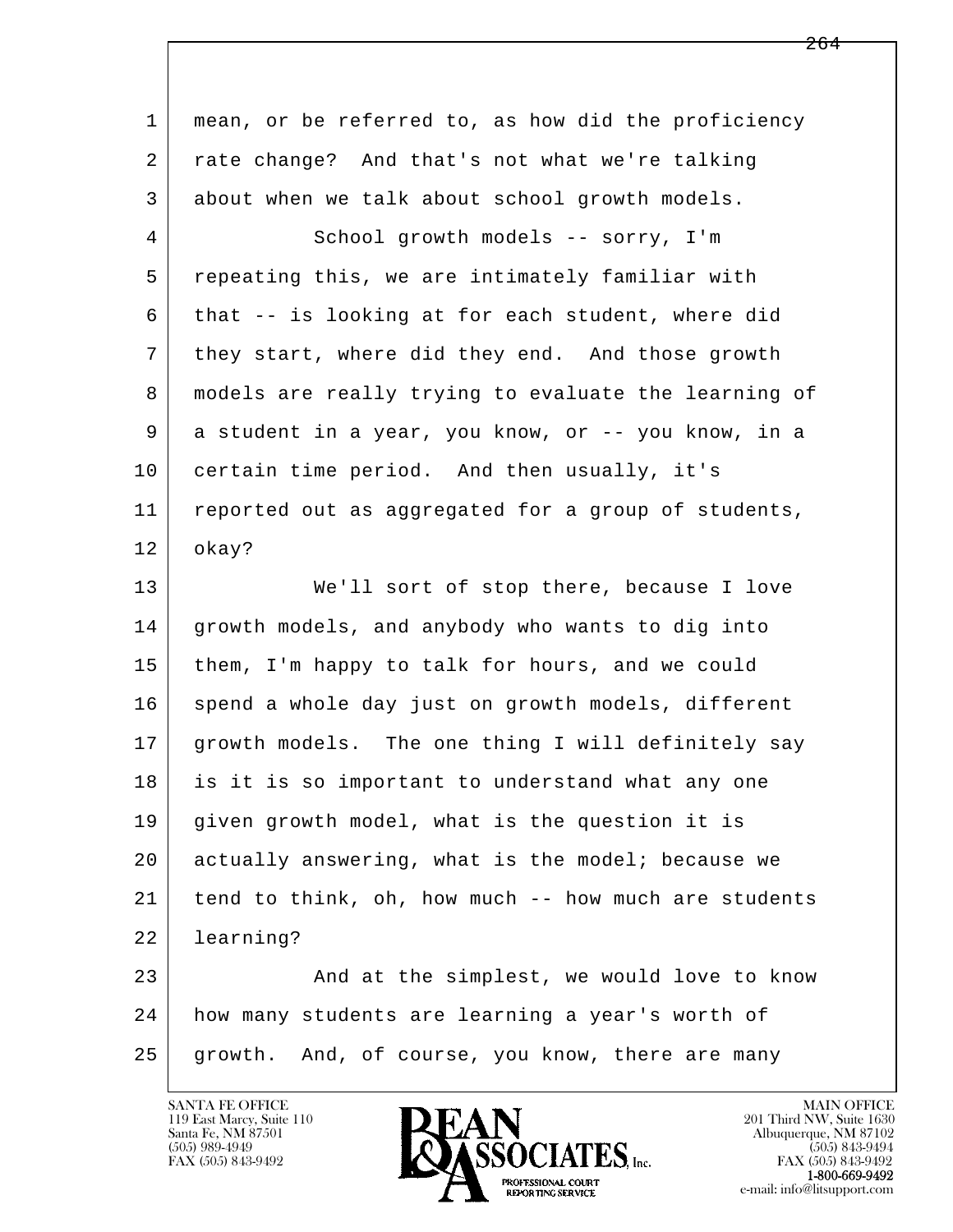l  $\overline{\phantom{a}}$  1 different ways to answer that question and lots of 2 | the different answers that you will get from school 3 growth models. 4 So, again, we'll talk again later. You 5 potentially have schools using very different 6 assessments and modeling. It's going to be very 7 important that you understand what those different 8 results are telling you, because they can be very 9 different. 10 So other things about -- so achievement 11 versus growth. Again, we went from ten years ago, 12 no state accountability systems included growth, to 13 having, now -- I think it's now 60 percent of states 14 have adopted a growth model. And, of course, 15 they'll all be required to have them under ESSA. So 16 exciting. 17 | Again, we've done some studies looking at 18 all the models being used across states. They tend 19 to fall into about five models. Again, a whole 20 other conversation. But growth is now important. 21 And it's clearly been acknowledged that you cannot 22 only look at proficiency and get a sense of the 23 | school quality. 24 So in state accountability systems, we see 25 that how growth is prioritized, or the weight put on

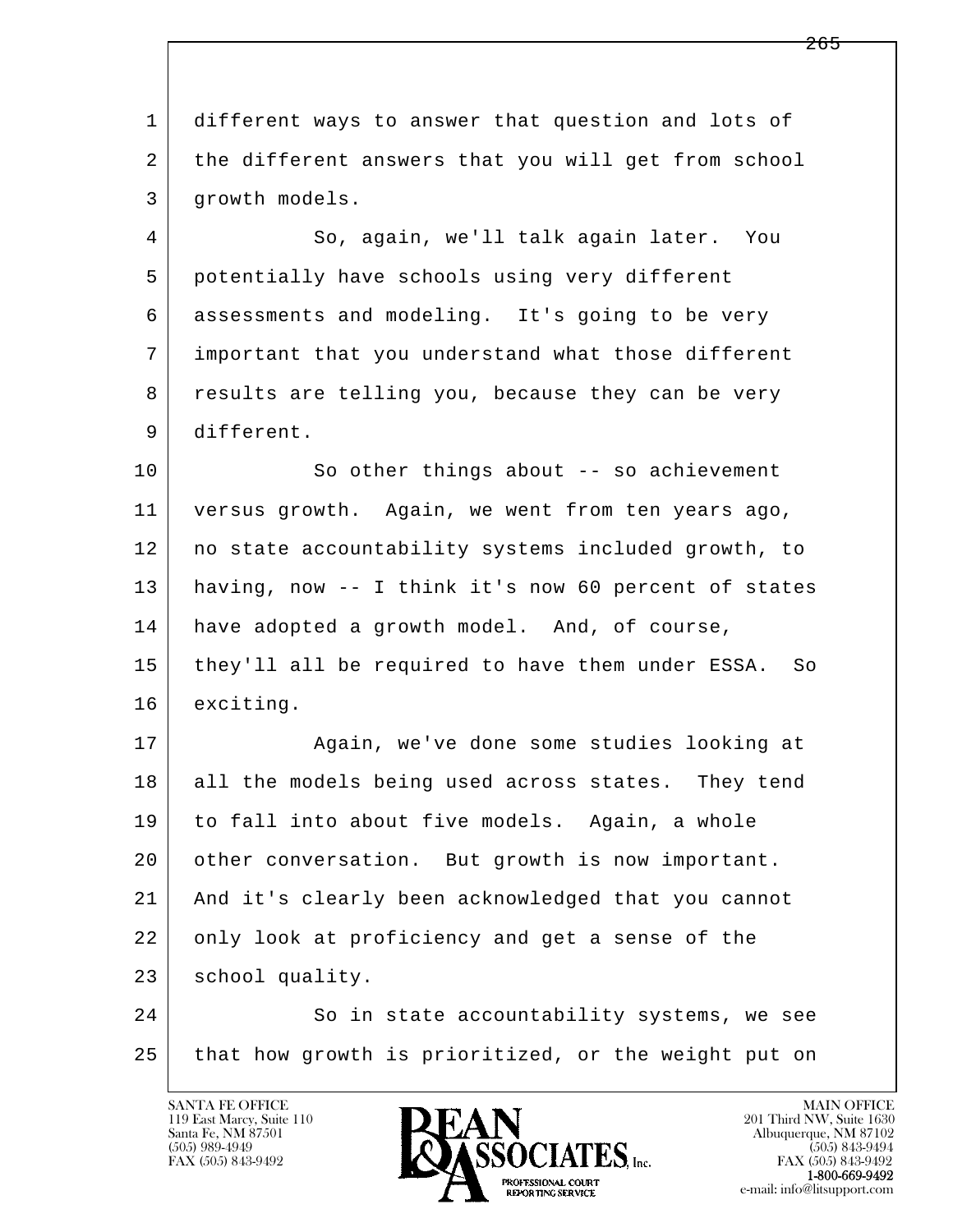l  $\overline{\phantom{a}}$  1 growth compared to achievement, really changes quite 2 a bit. 3 Okay. We -- from as much as proficiency 4 is weighted in some state accountability systems 5 currently, with as low a weight as 20 percent and as 6 high as 100 percent. There are some states that 7 still don't include growth in their state 8 accountability systems. 9 On the flip side, because we're 10 acknowledging that growth and proficiency aren't the 11 only things included, so these aren't going to 12 totally add to 100, student growth, again, there are 13 | some systems that have none. Many, many 14 accountability systems have an equal weight on 15 | proficiency and growth. And then some states, such 16 as Colorado, have growth weighted as high as 17 75 percent. 18 So huge range. And what is behind that is 19 a lot of discussion, disagreement, different views 20 on how important is growth and how much should it be 21 considered when you are evaluating schools. 22 So, again, we're going to -- we'll come -- 23 we'll swing back around and look at your specific 24 growth models, this state and your accountability 25 system; but everybody is dealing with this right

119 East Marcy, Suite 110<br>Santa Fe, NM 87501

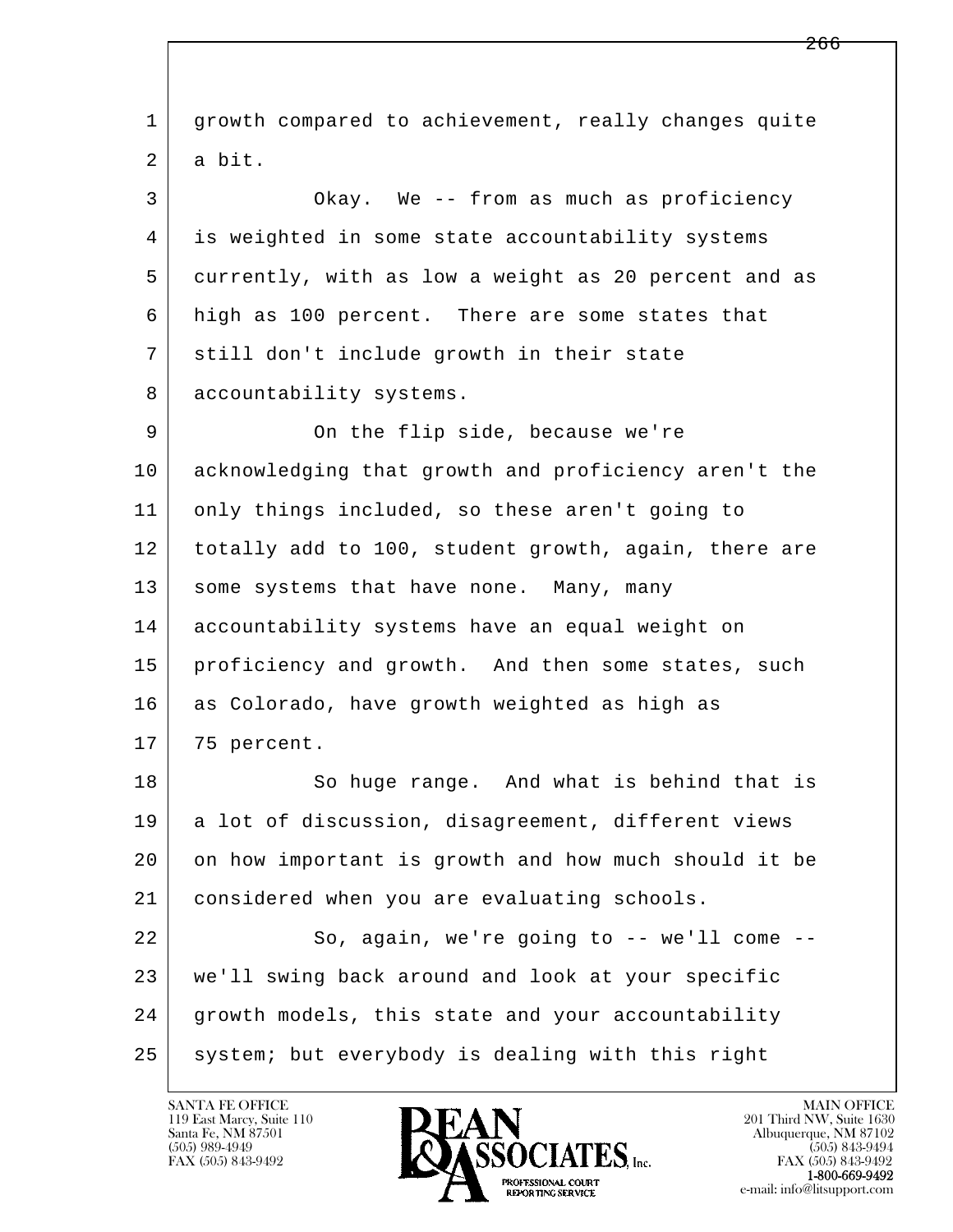l  $\overline{\phantom{a}}$  1 now. 2 So, again, in terms of just summing that 3 up, general- -- most systems will have an equal 4 weight. I would say that that's most common that 5 you see in most state accountability systems, and 6 also in authorizer accountability systems, with a 7 lot of range. 8 Okay. This is just some -- but, then, 9 also, big, big challenges these days, especially 10 with all the changes in state assessments, on the 11 ability to include growth for high schools. 12 Obviously, you know, you would want to 13 | have growth for your high schools. Many states are 14 | not able to do that right now. So any questions 15 sort of broadly on growth versus proficiency? 16 Again, we're going to hold for a moment in 17 terms of getting into your state-specific; but -- 18 | no? Okay. 19 All right. College and career readiness. 20 | Over the past five years, it's been really 21 exciting to see the explosion of new -- both 22 measurement reporting and accountability around 23 college and career readiness. There are still some 24 state systems and authorizer accountability systems 25 that only look at graduation. But really, we're

119 East Marcy, Suite 110<br>Santa Fe, NM 87501

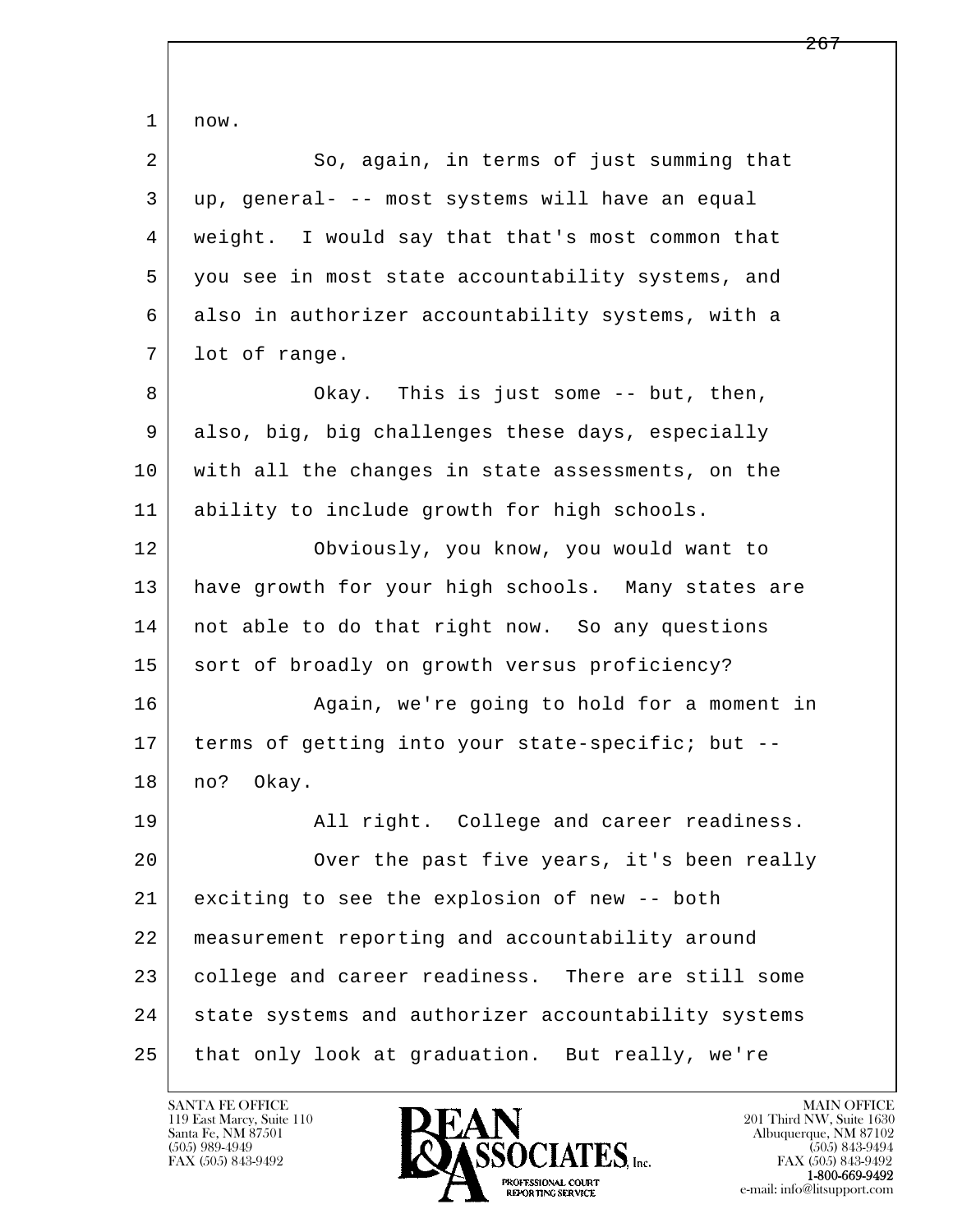l  $\overline{\phantom{a}}$  1 seeing many, many more indicators as -- this is 2 often limited by what is collected in state systems, 3 because this can be difficult. 4 An authorizer who does not have access to 5 state system data will often be challenged to 6 collect some of these data. So we see college 7 attendance rates, ACT, SAT, CTE, dual enrollment, AP 8 participation, and pass rate. Sometimes those are 9 done separately. Sometimes they're indexes. Again, 10 we'll come to your example. Your state has a number 11 of these. 12 From authorizer perspective or approaches, 13 there are a number of authorizers who have 14 prioritized this for high schools, and, for example, 15 have gone directly to the National Student 16 Clearinghouse and set up a data-sharing agreement so 17 | that they receive those data directly from the --18 the vendor. 19 | And so they're bypassing. They're not 20 having to request the data from schools. They're 21 | not having to rely on state data systems. 22 Again, lots of the data availability 23 issues here; but we're seeing a lot of interest in 24 including, as far as possible, especially for high 25 schools. And this can also be really powerful,

119 East Marcy, Suite 110<br>Santa Fe, NM 87501

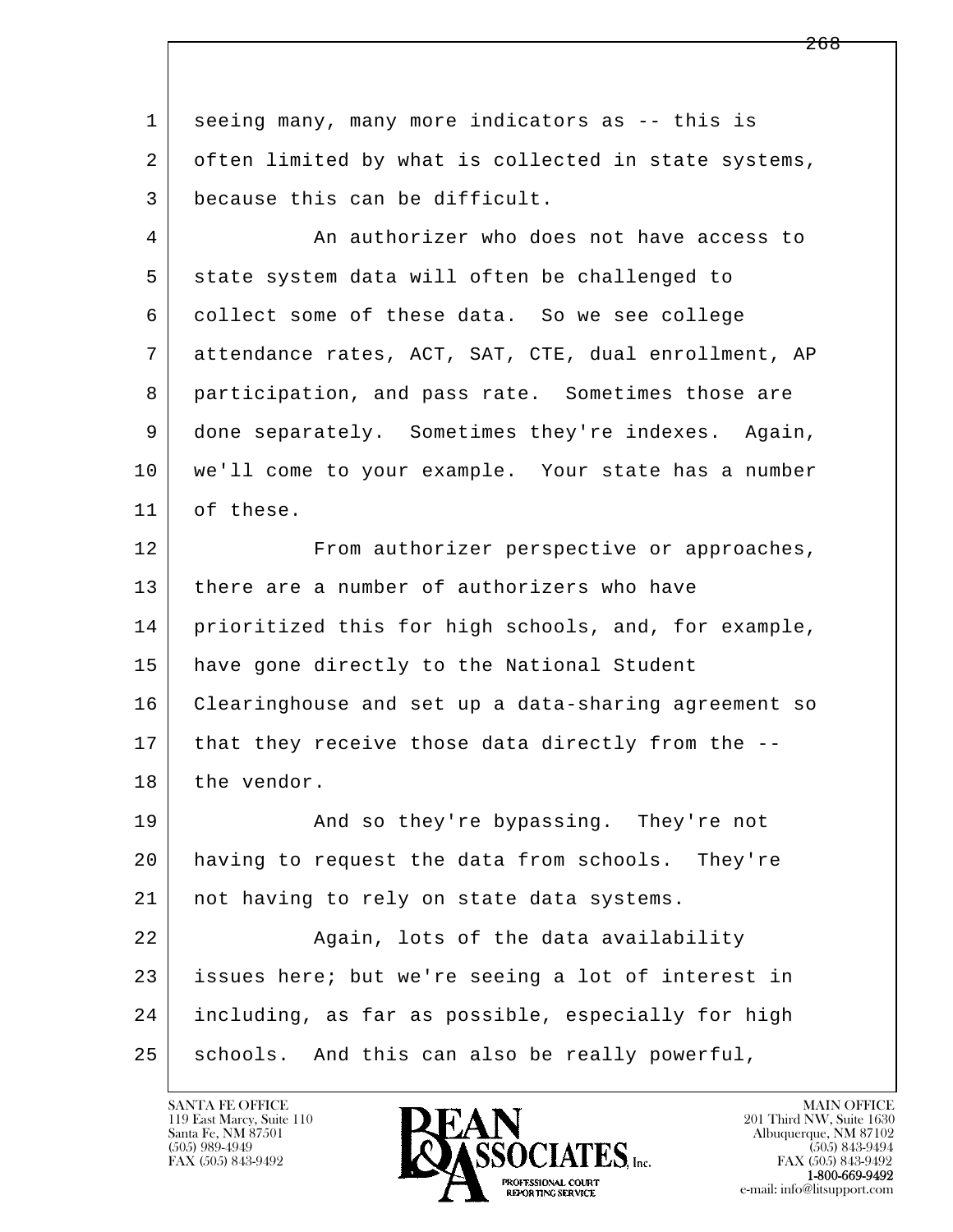l  $\overline{\phantom{a}}$  1 again, when you have high schools request a specific 2 mission, that it can be really interesting to 3 consider new indicators here. 4 So the considerations or sort of the 5 challenges, again, are usually data availability. 6 Questions of, again, whether to ask schools directly 7 for these results, and the concerns there usually 8 are both on not wanting to add burden to the school, 9 but also having concern sometimes about data 10 reliability. 11 In cases where -- where authorizers are 12 requesting directly from the school, they're usually 13 setting up internal data verification processes that 14 require staff capacity. So, you know, data 15 accessibility is really the challenge, mostly with 16 college and career readiness indicators. 17 | **Another really interesting, more**  18 philosophical question, though, that we've had with 19 a number of authorizers who wanted to include 20 college attendance or completion is the question of 21 how long are we holding a school accountable for 22 students after they graduate? 23 So we had authorizers that were 24 uncomfortable, for example, at looking at college 25 completion, because they said, you know, "Are we



FAX (505) 843-9492<br>**1-800-669-9492**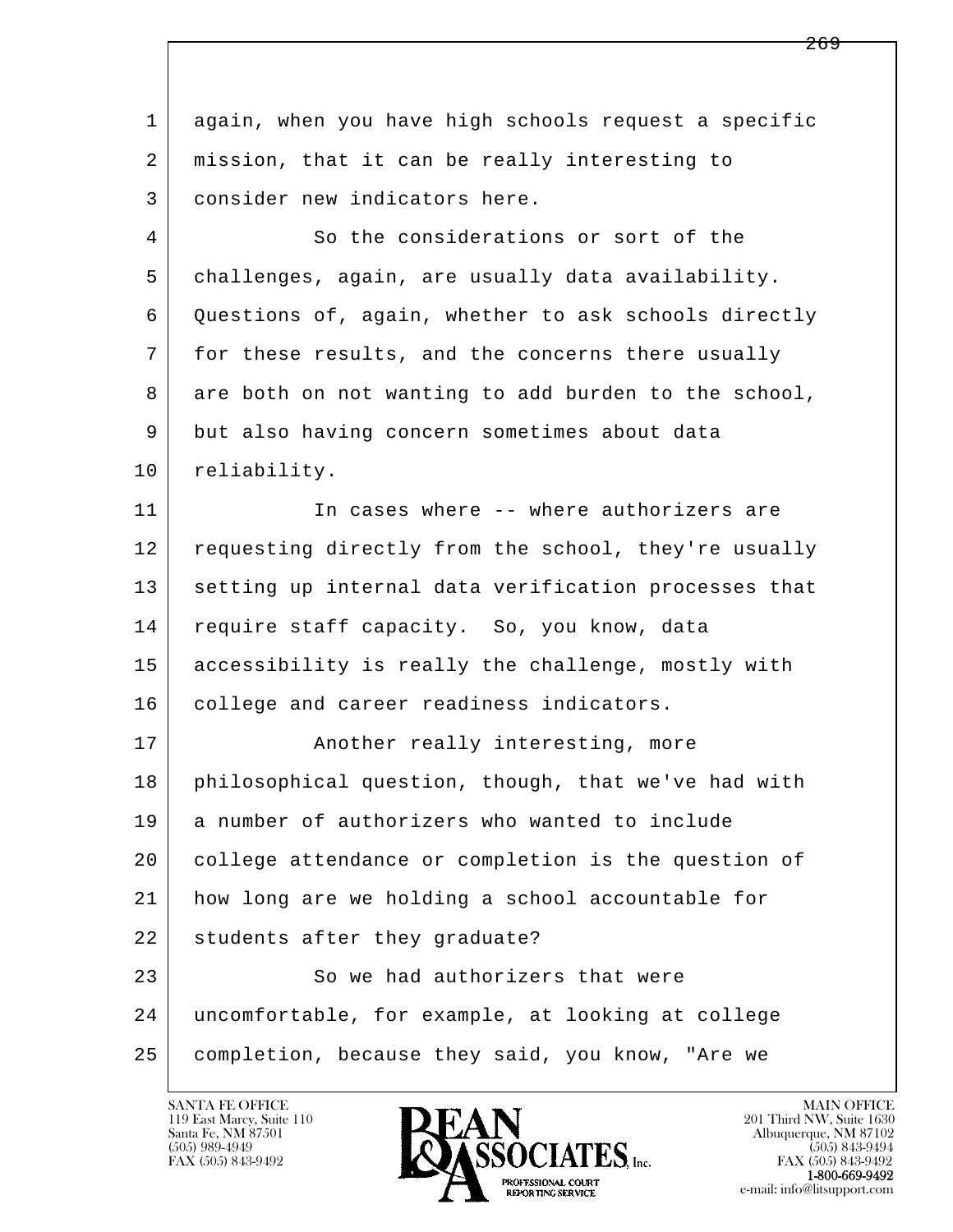l  $\overline{\phantom{a}}$  1 responsible? Is the school responsible four years 2 later?" 3 So, again, interesting conversations 4 there. 5 Any questions, or general -- yes. 6 MS. POULOS: Have you seen states using 7 college -- 8 | COMMISSIONER ARMBRUSTER: Katie? 9 MS. POULOS: Oh, sorry. Have you seen 10 states using college remediation? 11 MS. LYRIA BOST: Yes. And that should -- 12 yes, yes. So college remediation, that is in 13 | several states. There can be some tricky data 14 issues there. 15 You -- and we see authorizers, in one or 16 two cases, using it where there are strong systems 17 | within the state to collect and report. Yeah. 18 Because in some -- for example, it's reported by the 19 universities themselves. It's not really done in a 20 statewide cohesive manner. 21 Any other --22 THE CHAIR: I don't know if this is 23 appropriate. We've had schools, I know, as we've 24 done negotiations with them, trying to create 25 mission-specific goals that do track. We have

119 East Marcy, Suite 110<br>Santa Fe, NM 87501



FAX (505) 843-9492 FAX (505) 843-9492 e-mail: info@litsupport.com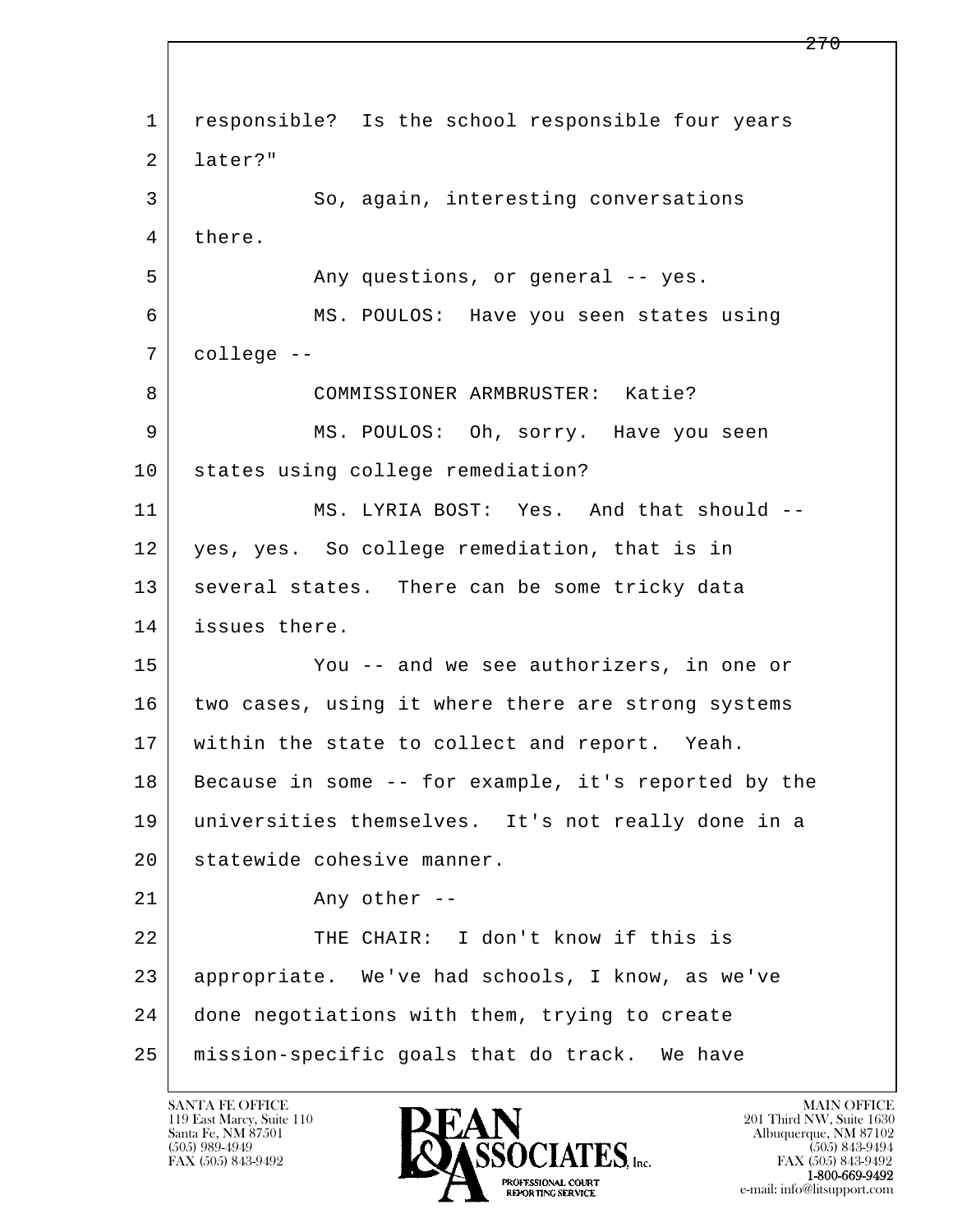| 1  | difficulty with them getting that -- you know, it's  |
|----|------------------------------------------------------|
| 2  | a great -- while it's a great goal --                |
| 3  | MS. LYRIA BOST: Remediation,                         |
| 4  | specifically?                                        |
| 5  | THE CHAIR: No. Actually, both. Just                  |
| 6  | go- -- it's, like, they know -- they can tell us how |
| 7  | many students were accepted to a college. But        |
| 8  | beyond that, you know, they wanted to negotiate      |
| 9  | goals and say, you know, "We're going to have        |
| 10 | 50 percent of our, you know, students stay through   |
| 11 | their freshman year, or to graduate."                |
| 12 | And tracking, from what the schools have             |
| 13 | told us, is -- it's them physically calling the      |
| 14 | student and saying -- and who -- who can do that?    |
| 15 | So at least here, I believe it's quite a challenge.  |
| 16 | MS. LYRIA BOST: Okay. Great. We can                  |
| 17 | definitely discuss some ways to deal with that.      |
| 18 | Terrific. Tim --                                     |
| 19 | COMMISSIONER TOULOUSE: I know at least               |
| 20 | University of New Mexico sends their remediation     |
| 21 | students to the community college. So theirs does    |
| 22 | not show that student, because they're not on their  |
| 23 | credit. And that way, you have to know to go and     |
| 24 | check with CNM, even though they're an enrolled      |
| 25 | student at UNM, and they're not -- they're enrolled, |

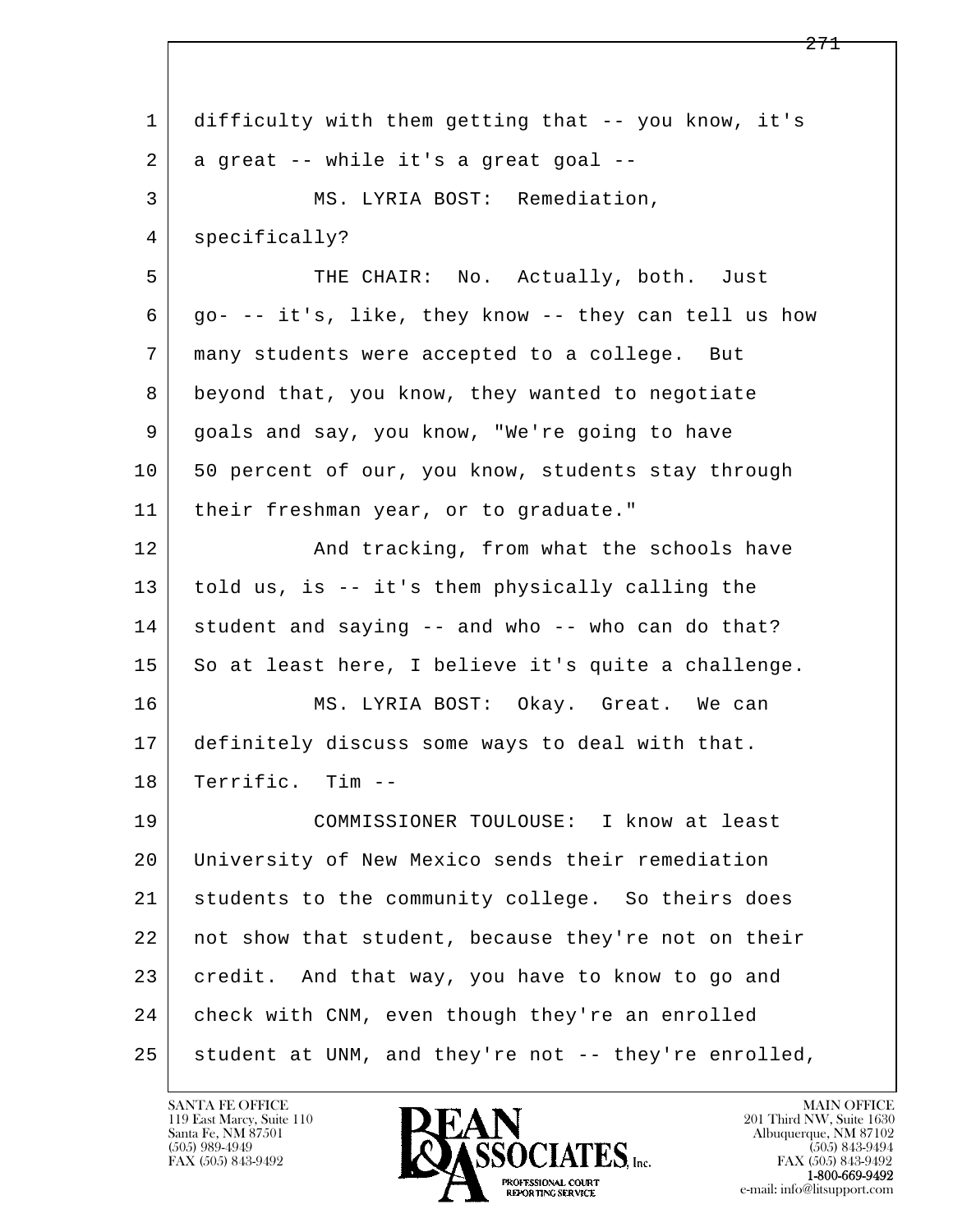l  $\overline{\phantom{a}}$  1 but they're not really at CNM, because UNM is paying 2 them for it. 3 And they've been doing that for years and 4 years. And I would imagine that several of our 5 other colleges may be doing that, if they have a 6 community college close to them. So that's going to 7 be a challenge, always. 8 MS. LYRIA BOST: Yeah. Again, some of 9 these are really dependent on those state systems 10 and how different systems are linked together and 11 doing -- how much you can rely on the accuracy of 12 the data. 13 Okay. Tim is telling me I've got to keep 14 moving. Okay. Okay. And, again, we'll come back 15 to -- to evaluating achievement gaps. This, we 16 see -- obviously, incredibly important. It sounds 17 like this is important to you all. 18 We do see state systems and authorizer 19 systems where this is not addressed at all. And so 20 there are sort of concerns that whatever overall 21 rating, it probably is not fairly treating schools 22 that are enrolling and serving those most challenged 23 students. 24 From that, on the other end of the sort of 25 spectrum in terms of practice, there are actual

119 East Marcy, Suite 110<br>Santa Fe, NM 87501

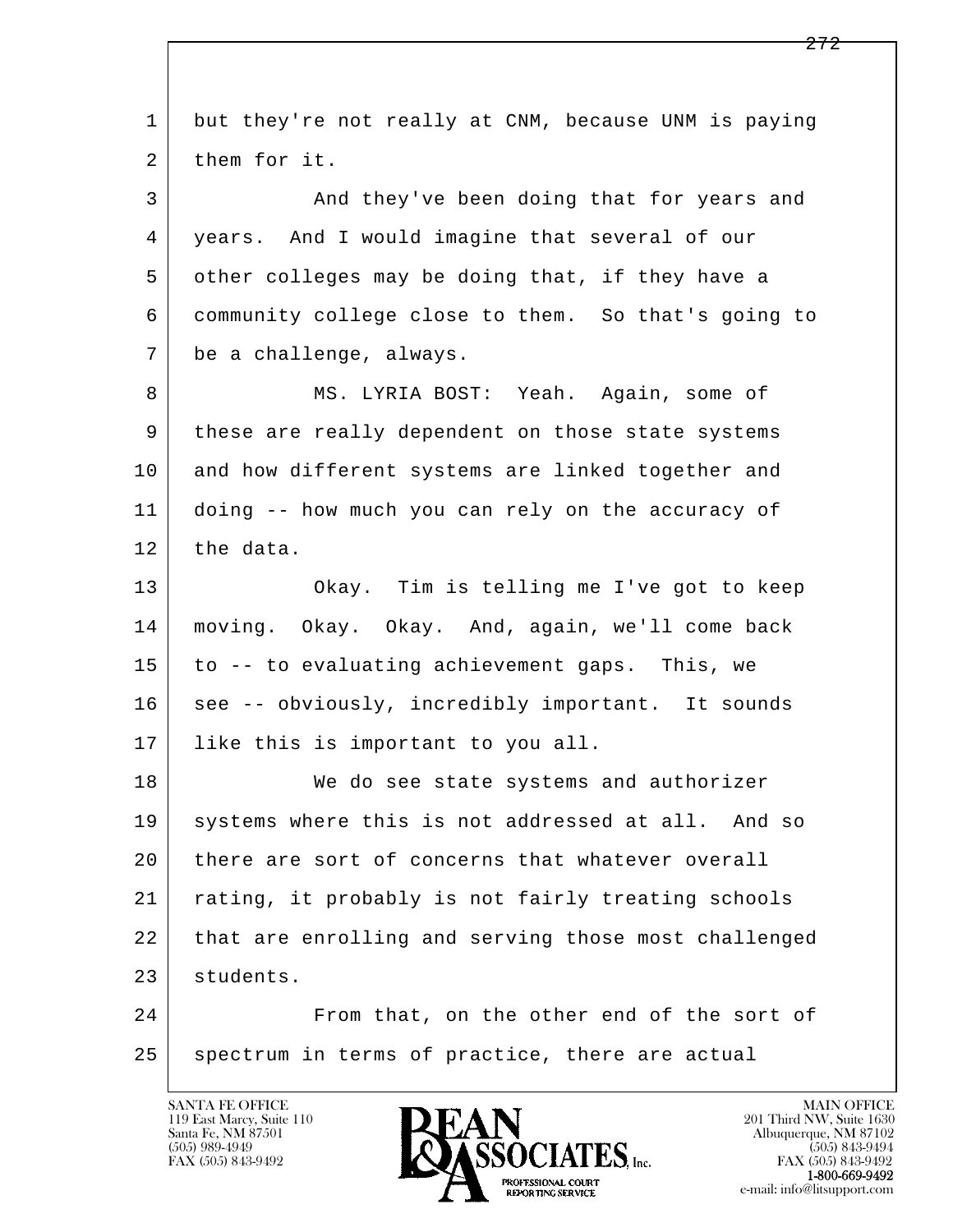l  $\overline{\phantom{a}}$  1 accountability systems that actually include a gap 2 measure. You know, they are actually measuring gap 3 and are schools closing gaps. In between those two 4 extremes, we have more detailed review of subgroup 5 performance. 6 This is, again, when -- and we have 7 some -- yeah. So you can spend a lot of time. 8 Really interesting metrics that are used and a range 9 of metrics and some challenges in those, because in 10 terms of the considerations, one of the biggest ones 11 for charter schools is that some of the measures 12 that might say, you know, "Gaps within your school, 13 how is the performance?" 14 Well, many charter schools are serving 15 100 percent students that are economically 16 disadvantaged or in some other student group. 17 So, you know, it -- we have worked with 18 authorizers who say, "We want an in-school gap." 19 We've had to look for other ways. So generally 20 making sure that there's disaggregated performance 21 reporting, but that the performance expectations are 22 | not sort of across-the-board expectations that, 23 again, really disadvantage schools that are serving 24 | those most disadvantaged kids. 25 So there's -- there are lots of resources

119 East Marcy, Suite 110<br>Santa Fe, NM 87501



FAX (505) 843-9492<br>1-800-669-9492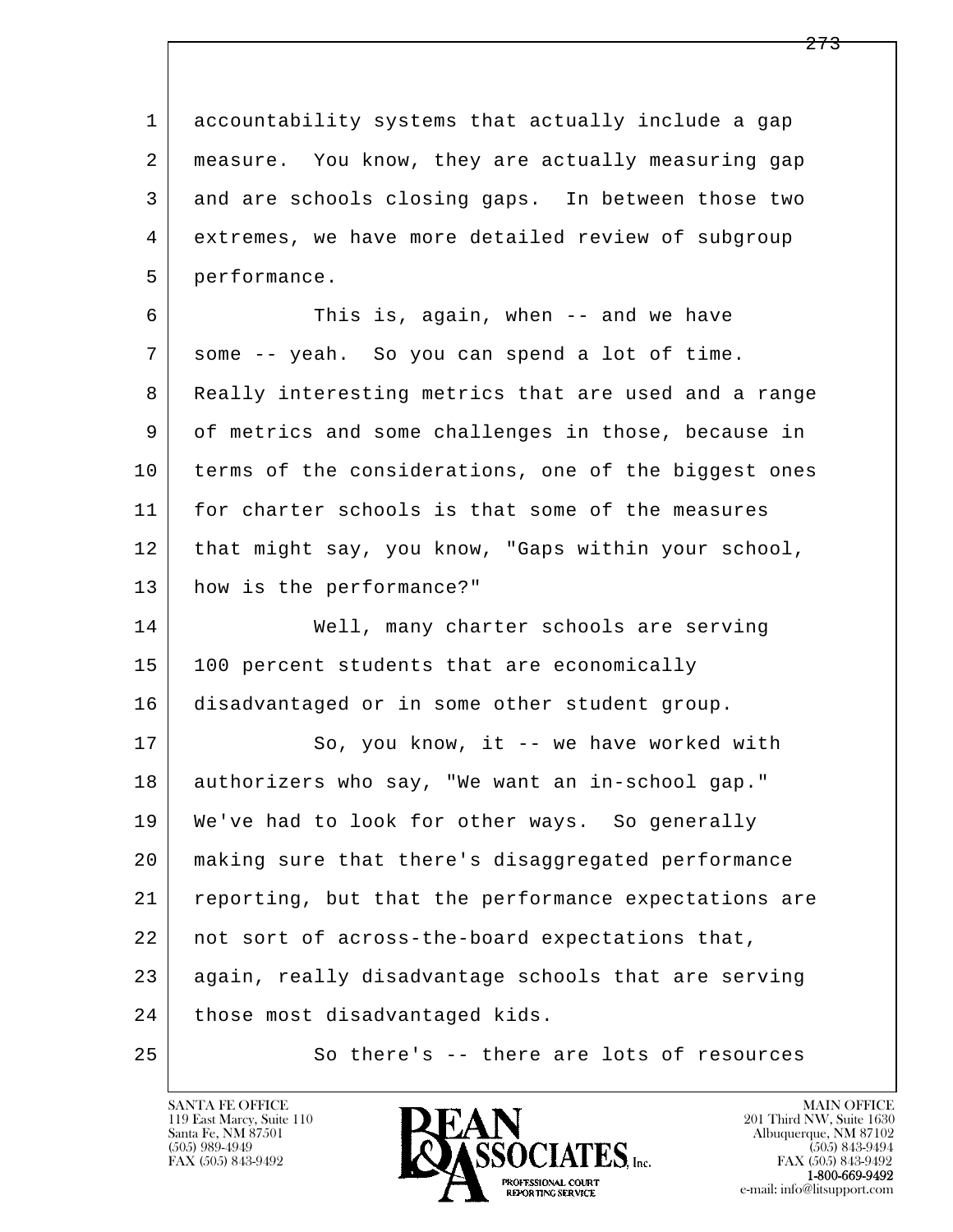l  $\overline{\phantom{a}}$  1 and lots of really interesting examples in terms of 2 the actual metric. So we won't get into that too 3 much. But depending on options that you want to 4 look at, there are really interesting different ways 5 that both state systems, but mostly authorizers who  $6$  are doing the more sort of innovative job of this, 7 looking to see -- how can we really see whether a 8 | school is serving those students well. 9 And the last consideration here: Again, 10 it's one thing to decide, "These are the metrics 11 we're going to use," and then another to decide, 12 "Well, how do we set those targets?" 13 So, Carmie, a little to what you were 14 | saying, you know, sort of are we setting targets 15 | that either everybody will just pass, or everybody 16 will fail who is serving a certain student 17 population? 18 We'll come back to this. 19 Non-academic measures. We've had -- we've 20 been thinking about these and had specifically 21 authorizers asking about these and wanting to 22 include these for quite a while. But now, of 23 course, with the ESSA requirement that states 24 include at least one, initially, it seemed as though 25 it would be exciting, because all sorts of

119 East Marcy, Suite 110<br>Santa Fe, NM 87501

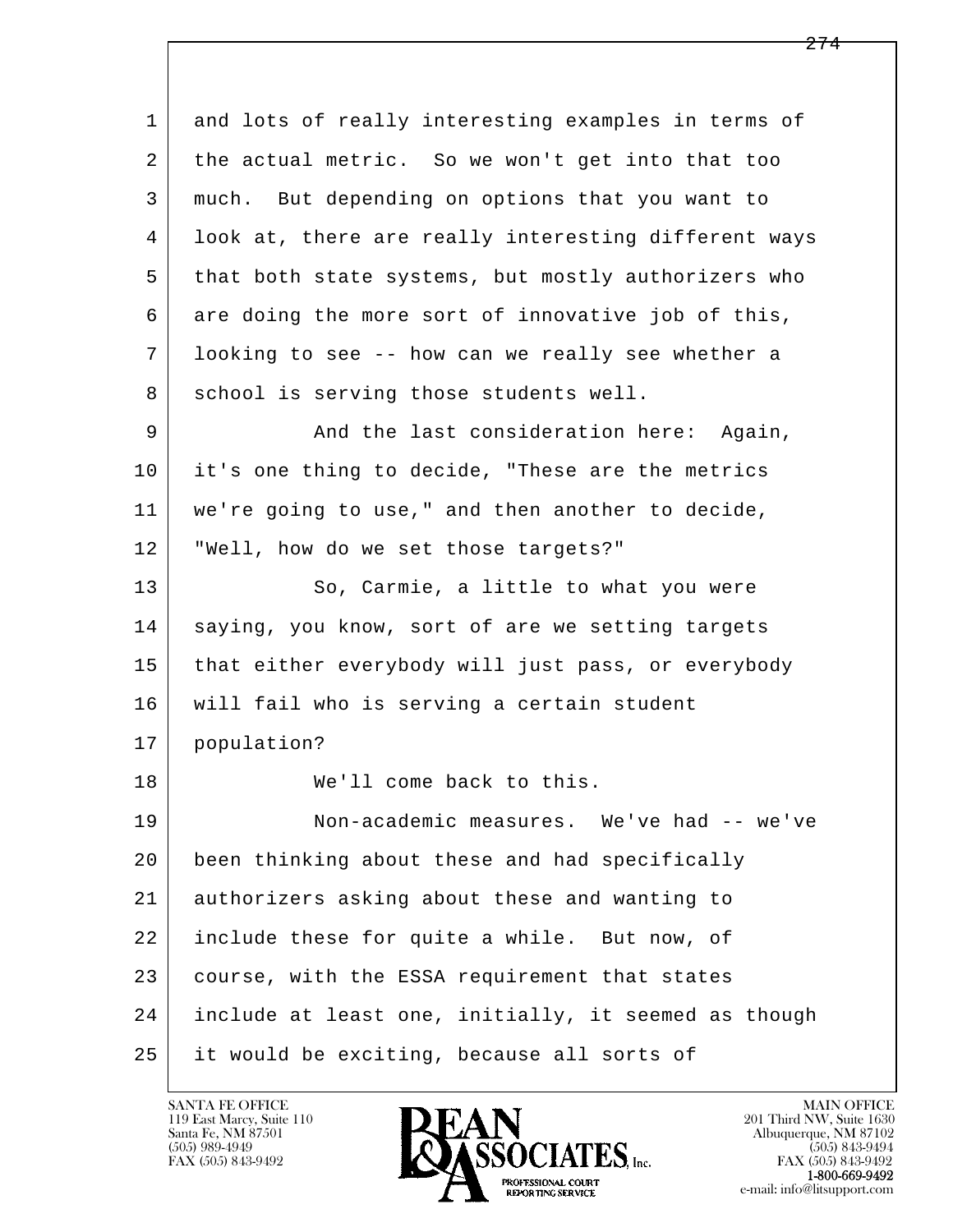l  $\overline{\phantom{a}}$  1 interesting, you know, sort of metrics and modeling 2 and type of assessments were being considered. 3 We're seeing really most states are 4 choosing that chronic absenteeism and attendance, 5 and, in a much smaller subset, a school culture 6 survey. But the truly interesting sort of 7 assessments of these noncognitive measures, like 8 grit and persistence, honestly, we have done some 9 work with the folks that are developing those and 10 trialing them. The sense is those are not ready for 11 | accountability yet. 12 So lots of interest and commitment to 13 | schools, you know, having a mission towards that and 14 actually serving students. It's tough to measure 15 and include in accountability right now. 16 Yeah. So any questions on that? That's 17 also another one I think is just -- 18 COMMISSIONER ARMBRUSTER: Can you just 19 tell me the different -- difference between chronic 20 absenteeism and attendance? 21 MS. LYRIA BOST: You can? I'm going to 22 give that to Tim. 23 MR. TIM FIELD: So the main difference is 24 chronic absenteeism is usually looking at what 25 percentage of students are chronically absent. So

119 East Marcy, Suite 110<br>Santa Fe, NM 87501

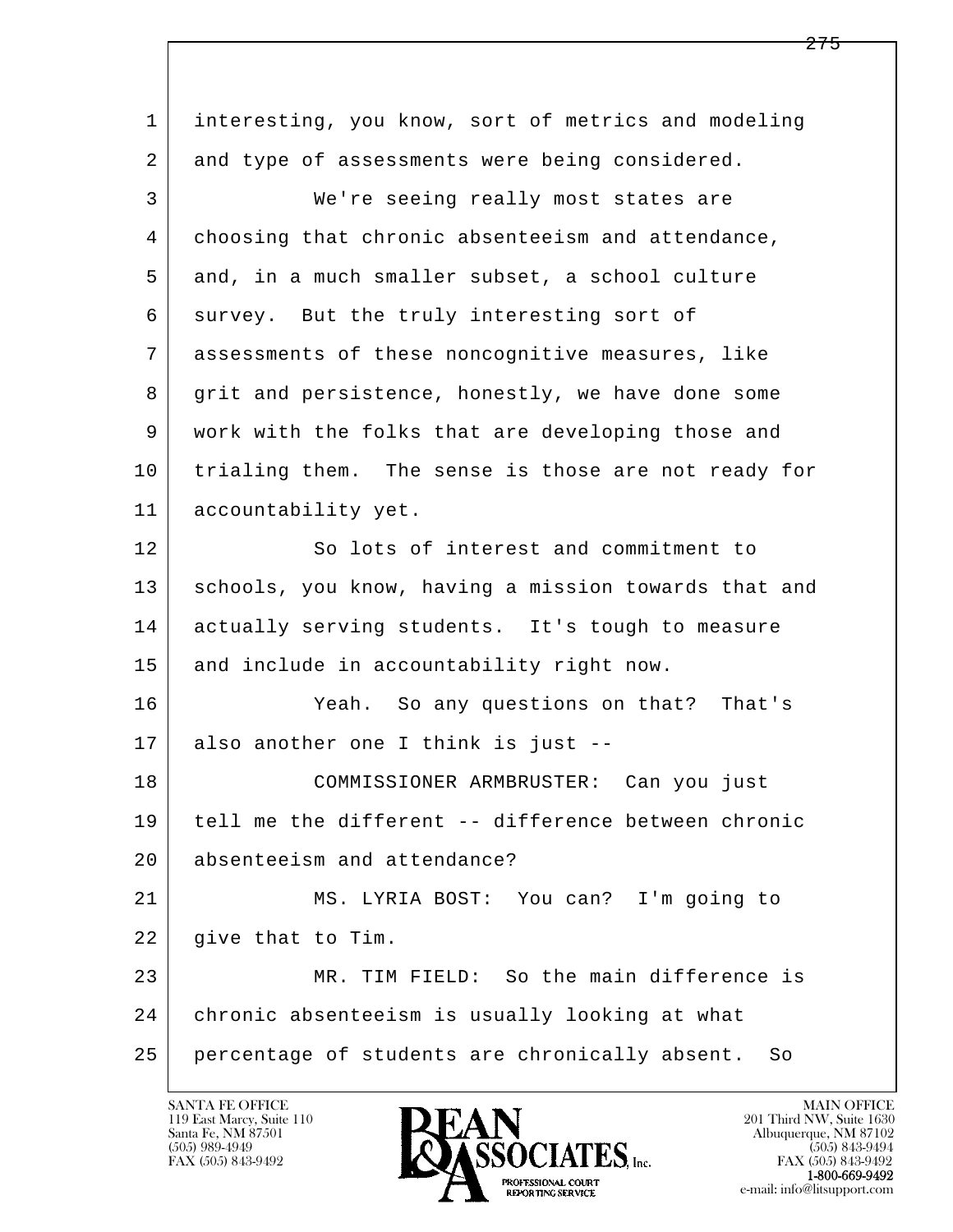l  $\overline{\phantom{a}}$ 1 there's some threshold, and -- have missed 10 days 2 of school or have missed 10 percent of school days; 3 so, you know, 10 percent allows you to do a rolling. 4 And attendance is the -- you know, what 5 percentage of students, on average, are attending 6 the school. 7 But I think the reason chronic absenteeism 8 is being used more is I think a lot of schools are 9 seeing attendance does not differentiate schools 10 very well, that a lot of schools have a 96 percent 11 attendance rate; you don't see a lot of 12 differentiation. There is more differentiation on 13 | chronic absenteeism. So I think they're saying 14 | that -- that makes it a more meaningful 15 differentiator in the accountability system. 16 COMMISSIONER ARMBRUSTER: So attendance 17 kind of talks about the school's percentage, and 18 chronic absenteeism is percentage -- 19 MR. TIM FIELD: What percentage of 20 students are chronically having attendance problems. 21 COMMISSIONER ARMBRUSTER: Okay. Thank 22 you. 23 | MS. LYRIA BOST: Okay. So the last in 24 | this more sort of general set of characteristics 25 that we'll talk about is rolling up to an overall

119 East Marcy, Suite 110<br>Santa Fe, NM 87501



FAX (505) 843-9492<br>**1-800-669-9492**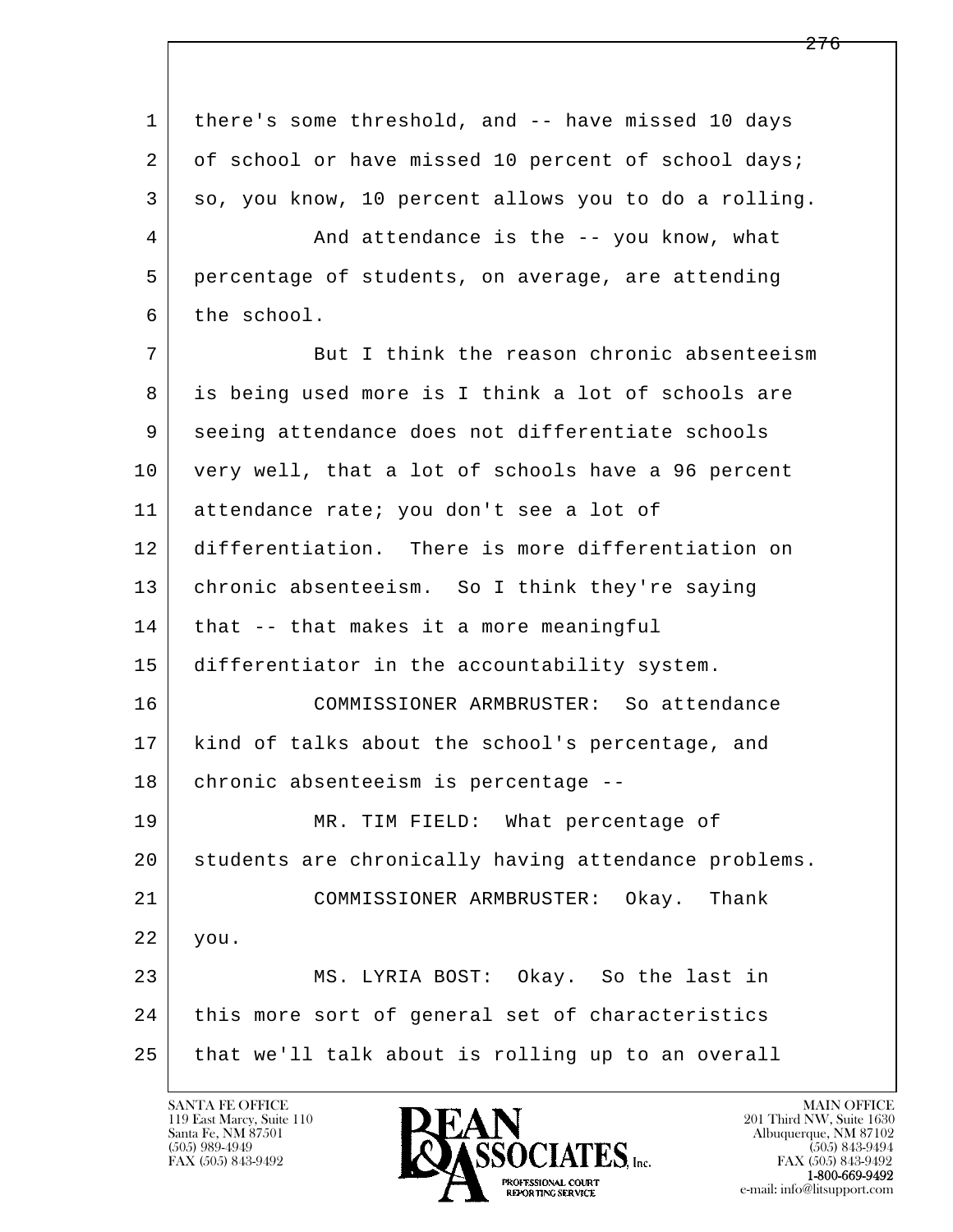1 grade or rating.

| $\overline{2}$ | It's been really interesting, over the               |
|----------------|------------------------------------------------------|
| 3              | past six years, to see how thoughts on this have     |
| 4              | changed; because on the one hand, you know, Carmie,  |
| 5              | as you said, a lot of folks are very uncomfortable   |
| 6              | with this idea of an overall rating and would much   |
| 7              | rather stay with, "Let's look at the disaggregated   |
| 8              | metrics or indicators and sort of judge from there." |
| 9              | So that is one we're not going to say one            |
| 10             | is better or not, because we have had -- I have had  |
| 11             | many, many conversations with folks about this, and  |
| 12             | had -- and authorizers come -- have made decisions   |
| 13             | along the continuum.                                 |
| 14             | So on the one side, there is discomfort              |
| 15             | with rolling up and wanting to say, you know, "This  |
| 16             | is the summative, what we say about the school."     |
| 17             | On the other side, the case that I would             |
| 18             | make for why many authorizers have moved to using an |
| 19             | overall rating is to provide more clarity in that    |
| 20             | renewal in the "how do we use the results?"          |
| 21             | And I would say that there is sort of a              |
| 22             | middle ground, where there is some sort of large     |
| 23             | tiering that, for authorizers, really is aimed       |
| 24             | towards what are the thresholds or the performance   |
| 25             | profile that would put -- generally, authorizers     |

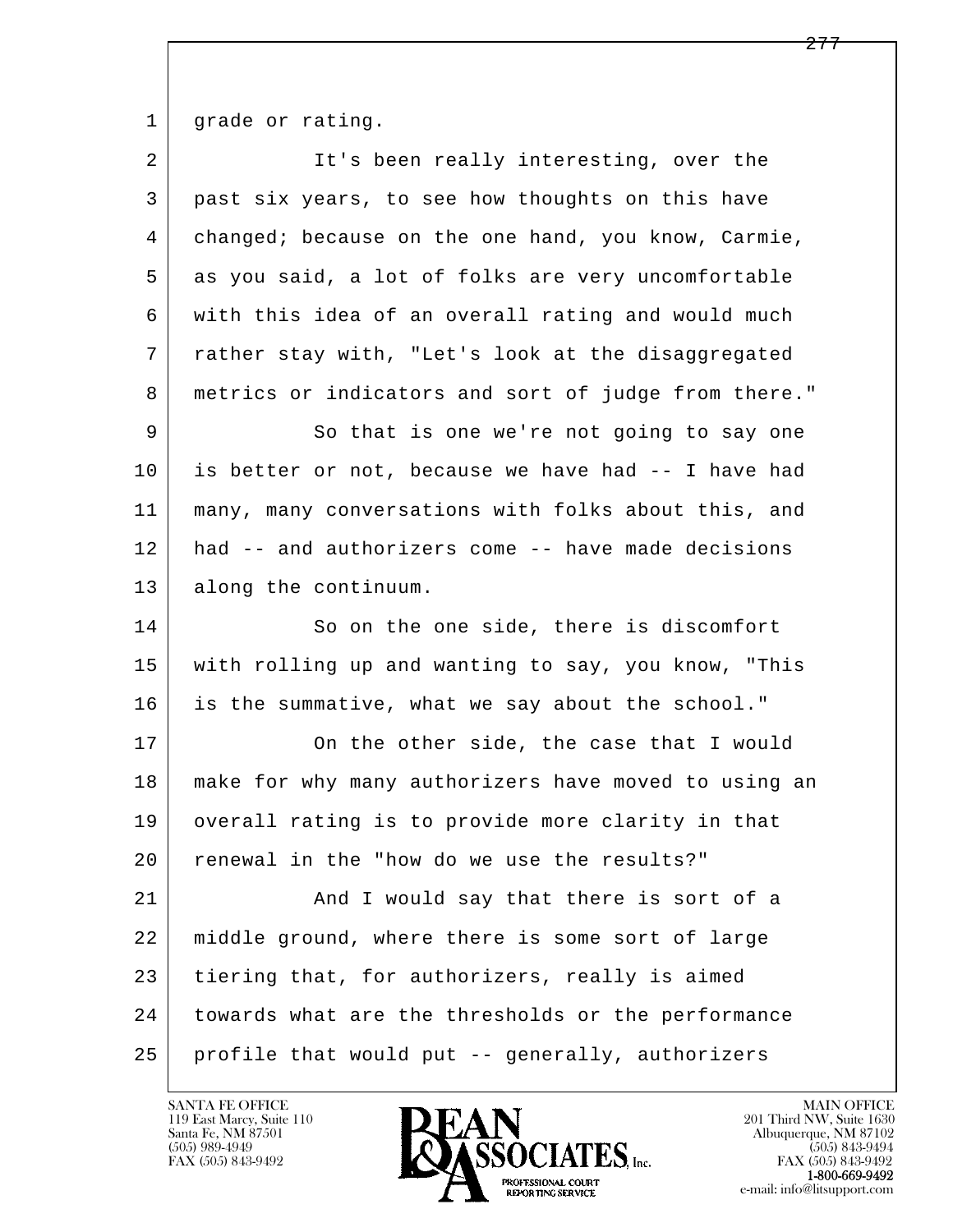l  $\overline{\phantom{a}}$  1 would be thinking about three or perhaps four 2 categories. 3 The easiest are thinking about the highest 4 fliers, which are those schools that we -- you know, 5 are the indicators we've chosen, given our 6 framework, we really can say that are exceeding our 7 expectations. If you had an expedited renewal, or 8 you had processes for expansion or replication, it 9 would be clear that that could be sort of a fast 10 track; on the other side, which are the schools that 11 | really, their performance warrants high-stake review 12 and possibly nonrenewal. 13 Okay. In the middle, then, some 14 authorizers just like -- you know, we need to have 15 sort of a tier in the middle that we know we need to 16 keep a look. And other authorizers want sort of a 17 breakout, the ones that are meeting standard and the 18 ones, there are some red flags, and maybe we need 19 more on an intervention ladder. We want to have a 20 higher touch point. 21 So when thinking about how to roll up, 22 first, it's whether to roll up or not. But then, 23 really, the more important question is, "What are we 24 rolling up to?" Like, "What do we need to 25 distinguish, and are those categories that we are

119 East Marcy, Suite 110<br>Santa Fe, NM 87501



FAX (505) 843-9492<br>**1-800-669-9492**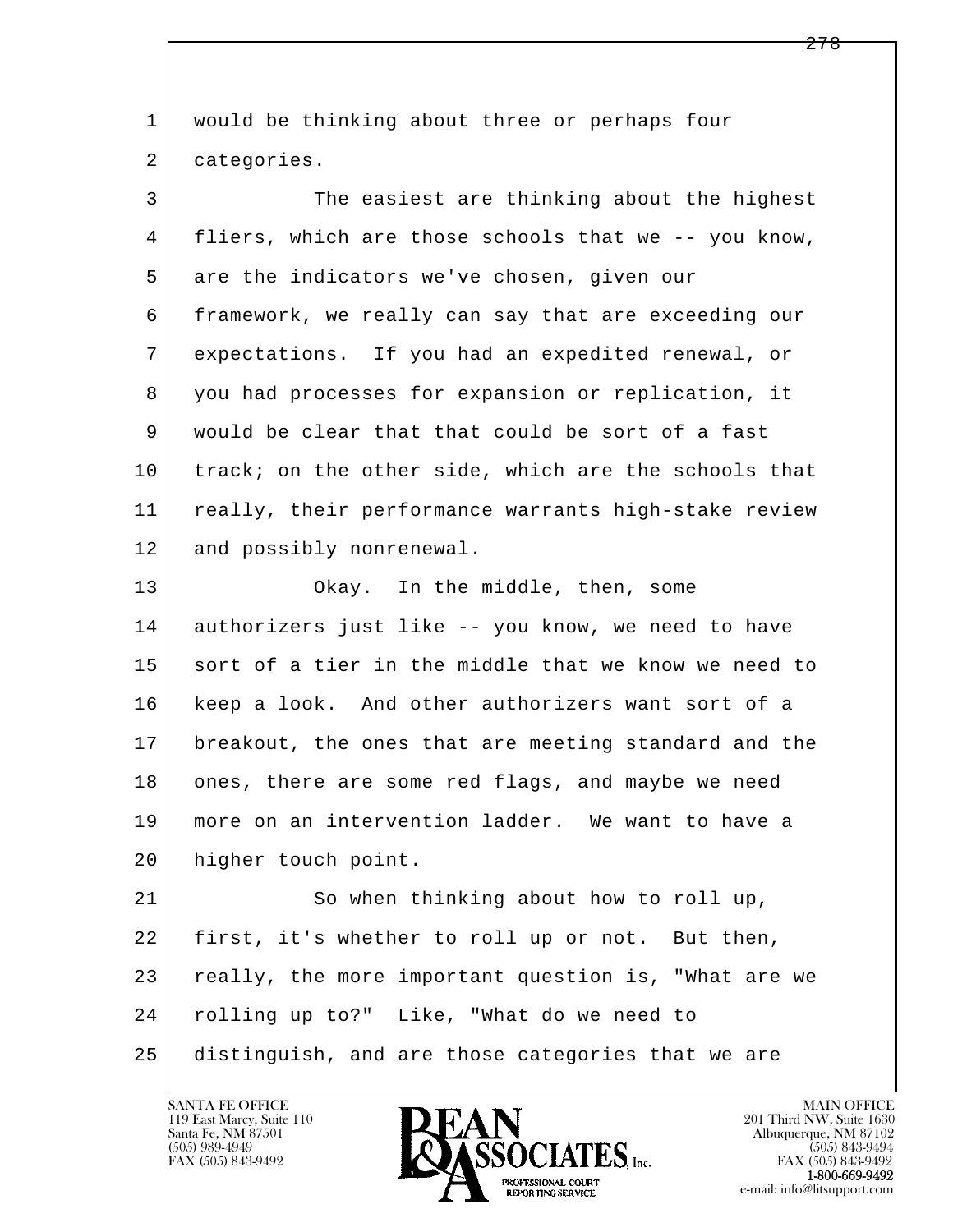1 creating actionable?"

| $\overline{2}$ | Because another sort of pitfall, or                  |
|----------------|------------------------------------------------------|
| 3              | challenge, that we'll run into here is, you know,    |
| 4              | authorizers say, "We want to set a really high       |
| 5              | standard. We want to make it really clear that this  |
| 6              | is what we expect; and so this is where we're        |
| 7              | putting our minimum expectation."                    |
| 8              | And then the conversation is, "Is that               |
| 9              | actionable? Are you actually going to close any      |
| 10             | school that is below that?"                          |
| 11             | And if the answer is, "No," then you have            |
| 12             | weakened your position to actually take meaningful   |
| 13             | action and to communicate to schools, "Here is where |
| 14             | we need to be having conversations. Here is where    |
| 15             | you actually are in danger of nonrenewal."           |
| 16             | So this really relates to theory of                  |
| 17             | action, authorizer mission. But I would say that     |
| 18             | there is much more comfort, as state accountability  |
| 19             | systems, in that same sort of six-year period, have  |
| 20             | moved to having no roll-up, to many, many more       |
| 21             | states, such as New Mexico, having some sort of      |
| 22             | grade or rating.                                     |
| 23             | So, again, this really depends on the                |
| 24             | mission and what you want to use. So it's really     |
| 25             | related to not only what are the expectations you    |

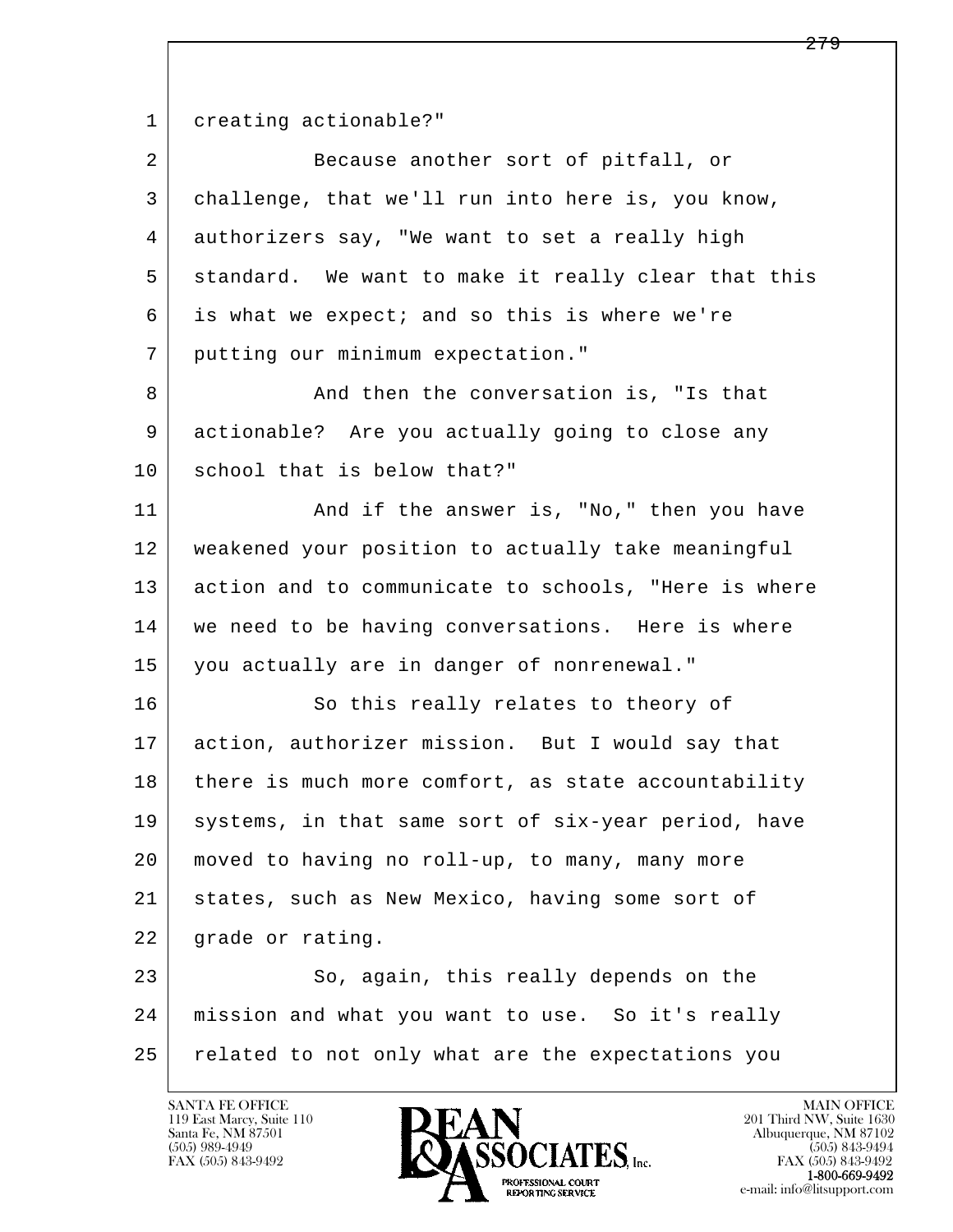l  $\overline{\phantom{a}}$  1 want to communicate to schools, but what is that 2 intervention ladder or plan that you need to make 3 clear to them. 4 COMMISSIONER CABALLERO: Question. 5 MS. LYRIA BOST: Yeah. 6 COMMISSIONER CABALLERO: What I'm 7 interested in is -- is how -- what are those 8 measurements, either grade or score or tier rating, 9 that has an impact on how students view themselves? 10 MS. LYRIA BOST: Uh-huh. 11 COMMISSIONER CABALLERO: I was sitting in 12 the Legislative Senate and House meeting. And one 13 of the senators gave his story of his son now being 14 a senior. And as a junior -- as a freshman and all 15 the way to junior, it was rated "A." Then now, as a 16 senior, it goes down to a "D" or an "F"; I can't 17 remember. 18 | MS. LYRIA BOST: Right. 19 COMMISSIONER CABALLERO: But then this 20 young man started doubting himself, whether he can 21 actually do well in college.  $22$   $\vert$  and so I -- I still, to this day, remember 23 that story. And my question is, has there been a 24 view, a study, an analysis, on what would be the 25 best rating system on how the student views

119 East Marcy, Suite 110<br>Santa Fe, NM 87501



FAX (505) 843-9492<br>**1-800-669-9492**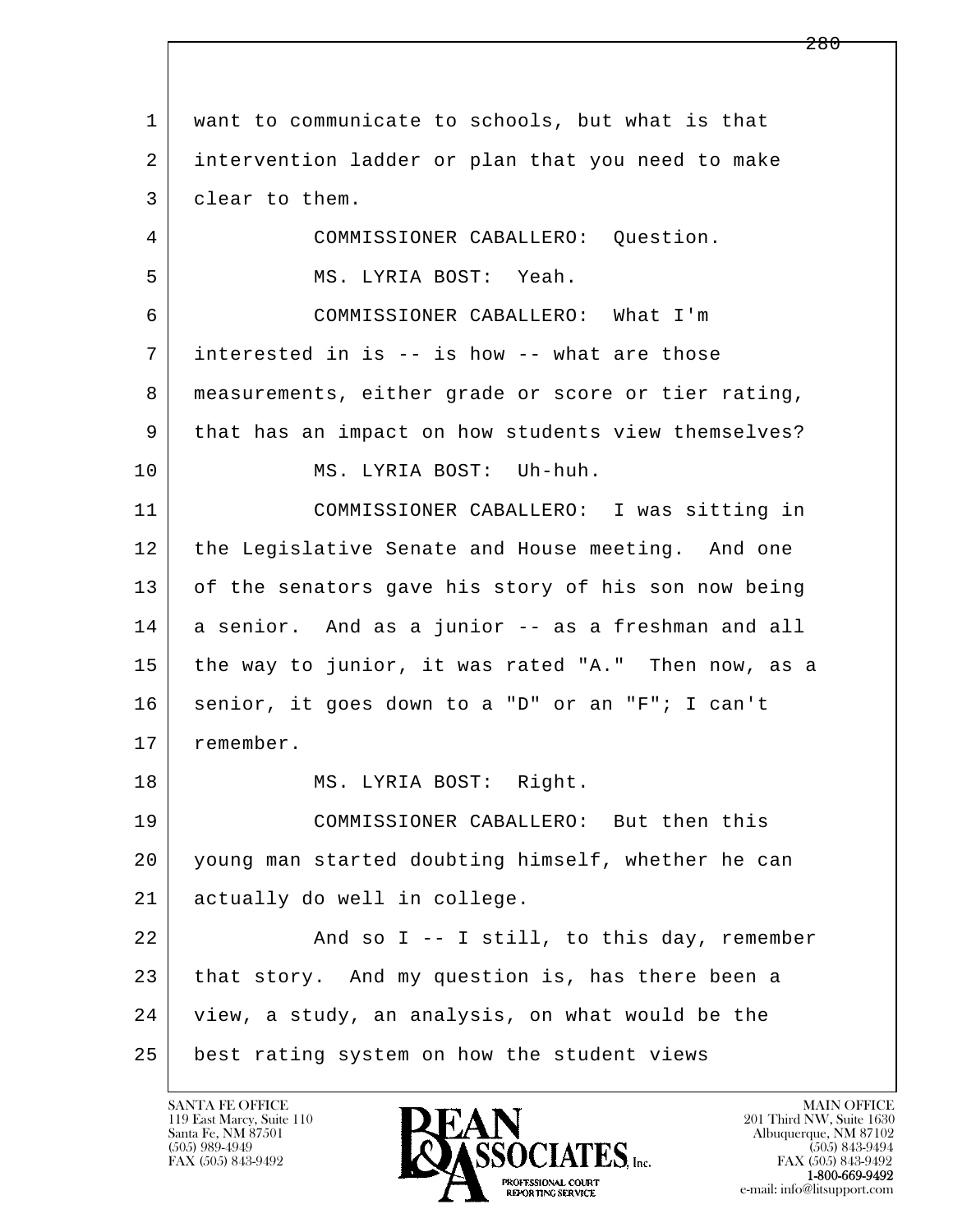l  $\overline{\phantom{a}}$ 1 | themselves, and what is the best approach? 2 MS. LYRIA BOST: Right. I have not seen 3 research. Most of what I've seen is anecdotal, as 4 in what you said. So that is very -- is an 5 important consideration. And I think the tension 6 for an authorizer is that concern, balanced with 7 your ability to have a clear intervention ladder. 8 So we do see, you know, the way that is 9 rated. You know, there are states and authorizers 10 who use a grade or a star system. There are others 11 | that use something that's more neutral. I mean, 12 it's going to be hard -- Tier 1, 2, 3. 13 But still, you're going to need to be 14 calling out -- functionally calling out those lowest 15 performing schools. And that is a tension that's 16 | going to be there, yeah. 17 But I have not seen research. I will 18 double-check. But it has been a while since I 19 | looked for that. But more anecdotes, yeah. 20 Okay. So we're going to stop with that 21 first set. And Tim is handing out a little table 22 that we've put together as a crib sheet for you. 23 And you all will probably have lots to add to it. 24 But the attempt here is to look at, you 25 know, how do these -- how are these five -- we

119 East Marcy, Suite 110<br>Santa Fe, NM 87501



FAX (505) 843-9492<br>**1-800-669-9492**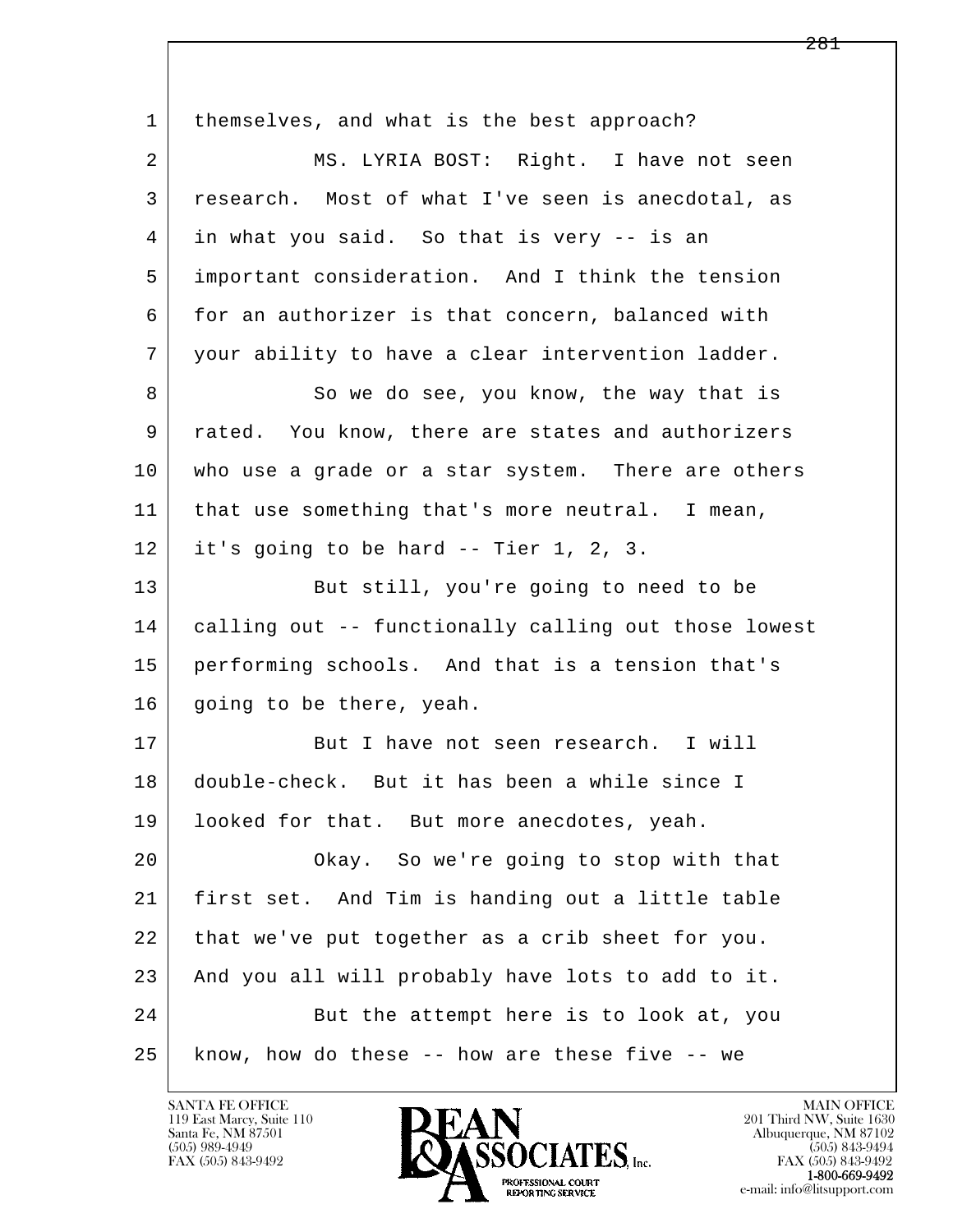l  $\overline{\phantom{a}}$  1 talked about five aspects -- how are these playing 2 out in New Mexico? 3 Both -- so on this table, you'll see that 4 we've got -- and you want to be on Page 1. Okay? 5 Don't jump ahead to -- so we've got several columns 6 here. We've got anything that -- about any -- about 7 these aspects related to the -- or that is addressed 8 in statute; so in your charter law. 9 Then we look at how does the A-through-F  $10$  grade deal with this -- this challenge, or this 11 trend? And how does your current Commission 12 framework? Now, we know that you've done work on 13 sort of proposed -- but this is looking at your 14 current. 15 | The and just as a quick review -- this is 16 fleshing out your New Mexico A-through-F grades -- 17 we've got -- you know, you have -- in terms -- so 18 let's look at -- if we first look at achievement 19 versus growth, you -- the A-through-F grade has, for 20 elementary schools, a 50 percent weight on growth. 21 And at high school, it's a 30 percent weight on 22 growth. So that's fairly typical in terms of what 23 | we see across the state. 24 You have a number of several growth 25 models, school-level and student-level, as well as



FAX (505) 843-9492<br>1-800-669-9492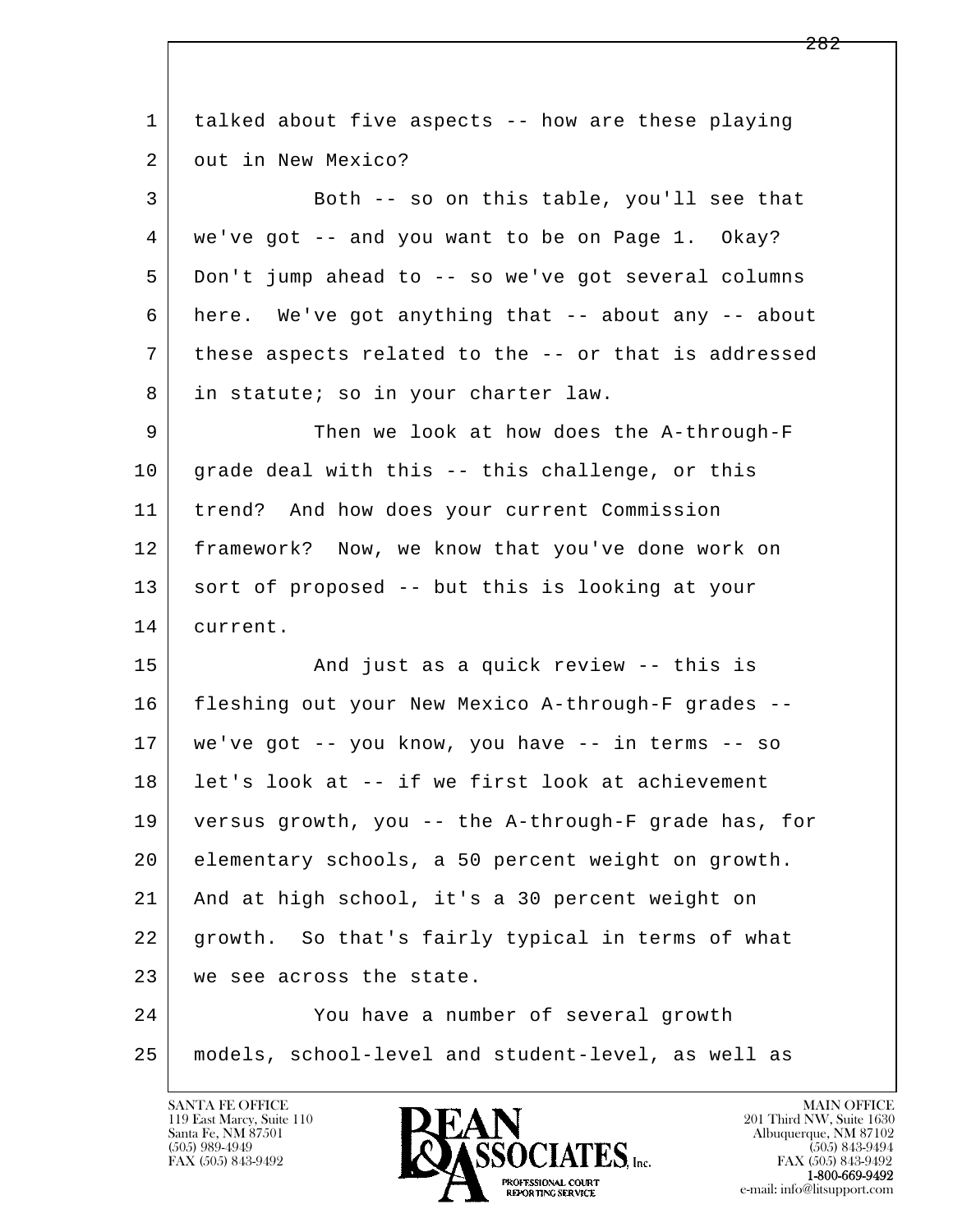| $\mathbf 1$ | this drill-down on growth in looking at the highest  |
|-------------|------------------------------------------------------|
| 2           | and lowest performing students. So I would say,      |
| 3           | compared to many other state accountability systems, |
| 4           | you have a -- this is good; right? You have a        |
| 5           | growth model. You have it looking several ways at    |
| 6           | student growth. And you also have sort of a          |
| 7           | drill-down into these highest and lowest performing  |
| 8           | students.                                            |
| 9           | Yeah.                                                |
| 10          | MS. POULOS: Does this take into                      |
| 11          | account -- and I should know this, but I just want   |
| 12          | to make sure I know this correctly and everybody     |
| 13          | else. Does this take into account the growth that    |
| 14          | is also incorporated into our proficiency? Because   |
| 15          | our proficiency measure --                           |
| 16          | MS. LYRIA BOST: Right. Right. Yeah,                  |
| 17          | we're going to -- yes. Oh. So what we're counting    |
| 18          | in the 50 percent is not that proficiency piece.     |
| 19          | I'm going to talk about that -- the adjusted         |
| 20          | value-added?                                         |
| 21          | MS. POULOS: Right, yes.                              |
| 22          | MS. LYRIA BOST: Yeah, we'll talk about               |
| 23          | that in just a, yeah, moment.                        |
| 24          | So the weight on proficiency is                      |
| 25          | 40 percent. But what's really unique about your      |

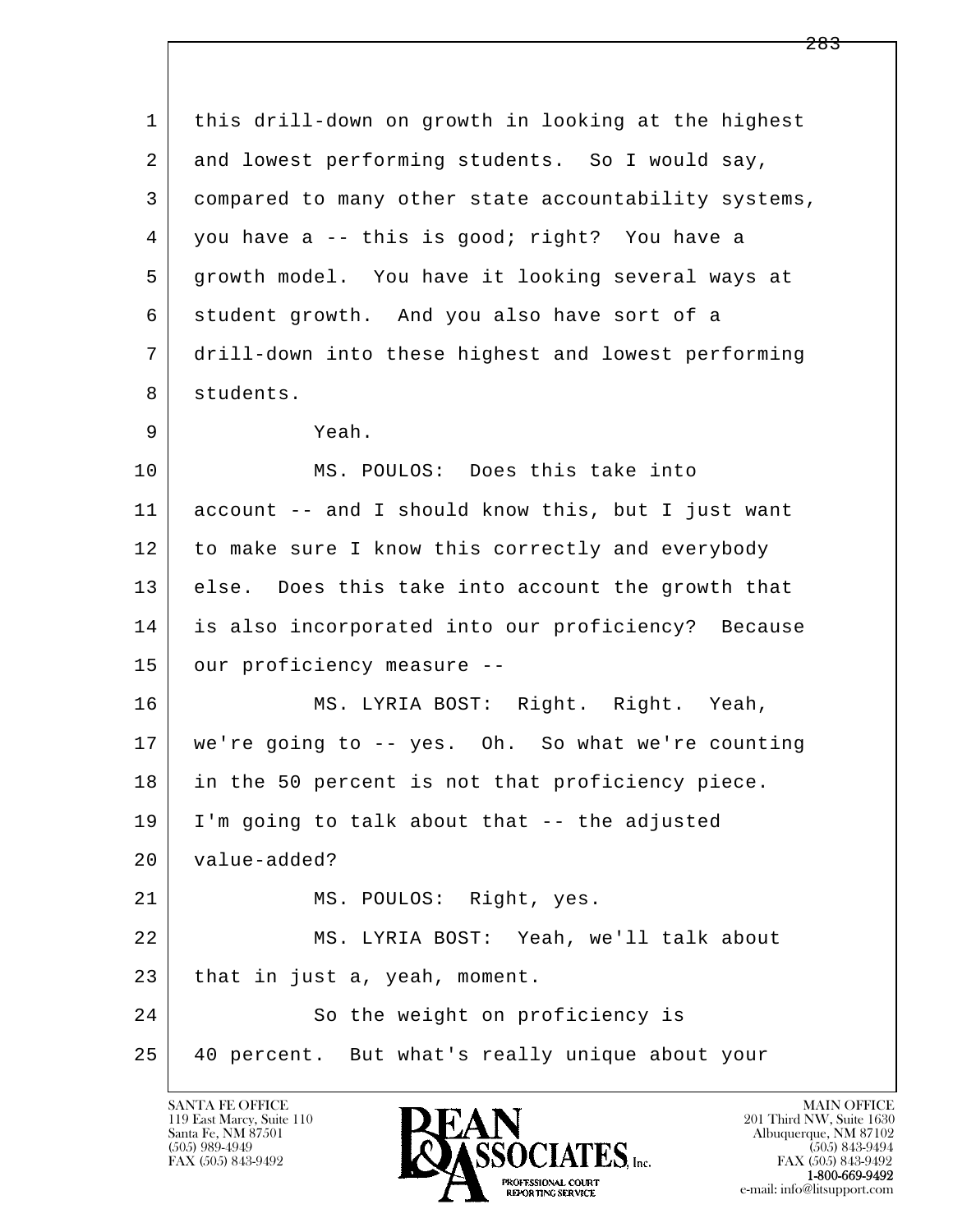| $\mathbf{1}$ | system is that $20 - -$ half of that $- -$ so          |
|--------------|--------------------------------------------------------|
| 2            | 20 percent -- is what we would generally consider      |
| 3            | proficiency, you know, how many students are           |
| 4            | proficient. The other 20 percent is proficiency        |
| 5            | adjusted for those school characteristics, which I     |
| 6            | have to say is very unusual in state accountability    |
| 7            | systems.                                               |
| 8            | So I know you're here. It's the -- the                 |
| 9            | air you breathe, the water. And there are issues--     |
| 10           | all systems are going to be different.                 |
| 11           | But, Carlos, to your earlier concerns,                 |
| 12           | obviously, this does not completely address the        |
| 13           | school characteristics or student characteristics.     |
| 14           | But the fact that it is there is very different.       |
| 15           | Most state accountability systems are solely looking   |
| 16           | at proficiency and making no adjustments or            |
| 17           | considerations or modifications for the students       |
| 18           | being served in the schools.                           |
| 19           | So I would say that is a plus. It                      |
| 20           | definitely sounds as though it is not going far        |
| 21           | enough to sort of fairly portray those schools.<br>But |
| 22           | that is a characteristic of your system that is        |
| 23           | quite different when you look across the states.       |
| 24           | Also, the fact that you have several                   |
| 25           | growth models, and all of them are taking into         |

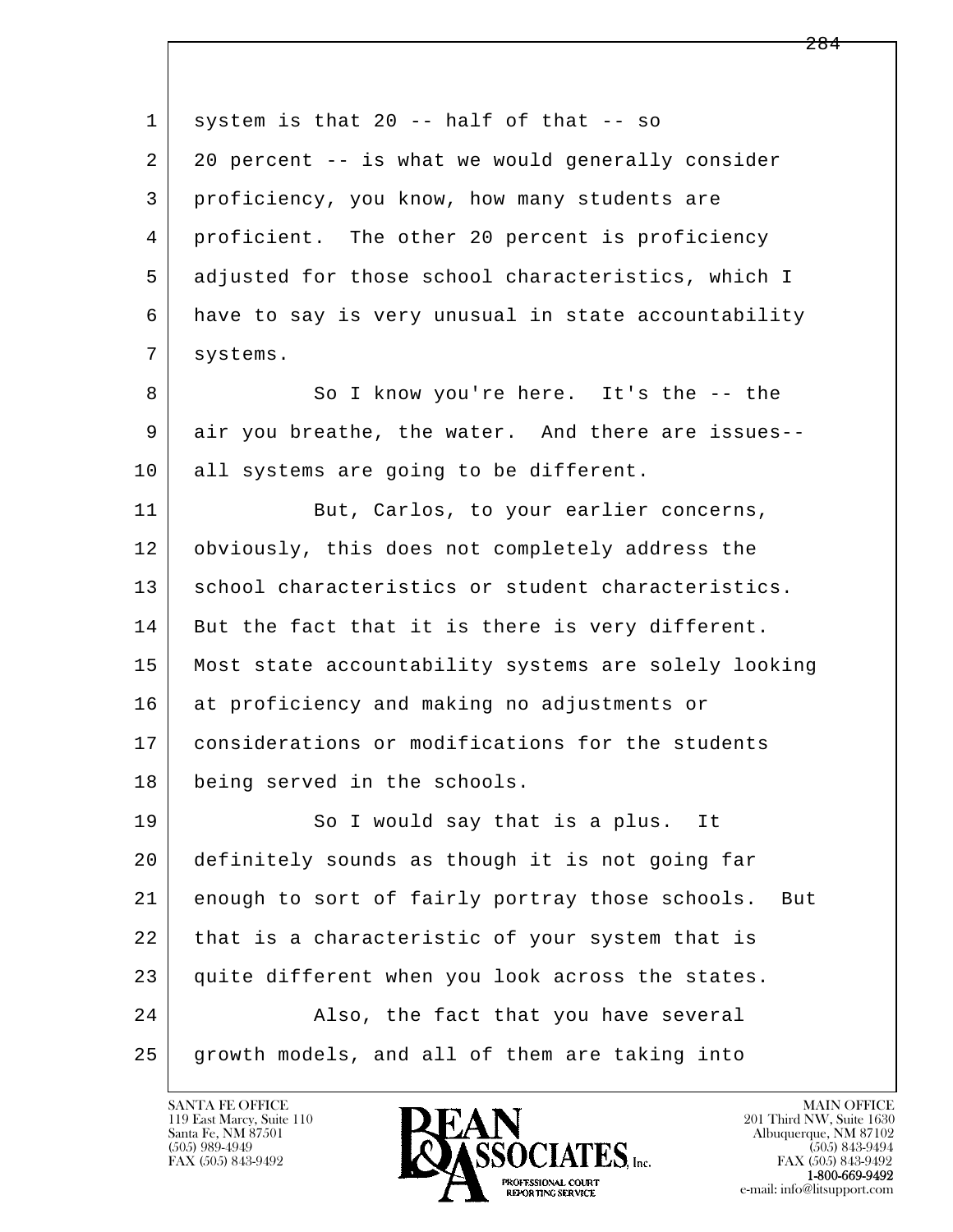| 1  | consideration the starting point of the student,     |
|----|------------------------------------------------------|
| 2  | okay? Because we talked a little bit earlier.        |
| 3  | Growth models are very different. A number of        |
| 4  | growth models -- in about 25 percent of the states   |
| 5  | that have growth models are growth models that are   |
| 6  | looking -- sort of tied to proficiency. So they're   |
| 7  | evaluating how many students are moving up a         |
| 8  | proficiency level. They're not taking into           |
| 9  | consideration sort of the starting point. Yeah?      |
| 10 | COMMISSIONER CABALLERO: No.                          |
| 11 | MS. LYRIA BOST: Oh, sorry. Katie, did                |
| 12 | you have a question? I'm seeing stuff.               |
| 13 | Okay. So other things about your -- let's            |
| 14 | see. Where did that go? Right. Okay.                 |
| 15 | So other interesting things: In terms of             |
| 16 | your current Commission framework, of course, it's   |
| 17 | highly -- you know, half of it is the A-through-F    |
| 18 | system. But then in thinking -- it's a little hard   |
| 19 | to say, "Oh, what weight does your framework have on |
| 20 | growth," because, of course, there are               |
| 21 | mission-specific measures that could be different by |
| 22 | schools and could impact this.                       |
| 23 | So any questions here about sort of top              |
| 24 | level of -- okay.                                    |
| 25 | So then if we look at college and career             |

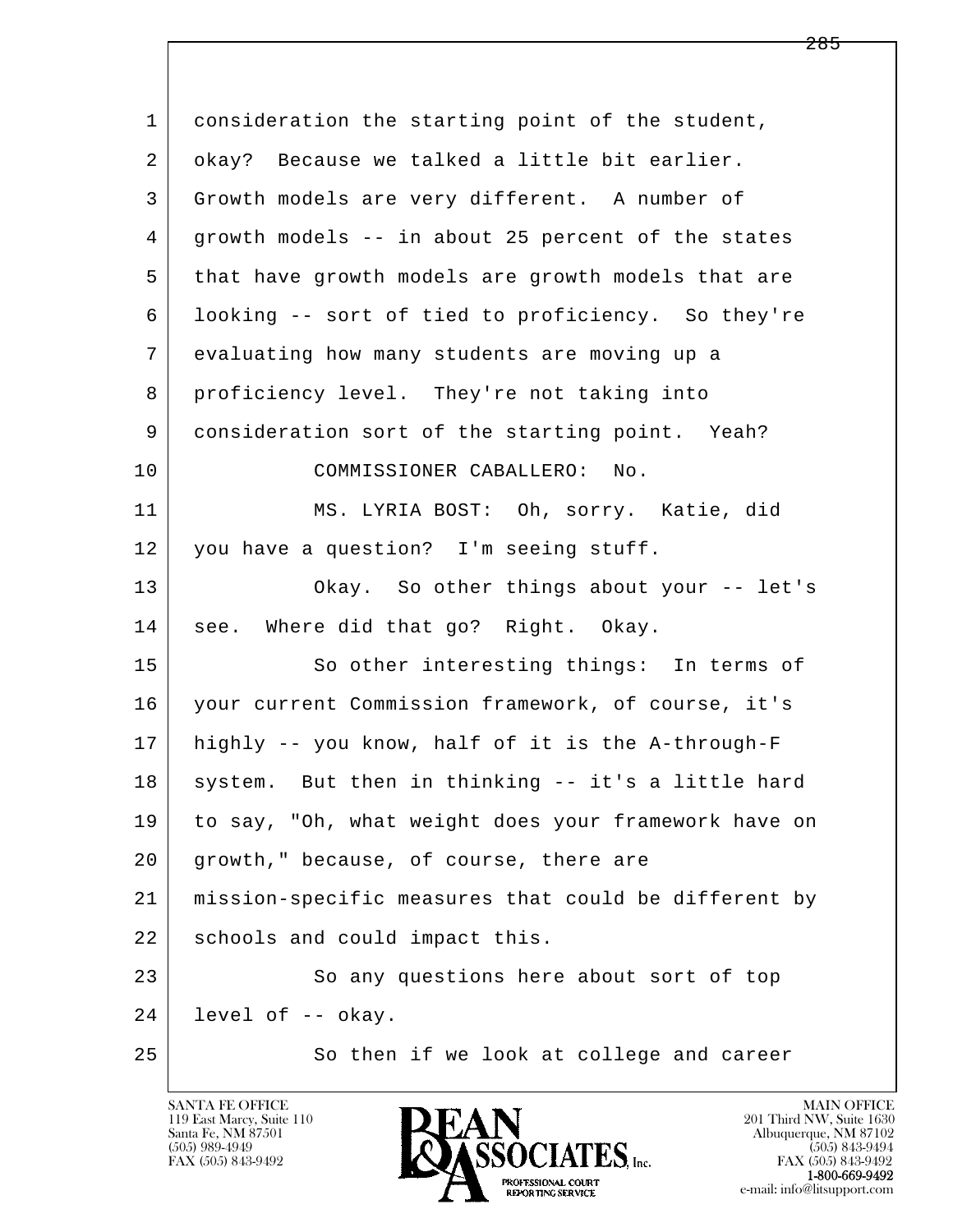l  $\overline{\phantom{a}}$ 1 readiness indicators, it's up there. Okay. 2 So in statute, they're required; but it 3 doesn't actually name specific -- you know, what 4 needs to be required. So that seems to give you a 5 lot of leadership, or flexibility, if you wanted to 6 add more. 7 The current A-through-F grade includes the 8 grad rate, college entrance exams, dual credit, and 9 vocational education. And then, again, your current 10 framework would allow for the addition -- you know, 11 if you had a school that had specific 12 college-and-career-readiness goals, to add those. 13 Of course, you all know this more than we 14 do. So anything else that we've sort of missed here 15 in terms of how college and career readiness 16 indicators are playing out in your current 17 accountability sort of landscape? 18 COMMISSIONER JOHNSTON: My experience in 19 traditional schools, in charter schools, in 20 State-supported schools, is that the indicator for 21 college and career readiness is very accurate, is a 22 positive for high schools. 23 And, Trish, I would defer to you, too. I 24 don't know how you feel about that indicator. But 25 in my experience, when I look at that and see that

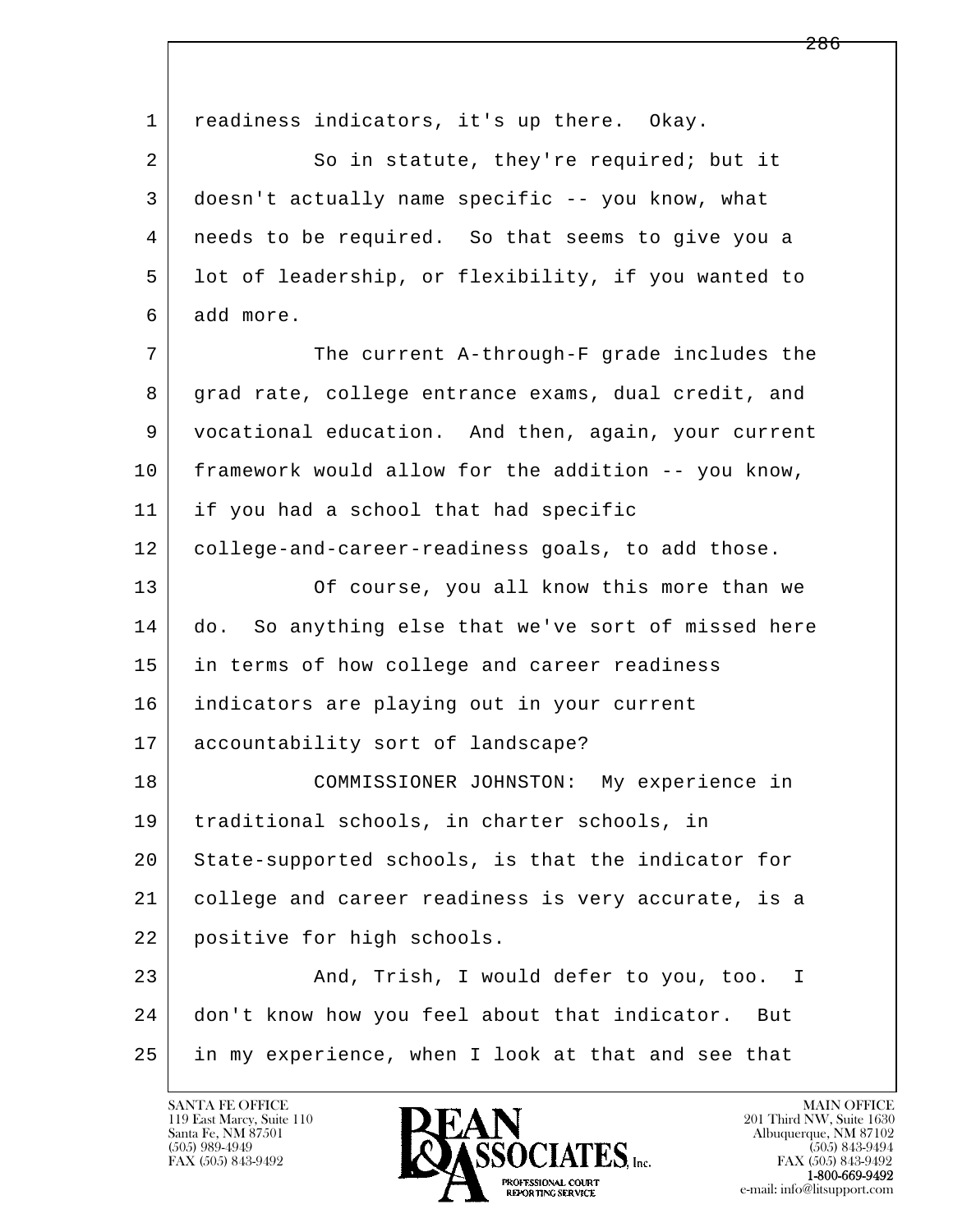l  $\overline{\phantom{a}}$ 1 on a report card -- and I really appreciate the 2 positive things that are coming out about our 3 system. But that goes without saying. That's one 4 of the things I believe in. 5 So -- but the college and career 6 readiness, in every instance where I've looked at 7 it, it's a true indicator of what you're doing. It 8 gives you -- and the expert is sitting over here in 9 the white jacket. She does this all the time. But 10 she's not saying a word. 11 MS. LYRIA BOST: Okay. So Tim is telling 12 me I need to speed up. So non-academic measures. 13 THE CHAIR: Do we still have those 14 paddles? 30 seconds. 15 | MS. LYRIA BOST: I need those. Okay, 16 great. So non-academic measures. 17 The statute requires attendance and 18 recurrent enrollment. The A-through-F grade, you 19 know, includes -- it has attendance, classroom 20 survey, which I would also say is a strength to your 21 A-through-F system that most state accountability 22 systems do not include any of that parent or student 23 voice. And then, of course, the pending ESSA 24 | requirements may result in changes, but are 25 requiring non-academic measures.

119 East Marcy, Suite 110<br>Santa Fe, NM 87501

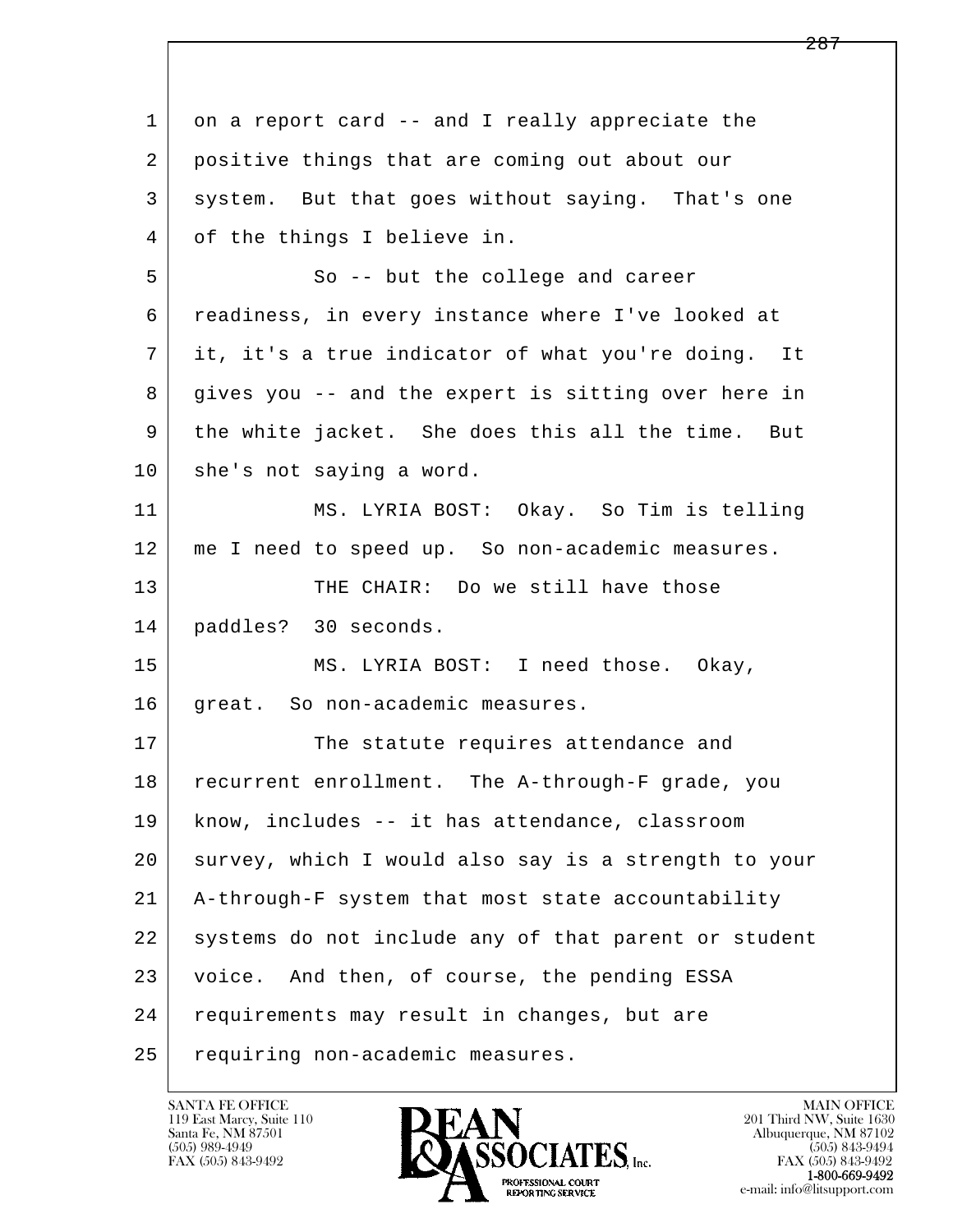l  $\overline{\phantom{a}}$ 1 Okay. And similar, your current 2 framework, again, would allow for any additional 3 non-academic that you approved. 4 And then overall score or grade: Of 5 course, you have one. But your current framework -- 6 your authorizer -- your Commission framework does 7 | not roll up; correct? 8 THE CHAIR: Right. 9 MS. LYRIA BOST: Okay. 10 THE CHAIR: I think we're -- I think we're 11 all aligned with the fact that we're looking for it 12 to roll up; because we'd like some kind of 13 differentiated, you know, accountability system for 14 them. 15 | The Survey. I -- I would  $16$  like a midyear -- a midterm report for the charter, 17 so that we have an idea, three years in, where the 18 schools that are up for renewal will -- you know, 19 what they're looking like. And it also could help 20 the schools to reflect to see they still have time 21 to maybe fix something. 22 MS. LYRIA BOST: Exactly. It's good to 23 have early warning. Okay. 24 So if you turn over this sheet that we 25 handed out, in the interests of time, we'll go

119 East Marcy, Suite 110<br>Santa Fe, NM 87501

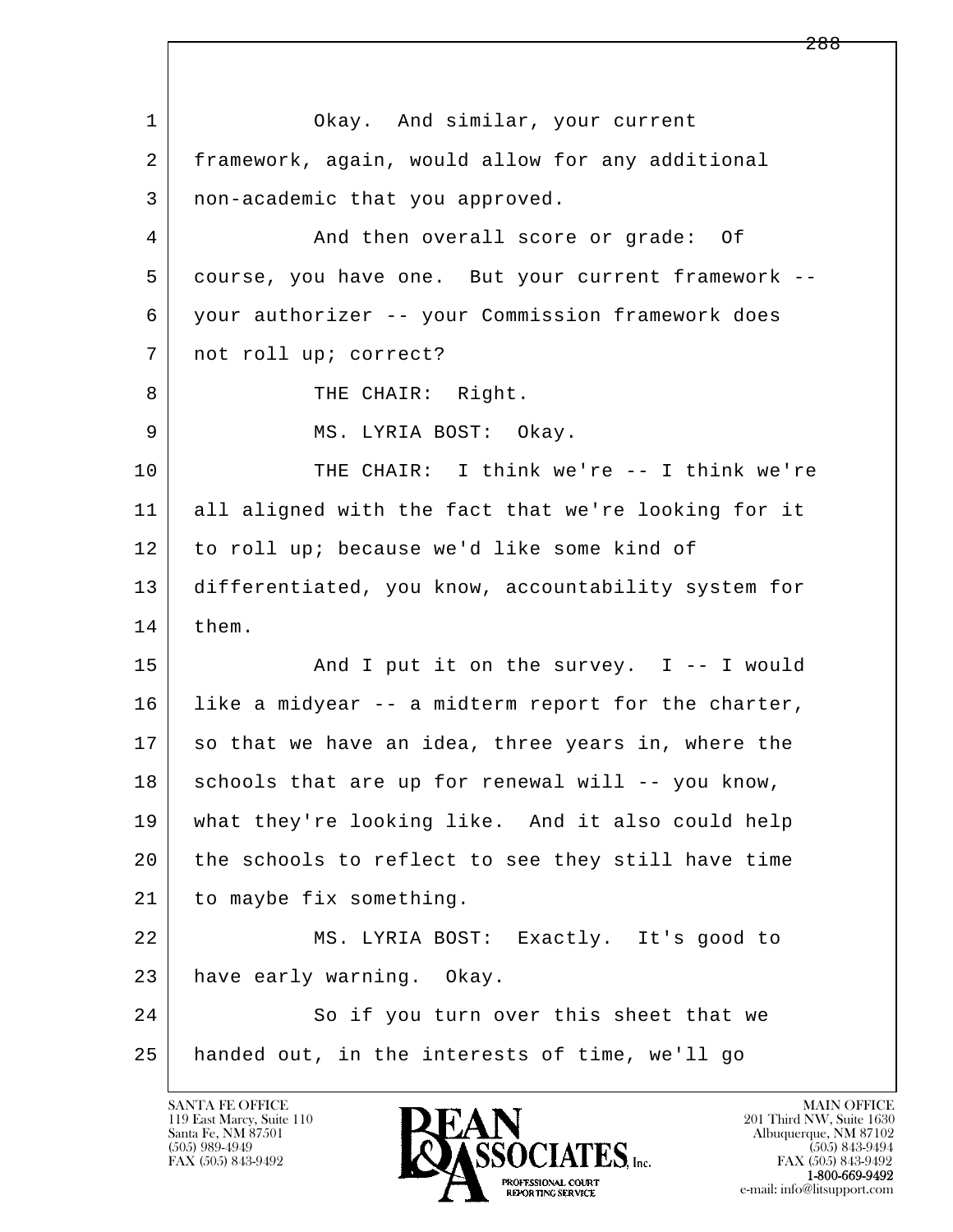l  $\overline{\phantom{a}}$ 1 through and talk about them as we go. 2 Next consideration is alignment with state 3 accountability systems. And we talked about this 4 quite a bit this morning. You seemed to have sort 5 of worked that out internally and be fairly 6 comfortable with the level of alignment. And this 7 is something that really ranges -- do you have a -- 8 THE CHAIR: Well, I thought it is 9 addressed. Alignment, statute requirements for 10 | charter school accountability. 11 MS. LYRIA BOST: Do we want to hand out  $12$  that  $-$  13 MR. TIM FIELD: We do have the statutes 14 here. 15 THE CHAIR: That's always been the 16 | conversation that we've had. And that the statute  $17$  says what we will -- you know. 18 | MS. LYRIA BOST: Well, it clearly names 19 out all the components of the state accountability 20 system. So by being aligned with it, you are then 21 meeting the requirements. But I don't think it  $22$  specifically says that you have to use the  $-$ -23 THE CHAIR: Correct. Yeah. 24 MS. POULOS: And I think -- I think what 25 we're talking about is Subsection E, where it says,

119 East Marcy, Suite 110<br>Santa Fe, NM 87501

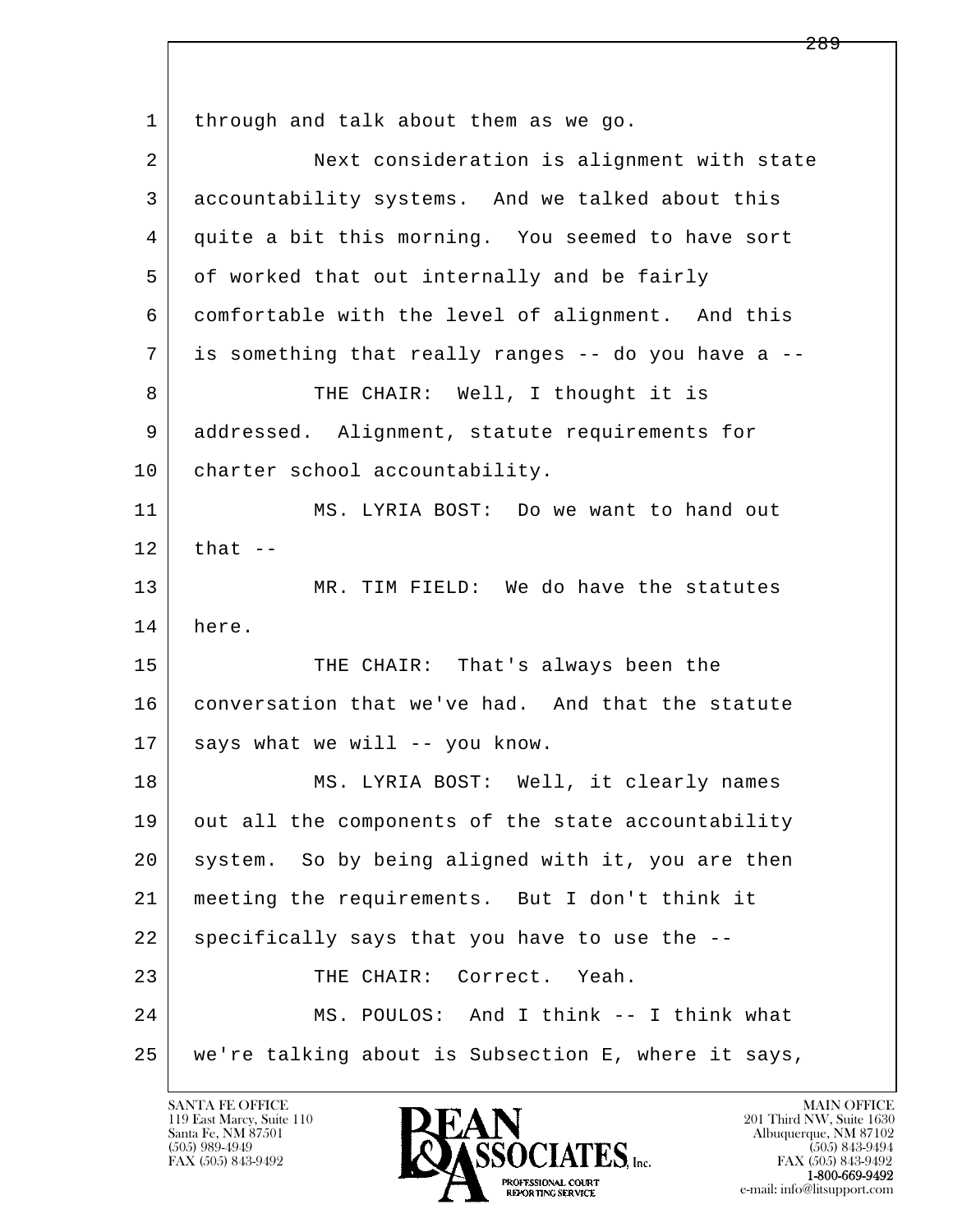l  $\overline{\phantom{a}}$  1 "Maybe report from the state assessment." 2 So I think in that way, we're talking 3 about having to align with where the data is coming 4 from. 5 MS. LYRIA BOST: Yes. It would be 6 difficult to meet all of those without using the 7 | state -- yeah. Yes. 8 | THE CHAIR: Right. 9 MS. LYRIA BOST: Okay. So we see -- I 10 don't think we need to spend too much time on this. 11 | MR. TIM FIELD: Probably different 12 approaches. There are different approaches to what 13 "alignment" means, which was part of the 14 conversation this morning. 15 | MS. LYRIA BOST: Right. Right. And so we 16 see three sort of main approaches in terms of 17 alignment by authorizers. 18 | Cone is to just use the state 19 | accountability system with no additions. 20 The second is to use the results of the 21 state accountability system and then supplement it 22 with additional measures. Generally, what we're 23 seeing is those additional measures are ones that 24 really address charter context, things that really, 25 you know, aren't necessarily addressed in the state

119 East Marcy, Suite 110<br>Santa Fe, NM 87501

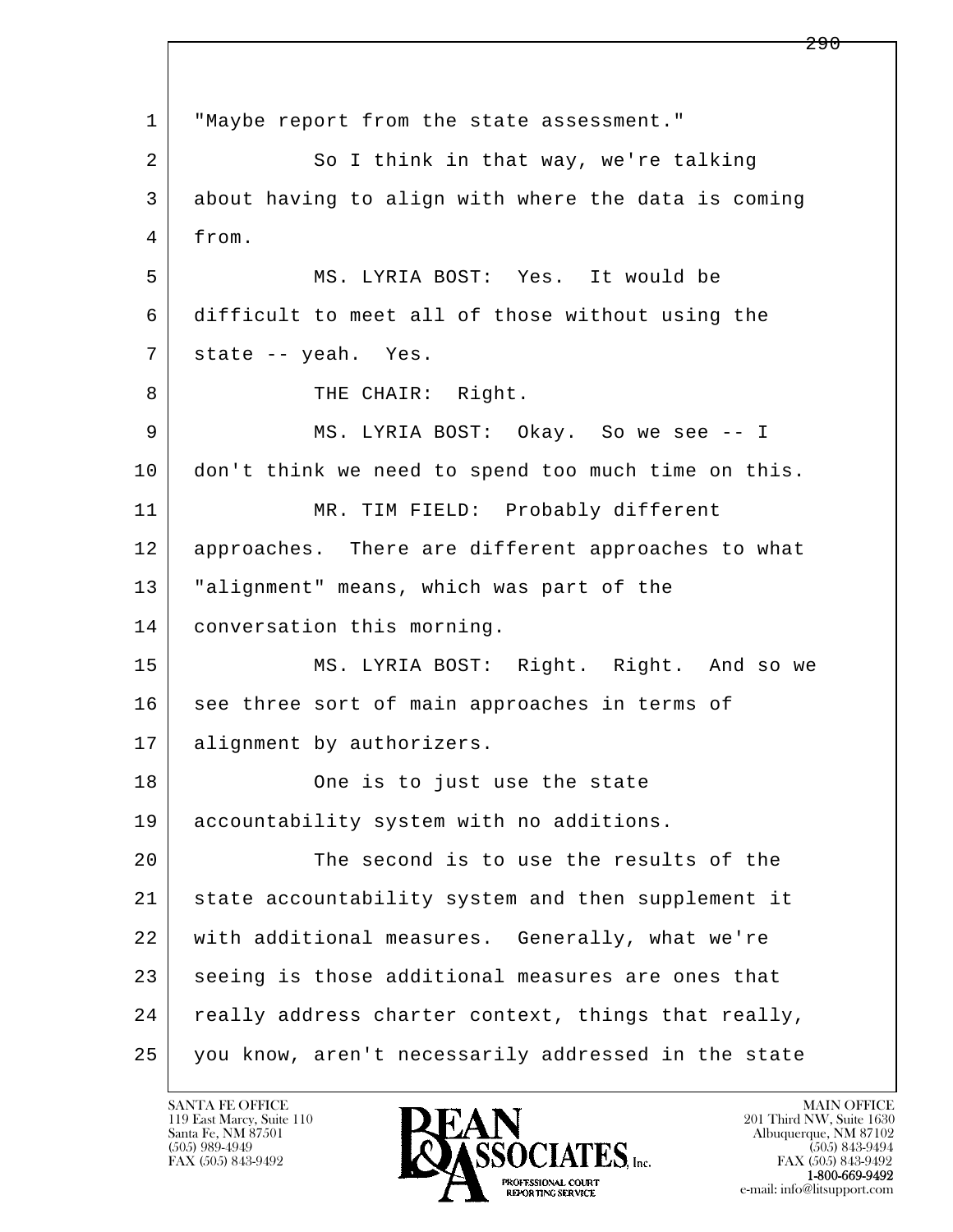1 accountability system. So that can include 2 geographic comparison. This can start debates for 3 days; right? Schools don't -- you know, you can -- 4 even on one side is that schools should not be 5 compared to the districts that they're in, because 6 they're often serving different students.

7 On the other side, if you are in the 8 | terrible situation of having to decide whether to 9 close a school or not, you know, non-renew, often it 10 is going to be important to know what are the other 11 options, and is this school -- how is it compared to 12 the schools that those students are going to attend?

13 So being able to actually quantify that --14 and a number of authorizers that we work with, some, 15 in the best cases, actually go -- you know, in a 16 granular way, know exactly the percentage of 17 students that would be assigned to, you know, each 18 of the traditional district schools. And they can 19 see, you know, okay, on these -- on this -- you 20 know, whatever metric you want to see, how are those 21 assigned schools doing, and what are the 22 consequences of an action you might take as an 23 authorizer.

l  $\overline{\phantom{a}}$ 24 So the second option, sort of where you're 25 using the results of the state accountability system

119 East Marcy, Suite 110<br>Santa Fe, NM 87501

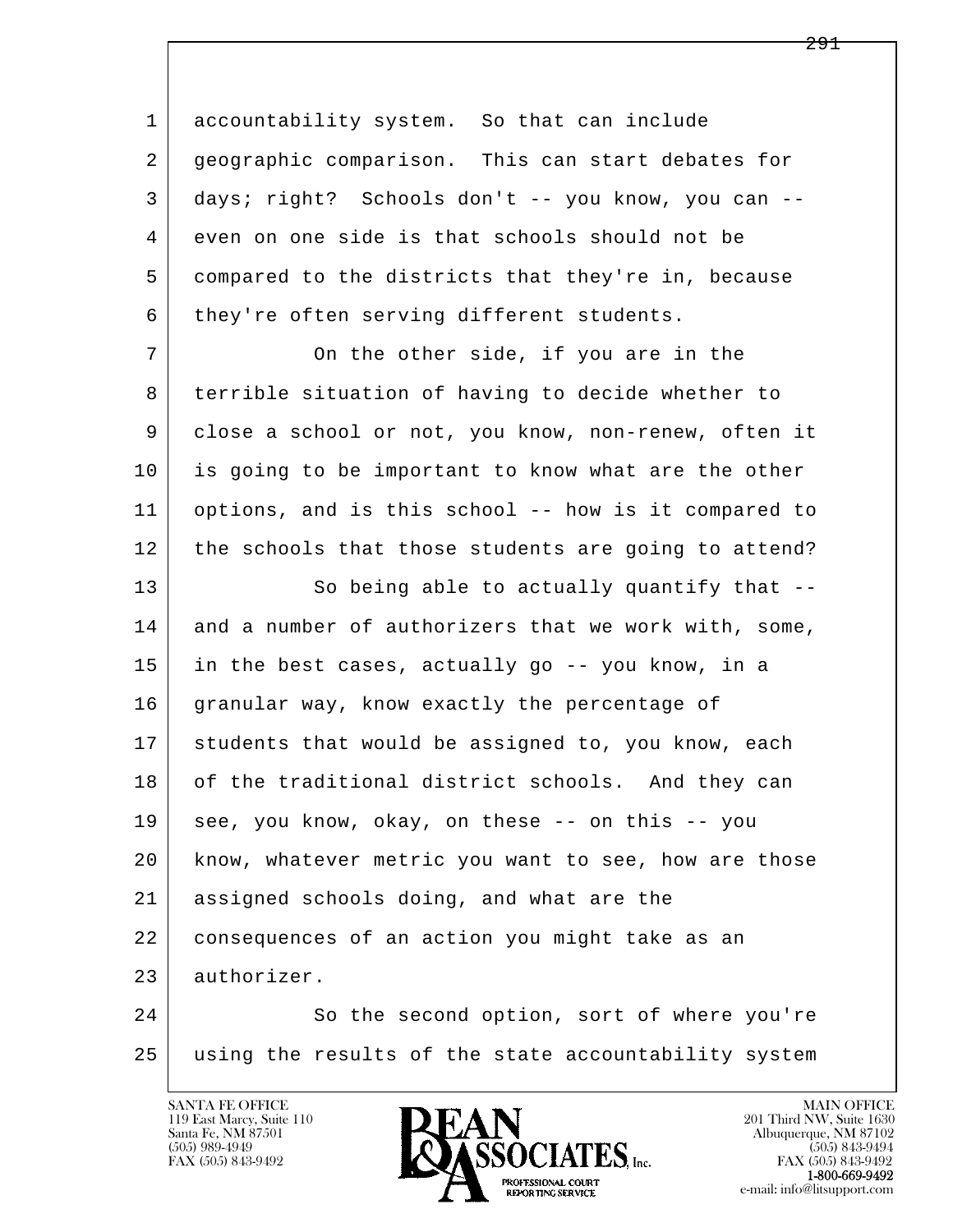l  $\overline{\phantom{a}}$  1 with additional metrics, I would say that's sort of 2 | your current system; although, you really haven't 3 defined them. They're mission-specific. Some 4 authorizers will see we're going to look at a 5 geographic comparison. We're going to look at 6 similar schools, and we'll have mission-specific 7 | goals, for example. 8 And then in the third example -- and I 9 would say most authorizers are also in that similar 10 category where you are, where they're using the 11 state accountability results with additional 12 measures. 13 And then there are some authorizers -- the 14 Colorado Charter Institute is one -- where they sort 15 of pull apart components of the state system and 16 sort of reconfigure it. That can be a little bit 17 complicated, and, again, hard to make comparisons 18 when you're wanting to say, "How are the schools 19 doing compared to traditional district schools?" 20 So those are the three sort of the 21 approaches that we see. These depend, of course, on 22 the strengths of the -- or the quality and the 23 components of the state accountability system, the 24 authorizer's mission, and data availability often. 25 | Chay. So any questions on that?

119 East Marcy, Suite 110<br>Santa Fe, NM 87501

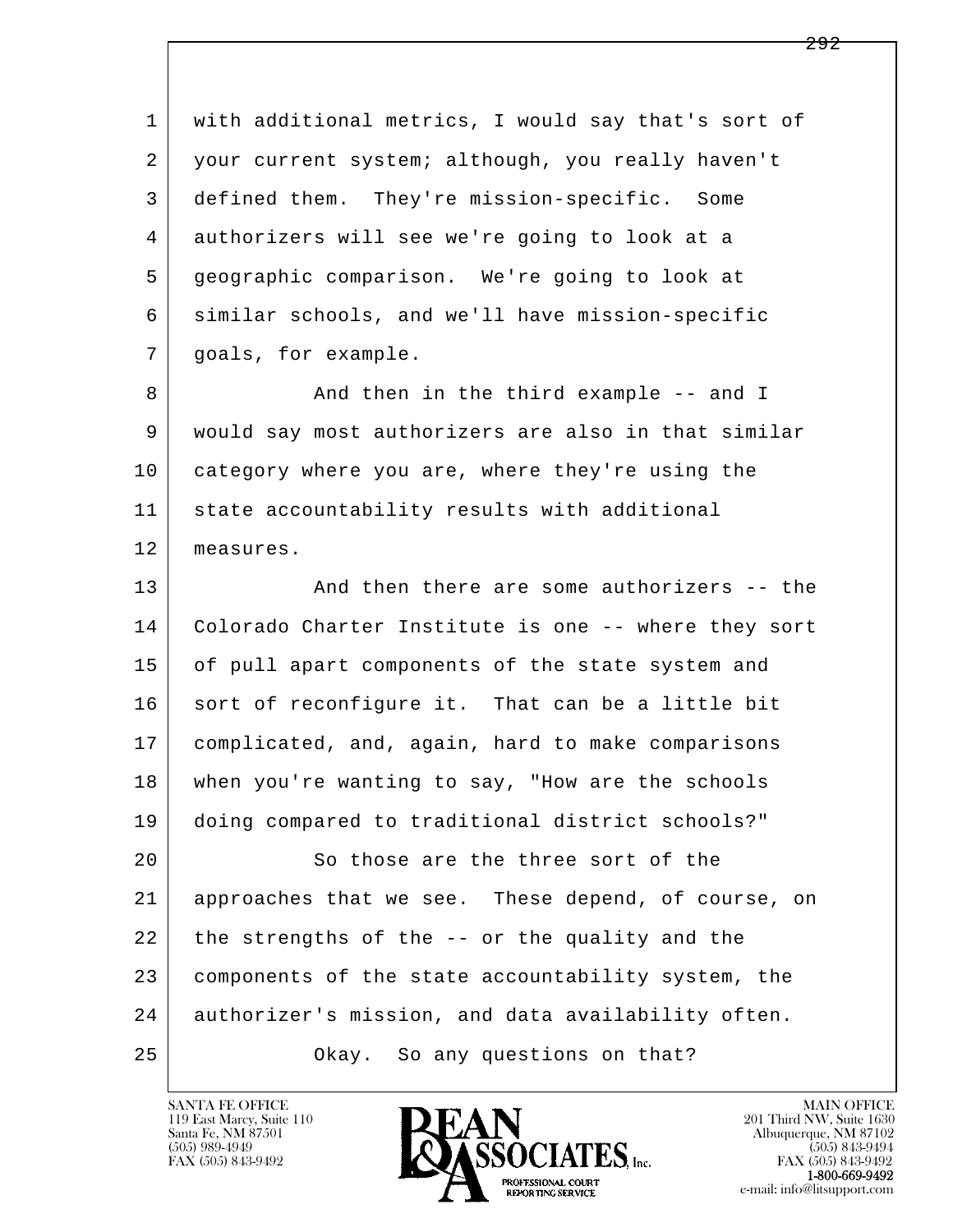l  $\overline{\phantom{a}}$  1 All right. Let's get to the next issue. 2 So -- okay. So evaluating schools equitably. This 3 is a really -- you know, we've had some conversation 4 today. This is often topmost, really important in 5 terms of authorizer priorities. 6 The way that they go about trying to 7 answer this question can be pretty different. But 8 often, we do see some type of comparison to schools 9 serving similar students, or a real focus on 10 subgroup performance with rigorous, yet achievable, 11 goals. 12 So, again, if you're expecting all 13 | students in all subgroups to reach 80 percent 14 proficiency, that's probably not going to be a good 15 way of finding whether schools are serving students 16 well. You'll find schools adding regression or 17 value-added, which take school or student 18 | characteristics into place. 19 So this is where we say -- and so we have 20 been recently working with the new Washington State 21 Charter Commission. And interestingly enough, their 22 schools really wanted a value-added analysis to say, 23 "Okay, you're looking at proficiency; but look at 24 taking into consideration who we're serving." 25 They really wanted that. It wound up

119 East Marcy, Suite 110<br>Santa Fe, NM 87501

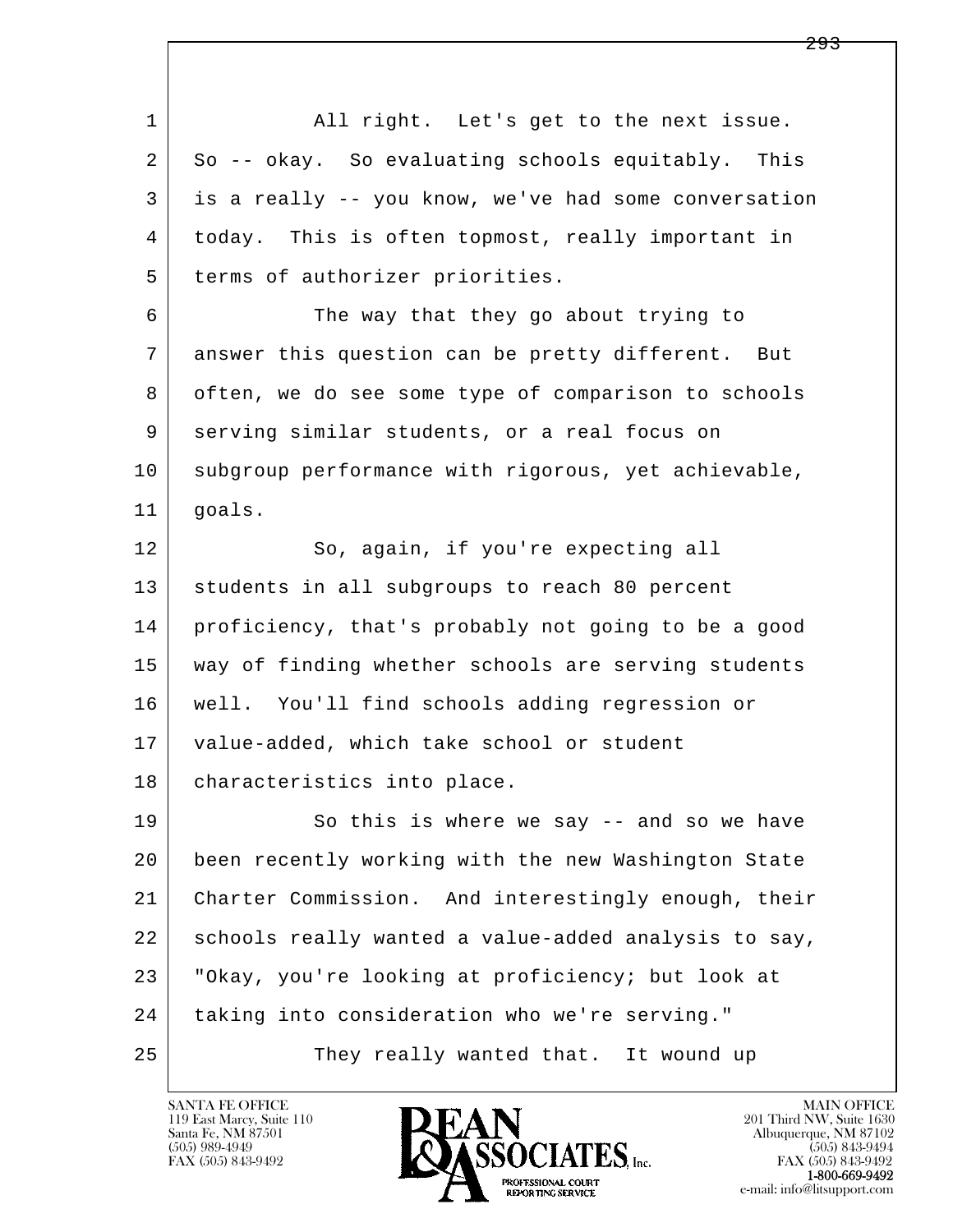1 being included.

| $\overline{a}$ | That's already in your state                         |
|----------------|------------------------------------------------------|
| 3              | accountability system. So, again, I know that there  |
| 4              | are lots of problems with all systems. But you have  |
| 5              | some qualities that charter schools in other places  |
| 6              | are asking for and sometimes getting and sometimes   |
| 7              | not. But this idea that you're not setting just an   |
| 8              | absolute standard for everybody, but you're          |
| 9              | adjusting or modifying for students served is often  |
| 10             | how authorizers are dealing with this.               |
| 11             | How do we, you know, equitably evaluate              |
| 12             | schools and set our standards so they're taking      |
| 13             | these considerations in?                             |
|                |                                                      |
| 14             | Yeah. Any -- any questions here?                     |
| 15             | I would say the way that I usually -- the            |
| 16             | thing that I think is actionable here is you want to |
| 17             | be able to address that concern, or claim, from a    |
| 18             | school who might say, "We're serving the neediest    |
| 19             | kids, and you are not evaluating us fairly."         |
| 20             | As an authorizer, you want to have the               |
| 21             | data and the analysis that allows you to either say, |
| 22             | "You're right, and you're actually doing well with   |
| 23             | these students, with these students over-age and out |
| 24             | of cohort, and actually getting graduation rates,"   |

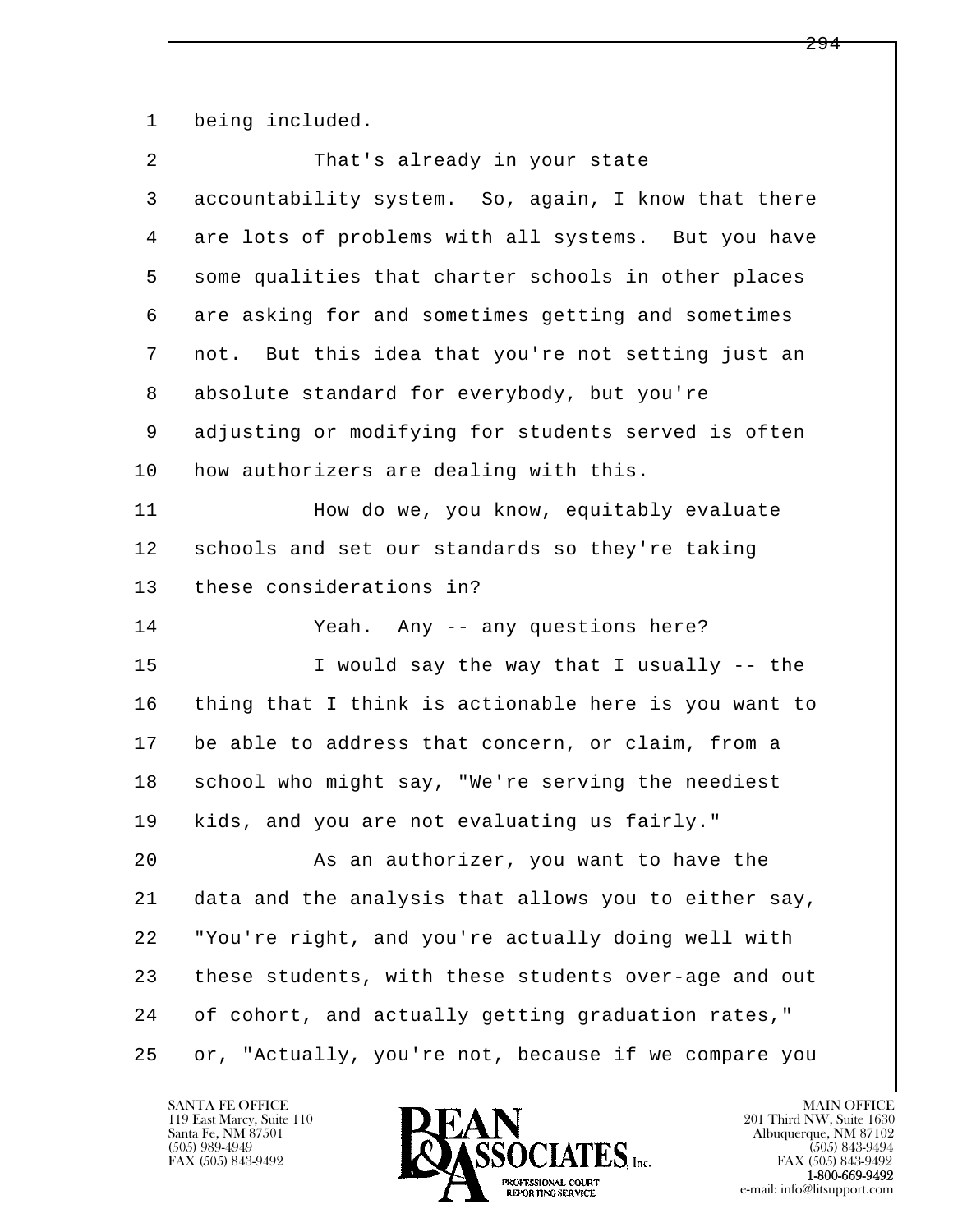l  $\overline{\phantom{a}}$  1 to other schools doing the same"; so the ability to 2 answer that question is what you want in your 3 framework. 4 Okay. Any other questions here. 5 Oh. In terms of looking to see -- again, 6 your A-through-F grade does have some of that 7 conditioning or taking into consideration the 8 student characteristics. So that's a strength that 9 you're starting with. 10 Okay. Mission-specific goals. 11 You have a very high weight -- and I would 12 say in terms of looking at authorizers across the 13 country, you have much more of a focus on those than 14 others. At the other -- and there are many 15 authorizers who do not provide the opportunity to 16 have mission-specific. 17 There are some that require them. I would 18 say that's a much smaller group. And then there are 19 many authorizers who offer it as an option. So 20 they're not required. 21 When they are used, they go through a very 22 rigorous process that I know you're familiar with in 23 terms of making sure that it is valid, it's based on 24 data you can collect, that you trust, and that the 25 | targets are established well.

119 East Marcy, Suite 110<br>Santa Fe, NM 87501

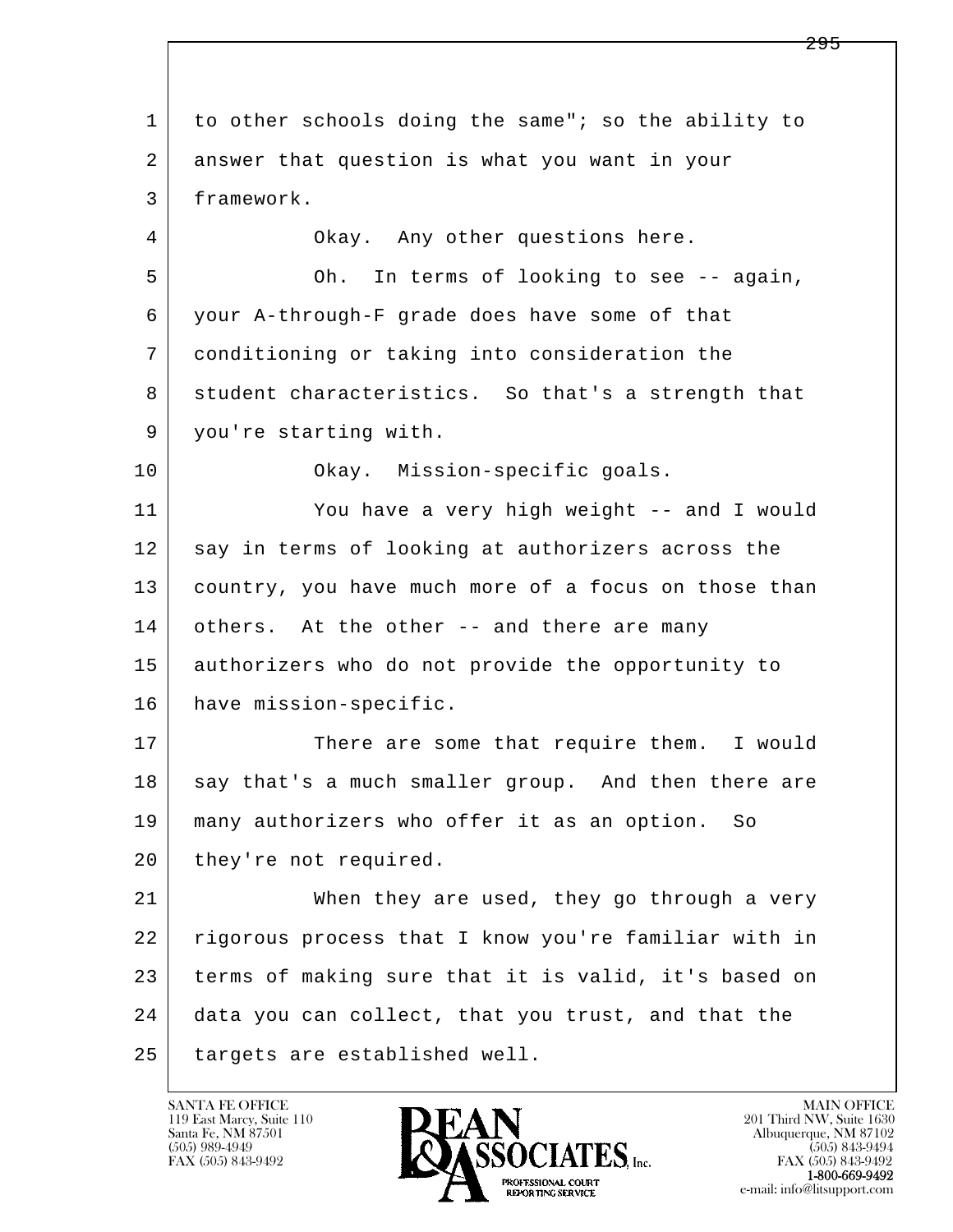l  $\overline{\phantom{a}}$ 1 So we really see quite a range in this. 2 And I will also say that generally, where they are 3 included, the weight is not very high. This is, 4 again, on average. You know, it's more in the 5 to 5 10 percent of the framework range. Hawaii is one 6 other place where it's a much larger -- I think it's 7 25 to 40 percent. 8 MR. TIM FIELD: And just -- I mean, 9 considerations are important in this challenge of 10 reliable data sorts, you know, the ability to 11 actually access the data, to verify the data, and 12 just the capacity to do that review and approval. 13 So that's one of the challenges that I think a lot 14 of authorizers face. 15 MS. LYRIA BOST: Great. So next is, 16 again, one that I think you tend to do much more 17 | than the average authorizer, which is the use of 18 | additional assessments, aside from the state 19 accountability system. 20 So there are two -- we put this into two 21 categories to sort of talk about the trends. So 22 there are a number of authorizers who are using 23 end-of-year nationally normed assessments, other 24 | than their state assessments. So, for example, most 25 commonly, that's NWEA MAP.

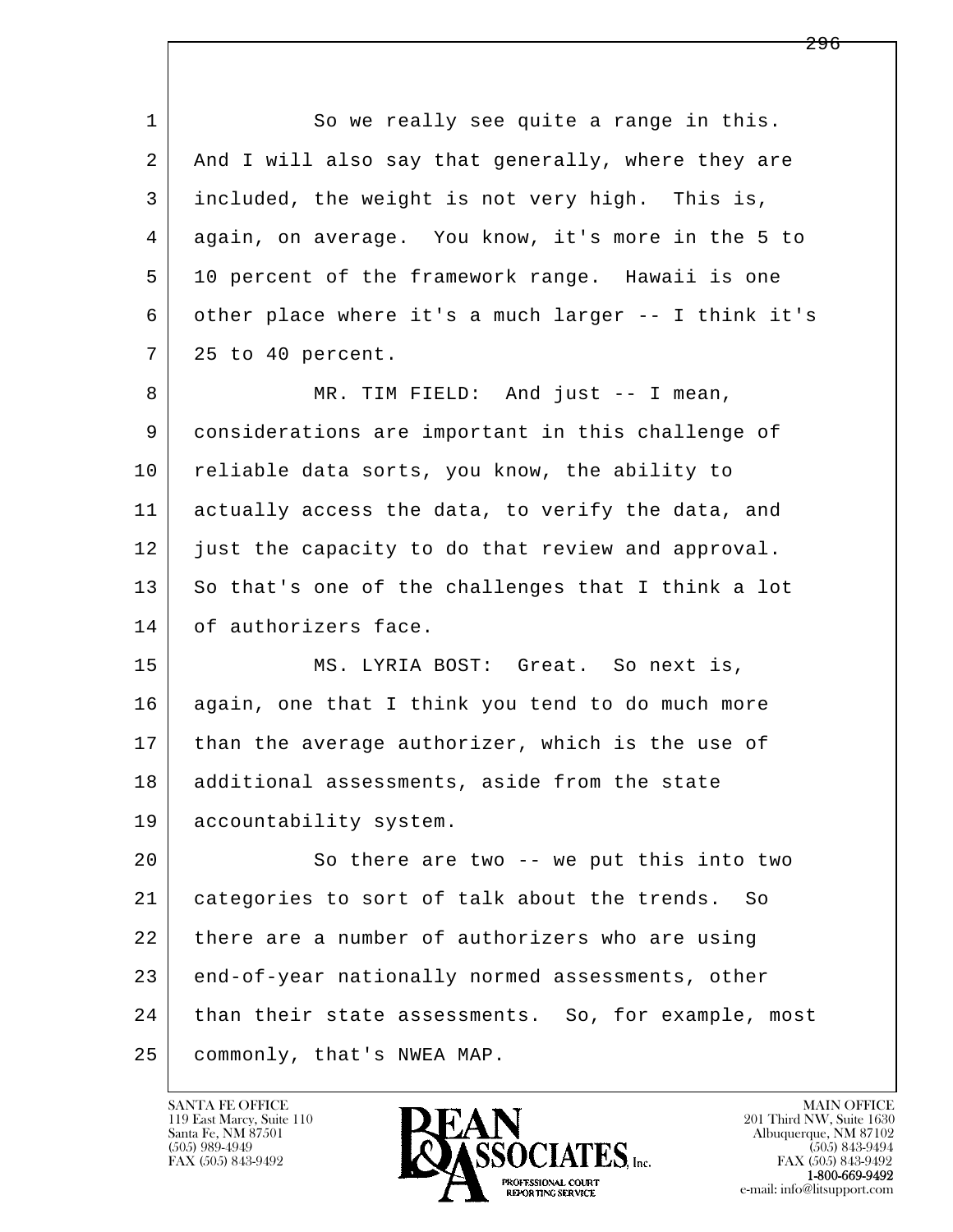| $\mathbf 1$ | They use -- we talk about the end-of-year.           |
|-------------|------------------------------------------------------|
| 2           | You can also use MAP for interim. We're going to     |
| 3           | start by just talking end-of-year.                   |
| 4           | Three different sort of situations that we           |
| 5           | see: The use in accountability for non-tested        |
| 6           | grades. So D.C., the charter board there is a good   |
| 7           | example, where they require their K-2, or their      |
| 8           | early education schools, if they don't have tested   |
| 9           | grades, to choose from a list of pre-approved        |
| 10          | assessments that are in that age -- that apply and   |
| 11          | are valid for that age.                              |
| 12          | They receive the results, and the results            |
| 13          | are actually used in the accountability              |
| 14          | determinations and reports for their K-2. That's a   |
| 15          | little unusual that those -- that they're used in    |
| 16          | accountability.                                      |
| 17          | Even rarer is to be used in place of the             |
| 18          | state assessment. And the only example that we know  |
| 19          | of is Chicago Public Schools Charter Office who uses |
| 20          | NWEA MAP. They pay for it to be administered to all  |
| 21          | of their schools. They receive data directly from    |
| 22          | the vendor. And they use that in their charter --    |
| 23          | in their accountability, actually, for all schools   |
| 24          | in the Chicago district. Very unusual.               |
| 25          | And then another way that we see that                |

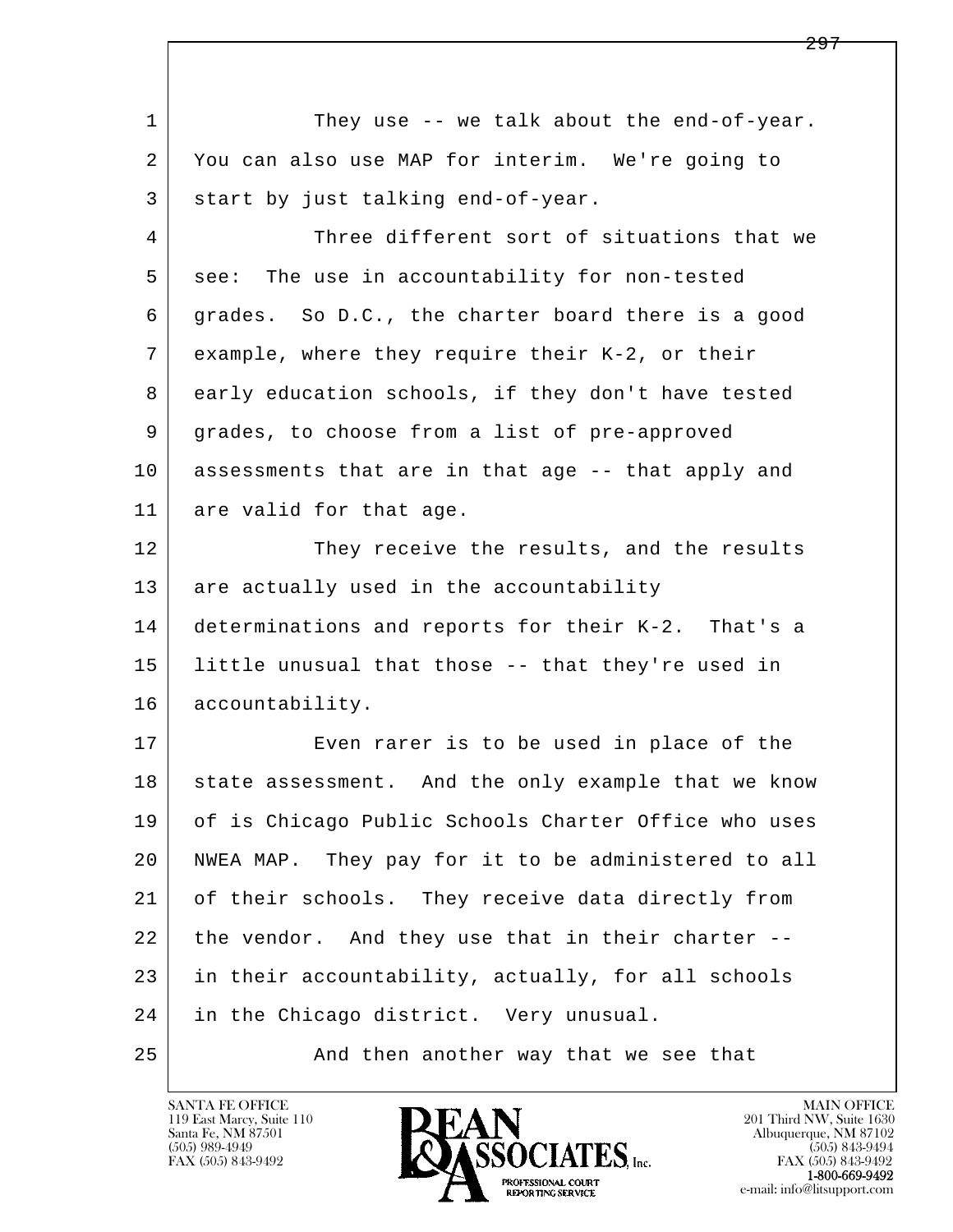l  $\overline{\phantom{a}}$  1 end-of-year sort of another assessment used is for 2 growth. And predominantly, we saw this originally 3 in states that did not have growth models and 4 authorizers who really wanted to be able to evaluate 5 their charter schools on growth. 6 So a number of the Indiana authorizers, 7 NWEA MAP is used -- I think at one point, it was -- 8 it was paid for for all schools. So there's not an 9 issue of asking schools to do something they're not 10 already doing. 11 But a number of the authorizers there 12 using NWEA growth [verbatim], because they didn't 13 have a growth model. They now have a growth model, 14 so they usually will now use it for informational 15 purposes. 16 So that's the end-of-year. 17 | The terms of the short-cycle interim 18 assessments, we do not see this used by authorizers 19 in accountability. We couldn't -- I note that that 20 is something that you are considering -- have done 21 in certain -- we do see that used for general 22 monitoring and support by some authorizers who -- 23 for example, the Indianapolis Mayor's Office has a 24 number of schools -- I think they have 30 schools. 25 They have -- they meet with schools three times a

119 East Marcy, Suite 110<br>Santa Fe, NM 87501

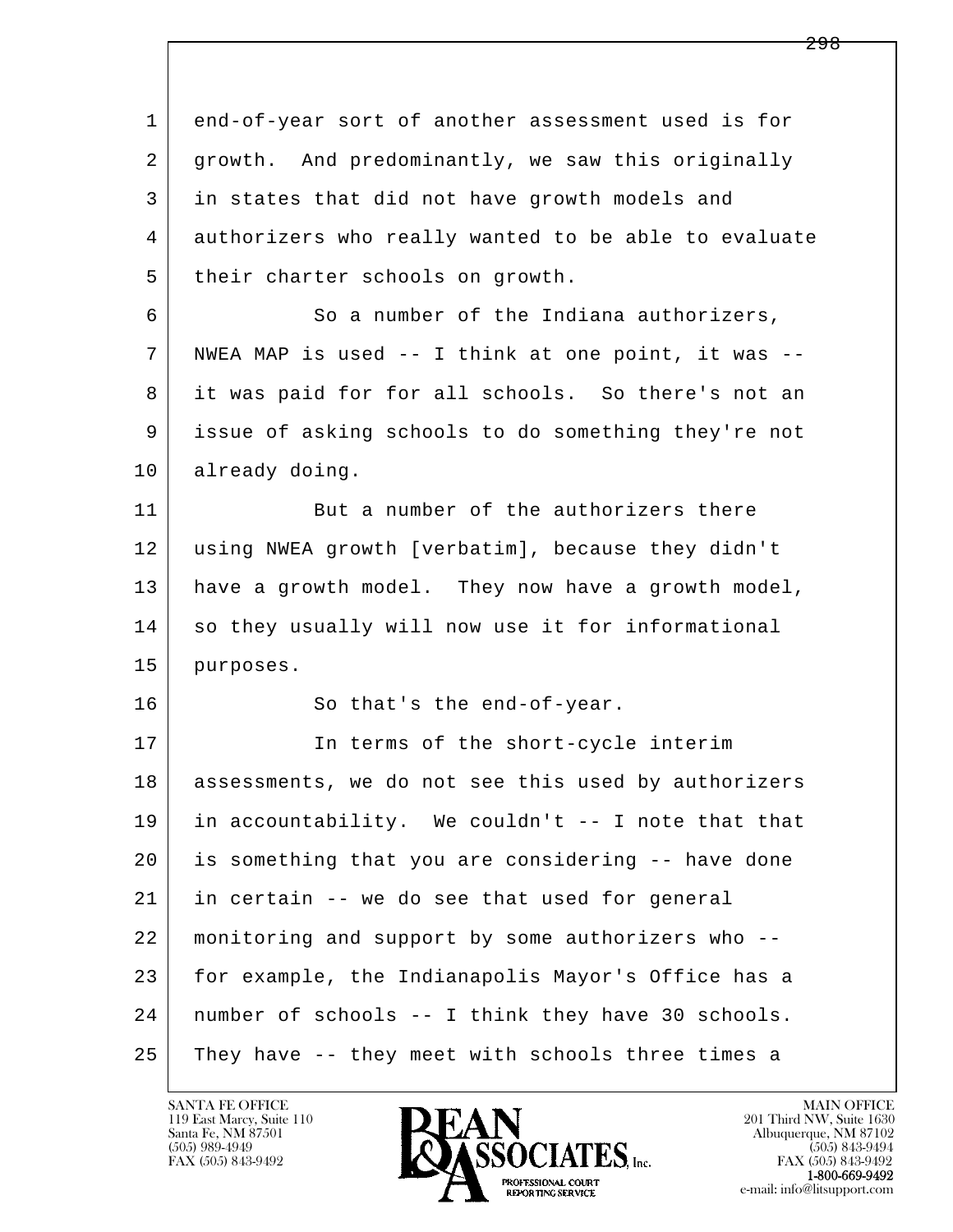1 year.

2 I would say they are heavy on the meeting 3 and support end of the spectrum, which is definitely 4 a spectrum, because there are many authorizers who 5 don't even do school visits.

6 So they meet three times a year. They 7 receive NWEA MAP results directly from the vendor; 8 so they are not asking schools for the results. 9 Schools, every year, sign a release allowing NWEA to 10 send data directly to them. They have it. They use 11 it in their monitoring and support. It is not used 12 for accountability. It is meant to be a support and 13 feedback from the schools to highlight performance 14 issues early on for the authorizer.

15 And then there are some authorizers who do 16 that same sort of process, but only as an 17 | intervention step. So if schools -- if something is 18 triggered, then they would then require -- you know, 19 "We are going to need to review with you interim, 20 short-cycle data," and set up a cycle for that.

l  $\overline{\phantom{a}}$ 21 So, again, considerations here. Really, 22 we see a preference for data being reported directly 23 from the vendor, both for ease, less burden on 24 | schools; it's more reliable.

25 A big issue that comes up here is that

119 East Marcy, Suite 110<br>Santa Fe, NM 87501

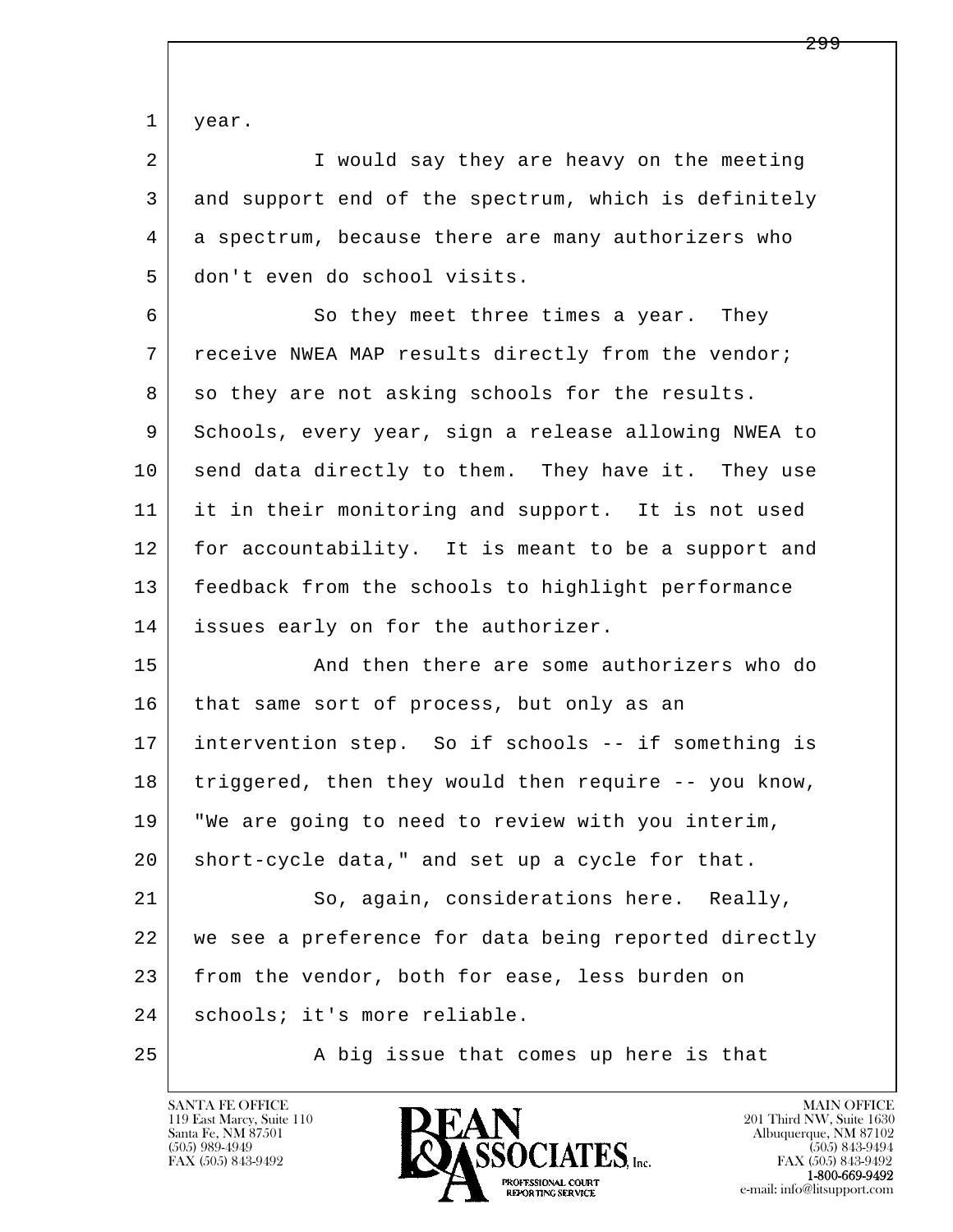l  $\overline{\phantom{a}}$  1 often these assessments are not aligned with the 2 state accountability system. So we have had -- 3 we've talked to authorizers who have said, "We were 4 looking at that, but then we found that those 5 interim were not giving us a sense of how -- they're 6 not aligned with our state assessment, and it hasn't 7 been useful." 8 | So that's a really important 9 consideration. 10 | And then really tough to set appropriate 11 targets. Each of these assessments are different. 12 It's very different to say, "80 percent of kids are 13 hitting -- meeting growth targets on NWEA," versus 14 another assessment. So it takes -- this is a large 15 capacity. And then there's also the internal 16 capacity. Yeah? 17 | MS. POULOS: So I had a question about. 18 COMMISSIONER ARMBRUSTER: Katie. 19 MS. POULOS: Sorry. I had a question 20 about when you were saying monitoring support 21 intervention. 22 We are one of the states that has the 23 "meet or make substantial progress" language in our 24 statutes. 25 Is there anything you've seen, when it

119 East Marcy, Suite 110<br>Santa Fe, NM 87501

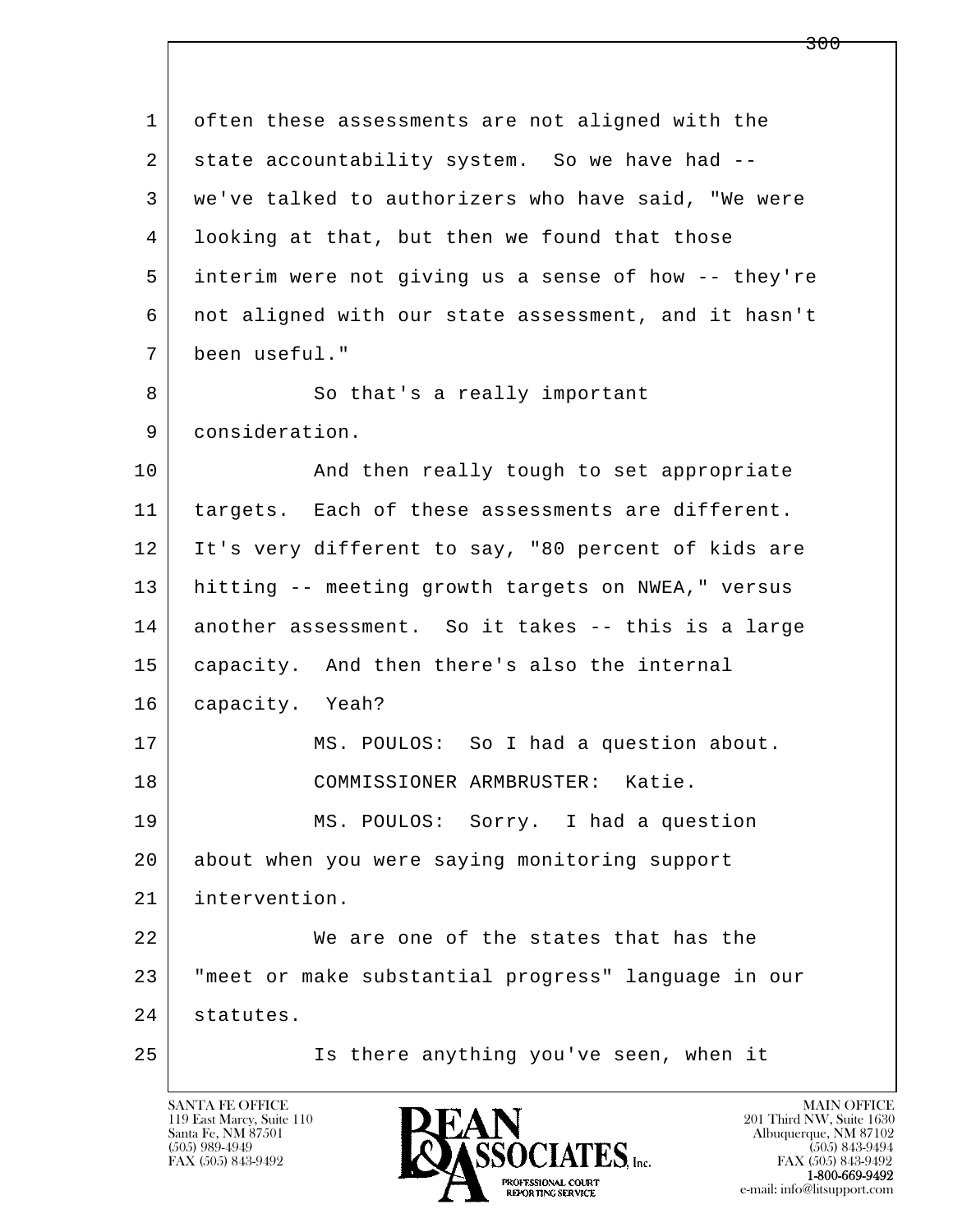l  $\overline{\phantom{a}}$  1 comes to that "substantial progress" piece, that 2 maybe is coming out of these tests? Or -- and I 3 know this is probably opening a whole other can of 4 worms. But is there anything you can tell us about 5 how other states handle that "substantial progress" 6 language? 7 | MS. LYRIA BOST: Tim, do you have any -- I 8 think we're digging into the intervention ladders 9 and processes. So we would definitely have to dig a 10 | little deeper. We could definitely answer that 11 question for you, because we know a number of 12 authorizers where they're using this for this 13 process. And what might be useful is to get for 14 them what are their sort of -- how do you move out 15 of this category and -- yeah. We'll have to follow 16 up on that. 17 MS. POULOS: Okay. 18 THE CHAIR: I just have a quick question, 19 because I don't know how we would be able to do it. 20 Because you said it's certainly easier if the 21 | test -- the reports directly to the state. But if 22 our schools are paying for it, not the State, would  $23$  they be able to do that? 24 If -- when they're using NWEA and things 25 like that, could they sign that waiver so that we

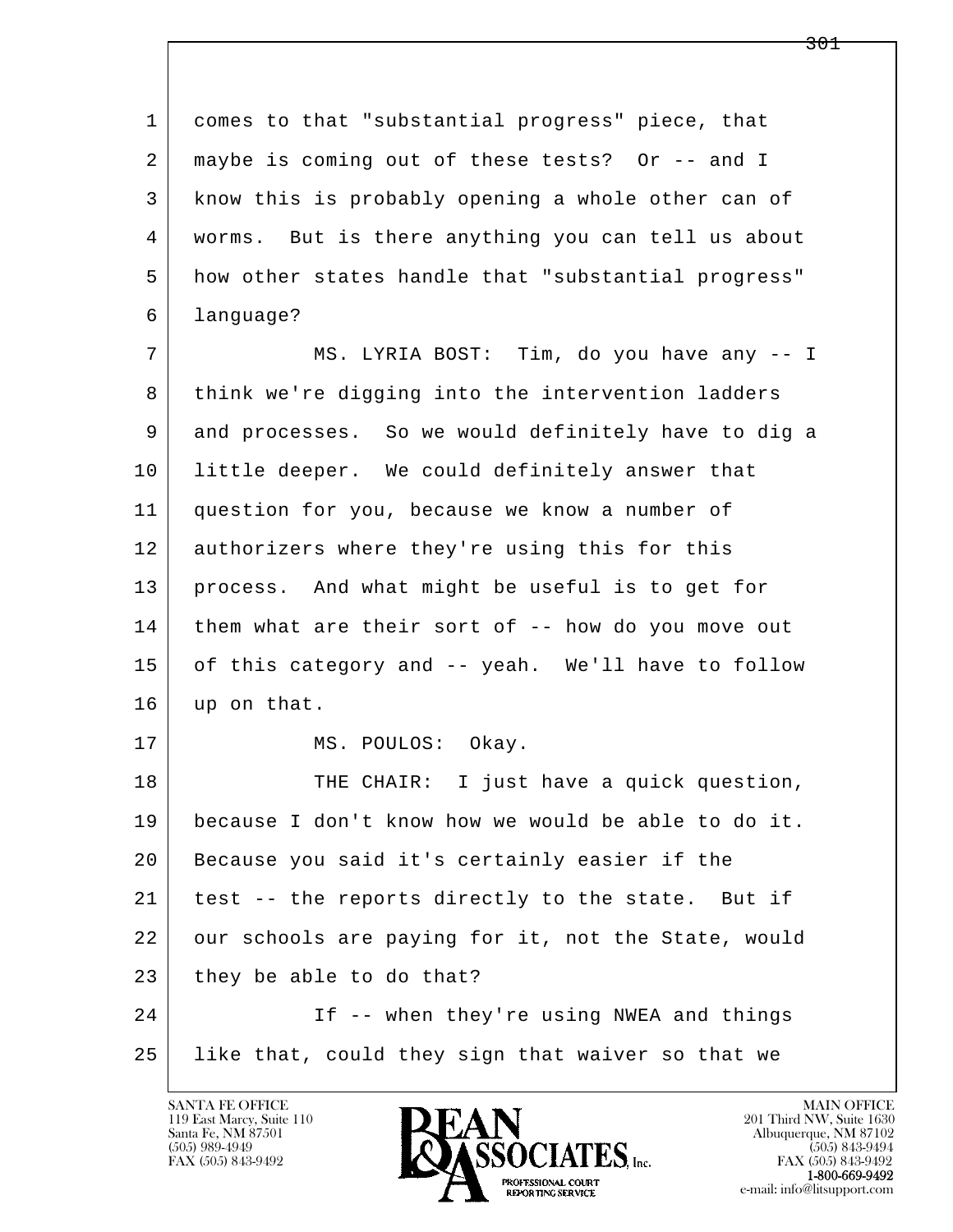l  $\overline{\phantom{a}}$  1 wouldn't have that challenge that the -- that the 2 information would go directly to CSD instead of 3 having to have the school be that? 4 But I don't know if that's possible, 5 because the State is not paying. In theory, the 6 State is, because it's State monies; but -- you 7 know. 8 MR. TIM FIELD: Lyria may be able to 9 answer this better. I think typically, the state is 10 paying in those cases. I think also important, I 11 think in most cases, they're picking one assessment. 12 I don't know if there's examples where there's a lot 13 of differentiation. 14 THE CHAIR: In our case, it's multiple  $15$  and  $-$  16 MS. LYRIA BOST: I actually had an 17 in-depth conversation with the Indianapolis Mayor's 18 Office just last week, to get more detail about 19 this. And they do not pay for their schools' 20 assessments; but they do require the schools to sign 21 | that waiver. 22 Most of them do NWEA, and a couple of them 23 have some other ones. So that creates some issues. 24 But it's definitely a conversation with the vendor. 25 And I know -- yeah, there are some things to work

119 East Marcy, Suite 110<br>Santa Fe, NM 87501

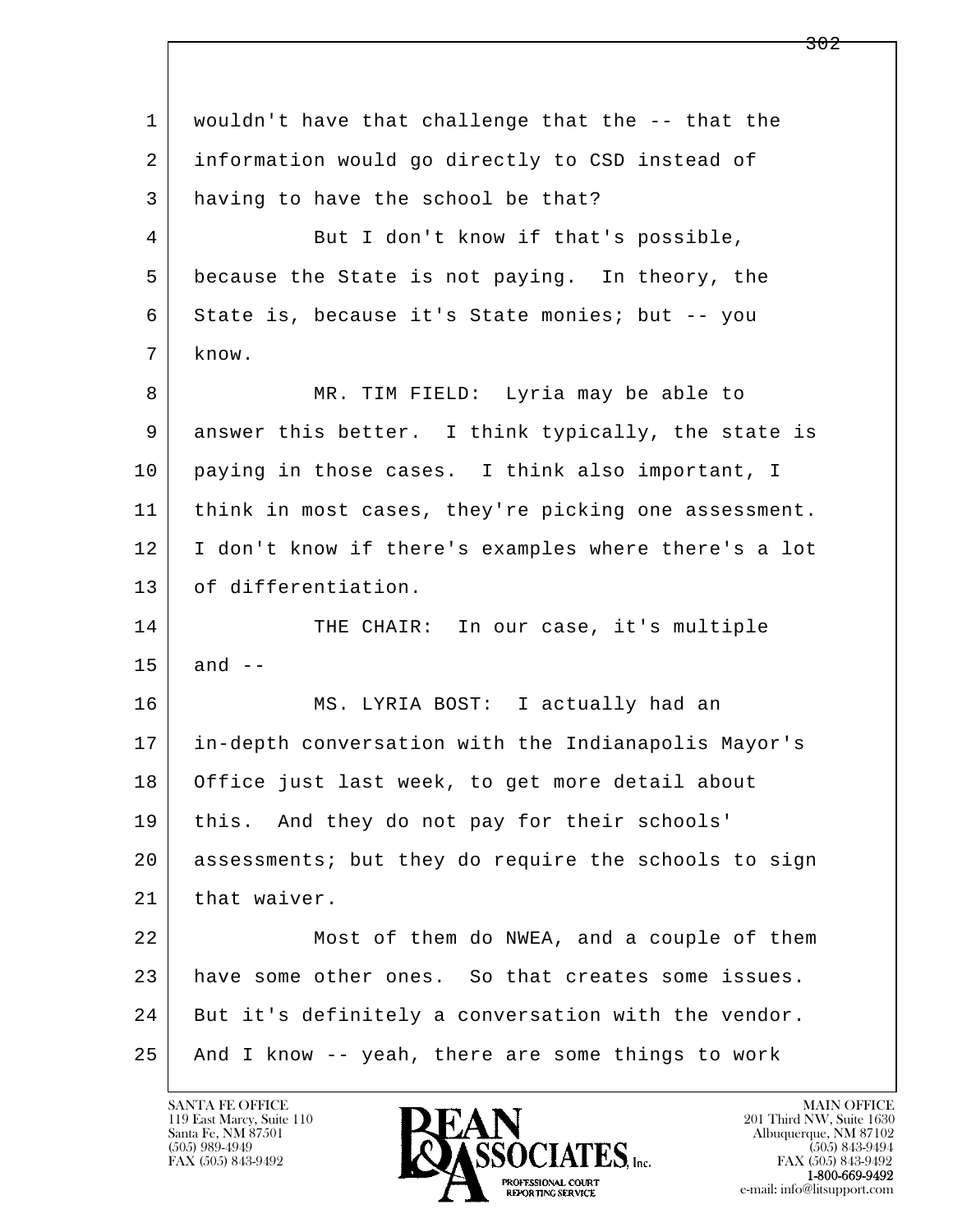l  $\overline{\phantom{a}}$  1 through there. But obviously, you can establish 2 | those agreements. 3 THE CHAIR: Okay. 4 MS. LYRIA BOST: Yeah. 5 COMMISSIONER ARMBRUSTER: Two quick 6 things: So I actually grew up in Indianapolis, but 7 that has nothing to do with this. 8 But when you -- we were earlier talking 9 about how much data the charter schools have to 10 | send, and it's excessive, whatever. And I don't 11 know that it is or isn't. 12 MS. LYRIA BOST: Right. 13 COMMISSIONER ARMBRUSTER: But -- so one 14 thing is if we got, or suggested to them that they 15 could do this, then that's a whole thing that they 16 wouldn't have to do. Does that sound right, Katie? 17 | MS. POULOS: Uh-huh, it does sound right. 18 COMMISSIONER ARMBRUSTER: And you would 19 just get it, and they wouldn't have to do anything, 20 which would get you and us what we want and relieve 21 | them from having to figure it out. 22 Do they just get the end, and then they 23 get, like, three test scores? Like, beginning, 24 middle, and end? Do they get all of that in the  $25$  data?

119 East Marcy, Suite 110<br>Santa Fe, NM 87501



<del>303</del>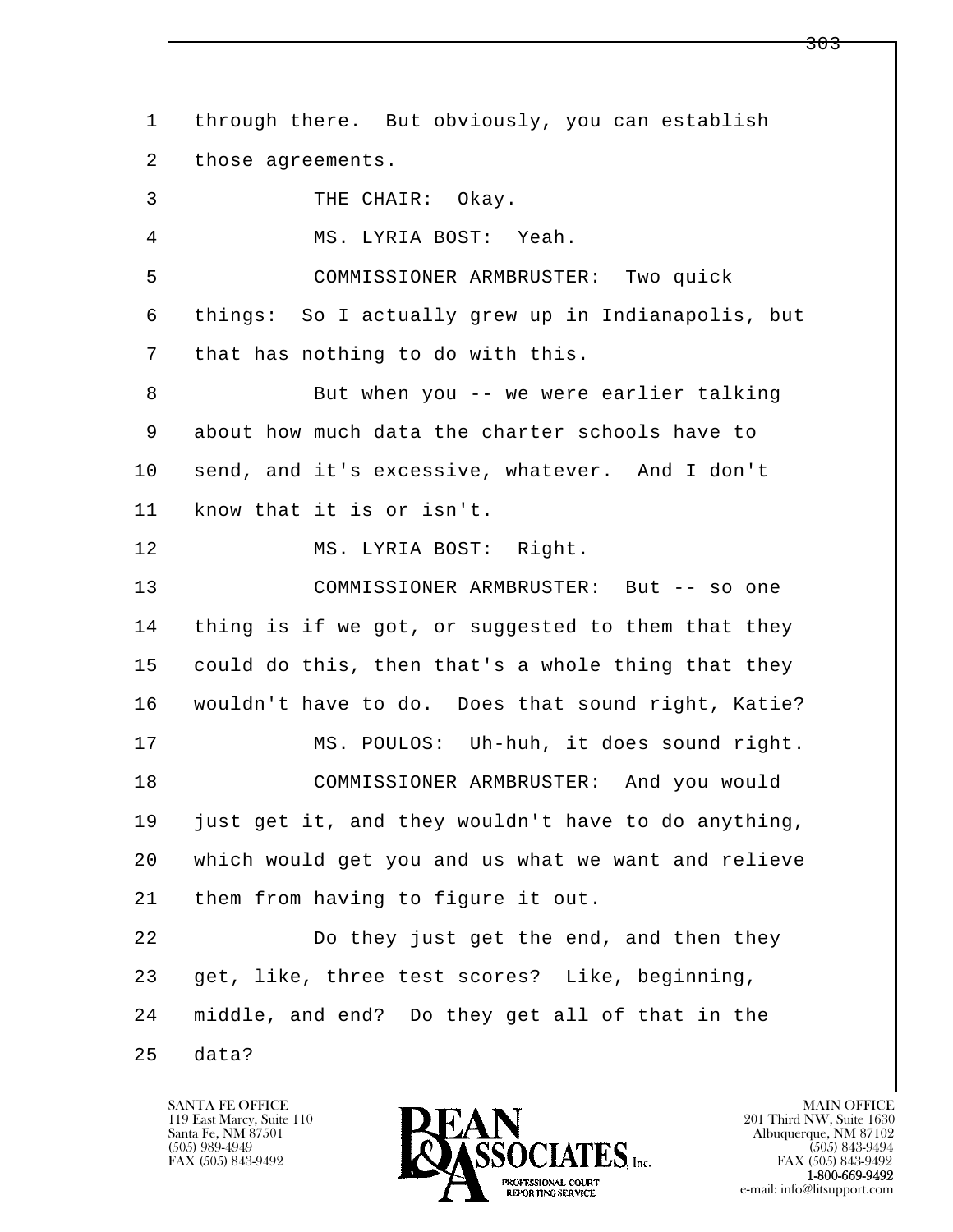l  $\overline{\phantom{a}}$ 1 MS. LYRIA BOST: So they are getting -- 2 the Indy Mayor's Office is getting the fall, winter, 3 spring. Now, I should point out that they are not 4 using them for accountability. So in terms of a 5 review audit process, they're not having to go 6 through that. 7 The D.C. Charter Office, who is using some 8 of these assessments for their K-2, are just using 9 the end-of-year. And there is quite -- there's a 10 definite capacity issue, because you imagine -- what 11 the State is doing to do [verbatim] with the State 12 assessment, they are verifying. There has to be a 13 back-and-forth with the schools, still, to say -- 14 | the schools are going to say, "These students 15 shouldn't be included." 16 There is quite a -- using for 17 accountability, there's going to be quite a 18 | substantial verification process. 19 COMMISSIONER ARMBRUSTER: And do the 20 schools -- I mean, when you give the NWEA, you 21 immediately get the results from that. So the  $22$  schools have that to use for data to  $-$ - to drive 23 instruction. 24 MS. LYRIA BOST: Right. Yes. 25 COMMISSIONER ARMBRUSTER: But the other

119 East Marcy, Suite 110<br>Santa Fe, NM 87501

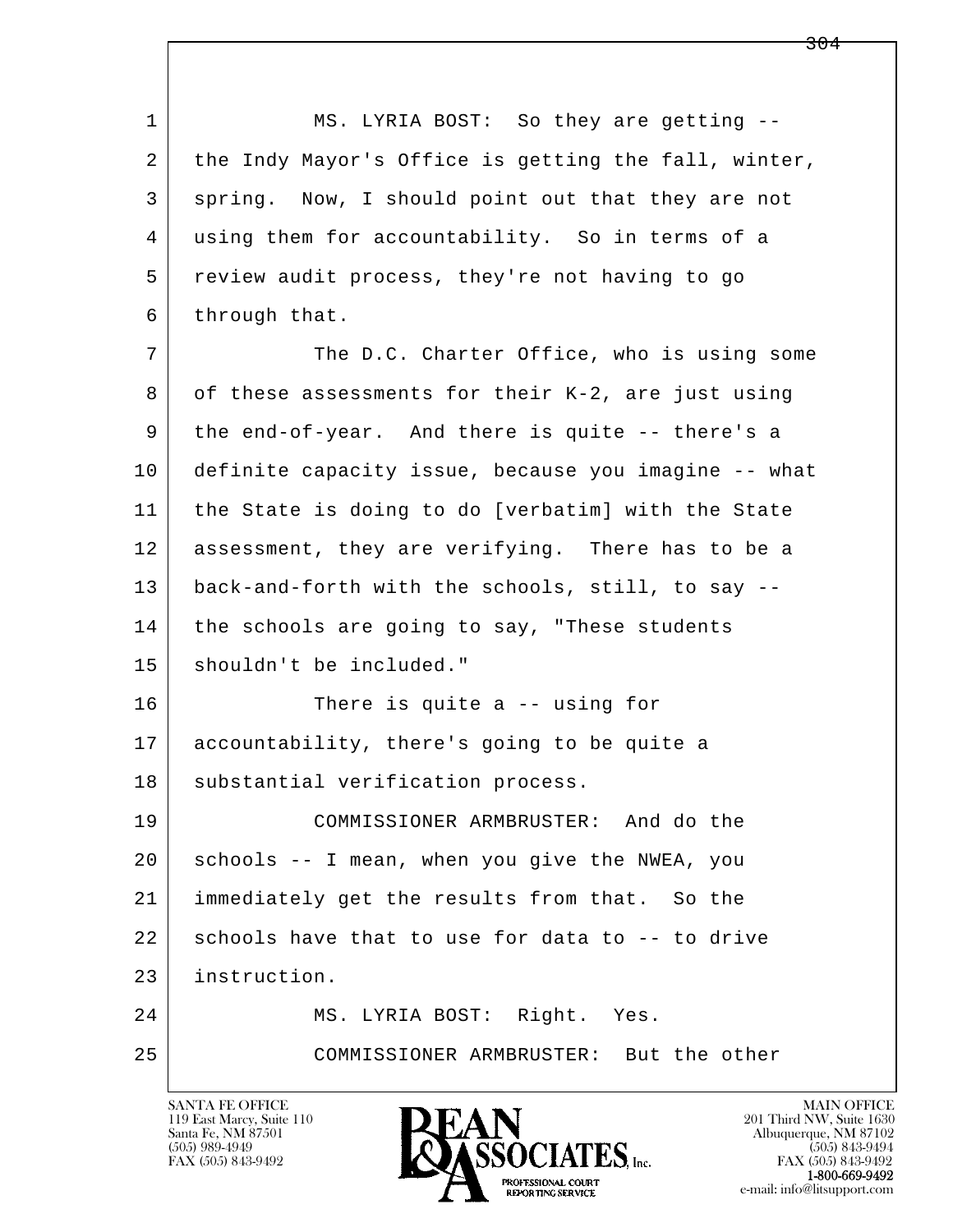1 part would just be that --

l  $\overline{\phantom{a}}$ 2 MS. LYRIA BOST: There's often quite a bit 3 of finagling of which students should be included, 4 but shouldn't, which is just a time consideration. 5 COMMISSIONER ARMBRUSTER: Thank you. 6 MS. LYRIA BOST: I think we can go clearly 7 through the next two categories, because, really, 8 these are now -- once you have your performance 9 framework, how are you communicating back to 10 schools? So it -- you know, how are you using the 11 results? 12 So, again, we talked about overall ratings 13 or tiers or some type of just categorizing, letting 14 schools know. The worst thing is when schools don't 15 know until they get to renewal that they're in 16 trouble; right? Obviously, that is not useful, and 17 that is not -- so, you know, how -- how do you 18 annually communicate red flags, concerns, and, 19 again, build that sort of intervention ladder? 20 So the second accountability policies, 21 we're seeing more and more authorizers not just 22 publishing a framework, but an accompanying 23 accountability plan or intervention ladder. It's 24 called many things in many places. 25 Louisiana has a particularly nicely

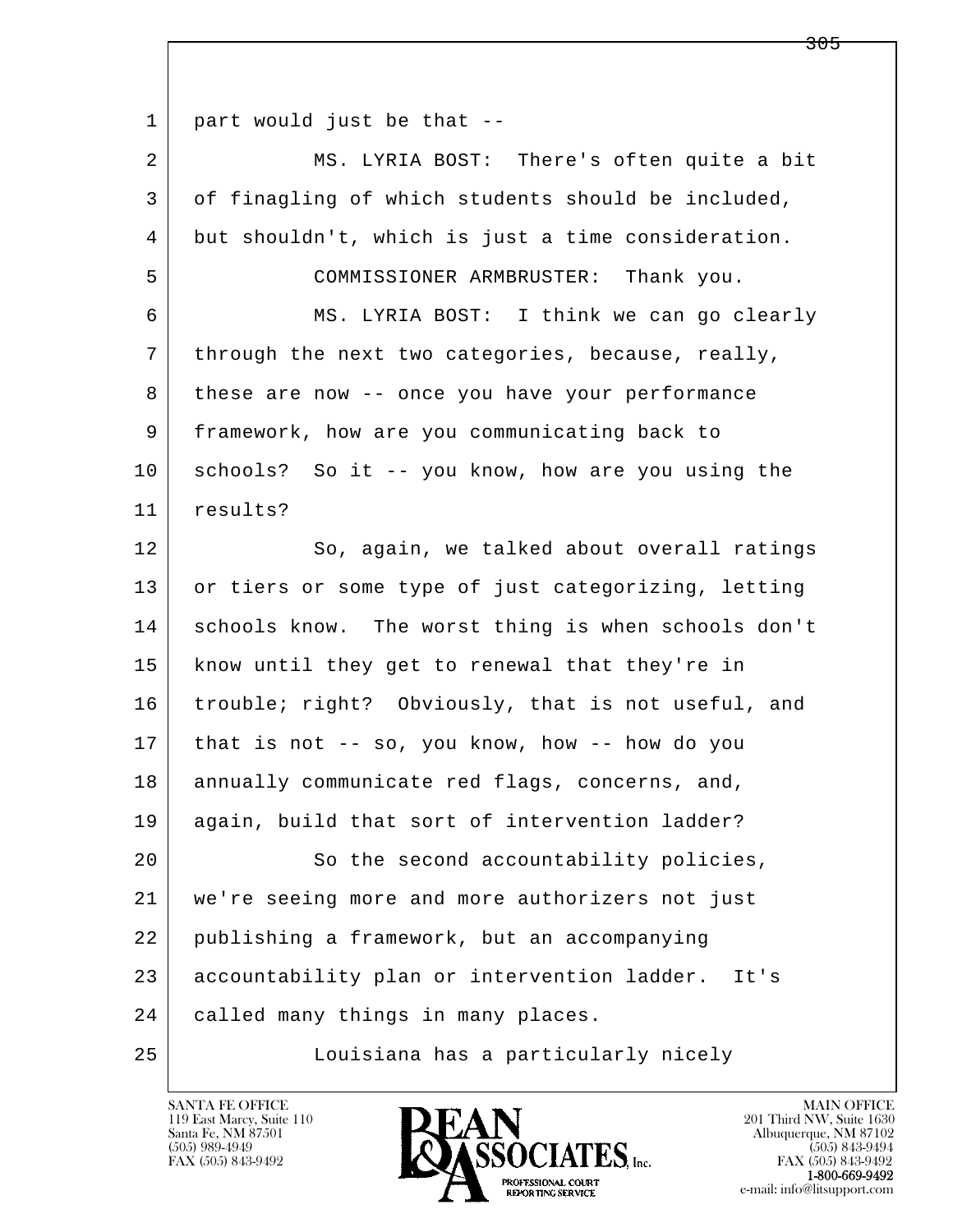1 formatted one that goes from performance on 2 academic, organizational, and finance, and what 3 performance on different levels then means in terms 4 of increased school visits or non-renewal, so on and 5 so forth. So that's a whole piece of work that is 6 really communicating what are the processes.

7 And then there's communicating, then, 8 which really is more about annual reports and 9 communication with schools and are you, you know, 10 publishing reports publicly? What is the process 11 of -- you know -- and if you're doing that, what is 12 the process of, again, back and forth with the 13 | schools, allowing them to give feedback, doing sort 14 of an audit process and having that be a supportive 15 | process that, again, let's them know where they 16 stand; clearly, you know, what are red flags, or 17 | what areas of performance are of concern; and then 18 also, reporting to the public. 19 So we're march -- okay. So virtual

l  $\overline{\phantom{a}}$  20 schools. We'll go really quickly on this one. 21 This is a really big challenge for a 22 growing number of authorizers. I would say if  $23$  you -- if you -- if you have more, or if the 24 enrollment is up, very often what authorizers are 25 needing to do is take a hard look and do one of

119 East Marcy, Suite 110<br>Santa Fe, NM 87501

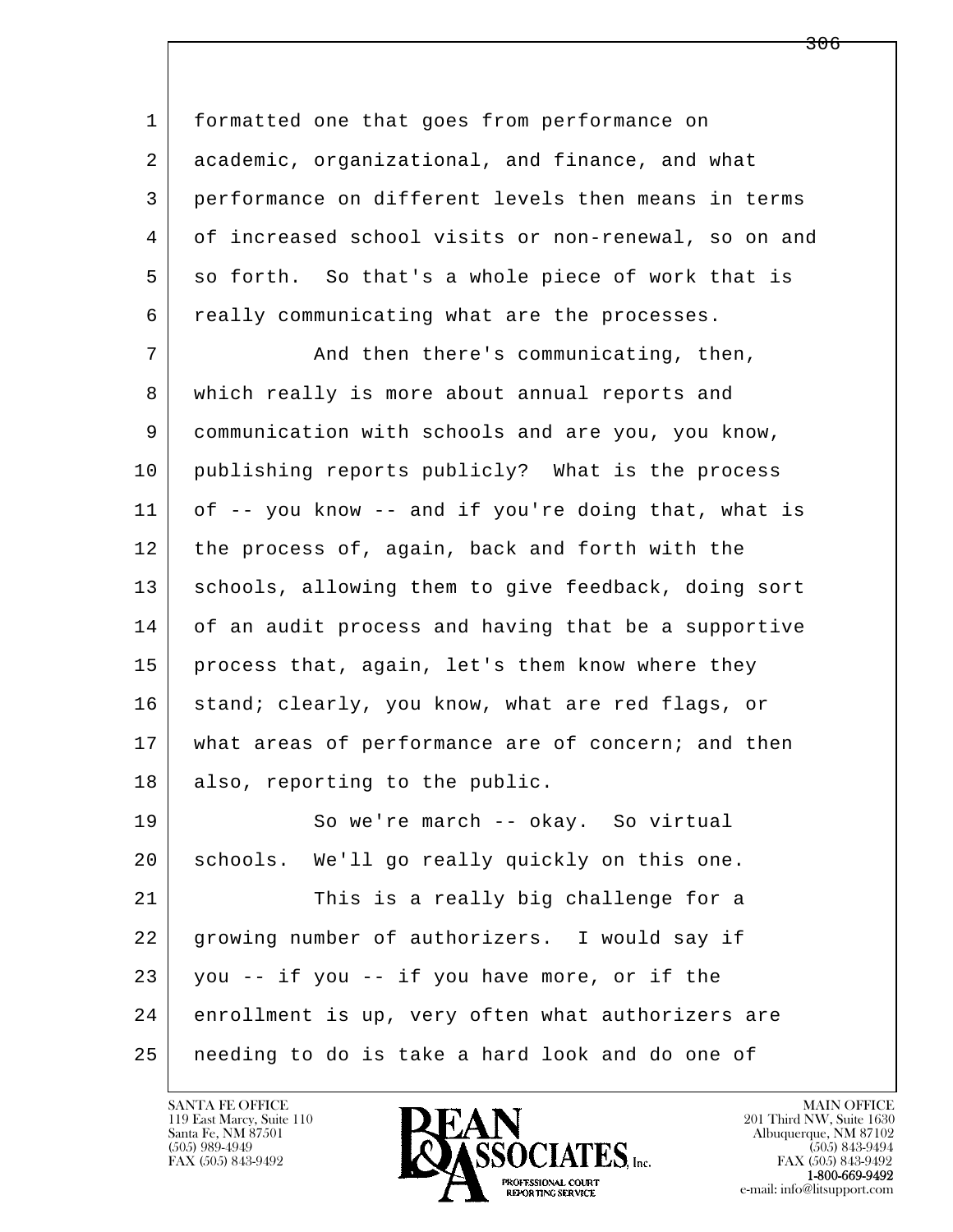l  $\overline{\phantom{a}}$  1 three things: Either strengthen or add certain 2 measures to existing frameworks that will take into 3 consideration the high mobility. Usually, what 4 you're talking about at virtual schools is high 5 mobility, low participation on assessment, and a lot 6 of data issues. 7 From the school's perspective, you know, 8 they are often saying, "We are getting these 9 challenged kids. We're getting out-of-cohort kids. 10 Well, you know, we are being penalized by the 11 framework." 12 So the approaches that we see are, again, 13 either modifying the existing frameworks to 14 strengthen some of those to be able to look at 15 mobility, to -- using mission-specific goals. 16 That's a way that authorizers can address -- often 17 address both alternative schools and virtual 18 | schools. 19 | And then a couple of authorizers who 20 actually are working to create a separate 21 accountability framework for virtual schools. 22 And then there are one or two states who 23 have actually set up separate authorizers at the 24 | state level that are solely responsible for virtual 25 | schools.

119 East Marcy, Suite 110<br>Santa Fe, NM 87501

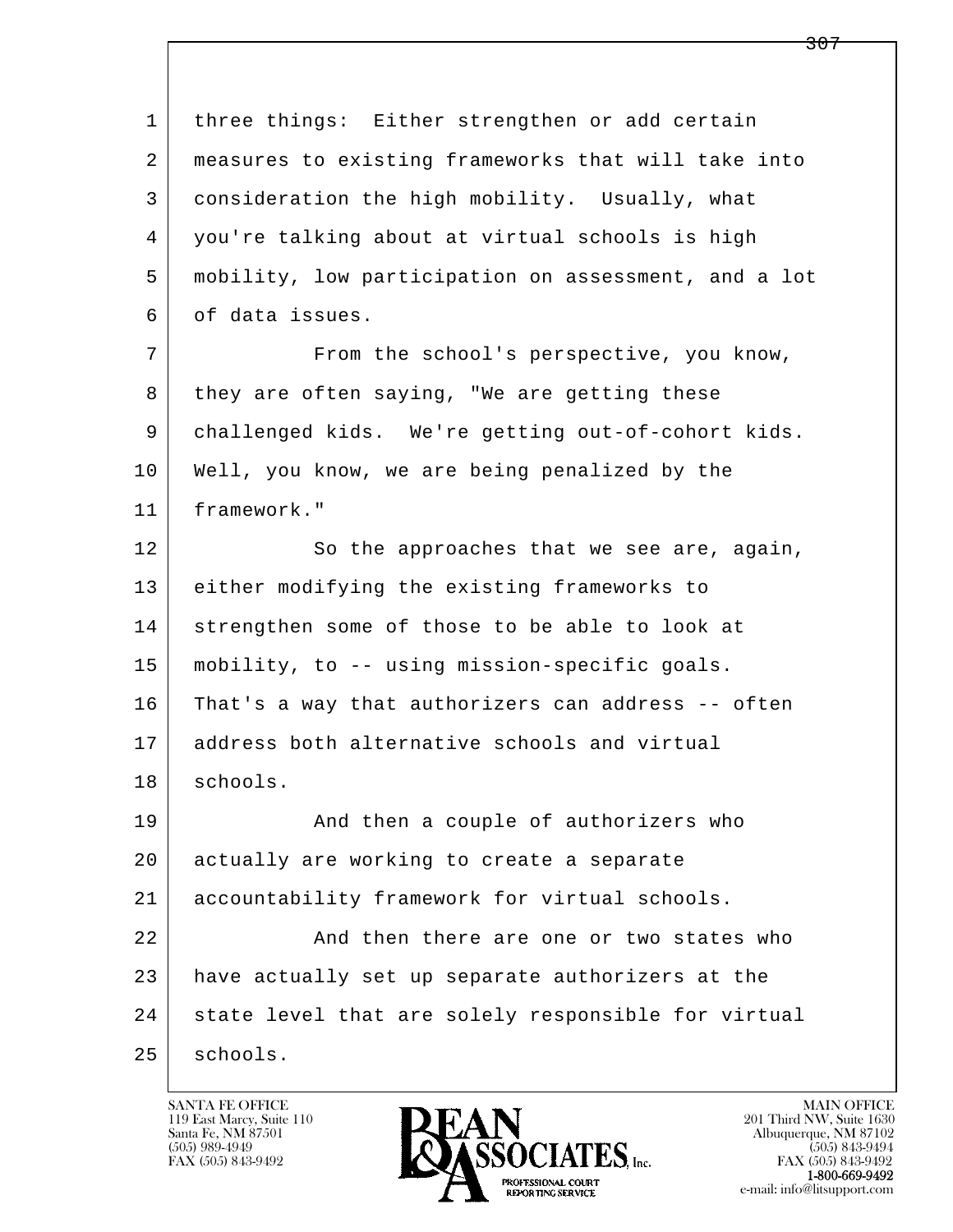l  $\overline{\phantom{a}}$ 1 We won't go here; but there are lots of 2 resources here. 3 COMMISSIONER TOULOUSE: I would just as 4 soon not deal with that. 5 MS. LYRIA BOST: So I understand that. 6 Okay. 7 So one thing -- I can't help but add one 8 thing, because we've looked at a lot of data. 9 One big thing that often isn't talked 10 about here is that test -- that participation in 11 accountability systems. When we've dug into some of 12 | the data, there are times when whatever 13 accountability metrics are reporting can be 14 including as low as 10 percent of a virtual school's 15 population. So, you know, this also sort of -- so 16 we'll move into -- yeah. Did you -- 17 | MS. POULOS: And I just want to say, I  $18$  think we -- I think that's probably stuff we maybe 19 want to talk about and discuss; because we've seen 20 that with not only our virtual schools, but some of 21 our brick-and-mortar schools, where maybe only 22 30 percent of their student population was 23 incorporated into those assessment results, even 24 | their school-specific measures. 25 MS. LYRIA BOST: Right. And then you have

119 East Marcy, Suite 110<br>Santa Fe, NM 87501

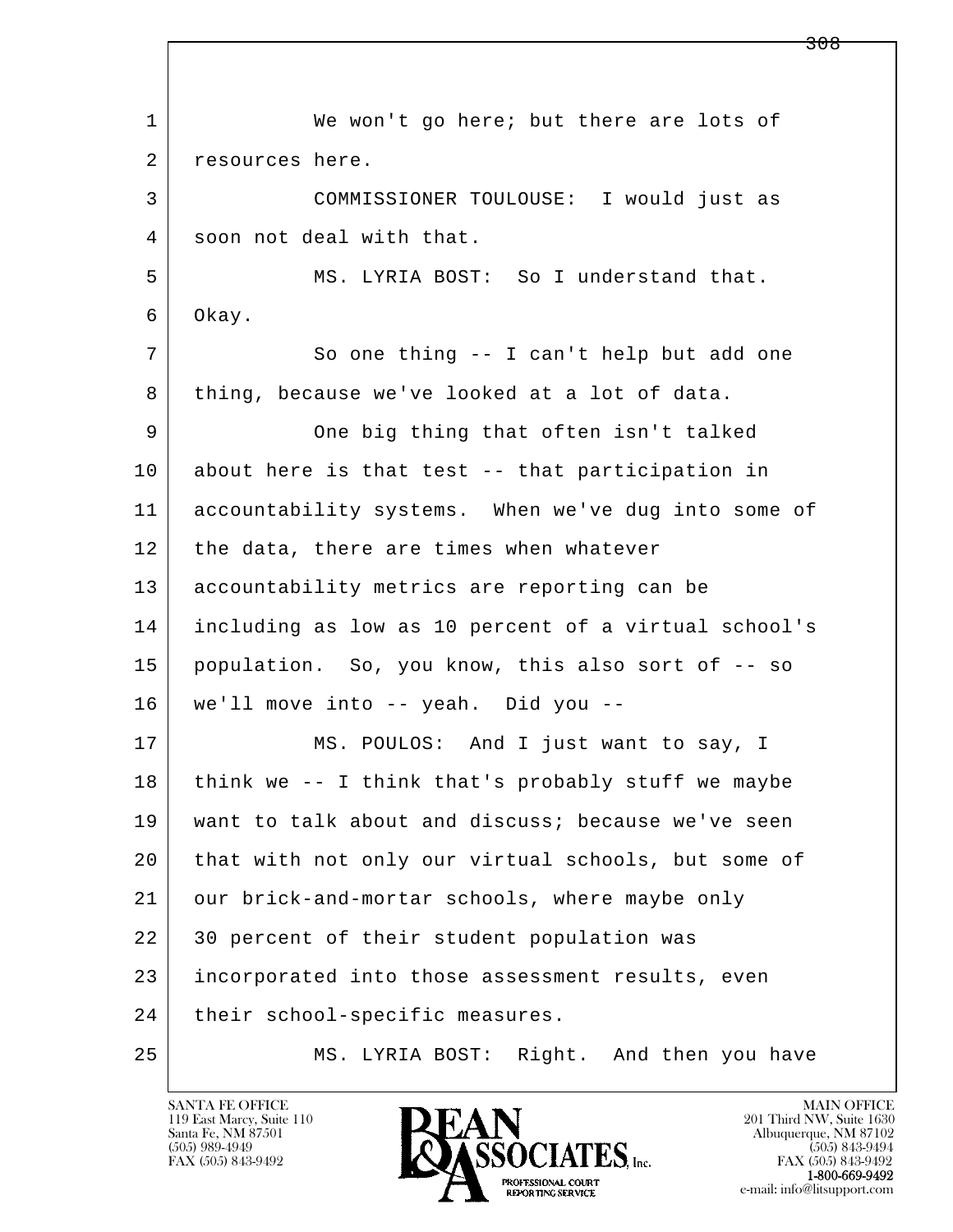l  $\overline{\phantom{a}}$  1 a concern, because, you know, in terms of holding 2 accountability and being responsible for that 3 public -- you know, you're only seeing 30 percent of 4 the students. That's results for 30 percent of the  $5$  students. That's a concern; so... 6 Okay. So finally, alternative schools. 7 Again, what we generally see -- this is a -- you 8 know, obviously, a huge concern for authorizers 9 across -- from -- you know, on the one hand, there 10 is the equity issue of are you fairly assessing 11 these schools? 12 And then on the other hand, from a, you 13 | know, sort of a performance monitoring or a 14 portfolio approach, if all of the schools that are 15 your lowest performing schools are alternative and 16 are taking the attention, the argument could be that 17 | then you're really not being able to address the -- 18 you know, your lowest performing non-alternative 19 | schools. They may look like they're doing -- $20$  relatively look  $-$  so being able to separate these 21 out and sort of fairly assess them is powerful from 22 a portfolio approach. 23 So generally, we see authorizers doing one 24 of three things, actually: Either nothing, which is 25 tough; or actually trying to establish separate

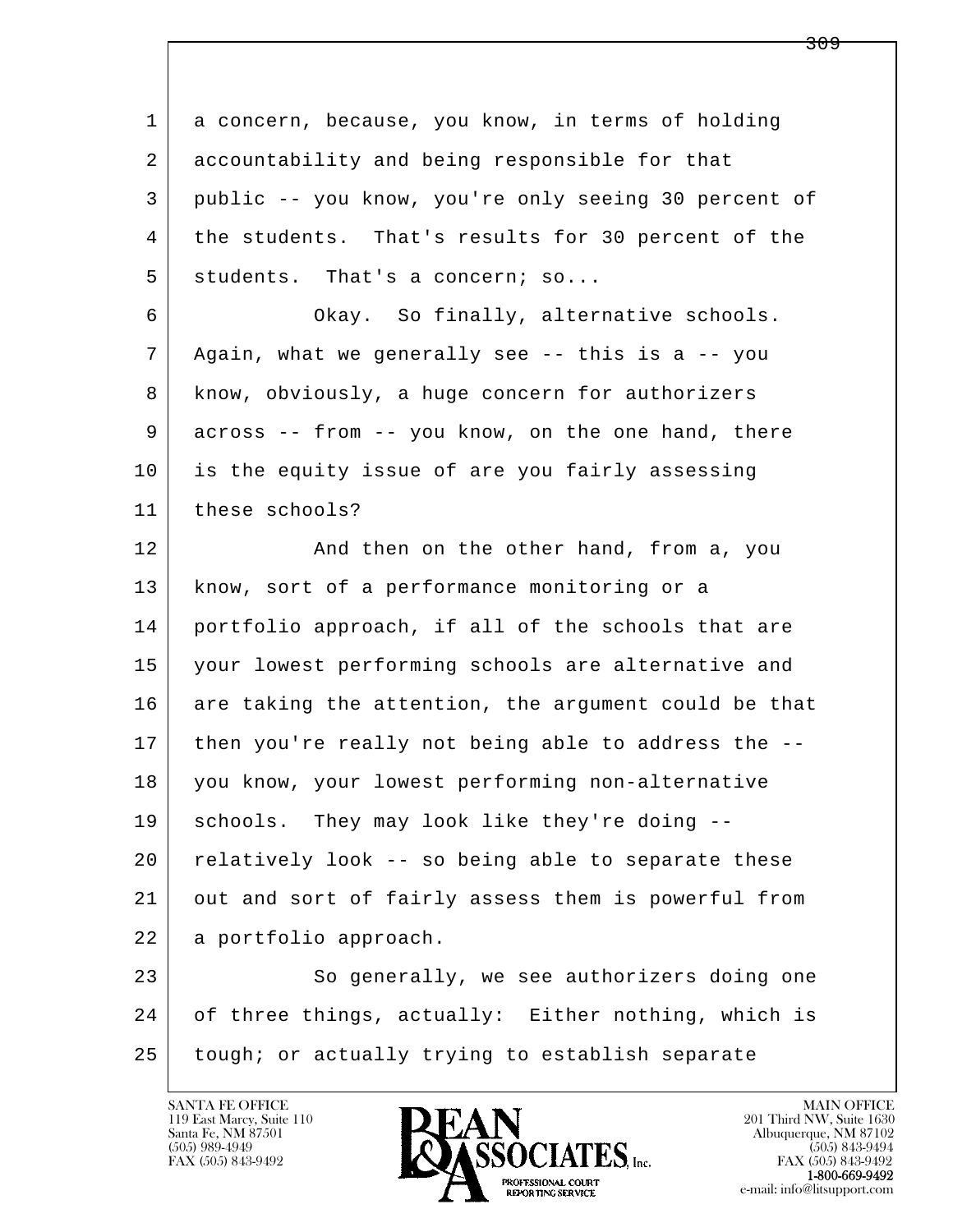l  $\overline{\phantom{a}}$  1 frameworks that address either specific types of 2 schools -- so the most extreme example is Colorado, 3 where they sort of say, "If you are alternative 4 because your dropout -- okay, here are the measures 5 you can use." They really have broken that down. 6 It can almost be too complex then. So 7 you -- so there are -- you can either go this 8 separate framework route. Really, what happens in 9 practice is that many authorizers will use the 10 mission-specific option to address specific 11 performance aspects of an alternative school. 12 So, for example, if you have a dropout 13 recovery school, it might be appropriate to 14 calculate an adjusted graduation rate that, you 15 | know, considers those out-of-cohort or over-age kids 16 and is a more fair reflection. 17 Or it might be something that's more 18 focused on job training, or whatever the metrics the 19 | school is using to define success. So that really 20 in practice, is how most authorizers are addressing 21 | this. But it is a big challenge. 22 So -- sorry, Tim. 23 COMMISSIONER ARMBRUSTER: I have a 24 question. So in New Mexico, anyway, they have 25 five-year contracts. And I think before, we would

119 East Marcy, Suite 110<br>Santa Fe, NM 87501

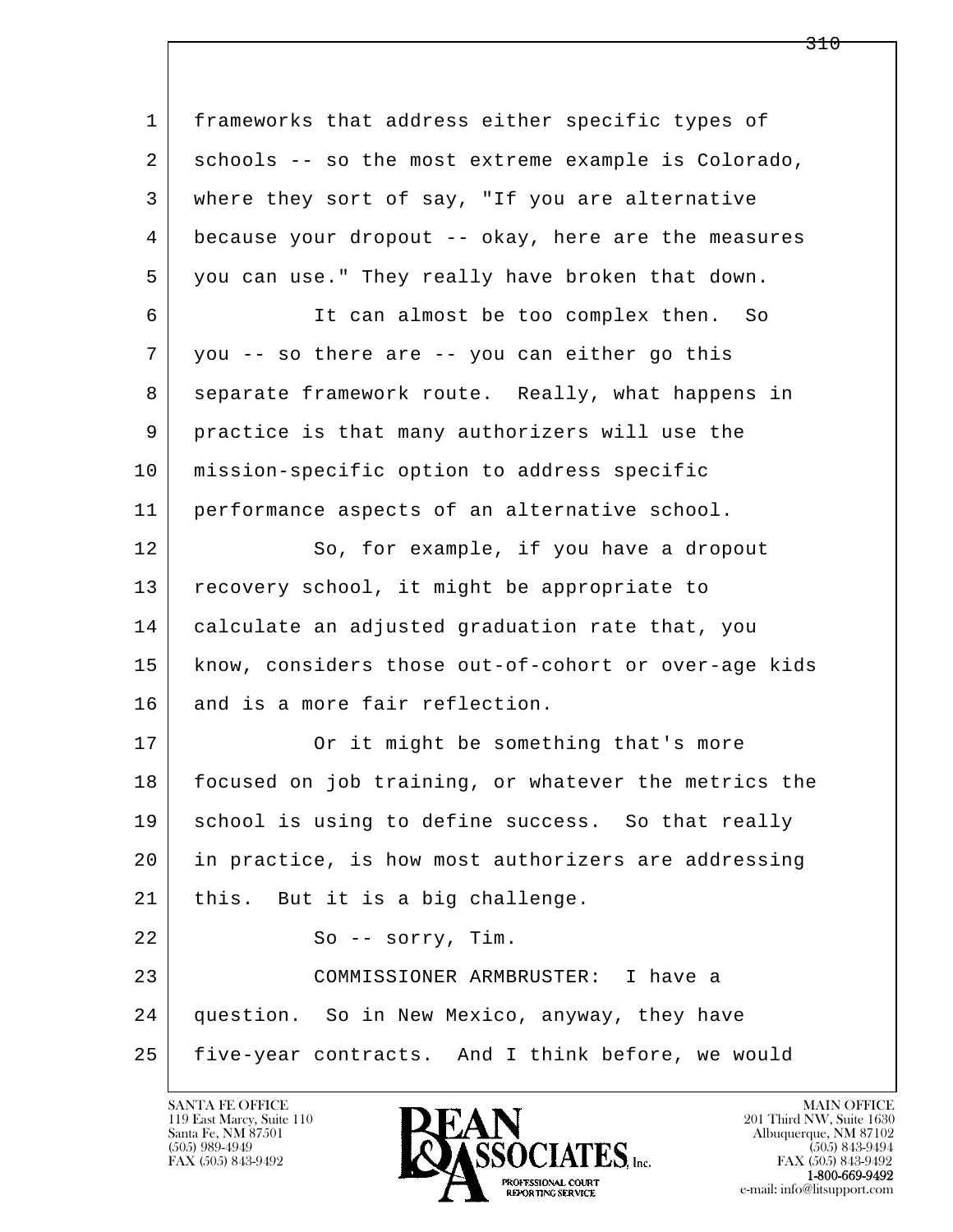l  $\overline{\phantom{a}}$  1 evaluate the performance framework every year. And 2 then it got to, "No, we're writing the performance 3 framework for five years," which is a long time. 4 And so I wanted to know, one, is that, in 5 general, what people do? Or do people evaluate 6 those performance frameworks all the time? Because 7 if you leave it for five years, do you not look at 8 | two, and they're an "F" school, and they're not 9 graduating, or -- I don't know -- whatever metrics 10 you want to look at. Because you don't want schools 11 failing for five years. Or at least I don't. 12 THE CHAIR: In theory, we would close them 13 if they -- failing, then we would close them. 14 COMMISSIONER ARMBRUSTER: Right. So -- 15 but the performance framework, when they were 16 writing, sometimes you can't evaluate it because 17 it's written for what will happen in five years. 18 THE CHAIR: No, no, no. There are yearly 19 indicators that they would have to provide for us so 20 that they would be scored on a yearly basis, not 21 scored at the end of five years; so that they get a 22 report at the end of the year of, "This is -- this 23 is how you stand for this year." 24 COMMISSIONER ARMBRUSTER: Okay. 25 COMMISSIONER TOULOUSE: The intent was to

119 East Marcy, Suite 110<br>Santa Fe, NM 87501

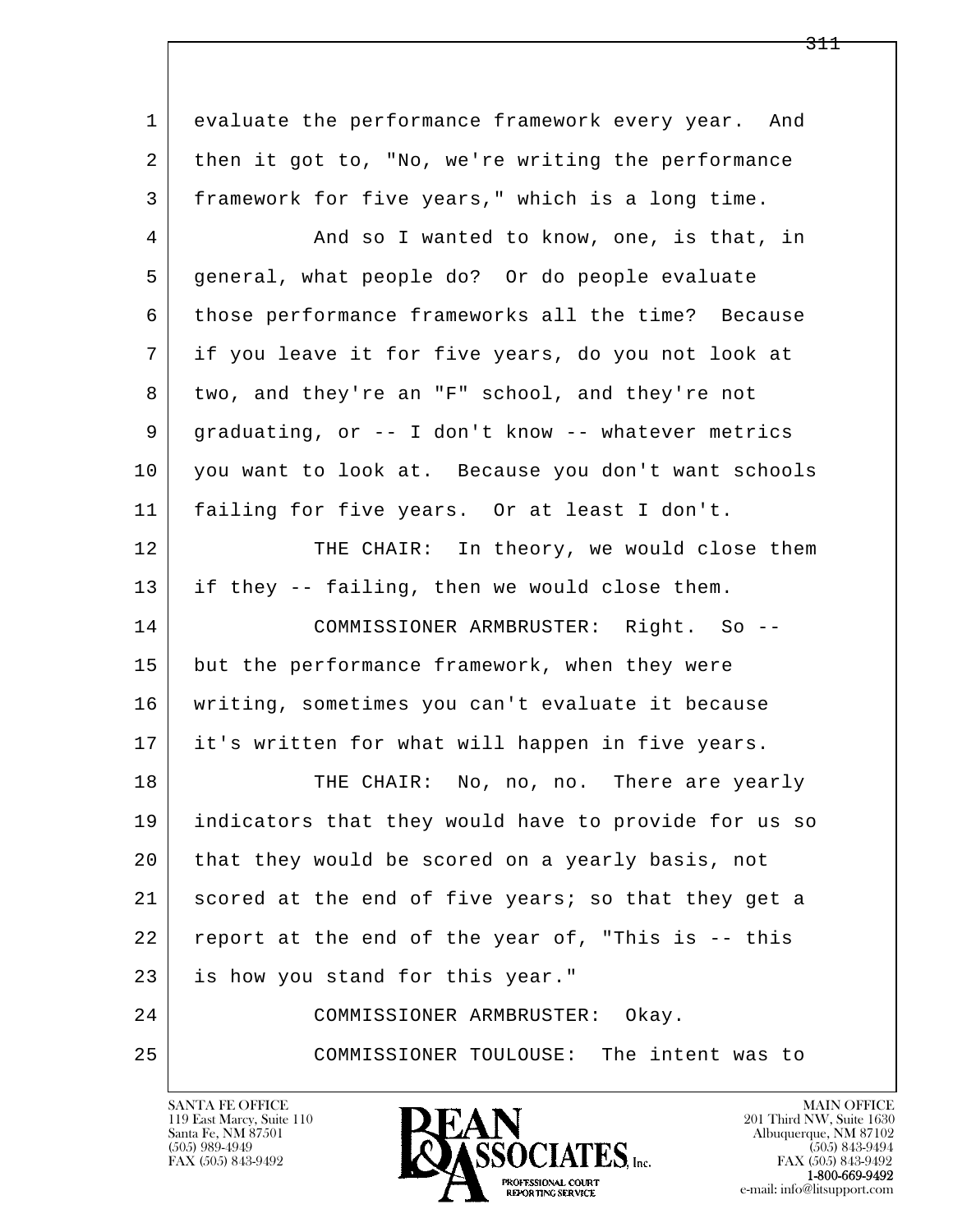l  $\overline{\phantom{a}}$ 1 do that. But if you remember, we asked for, "Where 2 do you want to be in five years," and, then, "How 3 are you going to get there?" 4 We had enough lawyers that came at us, 5 saying, "Well, it's a five-year thing. They only 6 have to be there." 7 I know when Charter School Division tried 8 to get the data to calculate those, they were being 9 denied it, because, "We don't have to give it to 10 you, because it's five years." 11 So in practice, where the intent was never 12 to not score it till the end, we've had schools who 13 have managed to successfully refuse us the data to 14 do it. And yet, the intent was, "Yeah, we want to 15 know where you're going and how you're going to get 16 there; not just one year and one year and one year." 17 | MS. LYRIA BOST: Yes, yes. So we 18 | generally do, yes, see that there's annual 19 | reporting. And I think in the best cases of 20 performance monitoring, there is an annual report 21 | that's shared with schools. Ideally, it's also 22 shared with the public. But it's very clear how -- 23 you know, how the school is going. And in some 24 cases, also some informational metrics that are 25 included, as well.

119 East Marcy, Suite 110<br>Santa Fe, NM 87501



FAX (505) 843-9492<br>1-800-669-9492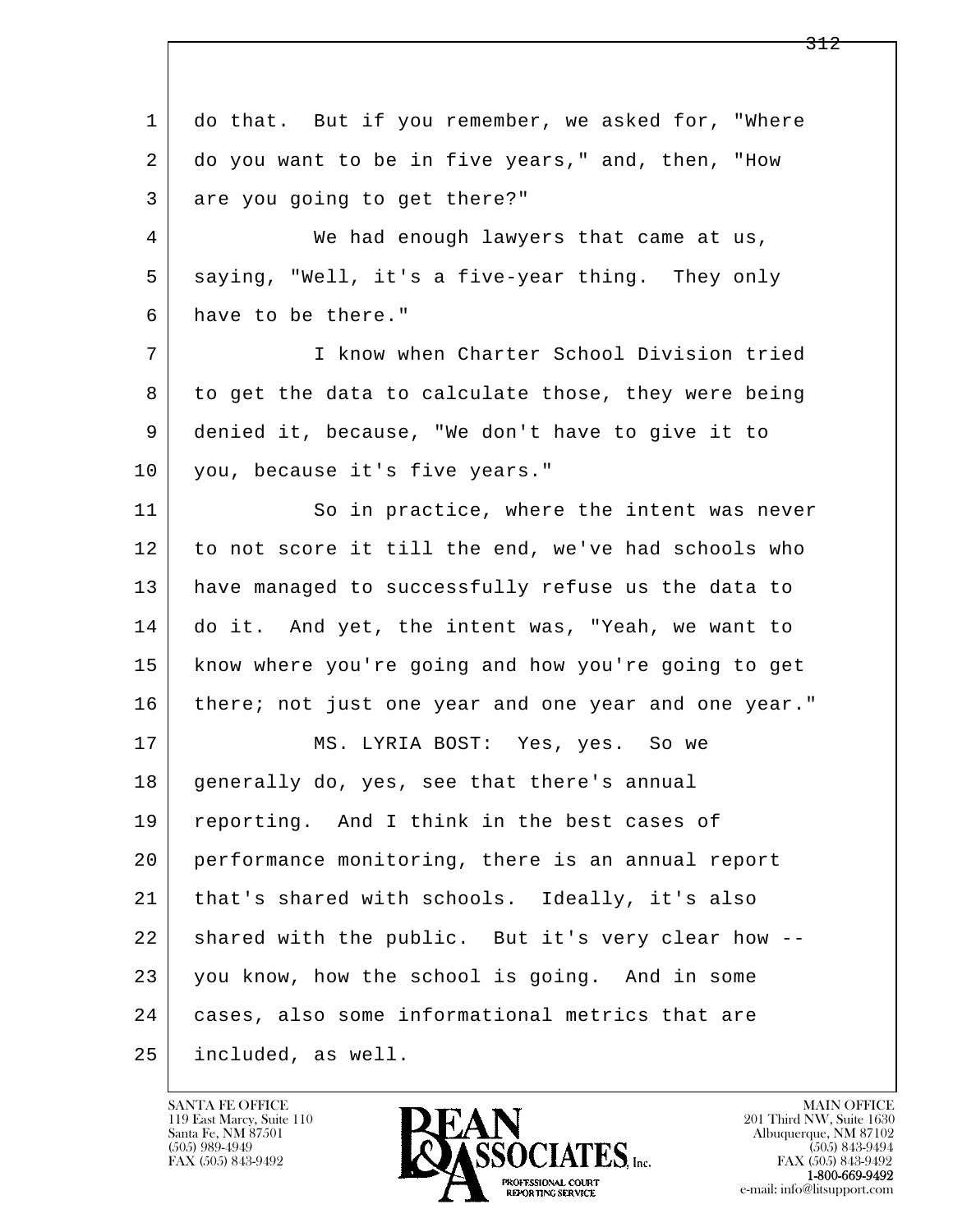l  $\overline{\phantom{a}}$ 1 So as we said, for example, growth. We 2 work with some authorizers who will allow schools to 3 provide information that they think is important, 4 and it's included for informational purposes. Yeah. 5 MR. TIM FIELD: I was just going to add, I 6 think what's key to this question of how do you -- 7 how do you plan for five years is that notion of you 8 have annual -- an annual report or score. And the 9 policy would say something like, you know, "If a 10 school scores blank, you know, for two years 11 straight, or what have you," then that becomes the 12 mechanism for intervening earlier; but also giving 13 the school a very clear indication in year three 14 | that things aren't looking good for renewal for 15 them. 16 So -- and so that's how you kind of get 17 around that, "How do you set a five-year 18 expectation," you know; but -- with clarity for all 19 parties. 20 So I actually think we should probably 21 take a lunch break. What we didn't get into, and 22 we're going to have a shorter conversation on 23 financial and organizational, again, not because 24 | they're not important; partly because, frankly, 25 there's just too much to cover -- we wanted to

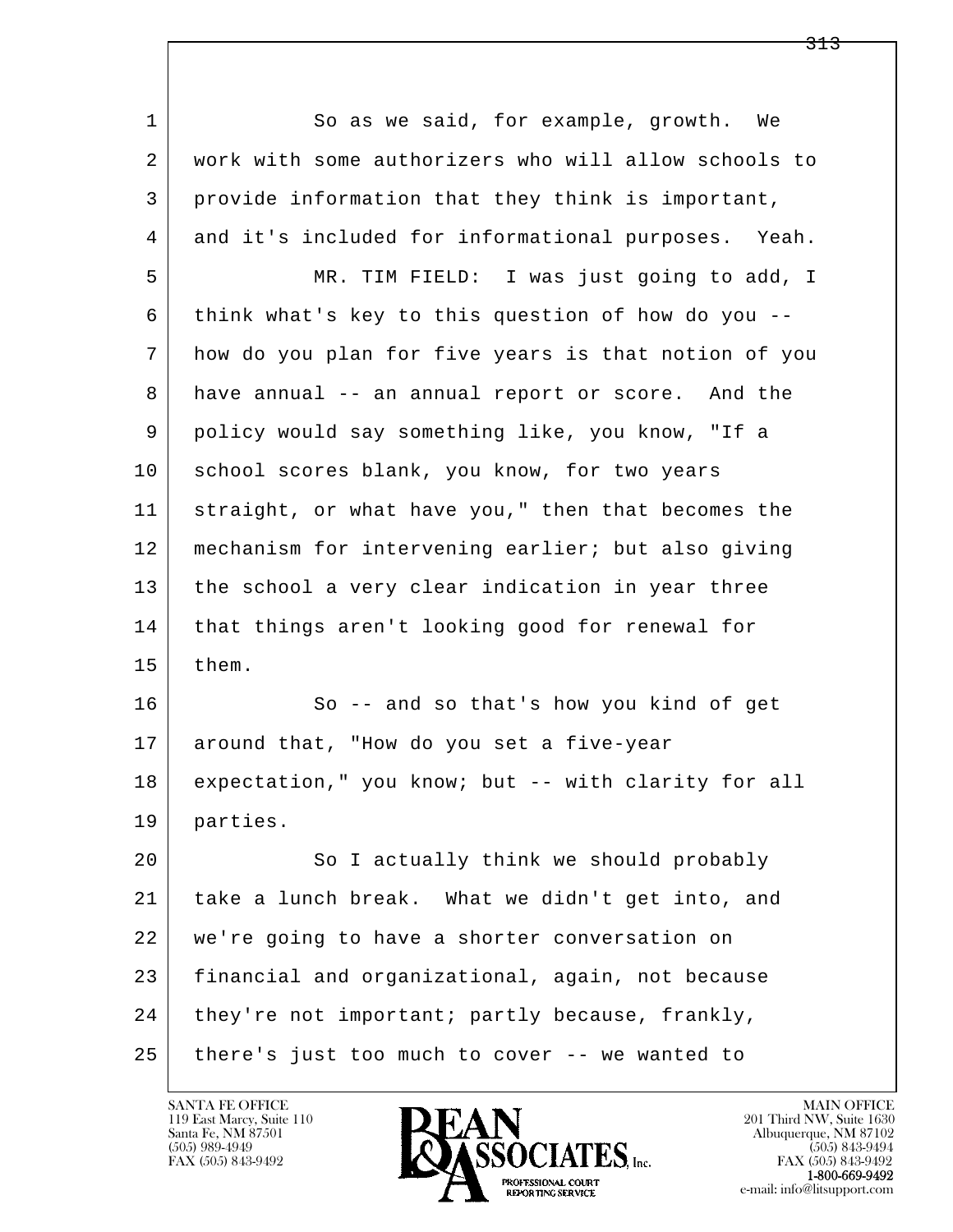l  $\overline{\phantom{a}}$  1 prioritize. 2 There are some important messages I need 3 to talk about here. We could -- one option is to 4 maybe include it during lunch. But I'd love to give 5 folks a break. So let's get lunch. It's in the 6 other room. 7 MS. POULOS: So lunch is provided. It is 8 in Room 128. And I would propose maybe we do take a 9 15-, 20-minute break, and then come back, and you 10 can finish as a working lunch. 11 THE CHAIR: If we want to have a 12 conversation, we can. We're trapped in here; so -- 13 MR. TIM FIELD: Give your brains peace, if 14 | not your stomachs. 15 We'll break now, get food, and maybe we'll 16 try to come back at 12:25 or something, and we'll 17 start up and talk some about organizational and 18 | financial frameworks. 19 (Luncheon recess taken, 12:03 p.m. 20 to 12:34 p.m.) 21 MR. TIM FIELD: All right. We're going to 22 | come back together. 23 THE CHAIR: Before you continue, I need to 24 let the record reflect that Commission Ruiz had to 25 leave, and Commissioner Pogna had to leave.

119 East Marcy, Suite 110<br>Santa Fe, NM 87501

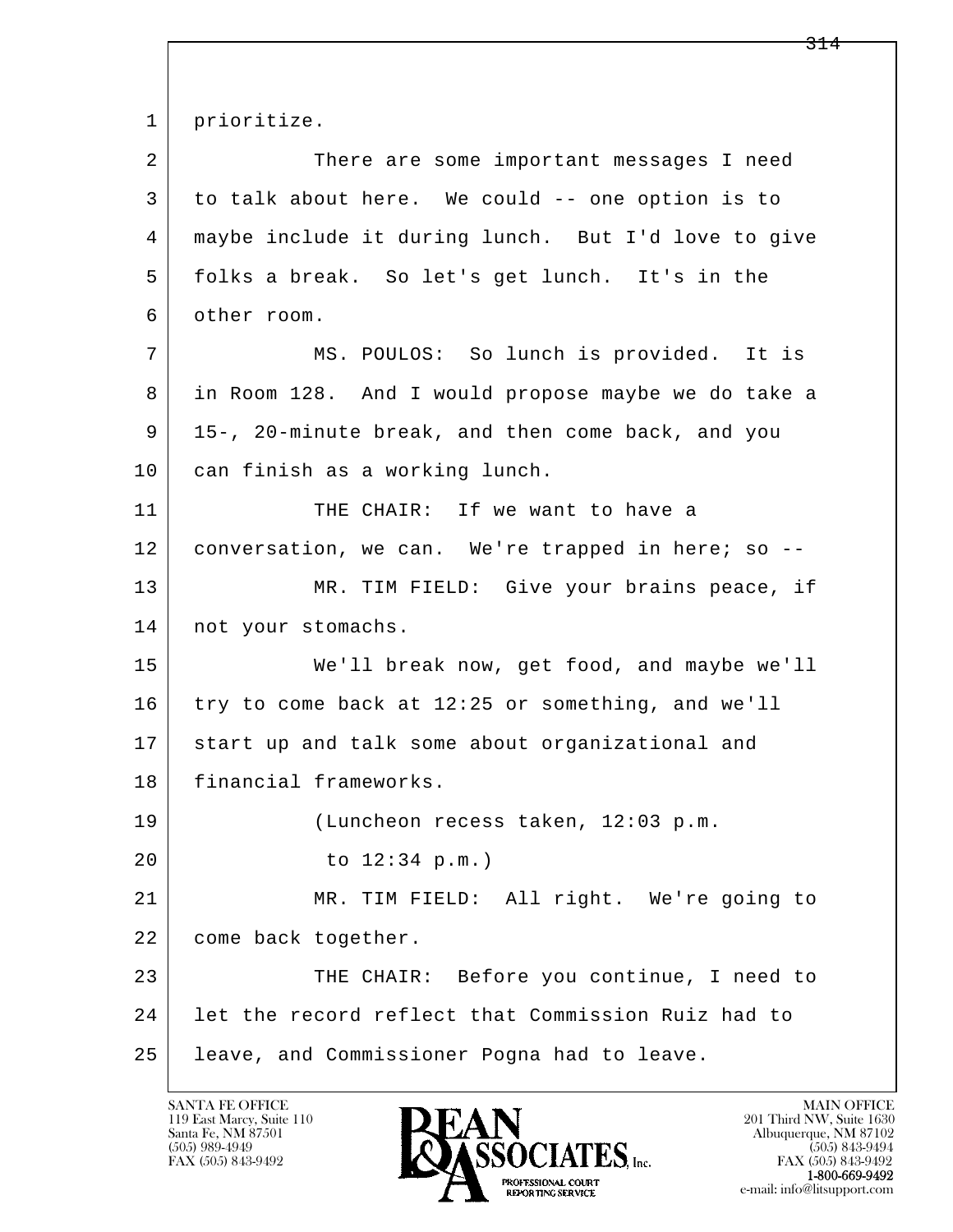l  $\overline{\phantom{a}}$  1 COMMISSIONER CONYERS: Did you want me to 2 | go look for them? 3 THE CHAIR: Commissioner Conyers is coming 4 in. 5 He's thinking we're taking volunteers. 6 COMMISSIONER CONYERS: I was going to go 7 look for them. 8 MR. TIM FIELD: So we're just a little bit 9 behind. We're going to be fine. We're going to -- 10 I do want to come back to the financial and 11 organizational framework discussion, which is not 12 showing up at the moment. Let me see now. 13 So this will be a shorter conversation 14 than the academic framework, just because we had to 15 | kind of prioritize what we covered. But there are 16 some important concepts we want to discuss. And we 17 will talk kind of about trends and kind of 18 challenges and options, I would say, in this, as 19 well. 20 So financial framework. So a few things 21 to note that I think are important as you all think 22 about how you want to approach revisions. 23 One is, I'd just say that there's --24 | there's a pretty widespread use of NACSA's 25 recommended financial framework, which has a

119 East Marcy, Suite 110<br>Santa Fe, NM 87501

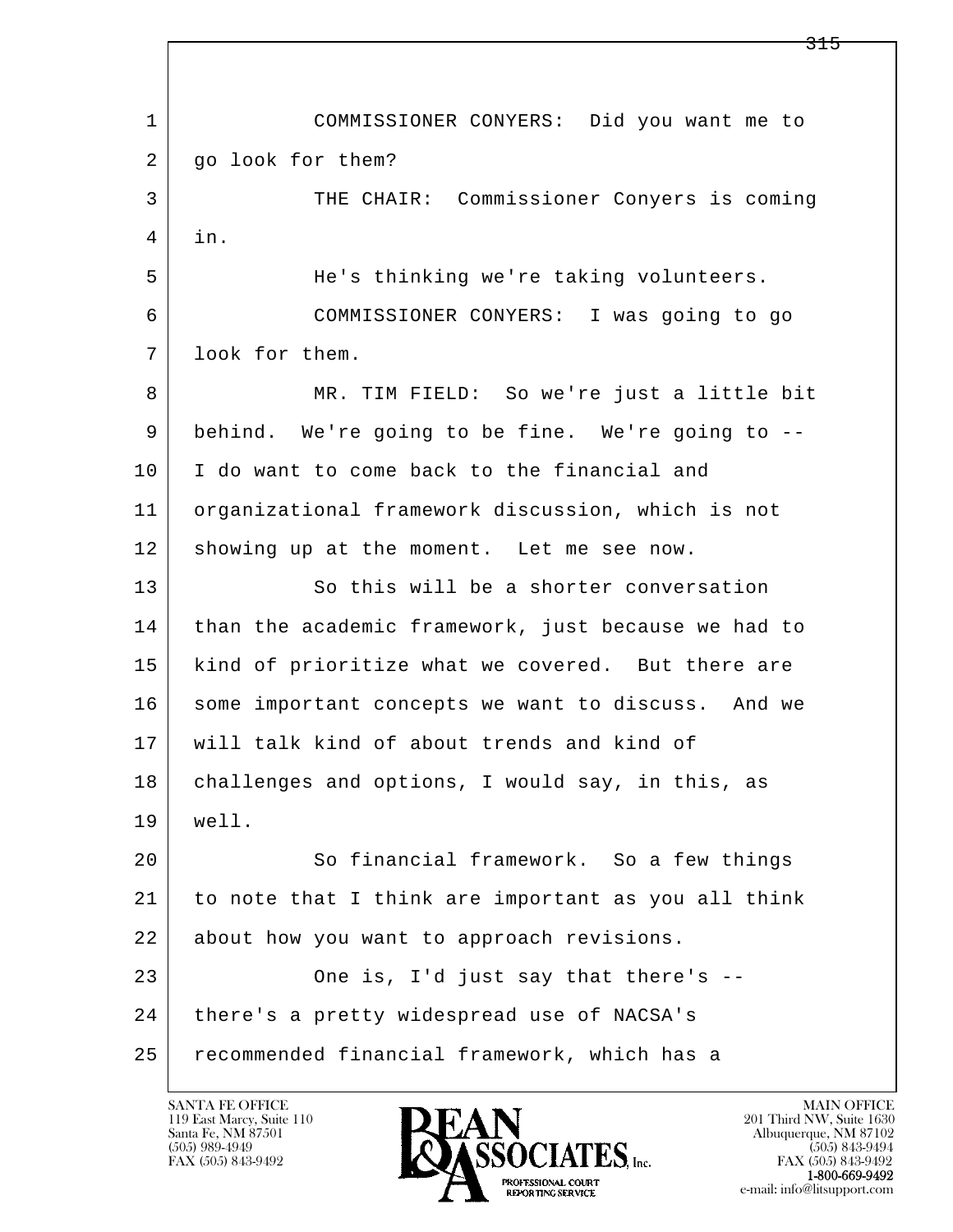l  $\overline{\phantom{a}}$  1 series -- and I'll flash up kind of what it looks 2 like. 3 And I was thinking those are also metrics 4 that aren't actually specific to charter schools, 5 but actually are specific -- they're kind of 6 cross-sector for for-profit, non-profit 7 organizations. 8 THE CHAIR: Okay. Maybe I'll just stop 9 you here. Because I think we've found that the 10 NACSA financial framework doesn't, in any shape, 11 form, or manner, work for us. 12 MR. TIM FIELD: Sure. So we'll talk about 13 why -- why some people struggle with it. 14 So what I'll say is that folks have refind 15 it for a whole bunch of reasons. I think 16 oftentimes, they -- either it's related to states -- 17 maybe state statutes that affect kind of how schools 18 have to run. There's issue of data and capacity. 19 There's just complexities to some of those measures. 20 What we do see is authorizers' trends 21 oftentimes do make some kind of refinements, 22 oftentimes streamlining, actually, which would be 23 what they use. The reason, I think, in terms of how 24 it's used, oftentimes, the metrics are -- really 25 provide early warning signs; so -- of financial

119 East Marcy, Suite 110<br>Santa Fe, NM 87501

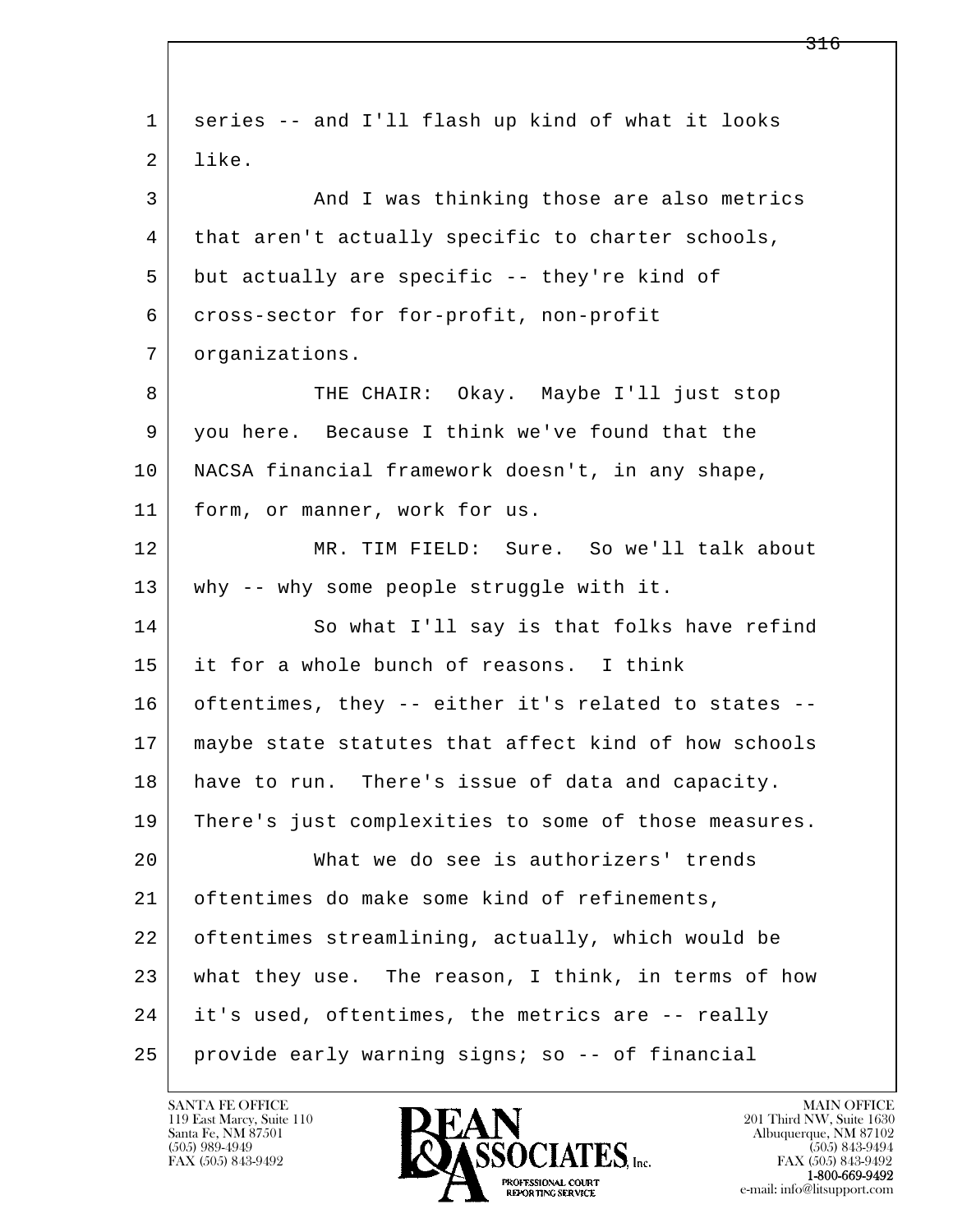1 distress.

| $\overline{a}$ | So some of those metrics, when looked at               |
|----------------|--------------------------------------------------------|
| 3              | holistically, I think authorizers try to use them in   |
| 4              | a way that gives them a heads-up of something going    |
| 5              | Where there's smoke, there's fire. So it<br>on.        |
| 6              | prompts further investigation is how a lot of times    |
| 7              | authorizers use those metrics.                         |
| 8              | The -- what else you often see, which you              |
| 9              | all have certainly in your financial framework, is     |
| 10             | looking at financial practices and oversight           |
| 11             | practices of finances. Oftentimes, that's              |
| 12             | incorporated into the organizational framework.<br>But |
| 13             | obviously, it's an important measure, as well, of an   |
| 14             | organization's health, is they have strong financial   |
| 15             | oversight and control measures.                        |
| 16             | The other trend and practice that you see              |
| 17             | is that even where authorizers have these metrics      |
| 18             | that they're tracking, recording, and reporting,       |
| 19             | there oftentimes is this back-and-forth that happens   |
| 20             | first, where they're sending to schools, you know,     |
| 21             | based on their audit review and their document         |
| 22             | submission. They're giving -- they're reporting        |
| 23             | back what they're seeing, what their metrics are       |
| 24             | saying.                                                |

25 And there's this chance for schools to,

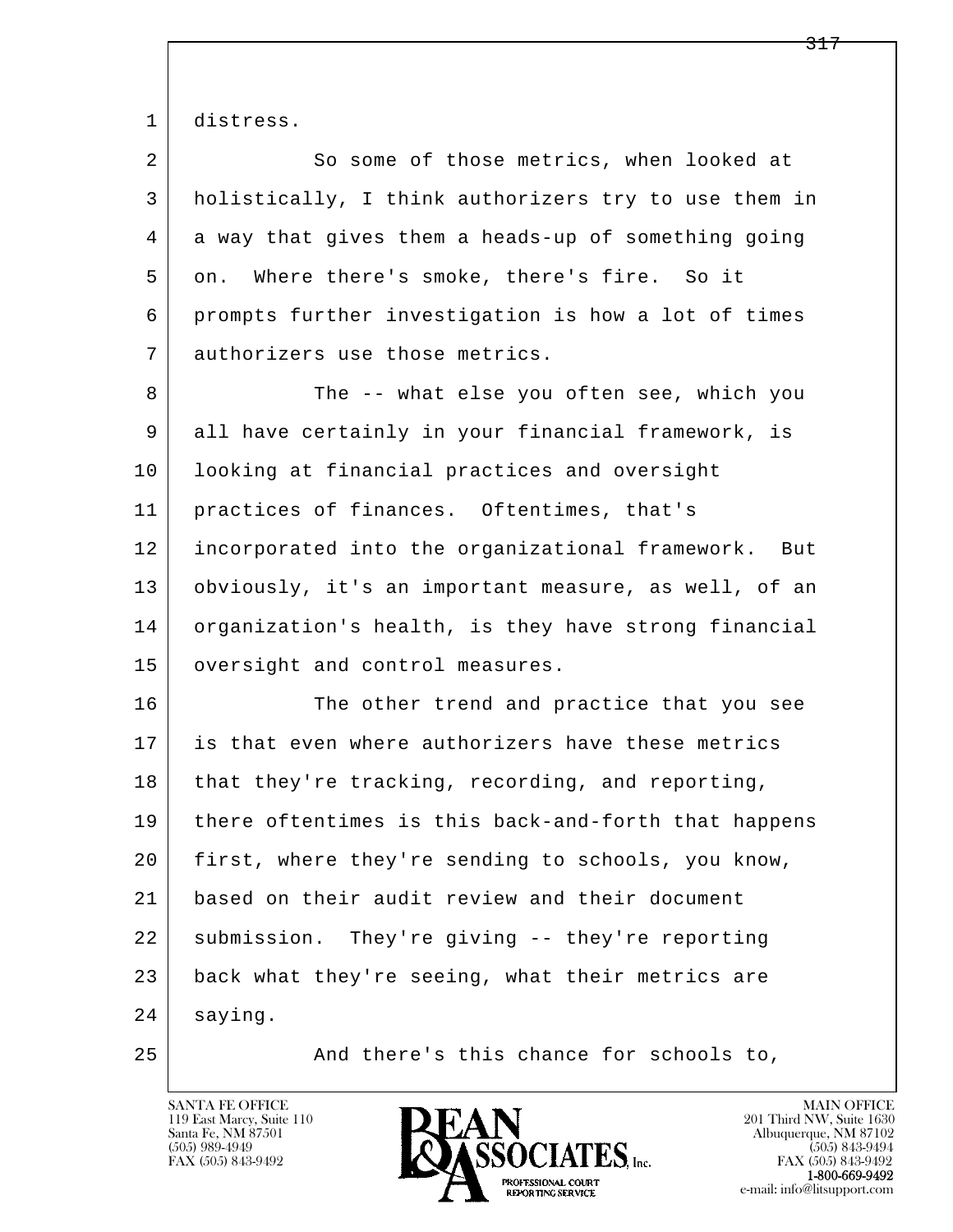l  $\overline{\phantom{a}}$ 1 you know, correct or provide additional information. 2 So there is this back and forth to understand the 3 data and ensure that whatever is reported and 4 understood by the authorizer has a chance for school 5 feedback. 6 So I'm going to flash up what you all may 7 be familiar with. But here is an example of what 8 | NACSA does put out here. 9 For example, these are the metrics I'm 10 talking about. I'd like to have a discussion about 11 why it's been challenging for you, why some other 12 authorizers find it challenging to use, what you 13 found. 14 But these are the measures that are used. 15 | As I said, I won't try to explain every one of them. 16 Some of you here may be familiar. Some of them, 17 | this is finance talk; it may not be as familiar. 18 | Again, many authorizers do take a subset. 19 They might say, "You know what? We're not going to 20 track, you know, cash flow, because we already 21 know -- we're already tracking days cash. We know 22 the operating margin, so we don't need to have a 23 separate measure for cash flow." 24 So that's an example of where you see some 25 authorizers kind of deviate from this and make

119 East Marcy, Suite 110<br>Santa Fe, NM 87501

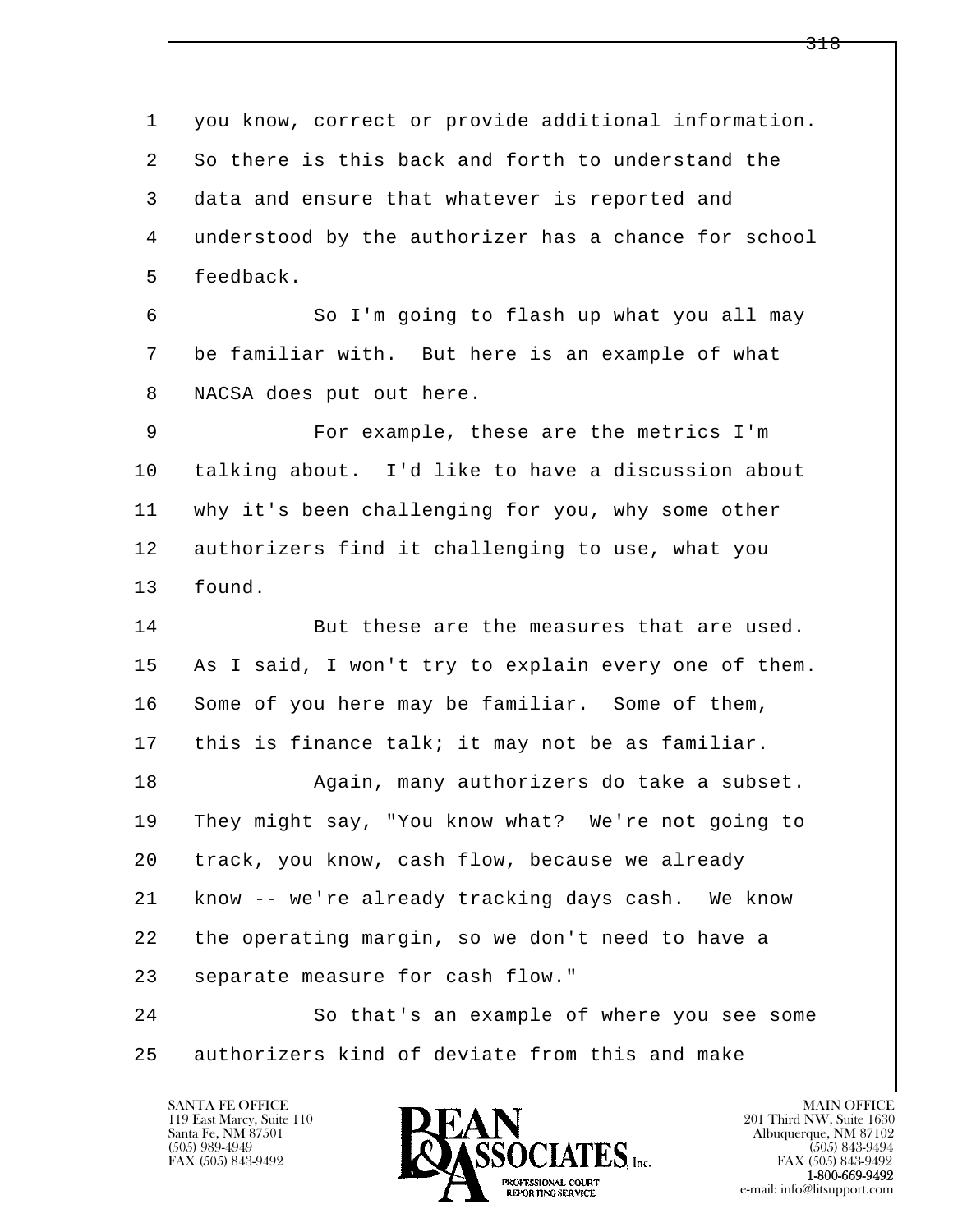1 refinements.

| $\overline{a}$ | Some of the challenges authorizers kind of           |
|----------------|------------------------------------------------------|
| 3              | point out, even if they use them, the things they    |
| 4              | struggle with, one is snapshots. So these measures,  |
| 5              | these metrics, saying a current ratio is 1.1, or     |
| 6              | days of cash on hand is they have 90 days of $-$ -   |
| 7              | that's an easier one -- days of cash on hand.        |
| 8              | So a common target is, "We want to see               |
| 9              | schools have at least 90 days of cash on hand."      |
| 10             | Well, a snapshot measure, that can                   |
| 11             | fluctuate a lot over the course of a year. Revenue   |
| 12             | comes in, not always consistently, depending on how  |
| 13             | state systems work. So take a snapshot may not       |
| 14             | actually give you an accurate sense of what the true |
| 15             | health is. That's one challenge.                     |
| 16             | Context matters. There's reasons                     |
| 17             | sometimes why certain targets may not be -- why a    |
| 18             | school doesn't meet a target. For instance, one of   |
| 19             | the measures on here is the notion of operating      |
| 20             | margin. So, you know, did -- so operating margin is  |
| 21             | saying, "Were your revenues above your expenses this |
| 22             | year?"                                               |
| 23             | Well, there could be a very good reason              |
| 24             | why revenues are below expenses in a given year.     |
| 25             | With a school that has a high cash balance and has a |

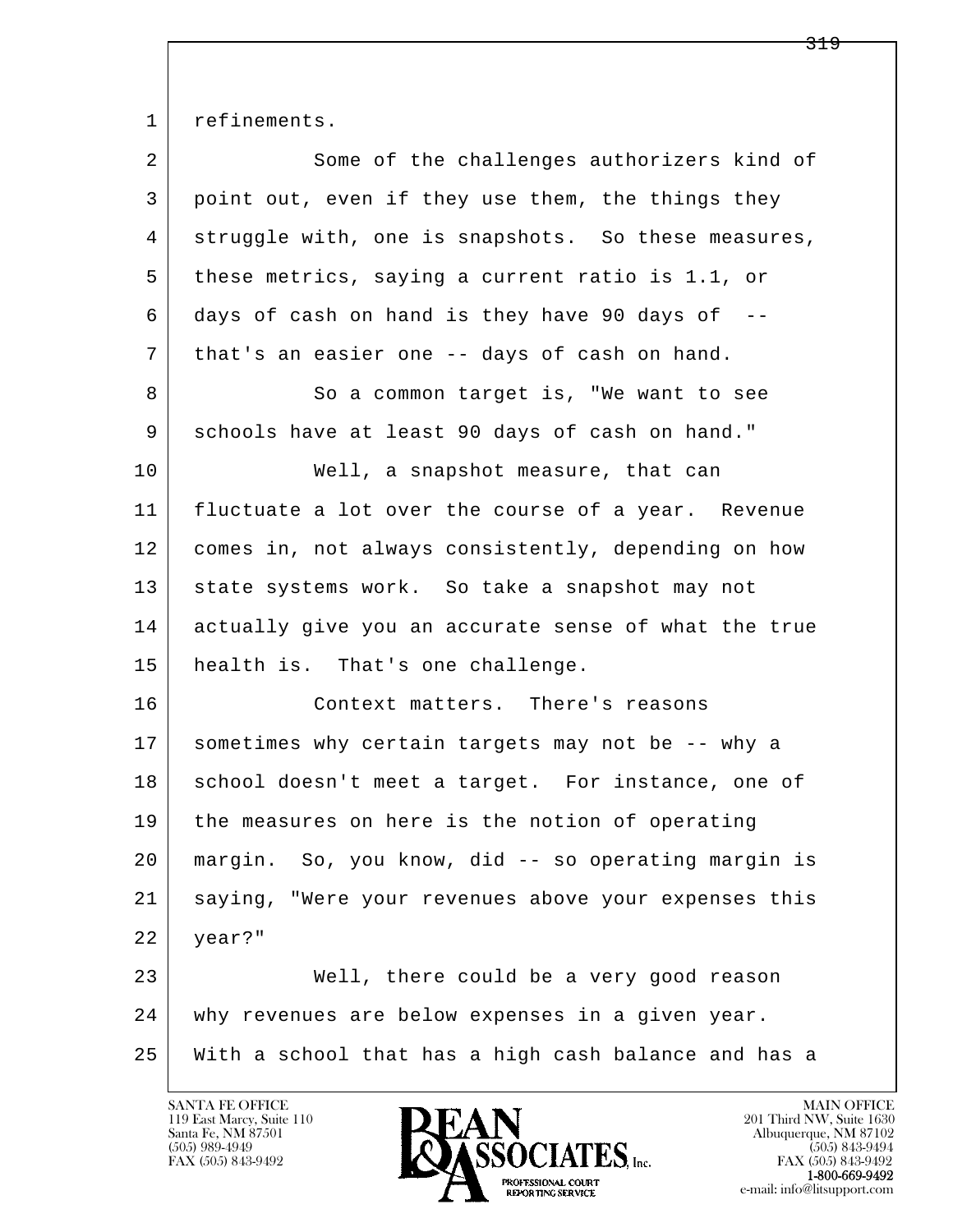l  $\overline{\phantom{a}}$ 1 reserve fund, maybe this is a year they were 2 investing a lot into programming, and they had a lot 3 of expenses that year. That could even happen for a 4 couple of years in a row. 5 But the challenge, if you just take the 6 metrics and don't dig deeper, they don't always tell 7 | you the right story. 8 Another challenge is just time delays. 9 When audits come in, when reports come in, when you 10 want to report out a score for a school may not 11 always correspond to when the data is actually 12 available. 13 | A fourth bullet is certainly -- is 14 authorizer expertise can be challenging to look at 15 audits and look at financial reports and come up 16 with accurate measures, according to those metrics. 17 | The Rand then last, I think, is just -- is the 18 | challenge of when you have organizations, 19 multi-school networks that have multiple schools -- 20 and I don't know how it works -- maybe you don't 21 have that in New Mexico. But this is a common 22 challenge, whether you have an organization that has 23 multiple schools and how do you sort out 24 | school-level reporting versus network reporting. 25 That can be a challenge.

119 East Marcy, Suite 110<br>Santa Fe, NM 87501

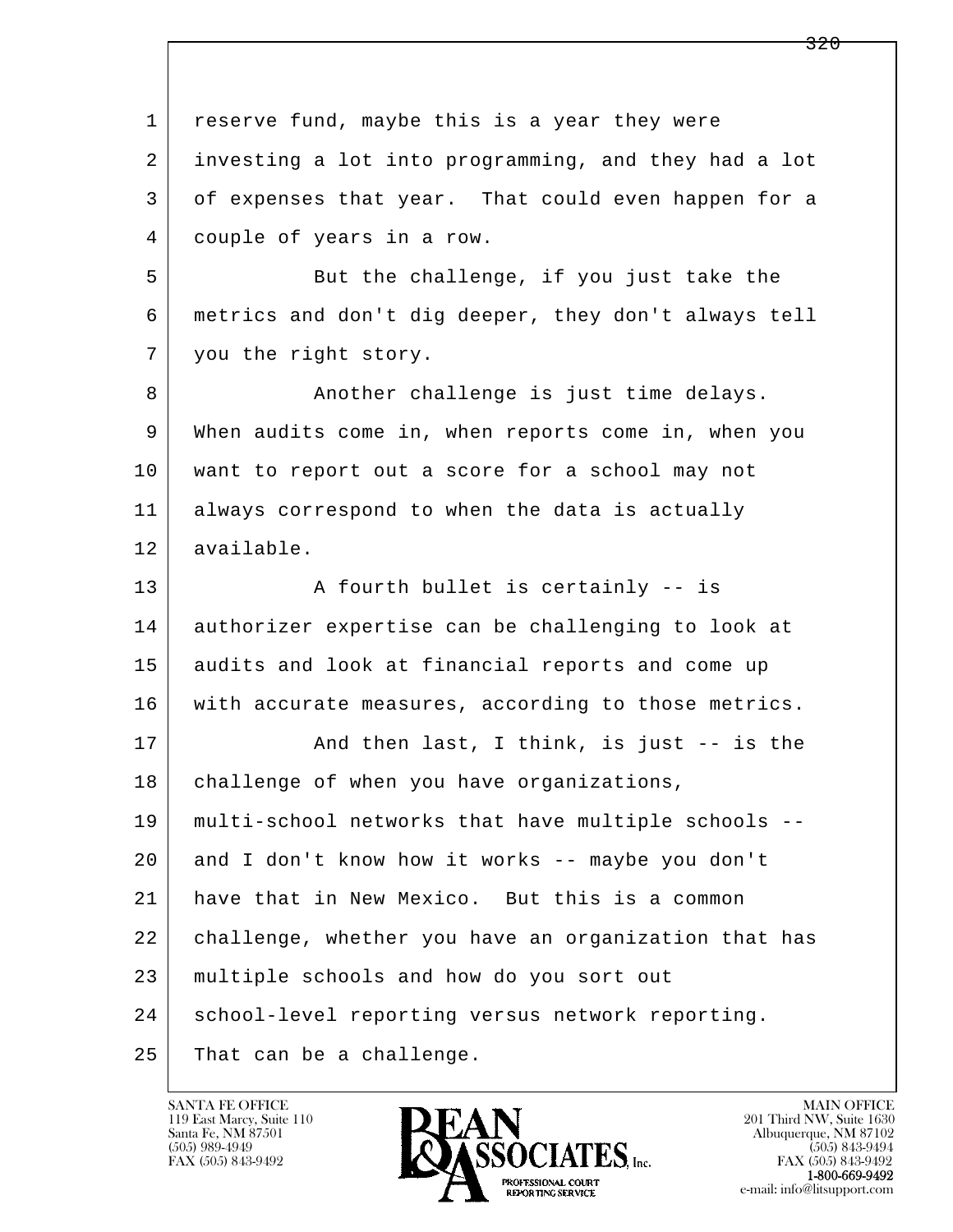l  $\overline{\phantom{a}}$ 1 So those are some of the challenges even 2 for schools that use this, or authorizers that use 3 this, things they wrestle with. There could be 4 others; but these are the ones we've seen. 5 I think an interesting conversation for 6 this group are what are some of the challenges 7 you've experienced? What's noteworthy about the 8 New Mexico framework, which is different than a lot, 9 is the financial framework really focuses primarily 10 on this piece -- whoops -- wrong direction -- on 11 oversight practices. 12 So, really, the focus is on protocols and 13 procedures for how is the school doing the work of 14 financing and measuring and tracking. It's not 15 looking at specific metrics of what's the financial 16 position of the school. And that's somewhat unique. 17 It's very unique for New Mexico, and that's the 18 | focus of the framework. 19 So with that, open it up to kind of 20 comments, questions about what's been challenging 21 for New Mexico. 22 MS. POULOS: If you don't mind, I'll 23 start. And I was hoping that our Director of 24 Finance would be able to come in. But he's probably 25 taking a lunch, which is a perfectly reasonable

119 East Marcy, Suite 110<br>Santa Fe, NM 87501

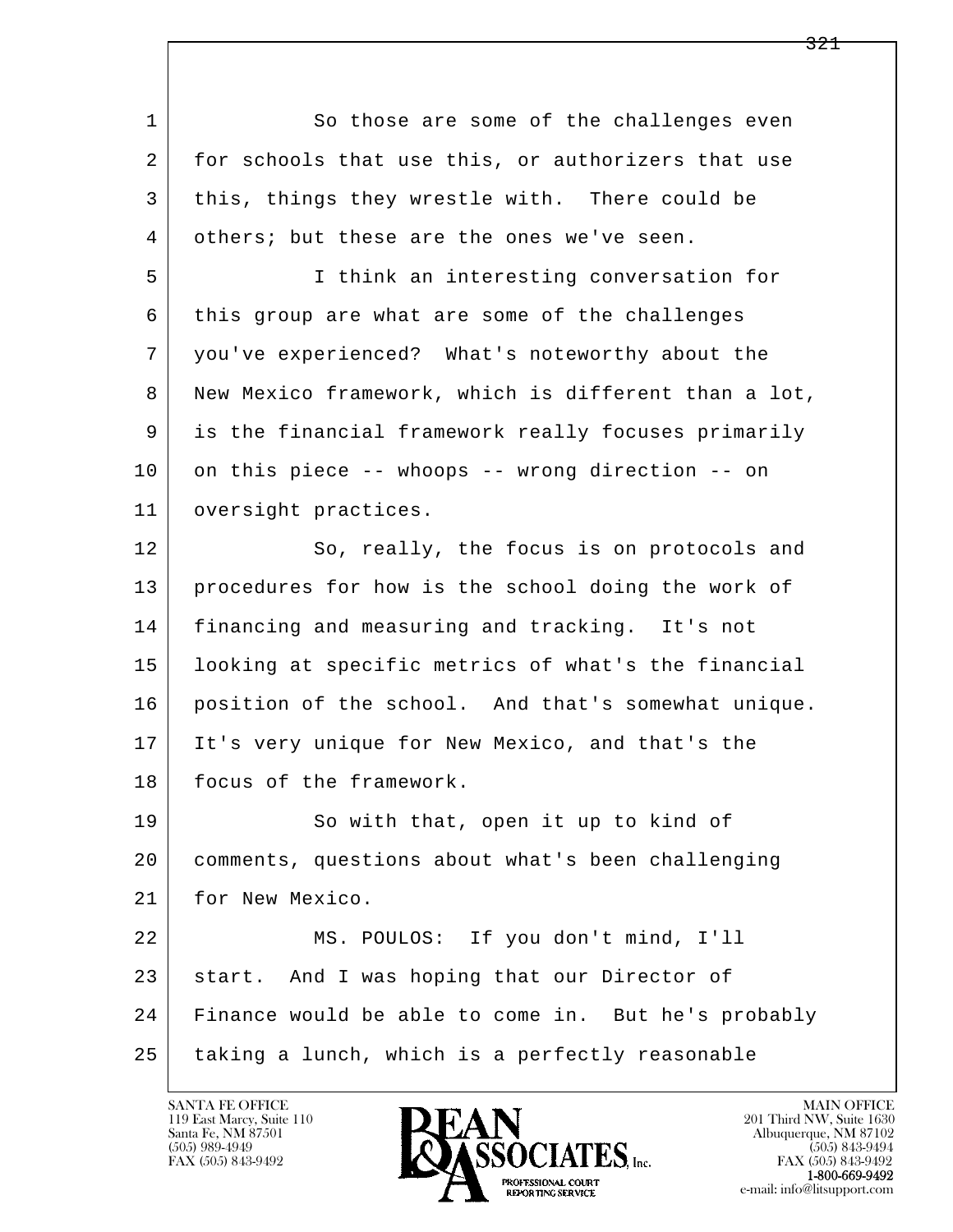1 thing to do.

| $\overline{2}$ | Our -- our charter schools are components           |
|----------------|-----------------------------------------------------|
| 3              | of the government; right? They are government       |
| 4              | entities. And so I think that's the challenge for   |
| 5              | us is these tend to be frameworks and measures that |
| 6              | can work with a corporate entity, whether it's      |
| 7              | for-profit or non-profit. But when you're talking   |
| 8              | about a government accounting system, it doesn't    |
| 9              | appear that those are built to work within the      |
| 10             | government accounting system and how accounting     |
| 11             | works in that system -- right? -- when money flows, |
| 12             | how money flows, how you're allowed to either carry |
| 13             | or not carry money.                                 |
| 14             | And so I think that's been our struggle is          |
|                |                                                     |
| 15             | finding measures that work in a government --       |
| 16             | government accounting system that can take into     |
| 17             | account how our -- our schools are structured and   |
| 18             | the requirements for handling cash in that system.  |
| 19             | THE CHAIR: It's -- historically,                    |
| 20             | certainly before I was on, when the frameworks were |
| 21             | first being created, they -- it was through a grant |
| 22             | with NACSA. And it was mostly the NACSA model that  |
| 23             | was used. And there was tremendous pushback from    |
| 24             | the financial people, because they said, "We -- you |

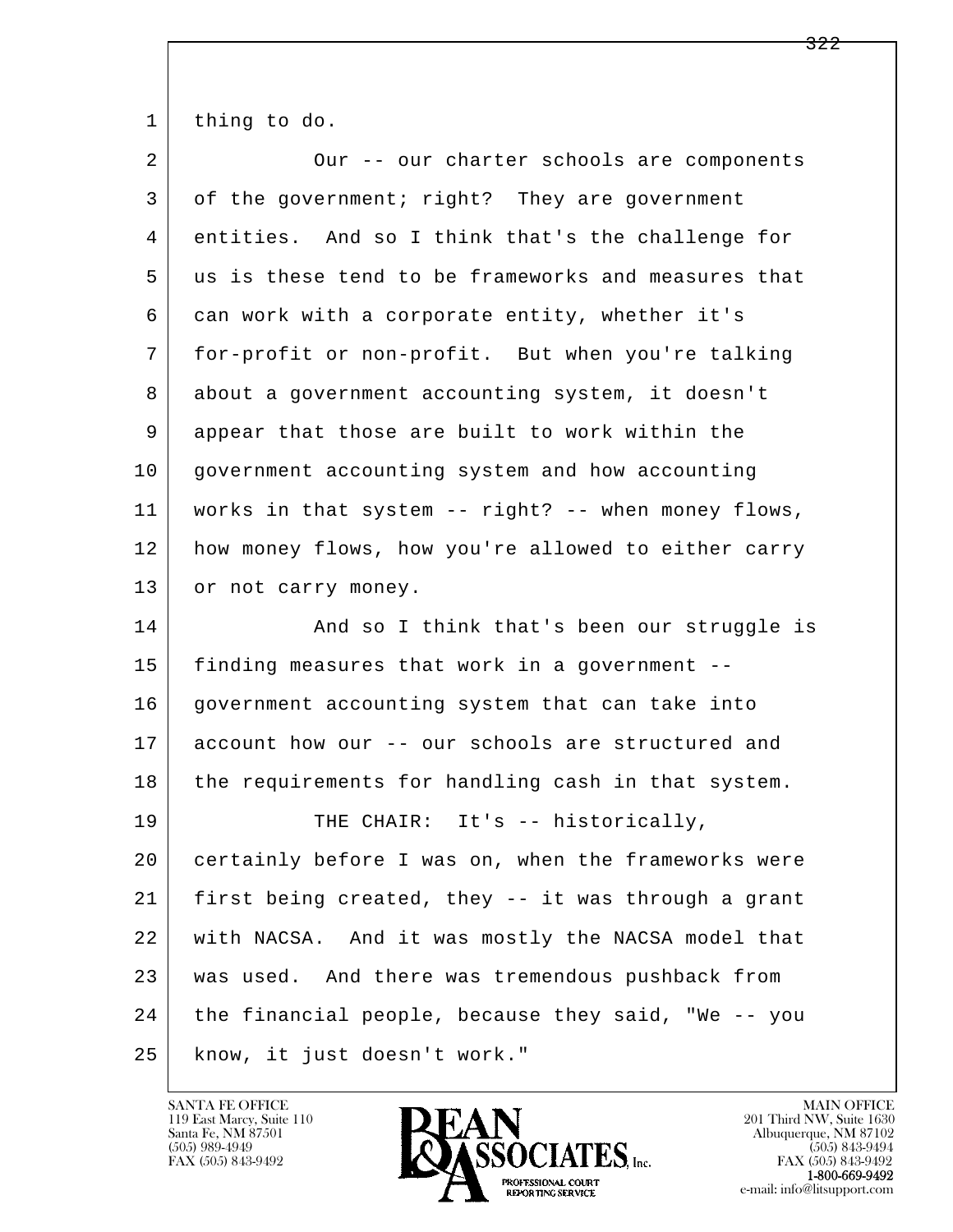l  $\overline{\phantom{a}}$ 1 So then there was a redo of that piece. 2 But that piece doesn't adequately give us that 3 snapshot of how healthy -- and we have been 4 fortunate that the Deputy Secretary has engaged in 5 that conversation, so that we can -- you know, we 6 can ask the question, "What do we need to know?" 7 Because some -- as Katie mentioned, you 8 know, there's -- you know, cash balances don't 9 really play in as much, you know. Our schools, 10 because they're part of that public school system, 11 in theory, aren't going to run out of money. 12 That was from David Craig, you know. 13 So that's -- that's not as big a concern. 14 | And, of course, they had their reserves greatly 15 | wiped out this year through budget issues, you know, 16 that that -- a lot of schools don't want to have big 17 | reserves; because it's, like, "If I have this 18 reserve, I could end up losing it." So that's -- 19 you know, it's -- that's quite a balancing act that 20 the school -- so that's not necessarily something 21 that we may want to look at, because there's other 22 reasons why they may not want that. 23 So it's -- it's challenging for us to -- 24 to find what's -- what's going to work to give us  $25$  that information that we -- that we need.



FAX (505) 843-9492<br>1-800-669-9492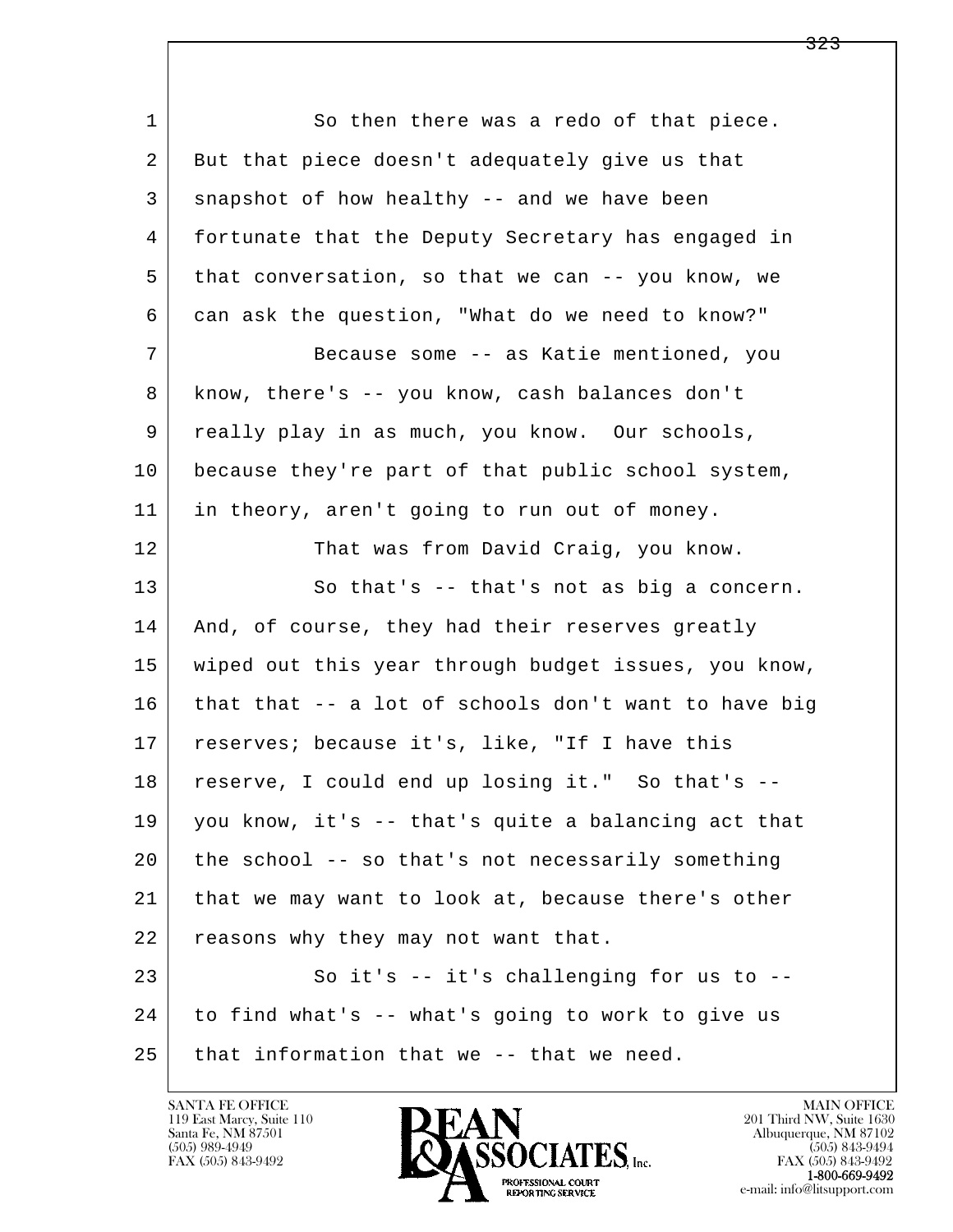l  $\overline{\phantom{a}}$ 1 | MS. POULOS: Yeah. And one that I was 2 specifically thinking of, debt-to-income ratio, 3 right? They can't think about that. That's under 4 the law and the Constitution, right? So it's always 5 got to be a zero or 100 percent -- whatever -- zero, 6 I guess, right? 7 | So I think that's -- and I don't know. I 8 don't know. And I should know this, but I don't. 9 Are there other states that have the same structure, 10 | where the schools are actually units of the 11 government, and how are they dealing with that? How 12 are they measuring that financial health so that we 13 can kind of look at what's happening there? 14 MR. TIM FIELD: I'm curious to hear from 15 Gilbert, because you raised this. We were talking 16 objectives. You talk that this is a particularly, 17 like, the financial framework would be a particular 18 priority for you in thinking about the -- you know, 19 the work of the Commission. 20 What's your thoughts on -- and maybe one 21 way of thinking of this is what's been the 22 challenge? There has been financial -- what has 23 been what you haven't seen soon enough, where you've 24 had -- when you've had crises, you know, what would 25 have been -- what would have been the trigger?

119 East Marcy, Suite 110<br>Santa Fe, NM 87501

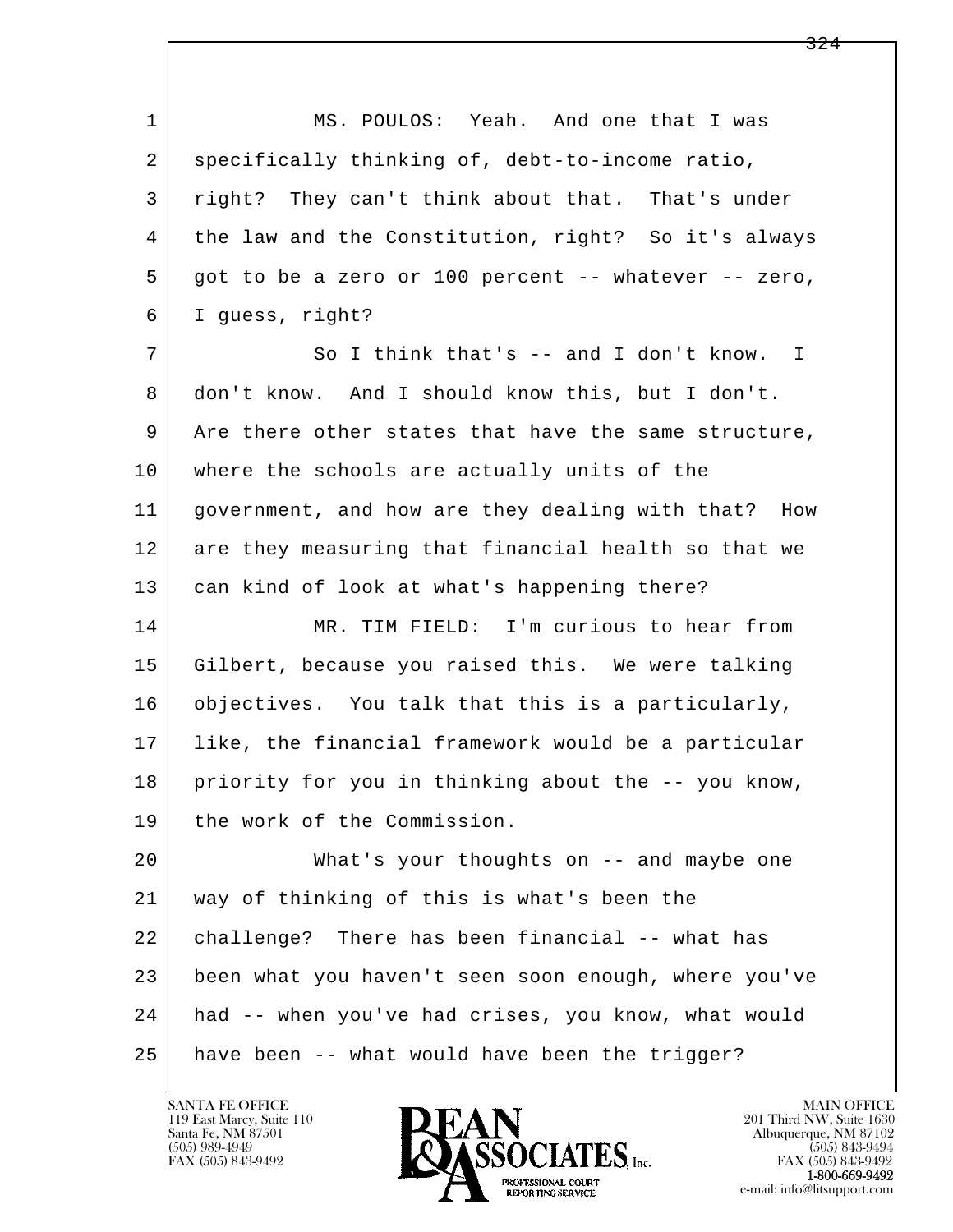l  $\overline{\phantom{a}}$  1 You know, if it wasn't cash on hand, what 2 would have been the trigger to say, "Whoa, this 3 | school has really fallen off the tracks?" 4 THE CHAIR: Cindy can read back her record 5 from yesterday. 6 COMMISSIONER PERALTA: A lot of those 7 things come abruptly, you know. Because we don't 8 work coinciding with the Audit Bureau or the Budget 9 Department, what have you. 10 But a lot of times, it just seems that 11 either they don't have the right people in place, 12 not licensed people, people with good strong 13 background in financial management, governing 14 council, lack of oversight, those kind of things. 15 It's just -- it just seems to be an ongoing dilemma, 16 more so with -- in that area than in any other part 17 of the framework, again, you know. So... 18 COMMISSIONER JOHNSTON: If governing 19 councils aren't trained as far as finance in a way  $20$  that  $-$  21 COMMISSIONER PERALTA: Very minimally 22 trained. 23 COMMISSIONER JOHNSTON: And in government 24 accounting problems. And one of the first things 25 that we would know is the State generally requires

119 East Marcy, Suite 110<br>Santa Fe, NM 87501



FAX (505) 843-9492<br>1-800-669-9492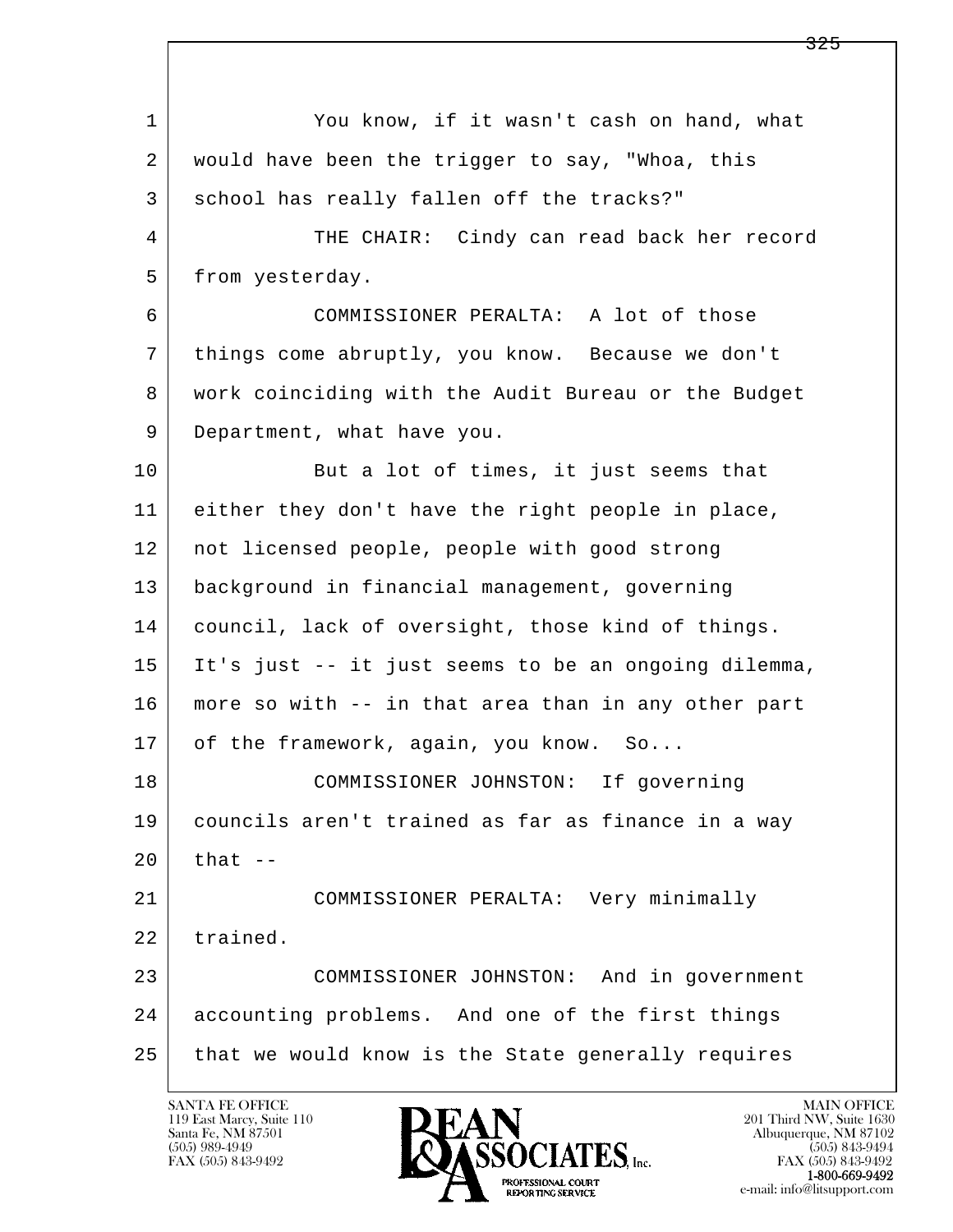l  $\overline{\phantom{a}}$  1 quarterly reporting, as far as financial analysis. 2 If you don't do that, then you get on monthly 3 reporting. If a school is not doing that -- and we 4 will have charter schools that don't even do that 5 monthly reporting. 6 Procurement procedures, how you purchase 7 things. That's a huge indicator, if they're not 8 going through the procurement process. 9 But they're small, just like Gilbert says. 10 They're little things that can slip by us if we 11 don't -- 12 COMMISSIONER PERALTA: But they add up. 13 If the problem gets way too big -- 14 | MS. POULOS: There's a couple of examples 15 that I can think of from this year; right? 16 So if we talk about -- I'm going to use 17 names. If we talk about Cariños Charter School. 18 So they had estimated, I think, 150 kids. 19 So they got funded on 150 kids. And then the report 20 came in after their 40th day, and they had 21 | substantially lower. 22 So I think that's a measure that we 23 probably could incorporate in; right? The ratio of 24 anticipated versus actual. And that would give us a  $25$  good thing; because what we then would know at the

119 East Marcy, Suite 110<br>Santa Fe, NM 87501

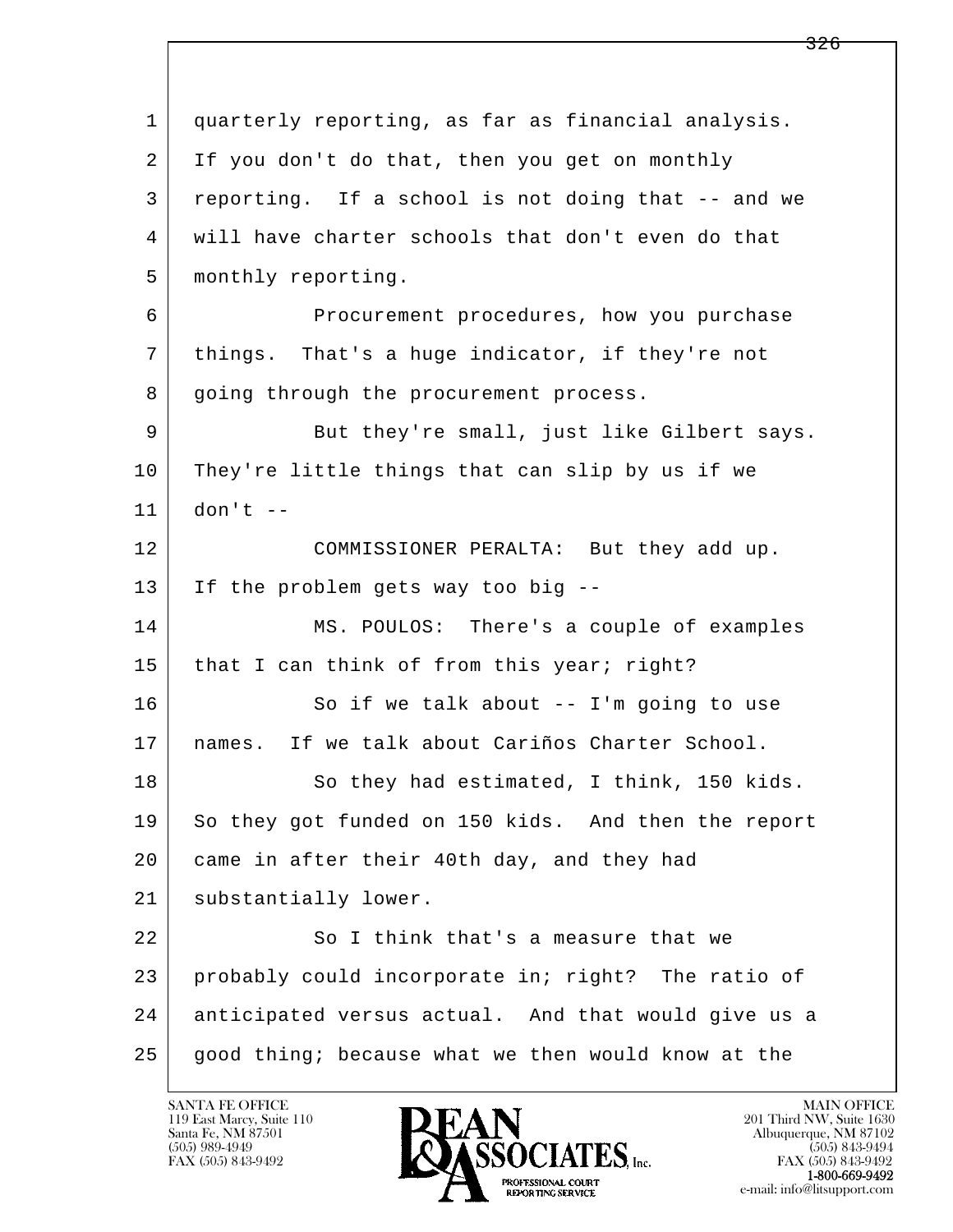l  $\overline{\phantom{a}}$  1 40th day report, and what -- if we had this kind of 2 updating framework, they would have known that 3 dropped right down into red. They're in trouble. 4 | And their governing board would have been 5 able to see that dashboard come up and say, "Whoa, 6 this is an issue. What do we do about this?" 7 Then they didn't make adjustments; right? 8 So they ended up continuing the same expenses and 9 making no financial adjustments for staffing, 10 resources, any of that. 11 | And so they're continuing to fund -- spend 12 like they've got the funds for those 150 kids that 13 they anticipated; but they didn't make any of those 14 budget controls that they should have done. 15 | One of the other ones I was thinking of 16 that didn't come to us, La Resolana, they decided to 17 apply to a different authorizer for renewal. I 18 think a fairly similar circumstance; right? So, 19 again, early in the year, those numbers didn't come 20 through, and were they able to react quickly enough? 21 So I think, certainly, for me, one of 22 those things that we want to be talking about is 23 that one of our measures should be budget to  $24$  actual  $-$ 25 THE CHAIR: Right.

119 East Marcy, Suite 110<br>Santa Fe, NM 87501

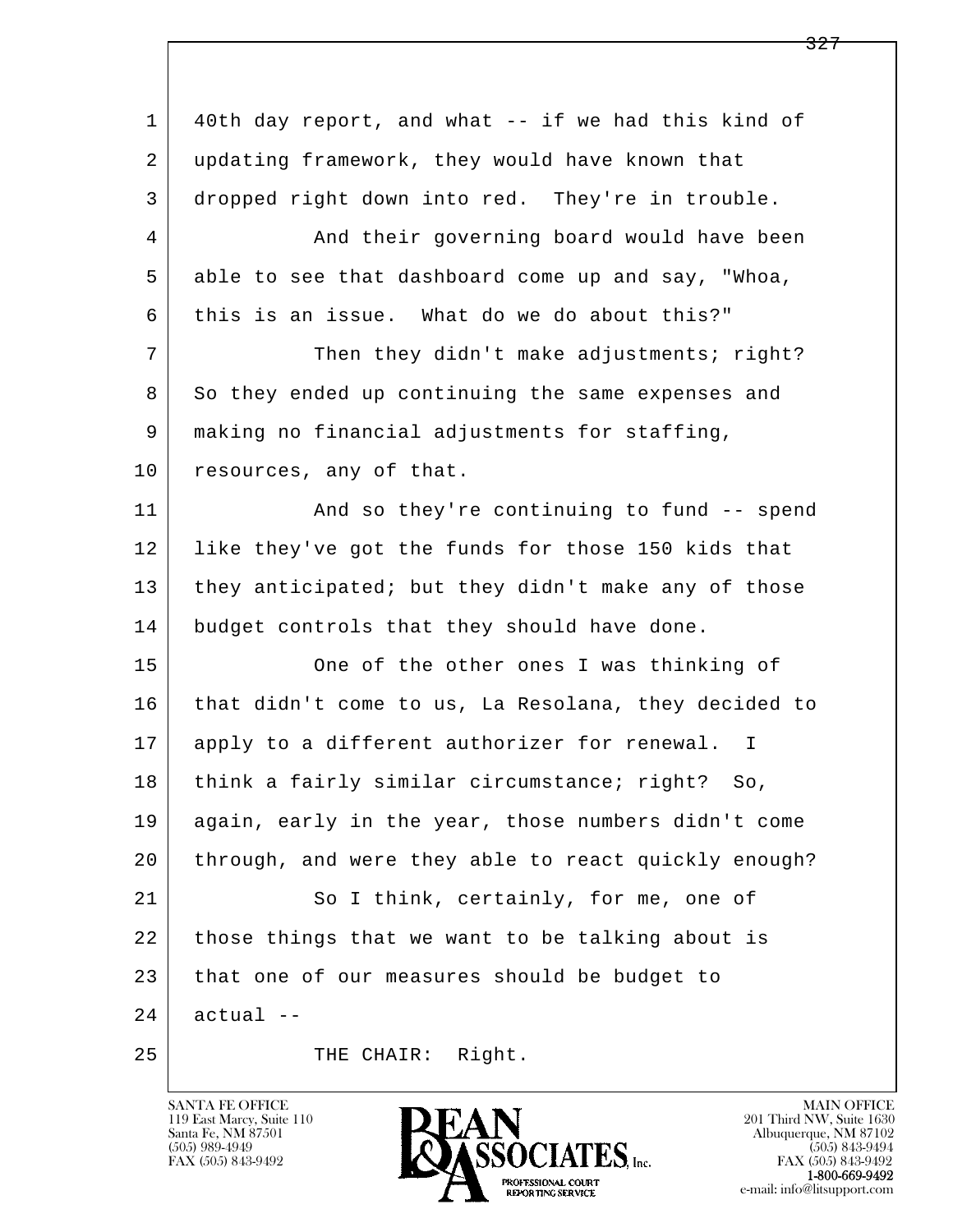l  $\overline{\phantom{a}}$ 1 MS. POULOS: -- enrollment. There may be 2 some budgeted to actual expenses. There may be some 3 ways to think about -- and I don't know if this is a 4 measure. But -- I don't know if it would be 5 restricted expenses. But the expenses that are 6 coming out of reimbursement funds, federal funds 7 that are reimbursed and timeliness of collecting 8 those reimbursements. 9 But it may not be that we want to measure 10 timeliness. We may want to measure ratio, ratio of 11 expended versus reimbursed funds, which is really 12 getting to the timeliness; but it's forcing that to 13 be an actual health measure. 14 | THE CHAIR: I had put -- actually, I had 15 put in my notes that if there is a significant 16 variation in the actual budget compared to their 17 projected budget, you know, so that we have -- and I 18 had put it, I think, more in operational -- but it 19 could be financial -- that the ratio between 20 administration and staff, that they're not -- you 21 | know, overly-burdened. 22 And I don't know how to create that -- I 23 don't want to stymie a school to stay, "You -- it 24 has to be this exact." 25 But there's got to be some measure to know

119 East Marcy, Suite 110<br>Santa Fe, NM 87501



FAX (505) 843-9492<br>**1-800-669-9492**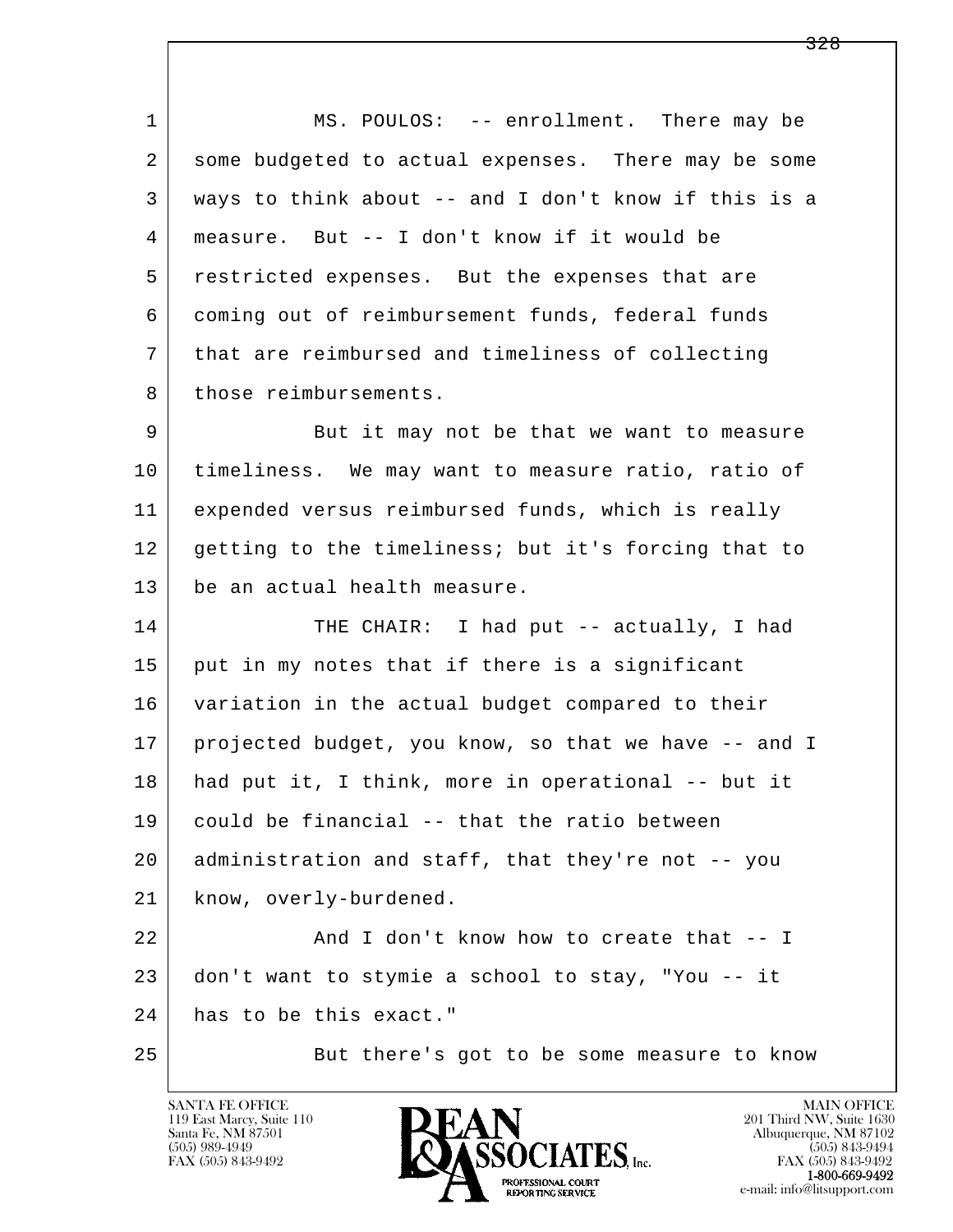| $\mathbf{1}$ | that, you know, they've got a healthy balance there |
|--------------|-----------------------------------------------------|
| 2            | and that administration isn't eating up too much of |
| 3            | the budget and that could effectively be draining   |
| 4            | instructional staff and programming and other       |
| 5            | things, that that was -- and I guess also making    |
| 6            | sure that grant monies, be they federal or state,   |
| 7            | that those monies are being appropriately handled.  |
| 8            | COMMISSIONER JOHNSTON: And that's that              |
| 9            | reimbursement. That's part of that reimbursement,   |
| 10           | also; that's that flow-through.                     |
| 11           | THE CHAIR: And they're paying their                 |
| 12           | taxes.                                              |
| 13           | COMMISSIONER JOHNSTON: Yes, and their               |
| 14           | benefits.                                           |
| 15           | THE CHAIR: It unfortunately became a huge           |
| 16           | issue for us, that they're paying their taxes and   |
| 17           | benefits, that we got caught quite off-guard that a |
| 18           | school hadn't been paying in. So it -- you know.    |
| 19           | MR. TIM FIELD: So I think the main                  |
| 20           | message -- go ahead, please.                        |
| 21           | COMMISSIONER ARMBRUSTER: Well, one of the           |
| 22           | things that -- we don't have to so much to use the  |
| 23           | microphones -- is that there's so much              |
| 24           | responsibility on the governing council. And I'm    |
| 25           | not sure people realize what it is. And I believe   |

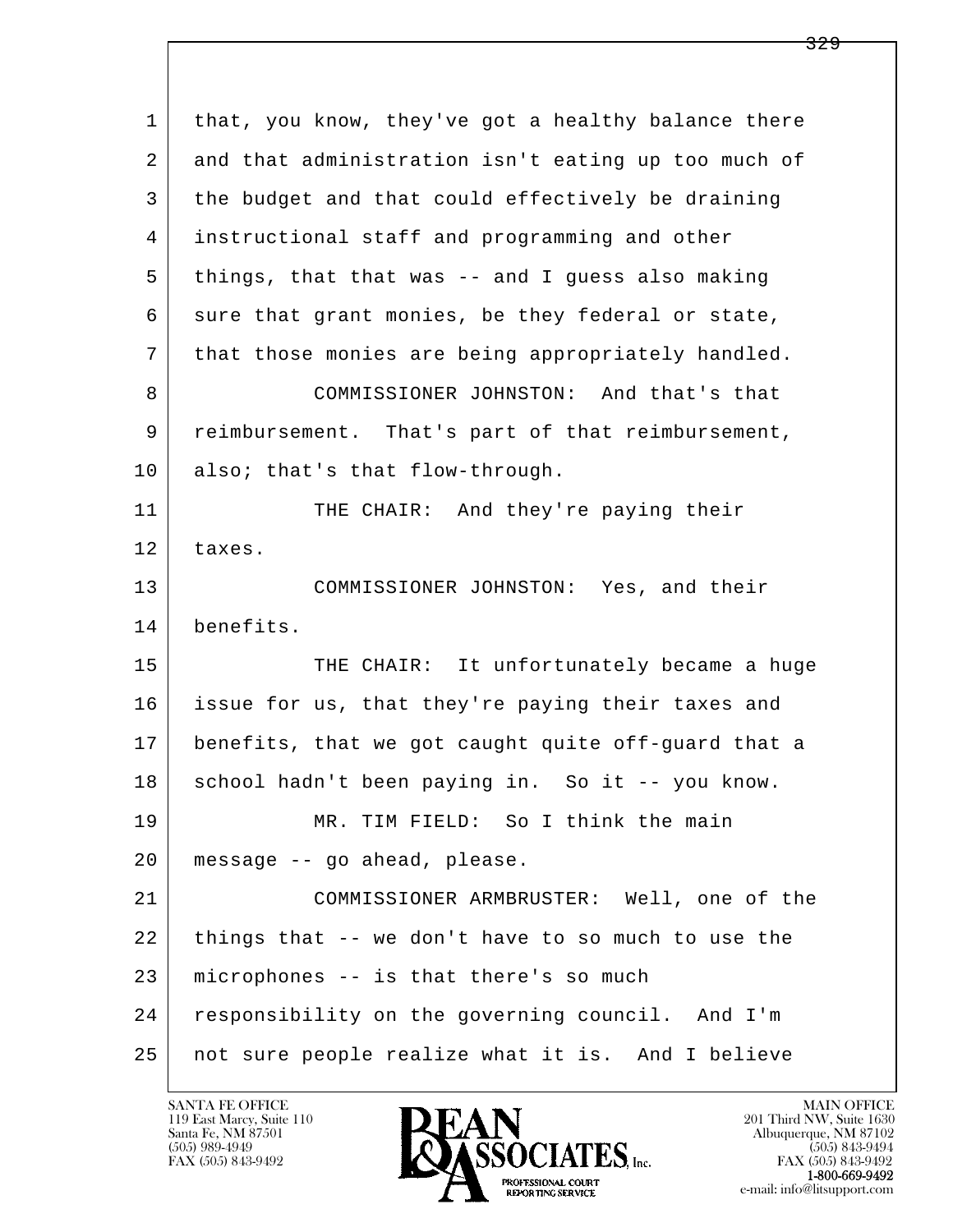| $\mathbf 1$ | we've just changed from five to ten hours of         |
|-------------|------------------------------------------------------|
| 2           | training.                                            |
| 3           | But this whole financial thing, of which I           |
| 4           | would never ever be a part of, is so complicated.    |
| 5           | And I don't know if there's a list that tells you    |
| 6           | how to do this and know this, or, just, the people   |
| 7           | who are -- because now we're talking about community |
| 8           | members. We're not talking about a business          |
| 9           | manager, even. We're talking -- which is another     |
| 10          | whole issue.                                         |
| 11          | THE CHAIR: A parent volunteer.                       |
| 12          | COMMISSIONER ARMBRUSTER: But a parent                |
| 13          | volunteer -- and, predictably, it's New Mexico, it's |
| 14          | a very rural state -- they're lucky they can find    |
| 15          | five people. So those aren't always the people you   |
| 16          | can find.                                            |
| 17          | So I don't know if there's a little how-to           |
| 18          | book -- and I know that we've talked about more      |
| 19          | training, and specifically in that area. But it's    |
| 20          | not just like one thing, it seems to me, just from   |
| 21          | the schools who are in trouble. That's how we        |
| 22          | usually find out they're in trouble is from          |
| 23          | financial.                                           |
| 24          | COMMISSIONER TOULOUSE: I think we have               |
| 25          | several issues going on, one of them being since     |
|             |                                                      |

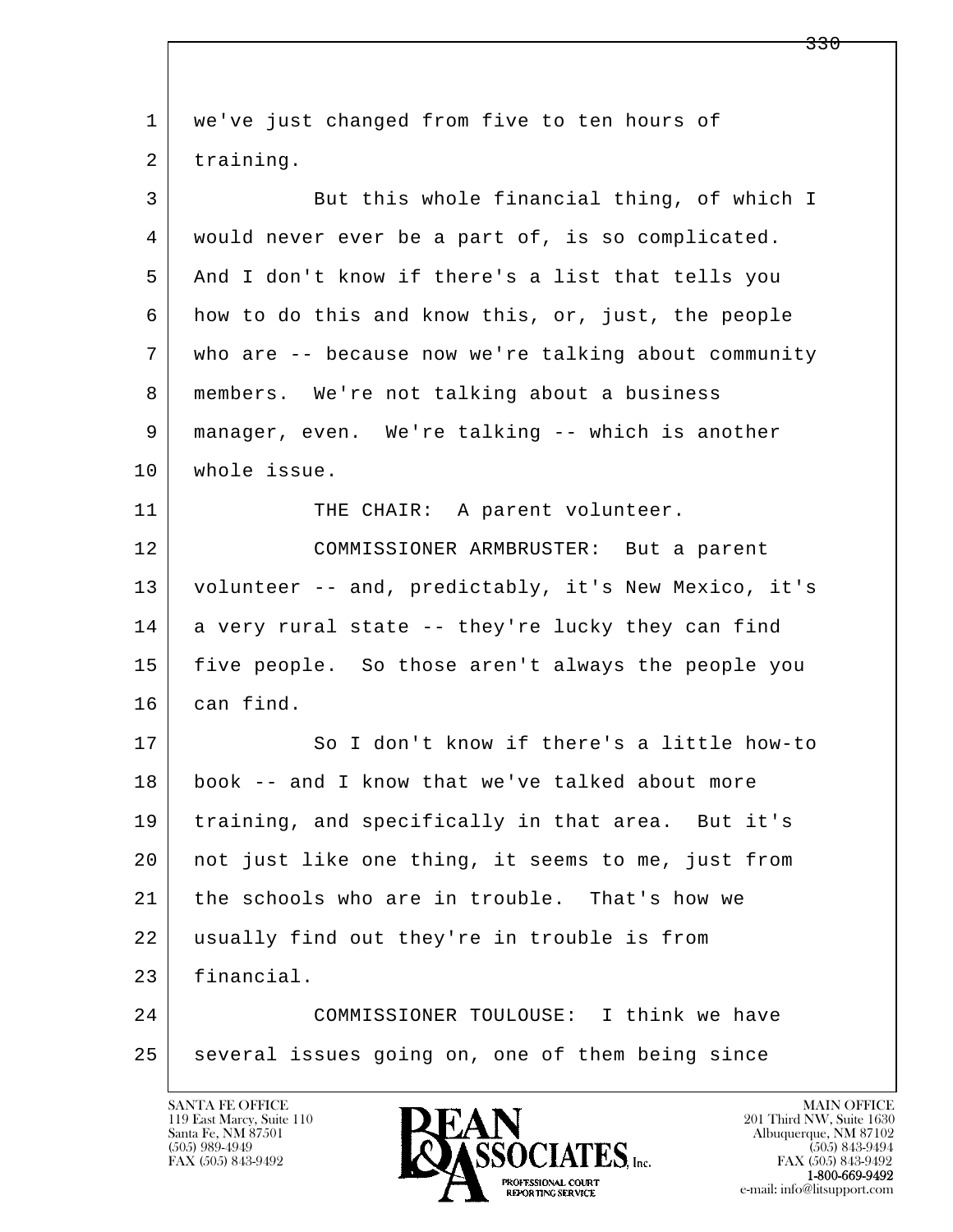l  $\overline{\phantom{a}}$ 1 they are a component here, for ours of this 2 Department, and the others are components of their 3 school district, we don't see their budgets. We 4 don't approve their budgets. They all go through 5 the financial side of this Department and through 6 those analysts. And we don't know -- Katie, do you 7 folks see their budgets? 8 MS. POULOS: Well, what I would say is the 9 reason you don't is because we haven't put it on the 10 agenda and said, "Every June, or July..." -- let's 11 say every July meeting -- "...we want to dedicate a 12 four-day meeting" -- and that's what it would take  $13$  you --14 THE CHAIR: It would. Oh, yeah. 15 MS. POULOS: -- to review those and have 16 conversations about it. And if you put it on your 17 agenda, I promise you it'll be in your book. You've 18 | got to do that. 19 THE CHAIR: I think we have to do those 20 electronically. 21 COMMISSIONER TOULOUSE: I think we need to 22 do that at least once, for everybody to see we mean 23 business. Because, you know, we get hit in the 24 newspaper about one of our schools is paying huge 25 amounts of money to an executive director, plus a

119 East Marcy, Suite 110<br>Santa Fe, NM 87501



FAX (505) 843-9492<br>**1-800-669-9492**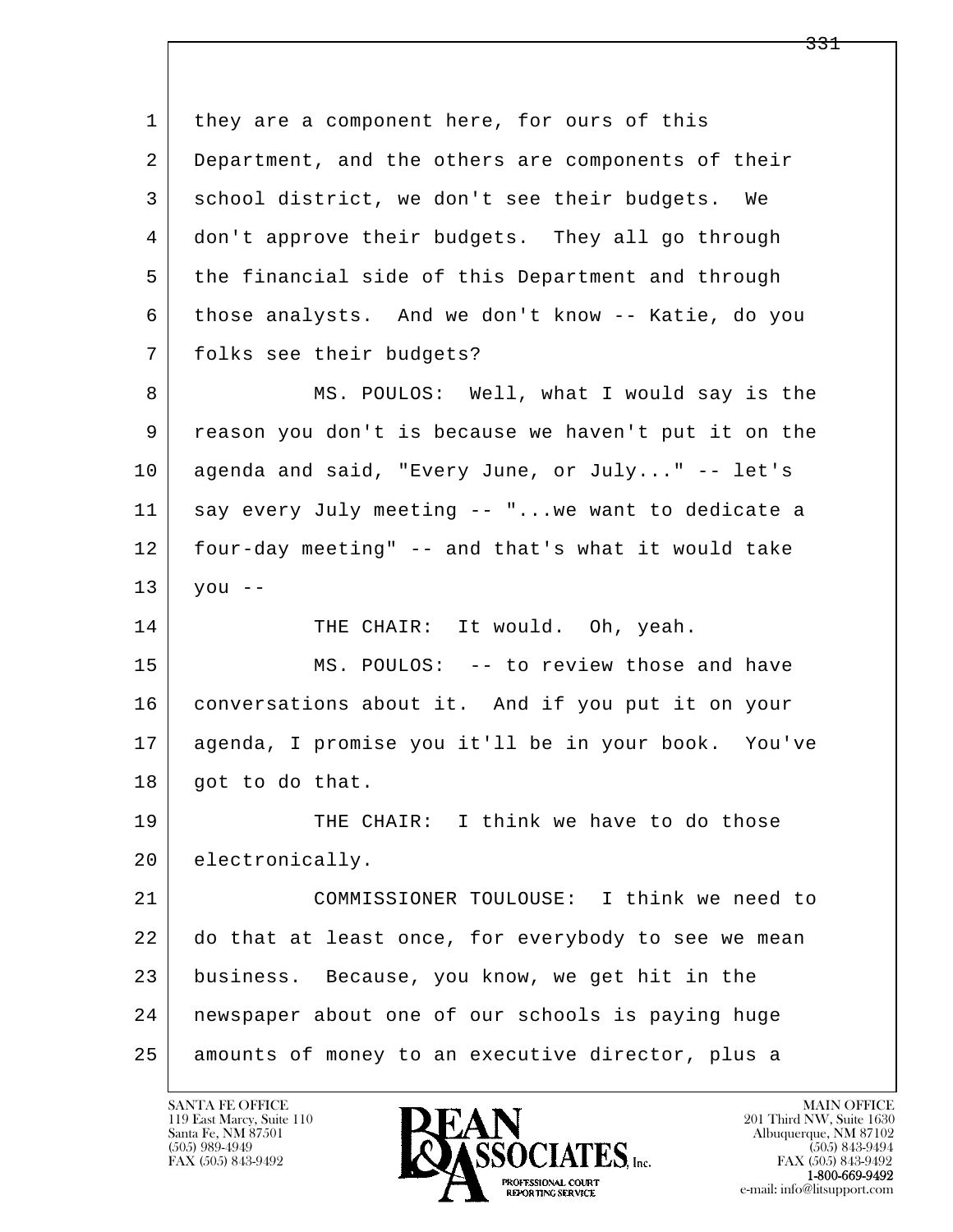l  $\overline{\phantom{a}}$ 1 principal that we don't -- again, it's the 2 governance council that sets the salaries; we don't. 3 So here, headlines in the newspaper -- and 4 it's a school in my district. And I'm getting phone 5 calls, and I'm saying, "I don't know any more than 6 you do, because the governing council does it." But 7 then we look bad. 8 | That one is particularly egregious. 9 But -- because they happen to be husband and wife 10 who hired their daughter in a capacity. But  $11$  that's -- which we don't -- 12 MR. TIM FIELD: You're not alone, 13 actually, unfortunately. 14 COMMISSIONER TOULOUSE: I'm saying there's 15 | that piece of it. The other piece is before Katie 16 got here, we never saw the audit findings. They 17 went, again, to here (indicates), because they're a 18 component of the Department audit, not ours. And 19 then this Department, over and over, had the largest 20 number of audit exceptions of any State Department, 21 because most of them were the charter schools, and 22 many of them were repeat, because nobody was making  $23$  a big deal about fixing those. 24 It was, "Well, they're charter schools. 25 They go over here."

119 East Marcy, Suite 110<br>Santa Fe, NM 87501

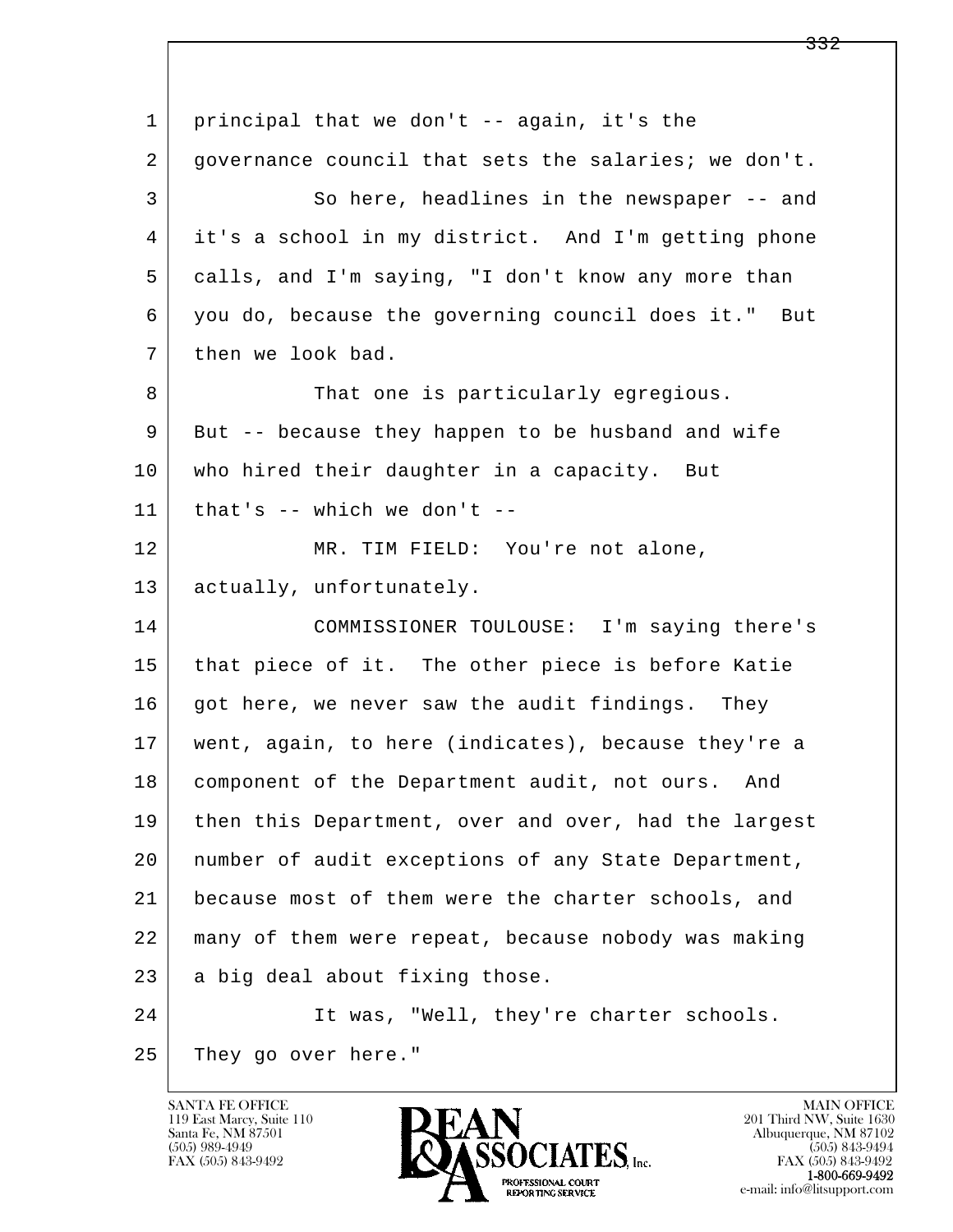| 1  | And when I first got on this Commission               |
|----|-------------------------------------------------------|
| 2  | four-and-a-half years ago, I asked about it, and      |
| 3  | they said, "It's a charter school audit. It goes in   |
| 4  | this pile, and we don't look at it."                  |
| 5  | Now, they look at it, and Katie makes them            |
| 6  | give us a -- but that was the answer I got when I     |
| 7  | actually went to where the audit is and asked them    |
| 8  | that question.                                        |
| 9  | So when we don't get the audits, unless,              |
| 10 | again, it's something that pops up and gets in our    |
| 11 | agenda because it's become a crisis, I mean, that's   |
| 12 | where I think -- I mean, if I could redo this, I      |
| 13 | would change the structure of the Charter School      |
| 14 | Division and have at least one or two financial       |
| 15 | people full-time there, where they would be able to   |
| 16 | review it and get us the information quicker.         |
| 17 | If we ask, David Craig will bring us in a             |
| 18 | list of who's on quarterly reporting, who's on        |
| 19 | monthly reporting; but otherwise, it's not an         |
| 20 | automatic thing, because, again, that's them.<br>This |
| 21 | is us.                                                |
| 22 | And we need some kind -- because we do                |
| 23 | have an MOU with the Department. We just need         |
| 24 | something spelled out is what we would like to.       |
| 25 | Because they've been good at getting us stuff.<br>But |

![](_page_155_Picture_2.jpeg)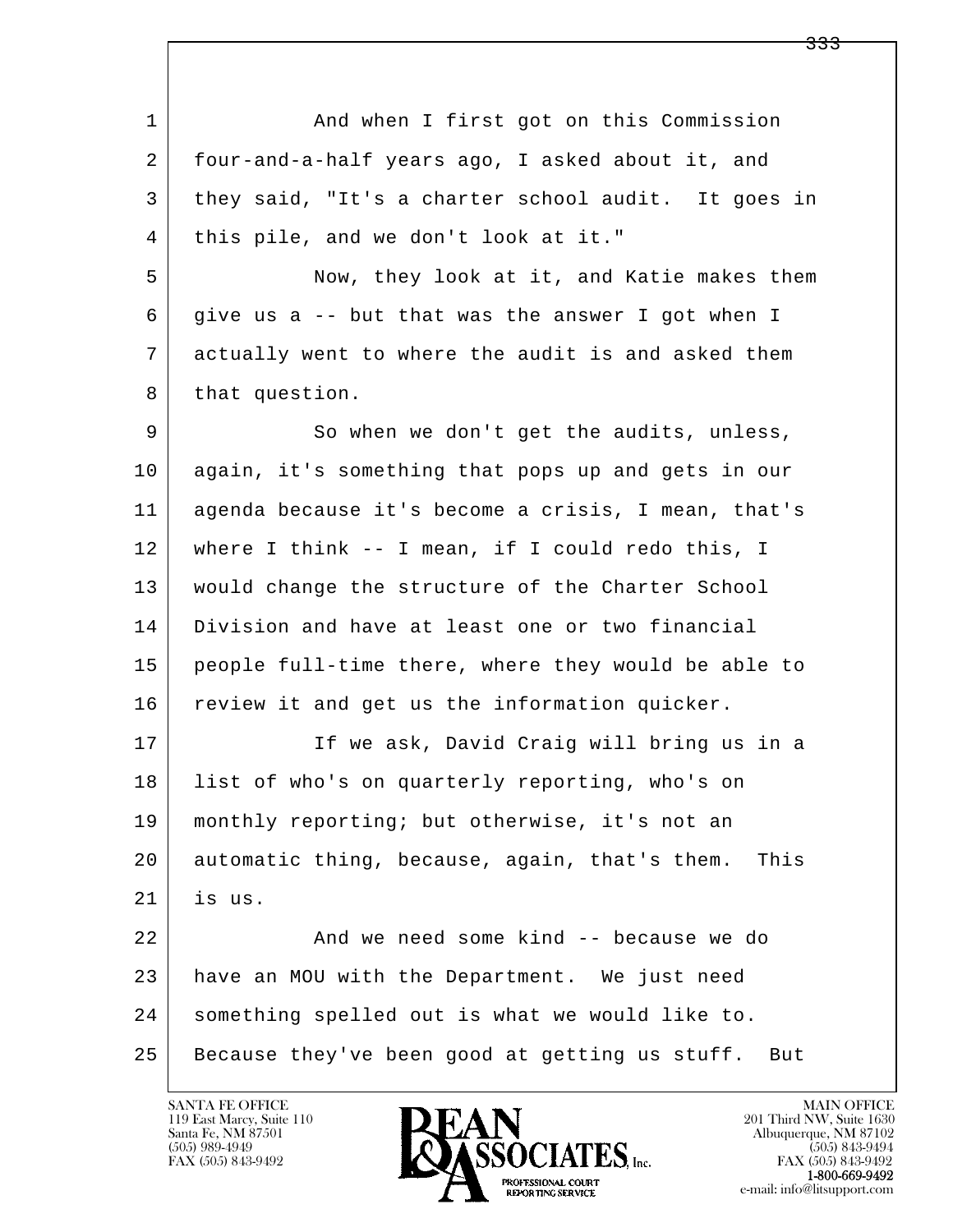| 1  | it's -- knowing what they have to provide and then   |
|----|------------------------------------------------------|
| 2  | what we can ask for has been the problem. I would    |
| 3  | like to see us on the financial piece, work on that. |
| 4  | The other thing is I agree, but I                    |
| 5  | disagree, that the financial stuff is difficult.     |
| 6  | It's difficult when you look at it as a whole.       |
| 7  | Because I know when I first -- again, management in  |
| 8  | State government, and I was thrown -- but once it    |
| 9  | got into my head, I figured out it's not really that |
| 10 | difficult, because these are the parts of it that    |
| 11 | apply to me.                                         |
| 12 | But you have to go through that difficult            |
| 13 | part -- I don't know. Danielle, would you agree      |
| 14 | that once you get through the difficult part and you |
| 15 | know what's your piece of it, then it's a snap?      |
| 16 | And we don't get people through. We show             |
| 17 | them this huge stack of regulations, and we don't    |
| 18 | help them work through to the point they say, "Oh,   |
| 19 | this, this, this, and this apply to me. I can        |
| 20 | handle it."                                          |
| 21 | COMMISSIONER JOHNSTON: Where Carmie and I            |
| 22 | differ is the head of school at each of the charter  |
| 23 | schools is duly instructed in this. And internal     |
| 24 | controls are imperative. And that head of school --  |
| 25 | Carmie is trying to do the work for the principal.   |

![](_page_156_Picture_2.jpeg)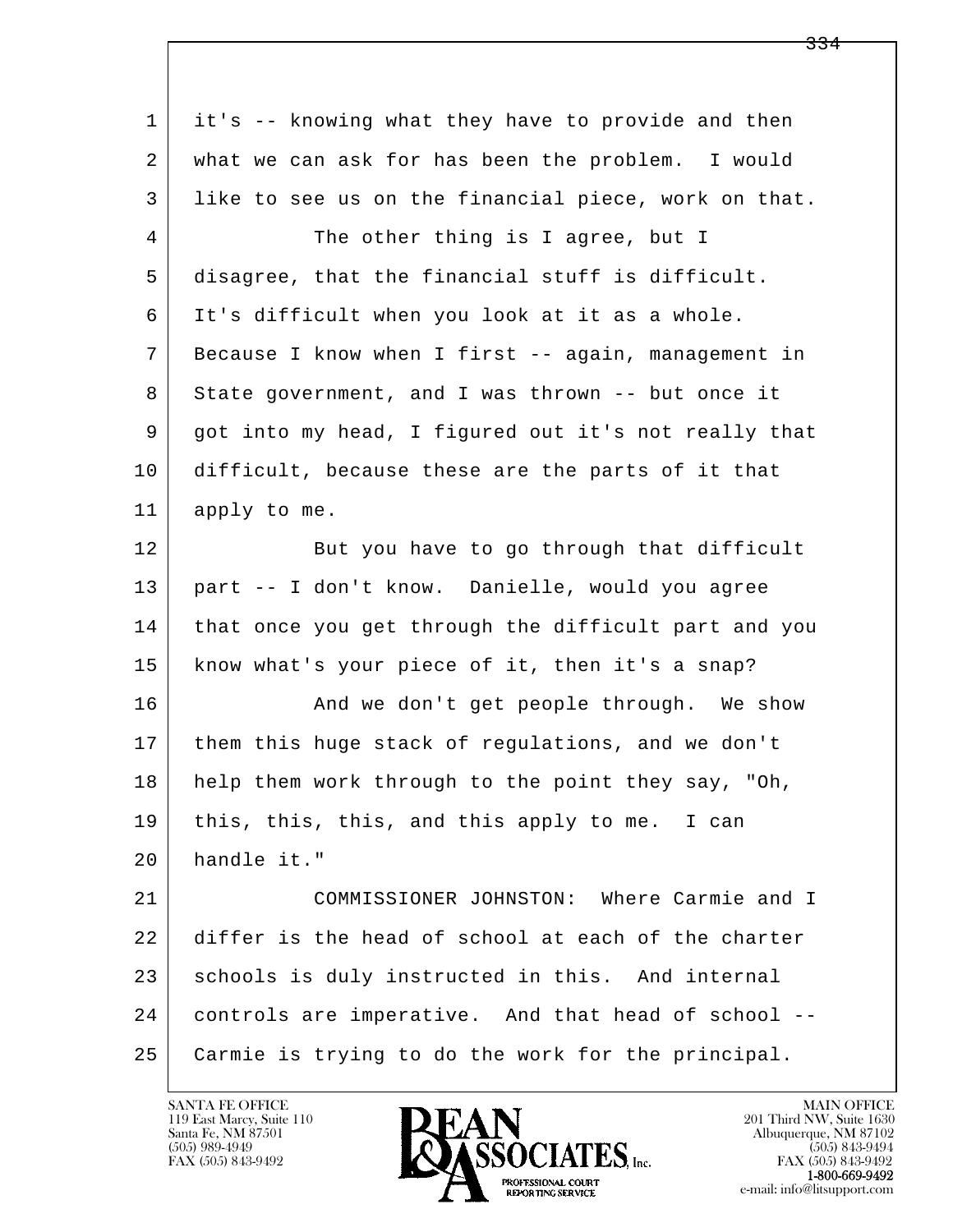1 | And it should never even get to us.

2 It -- that's -- charter schools, in my 3 experience in the State of New Mexico, the ones who 4 flounder, are the ones who don't recognize the 5 responsibility that comes with leading a charter 6 school.

7 And the Board of Finance is, yes, the 8 governing council or the school board, but they are 9 the people who are to be informed by that head of 10 school. They're not there to inform the head of 11 school about the budget. Each month at the meeting, 12 the head of school is to bring that budget to them 13 and to go over with them detailed information.

14 The majority of the charter schools do a 15 good job of it. They're okay. Everybody has 16 | slip-ups. This is a state with small school 17 districts. And so small charter schools are not 18 treated any differently from House or Jal or Eunice, 19 or -- they face those -- Lake Arthur. They face 20 those same challenges. You just have to step up and 21 take control.

l  $\overline{\phantom{a}}$ 22 And if you don't, these folks end up 23 looking at you, going, "Why haven't you done it?" 24 And that's where we need policies and 25 procedures that we can shut a school down when

119 East Marcy, Suite 110<br>Santa Fe, NM 87501

![](_page_157_Picture_6.jpeg)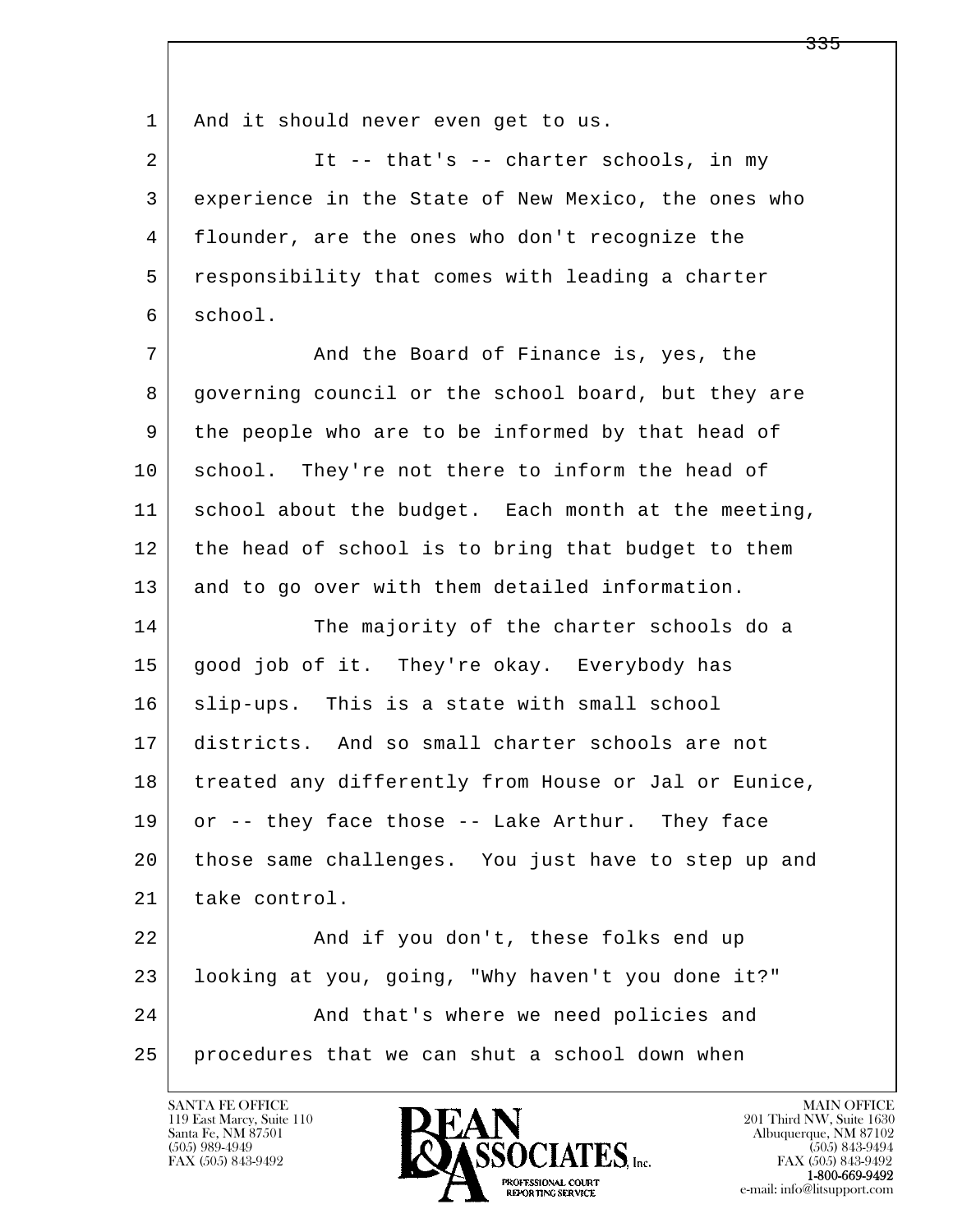l  $\overline{\phantom{a}}$ 1 they've really fiscally messed things up. 2 MR. TIM FIELD: I think the issue of 3 complexity and the notion of a four-day meeting here 4 on your budget is where you get into the power of 5 metrics. And if you can find meaningful metrics 6 that give you -- and these are not -- these are 7 the -- this is the warning sign. This is the smoke 8 you see. And then you go investigate the fire. 9 And I think that's the work. I don't 10 think we need to go any further in trying to stop it 11 right now, like saying, "Let's adopt 1B, C, D, E. 12 What's clear is you want more financial 13 | rigor to the frame- -- more rigor to the financial 14 framework. And I think it's that desire to have the 15 appropriate level of visibility that you all don't 16 feel like you're surprised when all of a sudden a 17 school in your region has a big financial meltdown. 18 | And no one wants that. 19 MS. POULOS: And to add to that -- or to 20 highlight it -- I think what we should be thinking  $21$  about when we get to this  $-$  is what is the 22 dashboard we can create that facilitates a governing 23 board being able to look at something and say, 24 "We've got a problem." Right? 25 COMMISSIONER JOHNSTON: So that Carmie

119 East Marcy, Suite 110<br>Santa Fe, NM 87501

![](_page_158_Picture_2.jpeg)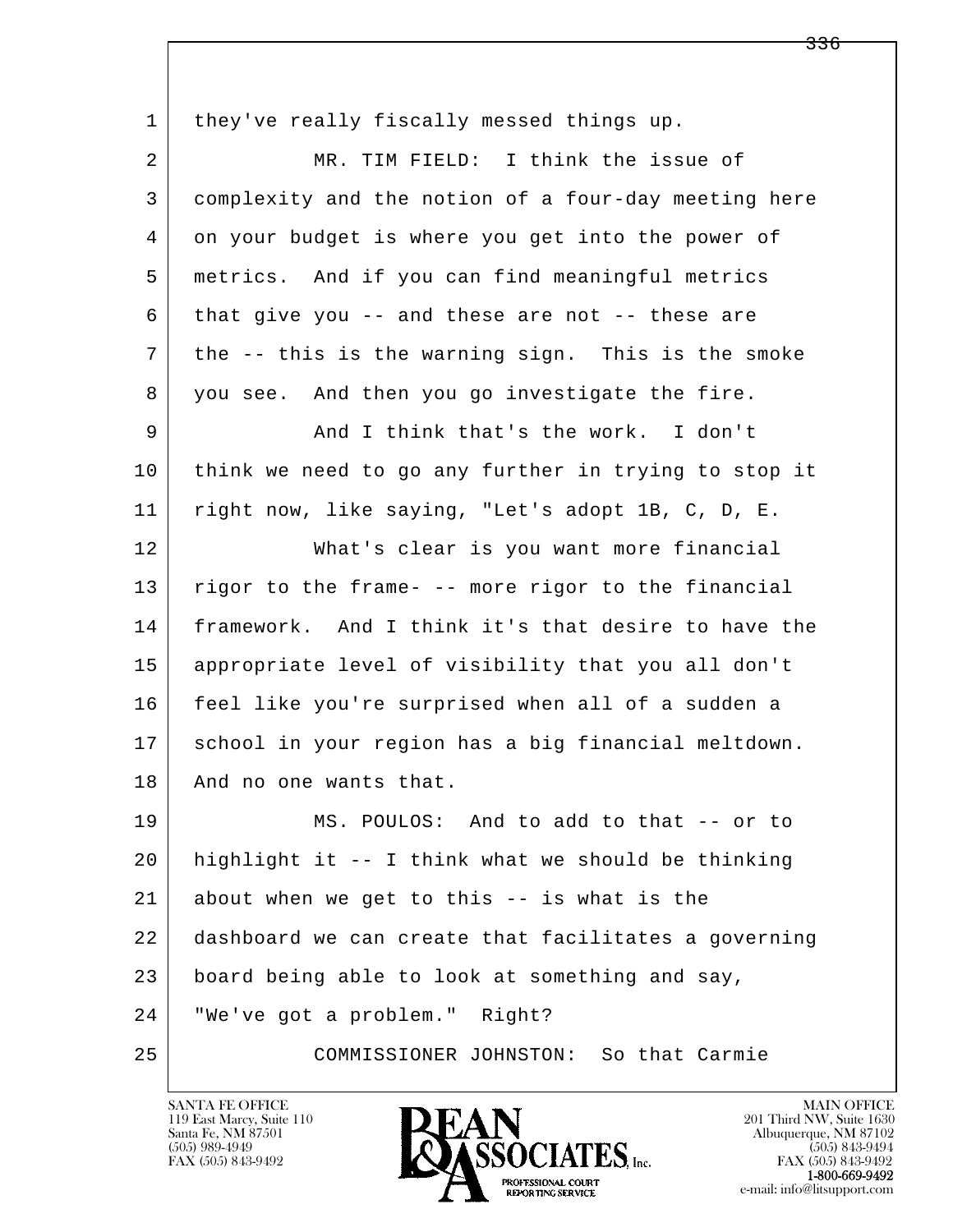| $\mathbf 1$ | doesn't have to do the work of the principal.        |
|-------------|------------------------------------------------------|
| 2           | MR. TIM FIELD: I'm going to keep us                  |
| 3           | moving. I do want to try to keep it somewhat snappy  |
| 4           | with the financial organizational frameworks.        |
| 5           | Organizational frameworks -- and, clearly, I think   |
| 6           | from this morning, we took out the -- I think        |
| 7           | recognized the need to bring clarity and the         |
| 8           | appropriate level of burden on both the school and   |
| 9           | on the -- on the authorizer. And that's something    |
| 10          | they struggle with.                                  |
| 11          | I think trends we see is that we're -- as            |
| 12          | we saw, a lot of alignment in financial frameworks.  |
| 13          | So I would, like, you know, across the authorizers,  |
| 14          | using those NACSA measures, pretty consistently --   |
| 15          | again, some refinements -- what you see in           |
| 16          | organizational frameworks is there's alignment. But  |
| 17          | you see a lot of authorizers streamlining, you know, |
| 18          | picking measures they're going to focus on,          |
| 19          | modifying categories, or to reinforce the priorities |
| 20          | they've identified as an authorizer.                 |
| 21          | You know, part of this really reflects,              |
| 22          | you know, capacity. It's influenced -- obviously,    |
| 23          | it's influenced by what state regulations require    |
| 24          | that's being monitored by the authorizer.            |
| 25          | The other thing I think it's important to            |

![](_page_159_Picture_2.jpeg)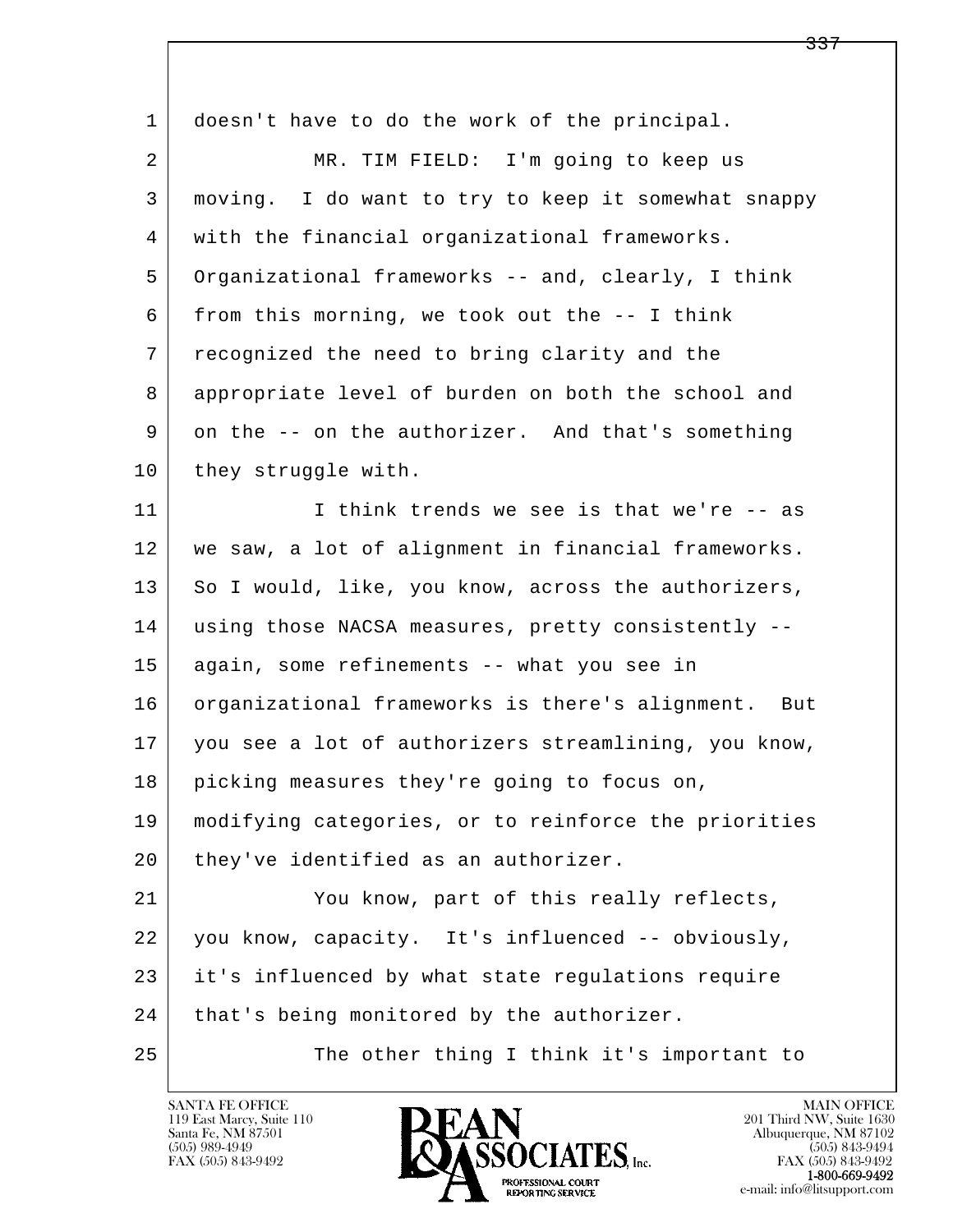| 1  | understand is that the frameworks that you see that  |
|----|------------------------------------------------------|
| 2  | NACSA put out there, where there is some alignment,  |
| 3  | they may be clear about saying, "This is the topic,  |
| 4  | and this is the question we're asking." What's       |
| 5  | really customized is what is the evidence an         |
| 6  | authorizer is using to answer that question.         |
| 7  | And that really depends on different --              |
| 8  | like, what regulations say, what data you have       |
| 9  | available, the decisions about burden on schools,    |
| 10 | how much capacity the office has to track this       |
| 11 | stuff.                                               |
| 12 | So we look at things -- just as an                   |
| 13 | example -- this is, again, how it -- this is the     |
| 14 | NACSA framework again. You see variations of this.   |
| 15 | This is actually pretty similar to what you all have |
| 16 | in terms of the indicator and measures. You have     |
| 17 | similarities.                                        |
| 18 | And then things like Education Program,              |
| 19 | there's four measures. Essentially what happens,     |
| 20 | for each measure, there's a question asked. And      |
| 21 | again, this is very similar to what your current     |
| 22 | framework does. And what I'm saying is that what's   |
| 23 | really different, "Is the student protecting the     |
| 24 | rights of students with disabilities?"               |
| 25 | "Well, what's the evidence you're                    |

![](_page_160_Picture_2.jpeg)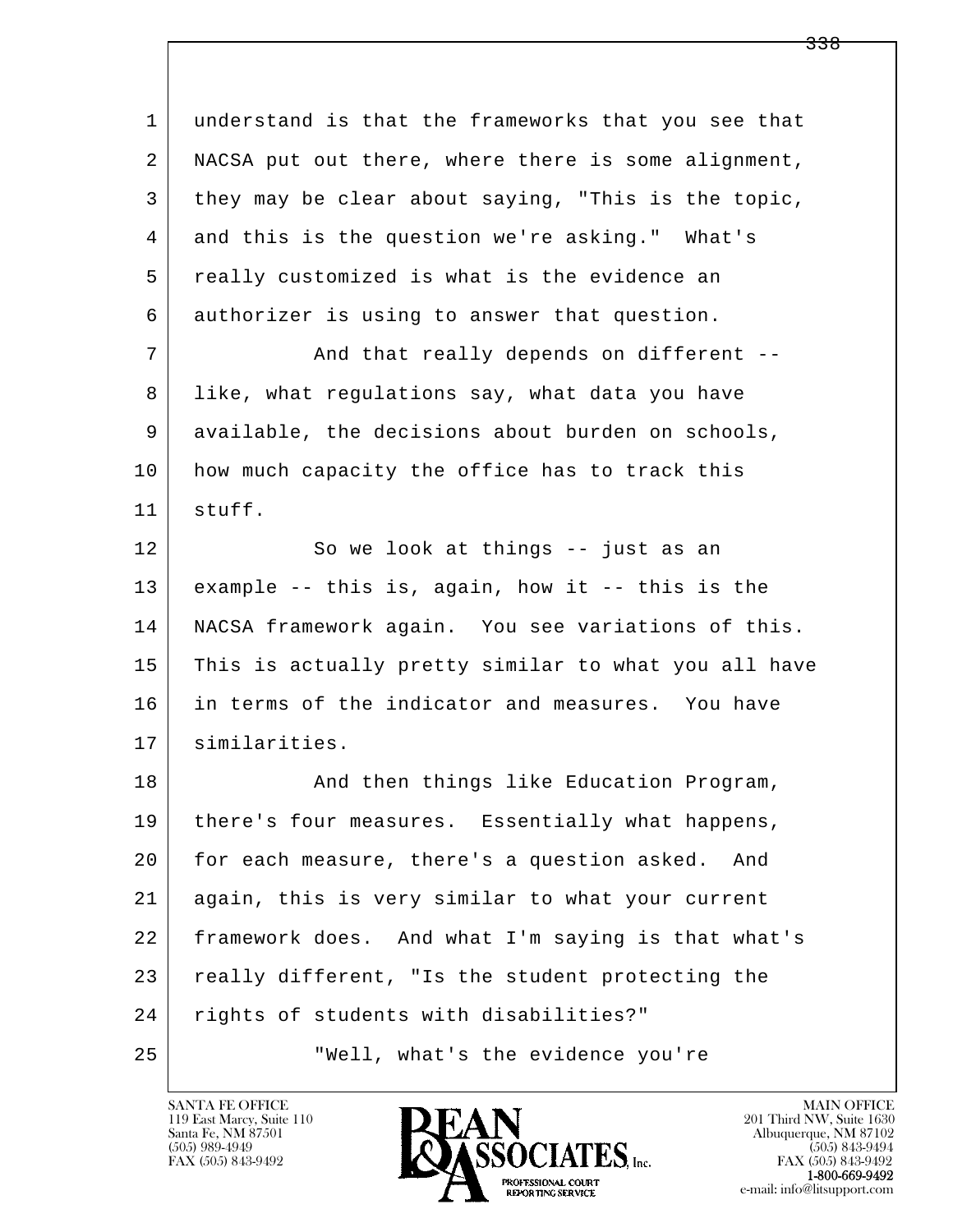l  $\overline{\phantom{a}}$  1 collecting?" 2 That's where you see a lot of variation 3 and what you have to work for. 4 I think in the work you all did I think 5 with the refinements and proposed revisions, I think 6 you were trying to get clarity towards, "What are we 7 going to look at?" And that's the right focus of 8 the work. 9 I think to just echo some things we talked 10 about this morning, there's going to be some -- I 11 think, some important work you all can do to decide 12 what are your priorities that you want to be 13 | tracking with the organizational framework. 14 We've heard a lot of talk about governance 15 and concerns about governance. So what are the 16 things -- what are the things you're going to go a 17 little deeper on, beyond just compliance on, like, 18 hours: Do boards do training for ten hours a year 19 or two hours? 20 MS. LYRIA BOST: And just the other, I 21 think, real distinguishing factor is whether this 22 question is answered with just a yes-no. So pass-no 23 pass sort of concern? Or no concern? Does it meet 24 our standards? Not? Versus a desire -- you know, 25 there are some cases where authorizers want to know

119 East Marcy, Suite 110<br>Santa Fe, NM 87501

![](_page_161_Picture_2.jpeg)

FAX (505) 843-9492<br>**1-800-669-9492** 

<del>339</del>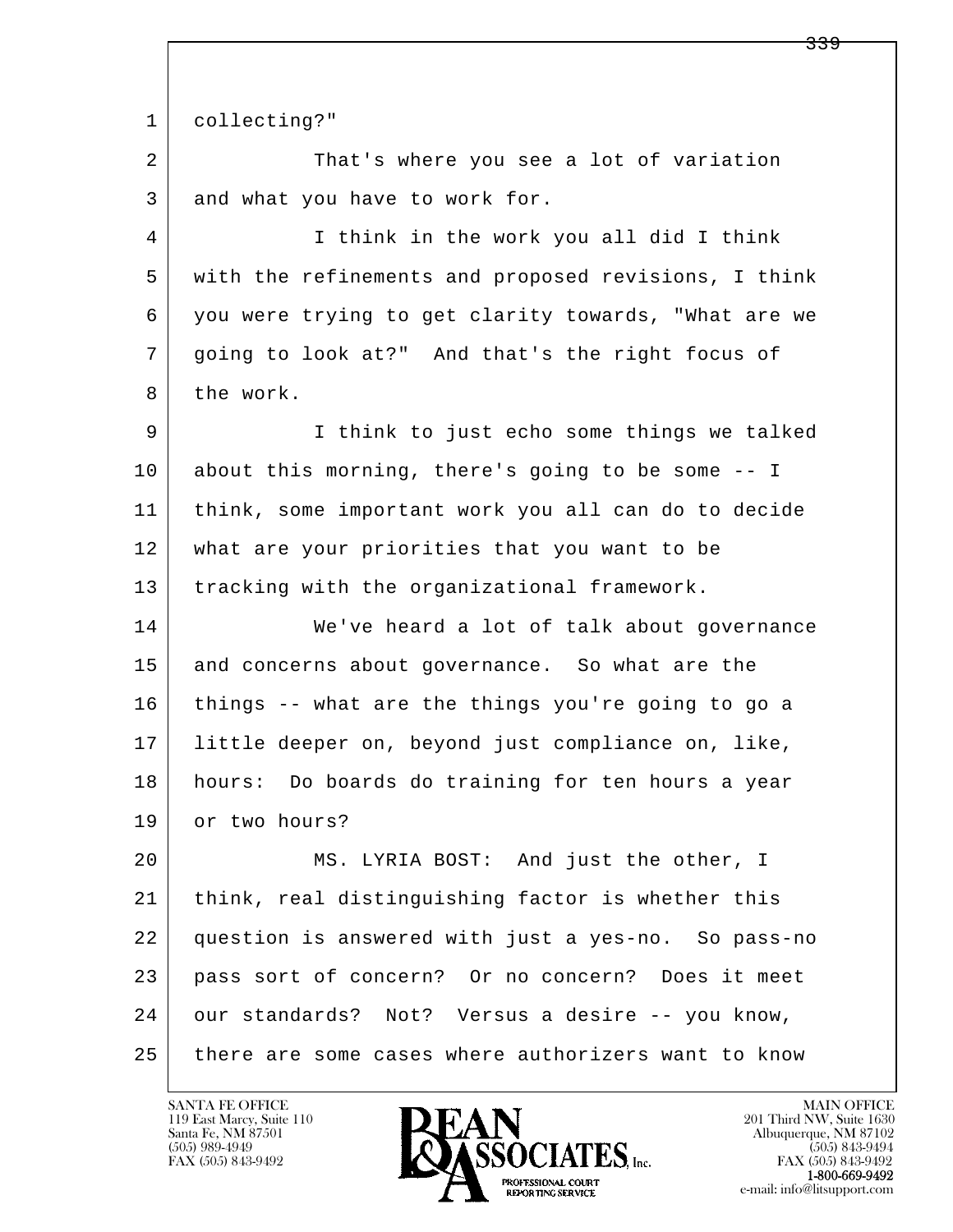1 | more than that.

| 2  | So, for example, a board may want to know            |
|----|------------------------------------------------------|
| 3  | more than just, okay, is the board meeting just      |
| 4  | minimum functional characteristics that we've        |
| 5  | established? Or do you want to know, okay, where     |
| 6  | are the highfliers, where are the -- where almost    |
| 7  | you're judging on a matrix. And you want to be able  |
| 8  | to kind of distinguish further than just sort of     |
| 9  | concern or no concern.                               |
| 10 | So it's sort of a compliance? Yes.<br>No.            |
| 11 | Recently, a lot more focus by some authorizers on    |
| 12 | equity issues and a desire to dig in and not just    |
| 13 | say, like, "Okay, yes, they have open enrollment."   |
| 14 | But, "Let's rate them," you know, wanting to kind of |
| 15 | see who are our best exemplars, because then we want |
| 16 | to hold those out, or, you know, influence.          |
| 17 | Obviously, there are a lot of capacity               |
| 18 | issues there, because it takes much more effort to   |
| 19 | get in and rate a certain capacity or                |
| 20 | characteristic, than to just say, "Okay, we have no  |
| 21 | evidence of concern here."                           |
| 22 | MR. TIM FIELD: And just to echo that                 |
| 23 | concept, this probably isn't challenges; it's        |
| 24 | options. There is -- what I would characterize the   |
| 25 | area she's describing is kind of this idea of        |

![](_page_162_Picture_3.jpeg)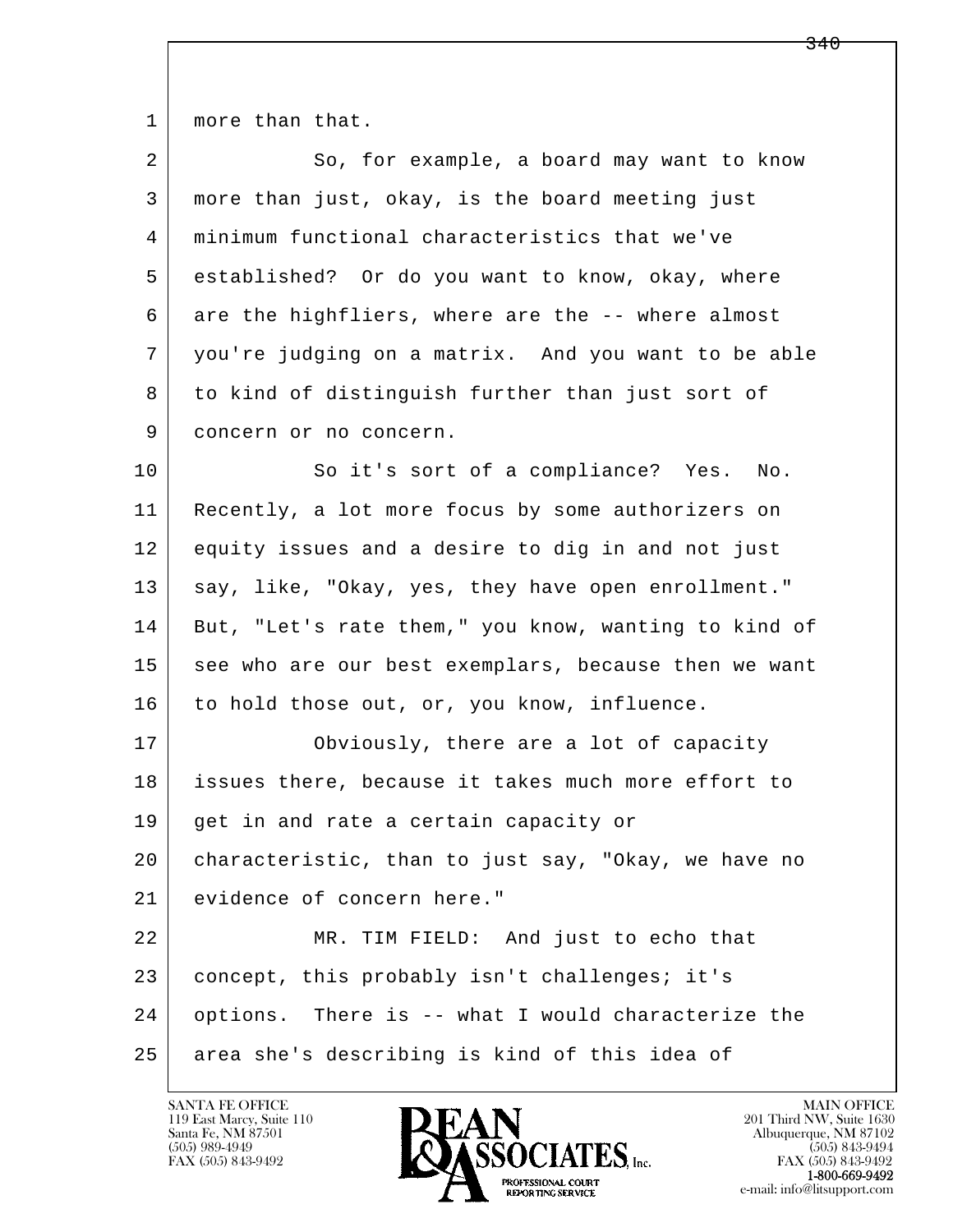l  $\overline{\phantom{a}}$  1 compliance versus measuring quality. And compliance 2 may be more of a "check the box." We're going to 3 make sure there aren't any red flags. 4 And some -- and a lot of authorizers kind 5 of stay, that's kind of what they focus on. But you 6 do see this movement towards, "We're going to assess 7 quality. We're going to assess the quality of how 8 the board is doing financial oversight. And we're 9 going to assess the equity of student enrollment." 10 | So the question of, like, "Are students 11 being kicked out?" Like, we're going to go into it. 12 We're going to see your retention rates. We're 13 | going to see the reasons for kids leaving. 14 So there's -- that gets into this 15 continuum of compliance, only, or we're going to 16 look at quality. Even, like, we're going to look at 17 supports, the extreme end, not just to assess where 18 you are, but then to target how we support you. 19 | The Rand, again, all that continuum applies in 20 more or more capacity at the authorizer level, which 21 goes into resources, also goes into your philosophy, 22 what is your role as authorizer. 23 So systems for data collection. I think a 24 lot of authorizers have -- deal with the compliance 25 issue by having just good systems for collecting

![](_page_163_Picture_2.jpeg)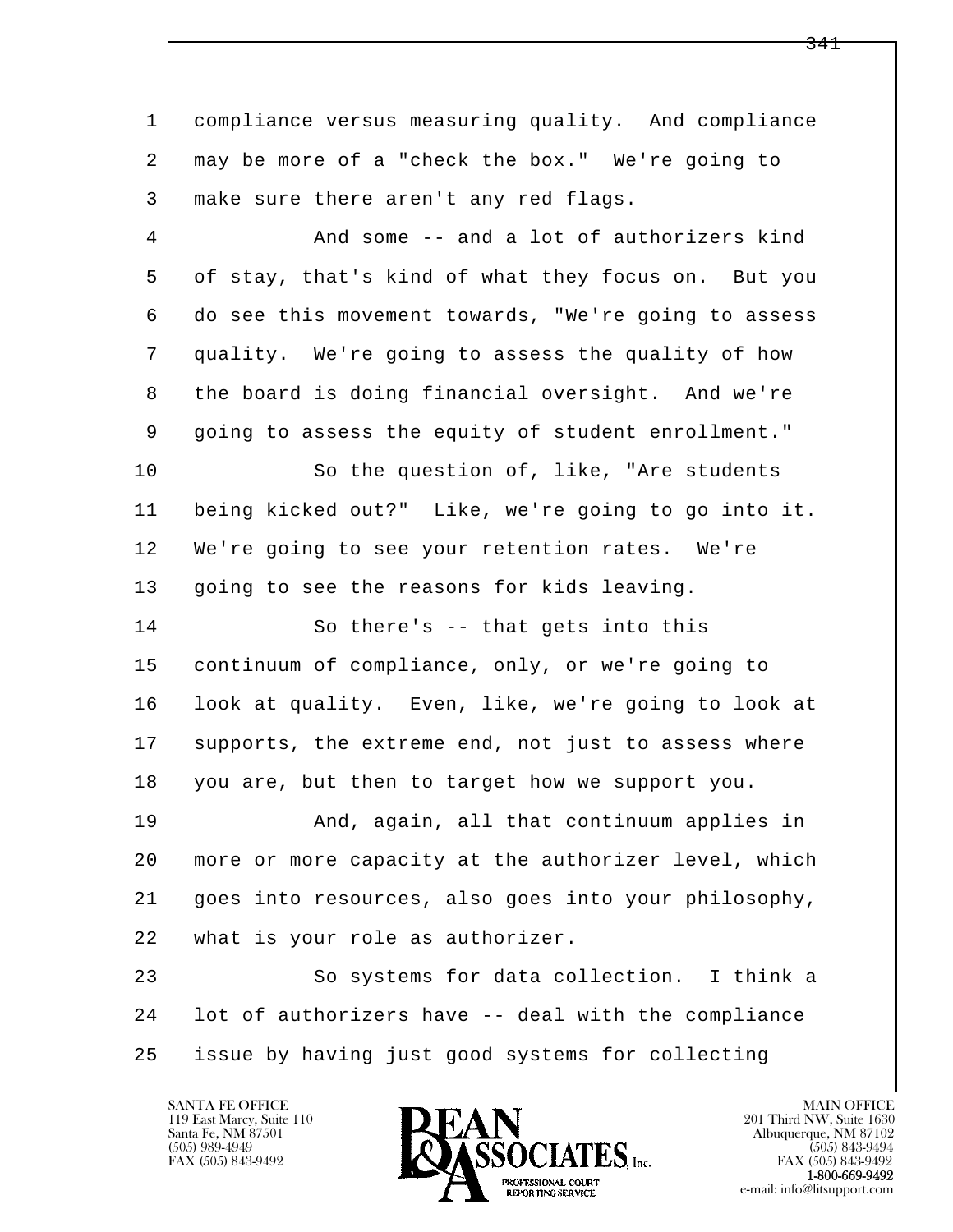l  $\overline{\phantom{a}}$  1 documents and resources, so they can kind of get the 2 compliance work done, a little bit easier by having 3 electronic financial management systems. 4 This -- this question of do you -- how you 5 do site visits, versus how much you're just 6 monitoring, using -- at your desk, desk-monitoring 7 looking at reports. And this question of minimizing 8 burden; that's a big driver. 9 This gets us back to that notion of you're 10 prioritizing what you want to spend resources on in 11 tracking the organizational framework. 12 MS. LYRIA BOST: And, often, you know, in 13 | some cases, there were some conversations earlier 14 about what does this state have? What are schools 15 reporting? 16 So there's almost a sense -- we've worked 17 with a number of authorizers who wound up doing what 18 I would call an audit of their data, sitting down 19 and listing, "Okay. What are we asking them for? 20 What are our different requests to them? What is 21 | the State asking them for?" 22 You know, where -- where are all the 23 requests, and seeing, you know, where streamlining 24 can happen there. And that's time-intensive, but 25 can be useful in terms of streamlining requests and

119 East Marcy, Suite 110<br>Santa Fe, NM 87501

![](_page_164_Picture_2.jpeg)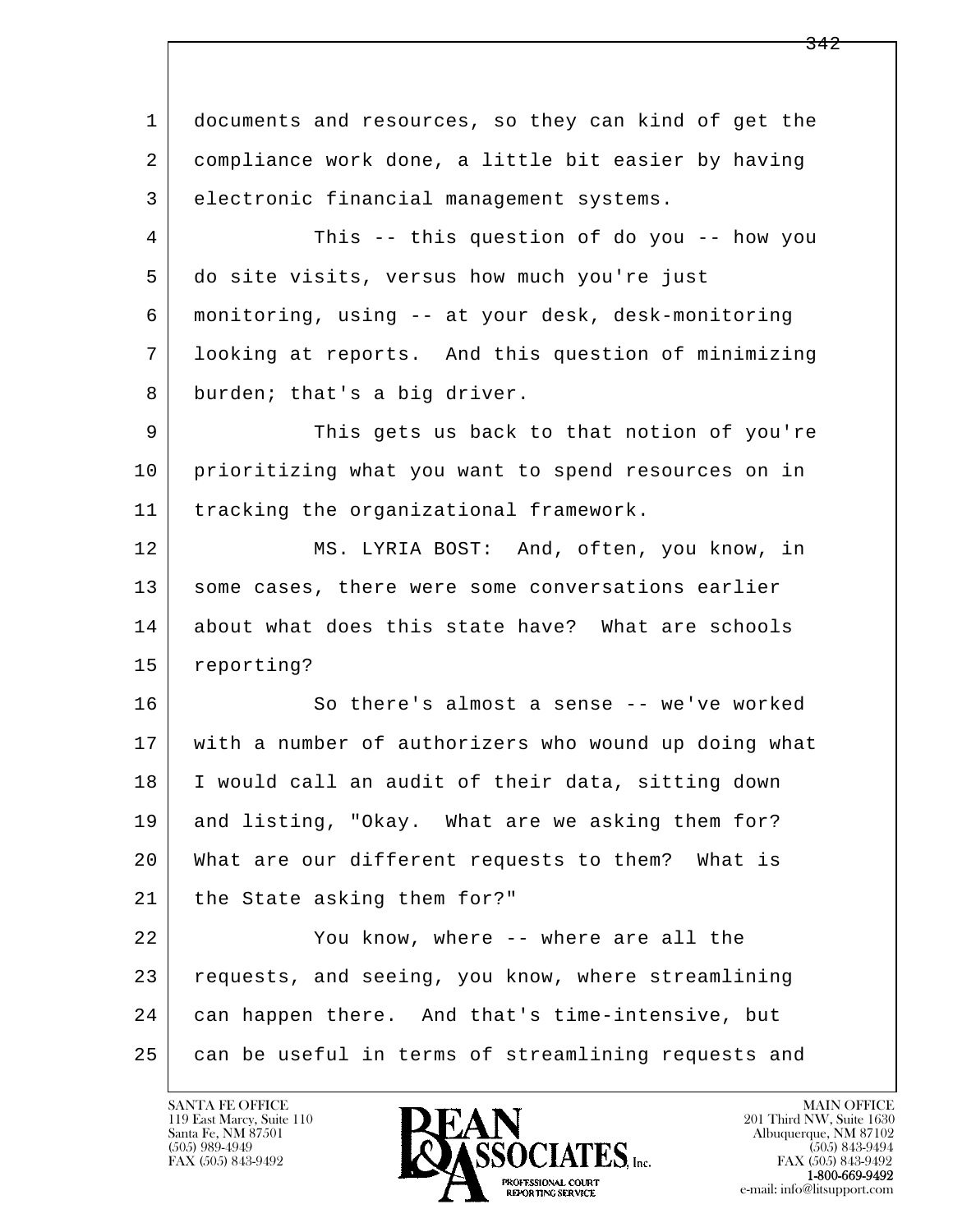l  $\overline{\phantom{a}}$  1 making sure that -- because a big concern that we 2 always hear from schools is, "We want to know that 3 whatever we are reporting is actually being used." 4 And so that's that horrible feeling of 5 just sending things off and not knowing what's 6 happening to it. So I think that's a universal 7 concern on schools. Yeah. 8 MR. TIM FIELD: That's all we wanted to 9 share with that. Again, we're going to prioritize 10 academic framework in this next part of our agenda. 11 But any comments or questions about this 12 organizational framework before we shift gears? 13 Okay. So we're going to change -- we're  $14$  going to shift it up. We're going to go back  $-$  15 kind of look at the survey for a little bit. So you 16 should have -- the survey results should still be on 17 that -- somewhere buried in all that paper. We're 18 going to add what Lyria is calling "The Place-mat." 19 MS. LYRIA BOST: I asked for a legal-size, 20 and we got place-mat-size. You all can take it home 21 or use it for the rest of your lunch. 22 MR. TIM FIELD: So we're going to -- our 23 next goal, when it gets to this objective of, like, 24 aligning on what strengths and weaknesses of the 25 | system, current system, and options for refining it.

119 East Marcy, Suite 110<br>Santa Fe, NM 87501

![](_page_165_Picture_2.jpeg)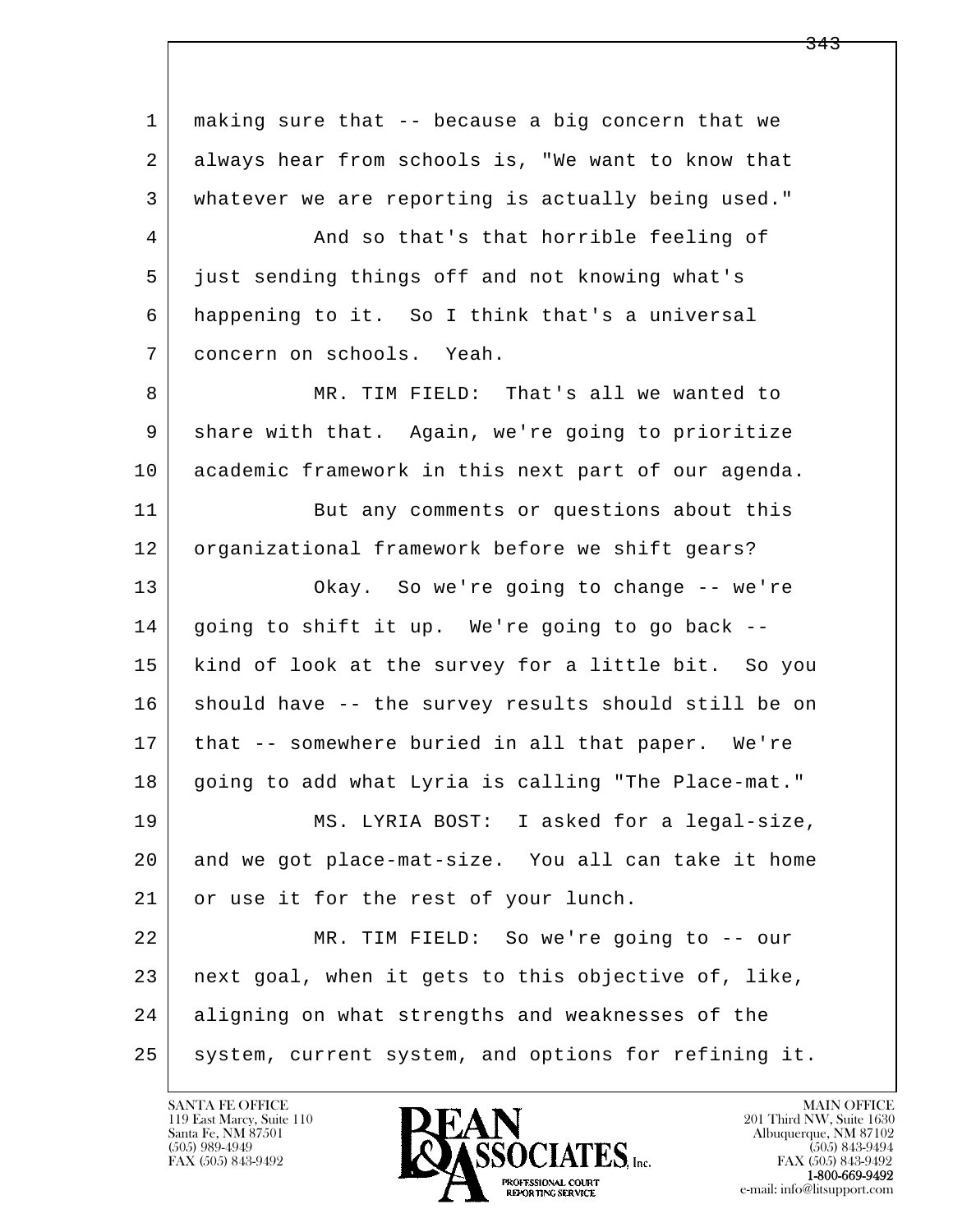l  $\overline{\phantom{a}}$  1 Because we want to -- we're going to dig in a little 2 bit into the survey results about the frameworks. 3 And then we're going to actually have you 4 do some breakouts into groups and start to think 5 about options you want to consider for a refined 6 academic framework. 7 And we're going to talk later about kind 8 of process steps and -- but our recommendation is 9 that you come up -- obviously, come up with some 10 kind of options for a revised framework, and then 11 you test it out. Because that testing of, like, 12 what does it look like if we use these weights and 13 incorporate that measure, that's an important step 14 to making your framework work. 15 | But first, I want to actually spend a 16 little time talking about perceptions of the 17 existing framework, perceptions about the New Mexico 18 A-through-F system. And I'm -- this is what folks 19 responded to a week ago. There may be -- and in 20 contrast to the "Objectives" question, there's 21 actually a fair amount of differing opinions 22 about -- these are the more aligned responses, 23 actually. But the next page has things that are a 24 little more -- a lot of disagreements. 25 Some of those opinions might have changed,

119 East Marcy, Suite 110<br>Santa Fe, NM 87501

![](_page_166_Picture_2.jpeg)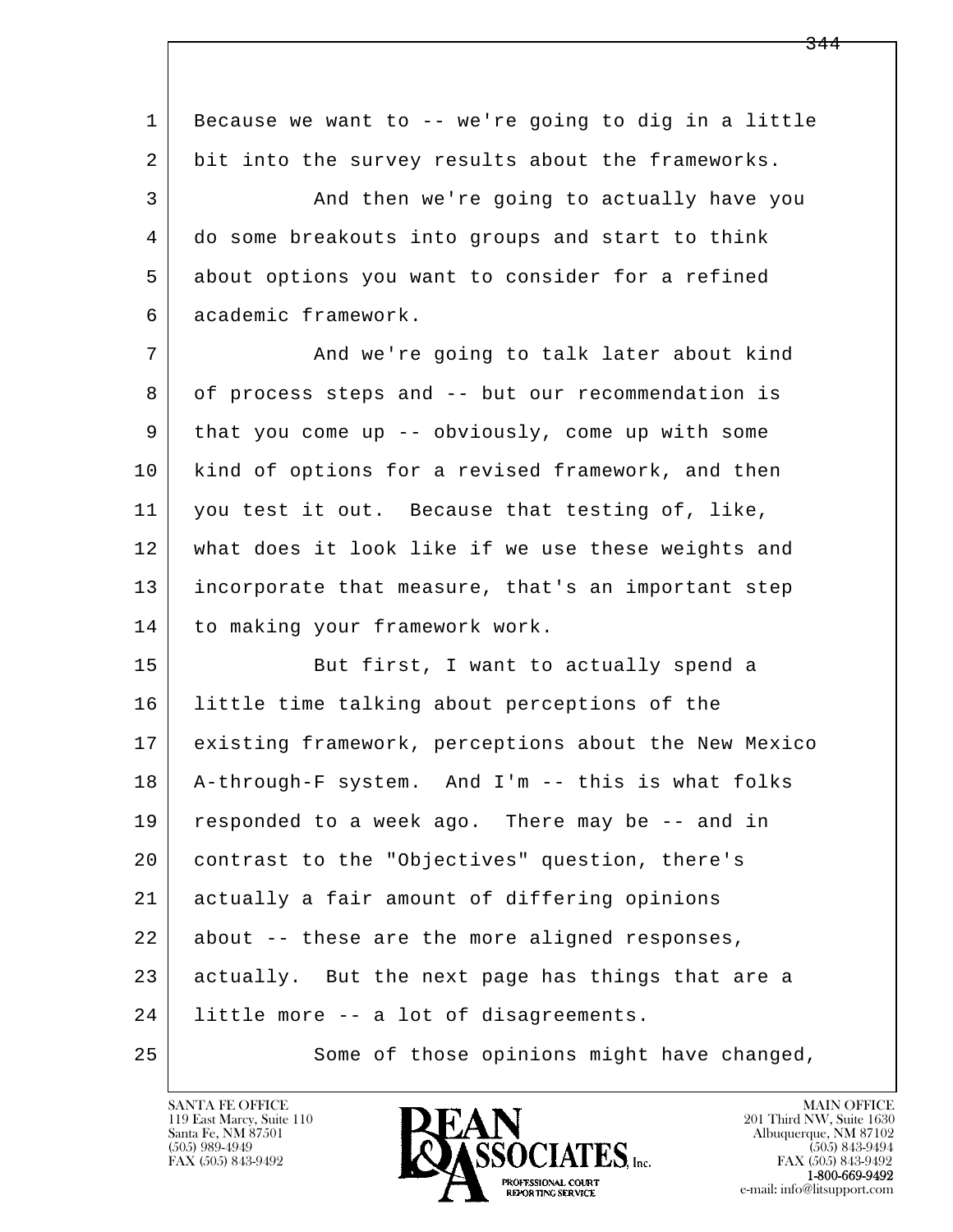| 1  | actually, from this morning's conversation. In some  |
|----|------------------------------------------------------|
| 2  | cases, we don't fully understand the frameworks and  |
| 3  | there's -- like, there's information that can help   |
| 4  | us better understand it.                             |
| 5  | But I want to start by just talk- -- some            |
| 6  | of the statements, there was a fair amount of        |
| 7  | alignment, and check on those, and then talk about   |
| 8  | where there were some disagreements.                 |
| 9  | First, being this notion of there should             |
| 10 | be a roll-up measure. And we've talked a lot about   |
| 11 | this. And I think, actually, there's been previous   |
| 12 | conversations -- Patty made this point. But there    |
| 13 | actually was -- we only had seven responses to this  |
| 14 | question.                                            |
| 15 | But everyone was saying, "Yes, that is a             |
| 16 | priority, and that's something that the framework    |
| 17 | needs to have a roll-up measure on the academic      |
| 18 | side, at least."                                     |
| 19 | A couple of folks said "Unsure, no                   |
| 20 | opinion." I'm just curious. Is this something        |
| 21 | we're fully committed to, or are there any lingering |
| 22 | concerns about the notion of creating a roll-up,     |
| 23 | which is a big departure from the existing           |
| 24 | framework, obviously? Is there any concerns or --    |
| 25 | And underlying, Carlos,<br>MS. LYRIA BOST:           |

![](_page_167_Picture_2.jpeg)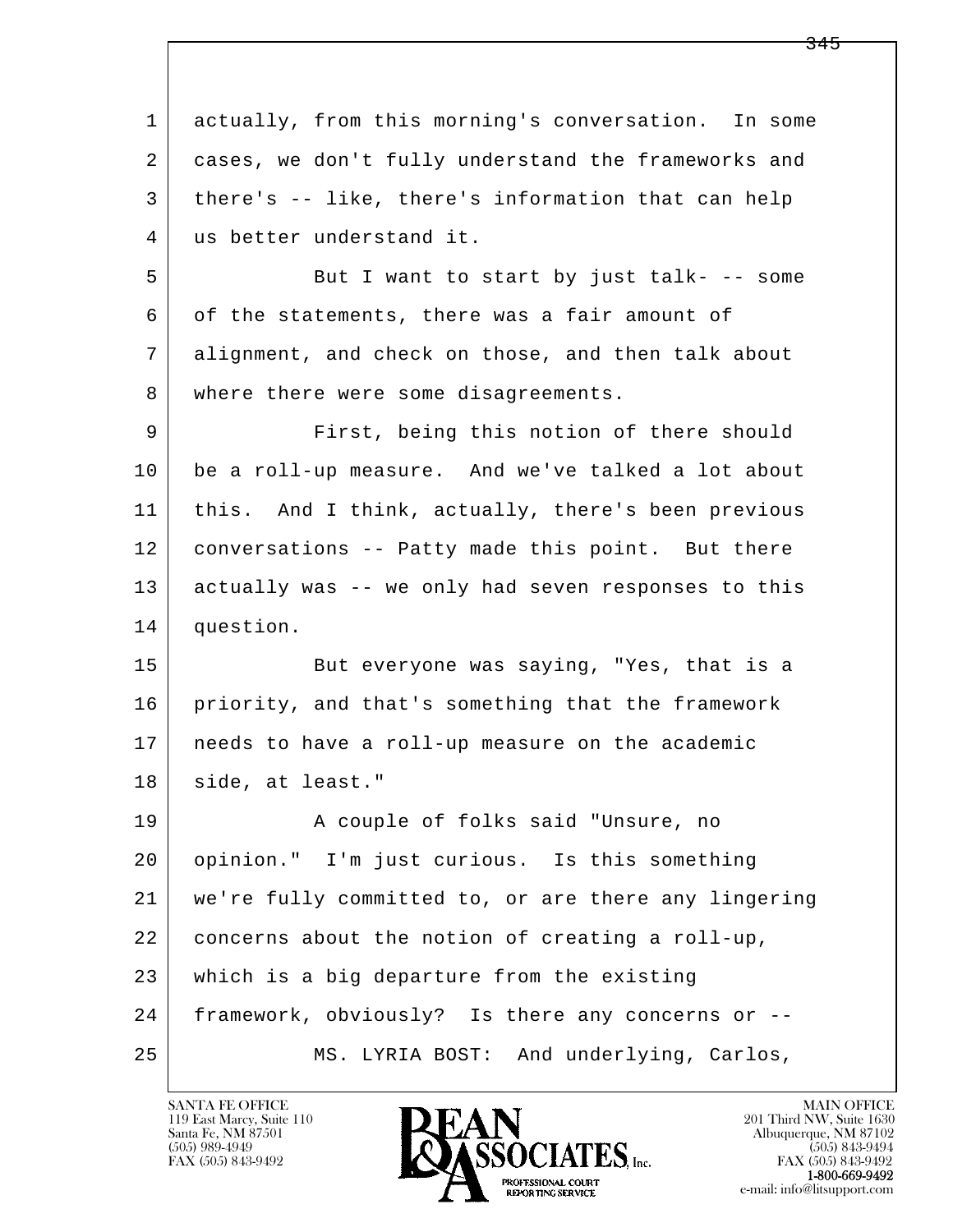| $\mathbf{1}$ | that's always a concern, the perception, how you're  |
|--------------|------------------------------------------------------|
| 2            | labeling, how many categories you need, what the     |
| 3            | consequences of the categories are, are important    |
| 4            | parts of designing that.                             |
| 5            | MR. TIM FIELD: Second point, where I                 |
| 6            | think there was consistent disagreement, the         |
| 7            | question was about the academic framework. But       |
| 8            | there was this question, "Does the academic          |
| 9            | framework place too much burden on schools to        |
| 10           | report?"                                             |
| 11           | Interesting is, actually, we've heard a              |
| 12           | lot of conversations about burden today. But in the  |
| 13           | survey, at least, this was not something that people |
| 14           | flag as a concern about the current framework and    |
| 15           | the amount of burden it placed on schools.           |
| 16           | MS. POULOS: Now, knowing that you can get            |
| 17           | the data right from the vendor.                      |
| 18           | THE CHAIR: Because I think -- and I think            |
| 19           | there's also a difference between the conversation   |
| 20           | that comes to us that it's burdensome and whether we |
| 21           | truly understand that it is, you know?               |
| 22           | So it's easy to say, "Oh, that's just too            |
| 23           | much work for me to have to do." But, you know, if   |
| 24           | we're -- my response often is, "But we're giving you |
| 25           | all this responsibility and all this money to        |

![](_page_168_Picture_2.jpeg)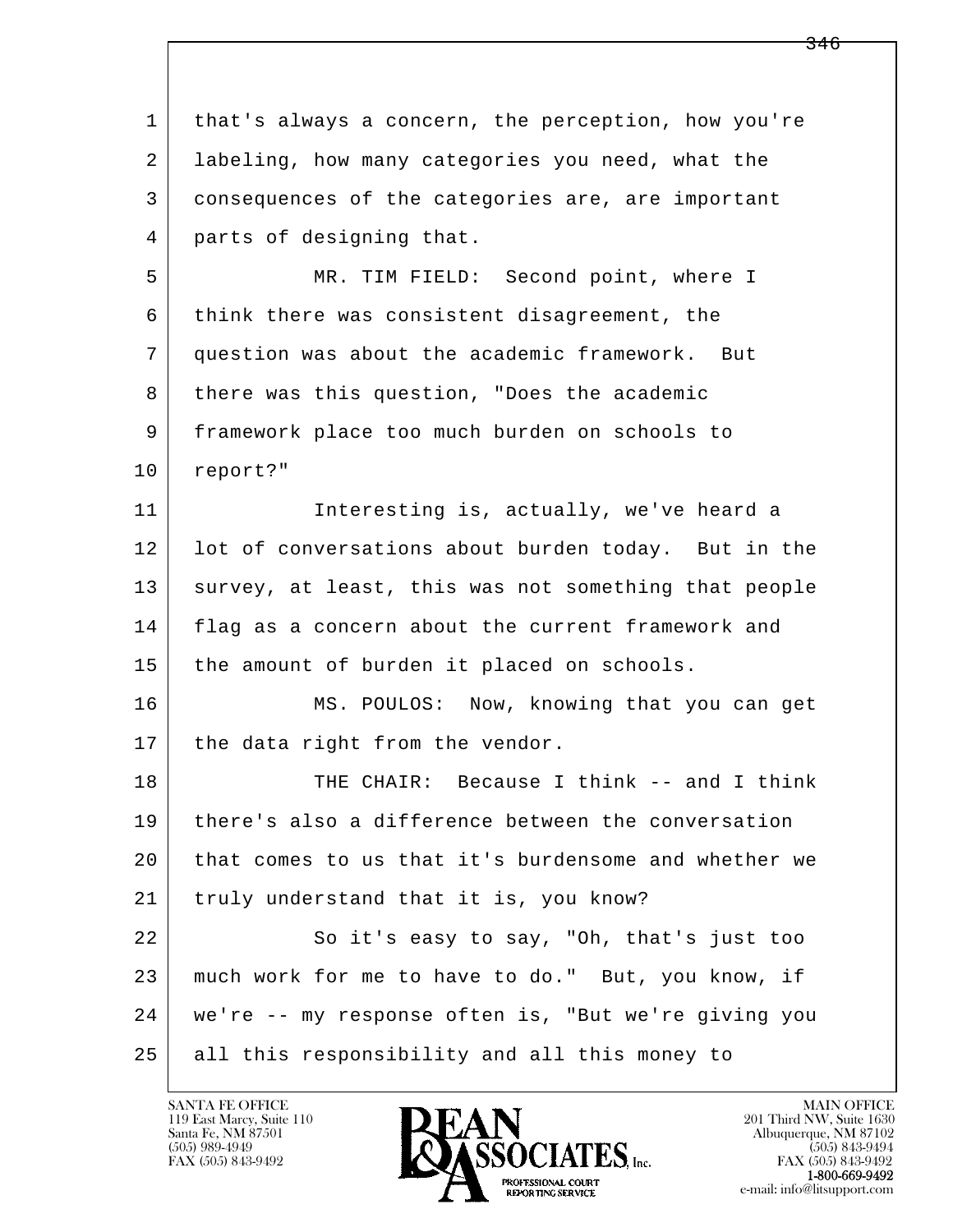l  $\overline{\phantom{a}}$  1 educate these children; so asking for you to provide 2 feedback to us on how you're doing that shouldn't be 3 all that burdensome." 4 But I understand the time involved; but, 5 yes, if it's possible that this information can be 6 seamlessly sent to CSD, then I think it kind of 7 answers that question. 8 And I needed a "Somewhat agree" category 9 on a lot of these. 10 MR. TIM FIELD: It forced you to --11 THE CHAIR: I thought, "Yeah, sort of, but 12 I don't disagree." 13 COMMISSIONER JOHNSTON: And having lived 14 spending nine years leading two separate charter 15 | schools, I'm one of the "Strongly disagrees," 16 because I think there's a resistance to 17 accountability to anyone. It takes a courageous 18 group to start a charter school, people willing to 19 walk the line, people willing to -- and that breeds 20 independence in people. 21 | And the recognition and the acceptance of 22 the fact that you're still accountable to the Public 23 Education Department -- and you can kick and scream. 24 It's like breaking a horse. I mean, you can kick 25 and scream. And the data is valuable, once you get

119 East Marcy, Suite 110<br>Santa Fe, NM 87501

![](_page_169_Picture_2.jpeg)

FAX (505) 843-9492<br>1-800-669-9492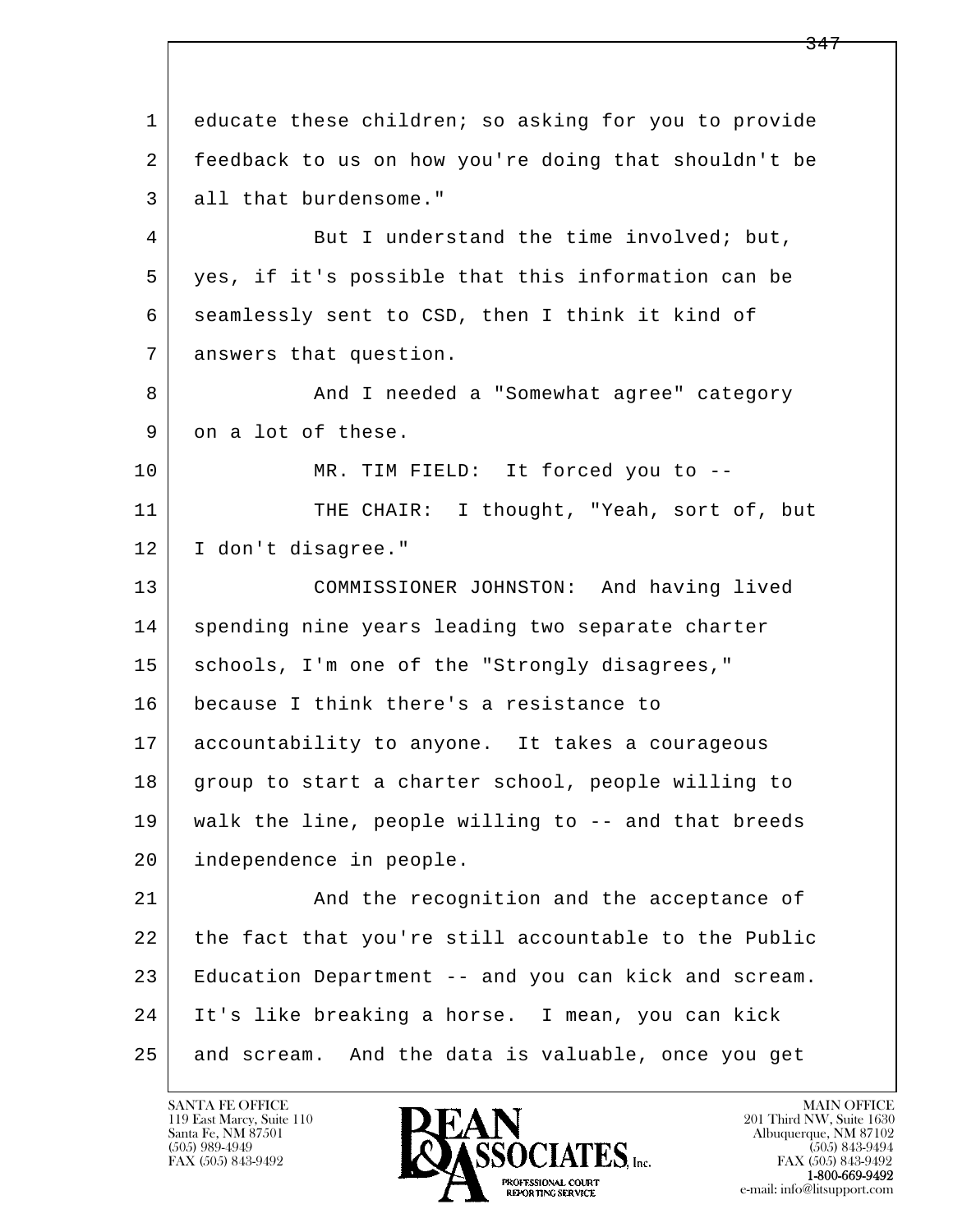l  $\overline{\phantom{a}}$ 1 there. 2 So I was one of those "Strongly 3 disagrees." It can be done, or, from my perspective 4 in my experience where I worked, we did it. And you 5 just do it. So I don't understand -- but that 6 doesn't mean that the people who are concerned with 7 it have any less valid point than I have. It's just 8 | my experience. 9 THE CHAIR: And there's also -- I think 10 part of the concern comes as schools are 11 transitioning out of just the charter and then going 12 on to the contract. There was -- there's a 13 significant difference between the old charter and 14 even the current new contract that we have that 15 we're looking to change. 16 So that was -- I think, also, people were 17 looking and saying, "You know" -- it was a whole 18 different world for them. And they were being asked 19 for a lot more information. So it was -- it was 20 tougher. 21 COMMISSIONER TOULOUSE: Well, I went 22 through a number of the negotiations with schools 23 who had not been on contracts. And the first group, 24 in particular, were absolutely adamant. They didn't 25 have to do any of this, and they weren't going to.

119 East Marcy, Suite 110<br>Santa Fe, NM 87501

![](_page_170_Picture_2.jpeg)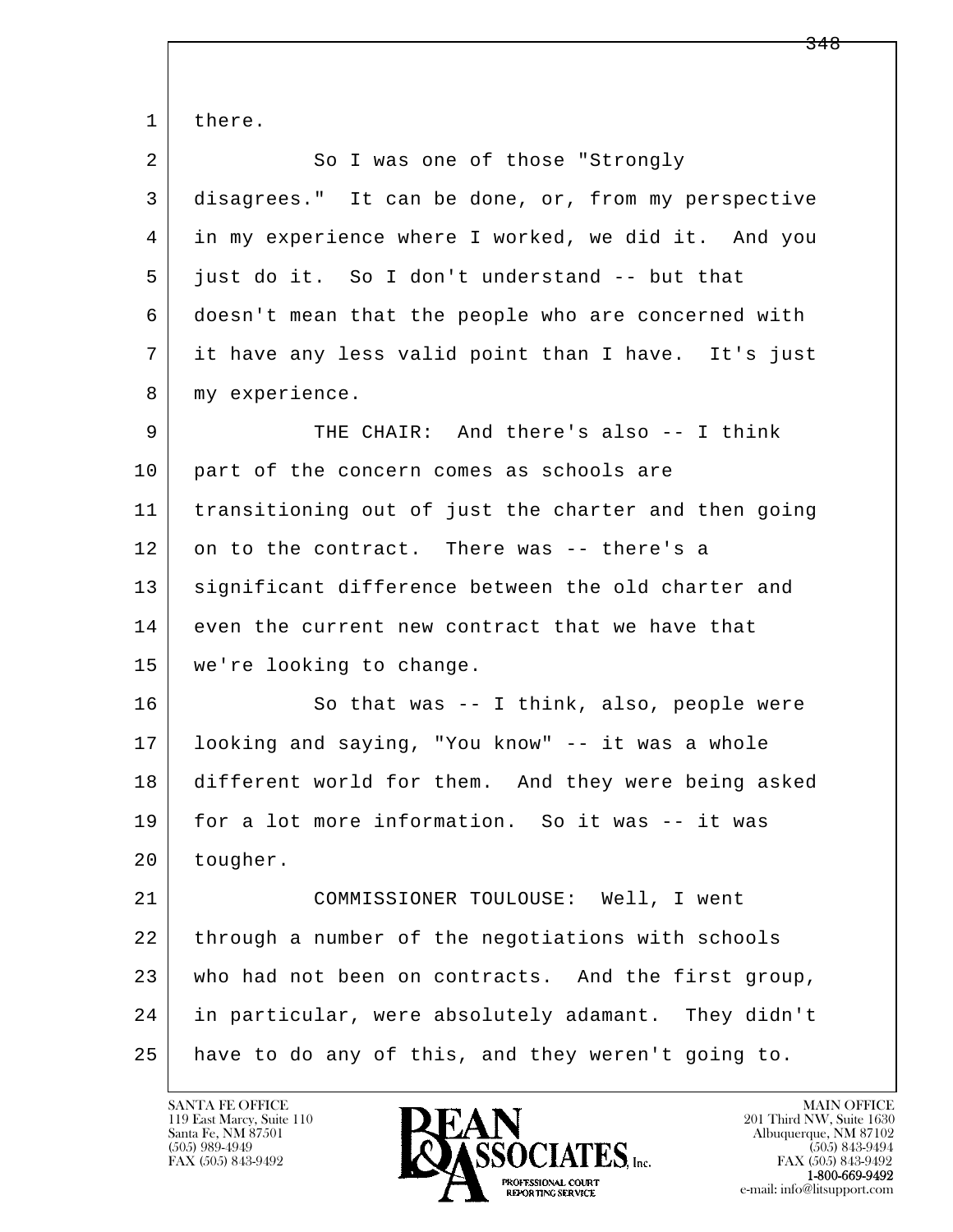| 1  | And those were difficult ones, because, "We hadn't  |
|----|-----------------------------------------------------|
| 2  | done it in the past. Why should we do it now?"      |
| 3  | I'm another one that strongly disagreed on          |
| 4  | this, because, to me, if you're doing your job on   |
| 5  | the academic stuff, you should have that already.   |
| 6  | You should be collecting it on every student, and   |
| 7  | your individual teachers at least ought to be able  |
| 8  | to give you what each of your students is doing. So |
| 9  | it should not be a burden to collate that and use   |
| 10 | it.                                                 |
| 11 | It's just if you're not doing it                    |
| 12 | regularly, then you're not teaching the right kind  |
| 13 | of school, anyway. But I'm somebody that likes      |
| 14 | data.                                               |
| 15 | COMMISSIONER JOHNSTON: Well, and                    |
| 16 | oftentimes in this transition, charter schools see  |
| 17 | themselves in an adversarial position with the      |
| 18 | Public Education Department. And they see it as a   |
| 19 | sign of weakness on their parts to have to ask for  |
| 20 | help.                                               |
| 21 | But never ever once have I reached out to           |
| 22 | the Public Education Department in 40 years here in |
| 23 | the State of New Mexico and been turned away or     |
| 24 | ignored or rejected or treated rudely, with the     |
| 25 | exception of when the Charter School Division was   |

![](_page_171_Picture_2.jpeg)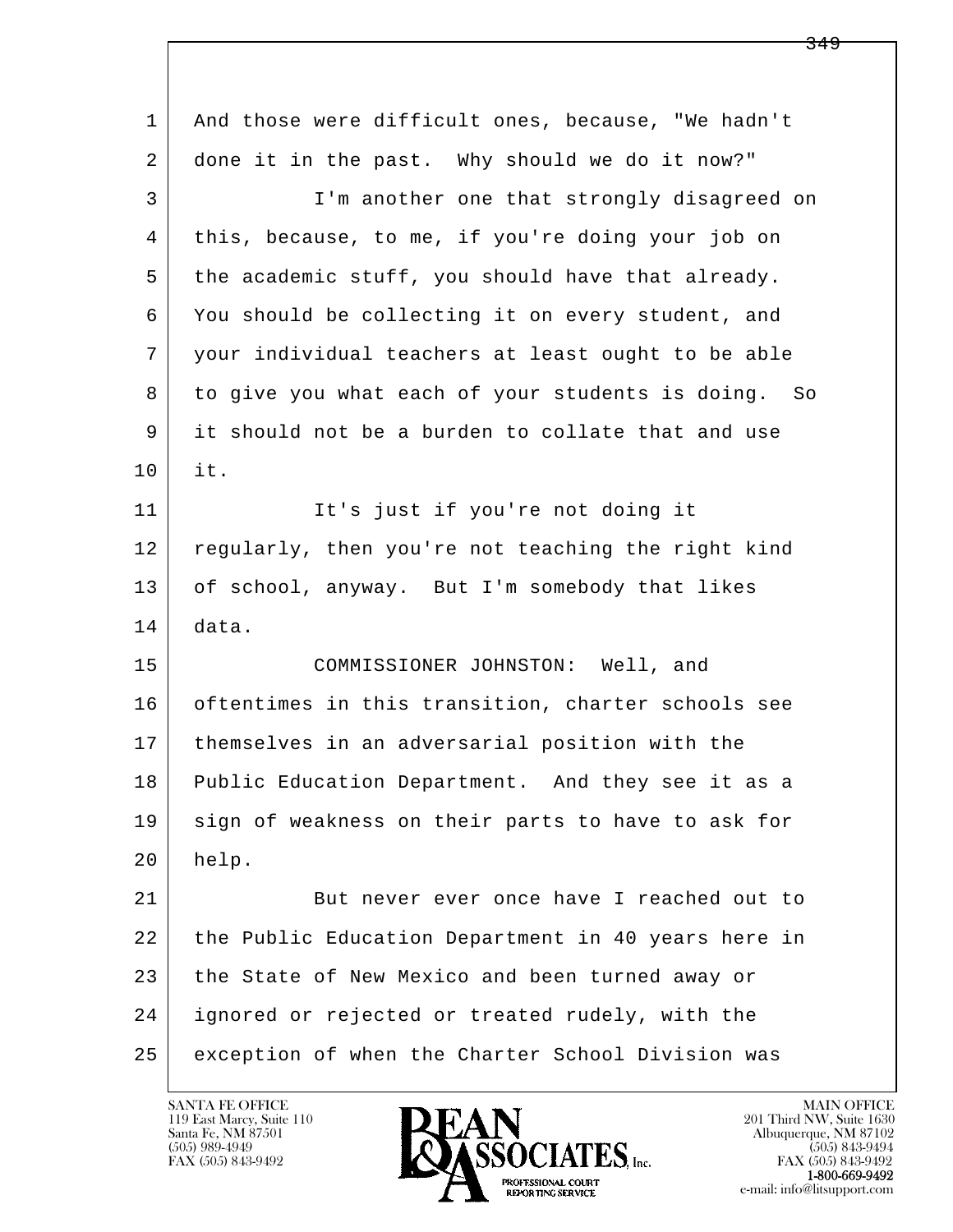l  $\overline{\phantom{a}}$  1 given birth to ten years ago. There were -- there 2 were some people there who were very difficult to 3 deal with. But you just kind of worked with it. 4 That is no longer. All you have to do is 5 pick up the phone. If you don't do that, then 6 you're setting your own limits without asking for 7 help. 8 MR. TIM FIELD: The other item here, where 9 there was consistent disagreement, was this -- the 10 current framework places too much burden on staff. 11 This was an interesting finding, because 12 actually, there were quite a few written comments 13 that talked about kind of challenges of staff 14 capacity. So this actually was an interesting 15 response. 16 Again, the current academic framework 17 places too much burden on PED staff to collect and 18 | analyze data throughout the year. 19 Folks did not agree with that. There was  $20$  a few folks -- three -- who were unsure or no 21 opinion. 22 But, again, this contrasted, again with 23 some of the written comments. So I'm curious what 24 people -- how people feel about that question, and 25 this question of burden on staff to do the

119 East Marcy, Suite 110<br>Santa Fe, NM 87501

![](_page_172_Picture_2.jpeg)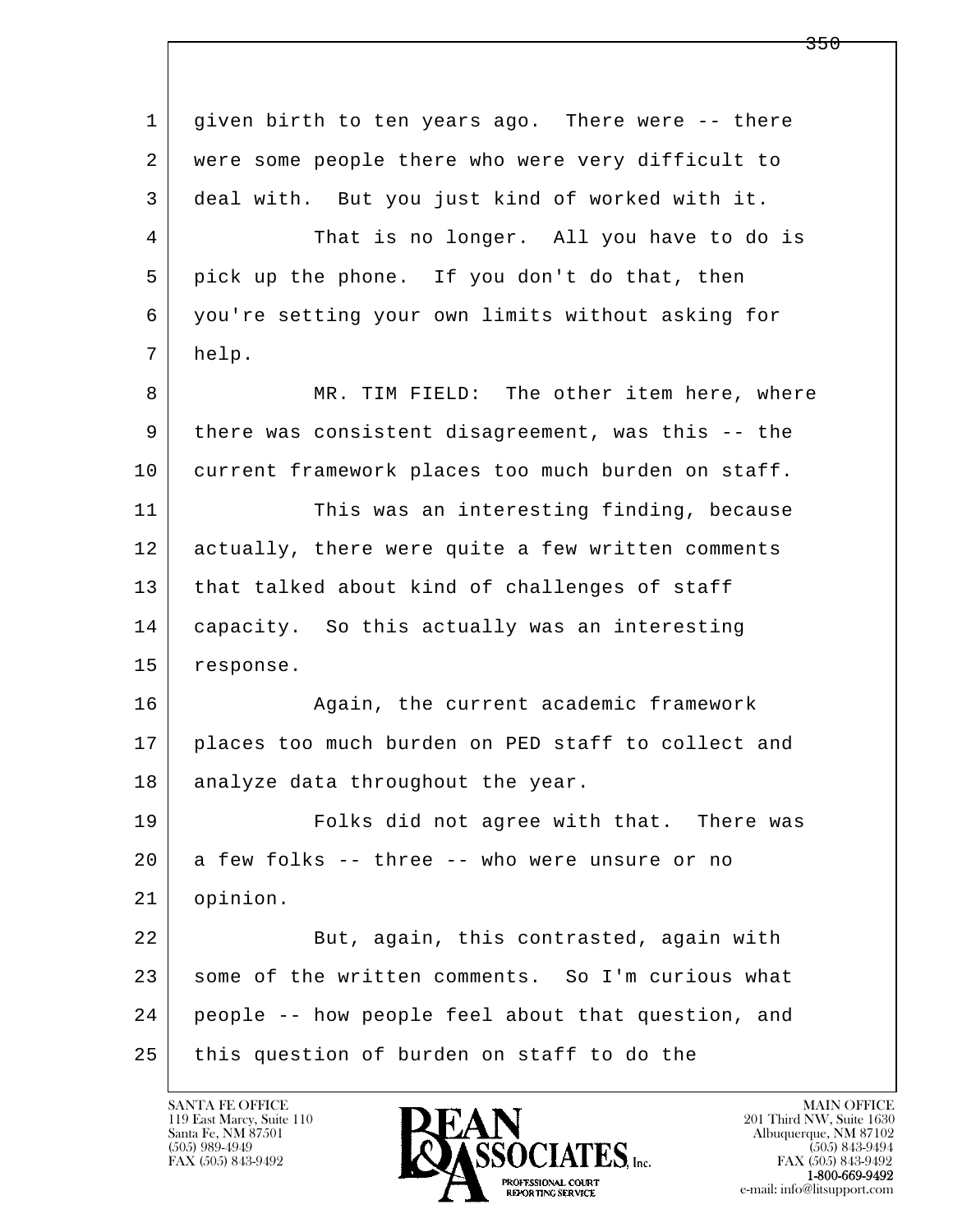1 | framework, the academic framework.

2 THE CHAIR: I think it's a yes-and-no. It 3 should be a "no." The problem is it becomes a "yes" 4 because the information's not what's really being 5 looked for.

6 So there's time being spent on stuff 7 that's coming in that becomes burdensome, and it's 8 not going to be useful. So that it's a "no" if it 9 was the accurate information, you know. That's  $10$  where we -- and that's the -- the path we're trying 11 to take, to get the schools -- we can better 12 communicate the information that we want from the 13 schools so that they're not just sending in, you 14 know -- we've received some of it, you know.

 15 We get a thousand pages, because we're 16 going to send you every chart and every -- you know. 17 | And it's, like, "What does this all mean?"

18 And so when it goes to CSD, and you have 19 to take staff time to filter through to see if 20 there's anything of value in what came in there, 21 | that's burdensome.

l  $\overline{\phantom{a}}$  22 MS. LYRIA BOST: Right. It sounds to me 23 as though the responses in both of these cases are 24 more sort of a reflection of ideally, how you want 25 the process to be, and that what you're asking for

119 East Marcy, Suite 110<br>Santa Fe, NM 87501

![](_page_173_Picture_7.jpeg)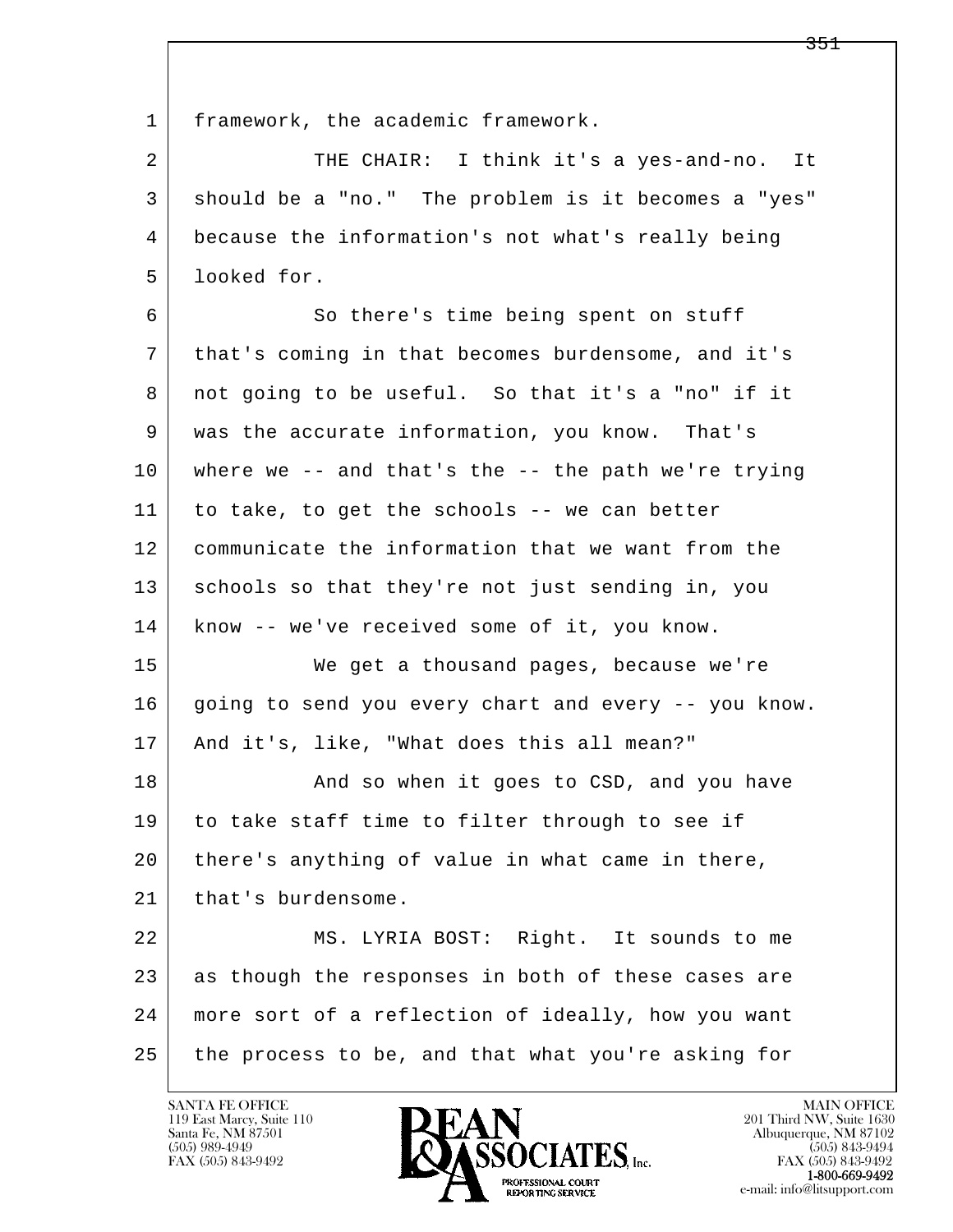| $\mathbf{1}$ | doesn't feel as though it should be a burden on      |
|--------------|------------------------------------------------------|
| 2            | schools, if they are properly collecting, and then   |
| 3            | reported in a way that can -- is useful.             |
| 4            | THE CHAIR: Right.                                    |
| 5            | COMMISSIONER TOULOUSE: I think there's a             |
| 6            | resentment out there in a certain percentage of      |
| 7            | schools about, "We don't have time," or, you know,   |
| 8            | "You're getting in our way." Those are the people    |
| 9            | who flood you with data and say, "It's their job.    |
| 10           | Give them all the stuff and let them sort through    |
| 11           | it."                                                 |
| 12           | THE CHAIR: It's like the attorney sending            |
| 13           | boxes and boxes of discovery material. "Now, it's    |
| 14           | up to you to make sense of all that."                |
| 15           | COMMISSIONER TOULOUSE: "Here's the                   |
| 16           | information. You find what you want."                |
| 17           | And I think that's a smaller percentage of           |
| 18           | schools; but there is that percentage, and the ones  |
| 19           | who don't want to be bothered. So just, "Okay,       |
| 20           | we're doing our own thing. Here's what we've got.    |
| 21           | It's in there somewhere. You find it."               |
| 22           | MS. POULOS: And I think, just for me --              |
| 23           | and I think I'm speaking for my team who work        |
| 24           | incredibly hard. I tell everybody the hardest        |
| 25           | working division in this bureau, and I really, truly |

![](_page_174_Picture_2.jpeg)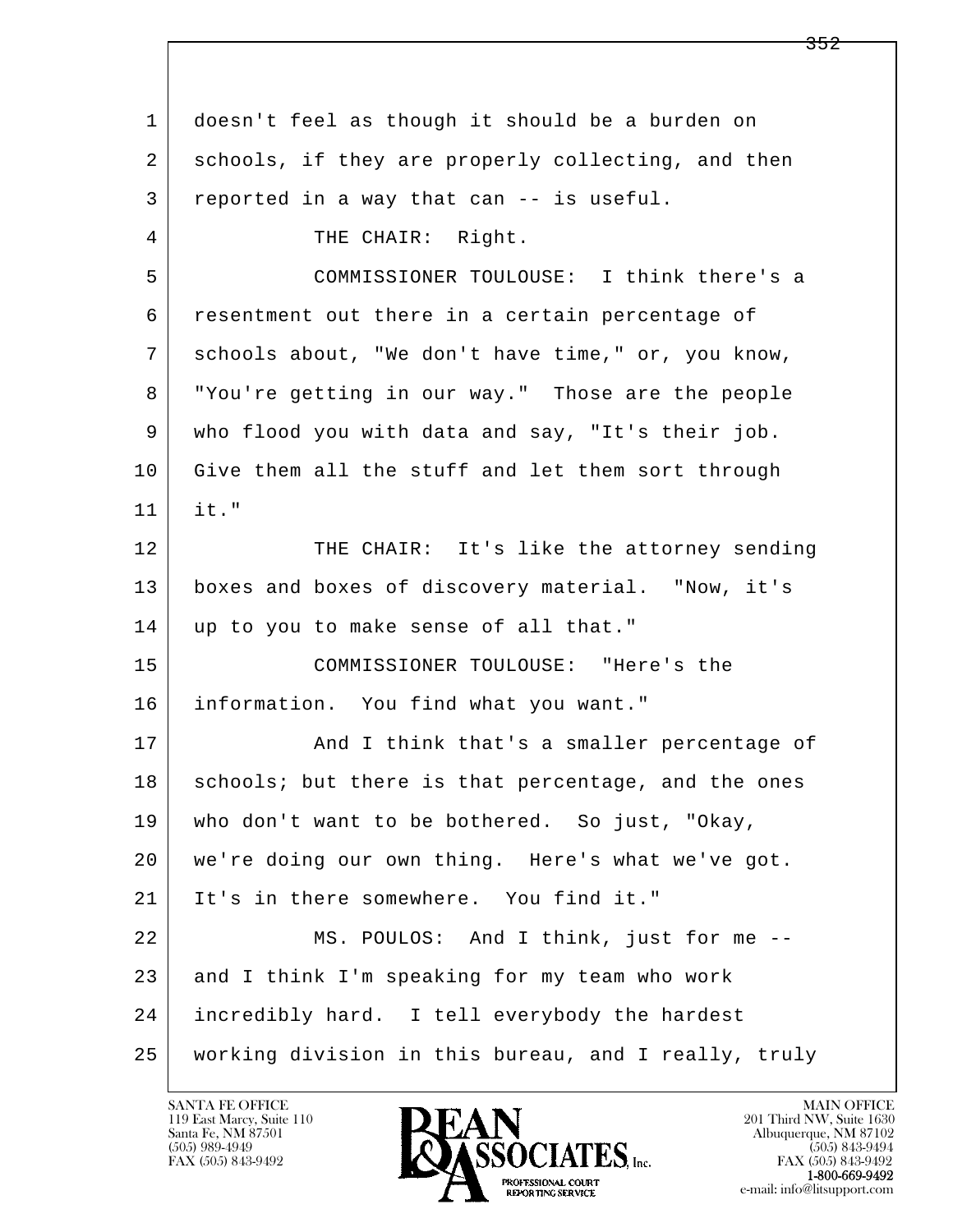1 believe that.

| $\overline{a}$ | And it is burdensome, because we don't               |
|----------------|------------------------------------------------------|
| 3              | know with clarity what evidence, what criteria.      |
| 4              | Because we don't know, do you want us to rely on the |
| 5              | special education annual determination, or do you    |
| 6              | want us, when we know that there's problems and      |
| 7              | we're seeing them, to do that; right?                |
| 8              | So sometimes we're feeling like we have to           |
| 9              | do the work of other bureaus; right? We have to      |
| 10             | review the safety plan, because the Safety Bureau is |
| 11             | not out actually reviewing the implementation of     |
| 12             | that plan on site, which is fine, if that's what     |
| 13             | we're going to do. But we've got to come to clarity  |
| 14             | on what is it that we do, so that we can do that.    |
| 15             | MS. LYRIA BOST: This is sounding again               |
| 16             | like mostly focused to the organizational. To what   |
| 17             | degree --                                            |
| 18             | MS. POULOS: And also academic, too.                  |
| 19             | MS. LYRIA BOST: Because they're sending              |
| 20             | just reams of --                                     |
| 21             | MS. POULOS: What we get is very                      |
| 22             | different. The formats -- again, the lack of, like,  |
| 23             | "This is what we want; this is what we do; and this  |
| 24             | is how we look at it," would be helpful.             |
| 25             | MR. TIM FIELD: It seems to me that I do              |

![](_page_175_Picture_3.jpeg)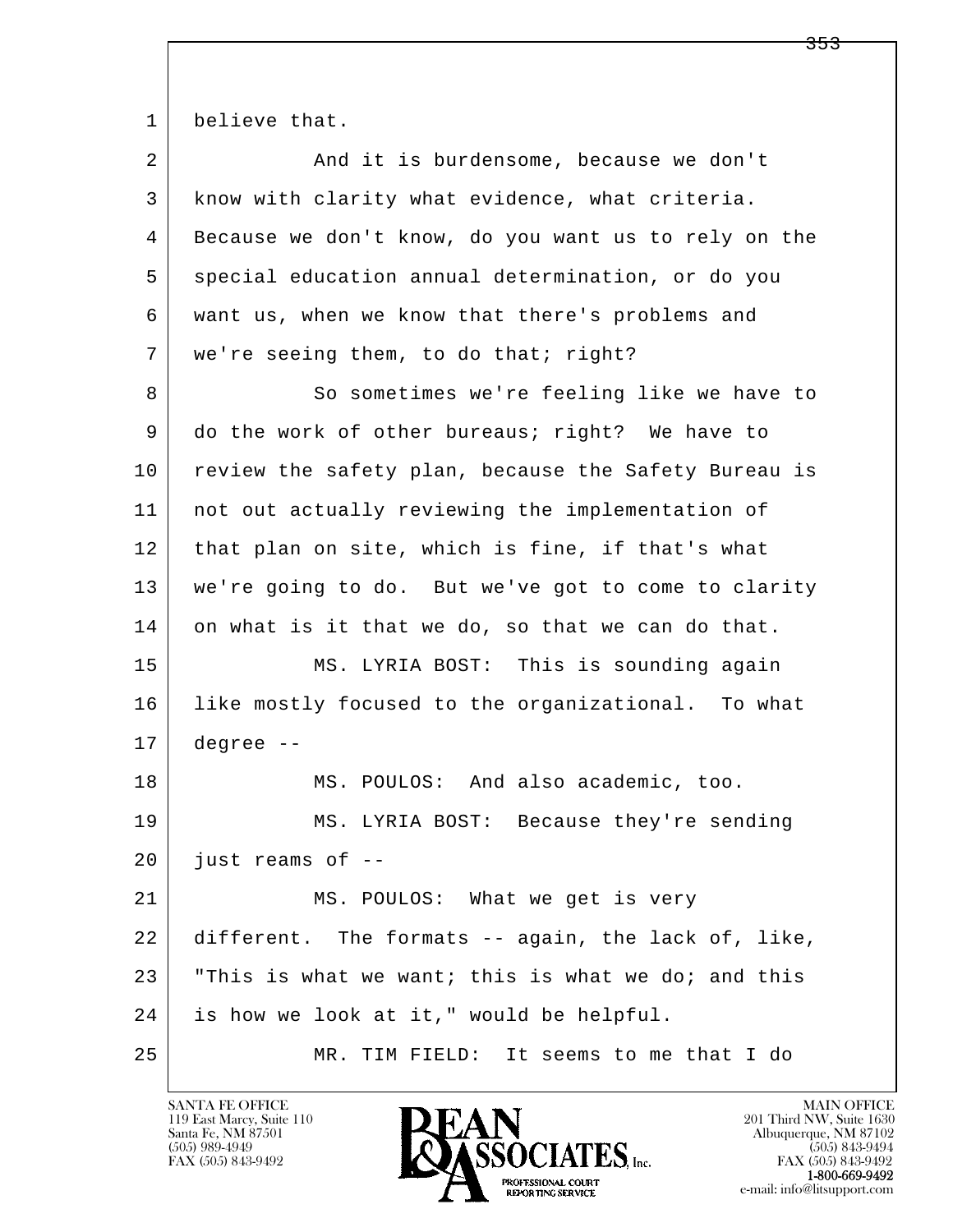l  $\overline{\phantom{a}}$  1 think that the organizational challenge is common 2 across authorizers. What is certainly unique is the 3 amount of struggle on the academic side. And I 4 think the obvious answer seems like it's the leeway 5 on the school-specific measures that are driving  $6$  that. 7 So there's a strong commitment in this 8 Commission to allowing those school submissions to 9 be an important part of the framework. But it does 10 seem like you've got to find a way to make it 11 manageable and meaningful in your framework. 12 THE CHAIR: And, honestly, I think one of 13 the struggles that we have is the fact that several 14 years ago, there was, at the very least, a list of 15 interim assessments that could be used. That list 16 no longer exists. So now, the world is out there.  $17$   $\vert$  and that -- and, you know, I don't -- I 18 don't believe we have any authority to say, "We're 19 only going to accept A, B, C, D"; you know, shorten 20 the list and say, "These are -- these are the ones 21 | that we can get that data from the best." 22 We're -- if that could be, then I think 23 we'd be -- I think we'd be okay with that. Not to  $24$  say it has to be only this one; but to  $-$  because 25 they do have autonomy. So we -- we don't want to

119 East Marcy, Suite 110<br>Santa Fe, NM 87501

![](_page_176_Picture_2.jpeg)

FAX (505) 843-9492<br>**1-800-669-9492**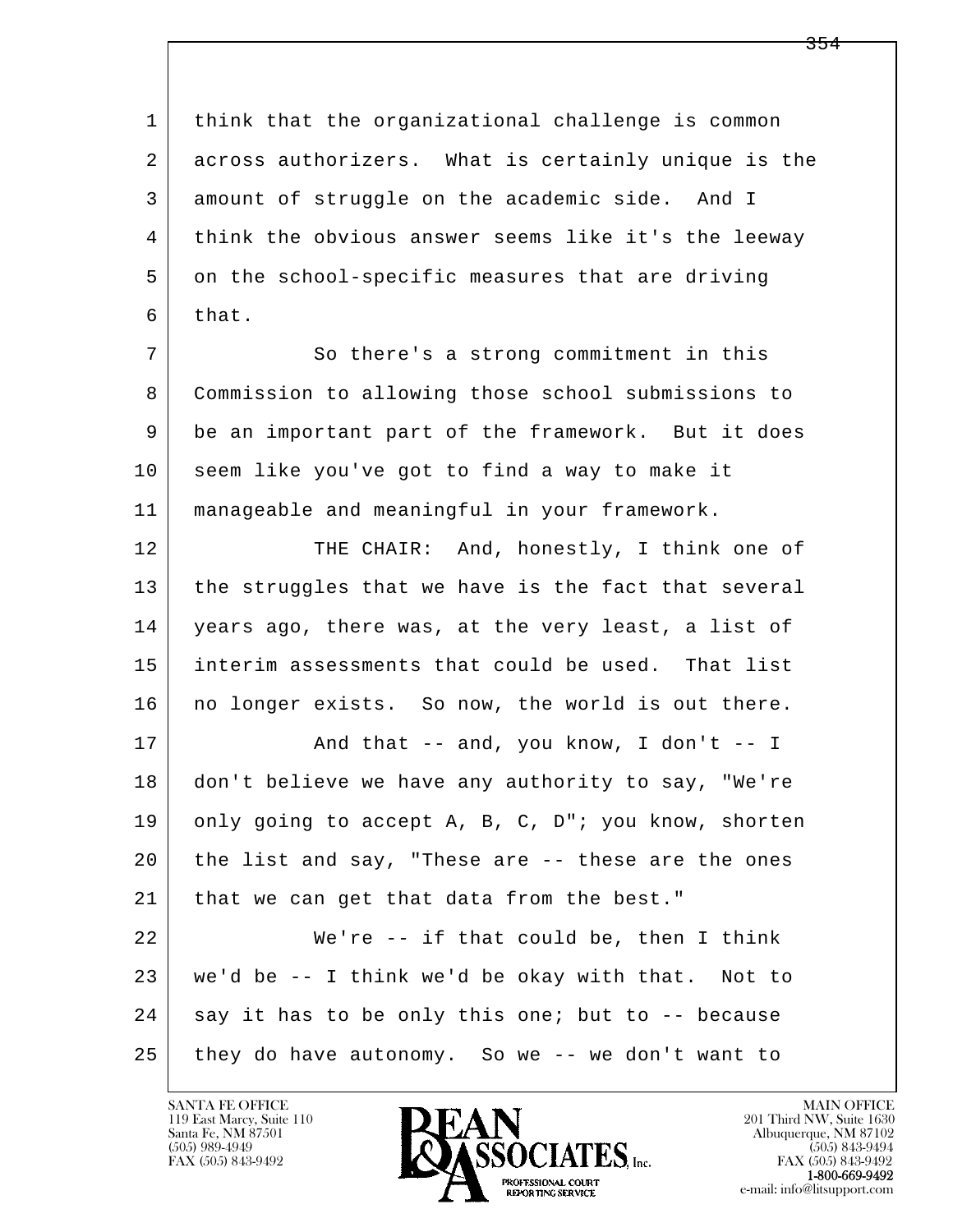| $\mathbf 1$ | step on it. But to be able to narrow it down to      |
|-------------|------------------------------------------------------|
| 2           | say, "Okay. We know what we're looking for. These    |
| 3           | are the assessment tools that could most likely best |
| 4           | give us that information," and say that to the       |
| 5           | schools: "Here's your -- here's your list."          |
| 6           | I don't know. I think that's -- we'd have            |
| 7           | to explore that, because I don't think we have the   |
| 8           | authority to do that; but I'd have to check that     |
| 9           | out.                                                 |
| 10          | COMMISSIONER TOULOUSE: Patty, we have the            |
| 11          | authority to request the Secretary to do a           |
| 12          | rule-making to require that.                         |
| 13          | THE CHAIR: That's true. That's true.                 |
| 14          | COMMISSIONER TOULOUSE: We don't have                 |
| 15          | rule-making authority. But we go through the         |
| 16          | Secretary. And we've seldom asked for any rule.      |
| 17          | But the couple of times there have been any rules,   |
| 18          | it's gone through, you know, 'cause -- so I think    |
| 19          | that could be done if we chose to.                   |
| 20          | THE CHAIR: That certainly becomes a                  |
| 21          | channel; because as we do negotiations, there's such |
| 22          | back-door conversation that has to go on to try to   |
| 23          | figure out with those assessment companies, to be    |
| 24          | clear on what the school's going to receive from     |
| 25          | them, and then to get the school to fully understand |

![](_page_177_Picture_2.jpeg)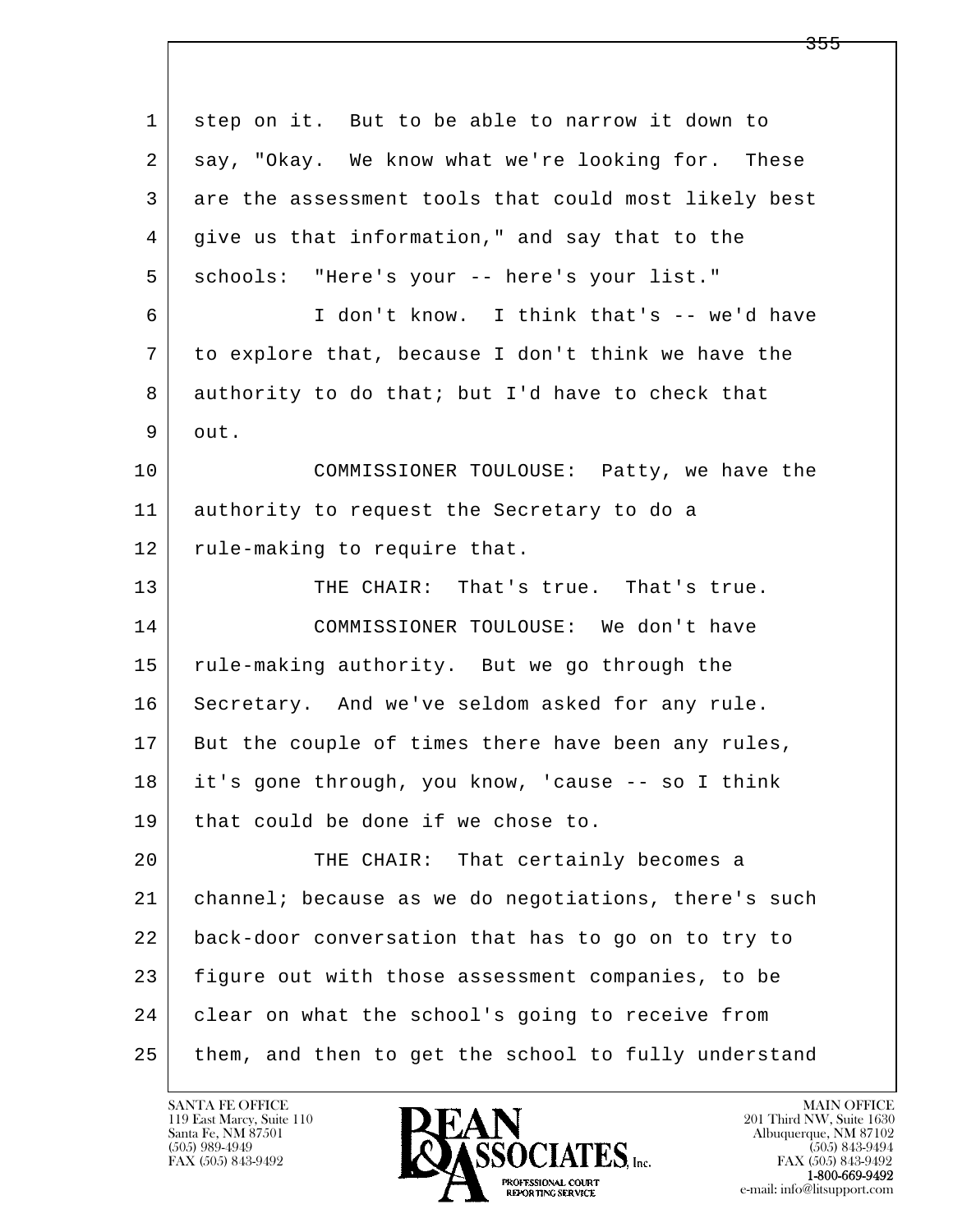| $\mathbf{1}$ | what they're really looking at with this, which is a |
|--------------|------------------------------------------------------|
| 2            | challenge.                                           |
| 3            | But when you're looking at -- oh, you                |
| 4            | know, we'll always come up with a school and say,    |
| 5            | "We're using this," and it's like I never even heard |
| 6            | of that. So now it's very difficult.                 |
| 7            | MR. TIM FIELD: Katie, do you want to                 |
| 8            | chime in? And, Carlos, do you want to say            |
| 9            | something, too?                                      |
| 10           | MS. POULOS: A couple of things. One I                |
| 11           | want to say -- I have -- we've talked about the need |
| 12           | that I would need a data analyst on my staff. I've   |
| 13           | been advocating for that. Even with having           |
| 14           | conversations with our Assessment, Accountability    |
| 15           | and Evaluation Bureau, the Director has looked at    |
| 16           | me -- Cindy Gregory -- has said, "Look, if you're    |
| 17           | doing different goals for every school, you're going |
| 18           | to have to let them self-report. You're going to     |
| 19           | have to trust that," which, again, is my struggle.   |
| 20           | So I've asked my team to look at every               |
| 21           | school's data. I don't think we can. We can't        |
| 22           | trust that, especially if that's being used more     |
| 23           | heavily weighted than the objective measures that    |
| 24           | have security, and that we're not trusting that      |
| 25           | that's objective data.                               |

![](_page_178_Picture_2.jpeg)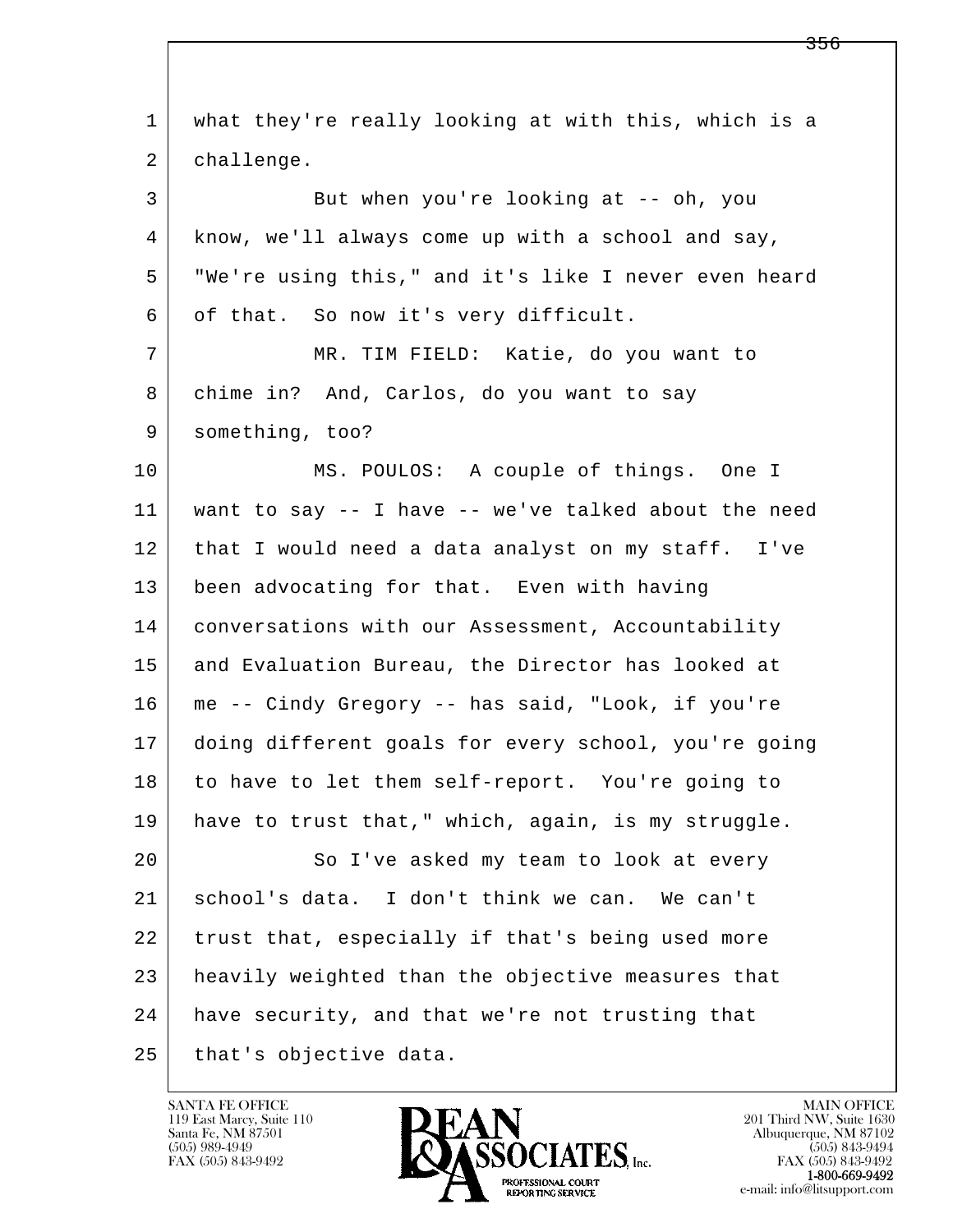l  $\overline{\phantom{a}}$ 1 The other thing I want to say is I 2 personally think you do; right? Because what the 3 statute says about having alternate goals or 4 additional goals, beyond the kind of State 5 assessment data goals, is that it says, "Approved by 6 the Commission" -- or "the authorizer" -- "to be 7 valid and reliable." And I think you do. 8 In my mind, if I'm reading that, that's 9 what I read, and that's what I say to the schools; 10 | right? We're going to agree to these; otherwise, 11 you don't have them. Your other option is stick 12 with the State's assessment system and that data. 13 So that's what I would put forward. 14 THE CHAIR: Right. And I'm -- I'm 15 certainly fine with that. It's another whole 16 | project. 17 | MS. POULOS: Fight. 18 THE CHAIR: -- in terms of -- 19 COMMISSIONER TOULOUSE: I can think of a 20 couple of lawyers who would immediately come after 21 us. 22 THE CHAIR: You know what? I'm not 23 concerned about who's going to come after us. If 24 we're clear in what we want, and we're clear that we 25 have the authority to do it, someone's always going

119 East Marcy, Suite 110<br>Santa Fe, NM 87501

![](_page_179_Picture_2.jpeg)

FAX (505) 843-9492<br>**1-800-669-9492**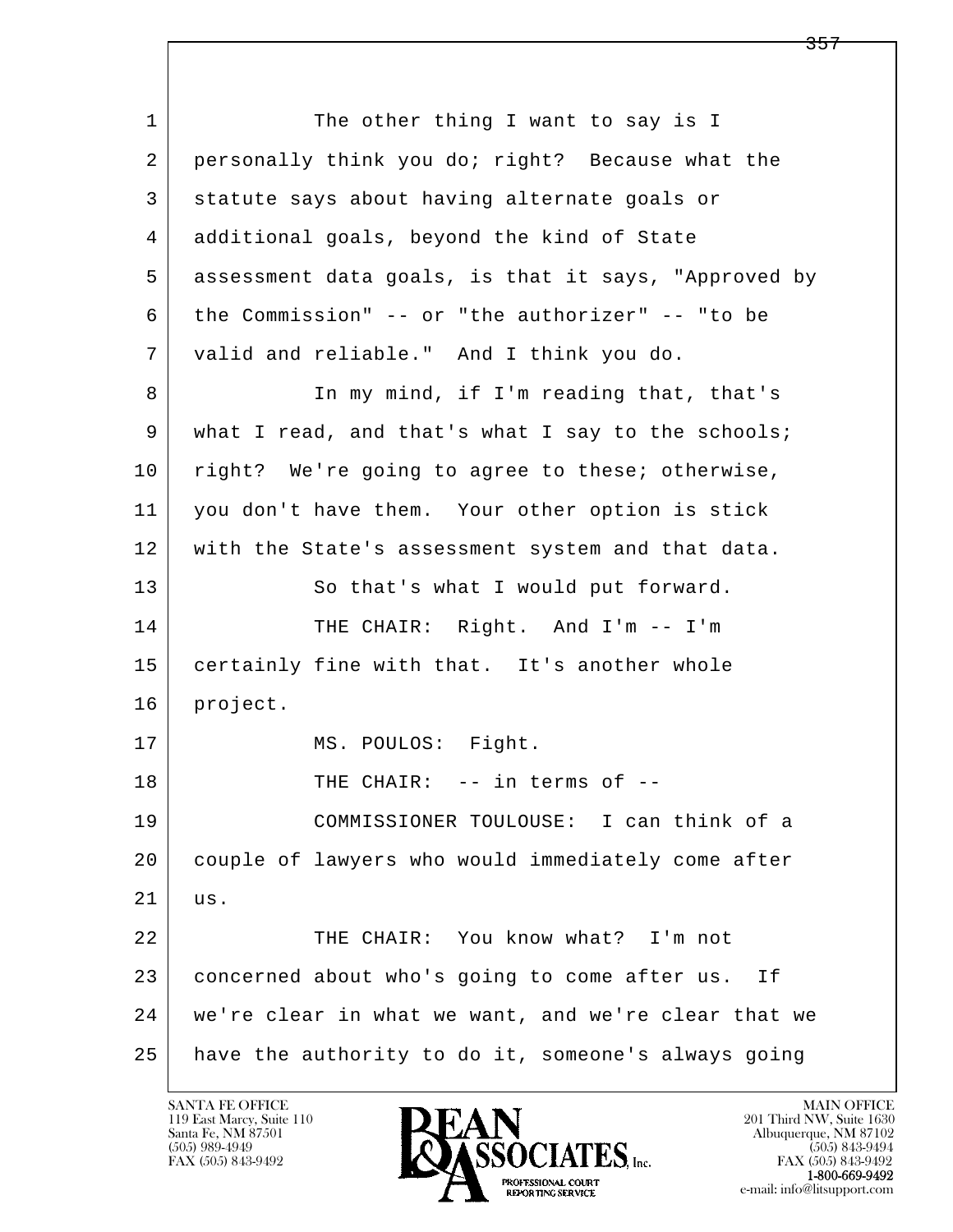l  $\overline{\phantom{a}}$  1 to push back and say, "No, you can't." 2 But I'm not going to not do something 3 because I know someone's going to push back on us. 4 COMMISSIONER ARMBRUSTER: Well, I would 5 think that the interim assessment -- I'm not sure 6 which ones they're talking about. I know the NWEA, 7 and I don't even know what the other ones are. But 8 | we would want them to get data from those 9 assessments to change instruction. 10 Some of those can show, "Oh, they're 11 here" -- I guess, here -- and then, "They're here," 12 and that's fine. But how do they get from here to 13 there? What was happening that gave you that? And 14 what is it they still need to know? 15 | The Sand things like -- and the only one I know 16 anything about, which doesn't mean it's the best, by 17 any means, is NWEA. But I know when you get the 18 printout, it says, "Needs help on drawing 19 conclusions. Did fine on finding the main idea." 20 So you note where to go, at least, 21 hopefully. 22 But I think some of the things that some 23 of these schools talked about -- when we were in 24 Albuquerque, particularly, they said, "Well, can we 25 choose different ones for different things? Can we

119 East Marcy, Suite 110<br>Santa Fe, NM 87501



<del>358</del>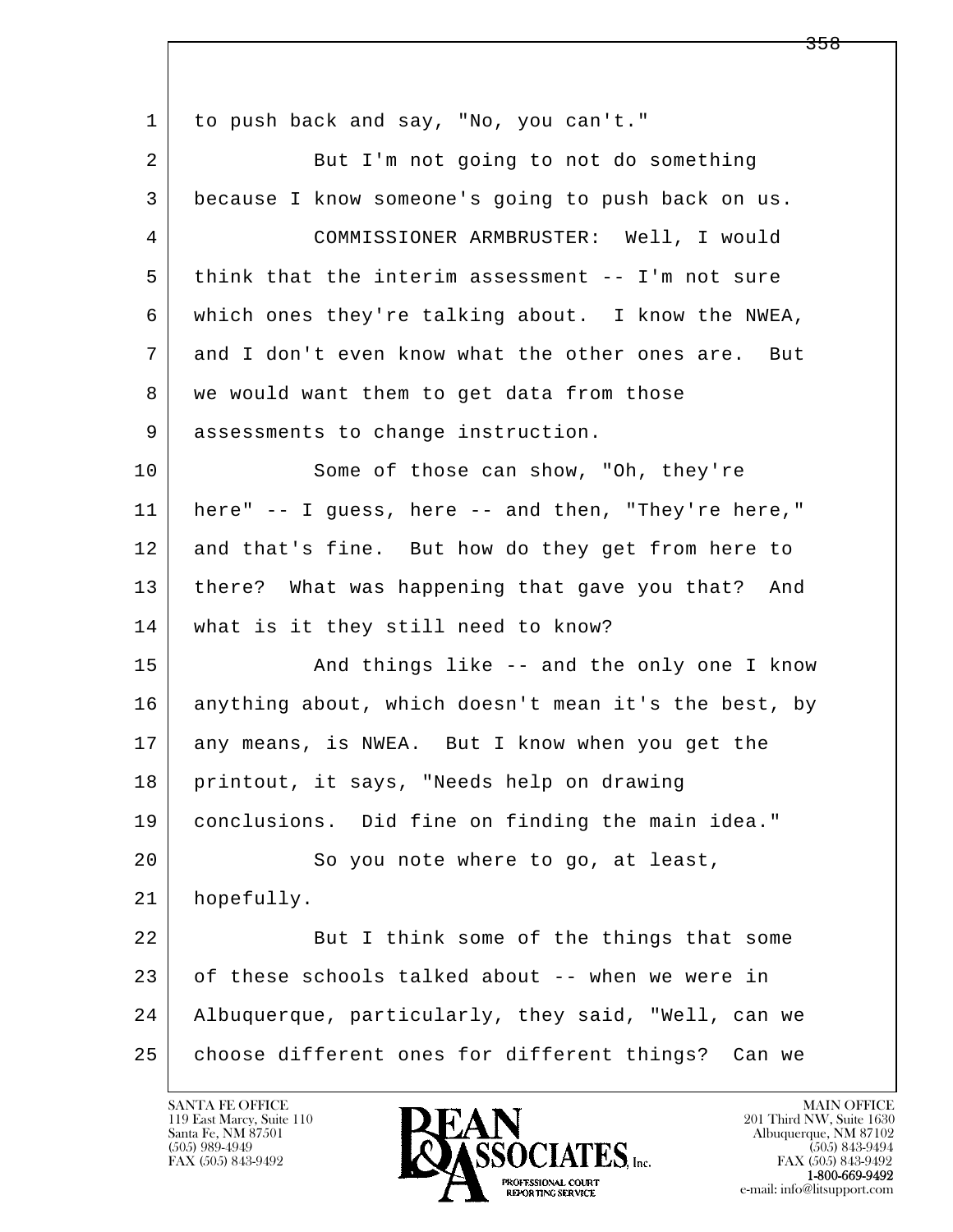| 1  | choose this one for math and this one for reading?" |
|----|-----------------------------------------------------|
| 2  | And I'm not sure. I just want them to               |
| 3  | have data to go on, if they're going to --          |
| 4  | THE CHAIR: But what we're saying is we              |
| 5  | would create -- we would populate a list. And I     |
| 6  | don't have a problem if they think that, "This does |
| 7  | math best, and this does reading best." That's up   |
| 8  | to the school to decide what they need, as long as  |
| 9  | we know that $-$ -                                  |
| 10 | COMMISSIONER ARMBRUSTER: That we'd see              |
| 11 | growth.                                             |
| 12 | MS. LYRIA BOST: I think what's really               |
| 13 | important -- of going back to sort of trends are,   |
| 14 | that puts you -- my immediate question, or what's   |
| 15 | different about the way you are using               |
| 16 | mission-specific or school-specific goals, is that  |
| 17 | in most other frameworks, those are designed to     |
| 18 | capture or deal with aspects of performance not     |
| 19 | already covered in the current frameworks.          |
| 20 | So I understand -- so I think there's               |
| 21 | probably a lot we could talk about. So it sounds,   |
| 22 | though, as though most of the -- and this is a      |
| 23 | question to you. It sounds as though most of the    |
| 24 | school-specific sort of measures that you're        |
| 25 | approving in terms of these short-cycle assessments |

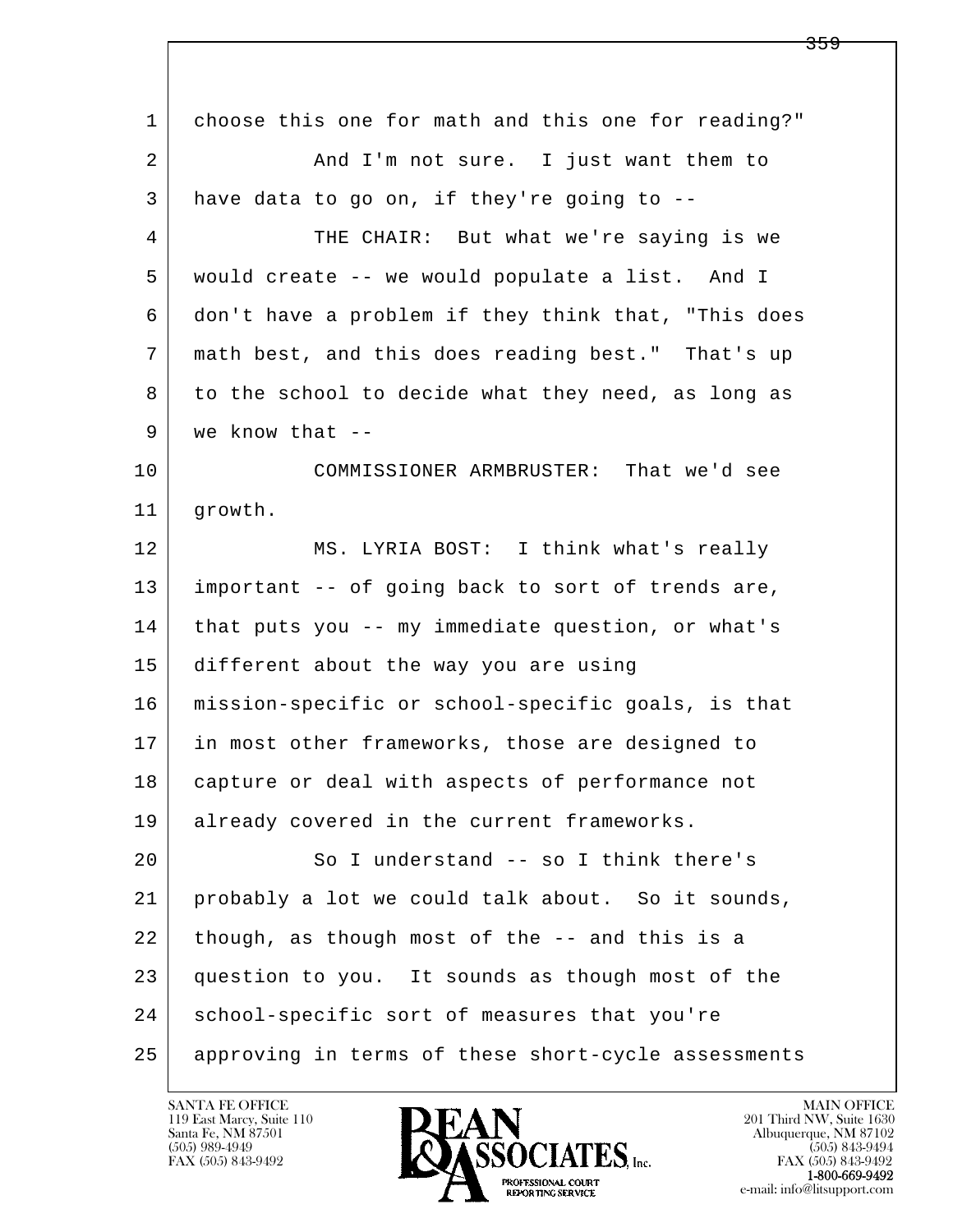l  $\overline{\phantom{a}}$ 1 are actually covering math, reading, or -- as 2 opposed to another -- and so that just puts you at a 3 very, you know, definite end of the spectrum in 4 terms of getting involved in the educational program 5 of the school. 6 | So you've probably had a lot of 7 conversations about that. But I think that's 8 important to acknowledge; because you're 9 essentially -- I mean, I know that there are 10 concerns from the response about PARCC and its 11 quality. But you're essentially duplicating some 12 | accountability there. 13 THE CHAIR: Right. But that was -- and 14 it's before I was on. That was because the schools 15 expressed concerns about just relying on a single 16 testing measurement; so that we gave them -- because 17 | they felt that they would have a better chance in 18 staying alive by showing us that they are showing 19 growth with -- through the interim assessments. 20 I think what we're looking at is still 21 allowing that flexibility for the schools to have  $22$  that; but we also -- that isn't -- and I think it's 23 been viewed as mission-specific, and it really 24 | isn't. So that we need that; but we absolutely need 25 to focus attention on different measures for

119 East Marcy, Suite 110<br>Santa Fe, NM 87501



FAX (505) 843-9492<br>1-800-669-9492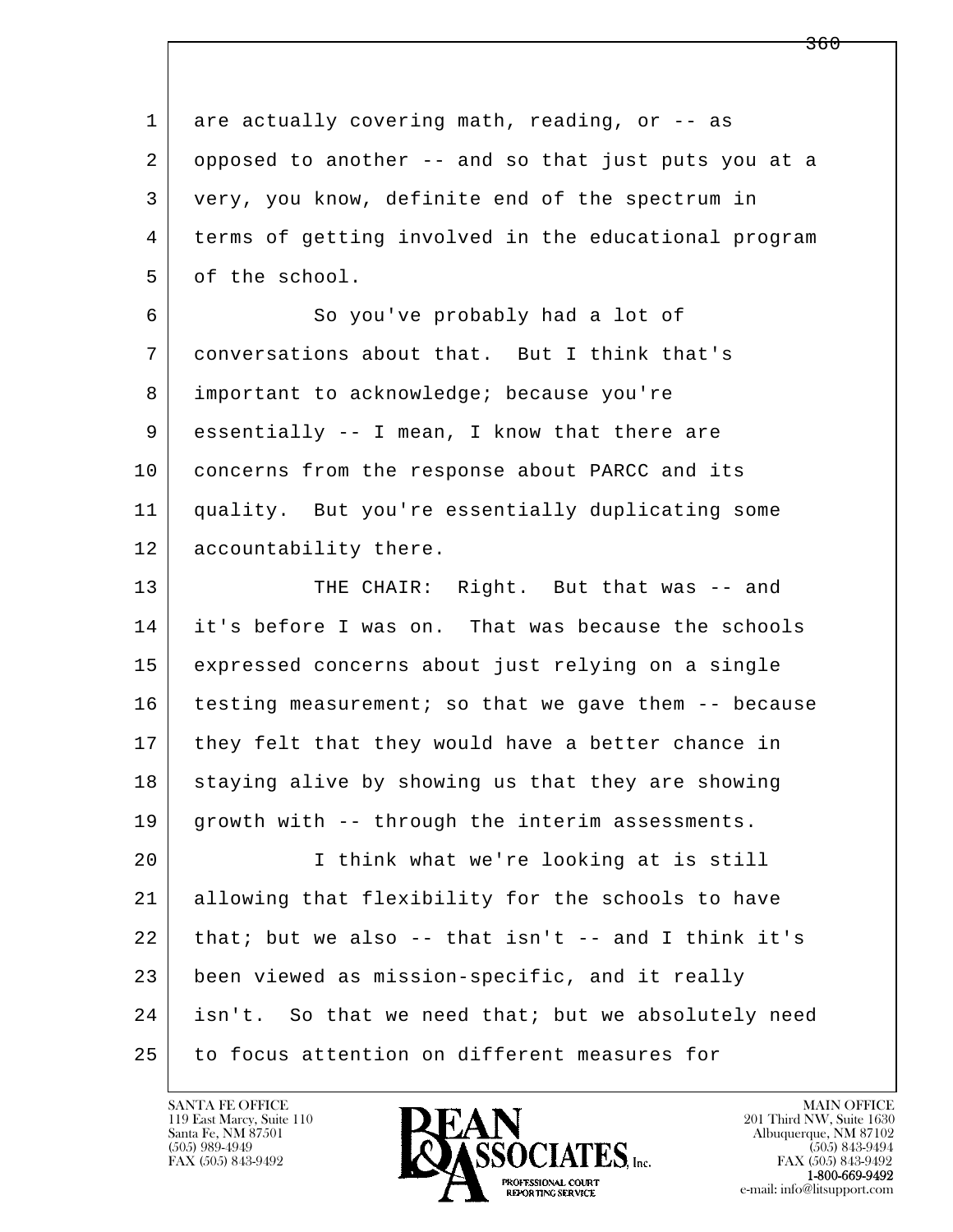1 | mission-specific.

| $\overline{2}$ | MS. LYRIA BOST: One other thing that you             |
|----------------|------------------------------------------------------|
| 3              | might consider, also, or perhaps reconsider, is I    |
| 4              | can understand that concern that, you know, this --  |
| 5              | they might not trust those standards or want another |
| 6              | assessment. Most other authorizers who are doing     |
| 7              | something of that case are doing it once in the      |
| 8              | year.                                                |
| 9              | The fact that you are looking three times            |
| 10             | a year, I mean, just increases all of these issues   |
| 11             | that you have threefold; right? If you're            |
| 12             | collecting it three or four times, as opposed to a   |
| 13             | single -- as, for example, saying, "We want your     |
| 14             | spring NWEA. We want to know what those results      |
| 15             | are, and we want to know what your fall-to-spring    |
| 16             | growth is, but we don't need to also look at your    |
| 17             | fall results and your winter results and your" --    |
| 18             | MS. POULOS: Well, here's what can happen.            |
| 19             | And so I think there is truth to that -- right? --   |
| 20             | is that they can get credit for hitting a student at |
| 21             | their growth target, or proficiency, on any test     |
| 22             | during the year.                                     |
| 23             | So we do have to look at all three                   |
| 24             | reports. And -- and I've expressed this concern      |
| 25             | many times. And a student could, Test 1 is your      |

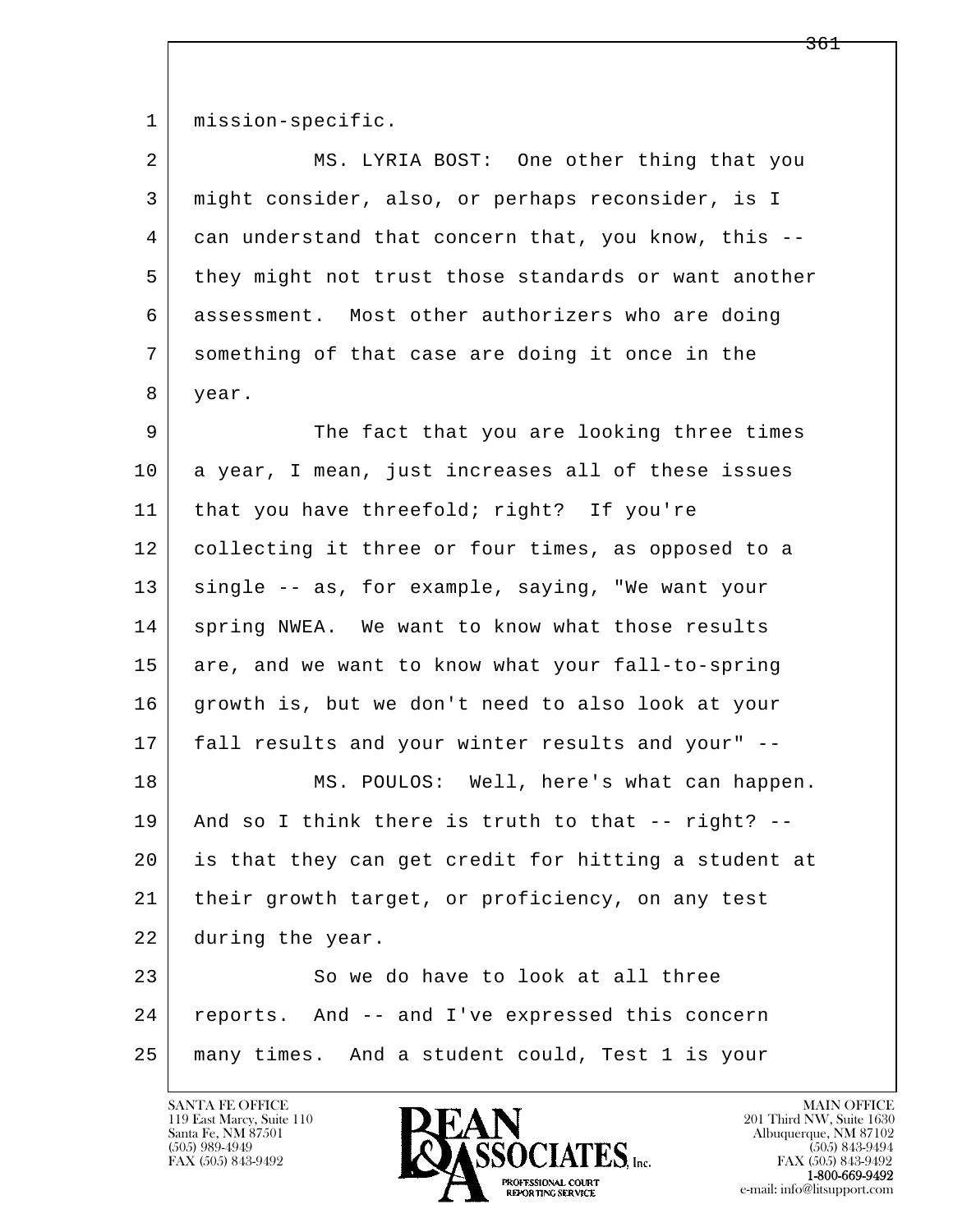| $\mathbf 1$ | baseline, Test 2, hit, and then go way below the     |
|-------------|------------------------------------------------------|
| 2           | baseline on Test 3 and 4. And that still counts as   |
| 3           | a student that did exactly what they needed during   |
| 4           | the year. And I have a fundamental problem with      |
| 5           | that; right?                                         |
| 6           | MS. LYRIA BOST: And that's a                         |
| 7           | philosophical issue. Those are very valid. On top    |
| 8           | of that, the capacity required to not only look at   |
| 9           | one at a time, but three on a year, that makes my    |
| 10          | head spin. We do a lot of data; but I would be       |
| 11          | concerned about the validity and the ability to do   |
| 12          | that well.                                           |
| 13          | THE CHAIR: But I think the reporting                 |
| 14          | part, we've always looked at as being at the end of  |
| 15          | the year.                                            |
| 16          | Did you do this?                                     |
| 17          | And then the data comes in to support                |
| 18          | that, that there -- I didn't anticipate CSD having   |
| 19          | to review quarterly. We expect the schools to do     |
| 20          | it. So hopefully, it's helping to drive their        |
| 21          | instruction. But I'm not looking -- I didn't see it  |
| 22          | as CSD doing this.                                   |
| 23          | MS. POULOS: But what we do have to do to             |
| 24          | validate their report is we do have to look at three |
| 25          | or four reports and actually validate, based on all  |

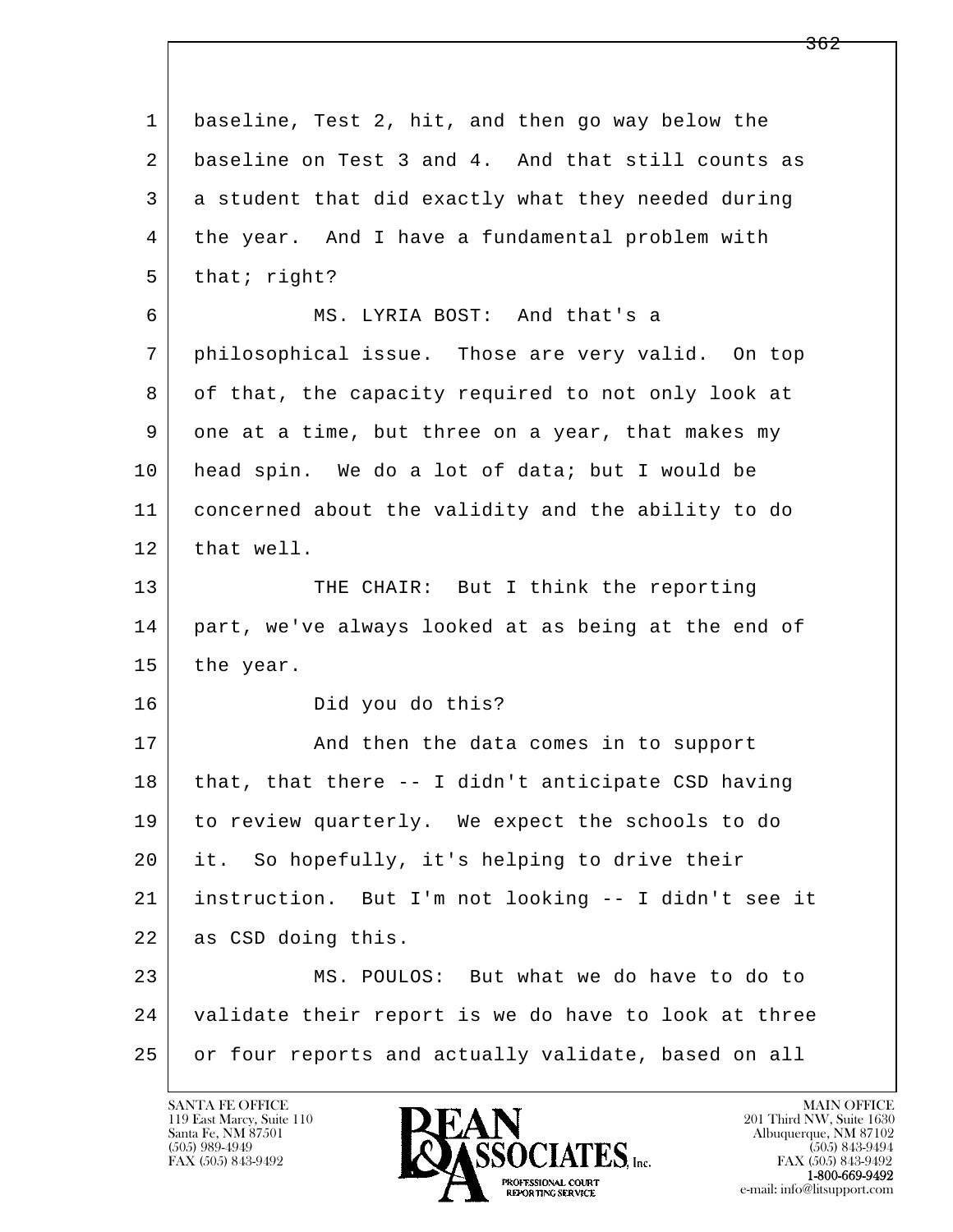l  $\overline{\phantom{a}}$ 1 of those. And it does take a lot of capacity; 2 right? 3 And -- and we have asked them to report 4 twice during the year, to hit and report in January, 5 and then hit and report at the end of the year; 6 because a lot of them weren't, or even getting to, 7 the end of the year, and they didn't administer any 8 of the assessments; so... 9 MR. TIM FIELD: Carlos? 10 COMMISSIONER CABALLERO: So I see -- I see 11 contradictions in what we do, because the statute 12 said something, and maybe five years of 13 philosophical positions was such, and we move from 14 the charter to the contract. And there's a lot of 15 times, even now, the charter schools are saying, "We 16 can't change midyear, because we're locked into this 17 contract that we put there that we were going to use 18 this model and that model, or this testing or that 19 testing." 20 So there is no flexibility. And we're so 21 locked in on -- on contract violation that the 22 charter schools really don't have a choice. I don't 23 think they have the autonomy, unless we redo those 24 contracts and make it to the point that they do have  $25$  that.

119 East Marcy, Suite 110<br>Santa Fe, NM 87501



<del>363</del>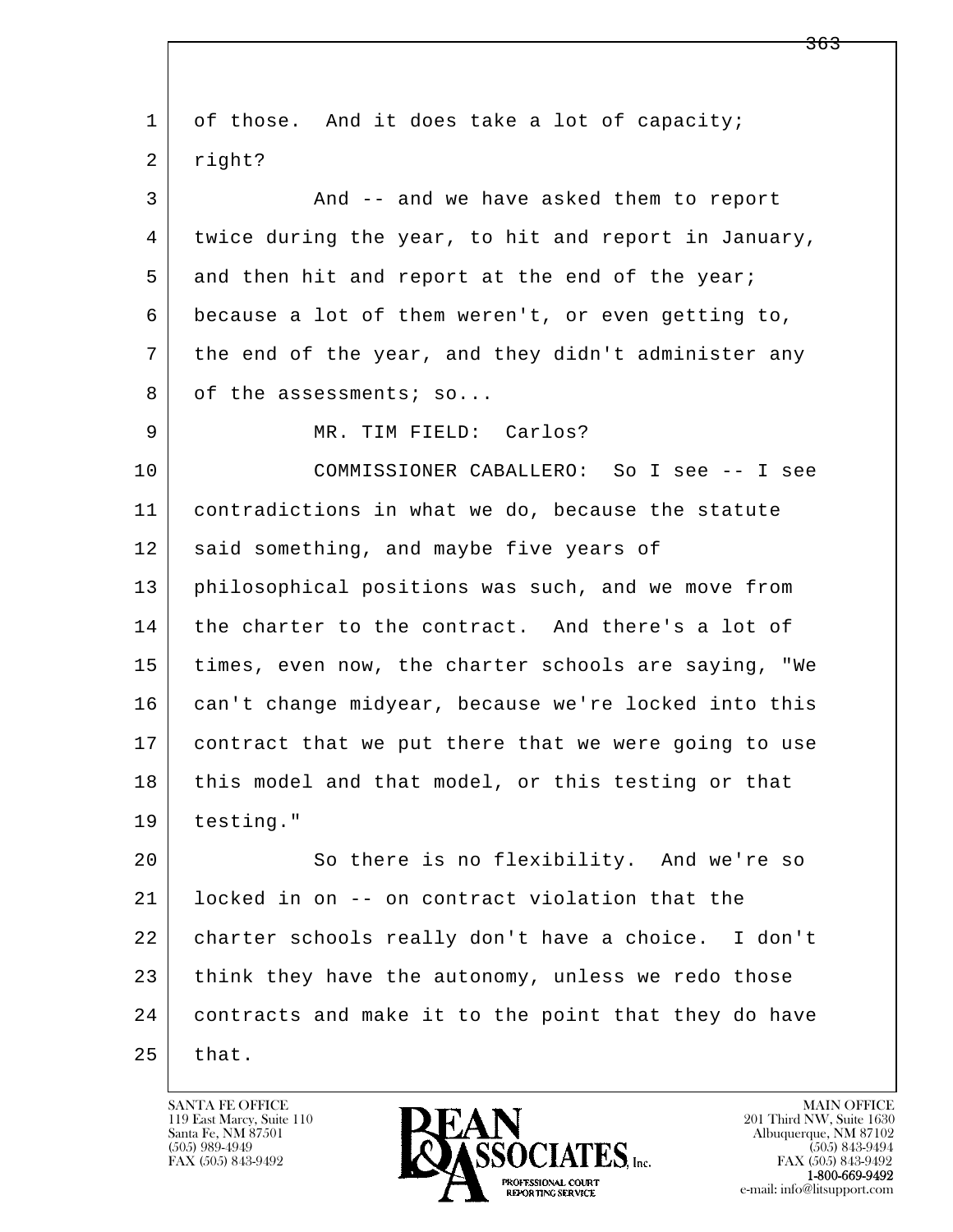l 1 and so my question is, is there clarity 2 out there in what charter schools are doing, whether 3 there's a need for so much testing, two, three, four 4 times a year? Or could -- can we get away with 5 maybe two -- two testings or one? And would that be 6 valid? 7 MS. LYRIA BOST: Well, I would say -- what 8 | most authorizers are doing, actually, is leaving 9 that to schools to do their data-driven instruction, 10 to be, you know, using interim testing to inform 11 their instruction, you know, which you would hope 12 that they would be doing. But the authorizers 13 mostly are taking the position that is on the 14 responsibility -- that's the school's 15 responsibility; that's part of their autonomy. 16 MR. TIM FIELD: Because all we're looking 17 at is we're looking at the state testing. We're 18 | looking at the state assessment because we're 19 authorizers. 20 MS. LYRIA BOST: And then you do have some 21 cases where authorizers are either reviewing summary 22 reports provided, not for accountability, but for 23 support and monitoring; or, in an intervention 24 | situation, are looking more closely at those.

25 But, again, I have -- only one other

119 East Marcy, Suite 110<br>Santa Fe, NM 87501

 $\overline{\phantom{a}}$ 



FAX (505) 843-9492<br>**1-800-669-9492**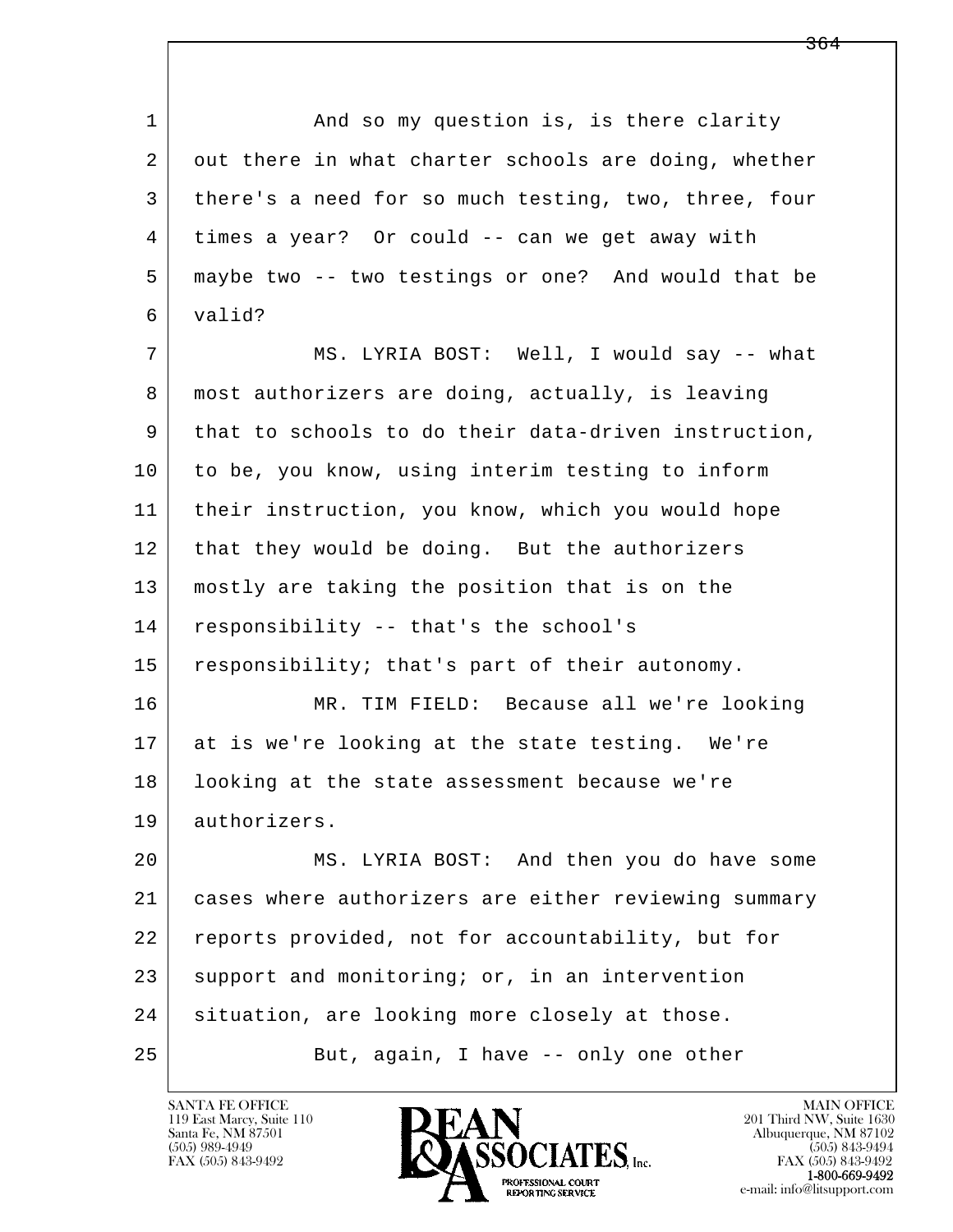1 authorizer we can think of who includes those other 2 tests in accountability. It's mostly that's the 3 school's responsibility.

 4 MR. TIM FIELD: To your point, I think 5 what the school struggles with, or gets frustrated 6 with, is they pick a formative assessment system. 7 In other words, they are going to test a few times a 8 year, because we want to have a meaningful formative 9 way to see how students are doing. Are they 10 learning what we're teaching them? They want to 11 react to this, or provide instruction or remediation 12 or, et cetera.

 13 Where they get frustrated is they're doing 14 that and find it's not aligned with the state 15 assessment. And that's really frustrating, because 16 they -- they're working on this one testing system 17 that's giving them information, and, lo and behold, 18 the kids they thought were doing well don't do well. 19 So there's this misalignment issue, which is a 20 challenge. And that's probably some of the pain 21 points schools speak of.

l  $\overline{\phantom{a}}$ 22 And they -- but, you know, I think the 23 notion that you can solve that by giving them 24 infinite number of tests they can choose from -- 25 they're always going to have that state assessment.

119 East Marcy, Suite 110<br>Santa Fe, NM 87501

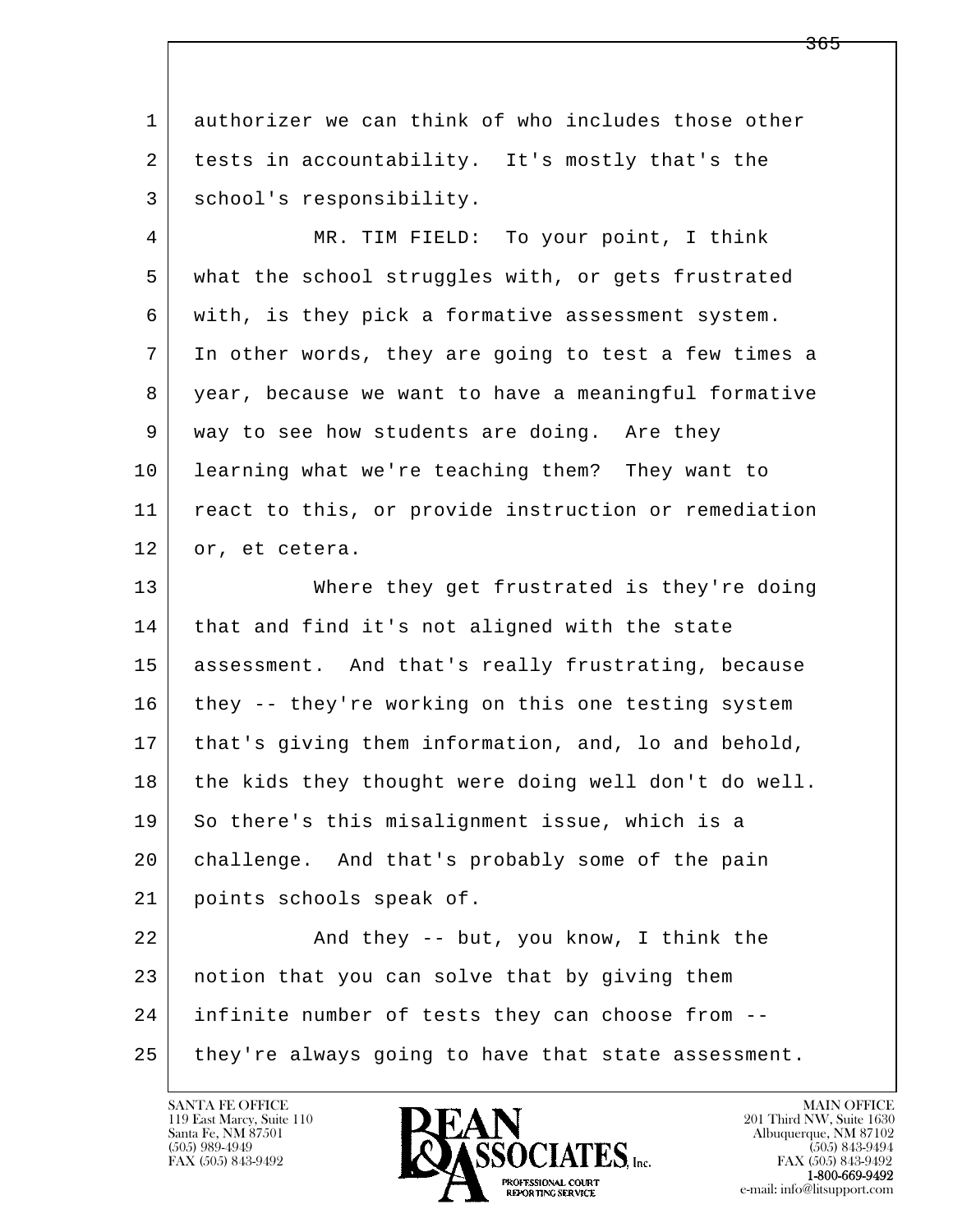l  $\overline{\phantom{a}}$ 1 At some level, they need to pick a formative 2 | assessment that aligns better to the state 3 assessment; otherwise, you give them a choice -- I 4 don't want to go on too long. 5 COMMISSIONER TOULOUSE: A few years back, 6 all schools were required to do the interim testing, 7 the Short Cycle Assessment. When PARCC came in, 8 that was eliminated as a requirement. 9 All we have done is given them the option 10 of continuing to do that and having us use that, or 11 us using the PARCC scores, or whatever came through. 12 So most of the schools say we -- you know, 13 especially the first year of PARCC, and even the 14 second year, people -- "The kids are getting used to 15 it. Many of us and many of our parents have not 16 approved of it." So that was the school option to 17 do. 18 | The Root Know, you could make a change in 19 your contract by coming to us for the charter -- for 20 the charter amendment or the --21 MS. POULOS: We --22 THE CHAIR: No, no. 23 MS. POULOS: We've been pretty staunch on 24 reviews. 25 THE CHAIR: We don't renegotiate the --

119 East Marcy, Suite 110<br>Santa Fe, NM 87501

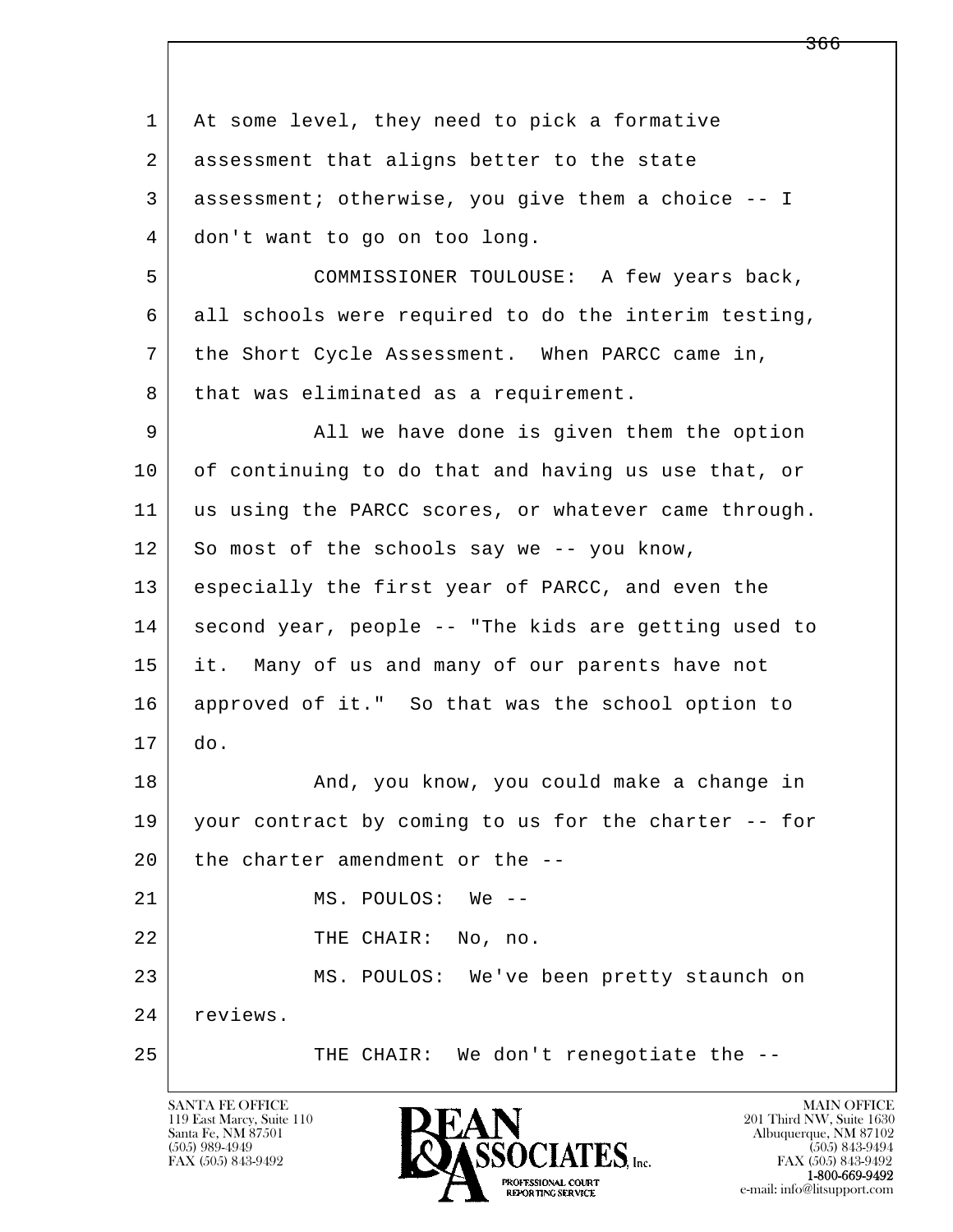l  $\overline{\phantom{a}}$  1 COMMISSIONER TOULOUSE: Well -- but we've 2 done it a couple of times when they've gone out of 3 business, or those -- that's what I mean. 4 THE CHAIR: That's a different story. 5 They're going out of business. They're not 6 choosing. 7 COMMISSIONER TOULOUSE: Or in the case of 8 DIBELS, where the schools eliminated DIBELS and went 9 to Istation. I'm saying those changes do get made. 10 | Bottom line, it's the school's choice of whether 11 | they take that one yearly assessment of whether  $12$  they  $-$  13 MS. POULOS: I think schools would 14 disagree with you on that; because I think most 15 | schools feel like they're forced. 16 COMMISSIONER TOULOUSE: I've negotiated 35 17 or 40 contracts. And it certainly made it clear in  $18$  the negotiations that it's their choice. 19 THE CHAIR: Oh, absolutely. Having been 20 in negotiations in those rooms for maybe 20 of them 21 now, there is -- we don't make any suggestions as to 22 what -- the school comes to us with what they choose  $23$  to do, that there's  $-$  now, maybe they feel that 24 they're being forced into doing the assessment; but 25 the actual tool that they're using, there has never

119 East Marcy, Suite 110<br>Santa Fe, NM 87501



FAX (505) 843-9492<br>**1-800-669-9492**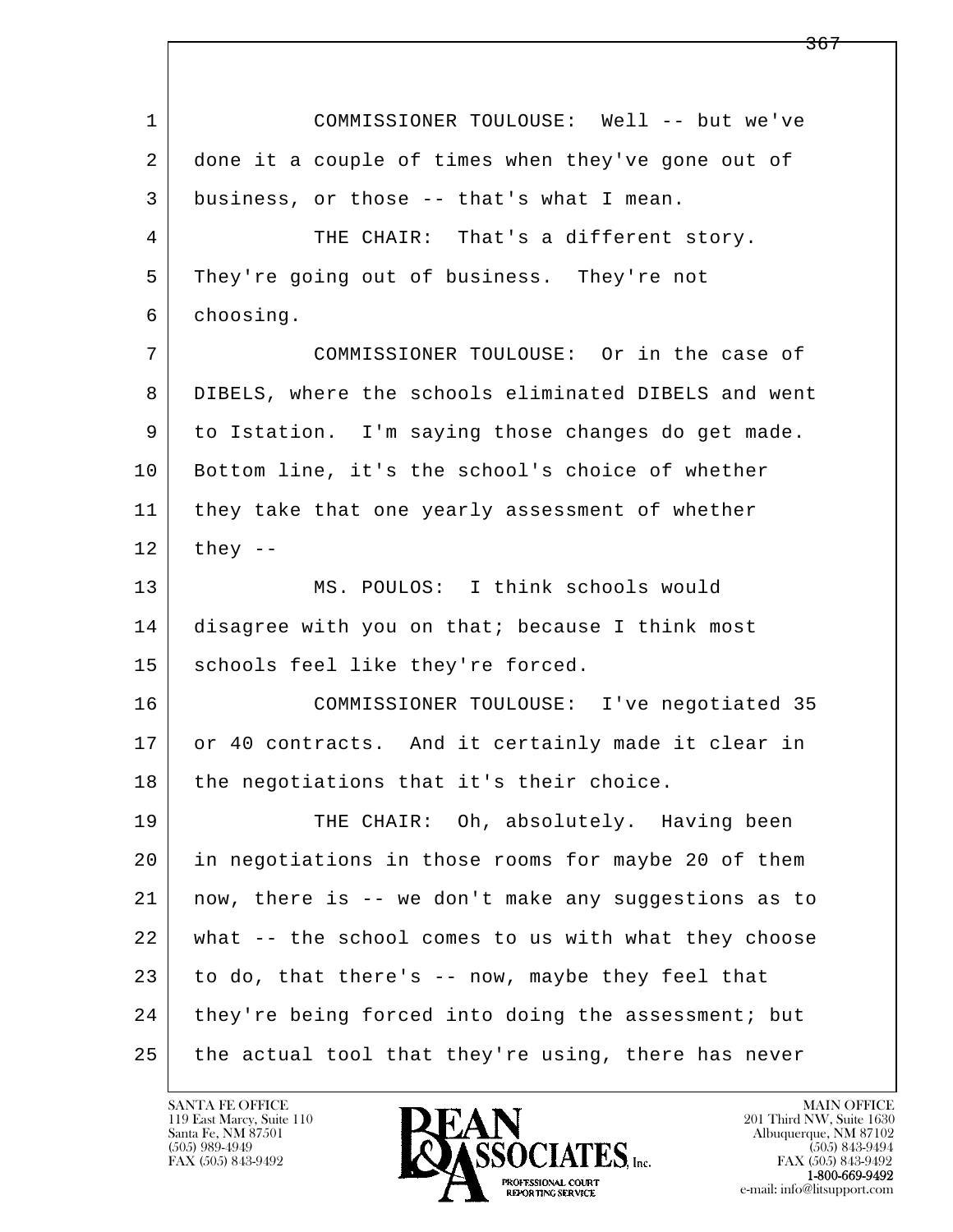l  $\overline{\phantom{a}}$ 1 been any conversation -- 2 MS. LYRIA BOST: You mean doing PARCC 3 assessment? 4 THE CHAIR: No, no, no. But the interim 5 assessments, there's never been any conversation  $6$  that, "You have to use this, or these," or  $-$ -7 MS. LYRIA BOST: But they have to use 8 something. 9 MS. POULOS: That's where I would say they 10 do feel like they are forced to have those 11 additional goals. I think some of them -- I think 12 to Carlos' comments and to some other comments, some 13 of them feel like, "We don't want to have this built 14 in." 15 They would just like to have the regular 16 system, and they feel like they have to; not that 17 | they feel like they have to use a particular 18 assessment. 19 COMMISSIONER TOULOUSE: Again, at least 20 the ones that I've been in, they were told they 21 don't have to make that choice, they make it. But 22 from our side, there has been no pressure. I don't 23 know where the pressure is coming from. It is not 24 within the negotiation. 25 MR. TIM FIELD: Keeping you off the -- the

119 East Marcy, Suite 110<br>Santa Fe, NM 87501



<del>368</del>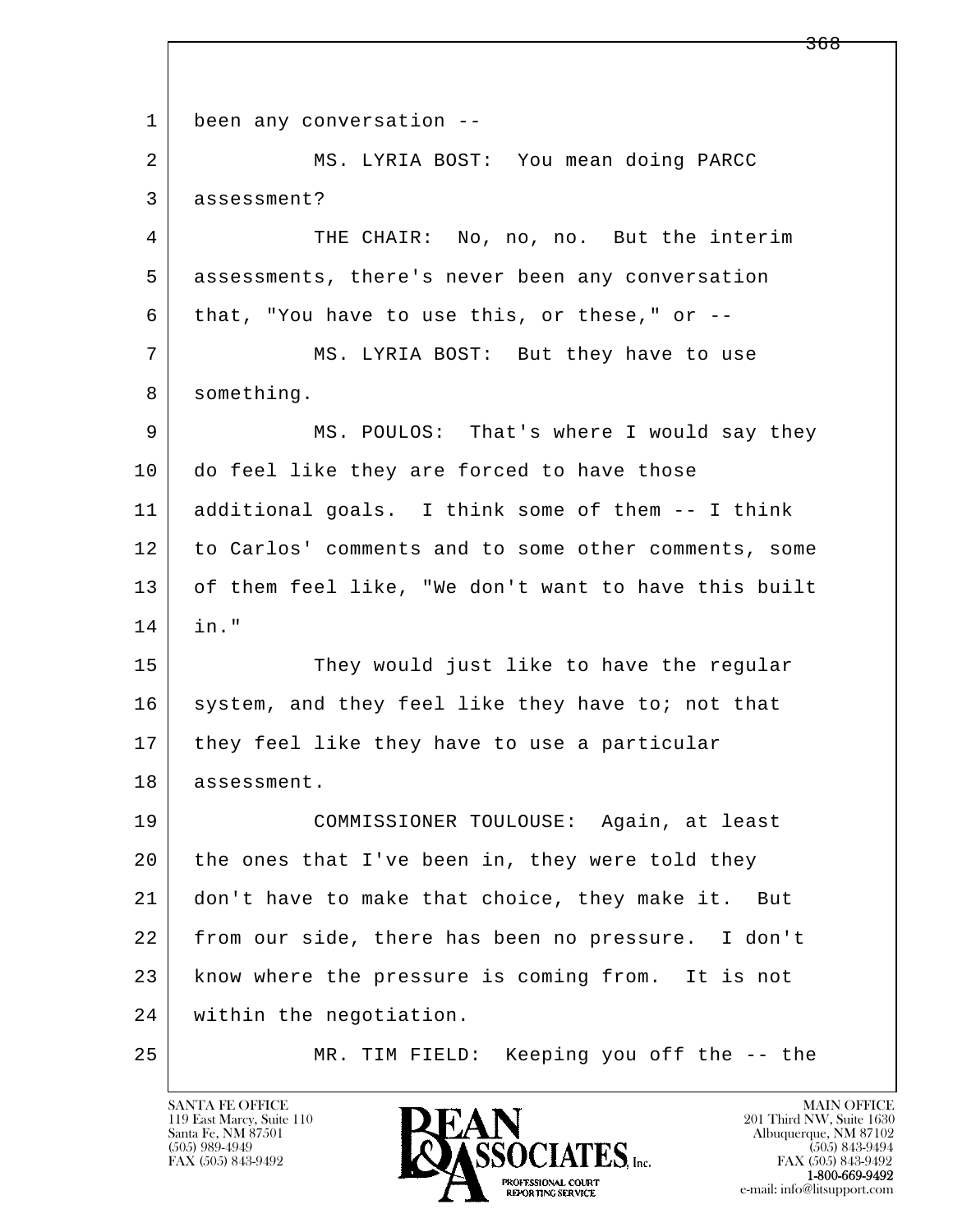l  $\overline{\phantom{a}}$ 1 choice or not the choice, is it -- if you're going 2 to use the word "accountability," can you truly use 3 the system, where it's, "Take whatever assessment 4 you want." 5 If you're going to commit to a notion of  $6$  an alternative to the state assessment, having a  $-$ - 7 a meaningful -- a very big impact on your 8 accountability framework, I think there's -- I think 9 there's opinions we have that you have to narrow it 10 down and -- or else abandon it altogether and say, 11 "We're sticking with PARCC." 12 I think you have to manage -- you have to 13 create some guidelines, because -- in order to 14 maintain validity and also make it a manageable 15 process. You know, one of the things is, like -- 16 | you made the comment about every system has a 17 different growth model, different tests. And you 18 can't use -- you have to modify and rethink your 19 targeting for a different assessment; so there's 20 some real challenges, and I think that's something 21 you have to wrestle with, how well you rethink that 22 flexibility and freedom. 23 MS. LYRIA BOST: It's that targets that 24 provide consistency across your framework for 25 whatever assessment is chosen. That can be done;

119 East Marcy, Suite 110<br>Santa Fe, NM 87501



FAX (505) 843-9492<br>**1-800-669-9492**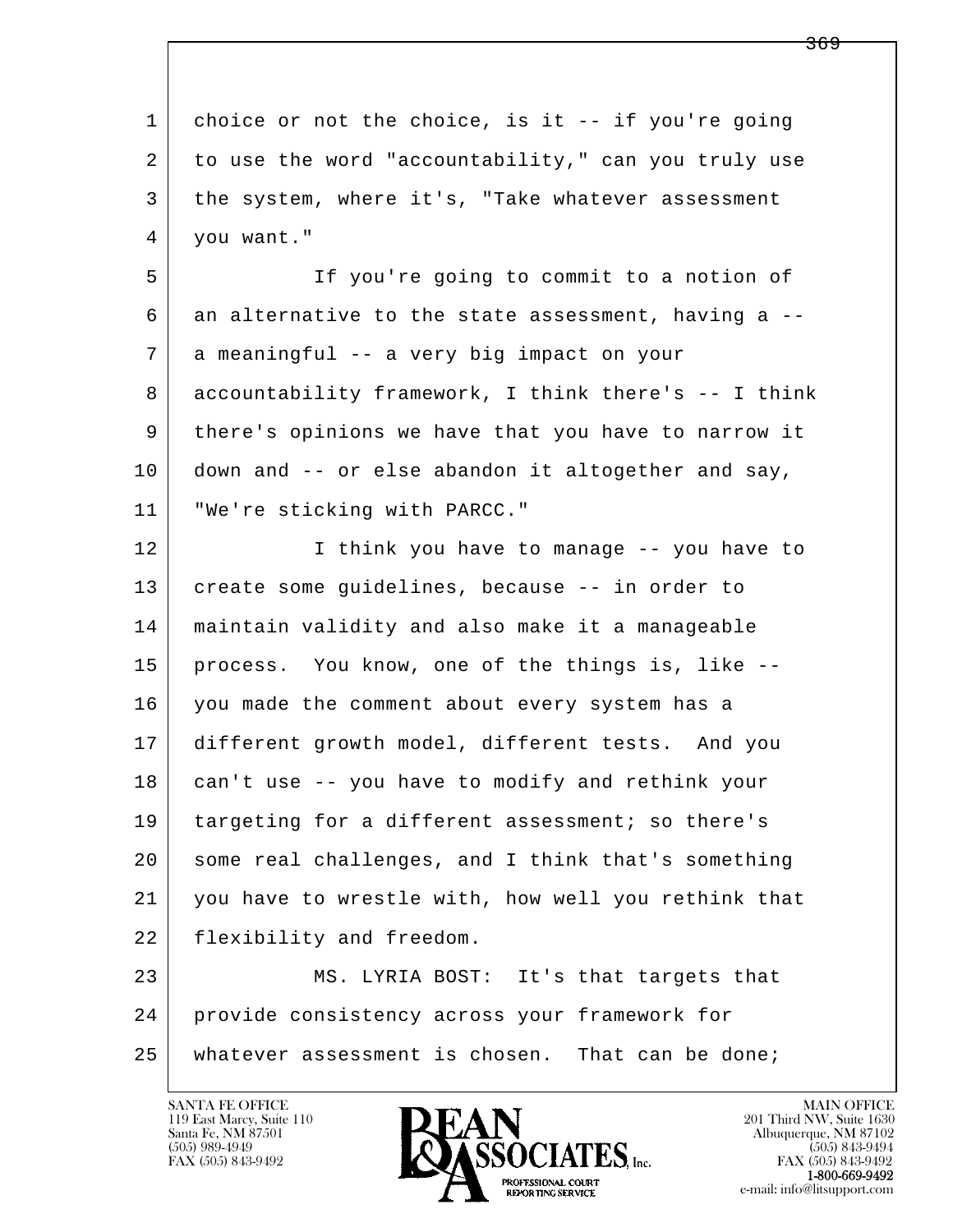| 1  | but that's a very big lift. I mean, from thinking       |
|----|---------------------------------------------------------|
| 2  | about our experience testing frameworks, where we're    |
| 3  | just trying to get one assessment consistent with       |
| 4  | the rest of the framework, the thought of doing it      |
| 5  | for $-$ - I mean, that's $-$ - yes, is just a lift. So, |
| 6  | again, it's just sort of knowing what -- what -- the    |
| 7  | capacity that you're committing to.                     |
| 8  | MR. TIM FIELD: I'm going to keep going.                 |
| 9  | I'll entertain one question. I do want us breaking      |
| 10 | out in groups and working on some options for           |
| 11 | refinements.                                            |
| 12 | Karyl Ann, I'll take a last comment from                |
| 13 | you, and then I'll --                                   |
| 14 | COMMISSIONER ARMBRUSTER: So Patty came on               |
| 15 | at the same time. She knows much more than I do. I      |
| 16 | was kind of astonished when she said, "They only        |
| 17 | have to have two goals -- two objectives and goals      |
| 18 | on the performance framework in the academic area."     |
| 19 | And so it was always math and reading.                  |
| 20 | But that wasn't, in my mind -- which could              |
| 21 | be incorrect -- when you say "mission-specific," I      |
| 22 | thought that meant like what your mission was.<br>And   |
| 23 | mission-specific, in my mind, again, wouldn't have      |
| 24 | been reading and math, even though I think those        |
| 25 | should be the two -- two of the ones that are           |

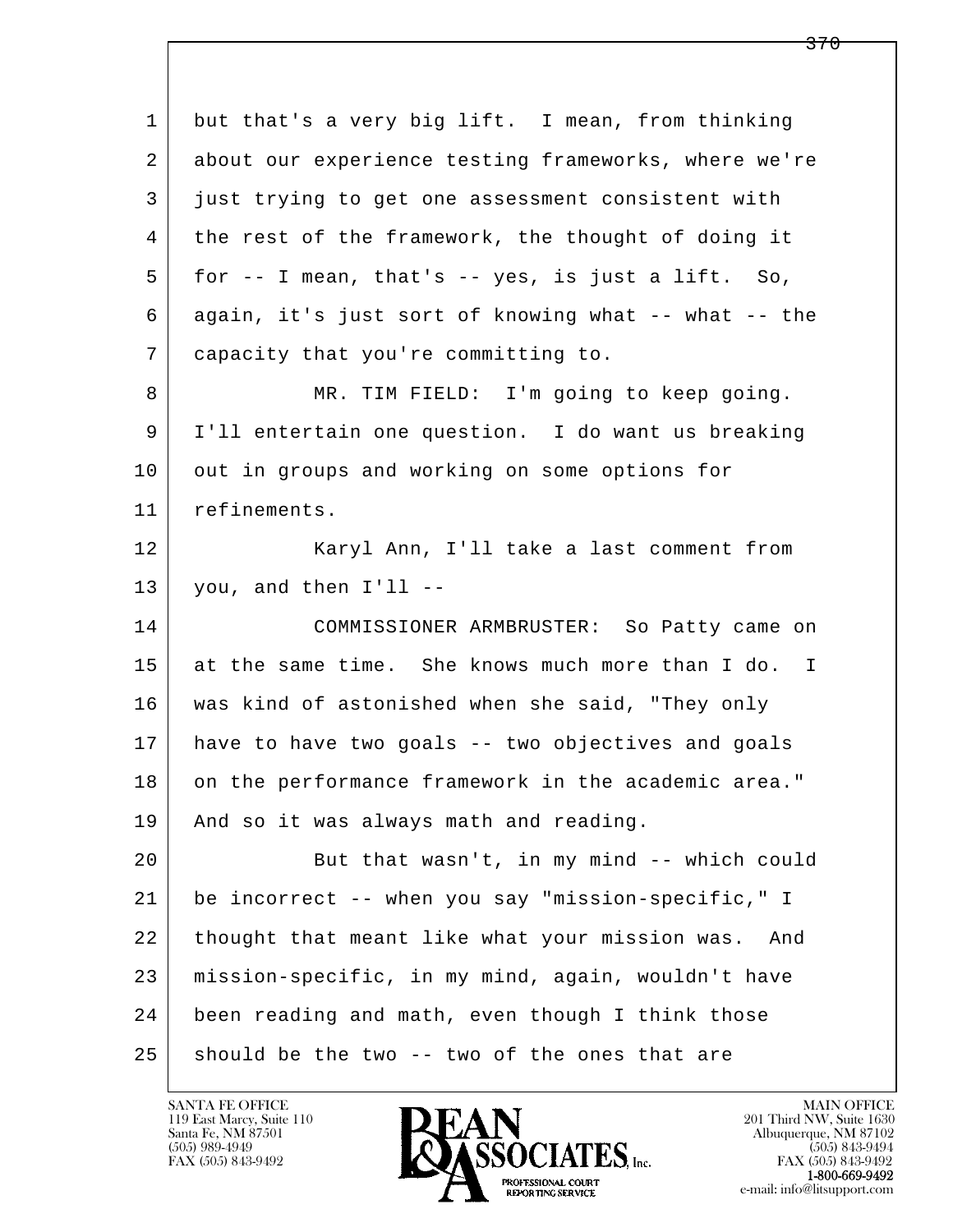| 1  | included. And there may be something about the       |
|----|------------------------------------------------------|
| 2  | missions.                                            |
| 3  | But some of the missions are so difficult            |
| 4  | to -- to measure.                                    |
| 5  | "Our mission is that all students will go            |
| 6  | to continuing education after high school, whatever  |
| 7  | that might be."                                      |
| 8  | But when they start out, and they only               |
| 9  | have sixth and seventh grade, that's a long time     |
| 10 | until you know that.                                 |
| 11 | And the other thing was -- and I don't               |
| 12 | know this at all -- but when they say, "Expected     |
| 13 | growth" -- let's just say the NWEA. "This is the     |
| 14 | expected growth." I don't know if that tells you,    |
| 15 | if you're a sixth-grader and you're reading on a     |
| 16 | third-grade level, is your expected growth more than |
| 17 | a year? Or is it just a year?                        |
| 18 | Because I know Patty and I have talked               |
| 19 | about that, that we can't -- you can't have your     |
| 20 | expected growth be a year, and then you ring the     |
| 21 | bell, so to speak; because if you're a sixth-grader  |
| 22 | reading at third-grade level, now you'll be a        |
| 23 | seventh-grader reading at a fourth-grade level.      |
| 24 | So you really haven't changed, so to                 |
| 25 | speak. So we were saying that they had to just --    |

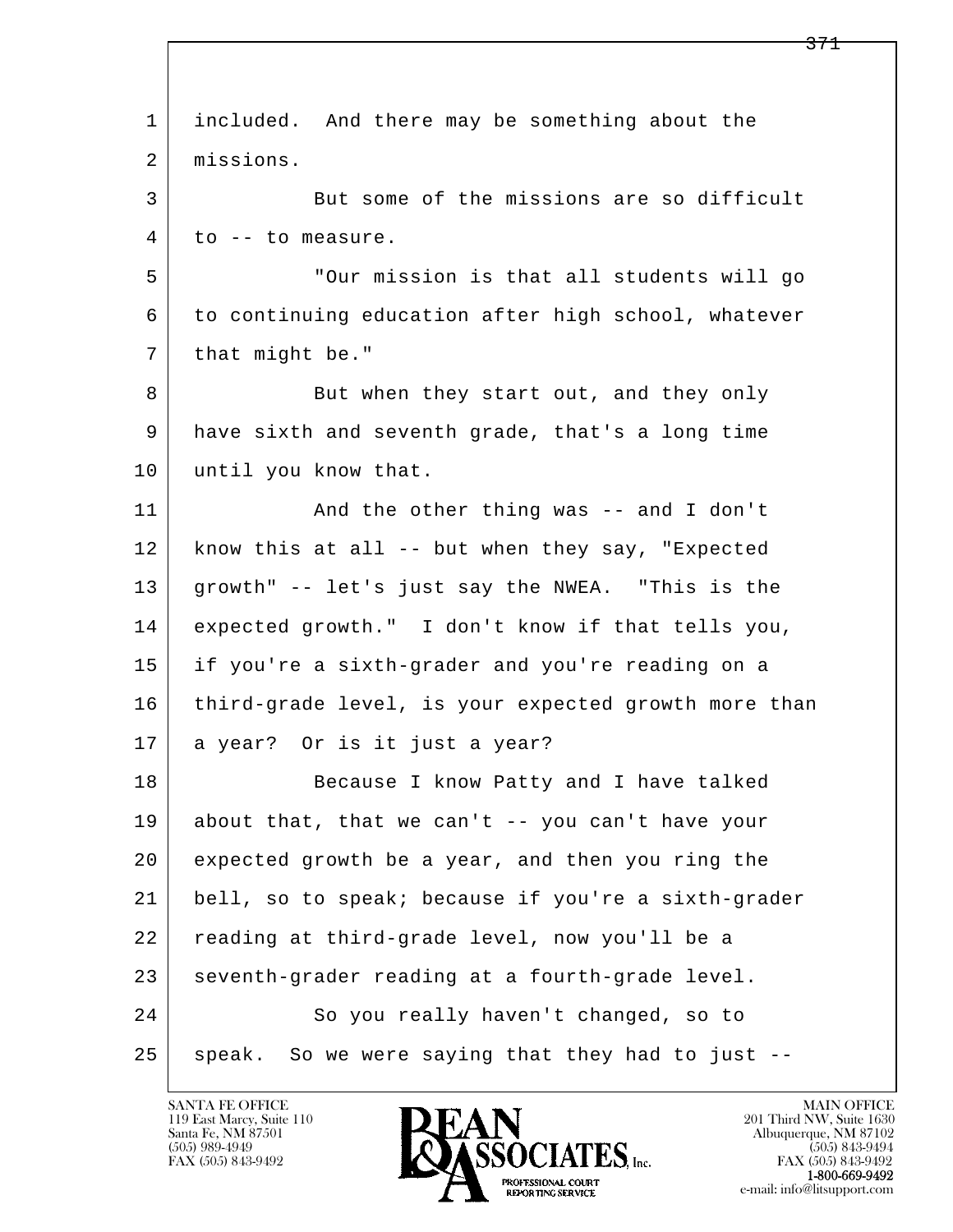l  $\overline{\phantom{a}}$ 1 lately, we were doing that on that last one -- they 2 had to grow their kids who were below grade level -- 3 I don't know, say, two years below -- more -- they 4 had to be like 1.5. Isn't that what we said or 5 something? 6 Again, that was just a shot in the dark. 7 I don't know that that's a realistic one. But one 8 year clearly wasn't okay, because then they'll never 9 be any better. 10 So I don't know how that is determined or 11 how we can. But clearly, it's very confusing for me 12 to look at those -- the PARCC scores and the report 13 cards that you've seen, and then you look at the 14 proficiency level. So some schools are "B" schools 15 and they are 62 percent proficient. And then we 16 have "A" schools who are 47. Again, populations. I 17 get all that. But there's just so much in there. 18 MS. LYRIA BOST: Those are really great 19 questions. Of course, I would love to talk about 20 that. But I will restrain myself. But the bullet 21 point I would give you is both of those growth 22 models you're talking about, both what's used in 23 your state accountability system and the NWEA growth 24 model, is saying, "For that student, based on where  $25$  they are starting, are they showing better than

119 East Marcy, Suite 110<br>Santa Fe, NM 87501

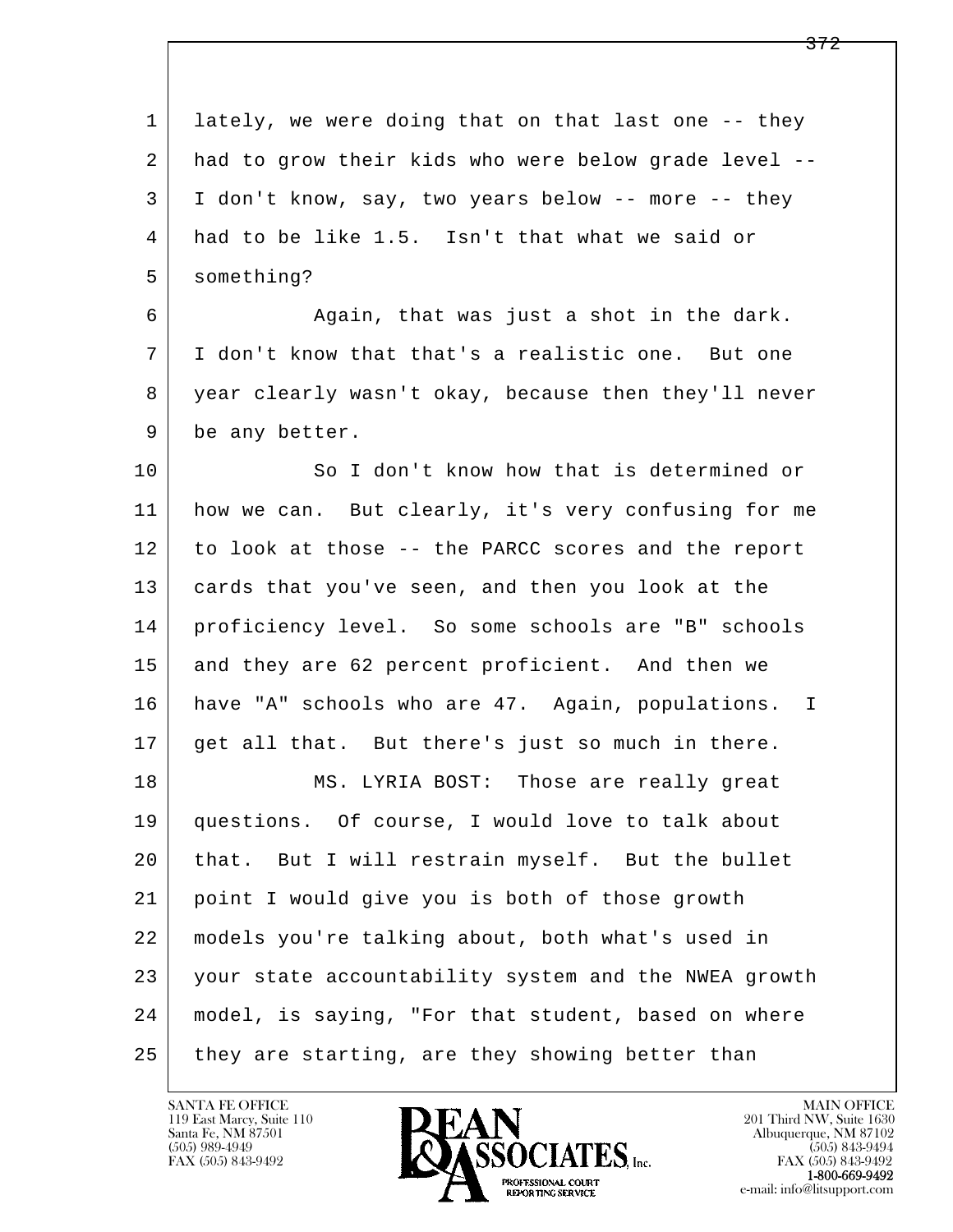l  $\overline{\phantom{a}}$  1 average growth for other students at the same 2 | place?" 3 So if they're two years behind, it's 4 saying, "Compared to all the other two-year-behinds, 5 are they doing better or worse than them?" 6 And your point is very valid, because that 7 could mean that they are very far from being 8 proficient, and the growth may or may not be enough. 9 So those are great points. I'd like to 10 talk to you offline on that. We could get derailed 11 pretty quickly. But that's an important 12 consideration. 13 COMMISSIONER ARMBRUSTER: When we're 14 writing them, we can't just say they got -- they met 15 | their expected growth, because that expected growth 16 is different for each child. 17 MS. LYRIA BOST: Exactly. 18 MS. POULOS: Sorry. And I also think you 19 can't even say more than their projected growth, 20 because they may still be above average. But the 21 average student at that level is still not growing 22 enough to get anywhere near close to proficiency; so 23 it's doing the exact same thing. 24 COMMISSIONER ARMBRUSTER: And some of our 25 | schools, I know that they've said -- MAS, for

119 East Marcy, Suite 110<br>Santa Fe, NM 87501

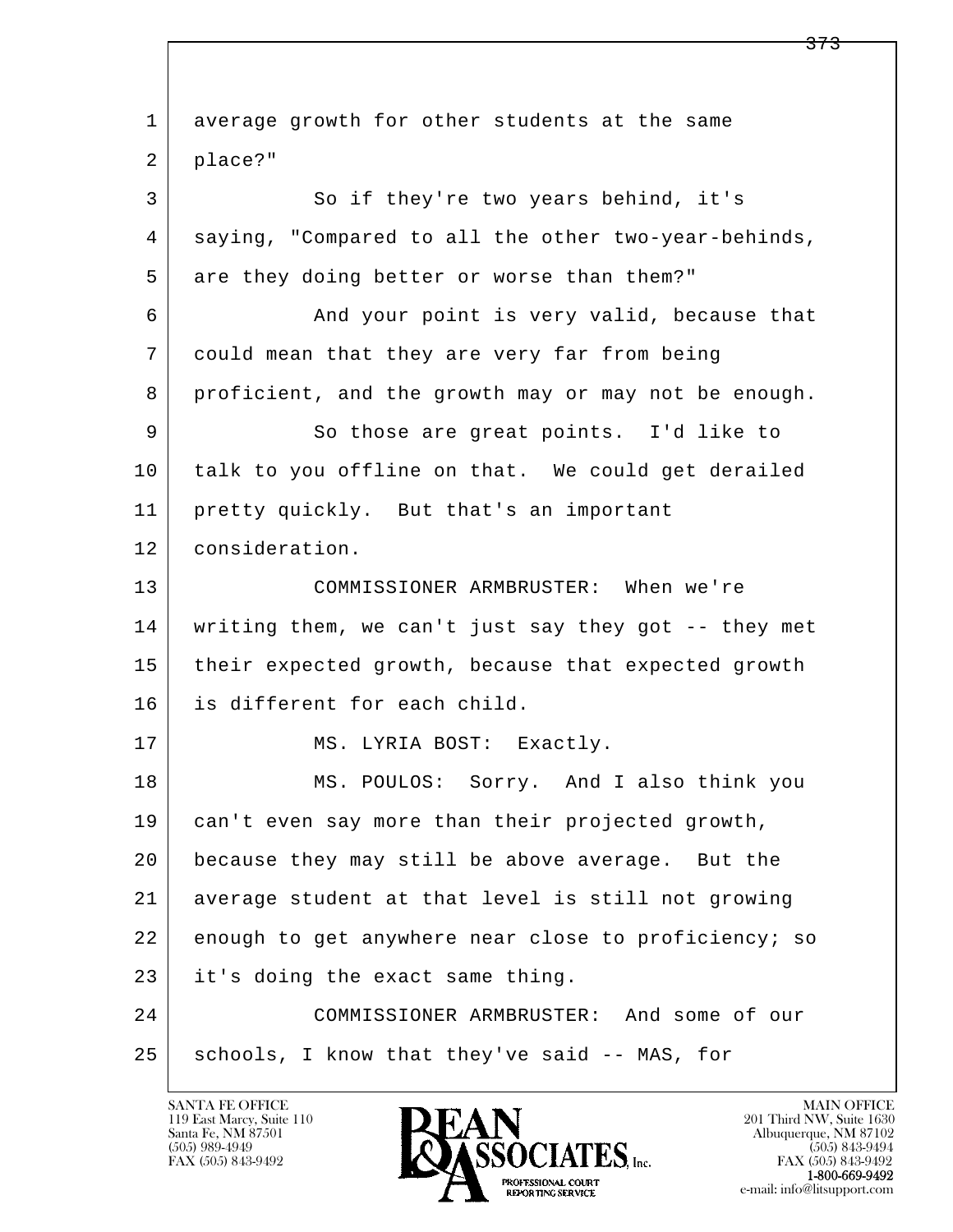| $\mathbf 1$ | example, are saying, "Well we get these              |
|-------------|------------------------------------------------------|
| 2           | sixth-graders, and they're at second-grade level.    |
| 3           | In two years, we've gotten them to fifth-grade       |
| 4           | level, but now they're eighth-graders."              |
| 5           | They've made a lot of growth.                        |
| 6           | MR. TIM FIELD: Part of the comments we               |
| 7           | had this morning was recognizing what about your     |
| 8           | existing A-through-F system? Like, putting the A     |
| 9           | through F aside, the metrics in there, to what       |
| 10          | extent is it addressing some of those things?        |
| 11          | Just replaying some of the conversations             |
| 12          | and some of what Lyria shared, there are many things |
| 13          | about the system that actually are helping. One is   |
| 14          | there is growth. You are looking at that. You are    |
| 15          | looking at the bottom quartile, so you can isolate   |
| 16          | and prioritize how the bottom quartile students are  |
| 17          | doing. You also do have proficiency; but it's        |
| 18          | adjusted for characteristics of the school.          |
| 19          | There's not going to be a perfect system.            |
| 20          | But in terms of what's in place already, there are   |
| 21          | ways that your system, you know, where that --       |
| 22          | there's validity and value to some of those measures |
| 23          | that are currently in place.                         |
| 24          | I'd love to shift gears here, probably to            |
| 25          | avoid listening to us the whole time.                |

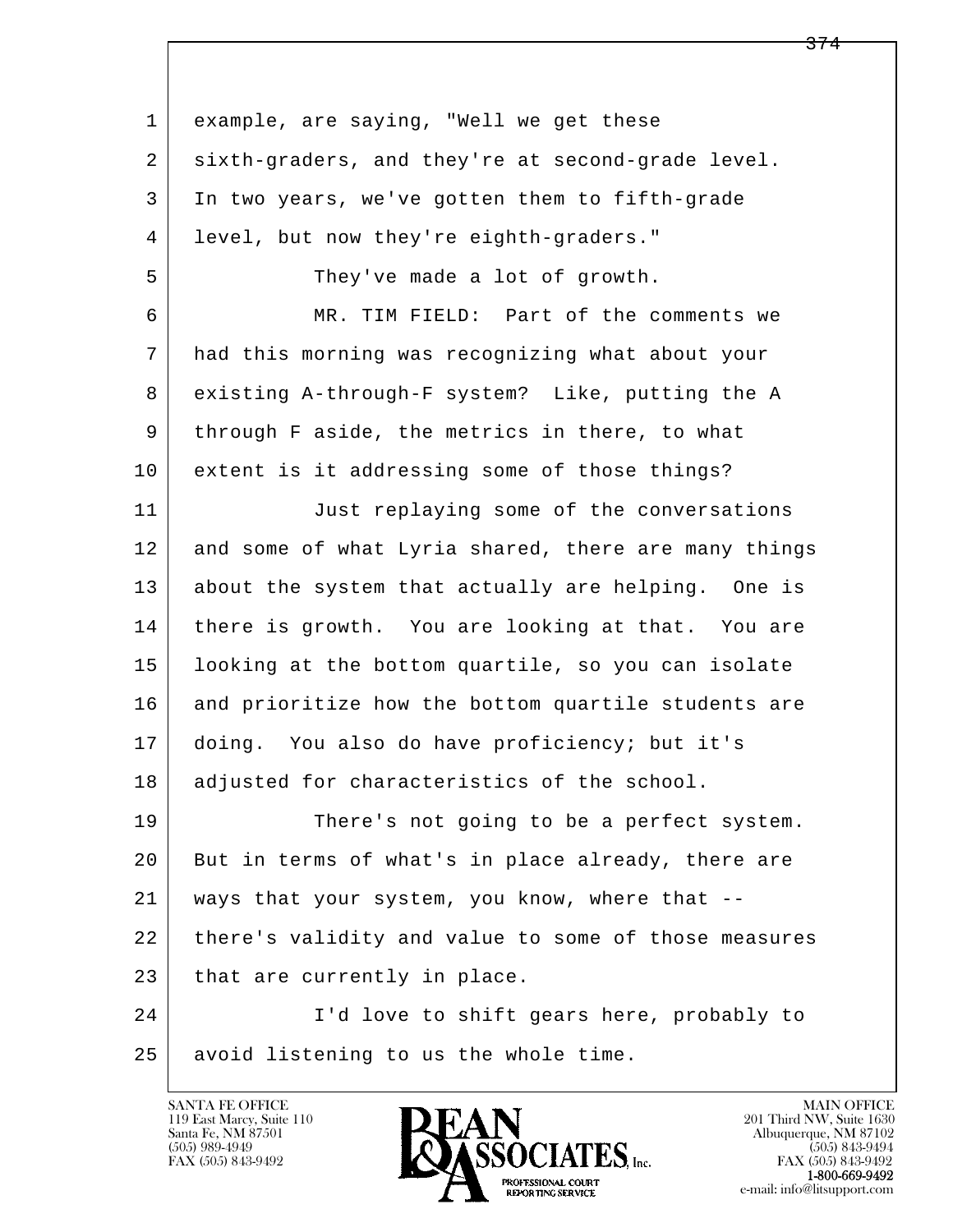l  $\overline{\phantom{a}}$ 1 Again, there are some interesting things 2 in the survey. I'm not going to go into any more 3 depth. There's quite a bit of stuff where there was 4 -- half split. Some folks felt like the current 5 framework does provide a reliable, meaningful 6 assessment of health, and others didn't, you know. 7 So I think there's different opinions out there. It 8 may be the case that today's conversation, maybe 9 there's more alignment. Maybe we do feel 10 differently after listening more to each other and 11 | hearing some of the things we've shared. 12 But that's where the group was. What we 13 want to do now is you've got your place-mats. What 14 we'd like to do is what's on there -- the only thing 15 new on there is two columns. There's a column on 16 the far right which is your notes, which kind of 17 | says, "What are the options we should consider?" 18 | The Sand we've organized this by the same 19 topics you've been talking about. So you can choose 20 to prioritize whatever topic you want to. If you 21 want to talk about growth, talk about growth. You 22 want to talk about mission-specific indicators, make 23 that the focus of your conversation. 24 The other thing we've added, actually, 25 is -- I know back in -- was it March or April, there

119 East Marcy, Suite 110<br>Santa Fe, NM 87501

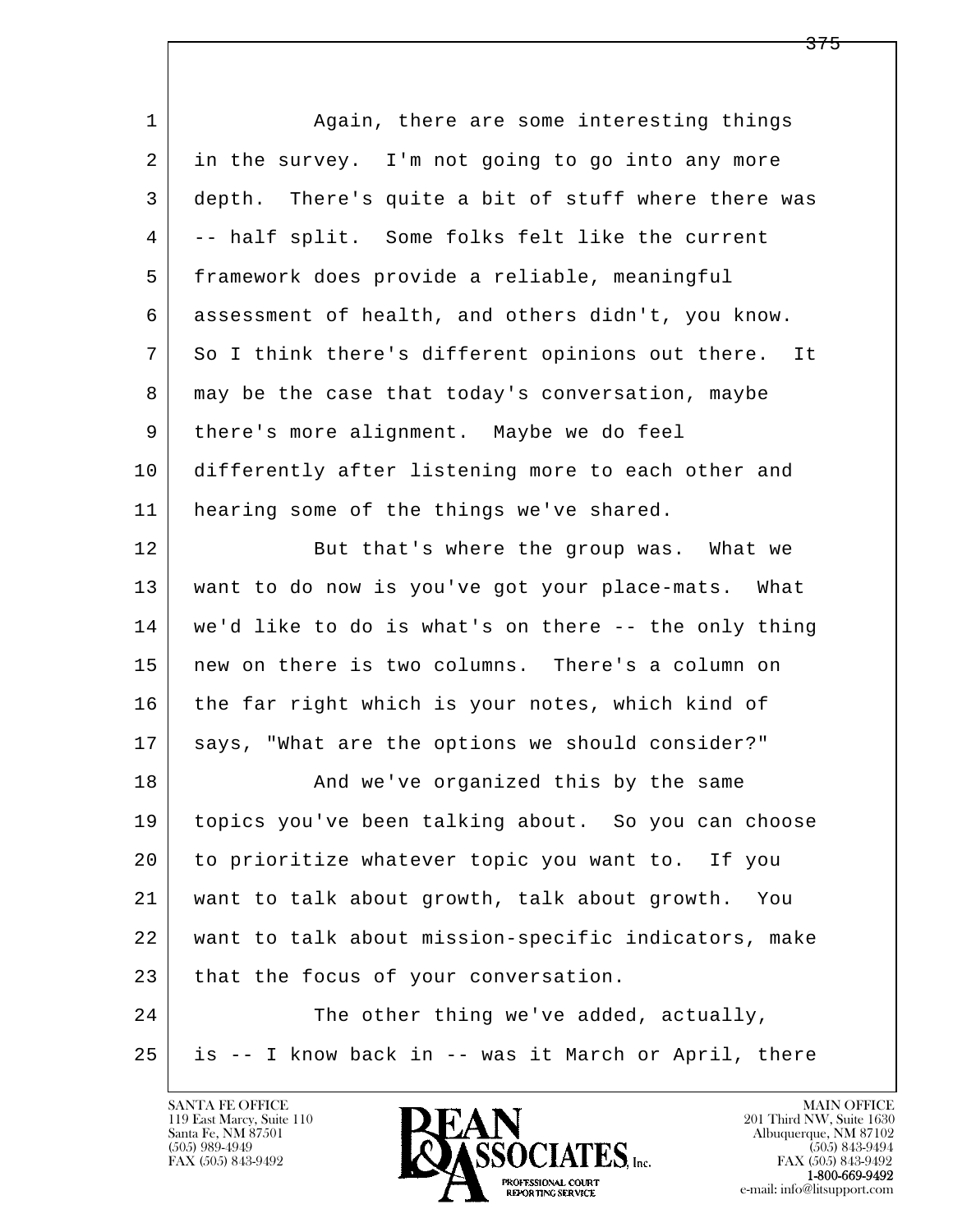l  $\overline{\phantom{a}}$  1 was, I think, a group of Commissioners were together 2 talking about potential revisions? And there was a 3 document written up about some of the revisions that 4 are being considered. 5 | And I would say that a big goal of that 6 reviewed framework which we've seen was, one, to add 7 a score; so there was weighting to some of the 8 metrics. And then, two, I think there was an effort 9 to clarify short -- short assessment -- short cycle 10 assessments, separating those from mission-specific. 11 So there are several, I think, really 12 | useful things that were discussed there. We've 13 tried to characterize those in that column, you 14 know, second from the right. 15 | So it says -- I don't have the thing in 16 front of me. But it says, "Previous Commissioner 17 | Proposal." 18 The one thing I would note about that that 19 we found noteworthy. Part of what you did, of 20 course, is that you -- in that discussion -- was 21 taking the A-through-F, weighting that at like 22 12-and-a-half percent, I think, for elementaries and 23 7-and-a-half for high school, and then bringing in a 24 bunch of other indicators and putting weight to  $25$  those.

119 East Marcy, Suite 110<br>Santa Fe, NM 87501

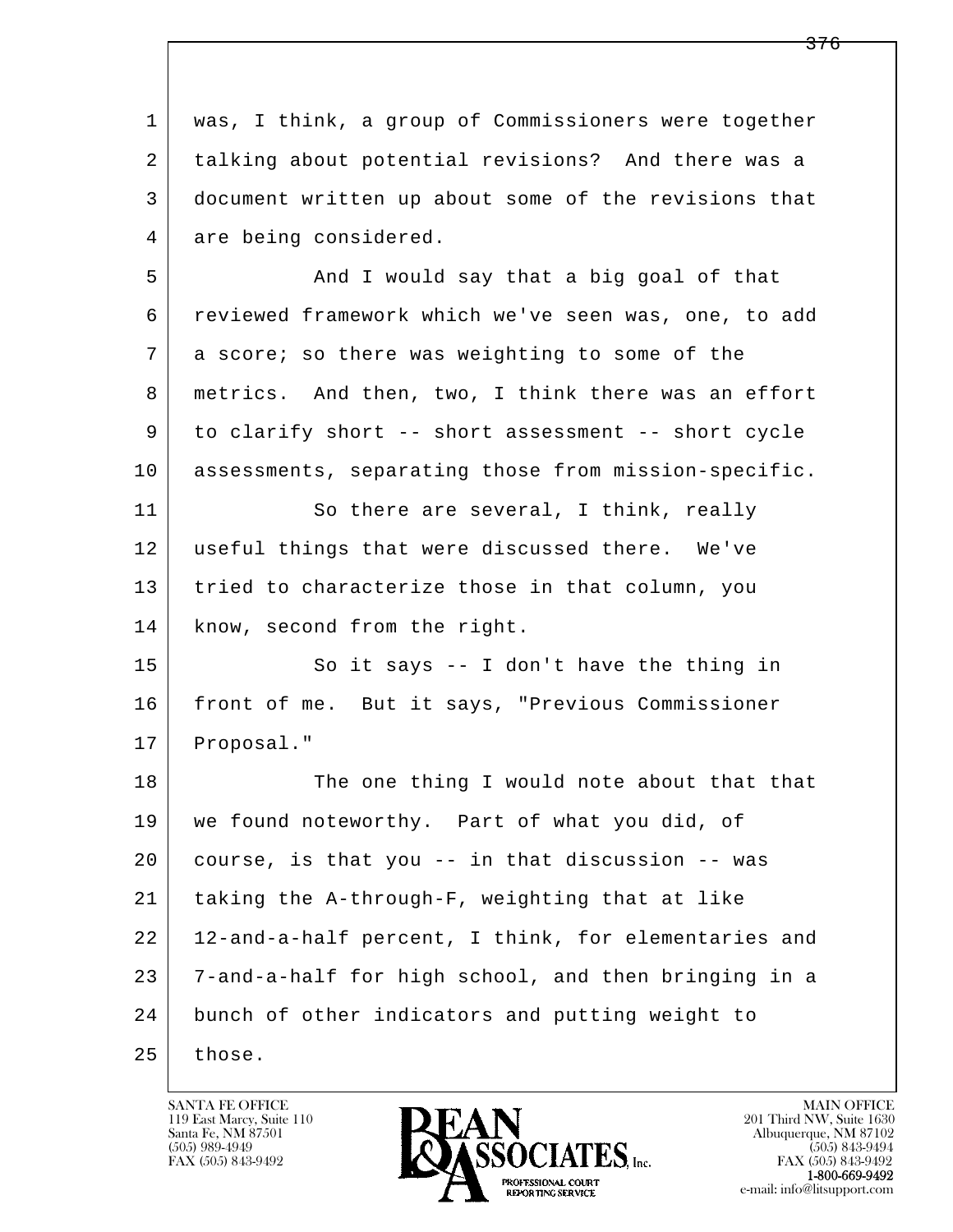| $\mathbf 1$ | The implication of the weightings that               |
|-------------|------------------------------------------------------|
| 2           | were put there were that in that -- again, kind of   |
| 3           | revised for consideration kind of document -- is     |
| 4           | that you had 5 percent proficiency for elementary    |
| 5           | schools and 2 percent for high schools. And that's   |
| 6           | just because of the way, you know, you -- A through  |
| 7           | F was a very small weighting. Then you had a bunch   |
| 8           | of growth measures essentially that were kind of     |
| 9           | added.                                               |
| 10          | I only highlight that, because, obviously,           |
| 11          | when you start kind of bringing in the A through F   |
| 12          | and adding things, you do want to be conscious of    |
| 13          | how that's affecting --                              |
| 14          | MS. LYRIA BOST: The overall weight of                |
| 15          | things. So that's why -- it essentially means        |
| 16          | proficiency is not really a part of -- of your -- of |
| 17          | your framework, essentially, your overall rating.    |
| 18          | MR. TIM FIELD: We're not going into                  |
| 19          | percentages now. Right now, what we want to do is    |
| 20          | take some time. We're going to have you kind of      |
| 21          | work in groups. Maybe you want to stay up here.      |
| 22          | Maybe you want to grab the table. Maybe we can       |
| 23          | have -- from Patty over, you all can work as a       |
| 24          | group, and this side can work as a group.            |
| 25          | And maybe, actually, folks -- I don't know           |

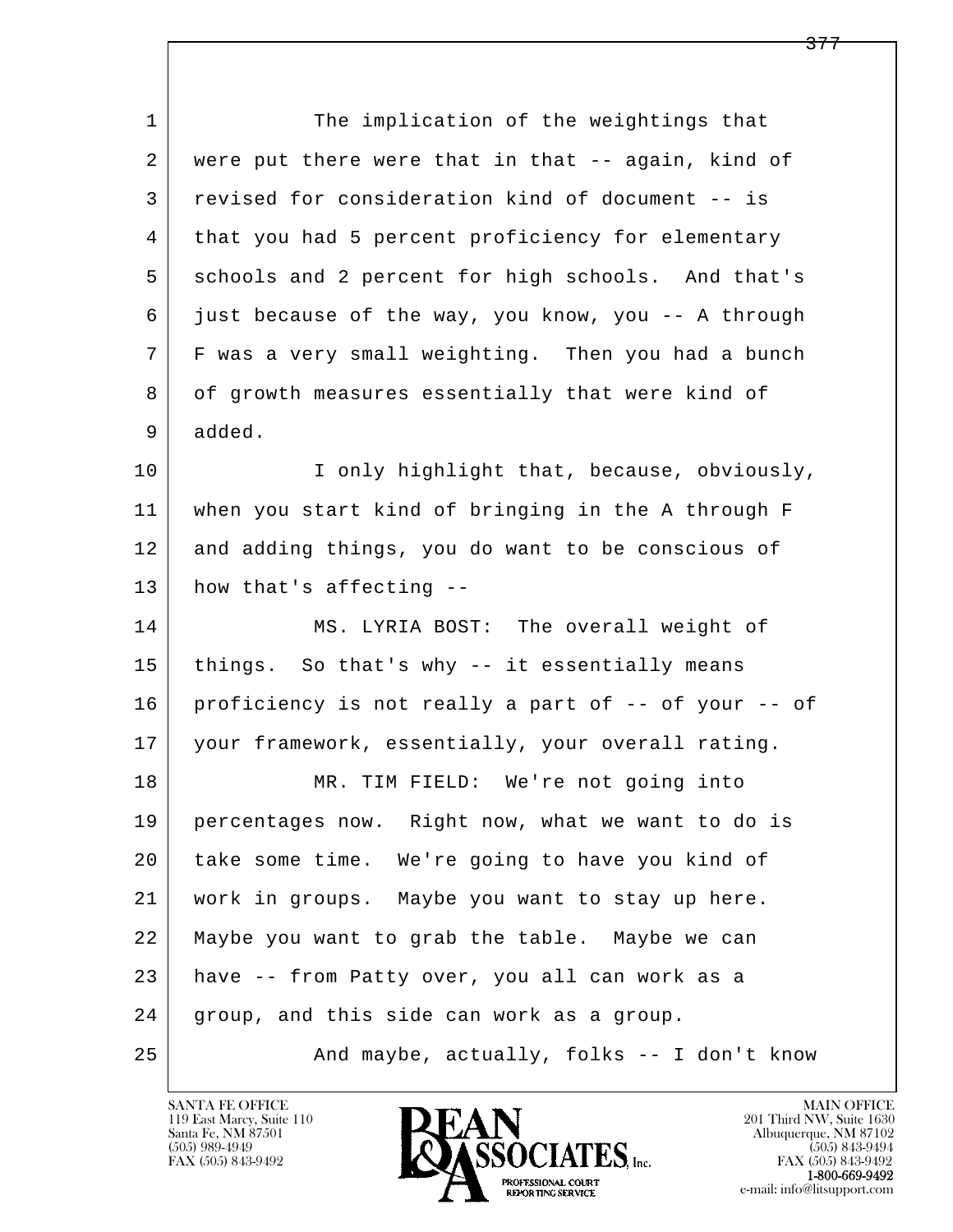l  $\overline{\phantom{a}}$  1 if you want to also join the discussions; we can 2 have two groups. But to think about, based on 3 today's conversations, based on the comments you've 4 had, what are some options you want to consider for 5 refinements for the framework that should be 6 incorporated into kind of a revised test model? 7 We take about 15 or 20 minutes in our 8 groups. And then we'd love to have folks share out 9 the things they want to see incorporated. Let's do 10 a group share. Then we're going to take a break and 11 | switch gears. 12 Are those directions clear enough? 13 COMMISSIONER ARMBRUSTER: Say it one more 14 time. 15 MR. TIM FIELD: We're going to work with 16 your place-mats, and we're going to have two groups. 17 So we'll have Patty over, and then Gilbert over. I 18 mean, you can reflect on it on your own, but then 19 have a discussion about what options would you want 20 to consider for revisions to the framework. 21 | And you can use those categories you've 22 been describing to kind of guide your conversation. 23 You can pick. You don't have to go through every 24 one of these. There's too many of them to go 25 through there. Narrow down the topics most

119 East Marcy, Suite 110<br>Santa Fe, NM 87501



FAX (505) 843-9492<br>**1-800-669-9492**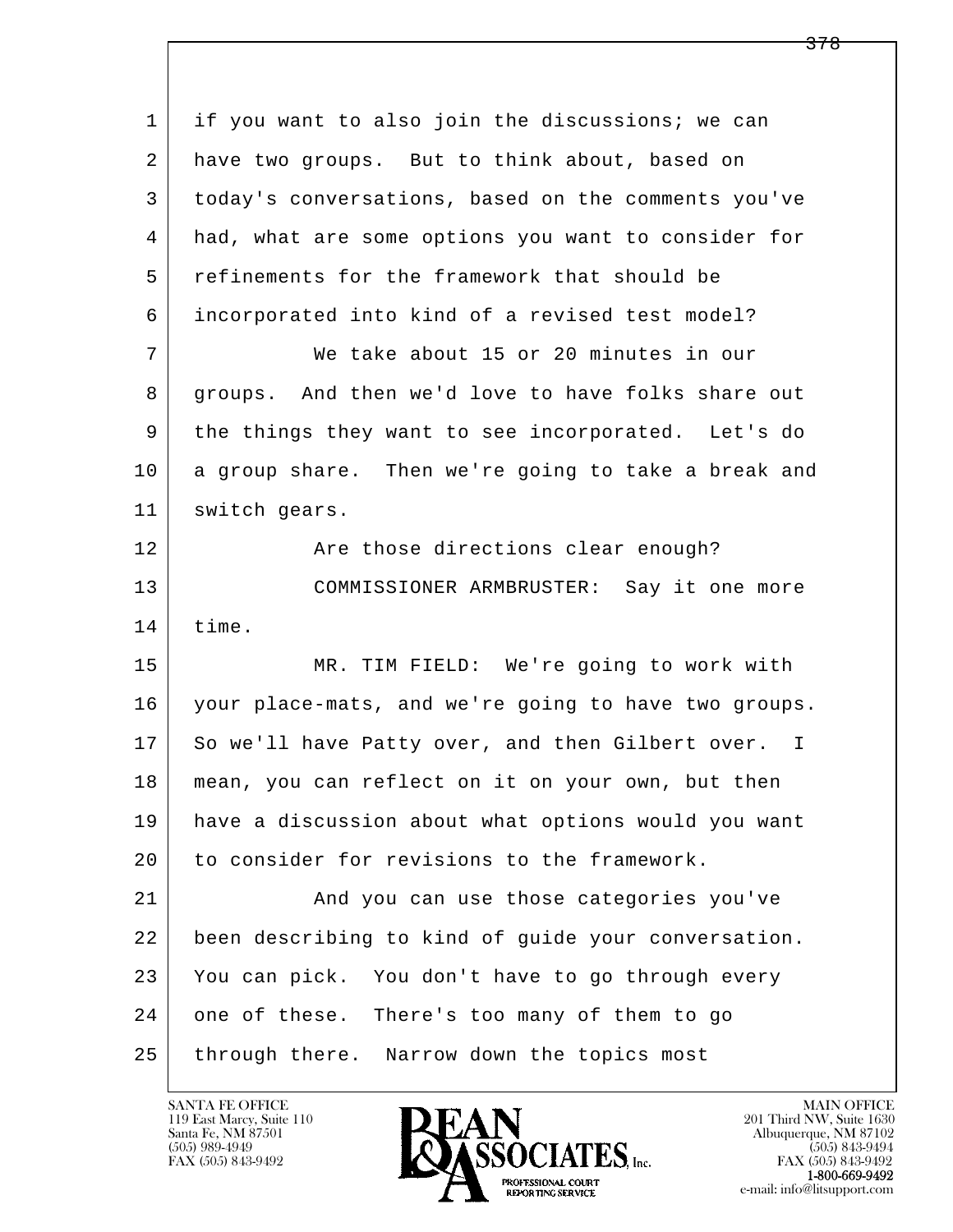l  $\overline{\phantom{a}}$  1 important to you and consider options. And these 2 are options you can think about in your new revised 3 framework. 4 (Group discussions held.) 5 MR. TIM FIELD: So I'm going to bring us 6 back together. Then we'll have a short break. Then 7 we'll have another 50 minutes or so left of our 8 meeting. 9 I think -- I was with this group. Lyria 10 was with the other group. A lot of -- I'm curious. 11 Two things. It is kind of a voluntary share-out. 12 Either was there something from the discussion today 13 that you feel like advanced your thinking about 14 changes you thought need to be made? Or do you 15 find -- or did you find yourself -- what was your 16 question? Prioritizing or -- 17 MS. LYRIA BOST: Right. Are there certain 18 issues that you either already knew, or now say, 19 like, "This is what we really need to make 20 modifications to address or solve for," because 21 there are probably some pressing priorities that you 22 might think need to be addressed that aren't 23 currently covered, you know, in your framework. 24 COMMISSIONER CABALLERO: I know that I 25 learned a lot of areas where I had no idea we could

119 East Marcy, Suite 110<br>Santa Fe, NM 87501



FAX (505) 843-9492<br>**1-800-669-9492**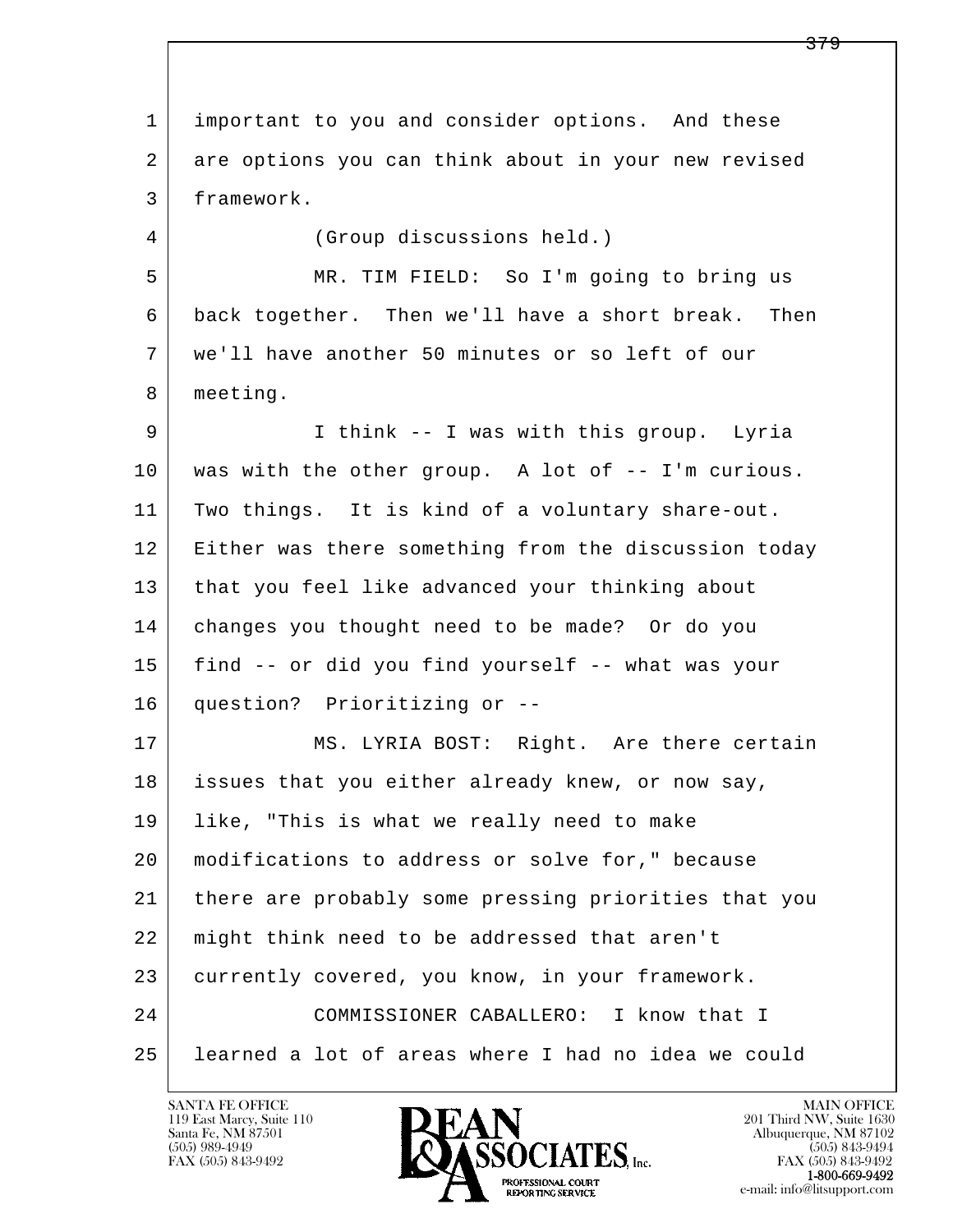l  $\overline{\phantom{a}}$  1 do that would achieve some of the things that I was 2 groping with. And so it did bring to light that 3 today. 4 Also, to hear that mission-specific 5 charter schools is important, and we can tie in 6 everything to that. And that can be achievable. 7 MS. LYRIA BOST: Come on. My group. Make 8 | us look good over there. 9 THE CHAIR: I think we -- we agreed that 10 there are challenges to -- and our focus needs to be 11 on growth, that that's of utmost importance to us, 12 and that we need to continue to look and focus on 13 disaggregating those groups that are challenging and 14 identifying them and creating measures that we can 15 make sure that they are also growing those 16 populations of students. 17 COMMISSIONER TOULOUSE: We're tired. 18 MS. LYRIA BOST: It's 2:30. 19 MR. TIM FIELD: Let's take a break. What 20 we have left to do on your agenda -- and if we can 21 maybe end a little early, even. But what we have 22 left to do is reviewing -- we have kind of a draft 23 proposed time line of activities for the Commission 24 to kind of work towards that we want to get reaction 25 to, and, also, you know, dates to. That's one piece

119 East Marcy, Suite 110<br>Santa Fe, NM 87501

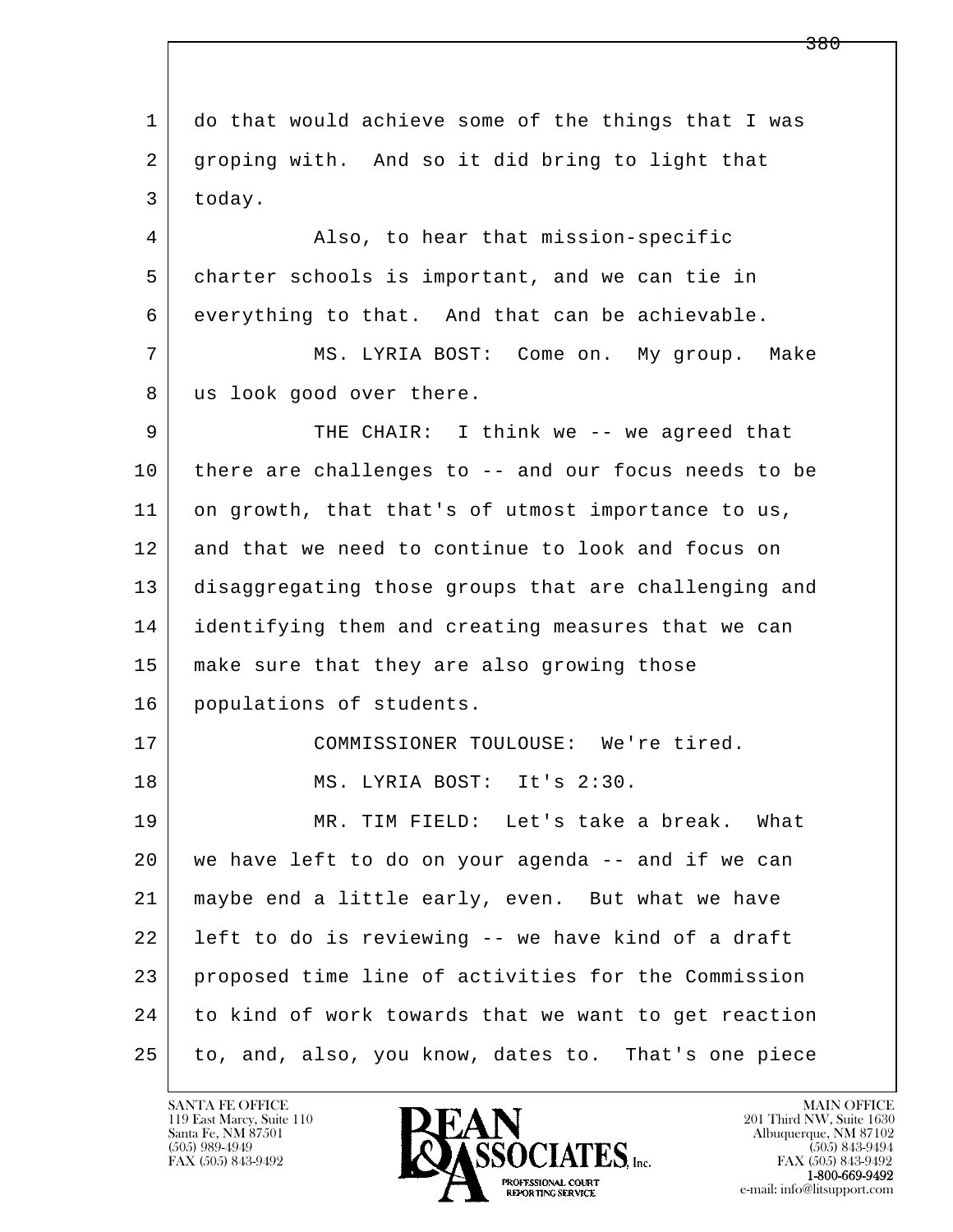l  $\overline{\phantom{a}}$  1 that we're thinking might take 20 to 30 minutes. 2 And then we have some wrap-up and next 3 steps. We also want to actually have you giving us 4 feedback on today, a feedback form. 5 | But I think we will easily get out by 6 3:30, if not sooner. Let's take a ten-minute break  $7$  and come back at 2:40, and then we'll -- we'll 8 wrap -- we'll have a last push. 9 (Recess taken, 2:28 p.m. to 2:41 p.m.) 10 MR. TIM FIELD: I have great news. Last 11 session, we passed out a -- a place-mat with, like, 12 six columns. So this next table has only two, which 13 is good; right? It has less columns, less to 14 overwhelm you. 15 So the kind of objective -- one of the 16 objectives of the day was to essentially develop for 17 the PEC, develop a time line of activities to 18 revise -- implement a revised kind of voting model. 19 And so what we've done is -- and this is really just 20 us thinking about what have we seen other 21 authorizers, kind of what the process has been for 22 them to revise a framework. 23 And we pulled together just this set of 24 activities and a time line. What you have -- 25 actually, I lied to you. It has four columns,

119 East Marcy, Suite 110<br>Santa Fe, NM 87501



FAX (505) 843-9492<br>1-800-669-9492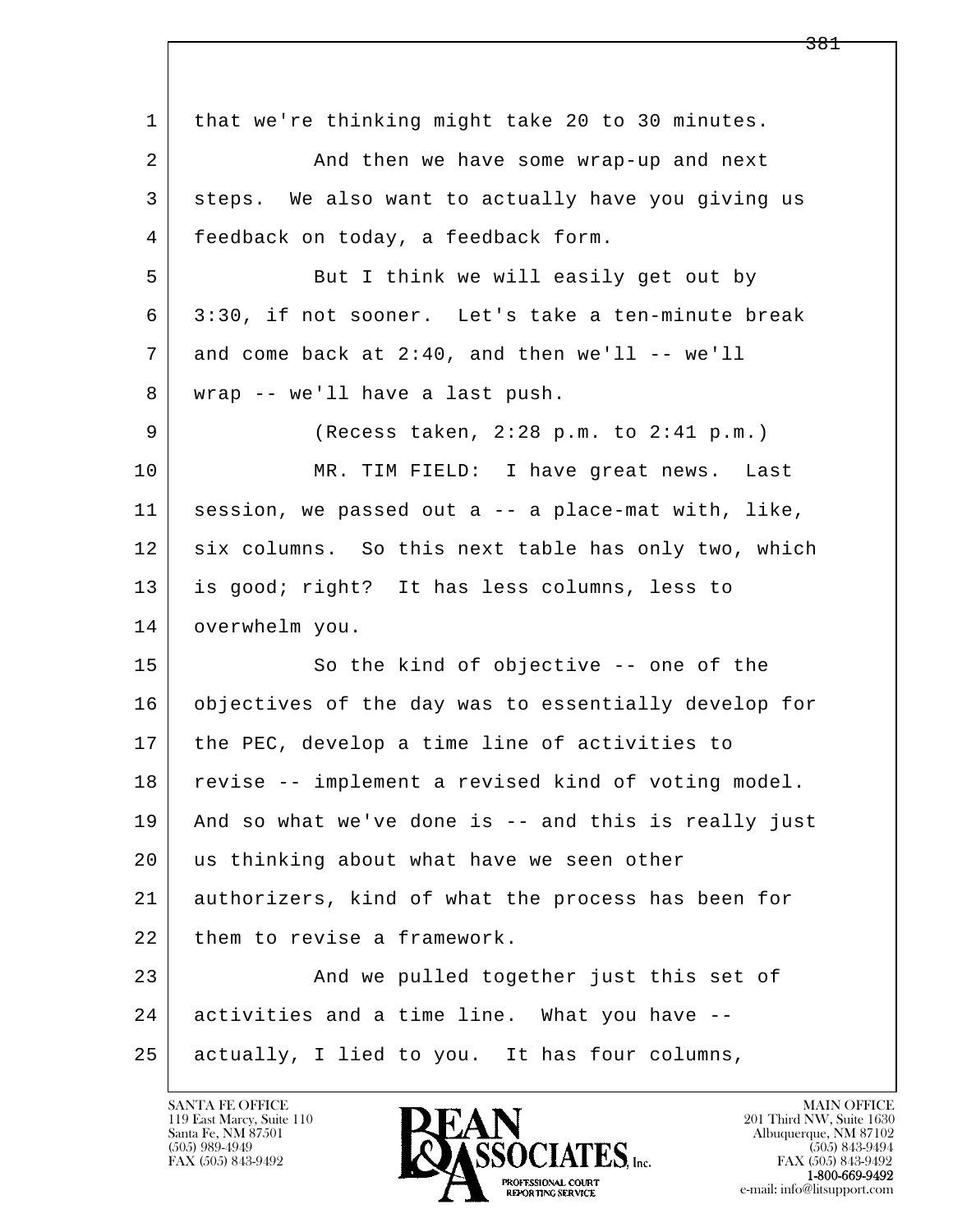| $\mathbf{1}$ | actually. I forgot your version is a little          |
|--------------|------------------------------------------------------|
| 2            | different.                                           |
| 3            | So what is important is the third column.            |
| 4            | We're going to talk about owners and needs and talk  |
| 5            | about time lines. Our goal here is to look at these  |
| 6            | activities, and you all reflect, is this the right   |
| 7            | set of actions for the Commission in partnership     |
| 8            | with CSD to devise a framework? Is this the right    |
| 9            | time line? And how should we think about ownership   |
| 10           | and responsibilities for some of these actions?      |
| 11           | So that's what we want to do right now.              |
| 12           | A couple of things I want to highlight --            |
| 13           | and we can make this pretty much a group             |
| 14           | discussion -- is what we have found that's really,   |
| 15           | really, really important is that once you start      |
| 16           | identifying a new set of metrics is the need to test |
| 17           | it; because you will find -- one, you'll realize     |
| 18           | what is actual meas- -- can you actually measure or  |
| 19           | use that metric in that way. You're going to kind    |
| 20           | of validate whether or not certain measures are      |
| 21           | feasible.                                            |
| 22           | You're also going to determine if certain            |
| 23           | weightings create unexpected results. It's also a    |
| 24           | chance to see what did the data say, and what do I   |
| 25           | actually know and believe about my schools. It's a   |

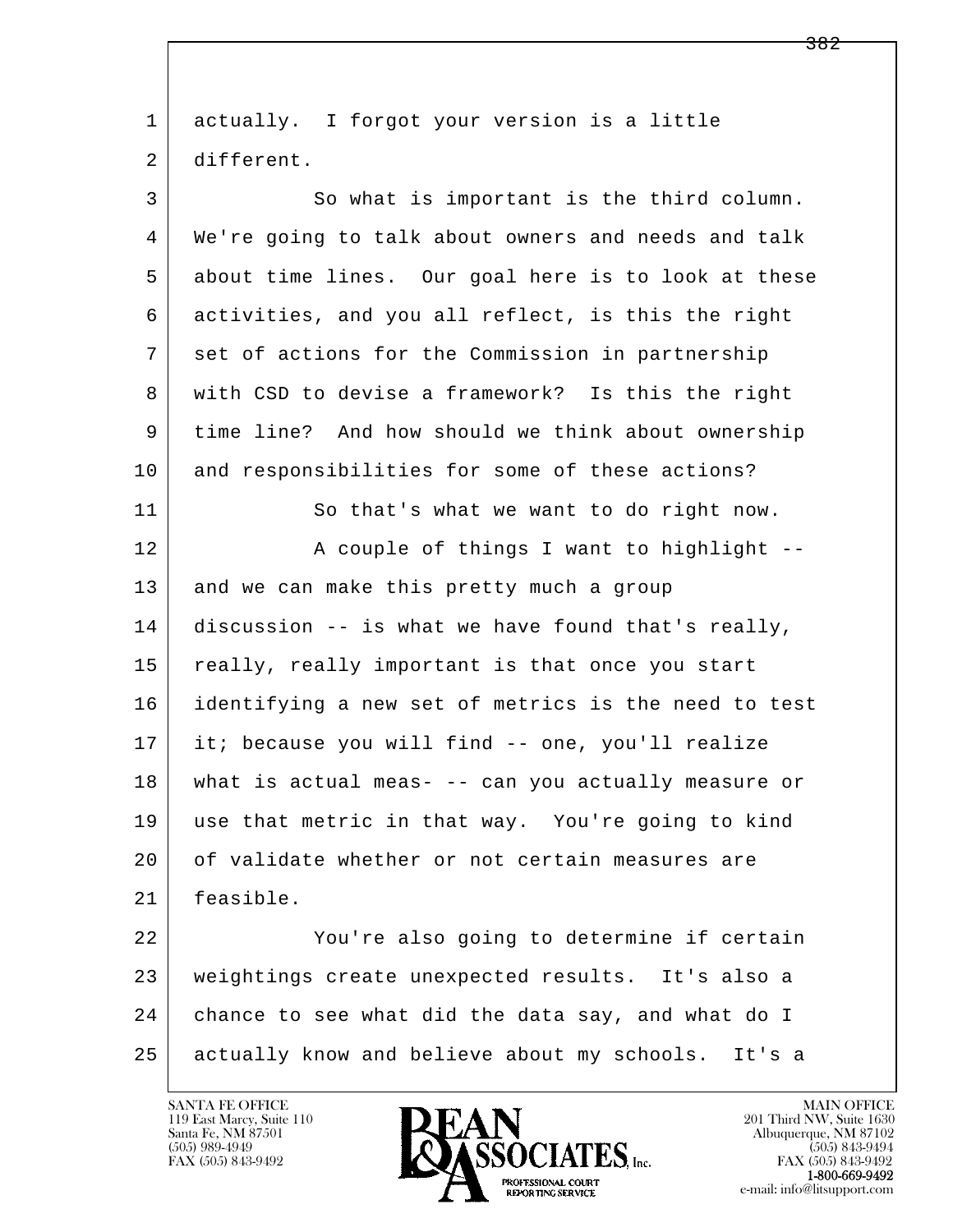1 chance to see that.

| 2  | MS. LYRIA BOST: I think -- this is                   |
|----|------------------------------------------------------|
| 3  | something that we have always done. In the           |
| 4  | beginning, we would work with an authorizer. We      |
| 5  | would say, "Yes, these are all the indicators we     |
| 6  | want. Let's go forward with it."                     |
| 7  | What we found is that in addition to the             |
| 8  | aspects that Tim just mentioned, finding out how     |
| 9  | difficult is it to access these data, and what do we |
| 10 | actually have when we have them. Another thing       |
| 11 | that's really important to test is are one or more   |
| 12 | of these indicators telling us the same thing; and   |
| 13 | if they are, is it worth the effort to be            |
| 14 | collecting, you know, four things that are           |
| 15 | essentially telling us the same thing?               |
| 16 | So there's that sort of correlation                  |
| 17 | between different indicators and measures. And as    |
| 18 | Tim said, when you bring them all together, does it  |
| 19 | give you the picture that -- the importance of a     |
| 20 | trial run is you know your schools. And so to do a   |
| 21 | test where you just have a test report, and you see, |
| 22 | and you're also testing a roll-up, you want to see,  |
| 23 | like, does this match what we know about the         |
| 24 | schools?                                             |
| 25 | And that can be a really useful point to             |

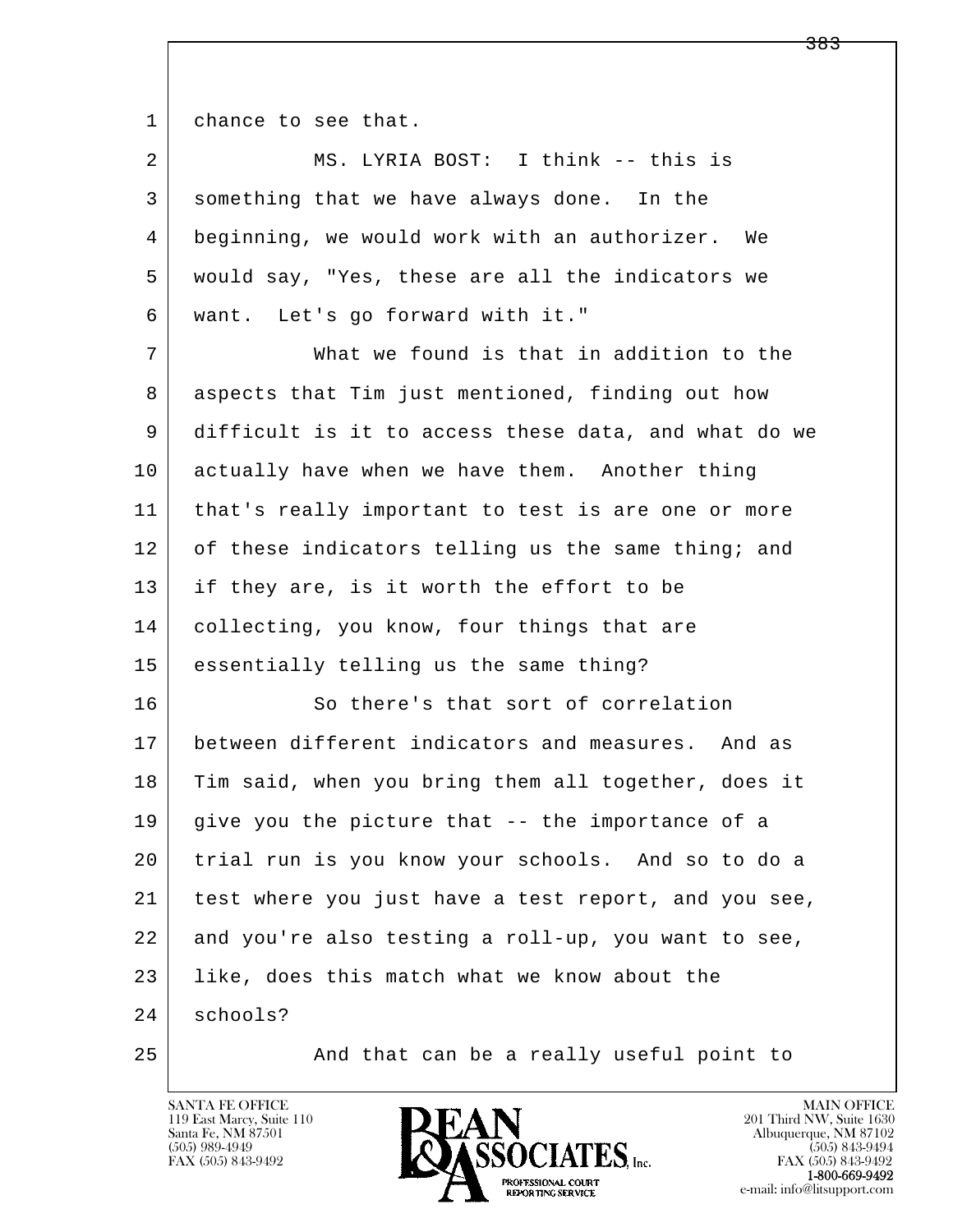l  $\overline{\phantom{a}}$  1 say, you know, "This isn't quite matching up what we  $2$  know about the school; so are there more 3 indicators -- other things that we need to include? 4 Or, again, are there things that are telling us the 5 same thing, so we maybe want to eliminate some of 6 the indicators or measures?" 7 So it tells you many things that -- that 8 you don't know by just looking at a set of 9 indicators that make sense to you as, "Yes, this is 10 what we want to look at." 11 MR. TIM FIELD: So we've baked that into 12 the suggested activities. 13 | Outreach to operators and other 14 stakeholders who care about this is an important 15 step. We think that actually, that outreach is 16 actually more effective when, one, you can actually 17 | show some of those -- the implications of these 18 | sample metrics; and also, when you can be clear 19 about not just the metrics, but how the metrics will 20 be used. 21 So you'll notice in here, we talked about, 22 under the fourth item, August 2017, we say, 23 | "Generate draft framework reports." We also say, 24 "Draft accountability plan that details proposed 25 protocols for use of frameworks."

119 East Marcy, Suite 110<br>Santa Fe, NM 87501

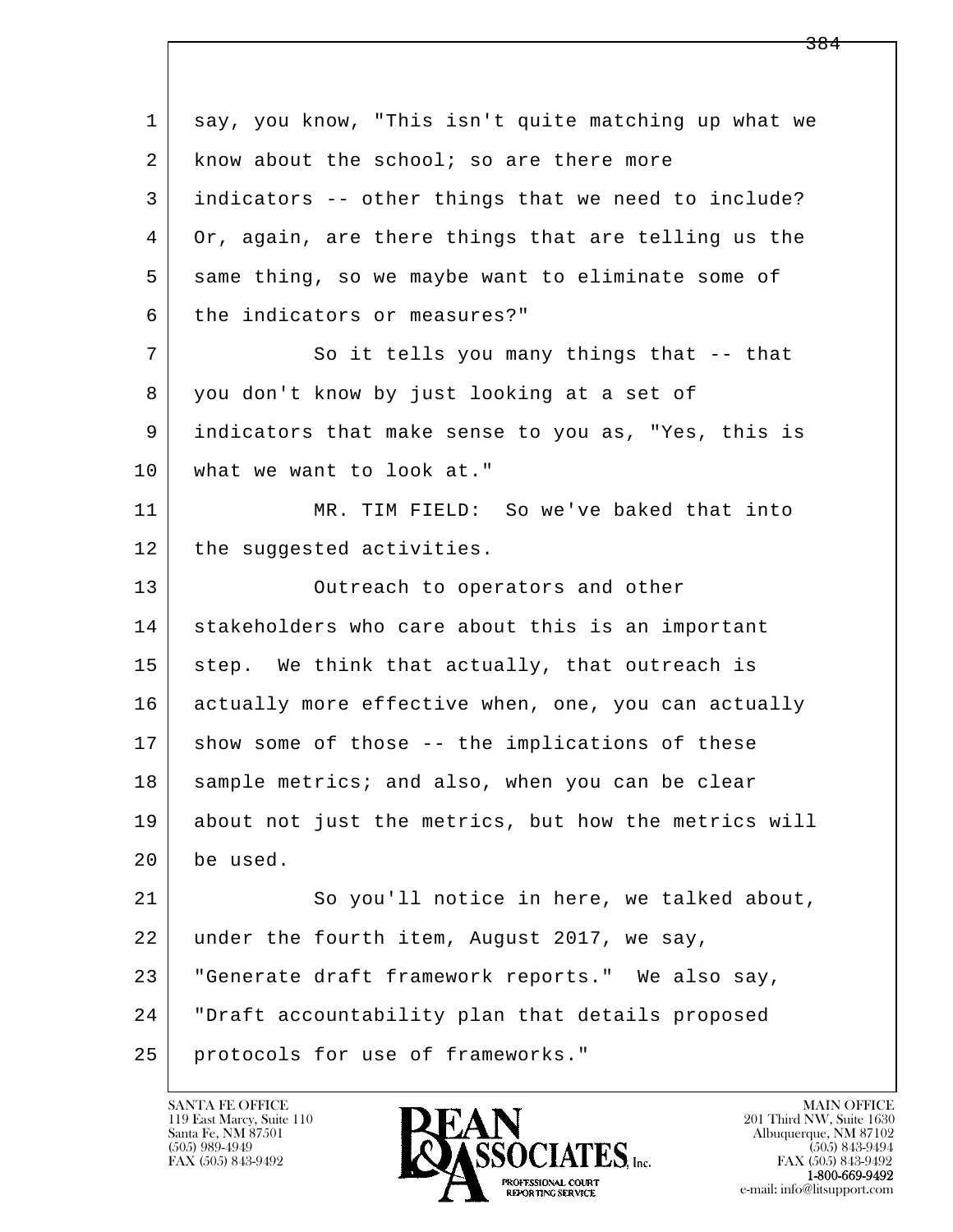l  $\overline{\phantom{a}}$ 1 Because when operators see a framework, 2 they're going to have a reaction. But they're going 3 to want to ask, "How is this going to be used?" 4 So if you don't come to stakeholders with 5 both those things laid out, it's difficult to have a 6 meaningful conversation and get meaningful feedback. 7 So we crafted, you know, these activities with this 8 in mind. 9 I think what I'd like to ask you to do now 10 is take a minute or two, look at it, and then we'll 11 kind of just go around the room, and we can talk 12 about revisions you might want to add, or 13 activities. Or we can also discuss just the right 14 time line, and then assign maybe some owners, if you 15 think this is the right kind of activity. 16 Any comments before we do that? So let's 17 take a couple of minutes to individually review and 18 make notes. 19 THE CHAIR: So I guess I have a question, 20 because I was out for a couple of minutes there. 21 When you're -- when you're asking for 22 recommended updated metrics to incorporate -- 23 MS. LYRIA BOST: I think that how we see 24 this -- because you did some work, you know, to --25 you know, you have this document that we were

119 East Marcy, Suite 110<br>Santa Fe, NM 87501

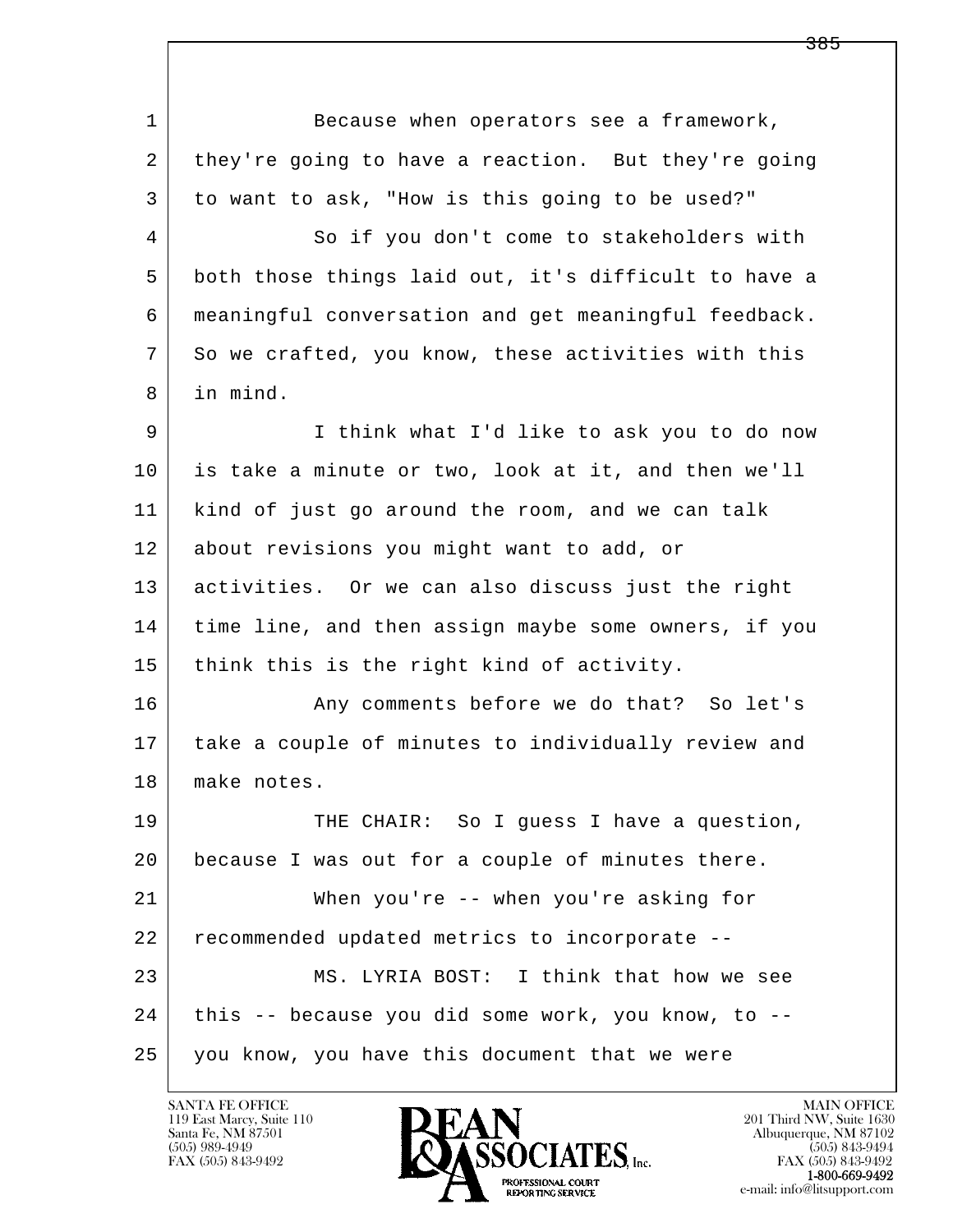l  $\overline{\phantom{a}}$ 1 looking at, the work that you did. 2 | THE CHAIR: Right. 3 MS. LYRIA BOST: What we would imagine is 4 you would -- you would take thinking from today, any 5 other information about there are some things that 6 it sounds like you want to check to see if they 7 would be available, and, essentially, update this to 8 a final revised version that you would then try. 9 THE CHAIR: I'm just looking at July being  $10$  the date, because I -- you know, between now and -- 11 and when. 12 COMMISSIONER ARMBRUSTER: We can add three 13 | more months to the year. 14 MS. LYRIA BOST: So it feels too soon. 15 | THE CHAIR: We will have already -- it's 16 only a half a day, and we've got, on the -- we've 17 got an agenda item for that. So I don't know 18 whether we have sufficient time to finalize that at  $19$  the July -- at a July meeting. 20 COMMISSIONER JOHNSTON: That's why I asked 21 Katie to come over here when you started talking  $22$  about this, because  $-$  and I'll see if I can  $-$  I 23 don't really know all that I don't know. I don't. 24 And we've had -- we've had some Work Sessions, and 25 that's where we did this work.

119 East Marcy, Suite 110<br>Santa Fe, NM 87501

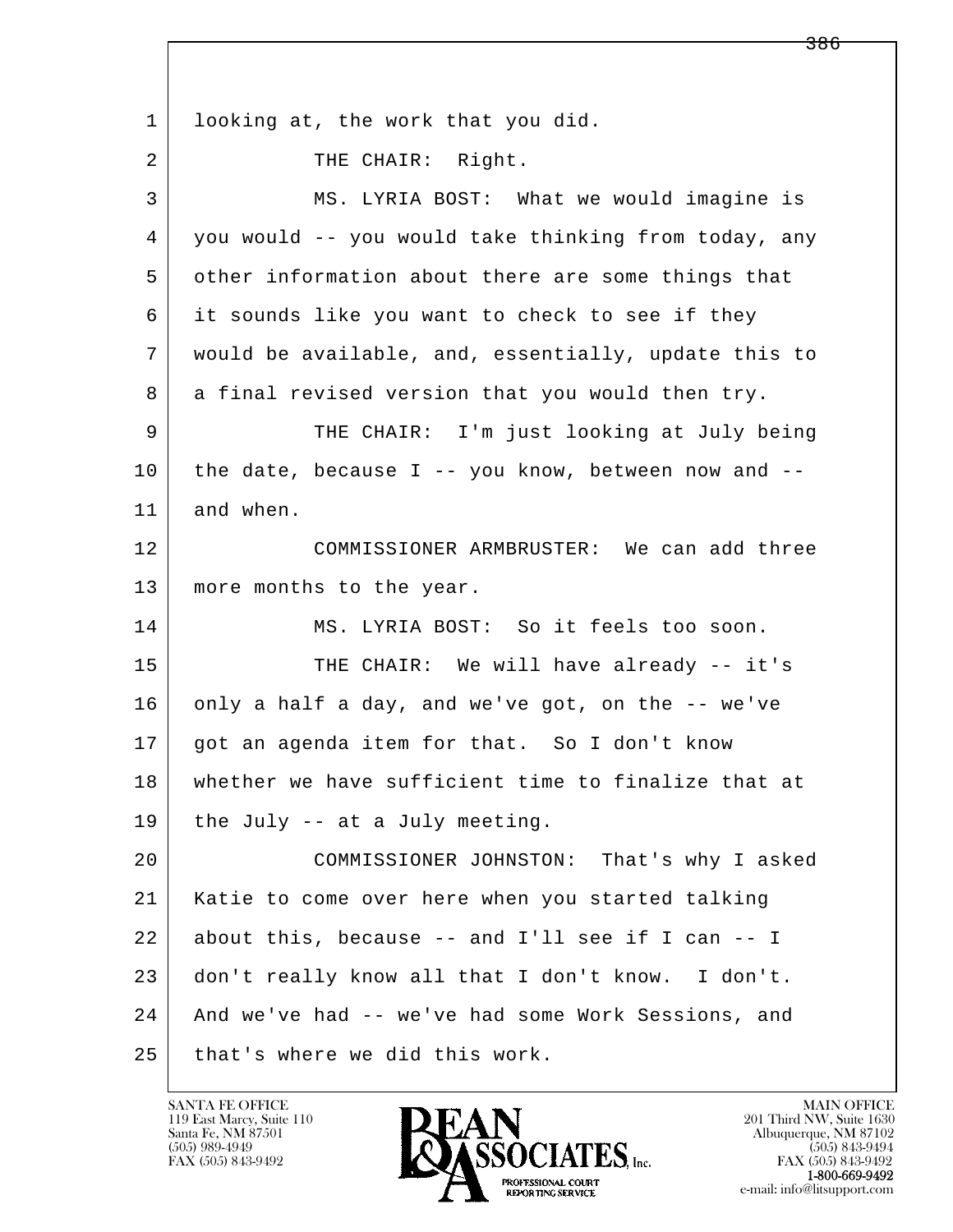l  $\overline{\phantom{a}}$ 1 | THE CHAIR: Correct. 2 COMMISSIONER JOHNSTON: But now we need 3 kind of a restart point. And that's why I was 4 saying, "Katie, can you kind of direct me or help me 5 see where I need to go with this exactly?" 6 THE CHAIR: See, my -- and I have a 7 similar concern, in fact, that -- not that I don't 8 know. But I'm -- I have a concern about how much 9 backtracking, for want of something else, that we 10 | need to do, now that we've done this; from the core 11 that we already did, how much revisiting do we need  $12$  to do, so that my concern is, even if it's  $-1$  13 don't think half of a Work Session would be 14 sufficient. 15 COMMISSIONER JOHNSTON: What do you -- 16 MS. POULOS: So if I may? 17 THE CHAIR: If you say the word 18 "subcommittee" -- 19 MS. POULOS: I won't; although, it's on 20 this worksheet. 21 THE CHAIR: I saw it there. I put my hand 22 over it. 23 MR. TIM FIELD: I just made that up. I 24 had a question. "Do you want a subcommittee," 25 question mark.

119 East Marcy, Suite 110<br>Santa Fe, NM 87501

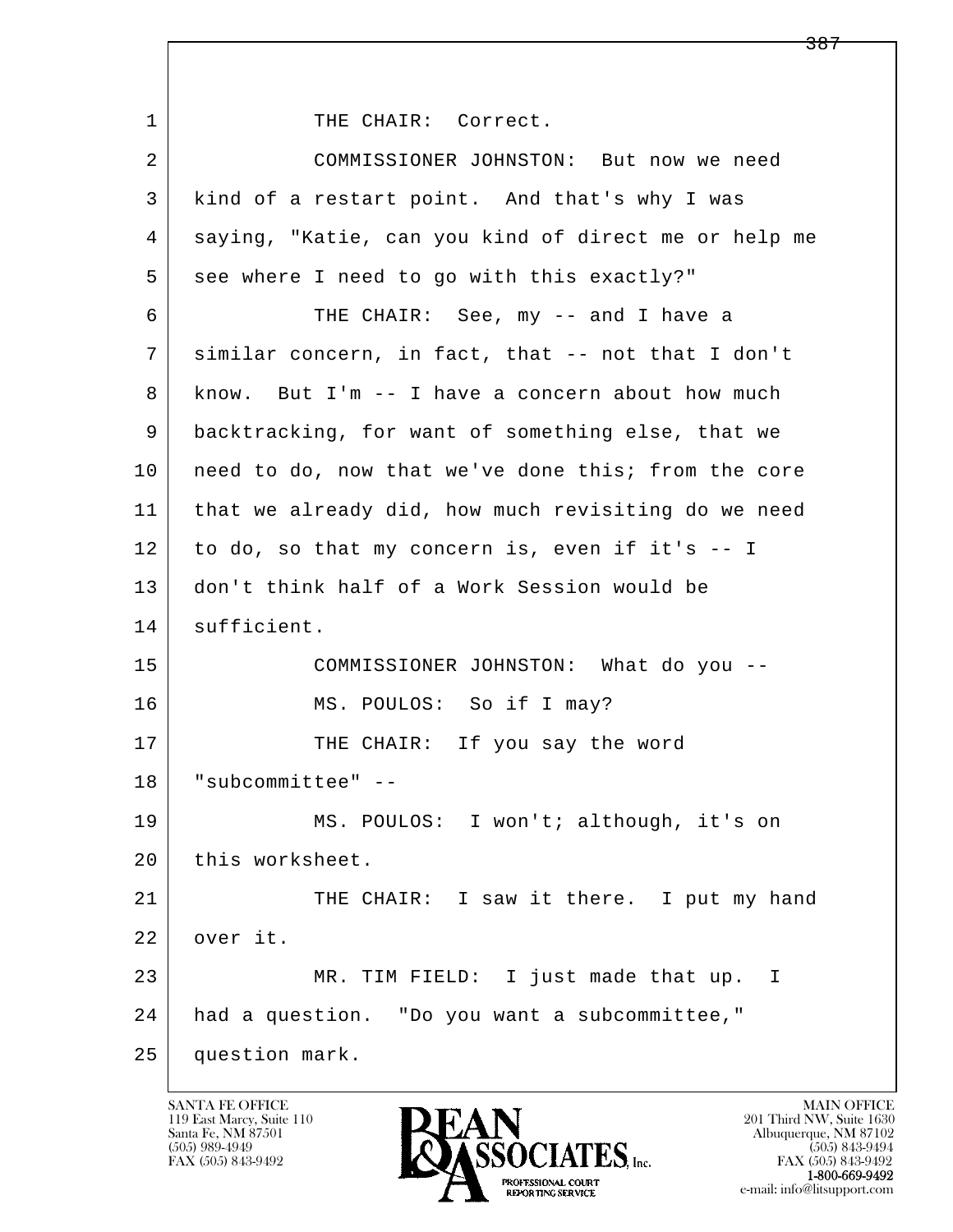l  $\overline{\phantom{a}}$ 1 THE CHAIR: That's the catchall to 2 everything. "Let's just create a subcommittee and 3 let them do it," you know. 4 COMMISSIONER CABALLERO: I agree with you. 5 It has to be everybody. 6 THE CHAIR: Yeah. I think it should be as 7 | many as -- yeah. 8 MS. POULOS: So here's -- and here's what 9 I think. And this is just my thoughts. 10 Number one, I think -- and I think we all 11 | recognize this. But we have to recognize, this is 12 an incredible amount of work. And so -- and I think 13 why these dates are probably making people feel 14 uncomfortable, in addition to this incredible amount 15 of work, we have a renewal application that needs to 16 be revised. We have a contract that needs to be 17 | revised. We have amendment processes that need to 18 be created. 19 THE CHAIR: We have new applications that 20 we're looking -- that are coming in. So there's -- 21 you know. 22 MS. POULOS: And I also think that -- that 23 | this Commission, while we have incredible knowledge, 24 experience, and background, we also, probably, as a 25 Commission, you need -- I would say additional

119 East Marcy, Suite 110<br>Santa Fe, NM 87501

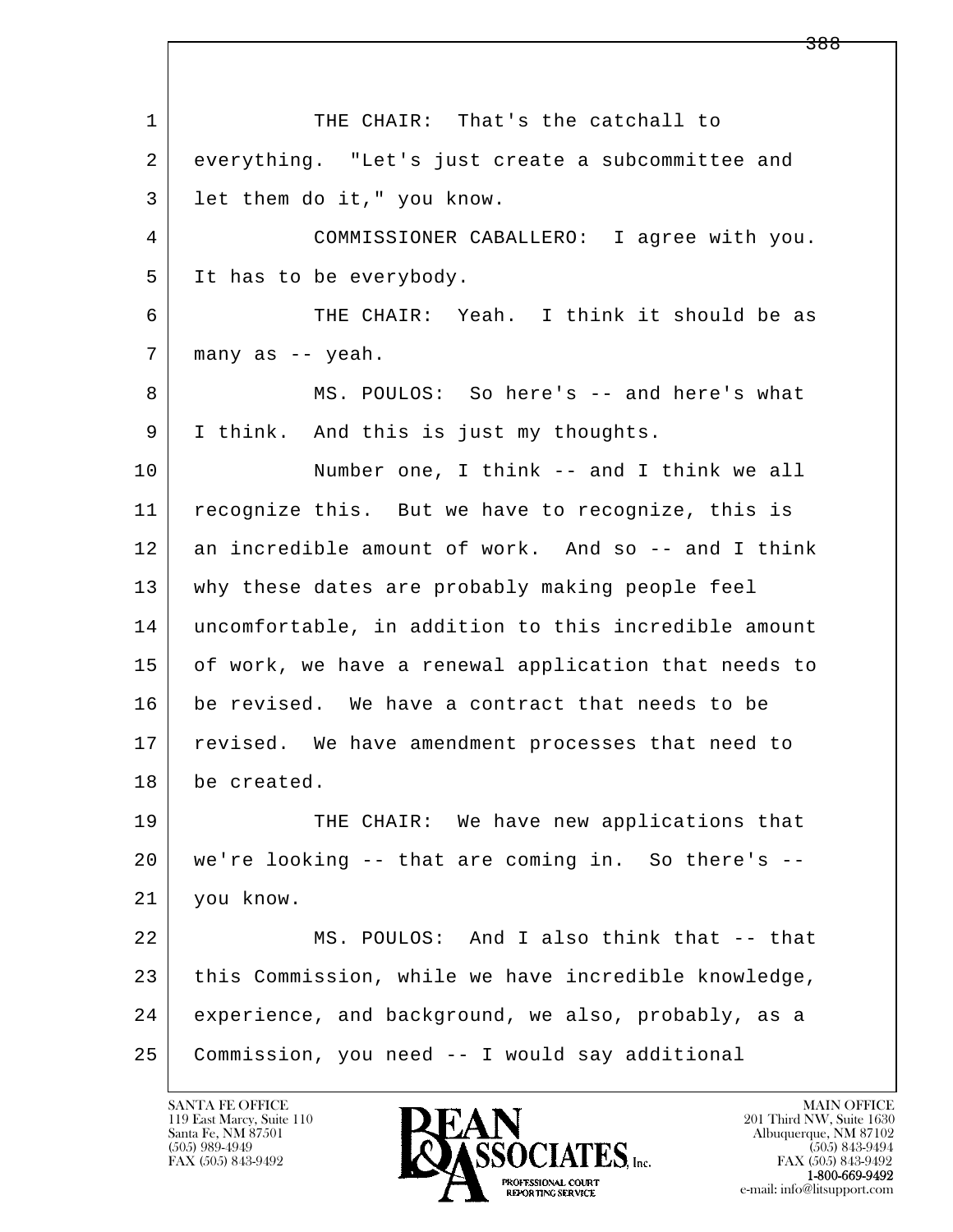| 1  | support that I don't think my team can provide,      |
|----|------------------------------------------------------|
| 2  | necessarily.                                         |
| 3  | And so when I see this, and I don't see,             |
| 4  | you know, Public Impact or somebody else on here     |
| 5  | that can come back and help the Commission dig       |
| 6  | through some of this, I think, well, that's          |
| 7  | something we want to talk about is where do -- where |
| 8  | do we have this Commission getting additional        |
| 9  | support, and maybe even establishing, "Okay, we      |
| 10 | really want to talk about proficiency."              |
| 11 | And that's going to take us about four               |
| 12 | hours. And we need somebody to talk with us about    |
| 13 | it who has the expertise in developing these         |
| 14 | systems.                                             |
| 15 | THE CHAIR: And we really need somebody to            |
| 16 | talk to us about mission-specific indicators.        |
| 17 | MS. POULOS: Right. Right.                            |
| 18 | THE CHAIR: Not that we're going to draft             |
| 19 | all of them for those schools. But we need quidance  |
| 20 | in the language it's going to look like, even some   |
| 21 | examples of what they may look like, which will      |
| 22 | quide us in the contract language, because we'll     |
| 23 | have a better sense of what we're looking at.        |
| 24 | And that, to me, is our greatest                     |
| 25 | challenge, when you say, "Who's going to do that?"   |

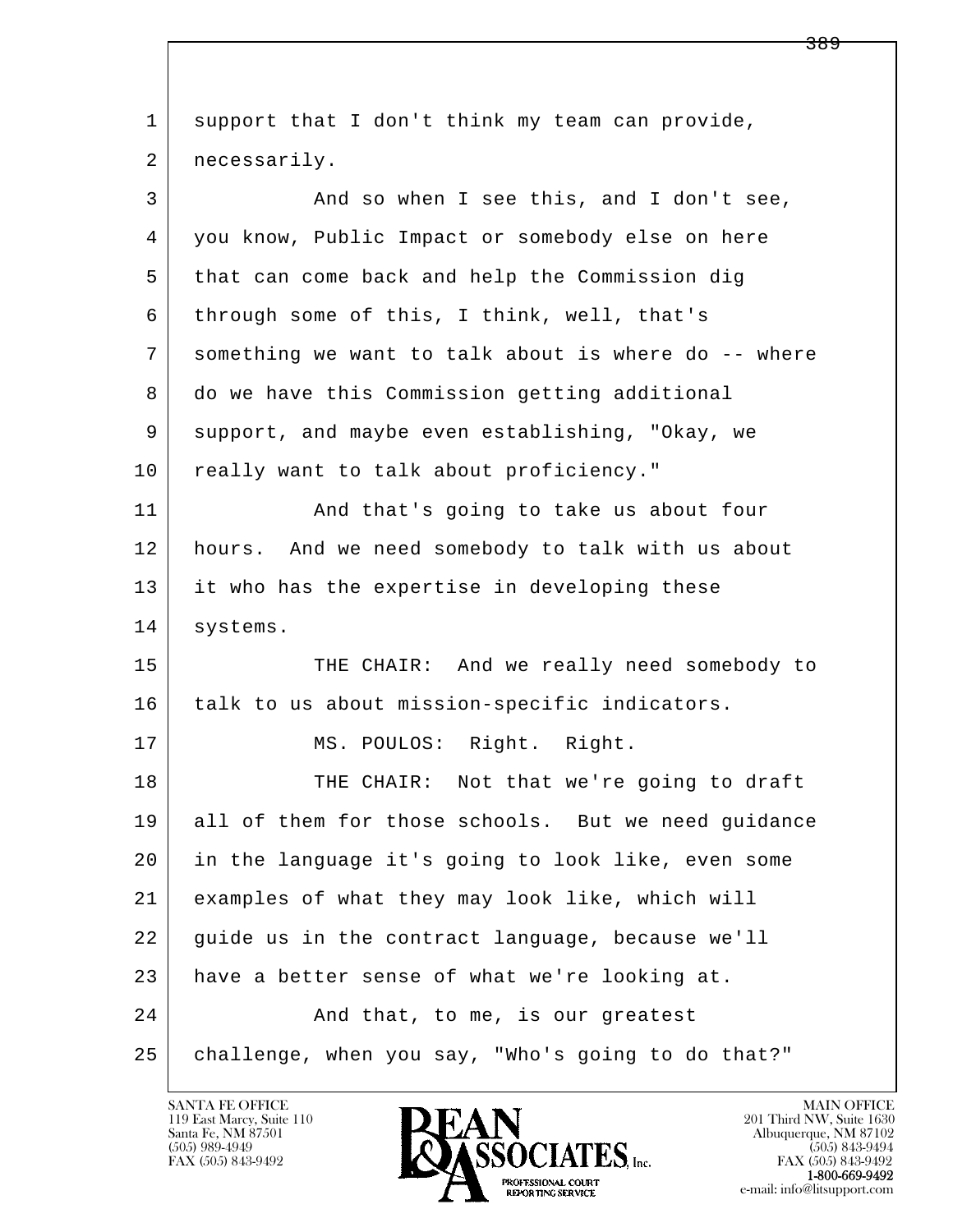| $\mathbf 1$ | MS. POULOS: Right. And so what I would               |
|-------------|------------------------------------------------------|
| 2           | say is I think July is obviously, in my mind, and I  |
| 3           | think in all of your minds, way too early to have    |
| 4           | recommended updated metrics to incorporate into      |
| 5           | draft frameworks.                                    |
| 6           | THE CHAIR: I'm even saying August is --              |
| 7           | is -- possible; but I think it's still a long shot.  |
| 8           | MS. POULOS: You know, I agree. And what              |
| 9           | I do think we need to do -- and I know we have tons  |
| 10          | of work and Work Sessions and people who are retired |
| 11          | and want to enjoy retirement --                      |
| 12          | THE CHAIR: That's out the window.                    |
| 13          | MS. POULOS: But I think we need to                   |
| 14          | schedule a block of -- I don't think a day; I think  |
| 15          | two days, where, hopefully, if it's Public Impact,   |
| 16          | whoever it is, that we have somebody. And then       |
| 17          | during those two days, we have time broken off for   |
| 18          | the potential priorities we've talked about today to |
| 19          | say, "This is our four-hour block that we're going   |
| 20          | to be talking about this," or it's three hours;      |
| 21          | right? "Here's our three-hour block where we're      |
| 22          | going to be talking about this."                     |
| 23          | And during that three-hour block, the                |
| 24          | Commission really gets to work together with the     |
| 25          | support of outside experts to come to -- "Okay, this |

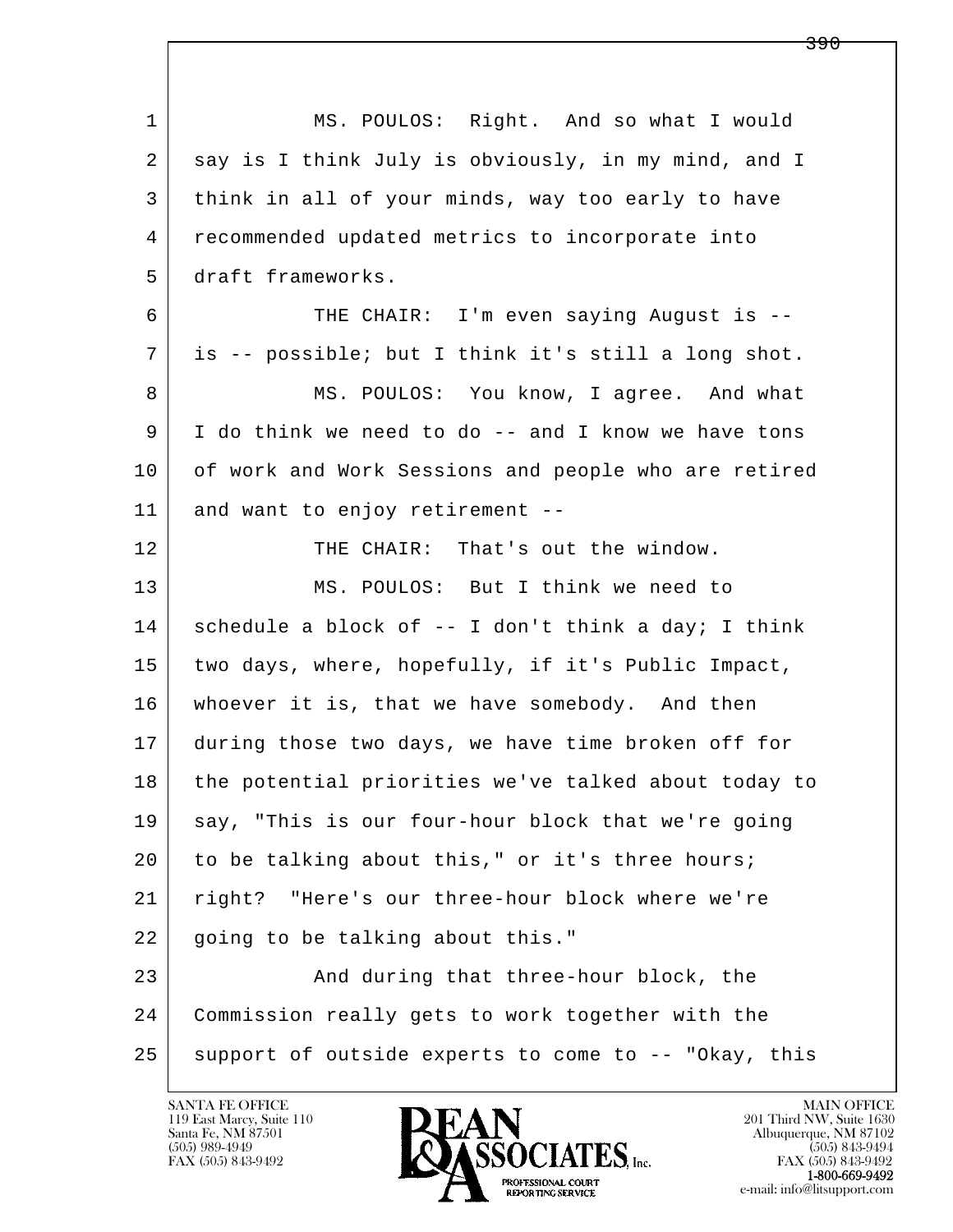| 1  | is what we think is the right metric. This is what   |
|----|------------------------------------------------------|
| 2  | it looks like. This is the right language. We're     |
| 3  | comfortable trying this out. These are the           |
| 4  | decisions we're making about what assessments are    |
| 5  | coming in or staying out or not incorporated."       |
| 6  | And that's a lot of things; right? It's              |
| 7  | proficiency; it's growth; it's grad rate; it's       |
| 8  | attendance; it's mission-specific goals; it's all    |
| 9  | those pieces.                                        |
| 10 | And I don't know if it's two days or three           |
| 11 | days. And then I think from that, we've then built   |
| 12 | out maybe another -- another month, where there's    |
| 13 | another day or two, where, again, we have experts    |
| 14 | who are coming in and working with this Commission   |
| 15 | to say, "Okay. If we're talking about identifying    |
| 16 | the accountability plan" -- right? -- step one,      |
| 17 | step two, and really breaking those out and helping  |
| 18 | us work through it.                                  |
| 19 | And I think we've got to figure out when             |
| 20 | we're comfortable with those two days. The great     |
| 21 | thing about August is we've got no meeting, because  |
| 22 | it's at the very end of the month, except that we're |
| 23 | preparing for the end of the month.                  |
| 24 | That's also because I kind of<br>THE CHAIR:          |
| 25 | promised people that they could have August off,     |
|    |                                                      |

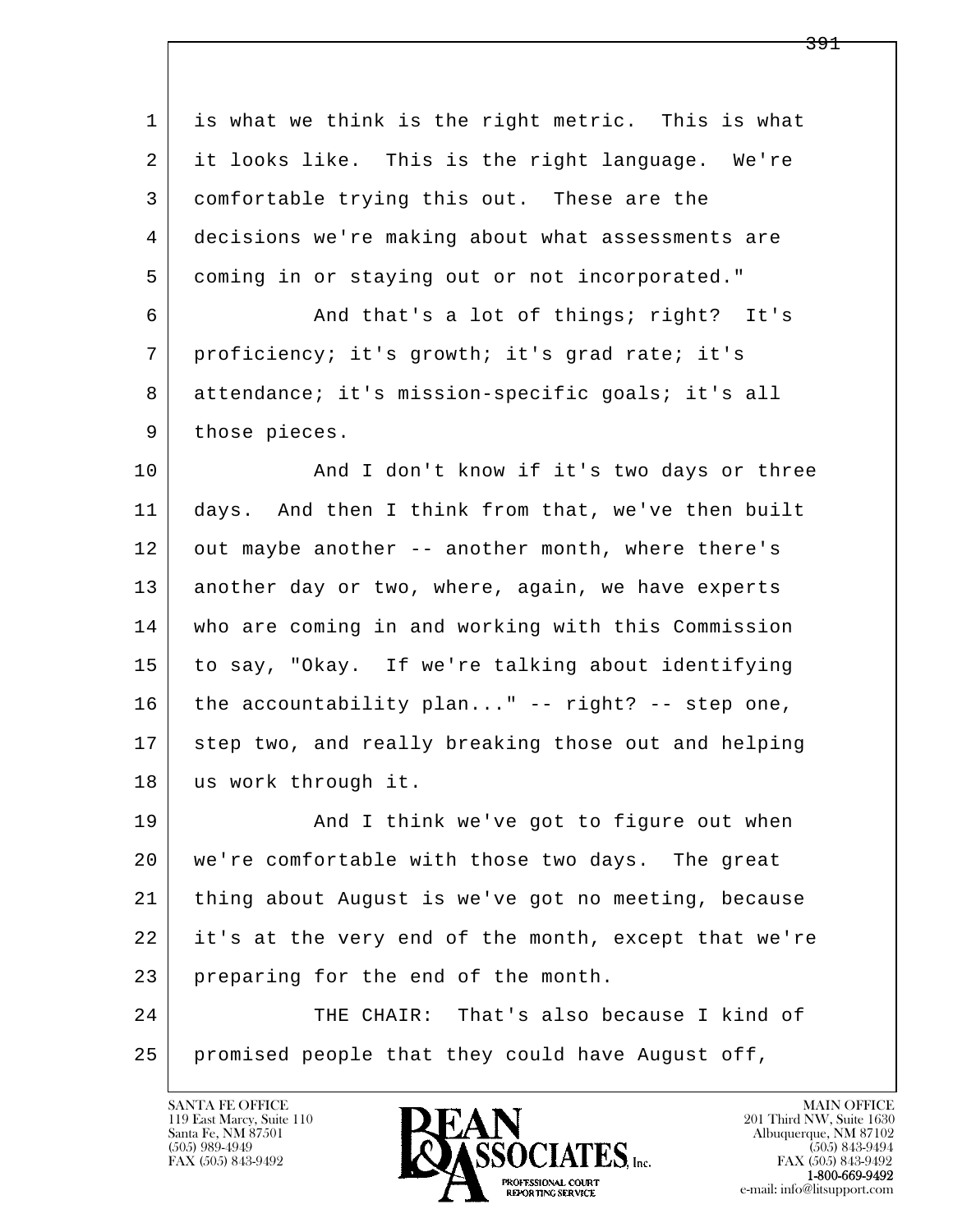l  $\overline{\phantom{a}}$  1 because you're also talking with some people -- not 2 here -- but that way, when the Commission only met a 3 couple of times -- a couple of times a year. So 4 | that this is -- you know. 5 MS. LYRIA BOST: Feels like a lot more, 6 yeah. 7 THE CHAIR: It's significantly more. And 8 we have not had a month where we haven't met 9 recently. And when we had the discussion about the 10 calendar, we had agreed that we technically wouldn't 11 have an August meeting, because that's when most -- 12 some of the folks that do work in schools, 13 they're -- they're -- have a little time off, and 14 then they're starting back up. So it's also tough. 15 So I hesitate. And also on a personal 16 level, I can't go home if I -- if I say I'm gone for 17 the next four weeks again. 18 MS. LYRIA BOST: But in terms of where you 19 can push, I think this ending point is where you 20 want to be, that in fall of 2018, when schools would 21 be, you know, receiving the results of the year, 22 that you would potentially have the new framework in 23 place; right? That feels like an important target 24 date there. 25 I think you have room within that, then,

119 East Marcy, Suite 110<br>Santa Fe, NM 87501

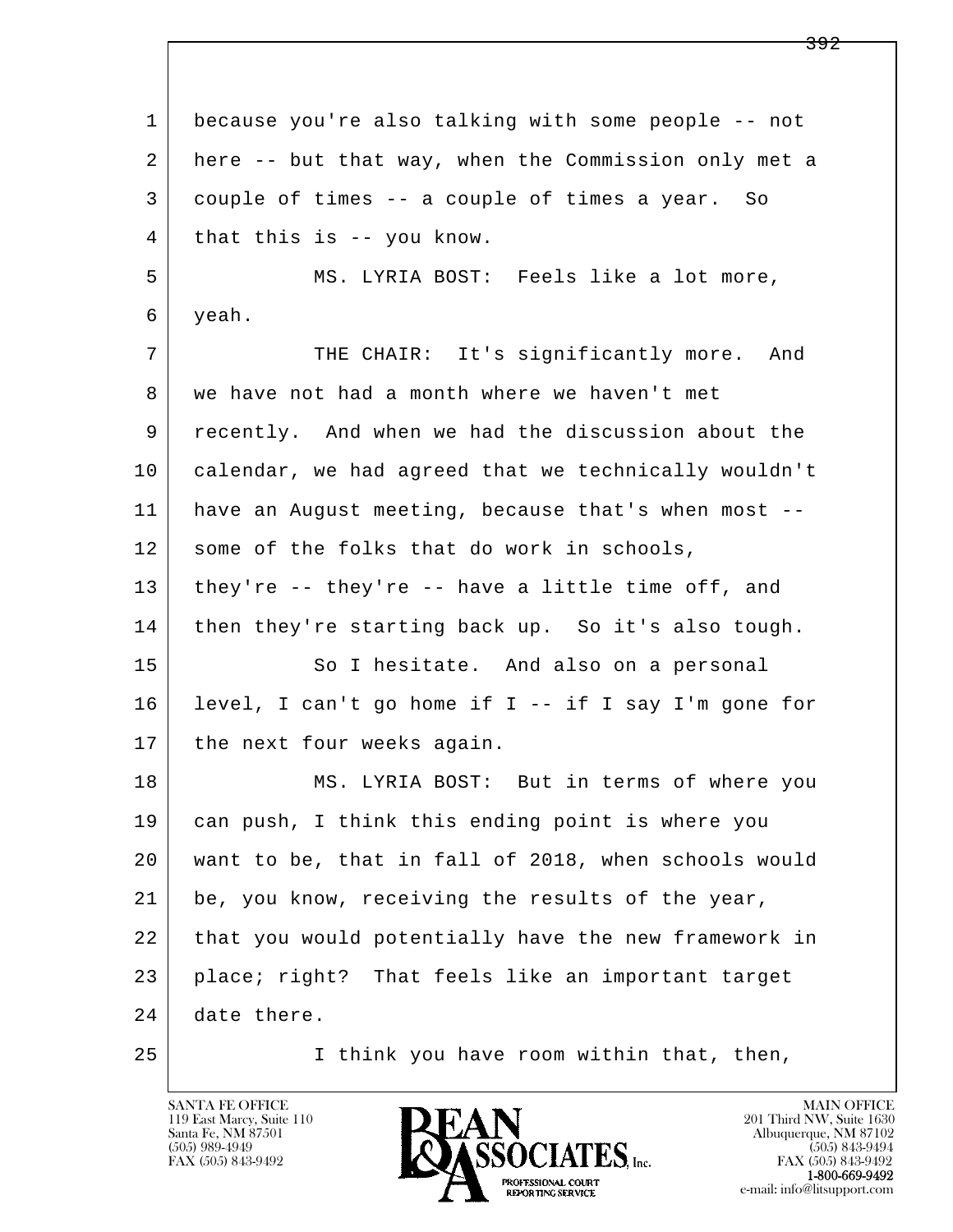l  $\overline{\phantom{a}}$  1 to push forward; because what you -- just in terms 2 of thinking about the parts that take the most time, 3 a trial run, you probably want to give that two 4 months, because there's a lot of collecting -- 5 | testing different options. 6 A lot of the decision points, you can 7 perhaps shift to after, because in the trial run, 8 you can try Option A and B; so you can see both. So 9 you're not having to sort of commit to it before the 10 trial run. 11 So the trial run, you need a good two 12 months. That can be -- that can be pushed back. 13 But after that, you really need a good two months 14 for -- I would say for the stakeholder engagement; 15 because this is going to be a big cha- -- you're 16 sharing with them. You're giving time for 17 back-and-forth. 18 So I think you can push some of this 19 forward and really kind of attack it, you know, with 20 commitment in the fall, and just make sure that 21 you're giving that time for the trial run and the 22 | time for engagement. 23 THE CHAIR: The problem is the -- if we 24 push back much, we're looking at our engagement time 25 as being either during PARCC season, you know, which

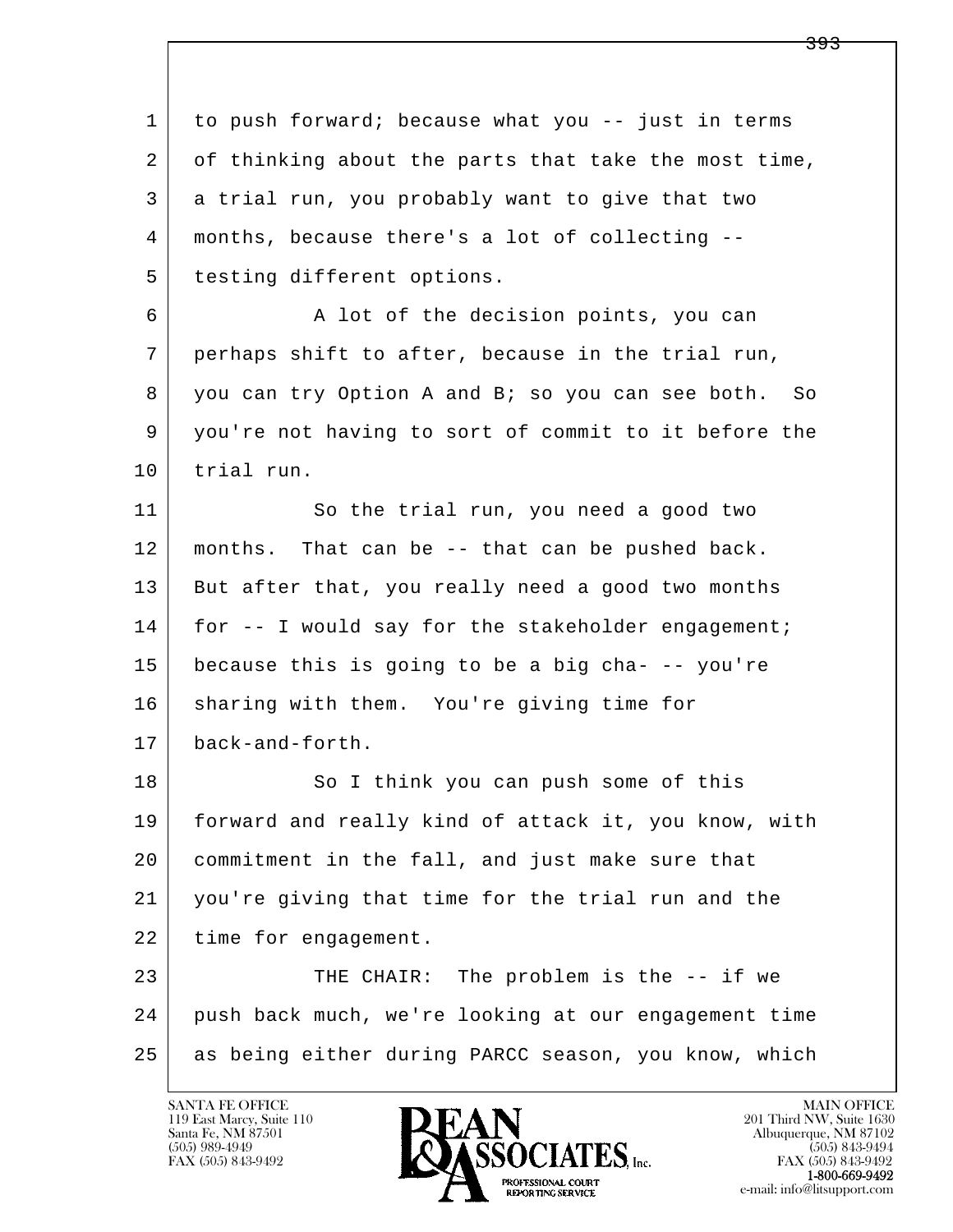l  $\overline{\phantom{a}}$  1 becomes nearly impossible for schools to, you know, 2 | really get away, or, if it goes any further, then 3 they're out of school, you know. 4 MS. LYRIA BOST: So you need to do that, 5 like, early spring is really ideal? Is that -- 6 THE CHAIR: It would mean we'd really have 7 to hold to this schedule, you know. 8 | But December is renewal time. 9 | MS. POULOS: Yeah. 10 THE CHAIR: So that's multiple days 11 already, you know, depending on the renewals. So 12 December is usually pretty packed. We usually don't 13 have a work session in December, because we have our 14 renewal hearings. 15 So... 16 MS. POULOS: So here's what I -- like, my 17 initial thought is that potentially, in September --  $18$  so we have them  $-$  the meeting that's at the very 19 end of August, very beginning of September, it's on 20 that Friday. That is Labor Day weekend. So I think 21 everybody wants that off. 22 But then maybe sometime in the middle of 23 September, we plan -- I don't know what you're 24 | thinking. But I would say if we can plan for three 25 days, which is a lot, to have the Commission having

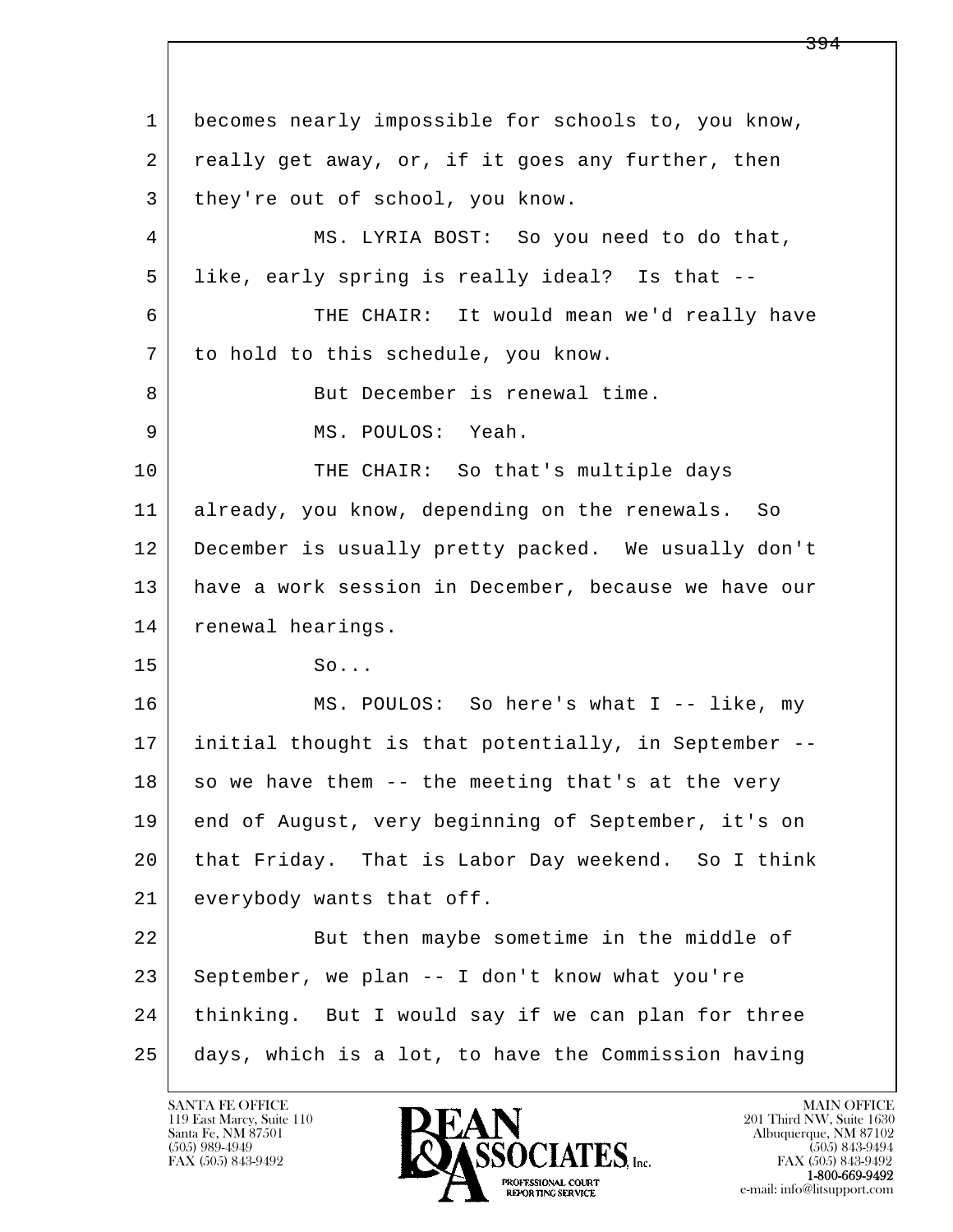| $\mathbf{1}$ | a really in-depth, intensive Work Session for three  |
|--------------|------------------------------------------------------|
| 2            | days to work through, again, with these blocks of    |
| 3            | time, these different things that we're thinking     |
| 4            | about, to come up with a draft framework and         |
| 5            | potentially maybe the -- the reports and the         |
| 6            | accountability plan -- maybe not. Maybe that has to  |
| 7            | wait until October, and that's a day and a half, two |
| 8            | days. And so we are pushing and then kind of seeing  |
| 9            | a crunch of these time lines within that period.     |
| 10           | THE CHAIR: And you're looking at --                  |
| 11           | well -- I'm just -- when you're looking at October.  |
| 12           | I'm thinking we have our regular meeting in October, |
| 13           | the national conference -- NACSA conference. And     |
| 14           | usually, the charter Coalition Conference is in      |
| 15           | October.                                             |
| 16           | MS. POULOS: Uh-huh.                                  |
| 17           | THE CHAIR: Kevin, do you know what the               |
| 18           | LESC's agenda is for September? Or that's not set?   |
| 19           | MR. FORCE: We haven't gotten to                      |
| 20           | September's agenda yet.                              |
| 21           | THE CHAIR: Do you know where it is?                  |
| 22           | MR. FORCE: September, I think is in                  |
| 23           | Artesia.                                             |
| 24           | THE CHAIR: So that puts -- you know.                 |
| 25           | Without knowing that --                              |

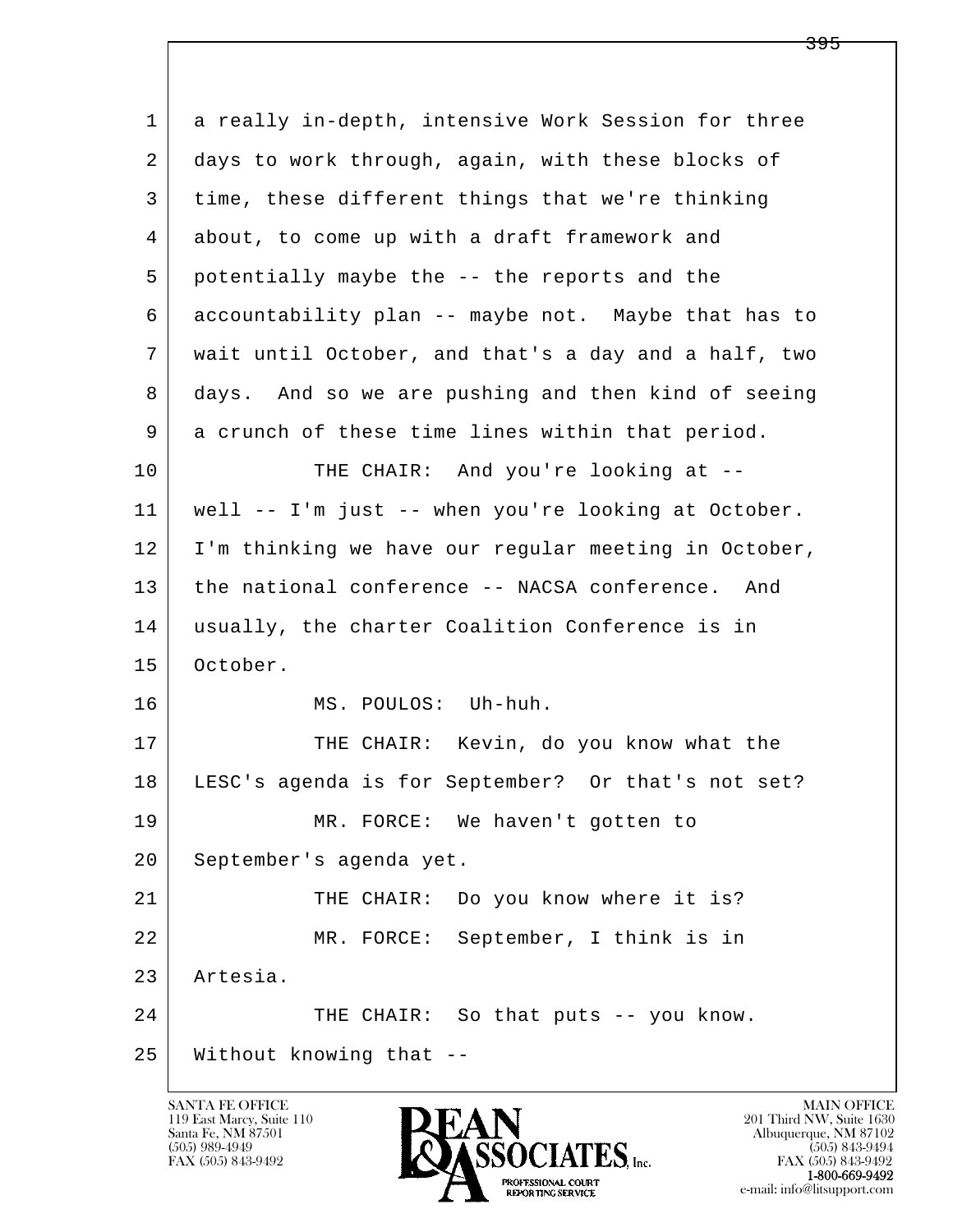l  $\overline{\phantom{a}}$  1 COMMISSIONER TOULOUSE: Madam Chair, can I 2 ask that at least that first meeting, we still 3 request Paul to provide a transcript for us, so that 4 we can go back and look at it and what was 5 discussed, if we're doing that long and in blocks of 6 time, when we go back and do the final? 7 | MS. POULOS: Yeah. Absolutely. 8 COMMISSIONER TOULOUSE: And that way, your 9 notes can come off of the transcript and not -- I 10 don't know if we'll need it after that. But at 11 least that initial meeting, I think would be very 12 helpful. I know Cindy is glaring at me. 13 THE REPORTER: No, I'm not. I'm smiling 14 at her. 15 THE CHAIR: The LESC is the 27th, 28th, 16 and 29th of September. 17 | MS. POULOS: I was thinking maybe we do it 18 the middle of the month, the 15th. 19 THE CHAIR: Well, the 15th -- 20 COMMISSIONER JOHNSTON: That's a Friday. 21 MS. POULOS: Well, middle of the month. 22 13th through 15th? 12th through 14th? 11th through 23 13th? I think -- again, one of the important things 24 I think is now you have at least everything you've 25 talked about today, and then you have about two

119 East Marcy, Suite 110<br>Santa Fe, NM 87501



<del>396</del>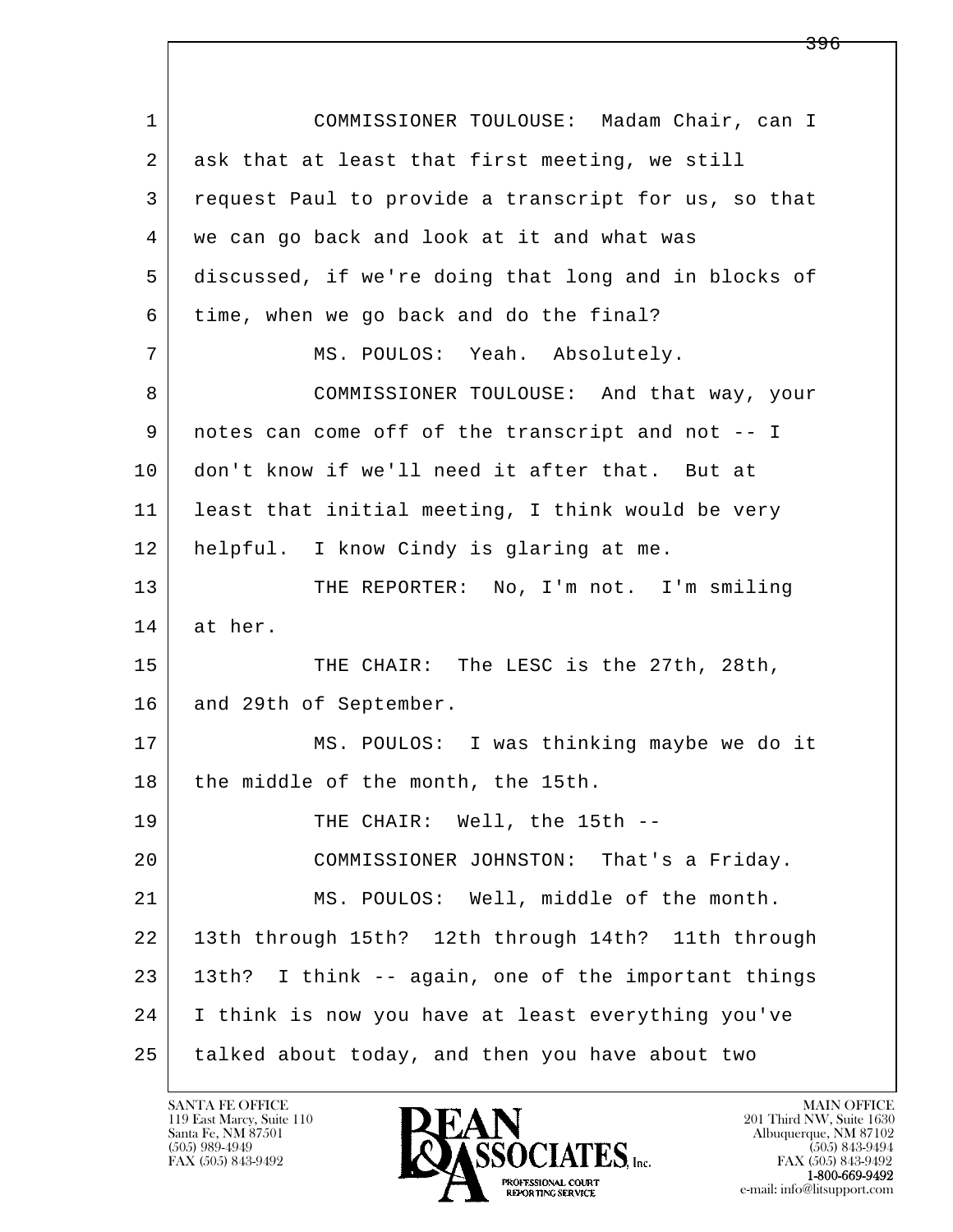| 1  | months -- right? -- to really process that and be    |
|----|------------------------------------------------------|
| 2  | thinking through this, knowing that nobody should    |
| 3  | come unprepared for those intensive discussions that |
| 4  | we're going to have in September, because you've     |
| 5  | gotten a lot to think about between now and then.    |
| 6  | MR. TIM FIELD: I think that makes it -- I            |
| 7  | mean, today we maybe a little bit overwhelmed you    |
| 8  | with the amount of concepts and ideas. We also       |
| 9  | tried to also connect it to what currently exists.   |
| 10 | When you're getting into the decision                |
| 11 | making process, ideally, you're not -- you're        |
| 12 | looking at a series of options. So, I mean, it       |
| 13 | would be great -- I think that would be the goal, I  |
| 14 | think, of the conversation you're having in the      |
| 15 | future is that you're being steered a little more -- |
| 16 | I think the input that came from today               |
| 17 | start to set out some options. But I think part of   |
| 18 | making these work sessions successful going forward  |
| 19 | is getting some more clarity.                        |
| 20 | But I think part of today was getting --             |
| 21 | building the knowledge base, and, again, the         |
| 22 | objective, like having a shared awareness of         |
| 23 | weaknesses and strengths of the current system.      |
| 24 | That was part of the objective.                      |
| 25 | So I would hope that in the future, you              |

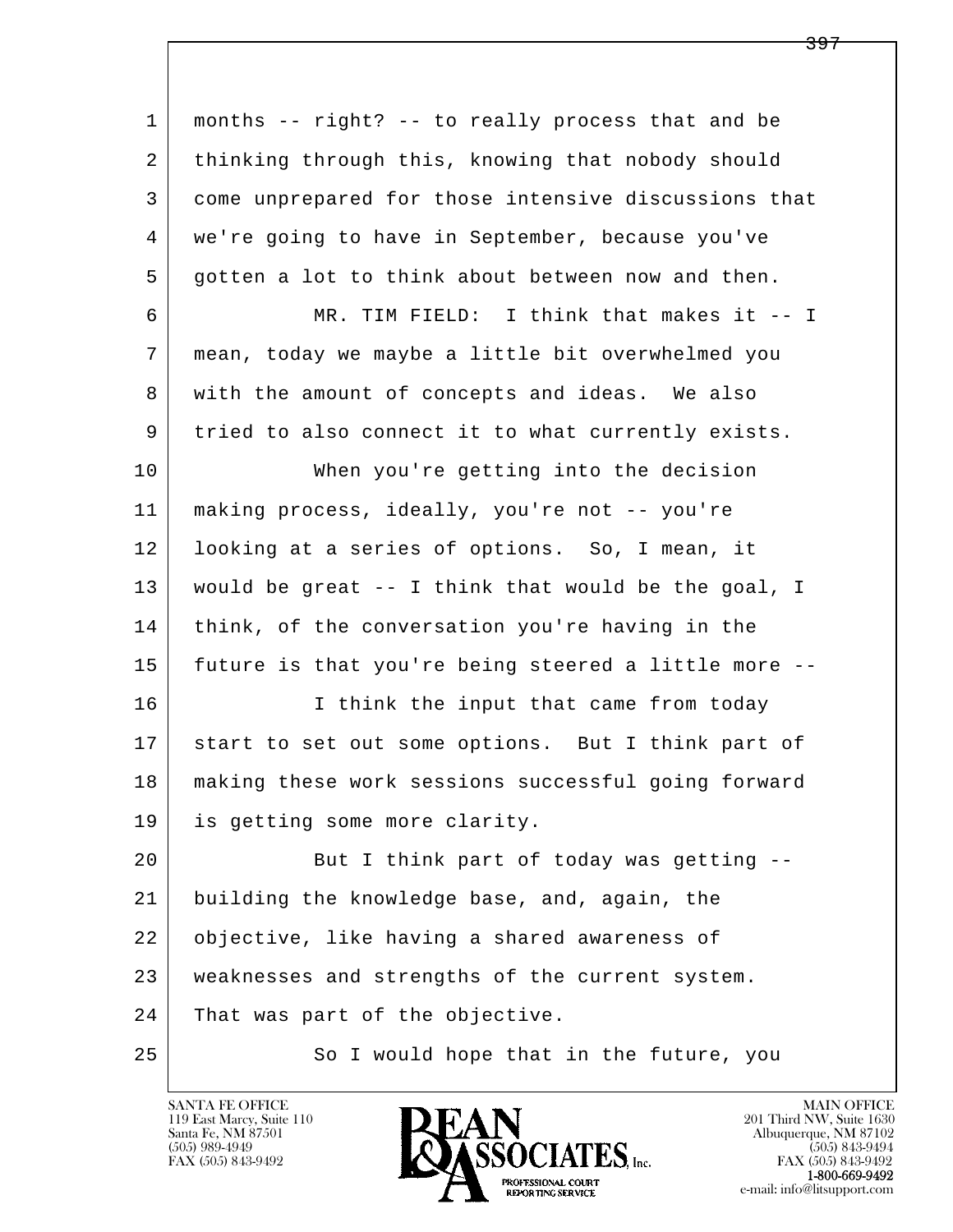l  $\overline{\phantom{a}}$  1 would be better prepared to look at options, discuss 2 | them, and efficiently come to some -- at least some 3 initial decisions. 4 THE CHAIR: Right. And I don't think it's 5 the amount of work. I think it's just trying to 6 find the time to do the work. I don't think we're 7 overwhelmed by what we're going to do. But I  $8$  think  $-$  9 COMMISSIONER ARMBRUSTER: Oh, I think we 10 could go there, too. 11 THE CHAIR: I mean, I'm not overwhelmed by 12 the work. It's -- it's trying to fit in the time. 13 | COMMISSIONER TOULOUSE: And, Madam Chair, 14 remember, we're so highly paid. But we will be 15 close to the beginning of the fiscal year. The 16 money should still be there, whatever the State 17 budget looks like. 18 THE CHAIR: Well, I'm not concerned about 19 the money. I'm concerned about the time, you know. 20 COMMISSIONER JOHNSTON: So September, 21 middle of the month, three to four days, to look at 22 the draft framework? 23 MS. POULOS: Creating a draft framework. 24 And I think, potentially, again, if we could have 25 options kind of built up for us, I think that might

119 East Marcy, Suite 110<br>Santa Fe, NM 87501

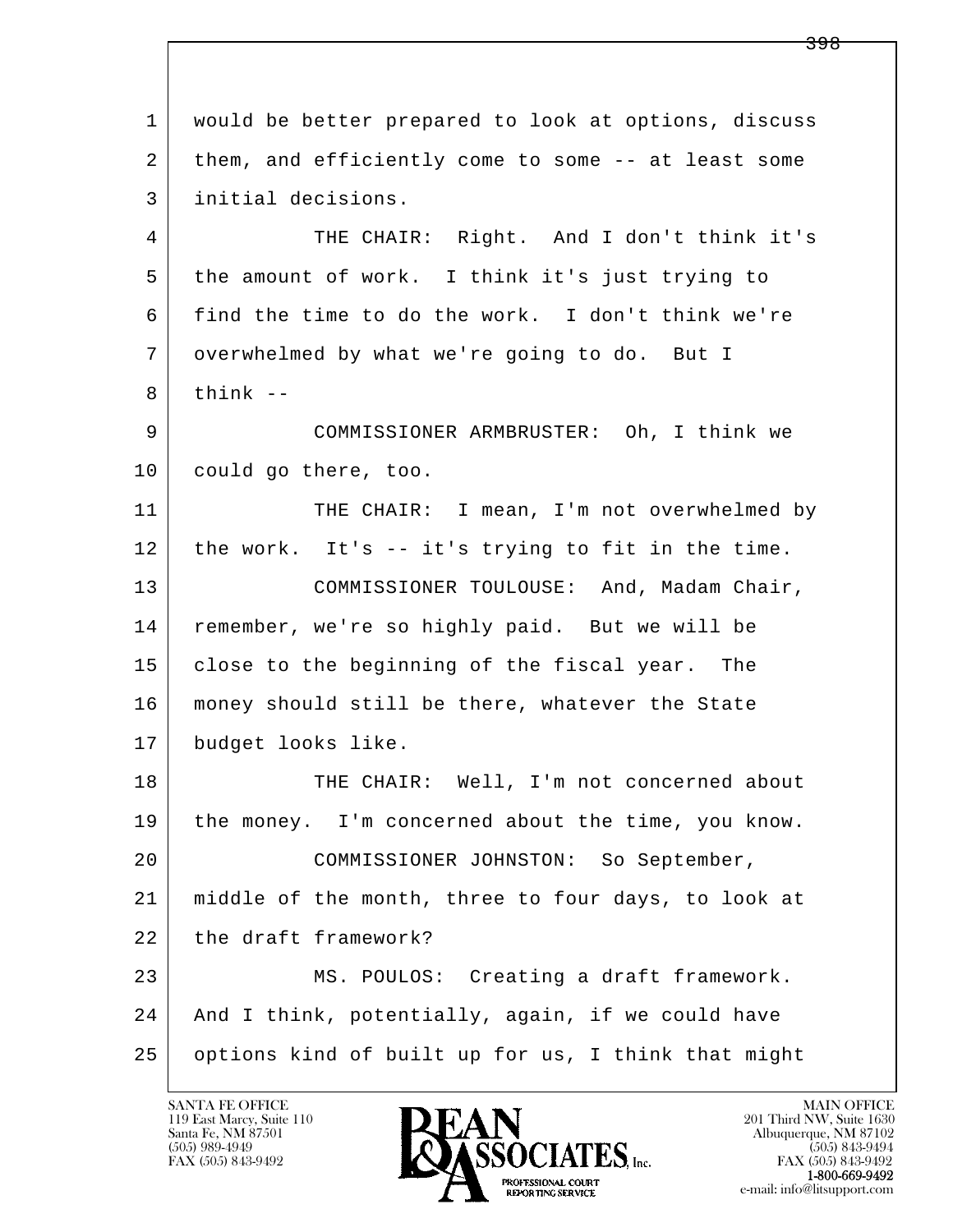1 be a good place to start; so we could work with, 2 again -- I'm making the presumption that we would 3 want to continue to work with Public Impact. That's 4 obviously going to be the Commission and 5 Public Impact making that decision, if that's a 6 conversation.

7 But potentially coming with some options 8 built out, if that's something that could help us, 9 so that maybe, as a three-day meeting, we could get 10 a draft framework, and also a draft accountability 11 plan into a pretty good place to move forward from 12 there to, next, thinking about any revisions, you 13 | know, that came out of those options and drafts.

l  $\overline{\phantom{a}}$ 14 MS. LYRIA BOST: And three to four days. 15 I'm wonder- -- not that -- I'm wondering if -- if it 16 could be done in a shorter time period, if -- I 17 mean, if we continue to work with you, part of what 18 we would be expecting to bring as value was taking 19 the feedback, get- -- taking the knowledge that we 20 have of the commitments that -- where there are some 21 differences, and bringing you, again, options of -- 22 that represent the different viewpoints we see, so 23 that, again, you shouldn't be having to start from a 24 blank slate, but have something that you're  $25$  responding to, and not that  $-$  that we would say,

119 East Marcy, Suite 110<br>Santa Fe, NM 87501

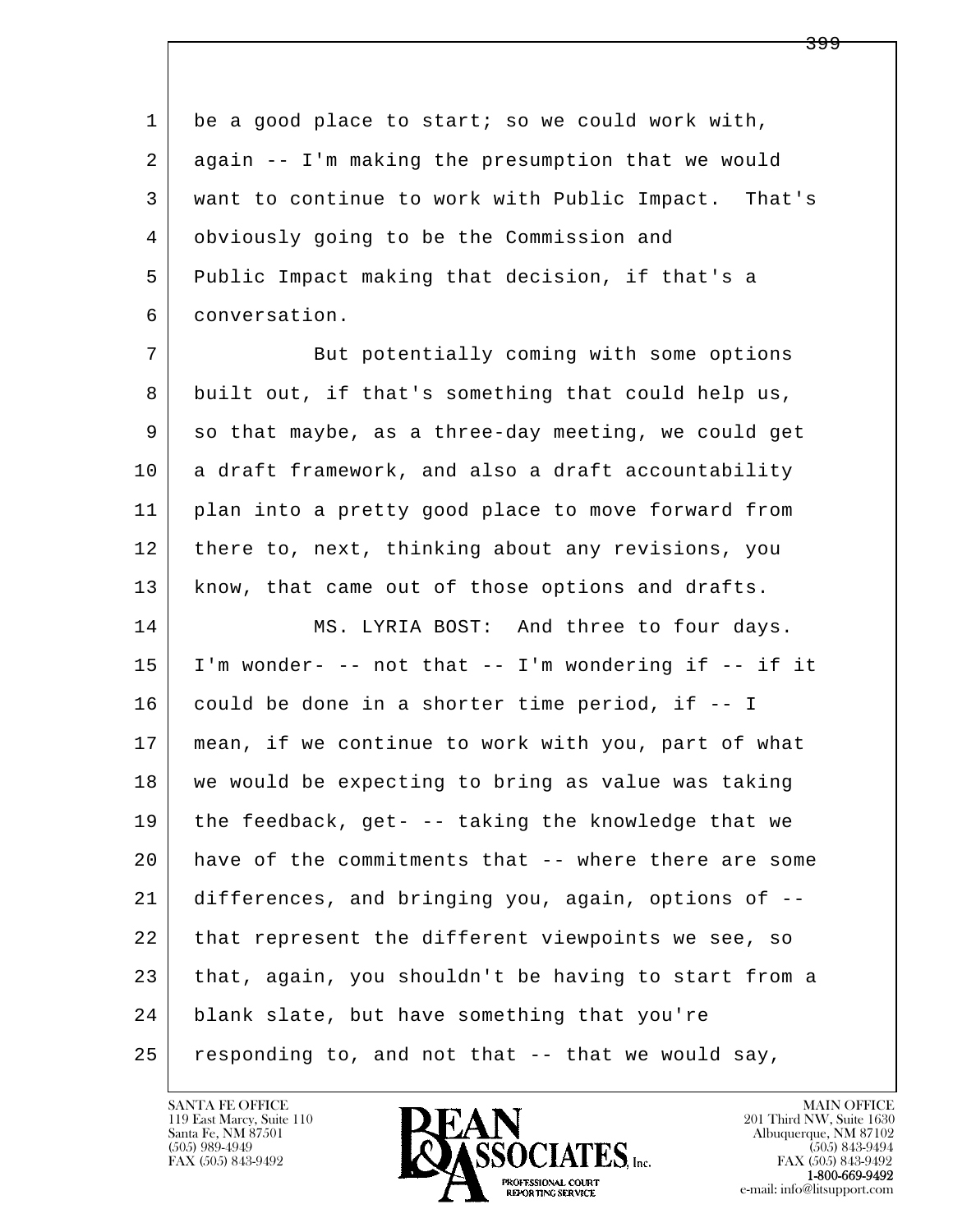l  $\overline{\phantom{a}}$  1 "Here's what we think you should do; but here are 2 options." 3 Because I find that that's always the best 4 for having good conversations and allowing people to 5 really think about what the pros and cons are and 6 that type of thing. That's why I think it could be 7 less time, because I hope you wouldn't be starting 8 from scratch. And you shouldn't have to start from 9 scratch, yeah. 10 COMMISSIONER JOHNSTON: So how do we move 11 toward putting that in place? I mean, can you -- 12 with Public Impact? 13 MS. POULOS: So do we think that's two 14 days, and then are people able to say, "Okay, let's 15 | pre-plan, say, two days in the middle of September? 16 14th-15th? 11th-12th? 17 COMMISSIONER JOHNSTON: Whatever works, 18 yeah, 12th-13th. 19 COMMISSIONER ARMBRUSTER: 13th-14th. 20 COMMISSIONER JOHNSTON: I don't know what 21 your schedule is like. 22 MR. TIM FIELD: For those specific dates? 23 Probably. 24 MS. LYRIA BOST: I think that that is -- $25$  that is fine. So, I mean, if you wanted to  $-$ 

119 East Marcy, Suite 110<br>Santa Fe, NM 87501

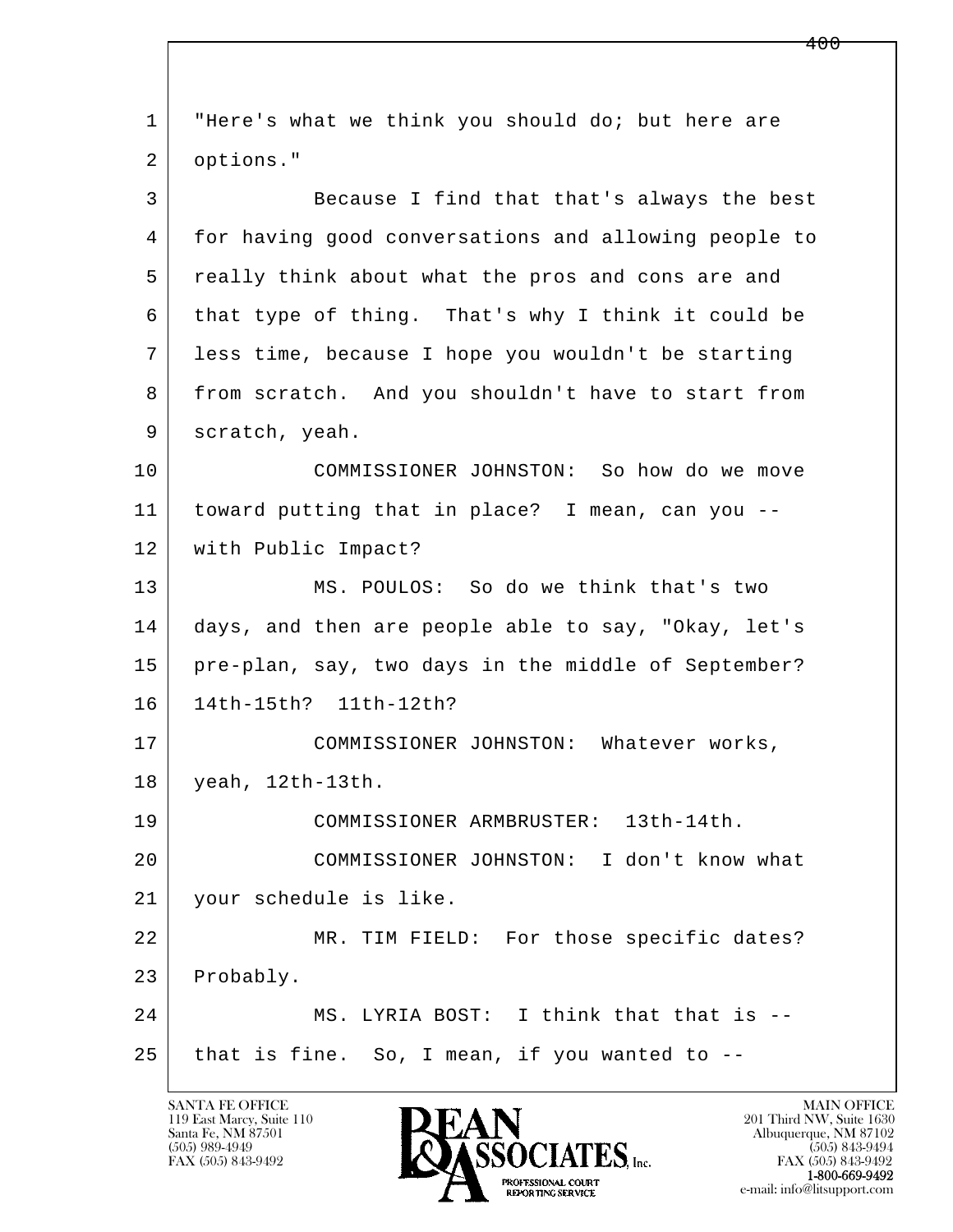l  $\overline{\phantom{a}}$ 1 | great. 2 THE CHAIR: The meeting is the 31st and 3 1st. 4 COMMISSIONER ARMBRUSTER: We don't have 5 anything the rest of September. 6 THE CHAIR: LESC is the end of the month. 7 COMMISSIONER JOHNSTON: I'm ready to 8 commit. 9 MS. LYRIA BOST: You'll need to have 10 conversations. But just to let you -- 11 COMMISSIONER JOHNSTON: And here's my 12 sense. We -- I have a sense of urgency about 13 getting these things in place for the school. And 14 | we, as a Commission -- and, granted, I fully 15 understand. And I'm the same way. I've got two 16 calendars over here I've got going. 17 But at some point, we have to -- we have 18 to do this, one way or the other, and get it done. 19 And if we put it off until October -- is that what 20 you're looking at? 21 | THE CHAIR: Well, I'm looking -- I'm going 22 to see if I have to change vacation. 23 COMMISSIONER JOHNSTON: Well, that's what 24 I mean, yeah. Well, we don't have to look at the 25 11th. Are you going for the whole month? I mean,

119 East Marcy, Suite 110<br>Santa Fe, NM 87501

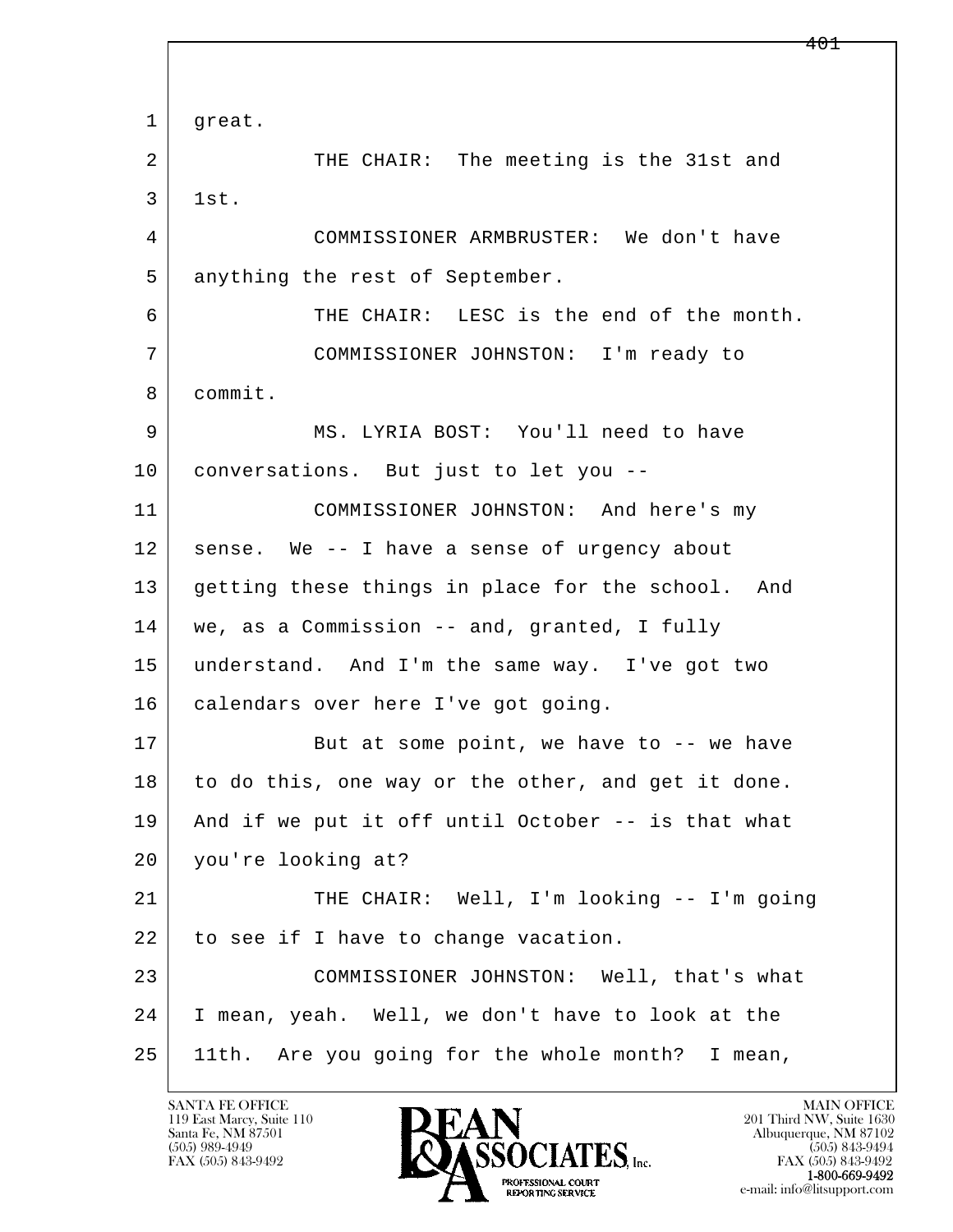l  $\overline{\phantom{a}}$ 1 | you've earned it. 2 THE CHAIR: No. We have a meeting at the 3 beginning of the month, and we have LESC at the end 4 of the month. 5 COMMISSIONER JOHNSTON: In October, we've 6 got the NACSA conference, and we've got a meeting.  $7 \mid \text{SO} \ldots$  8 COMMISSIONER CABALLERO: But August is 9 | still open, is it not? 10 COMMISSIONER JOHNSTON: And we need to do 11 | this for the schools. 12 THE CHAIR: And I understand that; but -- 13 COMMISSIONER JOHNSTON: And we're looking 14 at two days. Do you think two days would be 15 | sufficient? 16 COMMISSIONER CABALLERO: I think that 17 | three days was said over there. 18 COMMISSIONER JOHNSTON: But then you guys 19 | thought you could lead us in two days. 20 MS. LYRIA BOST: What we would assume is 21 the work we would be doing is probably sending you 22 information. We'd be researching some of the 23 options that came up, and then coming back with 24 essentially a revised framework with options in 25 places. So, again, not prescribing, but since you

119 East Marcy, Suite 110<br>Santa Fe, NM 87501

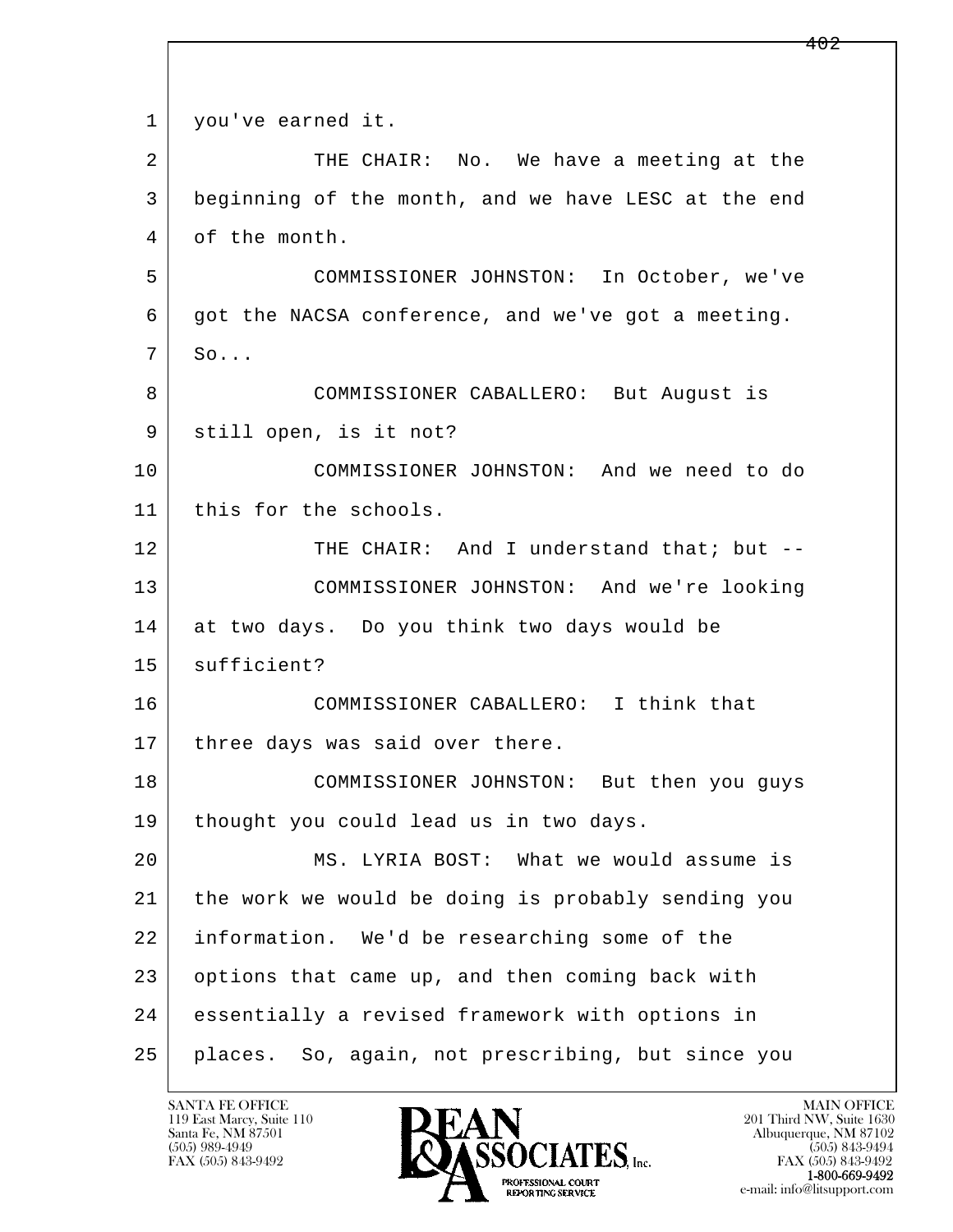l  $\overline{\phantom{a}}$  1 have that ahead of time -- and so I think two -- two 2 days. 3 MR. TIM FIELD: Two days. 4 MS. LYRIA BOST: And the accountability 5 plan, as well. I think that given that, you would 6 be -- you would be introducing that over -- again, 7 trying to implement that for the next school year, 8 essentially, having a draft -- we have some great 9 examples. And, again, can show you sort of options. 10 | And that, you wouldn't be trying to 11 finalize that day, because that would be when you 12 were first starting to think about it. And I would 13 think you would want to sort of get a first revised 14 that then would be finalized, perhaps, when you 15 reviewed the draft. 16 COMMISSIONER JOHNSTON: But the 17 frameworks, we would be working on getting something 18 in place. Because I just have a sense of urgency. 19 MR. TIM FIELD: The frameworks, I imagine 20 you'd walk away with a clear set. "This is what we 21 want," but with a few variations which would then 22 allow you to do the test run, while you start doing 23 trial runs. Then you'd have a way to confirm, you 24 know, "Is this the right model for us? And what are 25 the results -- what do our schools look against that

119 East Marcy, Suite 110<br>Santa Fe, NM 87501

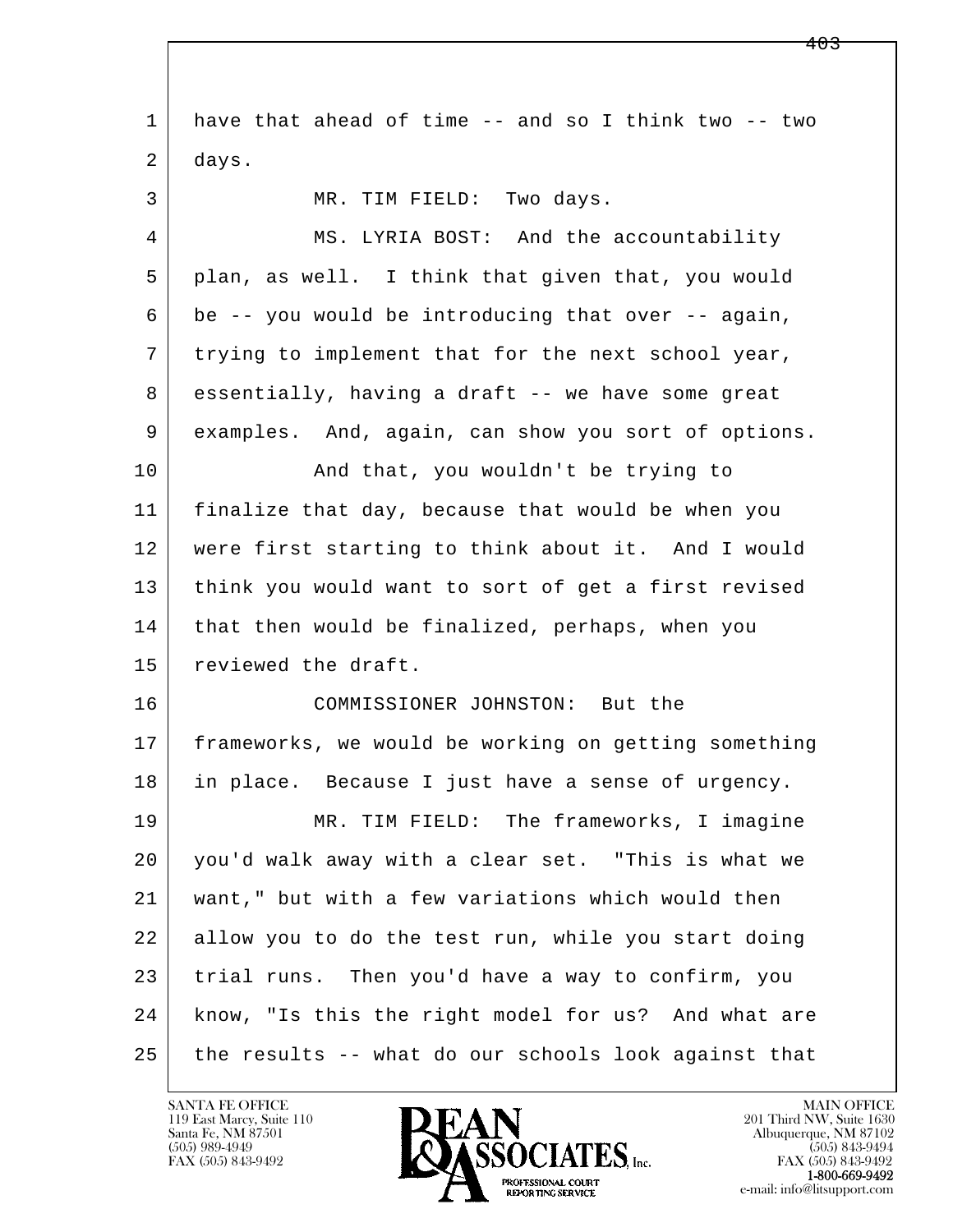l  $\overline{\phantom{a}}$  1 model?" 2 COMMISSIONER ARMBRUSTER: I was wondering, 3 Team -- Team -- since we're going to be up here on 4 the 31st of August, because, you know, this is a 5 very big state -- this is one of the largest states 6 of the United States -- we still are the 7 United States, aren't we? 8 But, anyway, if we did it, like, the 29th 9 and 30th, because we'd already be up here, some of 10 you? Some of us would still be driving and 11 increasing our Social Security. I should say that. 12 COMMISSIONER JOHNSTON: And those who are 13 still working will be going back to school. I'm 14 | thinking about Trish and about Tim and Gilbert. 15 They may be already back in the swing, 16 because we generally start about the 14th. 17 COMMISSIONER TOULOUSE: A lot of the 18 | charter schools are starting the 1st. And my 19 grandson's school starts the 31st of July. 20 COMMISSIONER ARMBRUSTER: Well, we're 21 going to run into the same problem in terms of our 22 working members. 23 COMMISSIONER TOULOUSE: No, I'm just 24 saying -- if you're worried about the working, they 25 will have been past the first couple of weeks of

119 East Marcy, Suite 110<br>Santa Fe, NM 87501

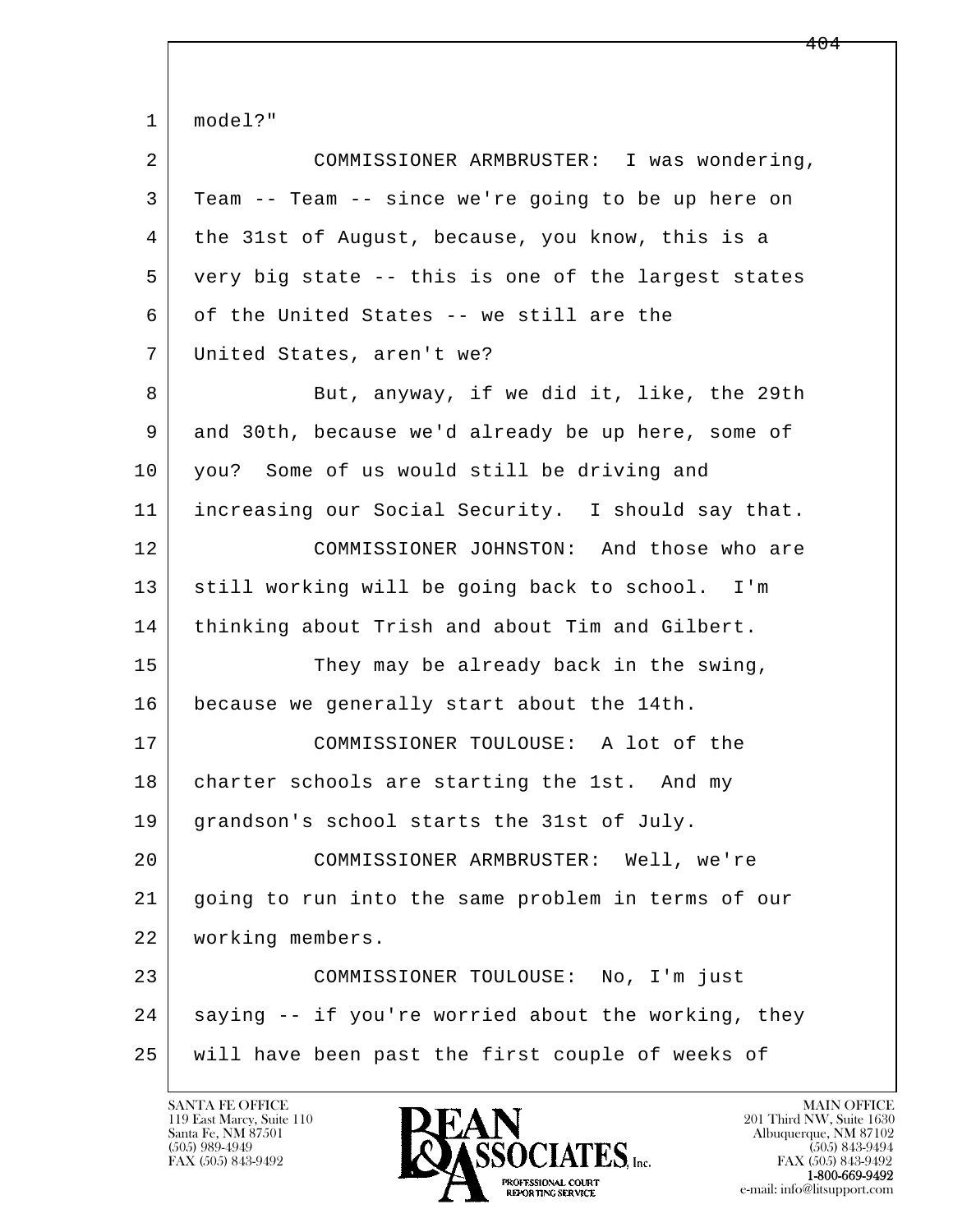l  $\overline{\phantom{a}}$  1 school. I do -- I kind of agree with Patty, though. 2 We need a break. There's been an awful lot going  $3$  on. 4 COMMISSIONER ARMBRUSTER: Well, this is 5 | August, though. 6 COMMISSIONER JOHNSTON: But my concern is 7 for the schools. 8 THE CHAIR: I'm not unconcerned for the 9 schools. 10 COMMISSIONER JOHNSTON: I know you're not. 11 And I apologize if that was the way it was taken. 12 I'm just saying that that's my feeling. 13 COMMISSIONER ARMBRUSTER: So if we're in 14 July, and we're going to do that -- where are we? 15 The 19th and 20th; right? And then we don't do 16 anything until the 29th and 30th of August, that's  $17$  a  $-$ 18 THE CHAIR: Well, the 26th, 27th, and 28th 19 is LESC. 20 MS. POULOS: Of September. 21 THE CHAIR: July. So the 26th, 27th, 28th 22 is July. 23 COMMISSIONER TOULOUSE: And then August? 24 THE CHAIR: You know, I don't think I put 25 the August date down. I didn't put the August date

119 East Marcy, Suite 110<br>Santa Fe, NM 87501

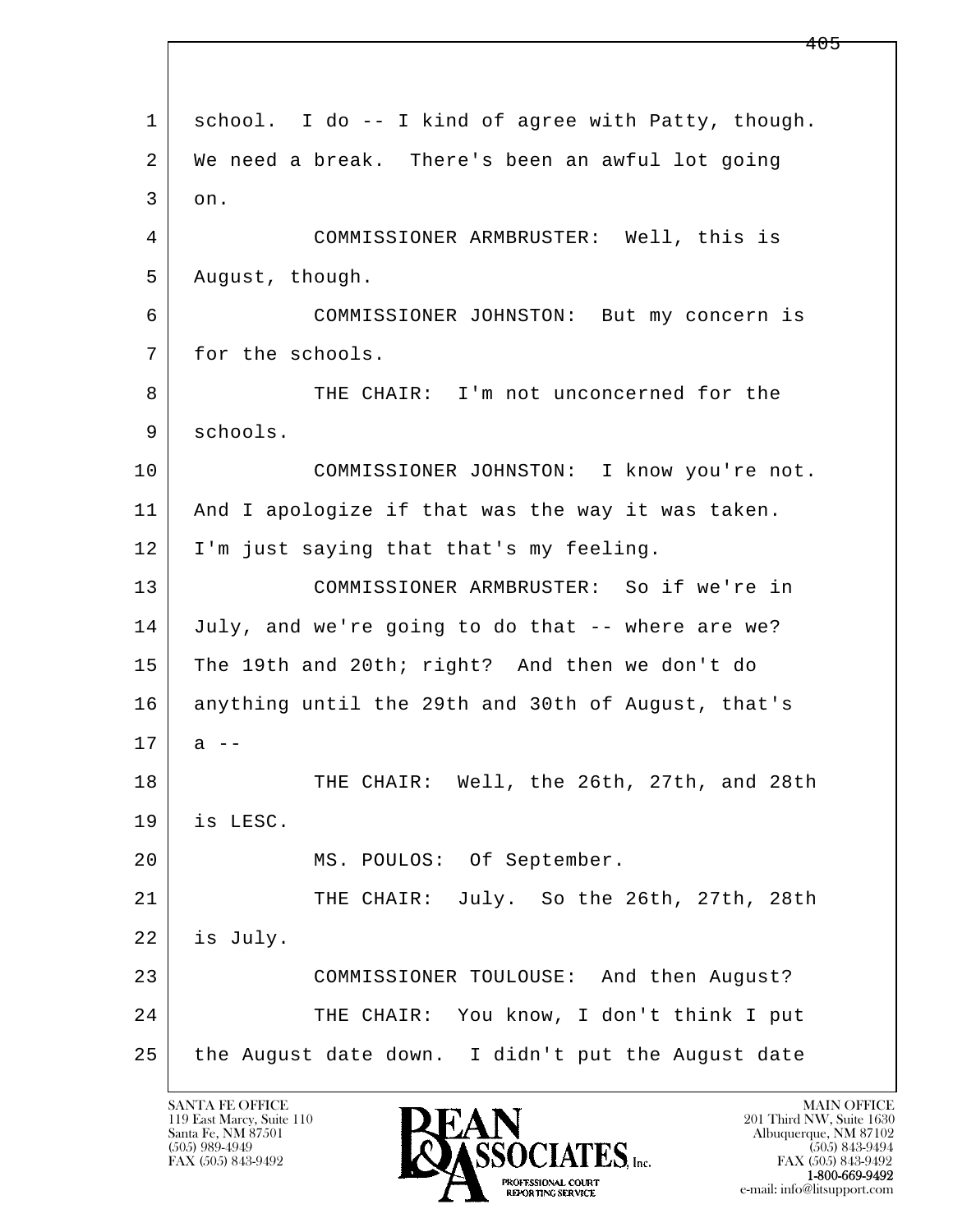l  $\overline{\phantom{a}}$ 1 down for that. But it would probably be. 2 COMMISSIONER TOULOUSE: Same. 3 THE CHAIR: -- the end of the month, 4 except that's Labor Day weekend. It heads into long 5 Labor Day weekend. So I don't know what they did 6 with that one. Maybe they're not doing an August 7 meeting. 8 | Kevin, they're not doing an August 9 | meeting, are they? 10 MR. FORCE: I believe we are, in Taos. 11 THE CHAIR: So I guess it would be the 12 23rd, 24th, 25th? Because the 30th, 31st, and 1st 13 heads into Labor Day weekend. 14 MR. FORCE: They wouldn't do it right 15 before Labor Day. As I mentioned, Madam Chair, I 16 was out of the room. And the Legislative server is 17 down. So I can't get to it. I'm sorry. 18 COMMISSIONER ARMBRUSTER: July 26th, 27th, 19 28th. August 30th through September 1st. 20 THE CHAIR: That's why I didn't put it in, 21 because that's our meeting, so I knew I couldn't go. 22 That's why. 23 COMMISSIONER ARMBRUSTER: September 27th 24 28th, 29th. October 25th, 26th, 27th. 25 THE CHAIR: Just do the 12th, 13th, 14th

119 East Marcy, Suite 110<br>Santa Fe, NM 87501

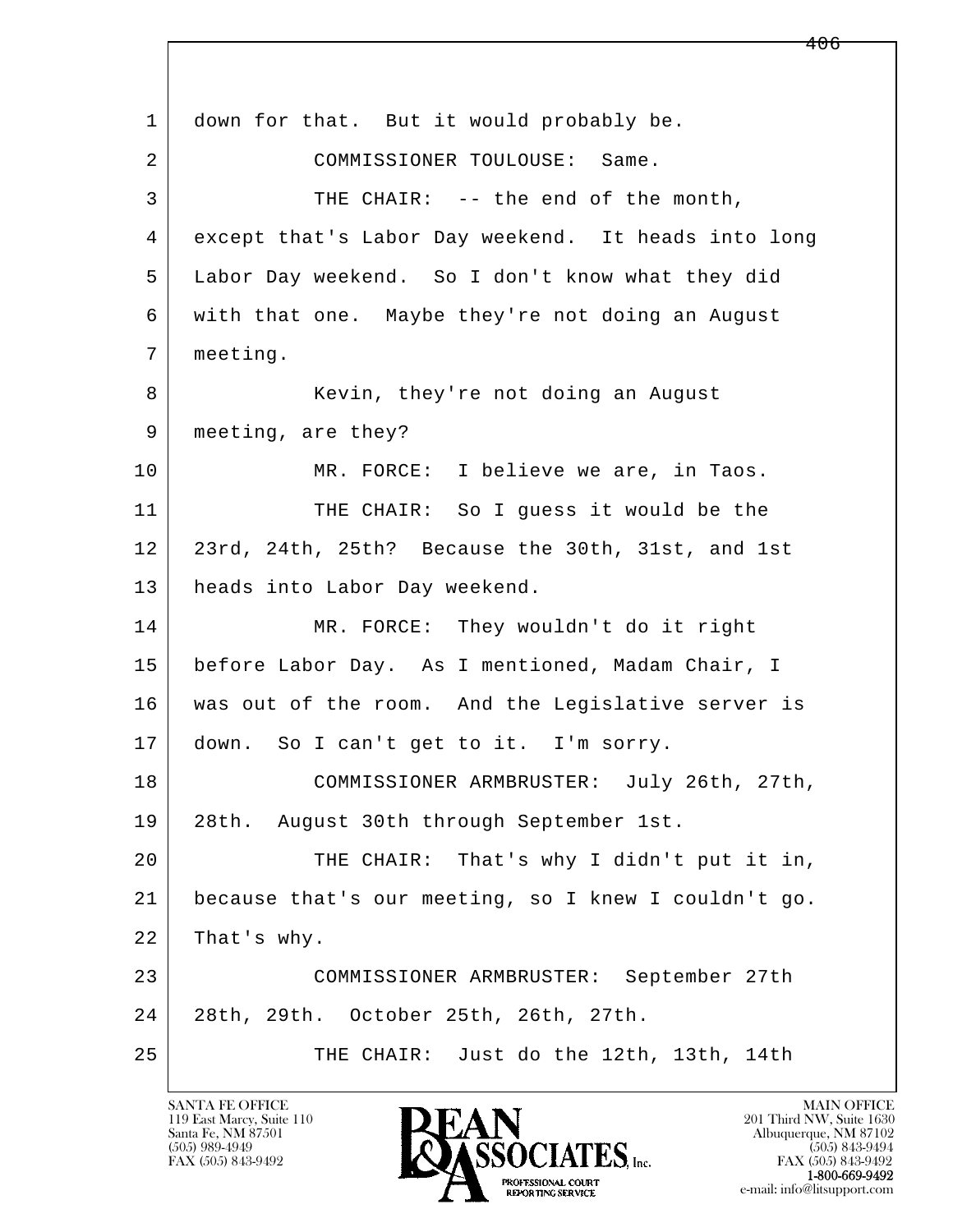1 of September. I'll figure it out.

| $\overline{a}$ | We promised people August off when we did           |
|----------------|-----------------------------------------------------|
| 3              | the calendar. So I know Gilbert makes vacation      |
| 4              | plans, because he knows he's starting school; so he |
| 5              | makes vacation plans with the family for August.    |
| 6              | We have to have our meeting before he goes          |
| 7              | back to school, you know. And, Trish, I'm trying to |
| 8              | remember -- I know she's going back to family in    |
| 9              | August before she goes back to school.              |
| 10             | MS. POULOS: And I think what Karyl Ann              |
| 11             | was proposing -- I think Karyl Ann was proposing    |
| 12             | adding to the beginning of our, quote, September    |
| 13             | meeting, which is on September 1st. And I do think  |
| 14             | we're only going to need one day for that, even     |
| 15             | though I kind of thought two, because we only have  |
| 16             | the two applicants.                                 |
| 17             | So if we added two days to the beginning            |
| 18             | of that, it would technically be an August meeting. |
| 19             | It would be August 30th, 31st, September 1st.       |
| 20             | COMMISSIONER ARMBRUSTER: So just do the             |
| 21             | applications on the 1st.                            |
| 22             | MS. POULOS: And do the applications on              |
| 23             | the 1st. And then you wouldn't meet again until     |
| 24             | October. So technically, you would have had those   |
| 25             | as off, the rest of the week.                       |

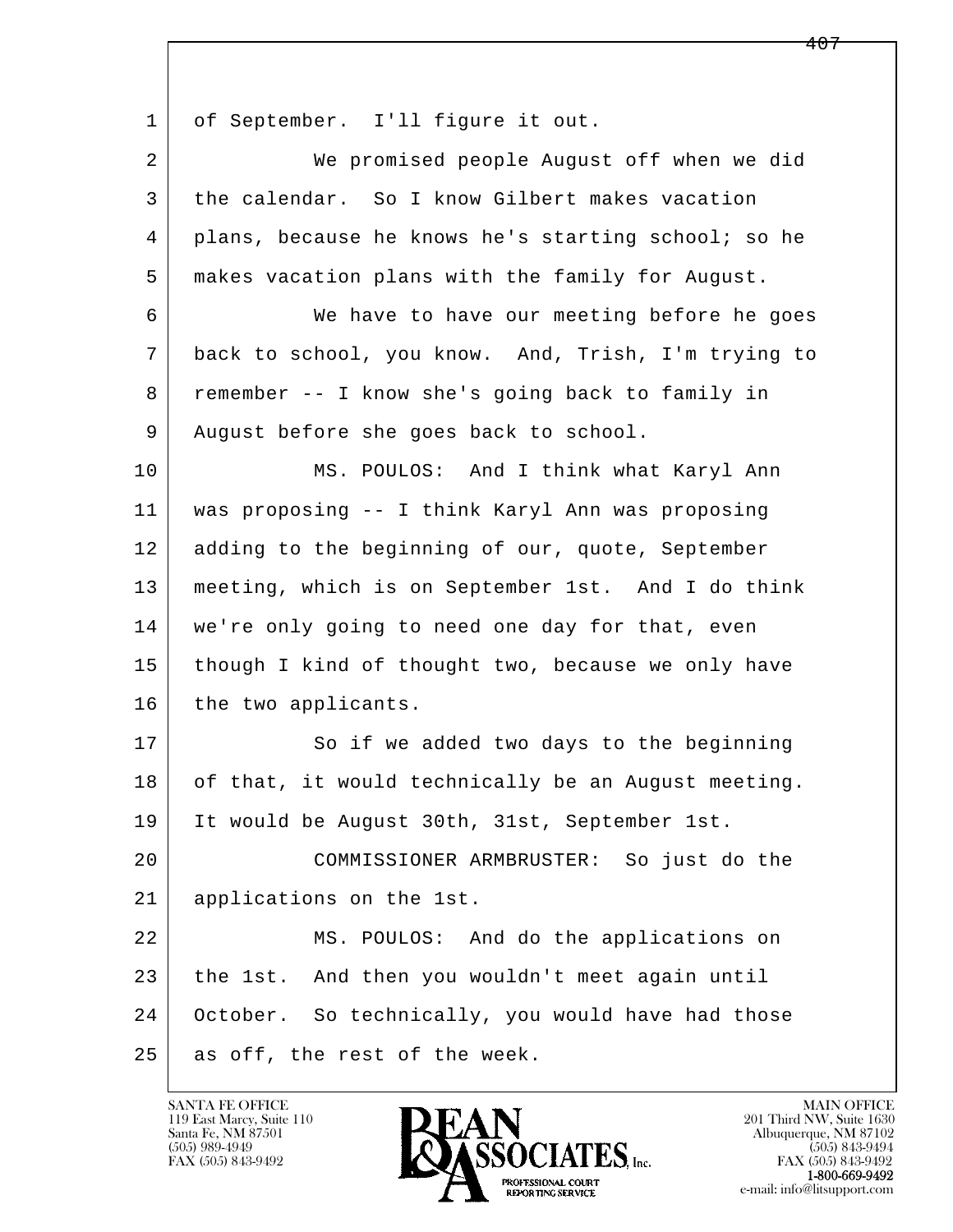l  $\overline{\phantom{a}}$ 1 | THE CHAIR: September. 2 MS. POULOS: Right. 3 THE CHAIR: But they're already back 4 working. That's why we took August off, because 5 people aren't working half the month. That's why it 6 was August. 7 COMMISSIONER ARMBRUSTER: So now we're 8 only adding one day, though. We're adding 9 August 30th. Granted, it is a work thing for them.  $10$  I got that. 11 THE CHAIR: But you're adding the 29th for 12 Trish, because she has to drive. 13 COMMISSIONER ARMBRUSTER: Yeah, well we 14 need a helicopter for her, and you. We'll pick you  $15$  up, too. But, again  $-$ 16 THE CHAIR: Doesn't matter to me. Do it 17 that way, or do it in September. I'll figure it 18 out. 19 COMMISSIONER ARMBRUSTER: No. You should 20 have a thing in September. 21 MS. POULOS: Is there a consensus from the 22 other members who have been silent on either doing 23 it in the middle of September or tacking it on right 24 to the beginning of September; so it would really be 25 August 30, 31, September 1, would be a three-day

119 East Marcy, Suite 110<br>Santa Fe, NM 87501

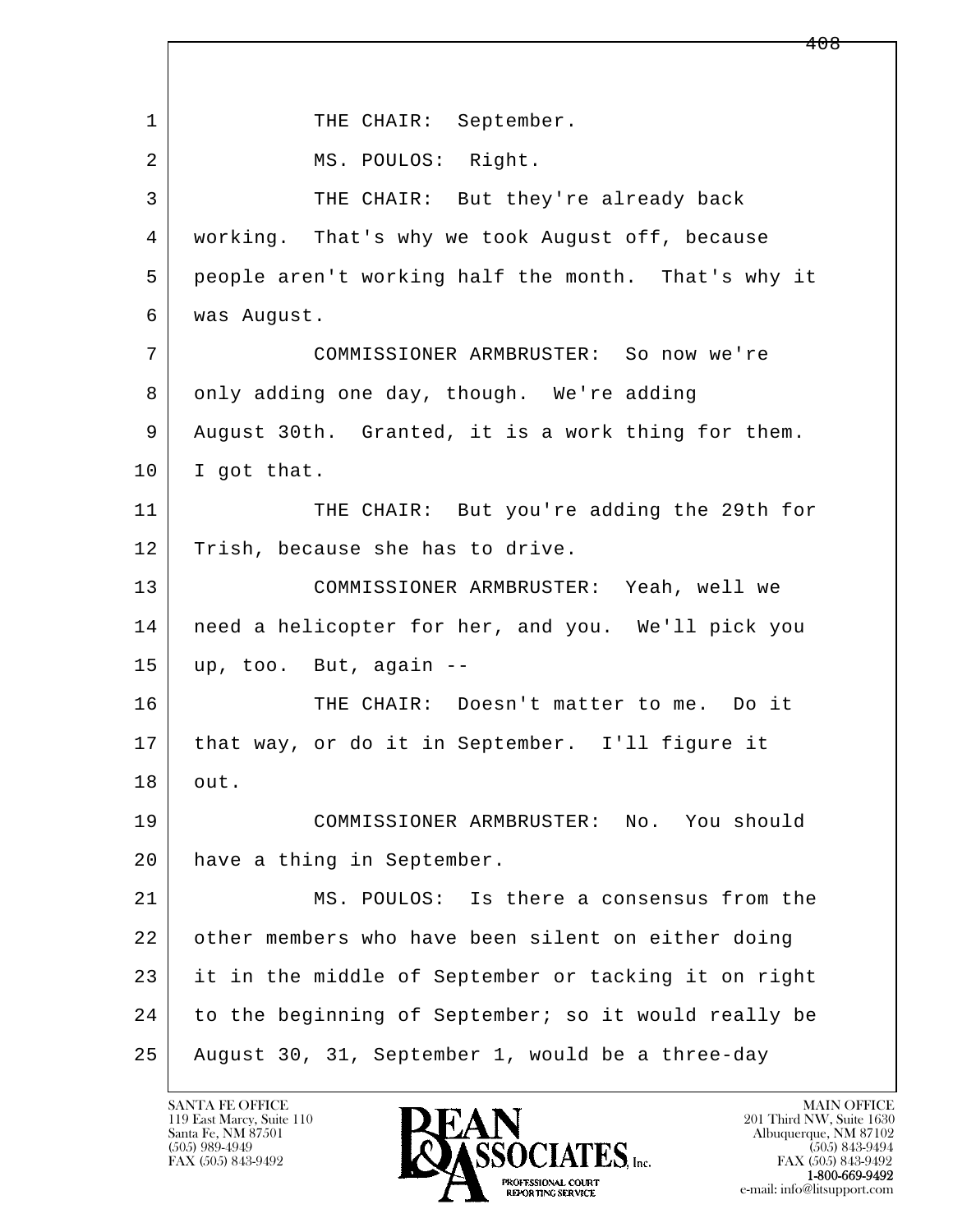l  $\overline{\phantom{a}}$  1 meeting that you have in between August and 2 September? Or would you like an additional two days 3 added in the middle of September? 4 COMMISSIONER CABALLERO: I would prefer in 5 the middle of September. But I'll go with whatever 6 you guys -- you guys want to -- I'll adjust my 7 calendar. 8 COMMISSIONER CONYERS: Yeah. For me, 9 it's -- the thing that matters are the days of the 10 week. I have classes on Monday and Wednesday. I'm 11 | off Tuesday, Thursday, and Friday. 12 So if I can come to meetings, I will; but 13 if I can't, I won't. 14 COMMISSIONER ARMBRUSTER: So August, that 15 works, because it would be Thursday Friday -- 16 Wednesday, Thursday, Friday; so --17 THE CHAIR: He teaches Thursday. 18 COMMISSIONER ARMBRUSTER: I know. I'm 19 | saying no, it's not. Wrong days. 20 COMMISSIONER CONYERS: Monday-Wednesday 21 are the days I have classes. And that starts in the 22 end of August. 23 COMMISSIONER TOULOUSE: I don't care 24 either way. 25 COMMISSIONER CABALLERO: Yeah. Count me

119 East Marcy, Suite 110<br>Santa Fe, NM 87501

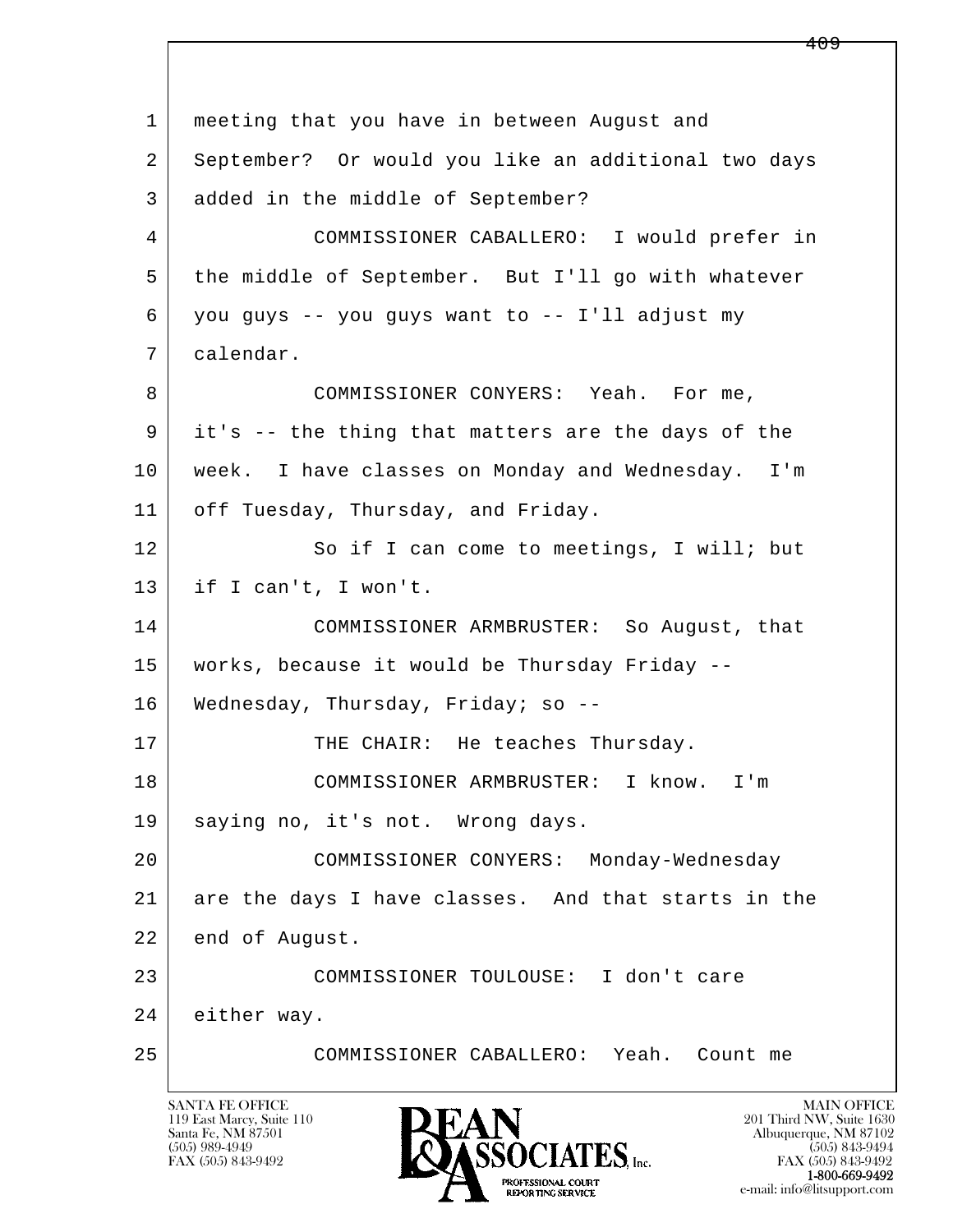l  $\overline{\phantom{a}}$  1 as whatever you guys decide. I'll adjust. 2 COMMISSIONER JOHNSTON: All of the rest of 3 us are flexible. August/September. 4 COMMISSIONER ARMBRUSTER: I just thought 5 since we were giving up August, one more day 6 wouldn't -- we only have two schools; so we would 7 only be adding one day to what I was already having. 8 I was already saving the 31st -- right? -- and 9 September 1st. So now I would just add one day, 10 instead of adding two days later on. 11 COMMISSIONER JOHNSTON: So we're going 12 with August the 30th, 31st, and September 1st for 13 the meeting and the whole -- and Jim can come down. 14 MS. LYRIA BOST: So which would be the 15 days that you'd be working on -- the days you would 16 be working on the framework? 17 MS. POULOS: 30th, 31st. 18 COMMISSIONER ARMBRUSTER: And I don't know 19 what Gilbert's going to have. We don't know Millie, 20 and we don't know Trish. 21 COMMISSIONER TOULOUSE: I wouldn't count 22 Millie. If she's here, she's here. If she's not, 23 she's not. 24 THE CHAIR: I don't see where Gilbert is  $25$  going to be able to make three days in a row. I

119 East Marcy, Suite 110<br>Santa Fe, NM 87501

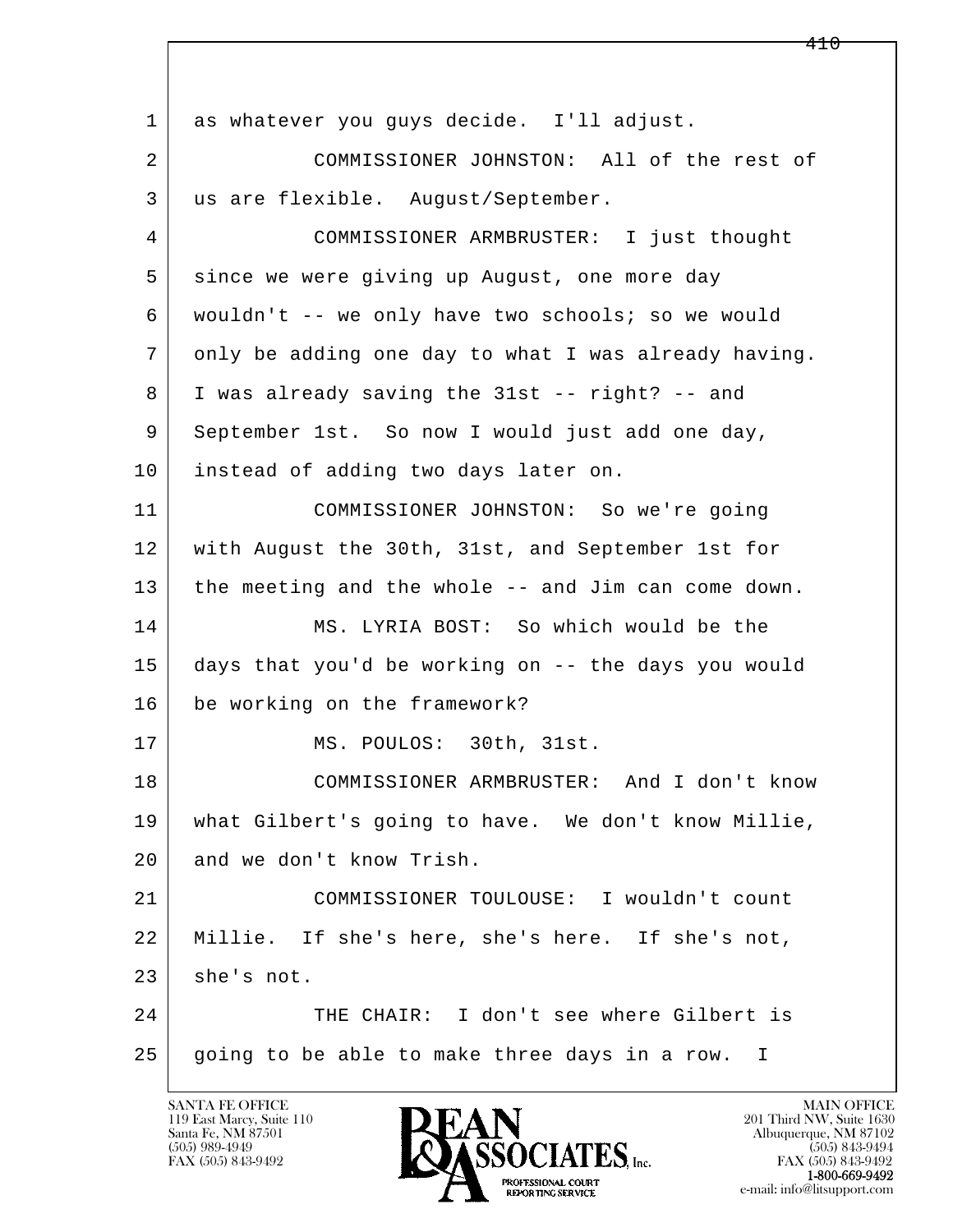l  $\overline{\phantom{a}}$ 1 don't see that. 2 COMMISSIONER TOULOUSE: And really, the 3 most important thing for him would be the Friday for 4 | the approvals. 5 THE CHAIR: I think Gilbert will come for 6 the renewals -- for the new apps. But I don't 7 know -- unless he's here for something else. But I 8 don't think he'll come three days in a row, because 9 he'll -- school's -- 10 COMMISSIONER ARMBRUSTER: It's a lot. I 11 | remember those days. 12 COMMISSIONER TOULOUSE: He's working for a 13 | new superintendent. 14 COMMISSIONER ARMBRUSTER: That would be 15 the other reason. So the thing is to find the time 16 when ten of us can come to a Work Session isn't 17 going to happen. It never does, for any number of 18 reasons. 19 So, you know, looking at -- I mean, I 20 can't think of a good time, actually. I've just 21 sort of given up my life here, for this salary. So 22 for me -- like, yeah, I can do September. I can do 23 whatever. It just seemed like since people were 24 already going to be here -- I was really thinking 25 more about you, Patty, to be honest.

119 East Marcy, Suite 110<br>Santa Fe, NM 87501

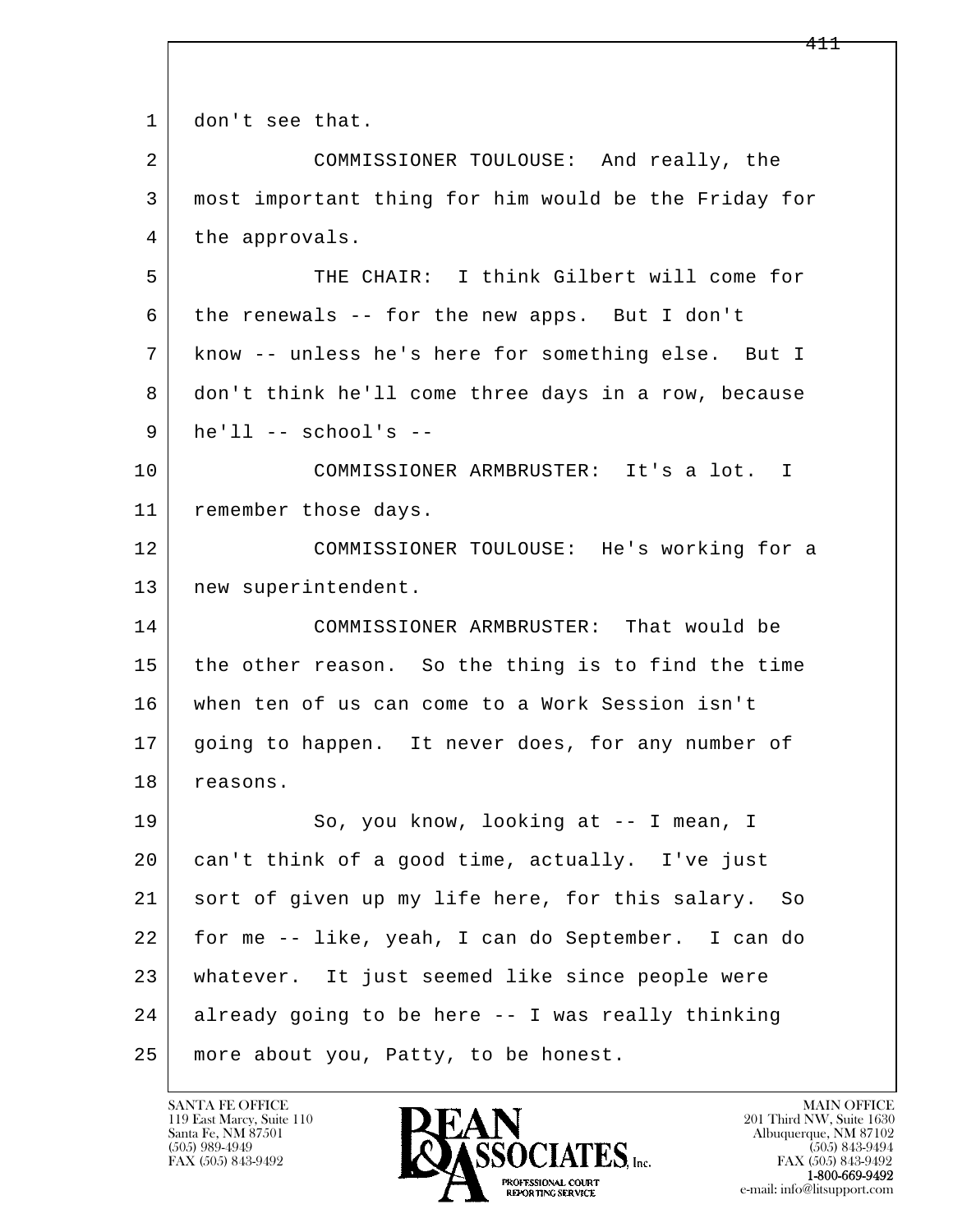l  $\overline{\phantom{a}}$ 1 THE CHAIR: I'm thinking in the back of my 2 | mind that we'll have a hearing somewhere in there. 3 COMMISSIONER ARMBRUSTER: Oh. 4 THE CHAIR: Not that I'm saying how people 5 are going to vote on it. But we have a hearing that 6 we have to schedule. I mean, we do. We already 7 voted for the hearing. So we have a hearing we have 8 to schedule that -- right -- probably sometime in 9 | September. August. Probably maybe August. 10 COMMISSIONER CABALLERO: This is -- this 11 is a good time to do the performance framework and 12 just leave it at that and then work on whatever else 13 comes up. 14 COMMISSIONER ARMBRUSTER: Well, we can 15 have Beverly send out -- somebody can -- 16 MS. POULOS: Tim, did you have something 17 | that might help? 18 | MR. TIM FIELD: I'm just going to suggest 19 that part of what -- we can facilitate and do 20 things, so that we can get input in advance, like 21 whether it's through survey-type mechanisms or even 22 conversations or ways that people can give feedback, 23 probably just getting materials in advance. 24 I know you want to hear -- you want 25 Gilbert's voice in this. So we can help facilitate

119 East Marcy, Suite 110<br>Santa Fe, NM 87501

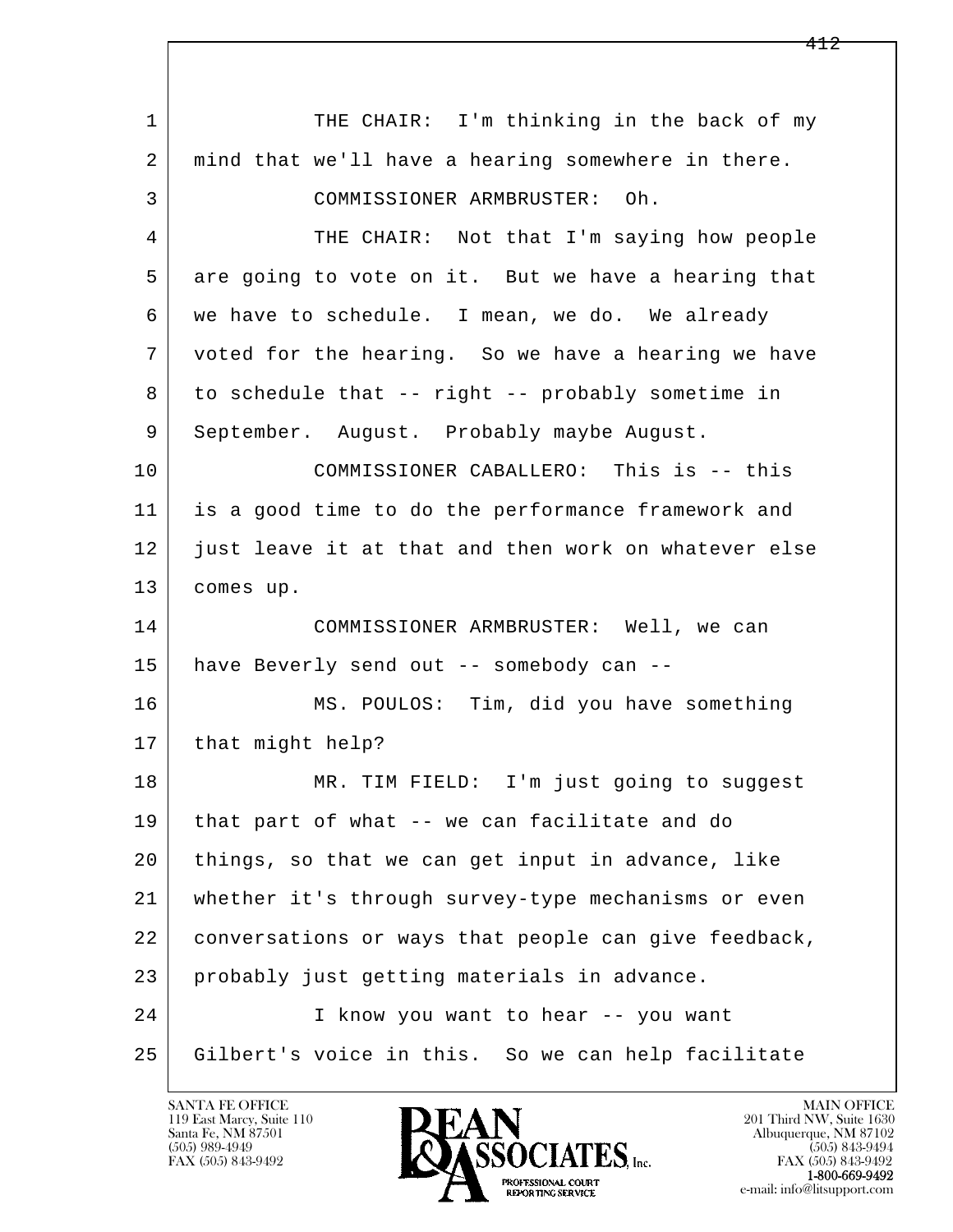l  $\overline{\phantom{a}}$  1 that. So it's not -- it's going to be hard to find 2 a day when everyone -- I understand that, of course, 3 the entire state. It's not like you're in the same 4 city you're coming from. 5 COMMISSIONER ARMBRUSTER: Yes. 6 MR. TIM FIELD: And it's a big sacrifice, 7 obviously, to do that; so -- 8 MS. POULOS: So it's sounding like we 9 potentially had unhappy consensus on a date. 10 THE CHAIR: With the qualifier that if we 11 have to have a hearing and that -- you know, 12 there's -- you know, because we're going to have to 13 have a hearing. 14 MS. LYRIA BOST: We will revise this just 15 to reflect so that you can see that, give us any 16 other feedback on it, and then we can provide sort 17 of a scope for that work and a proposal for those 18 meeting dates. And then you can let us know the 19 finals. 20 COMMISSIONER ARMBRUSTER: Send us a rough 21 draft to edit to make it ours? 22 COMMISSIONER JOHNSTON: Yes, that would 23 be -- and then what we're looking at is the 30th, 24 the 31st, and the 1st. And some of that is meeting,  $25$  and some of that  $-$ 

119 East Marcy, Suite 110<br>Santa Fe, NM 87501

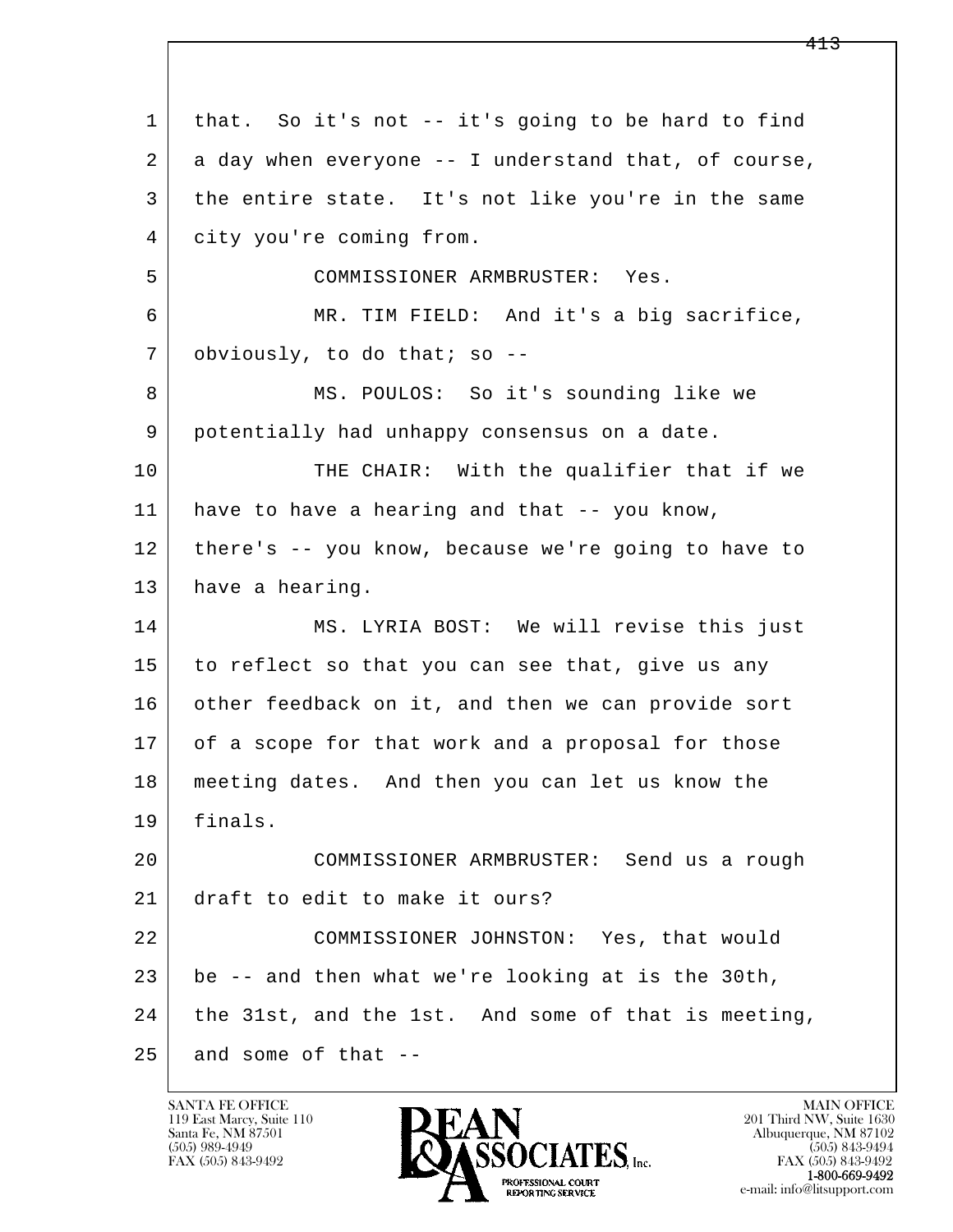l  $\overline{\phantom{a}}$ 1 THE CHAIR: The 1st is a meeting; that is 2 it. That's the only meeting is the 1st, because 3 | that's when we do the new applications. 4 MS. LYRIA BOST: And in terms of 5 expectations, what we would be planning to bring, 6 then, is drafts of all three frameworks and an 7 accountability plan, or what you would call that, 8 with lots of options, you know, parts -- you know, 9 discussions that we know we need to have, but also 10 mechanisms, so that anybody that is not there would 11 easily be able to feedback on those proposed; so... 12 COMMISSIONER ARMBRUSTER: Right. We would 13 get those before that, the meetings. 14 MS. LYRIA BOST: Yes, yes. Okay. 15 COMMISSIONER ARMBRUSTER: Get things and 16 we'll have time to look at them. 17 | MS. POULOS: What Public Impact is saying 18 is they will build actual mechanisms, so that that 19 is not, "Oh, if they want to, or if somebody gets to 20 talk to somebody." 21 But they send out one that says, "Which 22 are your preferred choices? Why?" That's -- 23 MS. LYRIA BOST: If it's a phone call 24 interview and saying -- making sure that there's no 25 feedback there, we can do that, as well, schedule

119 East Marcy, Suite 110<br>Santa Fe, NM 87501

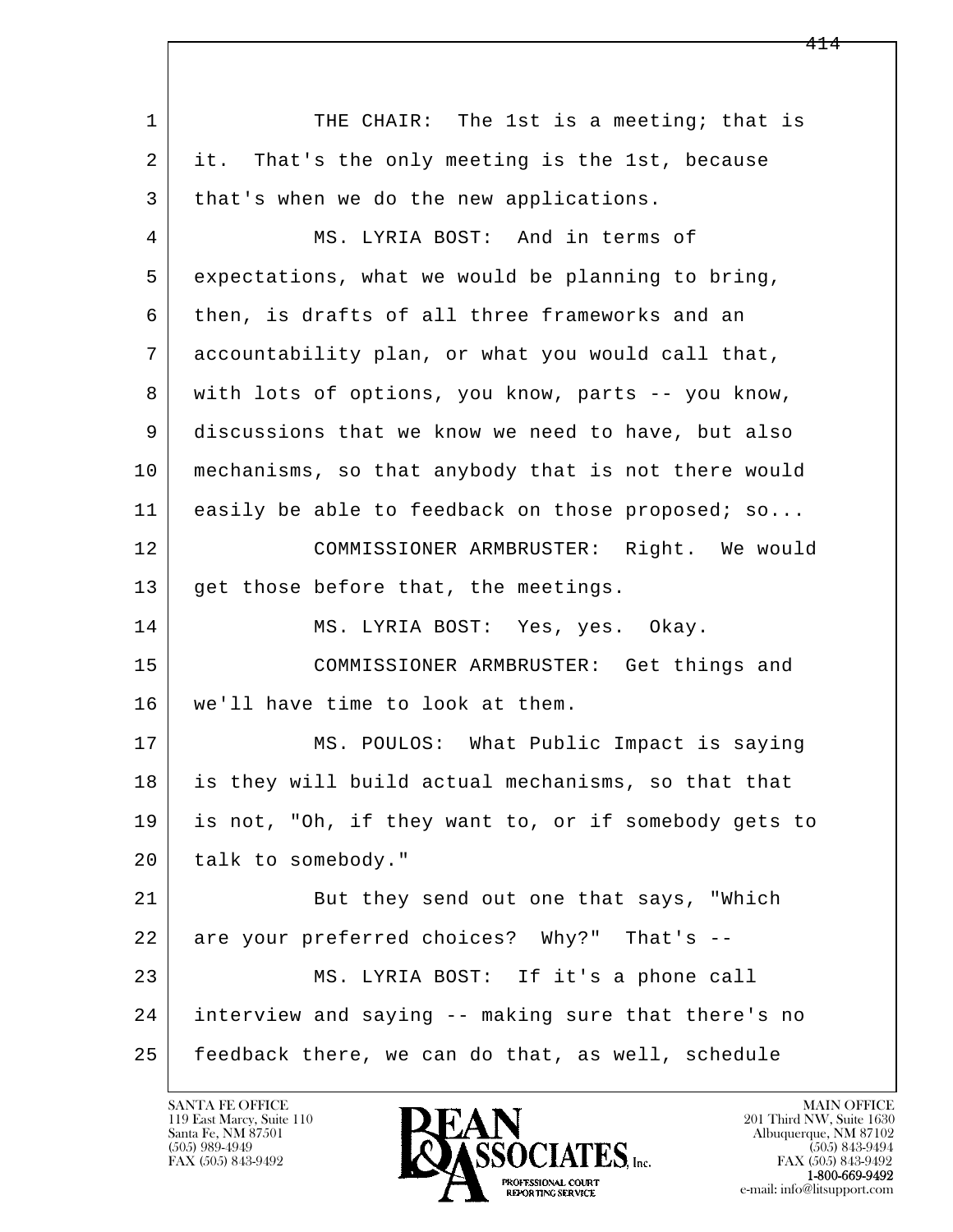l  $\overline{\phantom{a}}$  1 calls with anybody who can't make it, which might be 2 good in terms of making sure that we have their 3 voice. 4 MS. POULOS: I think, based on that 5 September date, can you kind of revise this 6 schedule? 7 MS. LYRIA BOST: Yes. We'll send that and 8 make sure you're comfortable with a revised schedule  $9$  and  $-$  yeah. 10 MS. POULOS: That makes sense. 11 MS. LYRIA BOST: Wonderful. Great. 12 MR. TIM FIELD: We're going to wrap --13 | that's all we had, really, to cover. We are going 14 to ask for -- if we are especially working together 15 in the future, this is feedback. It's fairly 16 simple. But it's helpful -- it's great to get 17 feedback on the day to inform how we have future 18 conversations with you. 19 Please take a few minutes to fill this 20 | out. We appreciate that. 21 THE CHAIR: Once again, for those of you 22 that didn't take your orange folders home, please 23 make sure you -- 24 COMMISSIONER TOULOUSE: Gilbert left his 25 here.

119 East Marcy, Suite 110<br>Santa Fe, NM 87501

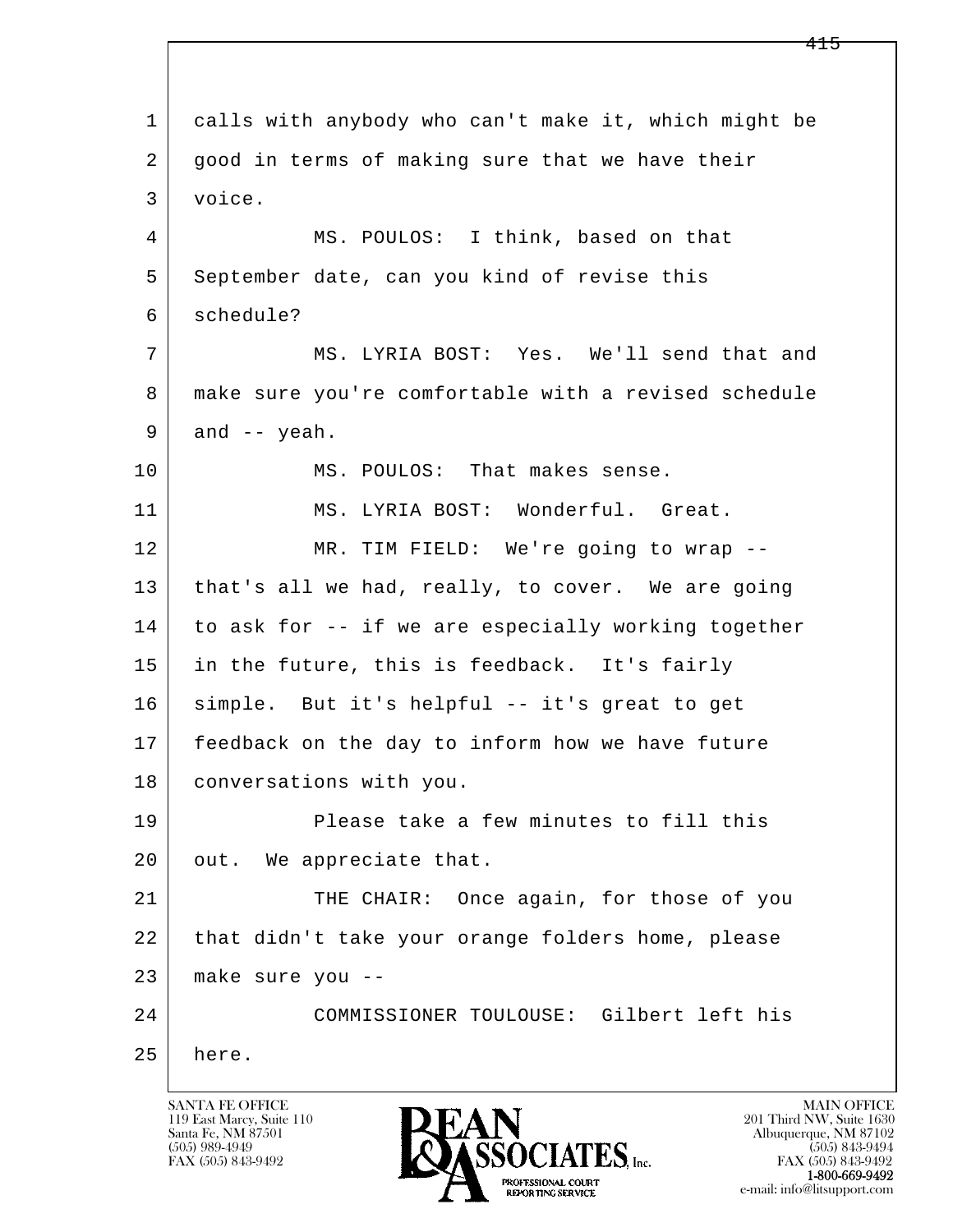l  $\overline{\phantom{a}}$ SANTA FE OFFICE MAIN OFFICE MAIN OFFICE MAIN OFFICE MAIN OFFICE 119 East Marcy, Suite 110<br>Santa Fe, NM 87501 Santa Fe, NM 87501 Albuquerque, NM 87102  $\overline{\text{S5OCIATES}}_{\text{Inc}}$  [505) 989-4949 [505] 843-9492 [505] 843-9492 [505] 843-9492 1 | THE CHAIR: I'll --2 | (A discussion was held off the record.) 3 THE CHAIR: We all outed ourselves on all 4 our answers on the survey. You know what? I need a 5 | motion to adjourn. 6 COMMISSIONER TOULOUSE: Madam Chair, so 7 move. 8 COMMISSIONER ARMBRUSTER: Second. 9 THE CHAIR: All in favor? 10 (Commissioners so indicate.) 11 THE CHAIR: Opposed? 12 (No response.) 13 | THE CHAIR: Hearing no opposition, we are 14 adjourned. 15 (Proceedings adjourned at 3:23 p.m.) 16 17 18 19 20 21 22 23 24 25

FAX (505) 843-9492 1-800-669-9492

e-mail: info@litsupport.com